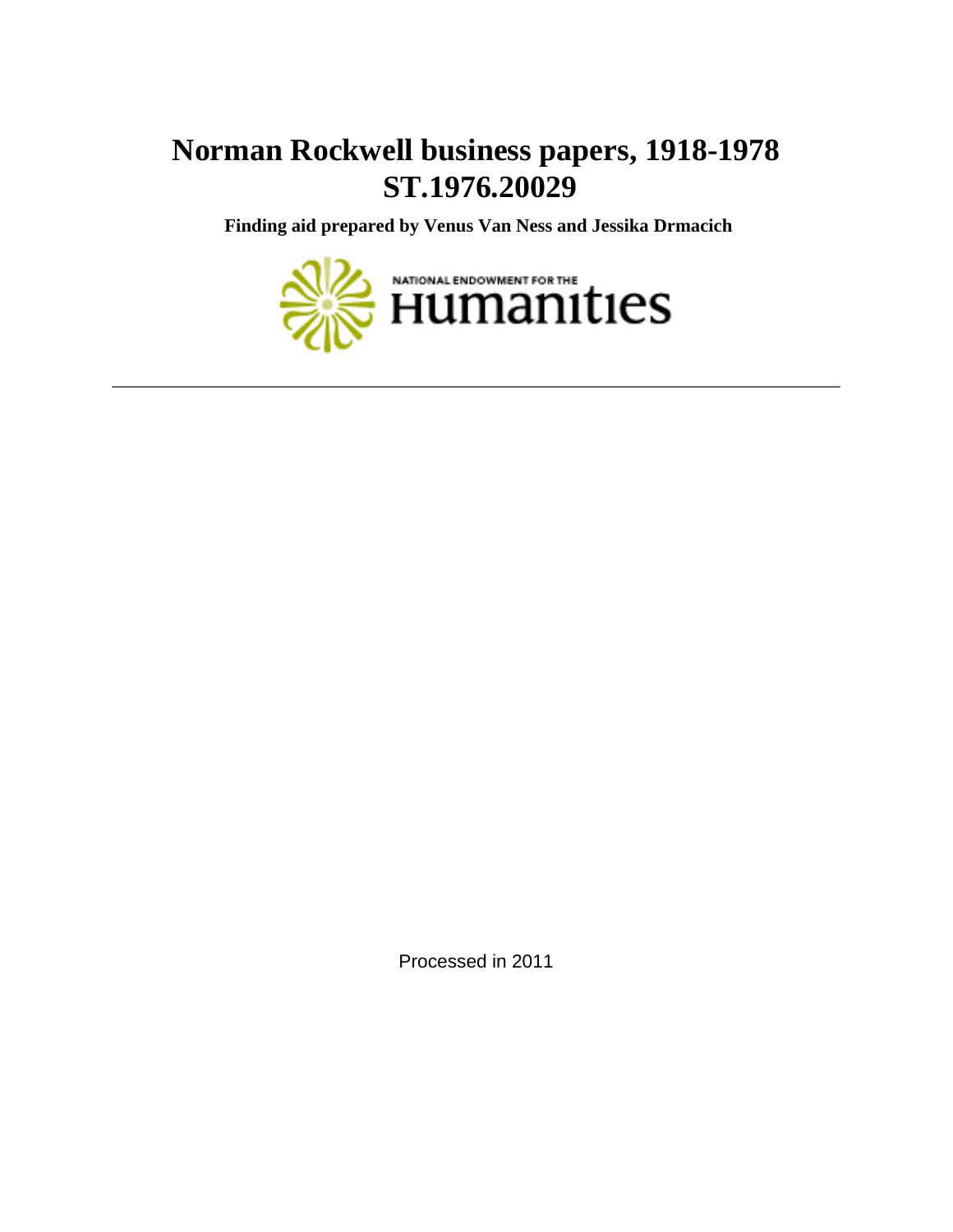#### **Table of Contents**  $\ddotsc$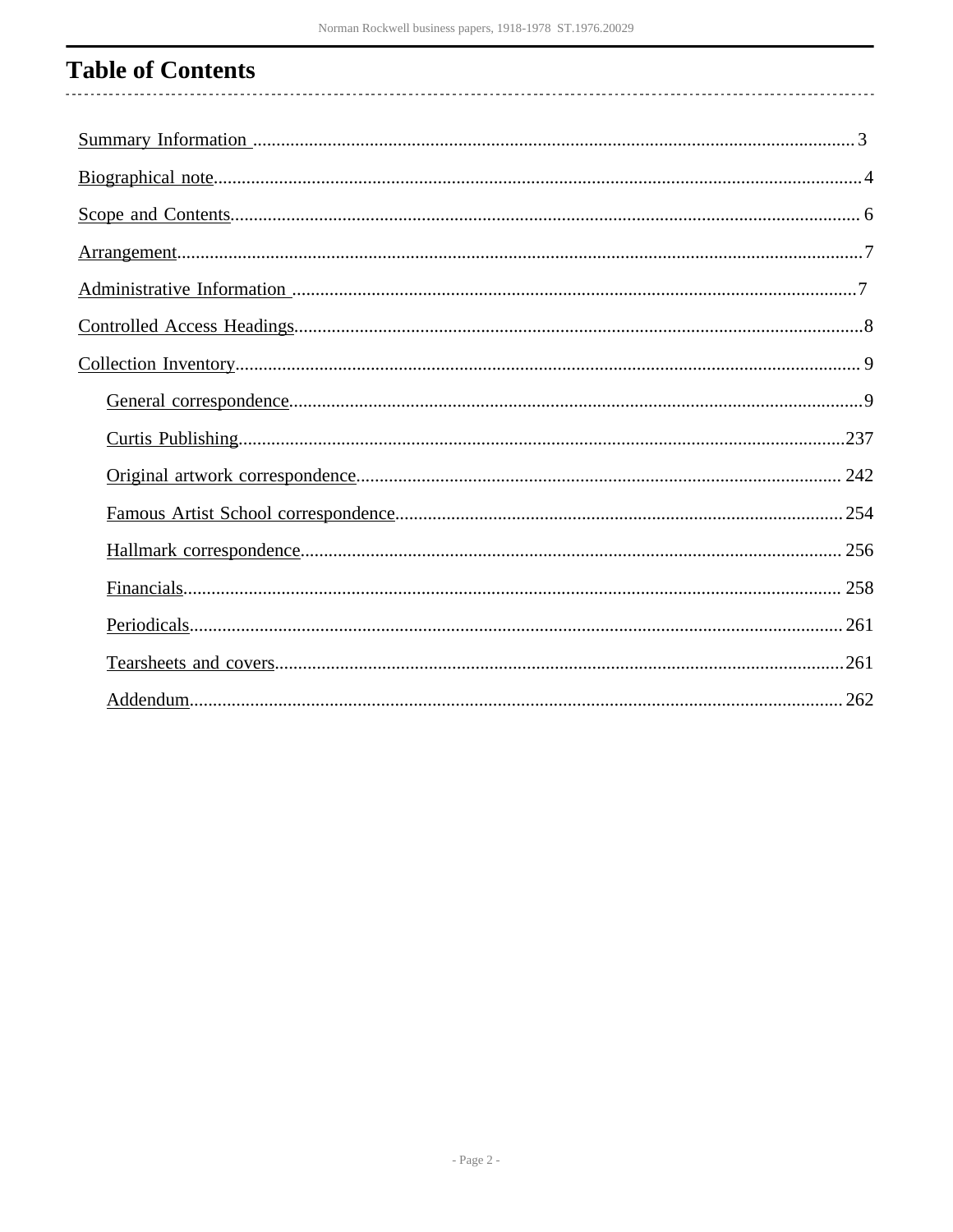# <span id="page-2-0"></span>**Summary Information**

. . . . .

| <b>Repository</b> | Norman Rockwell Museum Archives - Reference Center Collection                                                                                                                                                                                                                                  |
|-------------------|------------------------------------------------------------------------------------------------------------------------------------------------------------------------------------------------------------------------------------------------------------------------------------------------|
| <b>Title</b>      | Norman Rockwell Business Papers collection                                                                                                                                                                                                                                                     |
| <b>Date</b>       | 1918-1978                                                                                                                                                                                                                                                                                      |
| <b>Extent</b>     | 133.0 Cubic feet                                                                                                                                                                                                                                                                               |
| <b>Contact</b>    | Norman Rockwell Museum Archival Collections The Norman Rockwell<br>Museum 9 Glendale Road Route 183 Stockbridge, MA 01262,<br>413-931-2251 Venus@nrm.org                                                                                                                                       |
| Language          | English                                                                                                                                                                                                                                                                                        |
| <b>Abstract</b>   | The Business Papers Collection is large and varied, containing numerous<br>materials including correspondence and periodicals along with Rockwell's<br>personal and business financial records. Materials in this collection cover<br>the full span of Rockwell's long and illustrious career. |

### **Preferred Citation**

Norman Rockwell Business Papers Collection, Norman Rockwell Archives, Norman Rockwell Museum, Stockbridge, Massachusetts.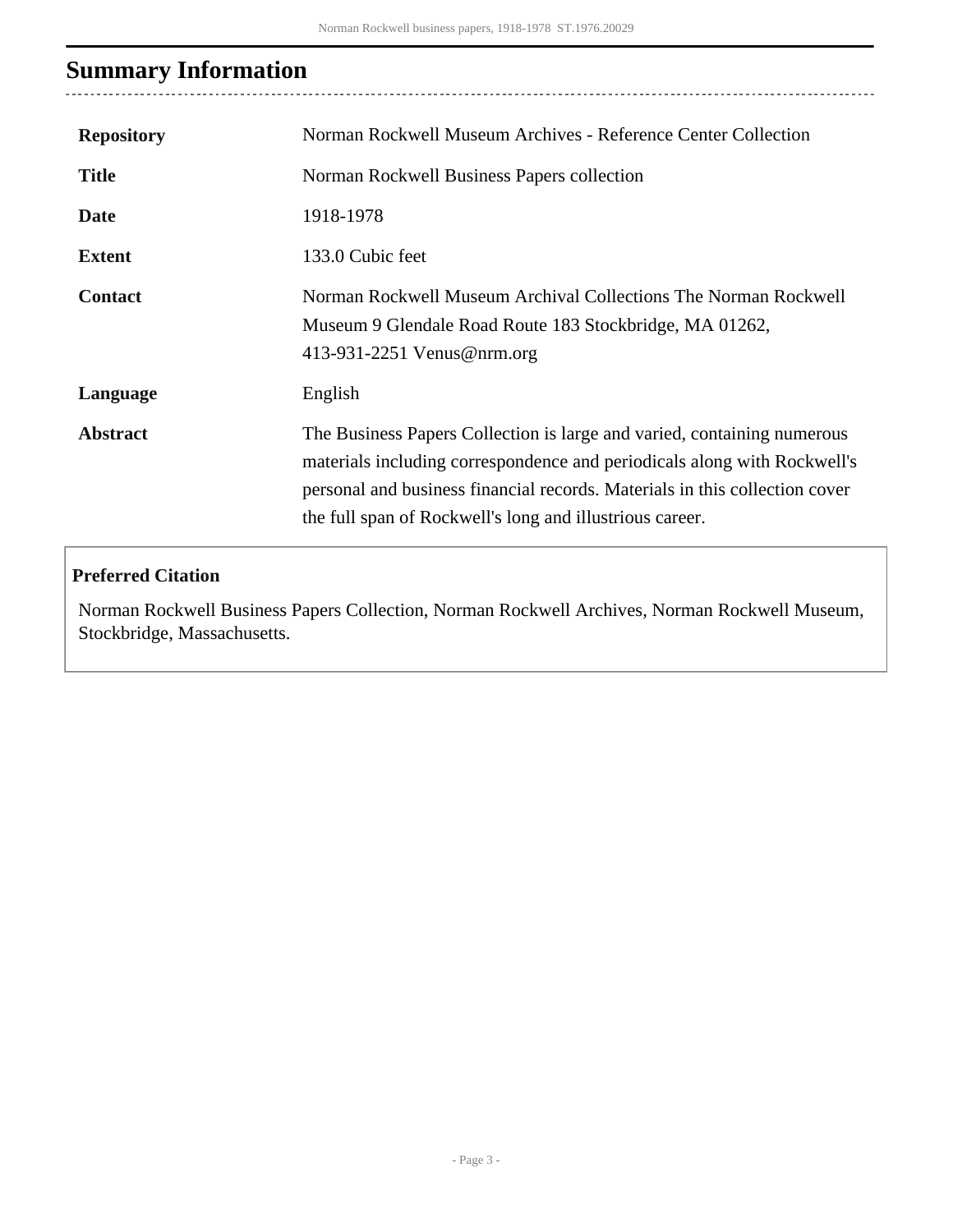### <span id="page-3-0"></span>**Biographical note**

Born in NYC in 1894, Norman Rockwell always wanted to be an artist. At the age of fourteen, Rockwell enrolled in art classes at the New York School of Art. In 1910, at the age of 16, he left high school to study at the National Academy of Design. He soon transferred to the Arts Student League, where he studied with Thomas Fogarty and George Bridgman. Fogarty's instruction in illustration prepared Rockwell for his first commercial commissions. From Bridgman, Rockwell learned the technical skills on which he relied throughout his long career.

Rockwell found successes early. He painted his first commission of four Christmas cards before his sixteenth birthday. While still in his teens, he was hired as art director for Boy's Life, the official publication of the Boy Scouts of America, and began a successful freelance career illustrating a variety of young peoples publications.

At age twenty- one, Rockwell and his family moved to New Rochelle, New York, a community whose residents included such famous illustrators as J.C. and Frank Leyendecker and Howard Chandler Christy. There, Rockwell set up a studio with cartoonist Clyde Forsythe and produced work for such magazines as Life, Literary Digest,, and Country Gentleman. In 1916, the twenty-two year old painted his first cover for the Saturday Evening Post, the magazine considered by Rockwell to be the "greatest show window in America." Over the next forty-seven years, 321 Rockwell covers appear on the cover of the Post. Also in 1916, Rockwell married Irene O'Connor, to be divorced in 1930.

Generally, the 1930s and 1940s are considered the most fruitful decades of Rockwell's career. In 1930, he married school teacher, Mary Barstow. The couple had three sons: Jarvis, Thomas, and Peter. In 1939, the family moved to Arlington, Vermont and Rockwell's work began to reflect, more consistently, small town American life.

Inspired by President Franklin Delano Roosevelt's 1943 address to Congress, Rockwell painted the Four Freedoms paintings. Reproduced in four consecutive issues of the Saturday Evening Post, the pictures were accompanied by essays from contemporary writers. Entitled Freedom of Speech, Freedom to Worship, Freedom from Want, and Freedom from Fear proved to be enormously popular. The works toured the United States as an exhibition, jointly sponsored by the United States treasury and the Post, The sale of war bonds in conjunction with the exhibit raised more than 130 million for the war effort.

Timeline:

1894- Norman Perceval Rockwell born February 3, 1894 to Waring and Nancy Hill Rockwell in New York City.

1903- NR and family move to Mamaroneck, New York.

1909- NR leaves Mamaroneck High School to attend National Academy of Design in New York City.

1912- First Works are published in C.H. Claudy's Tell-Me-Why Stories about Mother Nature and Gabrielle Jackson's Maid of Middie's.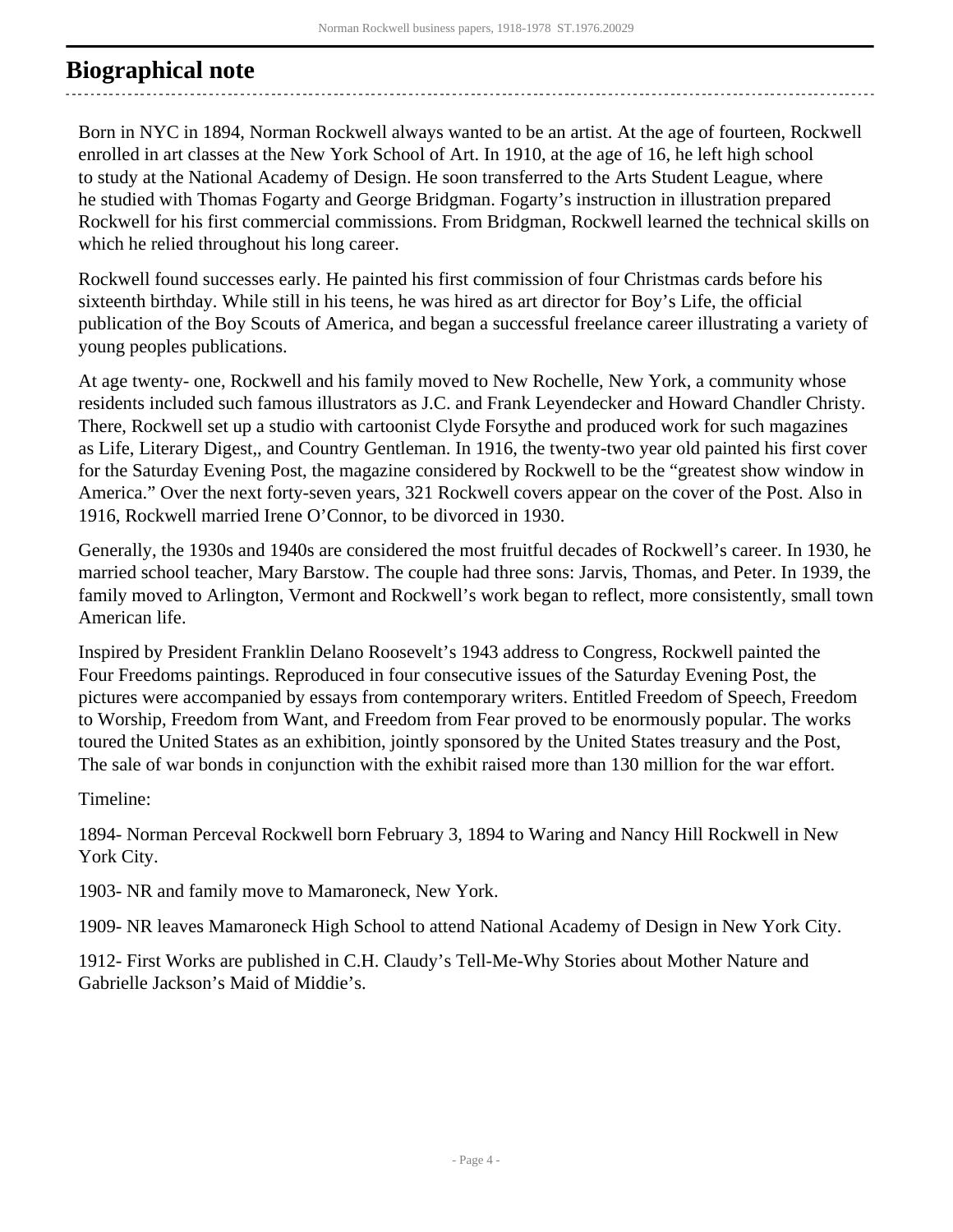1913- Receives Major position as art editor of Boy's Life magazine; publishes his own illustrations prolifically in Boy's Life and other children's publications.

1916- First Saturday Evening Post cover published May 20, 1916, launching a forty-seven year career with the prominent publication. Published work in several major publications including Life, Literary Digest, and Country Gentleman. Marries Maureen O'Connor.

1918- Enlists in Navy and is stationed at Charleston, South Carolina, Naval Reserve Base during World War I. Is art editor for Base publication, Afloat & Ashore.

1924- NR illustrates Boy Scouts of America Calendar, the first of a fifty-year long tradition.

1927- Travels to Europe with friends Dean Parmalee and Bill Backer.

1929- Travels to Europe with friends. Upon return divorced by Irene O'Connor.

1930- Journeys to California to visit Clyde Forsythe. Meets and marries Mary Barstow in California.

1931- Jarvis Waring Rockwell born to Norman and Mary Rockwell.

1932- NR travels with family to Europe.

1933- Thomas Rhodes Rockwell born to Norman and Mary Rockwell.

1935- Receives commission from George Macy of Heritage Press to illustrate Mark Twain's classics The Adventures of Tom Sawyer (1936) and The Adventures of Huckleberry Finn(1940).

1936- Peter Barstow Rockwell born to Norman and Mary Rockwell.

1939- Family moves to Arlington, Vermont.

1943- Paints the Four Freedoms during World War II and numerous wartime pictures. Fire burns NR's studio to the ground. NR loses costumes, prop collection, and unknown number of paintings in fire.

1946- Arthur L. Guptil's treatise "Norman Rockwell: Illustrator" published.

1949- Creates new calendar series for Brown and Bigelow which starts tradition of seventeen years of Four Seasons calendars.

1953- Rockwell family moves to Stockbridge, Massachusetts.

1956- NR travels around the world on 'clipper ship cruise' for Pan Am advertising series.

1959- Mary Barstow Rockwell dies.

1960- Publishes autobiography My Adventures as an Illustrator in collaboration with son Thomas. NR paints his self portrait for the February 13, 1960 Post cover. Participates in Peggy Worthington best sketch class in Stockbridge. Meets Mary Punderson in poetry reading class

1961- Mary (Molly) Punderson becomes Mrs. Norman Rockwell.

1963- Paints last Post cover.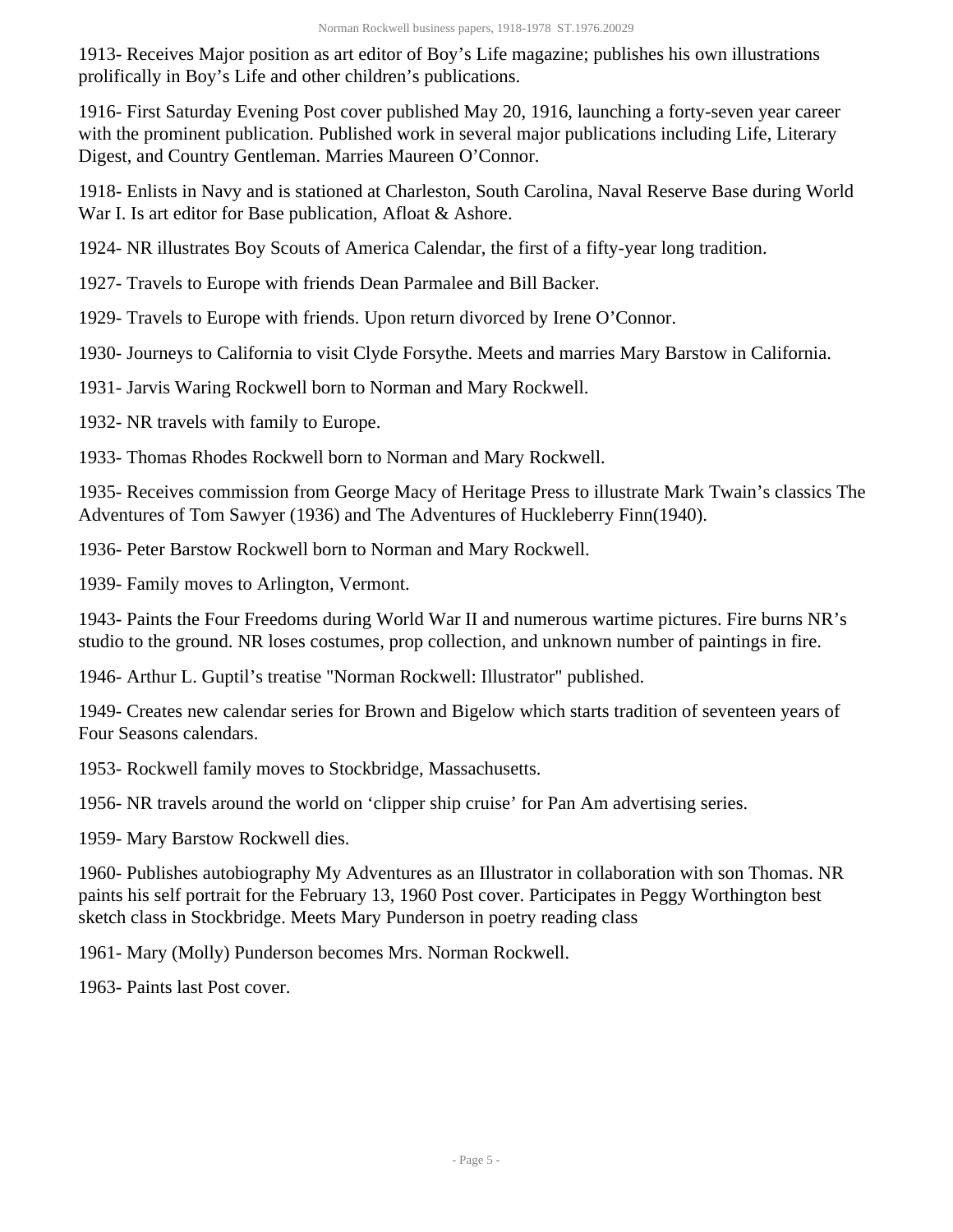1964- Publishes first Look magazine illustrations; works for Look until next decade. Accepts contract to illustrate Benjamin Franklin's Poor Richards Almanacks with the Heritage Press. Travels extensively for the next ten years with Molly.

1965- Chronicles man's travels to the moon for Look.

1966- Travels to Hollywood for Stagecoach promotion.

1967- Collaborates with Molly to produce children's book, "Willie Was Different."

1970- "Norman Rockwell: Artist & Illustrator" published by Harry N. Abrams, New York.

1972- Bernard Danenberg Galleries, New York City, hosts a major sixty year retrospective exhibition.

1973- NR establishes an art trust to preserve his art collection and place it under the custodianship of the Old Corner House in Stockbridge, Massachusetts.

1976- NR makes his last trip to Rome to visit his son, Peter. Bicentennial celebrations honor the eightytwo year old Rockwell. NR paints cover for American Artist magazine, publishes final Boy Scouts of America calendar, and is honored in a Stockbridge parade.

1977- NR is awarded the Presidential Medal of Freedom for his "vivid and affectionate portraits of our country" by President Gerald R. Ford.

1978- NR dies peacefully at his home in Stockbridge on November 8, 1978. He is survived by his widow, Mary Punderson Rockwell, by sons Jarvis, Thomas, and Peter, and by seven grandchildren.

### <span id="page-5-0"></span>**Scope and Contents**

Originally part of Norman Rockwell's Studio Collection, the Norman Rockwell Business Papers Collection was donated to the Norman Rockwell Museum in 1976 by Molly Rockwell.

The Norman Rockwell Business Papers Collection is arranged in nine series and includes: General Correspondence; Curtis Publishing correspondence; Original artwork correspondence, Famous Artists School correspondence; Hallmark correspondence, Financials; Periodicals, Tearsheets and covers, and; Addendum.

The General Correspondence contains a wide variety of materials ranging from letters to various advertisers and local artists groups, to White House correspondence regarding multiple topics including the arrangements to meet with President John F. Kennedy. Much of the correspondence involves requests for autographs, permissions to use artwork, interviews, speeches, appearances, and commissions. Many letters are attached to carbon copies of Rockwell's responses, most of which are regrets due to his overly full work load.

The Curtis Publishing Correspondence contains letters dating back to around 1940 that deal with many subjects including information about props, locations for use in paintings, and works in progress. An interesting aspect of this series of correspondence is that it reveals where many of Rockwells original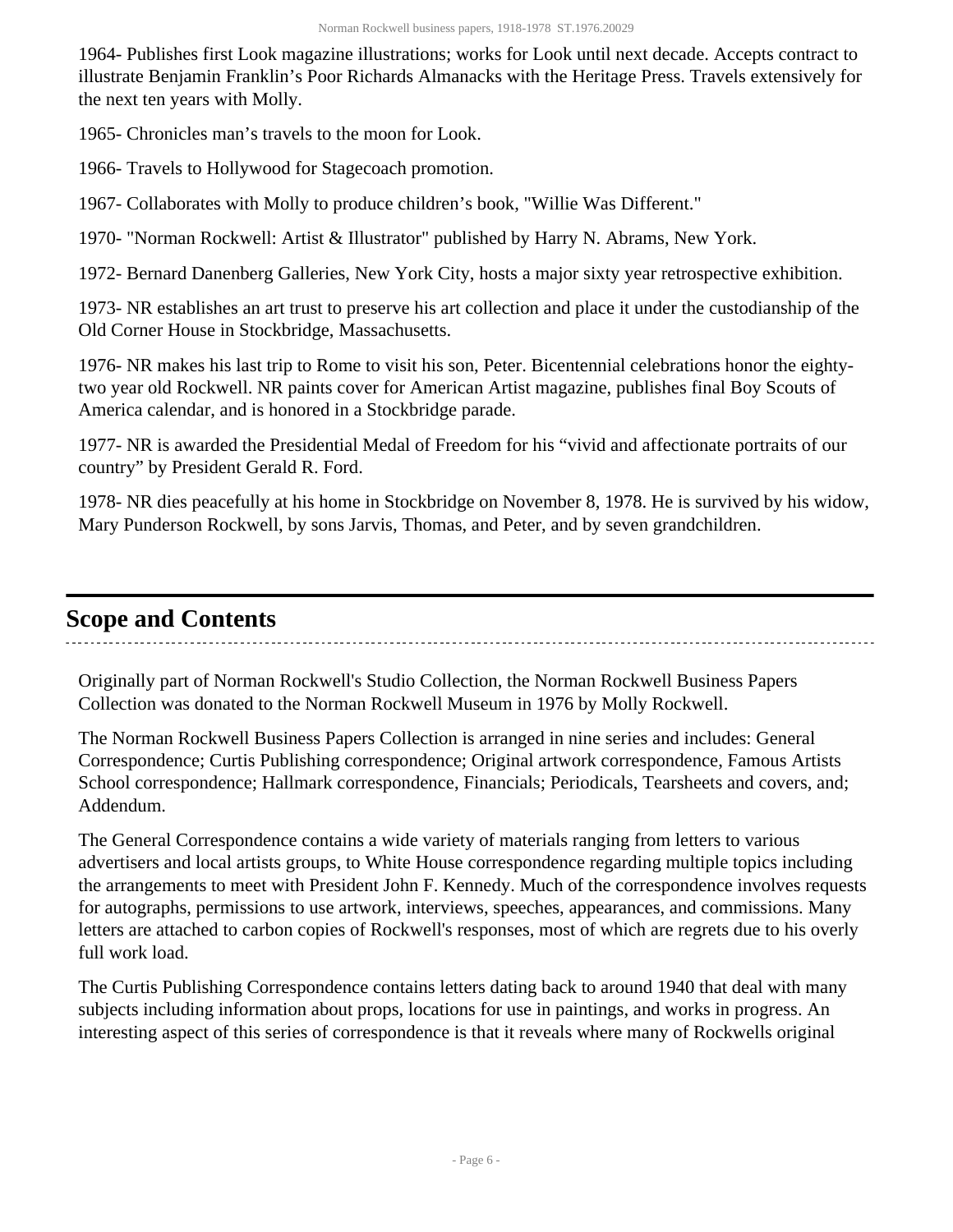works ended up. He would frequently give both studies and originals to staff members of the Saturday Evening Post or their family members.

The Original Artwork Correspondence deals primarily with galleries' request for artwork to exhibit, as well as numerous requests by individuals to purchase artwork. Although Rockwell gifted his art, he rarely sold artwork as it was commissioned, and therefor owned, by various entities.

The Famous Artists School correspondence contains information dealing with the start up of the Institute of Commercial Art and Famous Artists Course along with annual reports, drafts of proposals and plans, a stockholders agreement, and pay stubs. Also present are copies of Rockwell's critiques of students' work.

The Financials series is vast and contains canceled checks, check stubs, bank statements, paid bills, income tax returns, and insurance policies for the Rockwell's home and automobiles, amongst other things.

One of the Archive's largest collections, the Business Papers gives a unique view into the inner workings of Rockwell's long, prolific, and varied career that spanned a period of more than sixty years.

### <span id="page-6-0"></span>**Arrangement**

The collection is arranged into nine series: I General Correspondence; II Curtis Publishing; III Original Artwork Correspondence; IV Famous Artists School Correspondence; V Hallmark Correspondence; VI Financials; VII Periodicals; VIII Tearsheets and Covers; IX Addendum. Within most collections, materials are arranged alphabetically by last name. The Periodicals and Tearsheet collections are arranged first by publication name, then chronologically within each subgroup.

## <span id="page-6-1"></span>**Administrative Information**

### **Publication Information**

Norman Rockwell Museum Archives - Reference Center Collection Processed in 2011

#### **Access**

This collection is open to researchers by appointment.

#### **Copyright**

Norman Rockwell Museum abides by US copyright law. Even though Norman Rockwell personally contributed his paintings and archival materials to the Museum, a not-for-profit  $501(c)(3)$ , publicity/ personality rights to his name and likeness belong to the Rockwell family, managed by the Norman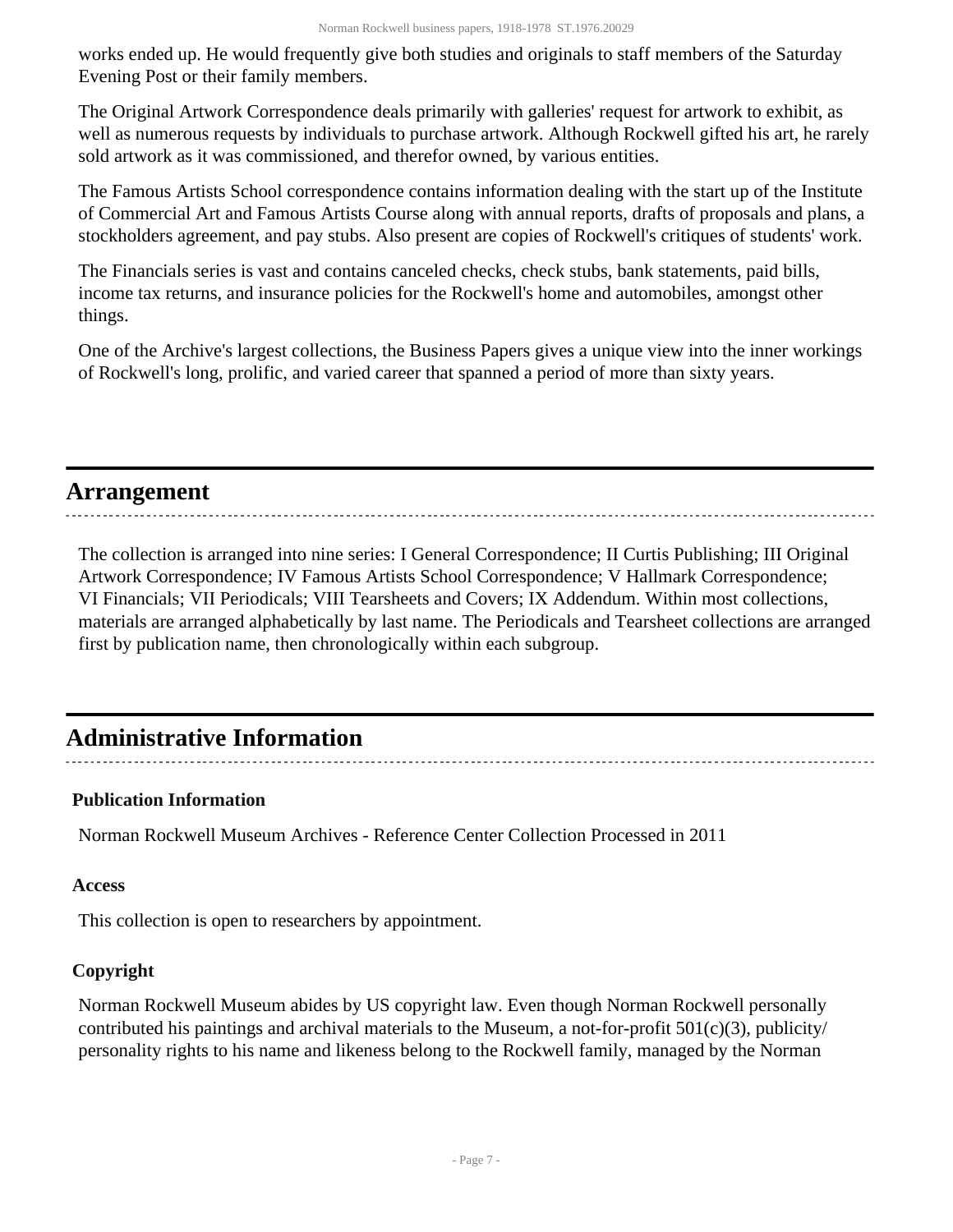Rockwell Licensing Company. Some materials in both collections created prior to 1923 are considered to be in the public domain.

The collections are in the legal care and custody of the Museum and its staff, and are governed by an independent Board of Trustees. There is no legal affiliation between the Museum and various intellectual property rights holders of materials kept by the Museum or with Rockwell's family.

Regarding copies or other reproductions, NRM reserves the right to refuse a copying request if in its judgment fulfilling that request will violate copyright law (Title 17, United States Code). It is the legal responsibility of the researcher to secure permission to publish from the institution with custody of the material as well as the owner of copyright.

#### **Administrative history**

The collection was orginally stored in Norman Rockwell's studio in Arlington, Vermont.

#### **Provenance**

Materials donated by the Rockwell Family in 1976, considered part of the Norman Rockwell Trust Collection.

## <span id="page-7-0"></span>**Controlled Access Headings**

#### **Genre(s)**

• Art

#### **Personal Name(s)**

• Norman Rockwell, 1894-1978

### **Subject(s)**

- Correspondence schools--Connecticut--Westport.
- Famous Artists School (Westport, Conn.)
- Hallmark Cards, Inc.
- Illustrators--United States.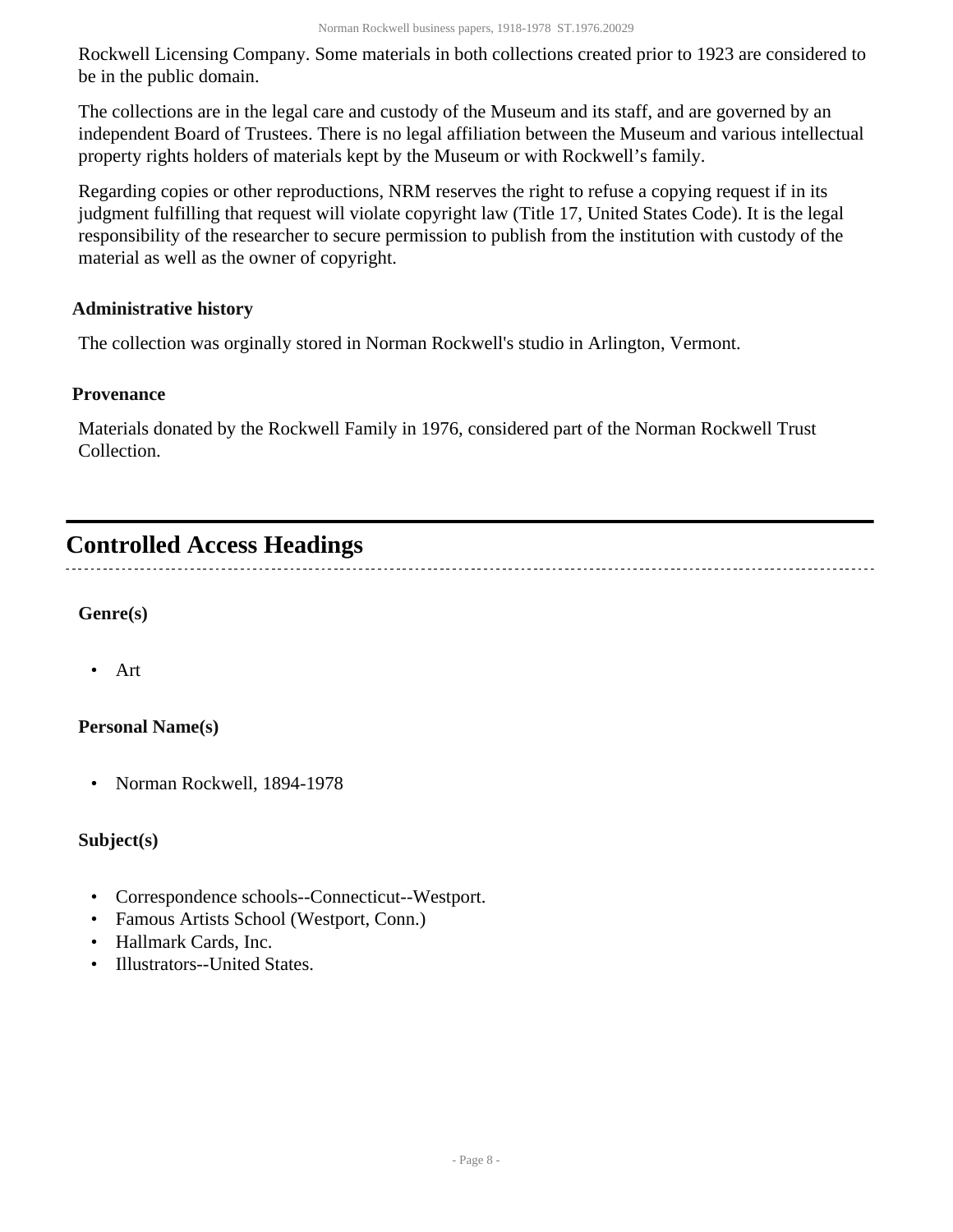# <span id="page-8-0"></span>**Collection Inventory**

<span id="page-8-1"></span>

| ST.1976.20029.SERIES1 General correspondence 1923-1982                                                                                                                                               |              |
|------------------------------------------------------------------------------------------------------------------------------------------------------------------------------------------------------|--------------|
|                                                                                                                                                                                                      | <b>Box</b>   |
| ST.1976.20029.1.1 Norman Rockwell business correspondence: bills paid for house; letter<br>from Colin J. Thomas 1923-1927                                                                            | $\mathbf 1$  |
| ST.1976.20029.1.2 Ambassador Hotel: corresp. 1923                                                                                                                                                    | 1            |
| ST.1976.20029.1.3 America, Miss: corresp. 1923                                                                                                                                                       | 1            |
| ST.1976.20029.1.4 Thomas, CJ: telegram 1923                                                                                                                                                          | 1            |
| ST.1976.20029.1.5 Radio Speech: message by Norman Rockwell 1929                                                                                                                                      | $\mathbf{1}$ |
| ST.1976.20029.1.6 Norman Rockwell business correspondence: correspondence from<br>Sparkman & Stephens re: sale of boat; letters from Petrolagar Laboratories re: business<br>opportunities 1934-1937 | 1            |
| ST.1976.20029.1.7 Boy Scouts of America: corresp. 1936-1937                                                                                                                                          | 1            |
| ST.1976.20029.1.8 Interwoven Stocking Company: corresp. 1934                                                                                                                                         | 1            |
| ST.1976.20029.1.9 Chase Bank: corresp., statements re: Norman Rockwell<br>Trust 1935-1941                                                                                                            | 1            |
| ST.1976.20029.1.192 Crockwell Publishing Company: corresp. re: "Crock of Gold" and "Pick up the<br>Pieces" illustrations 1935-1938                                                                   |              |
|                                                                                                                                                                                                      | <b>Box</b>   |
| ST.1976.20029.1.10 Harrison and Smith: corresp. 1935-1938                                                                                                                                            | 1            |
| ST.1976.20029.1.11 Hildring Decorators: corresp. 1935                                                                                                                                                | $\mathbf{1}$ |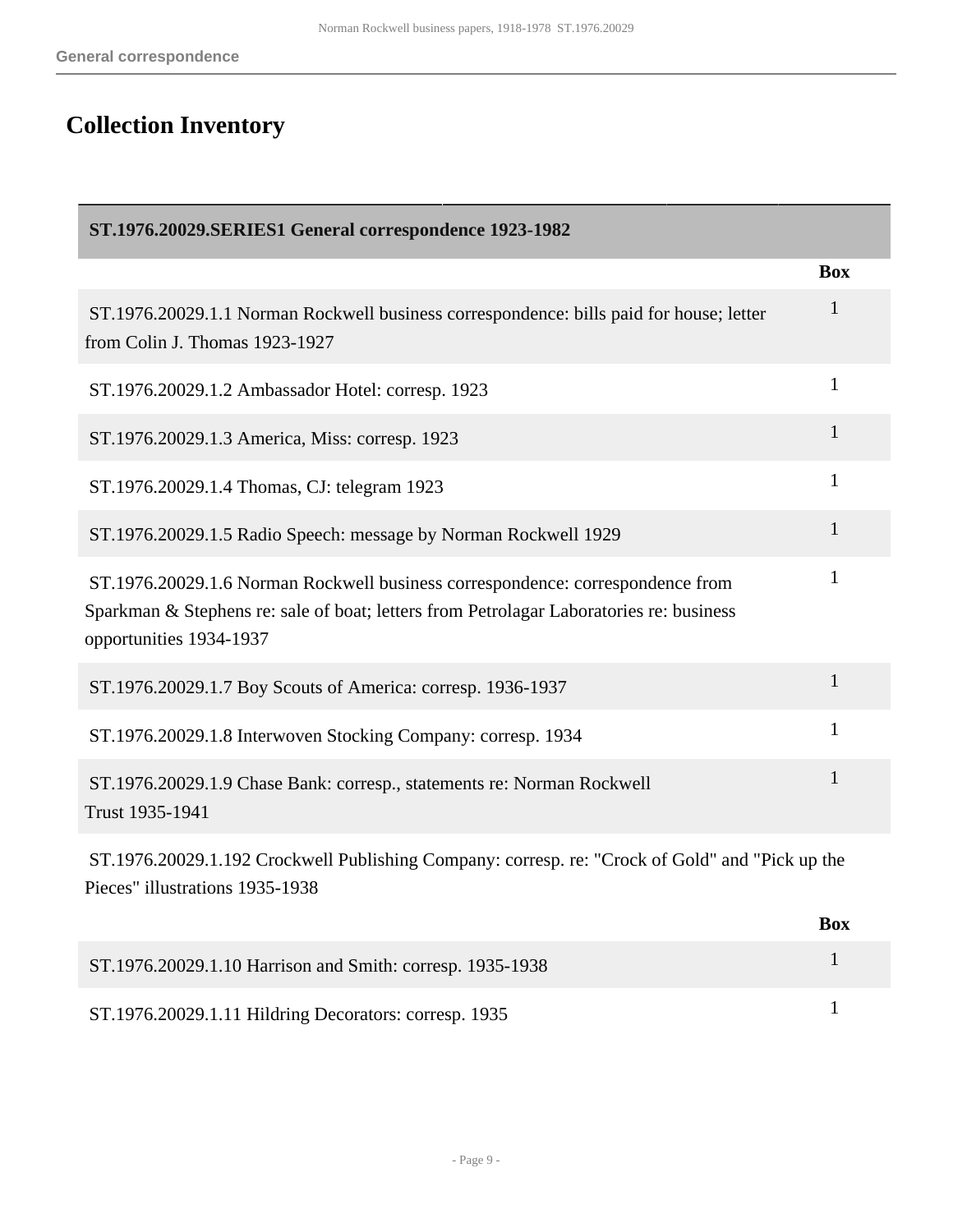| ST.1976.20029.1.12 Lefcourte, Albert: corresp. 1935                                                                                                               | 1            |
|-------------------------------------------------------------------------------------------------------------------------------------------------------------------|--------------|
| ST.1976.20029.1.13 New Rochelle, Department of Public Welfare: corresp. 1935                                                                                      | $\mathbf{1}$ |
| ST.1976.20029.1.14 Niagra Lithographic Company: corresp. 1935-1938                                                                                                | $\mathbf{1}$ |
| ST.1976.20029.1.15 Outdoor Advertising Company: corresp. 1935                                                                                                     | 1            |
| ST.1976.20029.1.16 Petrolagar Laboratories: corresp. 1935                                                                                                         | $\mathbf{1}$ |
| ST.1976.20029.1.17 Rockwell, Norman: notes 1935                                                                                                                   | $\mathbf{1}$ |
| ST.1976.20029.1.18 Snyder and Black Advertising: corresp. 1935-1939                                                                                               | $\mathbf{1}$ |
| ST.1976.20029.1.19 Thomas Creighton Public School: corresp., NR notes 1935                                                                                        | $\mathbf{1}$ |
| ST.1976.20029.1.20 Doyle Brick Company: corresp. 1936                                                                                                             | $\mathbf{1}$ |
| ST.1976.20029.1.21 Harrison and Smith Printers: corresp. 1936-1937                                                                                                | $\mathbf{1}$ |
| ST.1976.20029.1.22 Pratt Institute: corresp. 1936                                                                                                                 | 1            |
| ST.1976.20029.1.23 School Art League of New York City: corresp. 1936                                                                                              | $\mathbf{1}$ |
| ST.1976.20029.1.24 Norman Rockwell business correspondence: letters from Bell &<br>Fletcher, George Bijur, Emil Brisacher, Mitchell-Faust, Benjamin Eshleman 1937 | $\mathbf{1}$ |
| ST.1976.20029.1.25 Home Life Insurance Company: corresp. 1937                                                                                                     | $\mathbf{1}$ |
| ST.1976.20029.1.26 Interwoven Stocking Company: corresp. 1937-1947                                                                                                | 1            |
| ST.1976.20029.1.27 Maxon Advertising: corresp. 1937-1947                                                                                                          | 1            |
| ST.1976.20029.1.28 Lord and Thomas Advertising: corresp. 1937                                                                                                     | $\mathbf{1}$ |
| ST.1976.20029.1.29 Players, The: corresp. 1937                                                                                                                    | 1            |
| ST.1976.20029.1.30 Rockwell, Mary: lease for home in France 1937                                                                                                  | $\mathbf{1}$ |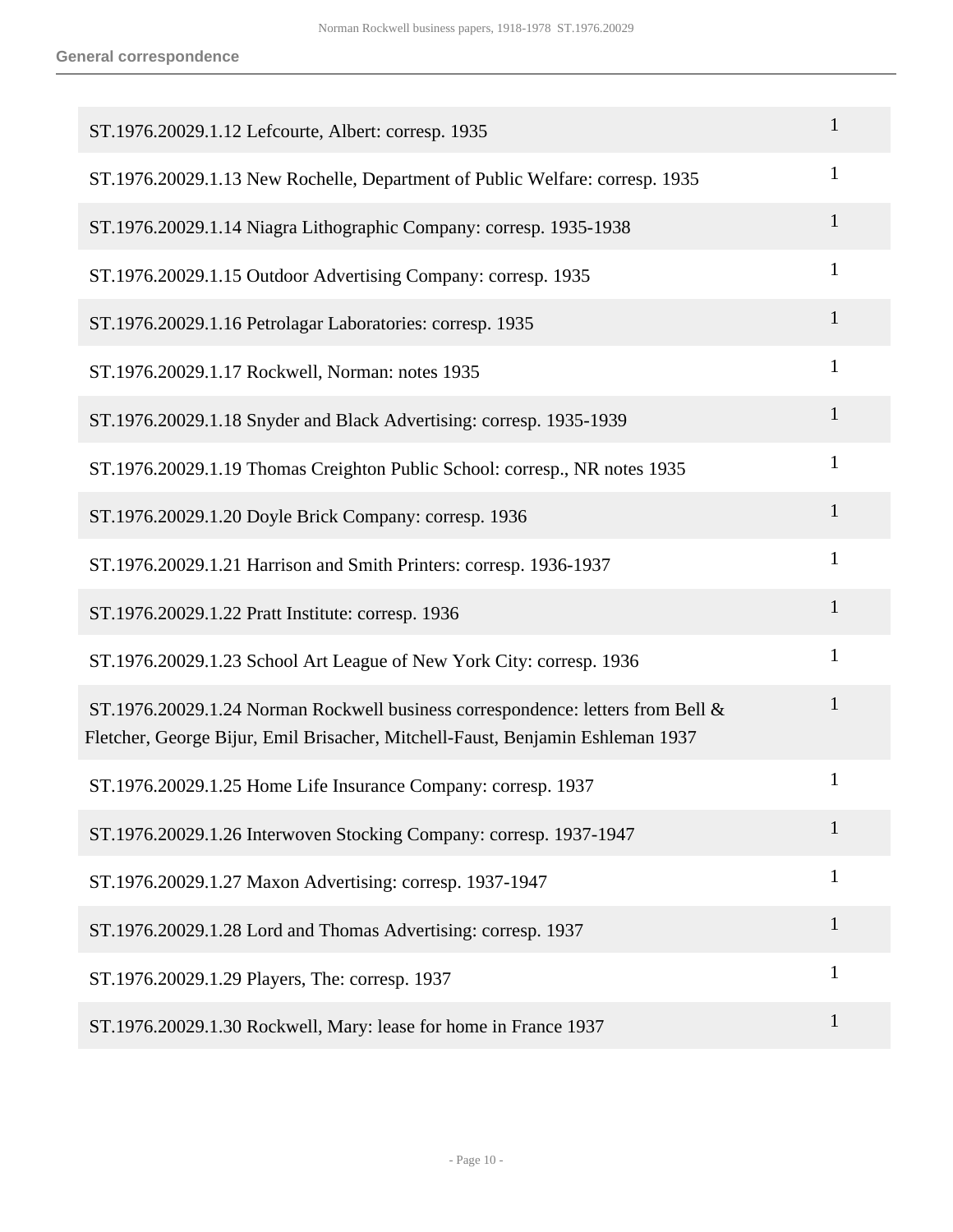| ST.1976.20029.1.31 Williamsburg Craftsman: corresp. 1937                                                                                                                     | 1            |
|------------------------------------------------------------------------------------------------------------------------------------------------------------------------------|--------------|
| ST.1976.20029.1.32 Norman Rockwell business correspondence: letters from Bell<br>& Fletcher, Alley & Richards, Buchanan & Company, Parents' Magazine, Judge<br>Magazine 1938 | 1            |
| ST.1976.20029.1.33 American Artists: corresp. 1938-1940                                                                                                                      | 1            |
| ST.1976.20029.1.34 Artists Guild Incorporated: corresp. 1938-1946                                                                                                            | 1            |
| ST.1976.20029.1.35 Benjamin Moore Paint: corresp. May 1938                                                                                                                   | $\mathbf{1}$ |
| ST.1976.20029.1.36 Burnett, Leo Company: corresp., invoices 1937-1957                                                                                                        | 1            |
| ST.1976.20029.1.37 Cornell: Jane Real Estate: corresp. 1939                                                                                                                  | $\mathbf{1}$ |
| ST.1976.20029.1.38 Dealy, Arthur J. Insurance: corresp. 1938                                                                                                                 | 1            |
| ST.1976.20029.1.39 Duttons Inc.: corresp. 1938                                                                                                                               | 1            |
| ST.1976.20029.1.40 F. Weber Colors and Materials: corresp. 1938                                                                                                              | $\mathbf{1}$ |
| ST.1976.20029.1.41 Forbes Lithographic: corresp. 1938                                                                                                                        | 1            |
| ST.1976.20029.1.42 Hannibal Chamber of Commerce: corresp. 1938                                                                                                               | $\mathbf{1}$ |
| ST.1976.20029.1.43 Harrison and Smith: corresp. 1938-1939                                                                                                                    | $\mathbf{1}$ |
| ST.1976.20029.1.44 Heritage Press: incoming, outgoing corresp., royalty statements,<br>memos 1938-1944                                                                       |              |
| ST.1976.20029.1.45 Hickey, W.J: telegrams Jan 31 1938                                                                                                                        | $\mathbf{1}$ |
| ST.1976.20029.1.46 International Greeters of America: corresp. re: See American<br>First Aug 4 1938                                                                          | $\mathbf{1}$ |
| ST.1976.20029.1.47 Johnson, A.E.: corresp. 1938                                                                                                                              | $\mathbf{1}$ |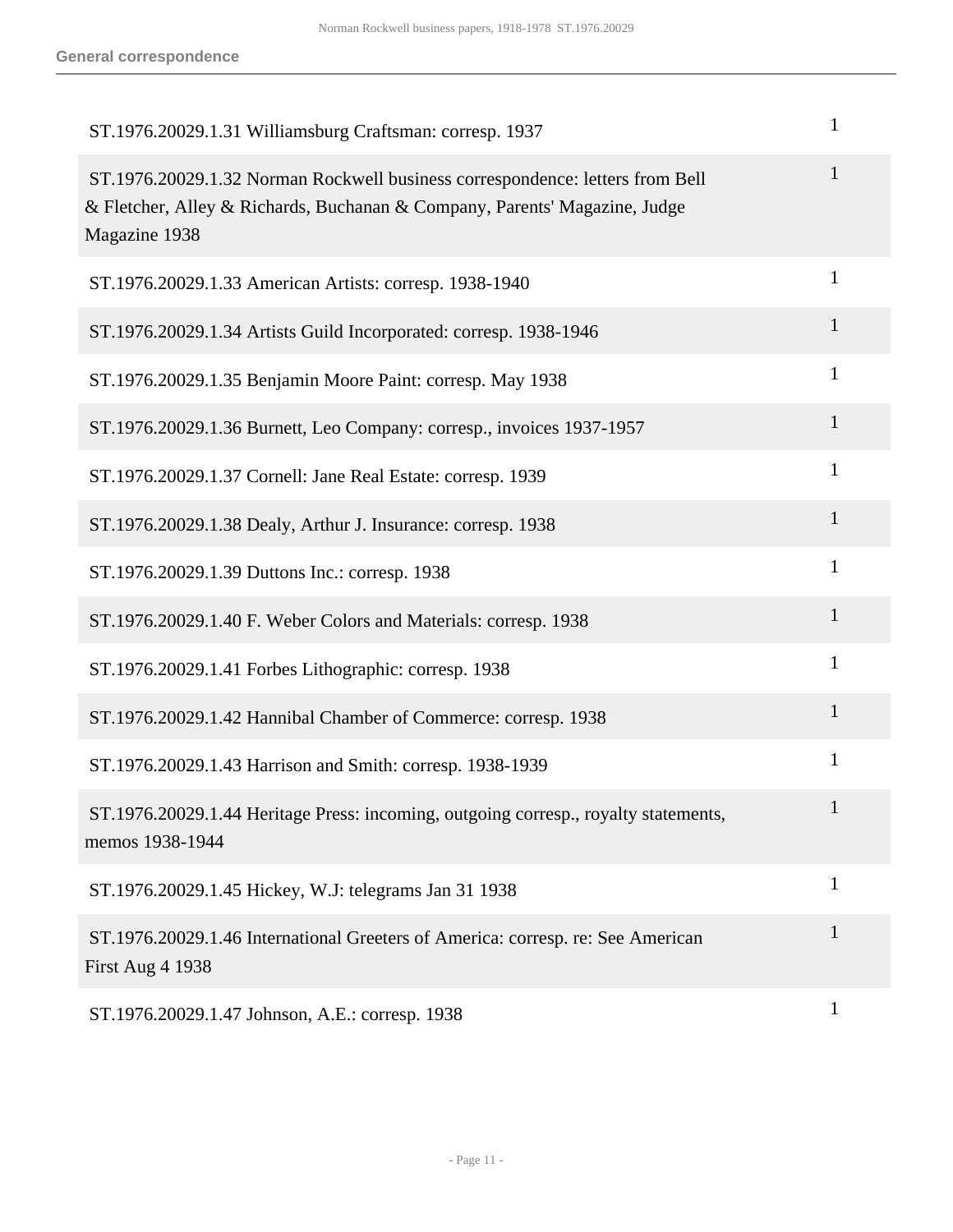| ST.1976.20029.1.48 Katz, Joseph Company: corresp. 1938                                                        | $\mathbf{1}$               |
|---------------------------------------------------------------------------------------------------------------|----------------------------|
| ST.1976.20029.1.49 Limited Editions Club: corresp. 1938                                                       | $\mathbf{1}$               |
| ST.1976.20029.1.50 Lincoln Life Insurance Company: corresp. 1938                                              | $\mathbf{1}$               |
| ST.1976.20029.1.51 Lord and Thomas Advertising: incoming, outgoing corresp., NR<br>notes; NR sketch 1938-1940 | 1                          |
| ST.1976.20029.1.52 Morningside Farm: corresp. 1938                                                            | $\mathbf{1}$               |
| ST.1976.20029.1.53 Norris, R.M: corresp. 1938                                                                 | $\mathbf{1}$               |
| ST.1976.20029.1.54 Phoenix Art Institute: corresp. 1938                                                       | $\mathbf{1}$               |
| ST.1976.20029.1.55 Playwrights Producing Company: corresp. 1938                                               | <b>Box</b>                 |
| ST.1976.20029.1.56 Vose, Robert C. Galleries: corresp. 1938                                                   | $\mathbf{1}$               |
| ST.1976.20029.1.57 Mayer's Wallpaper and Frame Shop: corresp. 1938                                            | $\mathbf{1}$               |
| ST.1976.20029.1.58 New Rochelle Art Association: corresp. 1938                                                |                            |
| ST.1976.20029.1.59 Notre Dame, Department of Art: corresp. 1938                                               | <b>Box</b><br>$\mathbf{1}$ |
| ST.1976.20029.1.60 Pedlar and Ryan Advertising: corresp. 1938                                                 | $\mathbf 1$                |
| ST.1976.20029.1.61 Schwartz's Cleaning: bill 1938                                                             | 1                          |
| ST.1976.20029.1.62 Scranton Lace Company: corresp. 1938                                                       | $\mathbf{1}$               |
| ST.1976.20029.1.63 Smyth, H.M. Printing Company: corresp. 1938                                                | $\mathbf{1}$               |
| ST.1976.20029.1.64 Stapleton, Thomas: corresp. re: "Tavern Sign" 1937-1938                                    | $\mathbf{1}$               |
| ST.1976.20029.1.65 Thomas, Eugene: corresp. 1938                                                              | $\mathbf{1}$               |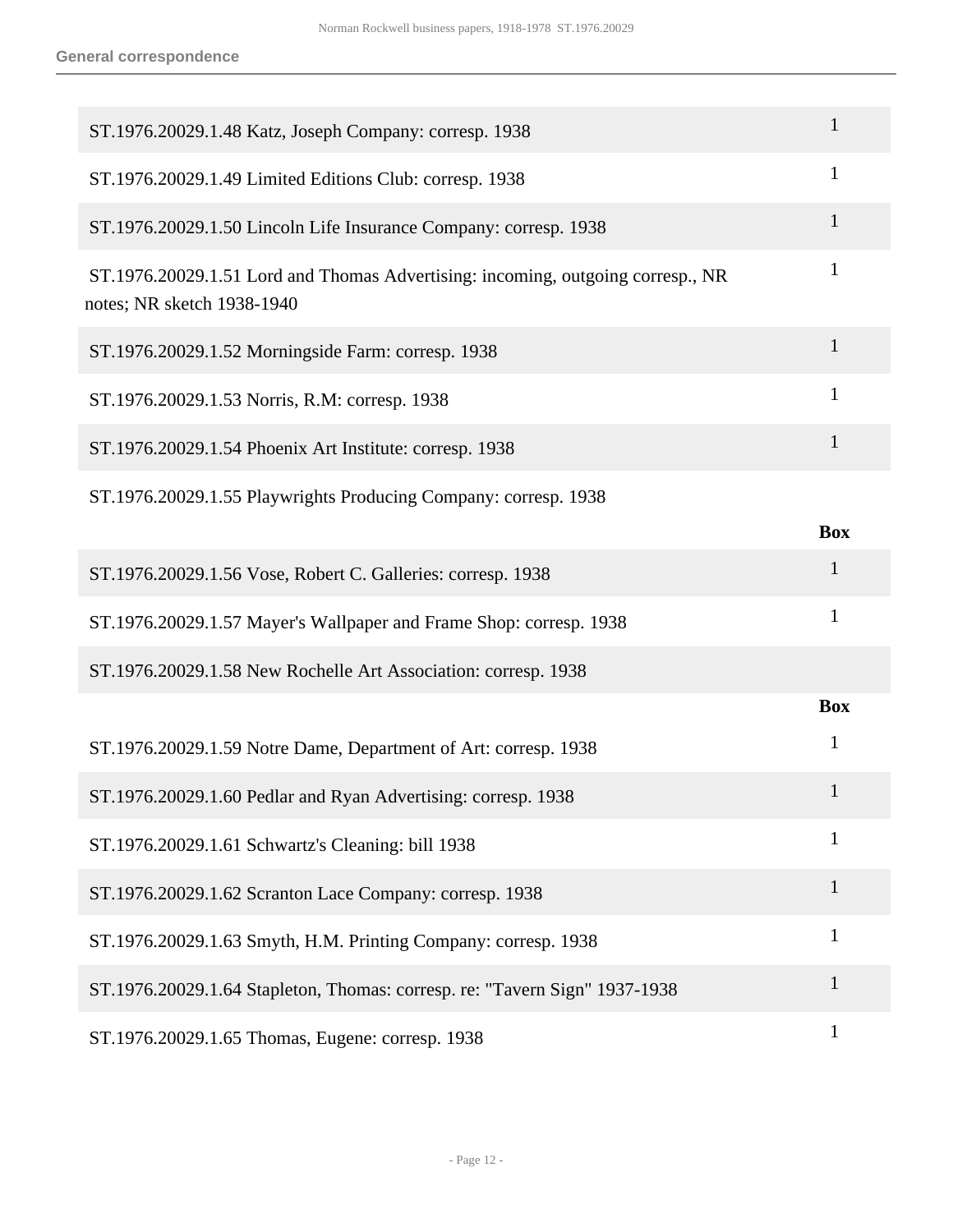| ST.1976.20029.1.66 Twiss, Dr. John Russell: corresp. re: NR's blood count, medical tests,<br>underweight Dec 29 1938                                                                               | $\mathbf{1}$ |
|----------------------------------------------------------------------------------------------------------------------------------------------------------------------------------------------------|--------------|
| ST.1976.20029.1.67 United States Chief Bureau of Graphics: telegram re: veteran<br>advertisements 1938                                                                                             | $\mathbf{1}$ |
| ST.1976.20029.1.68 NR Business Correspondence: letters from General Motors, Senator<br>Magazine, Long Advertising, Ruthrauff & Ryan, Francis Augustus Rugg, Tracy Locke<br>Dawson, and others 1939 | $\mathbf{1}$ |
| ST.1976.20029.1.69 Forbes Lithographic: corresp. 1939                                                                                                                                              | $\mathbf{1}$ |
| ST.1976.20029.1.70 Fox and MacKenzie Advertising: corresp., NR notes, NR draft Mar<br>1939                                                                                                         | $\mathbf{1}$ |
| ST.1976.20029.1.71 Getchell, J. Stirling: corresp. 1939-1942                                                                                                                                       | $\mathbf{1}$ |
| ST.1976.20029.1.72 Hannibal Missouri Chamber of Commerce: corresp. 1939                                                                                                                            | $\mathbf{1}$ |
| ST.1976.20029.1.73 New Rochelle Trust Company: corresp. 1939                                                                                                                                       | $\mathbf{1}$ |
| ST.1976.20029.1.74 NR Business Correspondence: letters from Midtown Galleries, Walter<br>Roeder, Dartmouth, Michael Engel, Hays, St. John, Abramson & Schulman, Hercules<br>Powder 1940            | $\mathbf{1}$ |
| ST.1976.20029.1.75 "Joyce": telegram circa 1940                                                                                                                                                    | $\mathbf{1}$ |
| ST.1976.20029.1.76 New Rochelle Art Association: corresp. 1940                                                                                                                                     | -1           |
| ST.1976.20029.1.77 Pepsi Cola: business card of John Grabrant circa 1940                                                                                                                           | $\mathbf{1}$ |
| ST.1976.20029.1.78 Pontiac Daily Press: corresp. 1940-1945                                                                                                                                         | $\mathbf{1}$ |
| ST.1976.20029.1.79 Rockwell, Mary: notecard from Barstow family circa 1940                                                                                                                         | $\mathbf{1}$ |
| ST.1976.20029.1.80 NR Business Correspondence: letters from Pacific Mills, Williams &<br>Saylor, Charles Tuttle, Al Lecourte 1941-1942                                                             | $\mathbf{1}$ |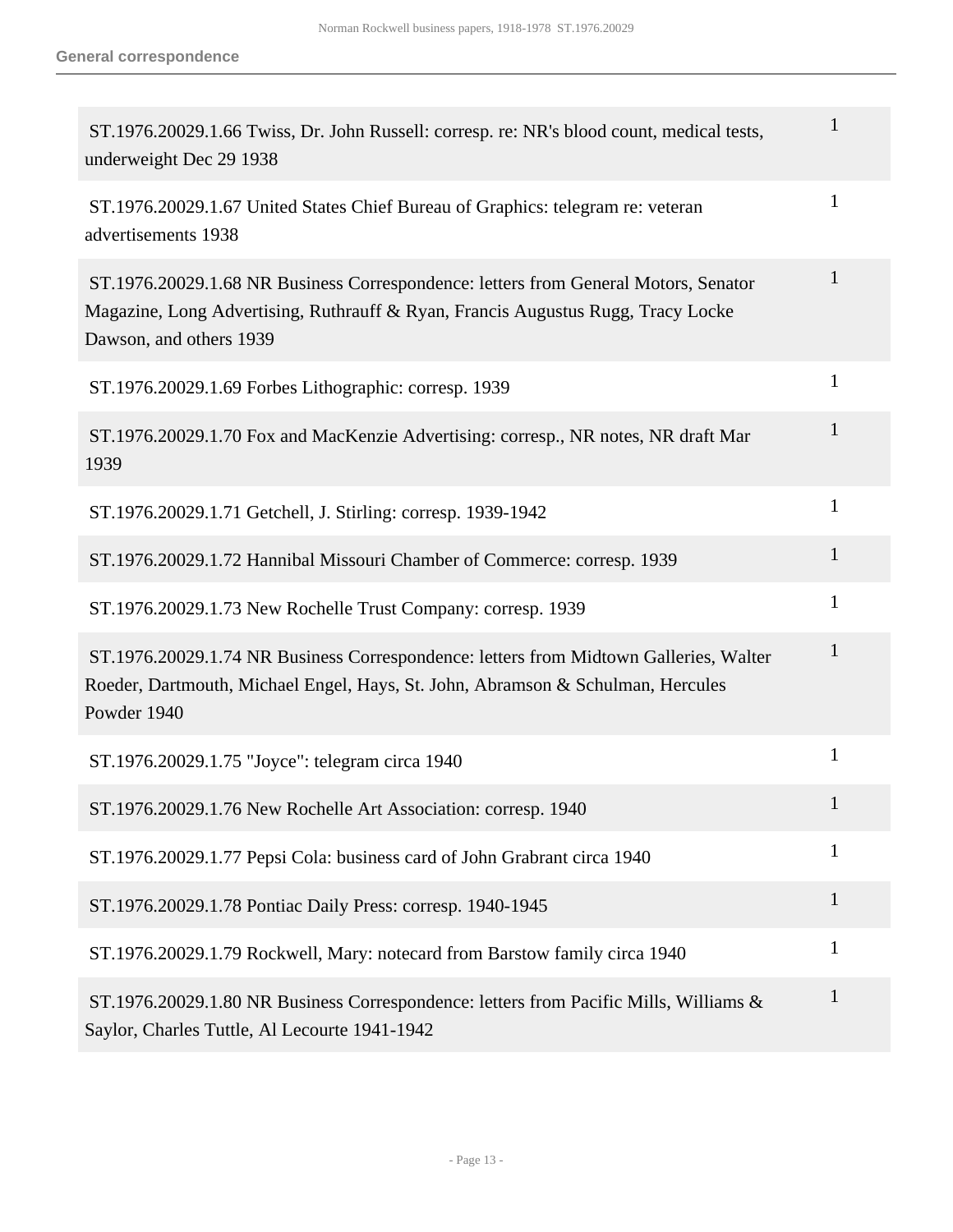| ST.1976.20029.1.81 Fonda, Gertrude Real Estate: corresp. 1941                                                                 | 1            |
|-------------------------------------------------------------------------------------------------------------------------------|--------------|
| ST.1976.20029.1.82 Nast, Cyril: corresp. 1941                                                                                 | $\mathbf{1}$ |
| ST.1976.20029.1.83 Rackow, Leo: corresp. 1941                                                                                 | 1            |
| ST.1976.20029.1.84 Byerley, Blanche A.: corresp. Oct 1942                                                                     | $\mathbf{1}$ |
| ST.1976.20029.1.85 Chase Bank: corresp., records 1942-1944                                                                    | $\mathbf{1}$ |
| ST.1976.20029.1.86 NR Business Correspondence: letters from American Optical<br>Company, The Grade Teacher magazine 1943-1945 | 1            |
| ST.1976.20029.1.87 Adwan's General Store: corresp. 1943                                                                       | $\mathbf{1}$ |
| ST.1976.20029.1.88 Algase, Gertrude: corresp. re: developing book Apr 1943                                                    | $\mathbf{1}$ |
| ST.1976.20029.1.89 American Artists: corresp. re: studio fire, Lincoln painting, Whitman<br>chocolate 1941-1944               | $\mathbf{1}$ |
| ST.1976.20029.1.90 American Artist: Kent, Norman: corresp. re: book mistaken for<br>Norman Rockwell; studio fire 1940-1945    | $\mathbf{1}$ |
| ST.1976.20029.1.91 American Artist: corresp. re: purchase of run of American Artist Nov<br>1943-Dec 1943                      | $\mathbf{1}$ |
| ST.1976.20029.1.92 American Weekly: corresp re: illustrating cover, Forest<br>Service 1942-1945                               | $\mathbf{1}$ |
| ST.1976.20029.1.93 Arlington School Board: corresp. re: gift of steel wooling<br>machine Apr 7 1943                           | $\mathbf{1}$ |
| ST.1976.20029.1.94 Arlington Board of School Director: corresp. re: NR gift of desk<br>chair Sep 1 1943                       | $\mathbf{1}$ |
| ST.1976.20029.1.95 Art Students League: corresp. May 14 1943                                                                  | $\mathbf{1}$ |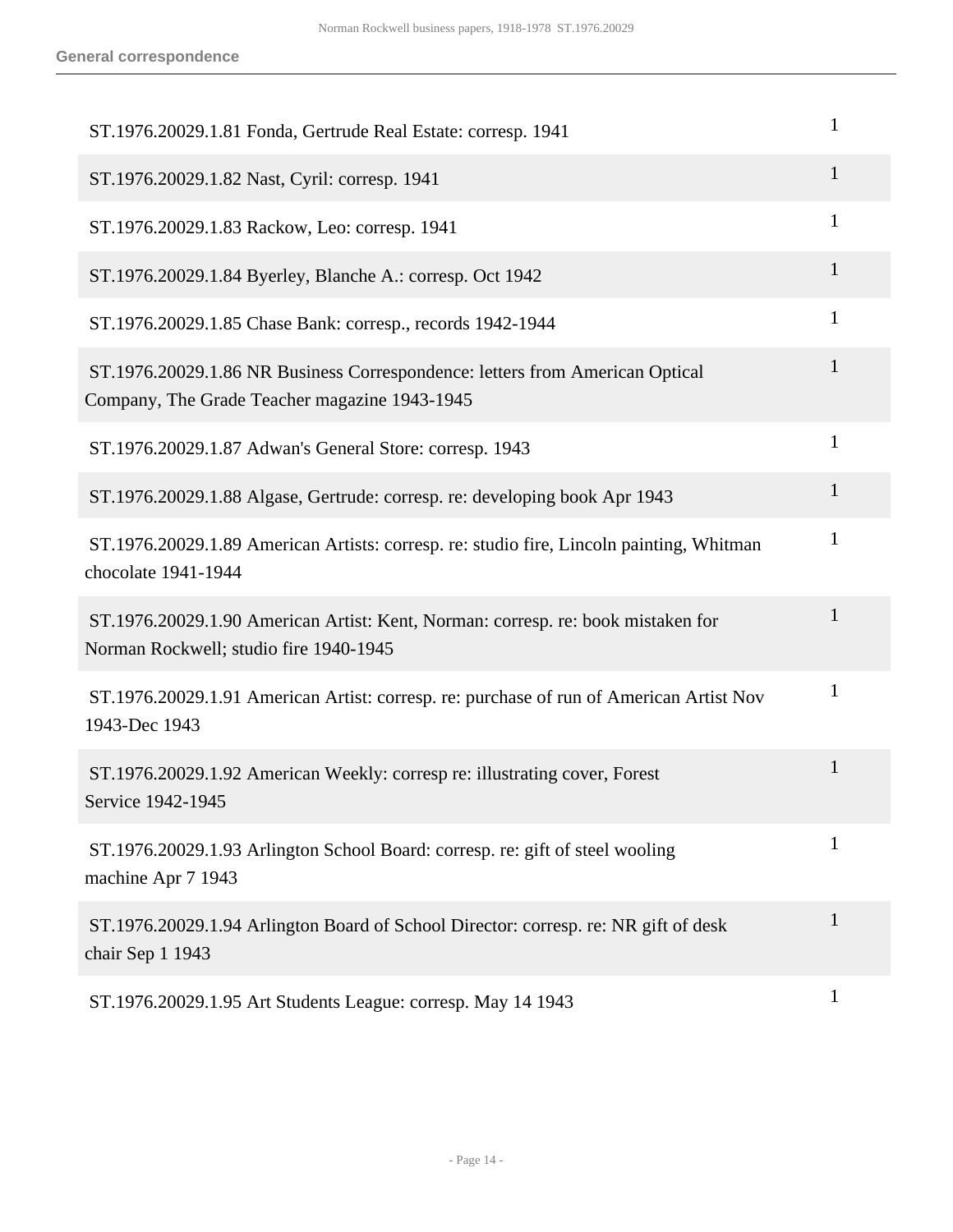| ST.1976.20029.1.96 Birchman, Willis: corresp. re: New Haven Register; sketch trade circa<br>1943                                                         | $\mathbf{1}$ |
|----------------------------------------------------------------------------------------------------------------------------------------------------------|--------------|
| ST.1976.20029.1.97 Blackington Service: corresp re: bath tub Aug 12 1943                                                                                 | $\mathbf{1}$ |
| ST.1976.20029.1.98 Boy Scouts of America: corresp. Aug 6 1943                                                                                            | 1            |
| ST.1976.20029.1.99 CBS: corresp. re: Living Art Program; Eakins print Feb 18 1943                                                                        | $\mathbf{1}$ |
| ST.1976.20029.1.100 CBS: transcript of "We the People" 1943                                                                                              | $\mathbf{1}$ |
| ST.1976.20029.1.101 Chase Bank: details of NR insurance trust Aug 19 1943                                                                                | $\mathbf{1}$ |
| ST.1976.20029.1.102 Chrisdie, Charles Costumers: corresp. re: military uniform supply<br>store Jun 4 1943                                                | $\mathbf{1}$ |
| ST.1976.20029.1.103 Compton Advertising: corresp re: NR trip to New York City Aug 31<br>1943                                                             | $\mathbf{1}$ |
| ST.1976.20029.1.104 Court, Ormsby A. Old Prints and Maps: corresp. re: 1839 old map of<br>Vermont 1943                                                   | 1            |
| ST.1976.20029.1.193 Dartmouth College Library: corresp. from Harold Rugg re: Daniel Webster<br>painting Sep 19 1941-Oct 14 1942                          |              |
|                                                                                                                                                          | <b>Box</b>   |
| ST.1976.20029.1.105 Family Circle Magazine via Kenneth Craig: corresp. re: studio fire;<br>Four Freedoms; Santa Eating Milk and Cookies Jun 8 1943; 1968 | $\mathbf{1}$ |
| ST.1976.20029.1.106 First National Bank: corresp. 1943                                                                                                   | $\mathbf{1}$ |
| ST.1976.20029.1.107 Forbes Lithograph: corresp. 1942-1949                                                                                                | $\mathbf{1}$ |
| ST.1976.20029.1.108 Fort Benning: corresp. 1943                                                                                                          | 1            |
| ST.1976.20029.1.109 Friedrichs, E.H. and A.C. Artists Materials: corresp. 1943                                                                           | $\mathbf{1}$ |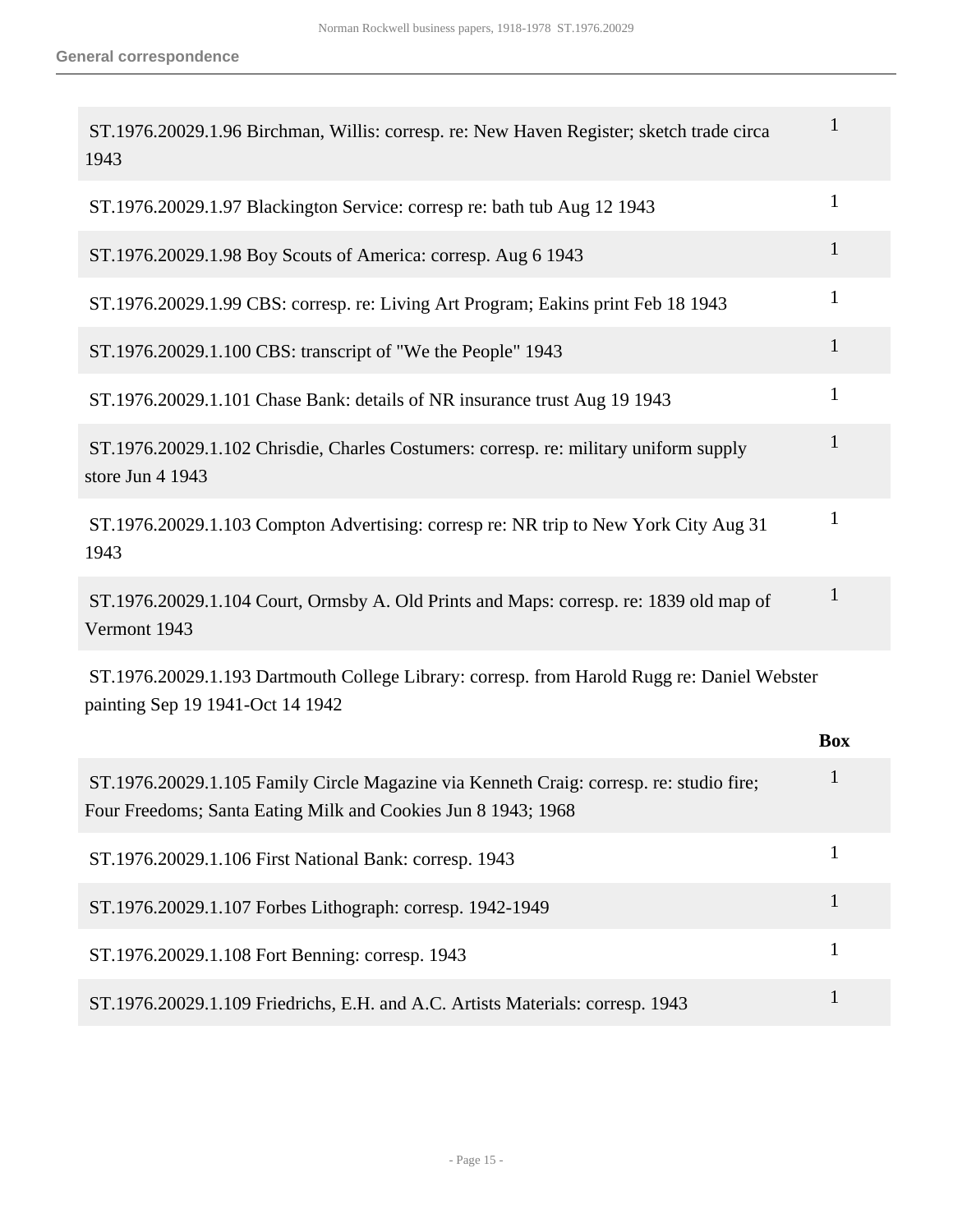| ST.1976.20029.1.110 Grand Central Art Galleries: corresp. Jun 17 1943                                                                | $\mathbf{1}$ |
|--------------------------------------------------------------------------------------------------------------------------------------|--------------|
| ST.1976.20029.1.111 Gardner Advertising Company: corresp. 1943                                                                       | $\mathbf{1}$ |
| ST.1976.20029.1.112 Green's Office Equipment: corresp. Jun 1943                                                                      | $\mathbf{1}$ |
| ST.1976.20029.1.113 Greenberg Publisher: corresp. re: children's book Aug 1943                                                       | 1            |
| ST.1976.20029.1.114 Guild Artists Bureau: corresp. re: Esquire, Gary Cooper<br>painting 1940-1945                                    | $\mathbf{1}$ |
| ST.1976.20029.1.115 Hat Life: corresp. re: co-signing advertisment art; Time<br>Magazine circa 1943                                  | $\mathbf{1}$ |
| ST.1976.20029.1.116 Hawley, Frank B.: corresp. 1943                                                                                  | $\mathbf{1}$ |
| ST.1976.20029.1.117 Dealy, Arthur J. Insurance and Real Estate: corresp. re: NR's butler<br>and accident Feb 12 1943                 | $\mathbf{1}$ |
| ST.1976.20029.1.118 Hartford Accident and Ideminity Insurance: corresp. re: NR's buter<br>and car accident; Arthur Dealy Feb 26 1943 | $\mathbf{1}$ |
| ST.1976.20029.1.119 Inland Lithographic: corresp re: request for NR commission Sep 2<br>1943                                         | $\mathbf{1}$ |
| ST.1976.20029.1.120 Heritage Press: corresp. 1943                                                                                    | $\mathbf{1}$ |
| ST.1976.20029.1.121 Internal Revenue Service: corresp. Feb 20 1943                                                                   | $\mathbf 1$  |
| ST.1976.20029.1.122 Kutner, Morton Public Accountant: corresp. re: studio fire; sale of<br>New Rochelle property 1939-1946           | $\mathbf{1}$ |
| ST.1976.20029.1.123 Lincoln, Sam: corresp. re: Walter Hard Apr 14 1943                                                               | $\mathbf{1}$ |
| ST.1976.20029.1.124 Magazine of Art: corresp. re: outline for script; NR in Living Art<br>program Feb 5 1943                         | $\mathbf{1}$ |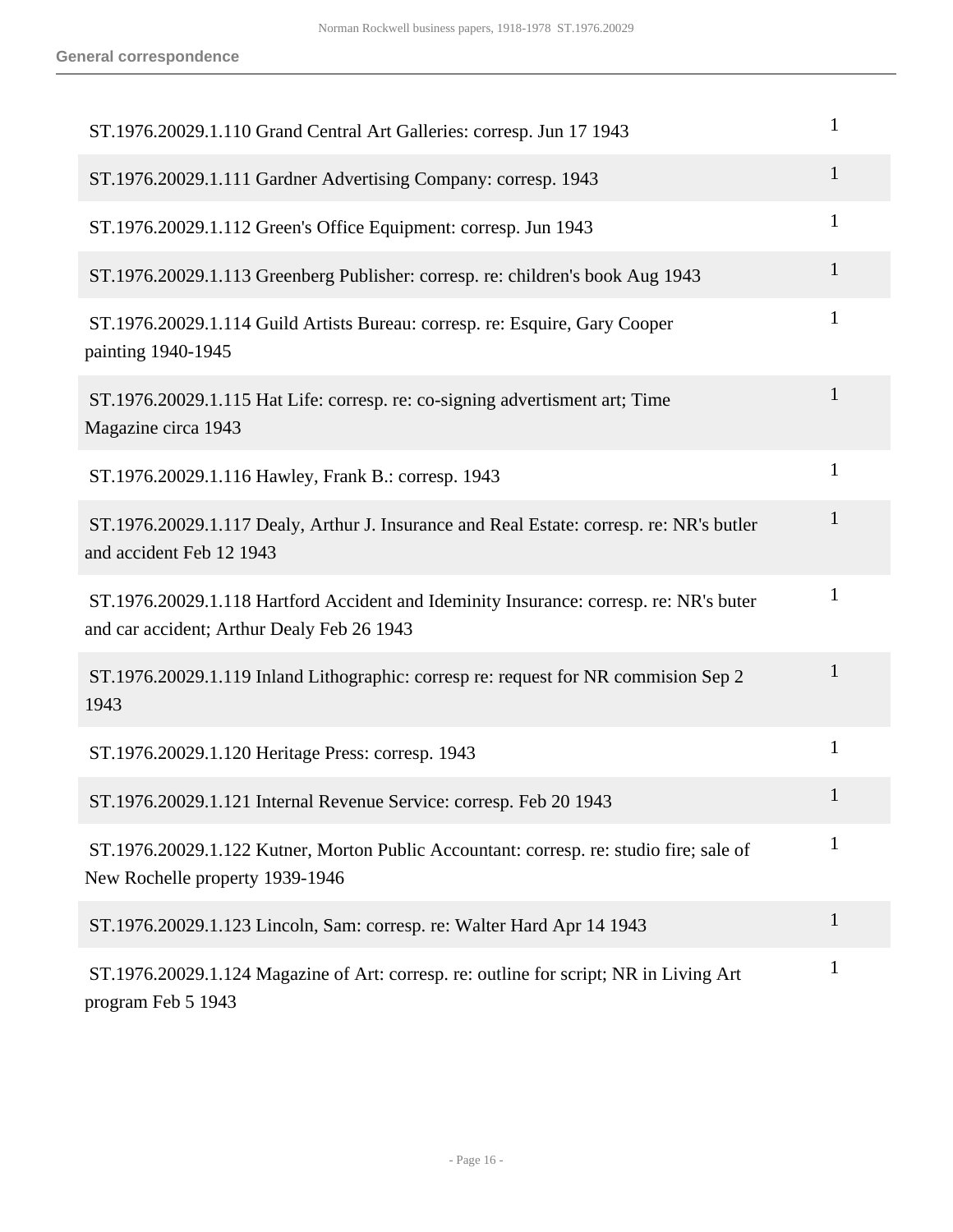| ST.1976.20029.1.125 Manfredi, Frederic: corresp. re: Washington; draft Jun 15 1943                               | 1            |
|------------------------------------------------------------------------------------------------------------------|--------------|
| ST.1976.20029.1.126 Newman, Harry: corresp. Jun 14 1943                                                          | $\mathbf{1}$ |
| ST.1976.20029.1.127 Outdoor Life: corresp. re: seven full color inserts May 26 1943                              | 1            |
| ST.1976.20029.1.128 Paper Novelty Manufacturing Company: corresp. re: design of<br>greeting cards May 1943       | $\mathbf{1}$ |
| ST.1976.20029.1.129 Payne Pearson, M. Real Estate: corresp. re: New Rochelle house for<br>rent Aug 1943          | $\mathbf{1}$ |
| ST.1976.20029.1.130 Penn Mutual Life Insurance Company: corresp. Jul 1943                                        | 1            |
| ST.1976.20029.1.131 Reader's Club: royalties, corresp. 1943                                                      | 1            |
| ST.1976.20029.1.132 Red Cross, American: corresp. 1943                                                           | $\mathbf{1}$ |
| ST.1976.20029.1.133 Reichman, Leo Herbert: corresp. re: Twentieth Century Fox; studio<br>fire May 1943           | 1            |
| ST.1976.20029.1.134 Rich, Helen: corresp. re: possible book 1943                                                 | 1            |
| ST.1976.20029.1.135 Ropia Camp and Farm: corresp. 1943                                                           | $\mathbf{1}$ |
| ST.1976.20029.1.136 Scholastic Awards: corresp. 1943-1946                                                        | 1            |
| ST.1976.20029.1.137 School Art League: corresp. May 14 1943                                                      |              |
| ST.1976.20029.1.138 Shanfield, Lewis-Twentieth Century Fox: corresp. re: stills of<br>Jennifer Jones Jun 14 1943 | 1            |
| ST.1976.20029.1.139 Society of Illustrators: corresp re: Rosie the Riveter; studio<br>fire 1939-Jul 12 1943      | 1            |
| ST.1976.20029.1.140 Springfield Armory: corresp. re: muskets in 1812 1943                                        | 1            |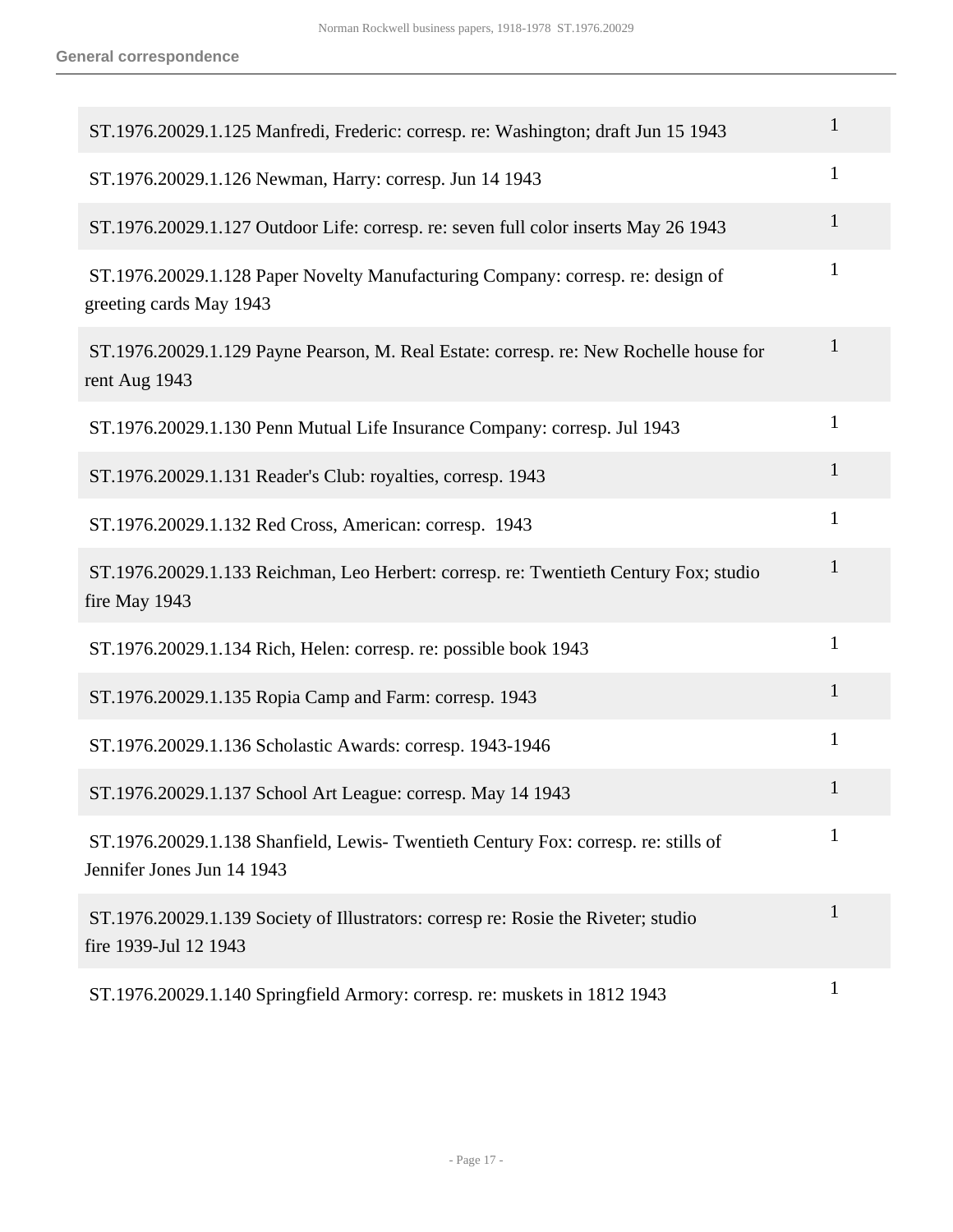| ST.1976.20029.1.141 Squires, Walter E.: corresp. re: construction 1943-1951                                                                      | 1            |
|--------------------------------------------------------------------------------------------------------------------------------------------------|--------------|
| ST.1976.20029.1.142 Statler Hotel: corresp. re: charge to Saturday Evening Post Sep 2<br>1943                                                    | $\mathbf{1}$ |
| ST.1976.20029.1.143 Standard Brands Inc.: newsletter 1943                                                                                        | 1            |
| ST.1976.20029.1.144 Standard Oil Company: corresp. re: picture of White<br>House 1943-1944                                                       | $\mathbf{1}$ |
| ST.1976.20029.1.145 Sterling Advertising Agency: corresp. re: solicitation for NR to paint<br>Father's Day ad May 24 1943                        | $\mathbf{1}$ |
| ST.1976.20029.1.146 Studio Fire: corresp. 1943                                                                                                   | $\mathbf{1}$ |
| ST.1976.20029.1.147 Teller, Bonwat: corresp. 1943                                                                                                | $\mathbf{1}$ |
| ST.1976.20029.1.148 Twentieth Century Fox: corresp. 1943                                                                                         | $\mathbf{1}$ |
| ST.1976.20029.1.149 Union Carbide and Carbon Corporation: corresp. re: payment Jul 18<br>1943                                                    | 1            |
| ST.1976.20029.1.150 U.S. Office of War Information: telegram re: coal miner 1943                                                                 | 1            |
| ST.1976.20029.1.151 U.S. Treasury Department: corresp. re: receipt of Four Freedoms;<br>studio fire; audit; painting for Savings Bonds 1942-1949 | $\mathbf{1}$ |
| ST.1976.20029.1.152 Vermont, Attorney General: Jerome, William Travers: corresp. re:<br>driving while intoxticated Nov 13 1943                   |              |
| ST.1976.20029.1.153 Vermont Church Council: corresp. Jul 28 1943                                                                                 | $\mathbf{1}$ |
| ST.1976.20029.1.154 Vermont Congree of Parents and Teachers: corresp. Aug 30 1943                                                                | $\mathbf{1}$ |
| ST.1976.20029.1.155 Vermont's Four Freedoms: tearsheets circa 1943                                                                               | 1            |
| ST.1976.20029.1.156 War Production Board: NR notes 1943                                                                                          | $\mathbf{1}$ |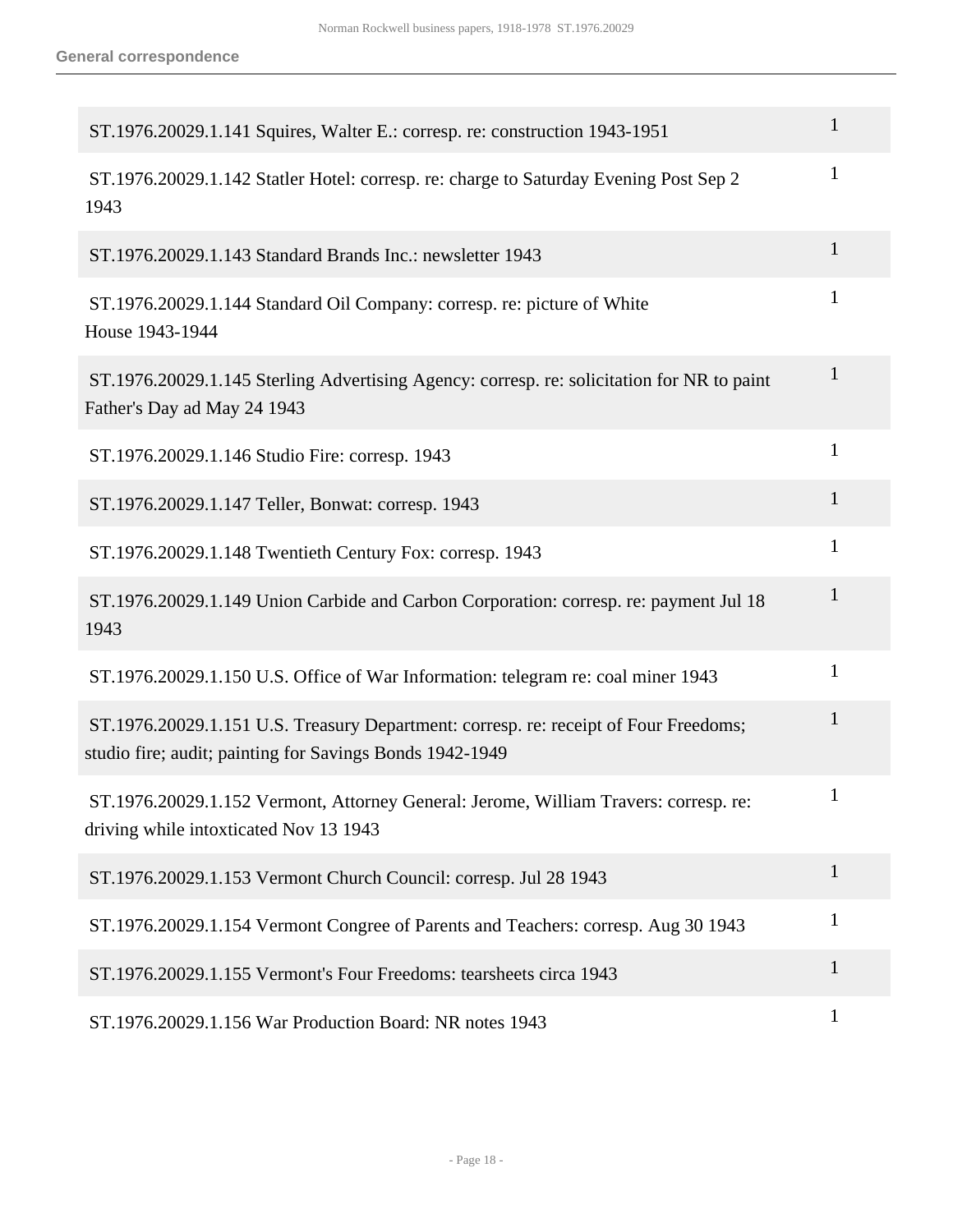| ST.1976.20029.1.157 War Department: corresp. re: NR visit to Fort Benning Feb 15 1943                                         | 1            |
|-------------------------------------------------------------------------------------------------------------------------------|--------------|
| ST.1976.20029.1.158 WBZ Boston: corresp. Sep 3 1943                                                                           | $\mathbf{1}$ |
| ST.1976.20029.1.159 Whalen, John L.-Berkshire Mutual Fire Insurance: corresp. re:<br>coverage of studio furniture Aug 16 1943 | 1            |
| ST.1976.20029.1.160 White House: corresp. re: "So You Want to See the<br>President" 1943-1944                                 | $\mathbf{1}$ |
| ST.1976.20029.1.161 White House- Press Room: corresp. re: "Four Freedoms" Nov 12<br>1943                                      | $\mathbf{1}$ |
| ST.1976.20029.1.162 Wistehuff, Revere F.: corresp. re: Saturday Evening Post sketches of<br>studio fire Aug 9 1943            | $\mathbf{1}$ |
| ST.1976.20029.1.163 Yale University, Department of Painting: corresp. re: Diane<br>Davenport, applicant May 1943              | 1            |
| ST.1976.20029.1.164 Four Freedoms: American Association of Advertising Agencies:<br>corresp. Feb 15 1943                      | $\mathbf{1}$ |
| ST.1976.20029.1.165 Four Freedoms: Bristol Company: corresp. Jun 29 1943                                                      | 1            |
| ST.1976.20029.1.166 Four Freedoms: Bronx Inter Racial Council: corresp. 1943                                                  | $\mathbf{1}$ |
| ST.1976.20029.1.167 Four Freedoms: Chidrey, Galan: corresp. 1943                                                              | $\mathbf{1}$ |
| ST.1976.20029.1.168 Four Freedoms: Drew, Charles: corresp. 1943                                                               | $\mathbf{1}$ |
| ST.1976.20029.1.169 Four Freedoms: E.L. Hildreth and Company 1943                                                             | $\mathbf{1}$ |
| ST.1976.20029.1.170 Four Freedoms: Firth Carpet Company: corresp. May 19 1943                                                 | $\mathbf{1}$ |
| ST.1976.20029.1.171 Four Freedoms: Ferargil Galleries: corresp. 1943                                                          |              |

ST.1976.20029.1.172 Four Freedoms: Forbes Lithographic: corresp. Feb 18 1943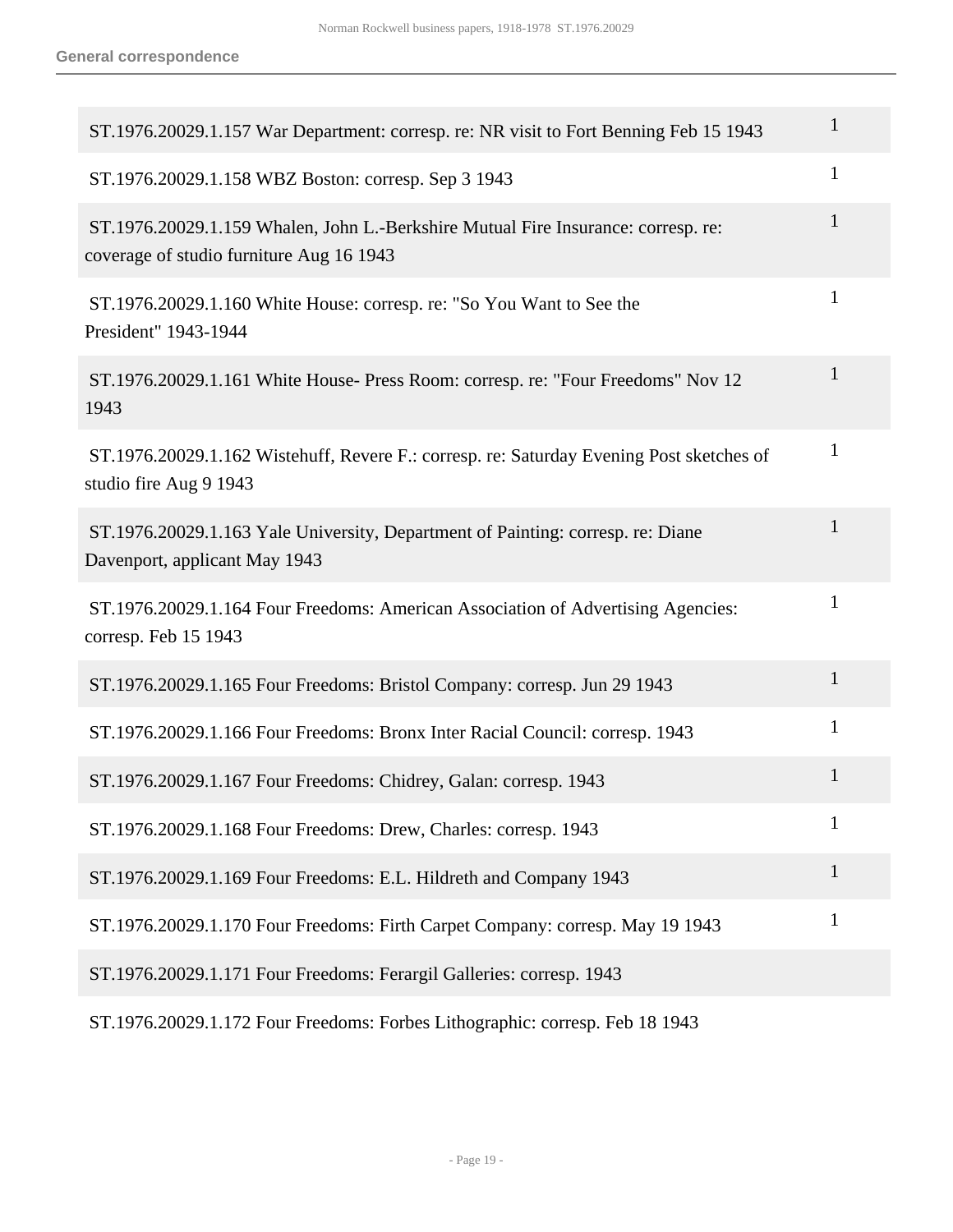ST.1976.20029.1.173 Four Freedoms: Fort Benning: corresp. Jan 21 1942-Feb 17 1943

ST.1976.20029.1.174 Four Freedoms: Fort McClellan Headquarters: corresp. 1943

 ST.1976.20029.1.175 Four Freedoms: Gem Color Company: corresp. re: Four Freedoms as puzzles May 15 1943

ST.1976.20029.1.176 Four Freedoms: Grand Central Art Galleries: corresp. Apr 1943- Jun 1943

ST.1976.20029.1.177 Four Freedoms: Kraemer, Thomas: corresp. Jun 1943

ST.1976.20029.1.178 Four Freedoms: Kronberg, Louis: corresp. Jun 23 1943

ST.1976.20029.1.179 Four Freedoms: Munck, Irving: corresp. 1943

ST.1976.20029.1.180 Four Freedoms: Murray Breese Associates: corresp. May 20 1943

ST.1976.20029.1.181 Four Freedoms: Paramount News: corresp. 1943

ST.1976.20029.1.182 Four Freedoms: Pittsburgh Junior Achievement: corresp. 1943

 ST.1976.20029.1.183 Four Freedoms: Pontiac Daily Press: corresp. re: price for Freedom of Speech Aug 13 1943

ST.1976.20029.1.184 Four Freedoms: telegrams 1944

ST.1976.20029.1.185 Four Freedoms: Thompson, J. Walter: corresp. Mar 30 1943

ST.1976.20029.1.186 Four Freedoms: Townshend, Ernest: corresp. May 16 1943

ST.1976.20029.1.187 Four Freedoms: United States Army: corresp. re: uniforms May 14 1943

ST.1976.20029.1.188 Four Freedoms: U.S. Treasury Department: corresp. Jun 10 1943-1944

 ST.1976.20029.1.189 Four Freedoms: corresp. re: Four Freedoms, Office of War Information, Curtis, NBS, Hecht 1943

ST.1976.20029.1.190 Four Freedoms: War Department: corresp. 1943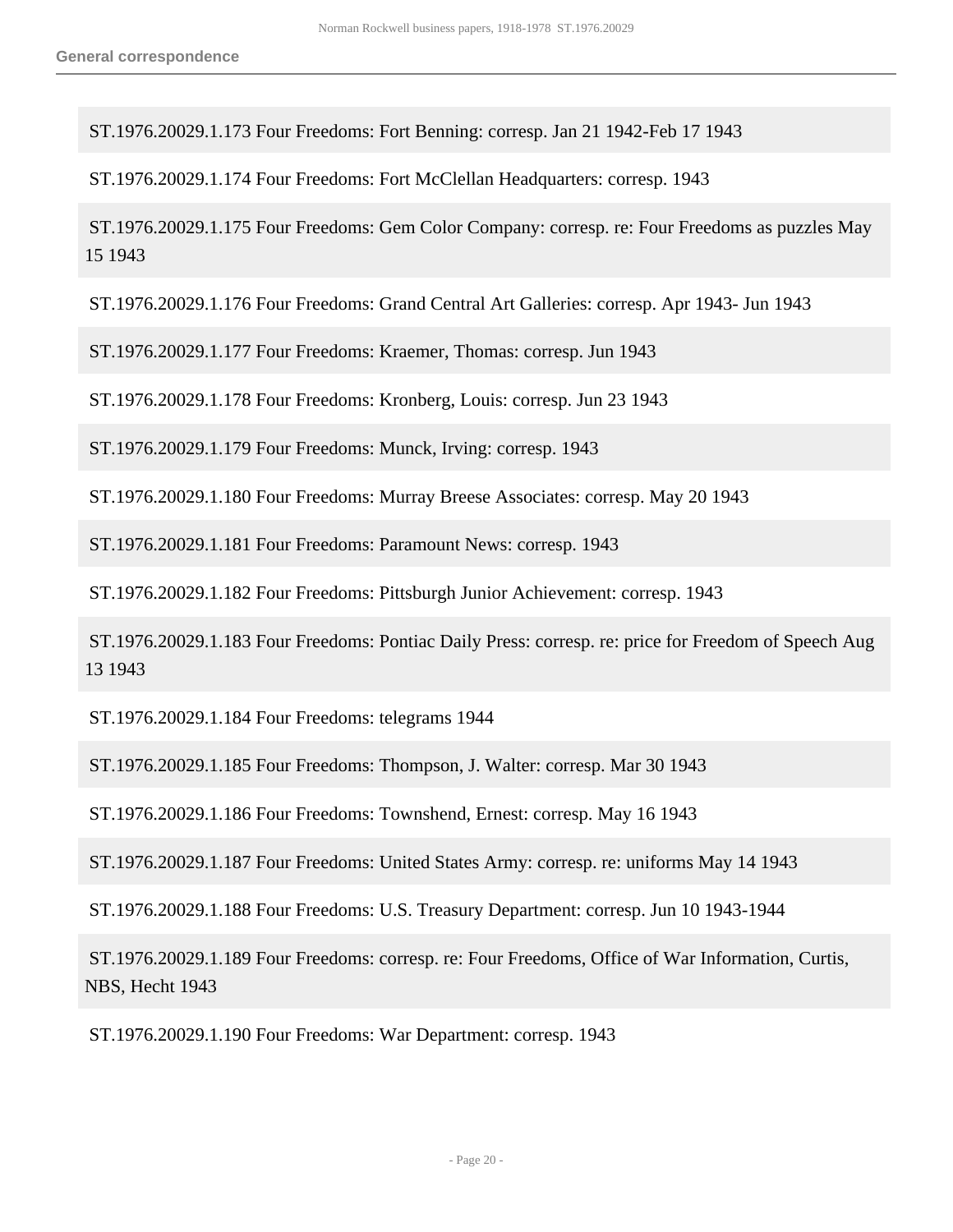| ST.1976.20029.1.191 Four Freedoms: Wheeler and Saylor corresp. re: finishing Four Freedoms 1942                                                                                                      |                |  |
|------------------------------------------------------------------------------------------------------------------------------------------------------------------------------------------------------|----------------|--|
|                                                                                                                                                                                                      | <b>Box</b>     |  |
| ST.1976.20029.2.1 A misc. 1940-1944                                                                                                                                                                  | $\overline{2}$ |  |
| ST.1976.20029.2.2 B misc: The Barrett Bindery Co.; Berker Products Co.; Russell<br>Beunett; Bonwit Tellers; Gene Byrnes 1940-1944, 1945                                                              | $\overline{2}$ |  |
| ST.1976.20029.2.3 C misc: Herbert Wheaton Congdon; Crippled Children's Society of Los<br>Angeles County; The Cedar Rapids Gazette 1940-1944, 1945                                                    | $\overline{2}$ |  |
| ST.1976.20029.2.4 D misc: Letter from Forest?; Louis F. Dow Co. Goodwill<br>Advertising 1940-1944, 1945                                                                                              | $\overline{2}$ |  |
| ST.1976.20029.2.5 E-F misc: Four Freedoms Center 1940-1944, 1945                                                                                                                                     | $\overline{2}$ |  |
| ST.1976.20029.2.6 G misc. 1940-1944, 1945                                                                                                                                                            |                |  |
| ST.1976.20029.2.7 H, I, J misc: Mrs. Clara B. Jennerjohn; United States Marine Corps (Franklin R.<br>Jones); Jewel-Smiths, Inc.; Home Insurance Company (Kenneth H. Dunshee); Kivilfoffuan 1940-1945 |                |  |
| ST.1976.20029.2.8 K-L misc: The Lewiston Daily Sun; Frank Kilker (Assistant Art Editor for Saturday<br>Evening Post); Chicago and North Western Railway Company 1940-1945                            |                |  |
| ST.1976.20029.2.9 M misc: Arthur Meyerhoff and Co.; Murphy Garnish Company; Microstat<br>Corporation; Dallace Morgan 1940-1945                                                                       |                |  |
| ST.1976.20029.2.10 N,O misc.: Office of Price Administration 1940-1945                                                                                                                               |                |  |
| ST.1976.20029.2.11 P-Q misc 1940-1945                                                                                                                                                                |                |  |
| ST.1976.20029.2.12 T, W misc.: Timely Service; Whittlesey House; Henry Wenblow; Ilma R.<br>Ruohomaki; Victory Locker Co-operative, Inc.; United States Playing Card Company, Inc. 1940-1945          |                |  |
| ST.1976.20029.2.13 Rockwell, Norman: corresp re: refusals of work 1940-1945                                                                                                                          |                |  |
|                                                                                                                                                                                                      |                |  |

ST.1976.20029.2.14 A misc. Letters from Aikiee 1940-1942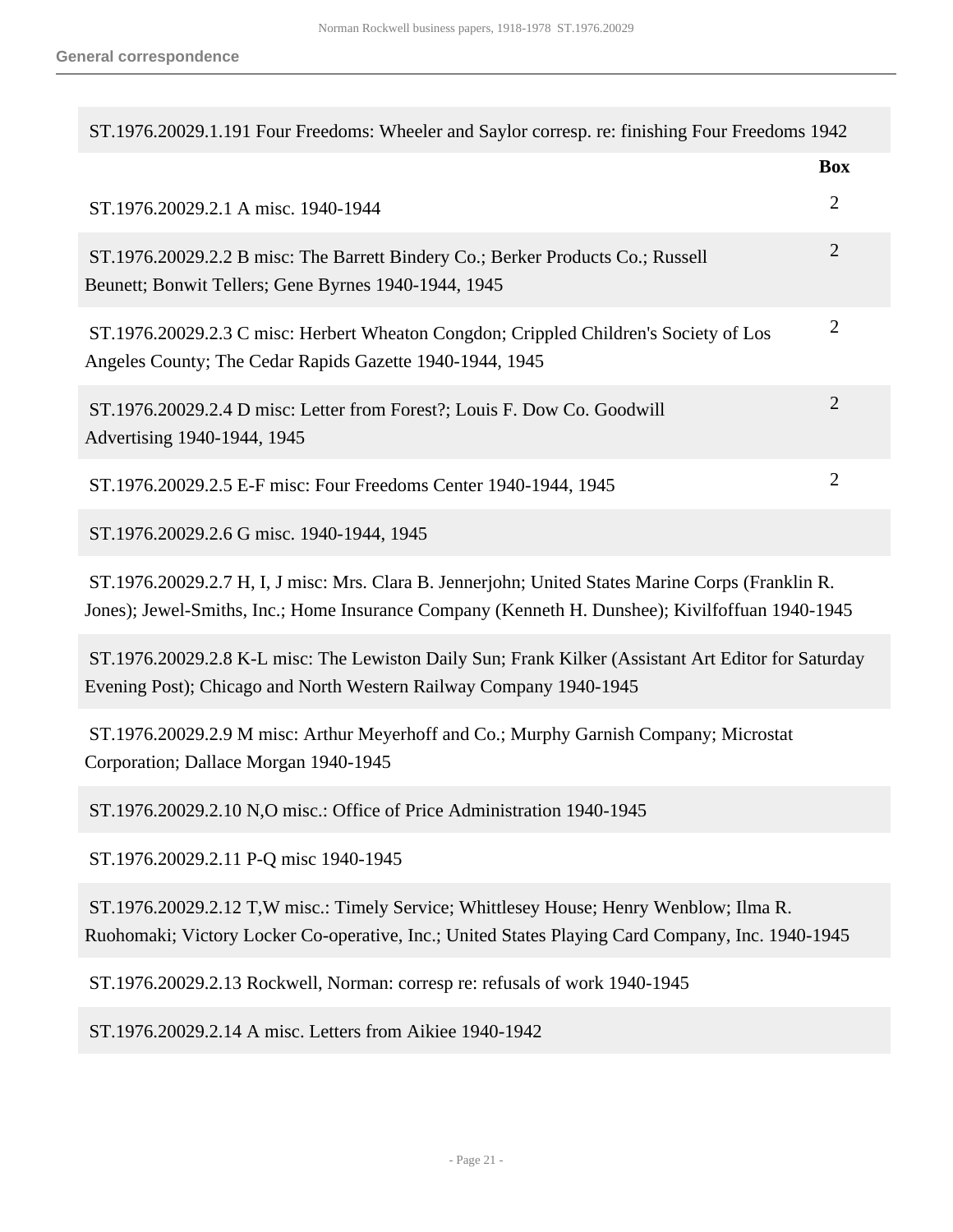- ST.1976.20029.2.15 B misc. 1940-1942
- ST.1976.20029.2.16 G misc. 1941-1942
- ST.1976.20029.2.17 H, I, J misc. 1941-1942
- ST.1976.20029.2.18 K, L misc. 1941-1942
- ST.1976.20029.2.19 C misc. 1941-1942
- ST.1976.20029.2.20 D misc. 1941-1942
- ST.1976.20029.2.21 E, F misc. 1941-1942
- ST.1976.20029.2.22 M misc. 1941-1942
- ST.1976.20029.2.23 N, O misc. 1941-1942
- ST.1976.20029.2.24 P misc. 1941-1942
- ST.1976.20029.2.25 R misc. 1941-1942
- ST.1976.20029.2.26 S misc. 1940s
- ST.1976.20029.2.27 T, U, V misc. 1941-1942
- ST.1976.20029.2.28 W misc. 1941-1942
- ST.1976.20029.2.29 Norman Rockwell Business Correspondence: letters from Academy of Arts; Anderson, Davis & Platte; U.S. Army Information Service; Eastern Cooperative League, The United States Playing Card Company; Shaw Company; Timely Service; Victory Locker Co-operative; Henry Wenblow; Whittlesey House; Woman's Home Companion, 1944
- ST.1976.20029.2.30 Brown and Bigelow: corresp. 1944
- ST.1976.20029.2.31 Chase Bank: corresp. 1944
- ST.1976.20029.2.32 Estes, H.E. Interior Decorator: corresp. 1944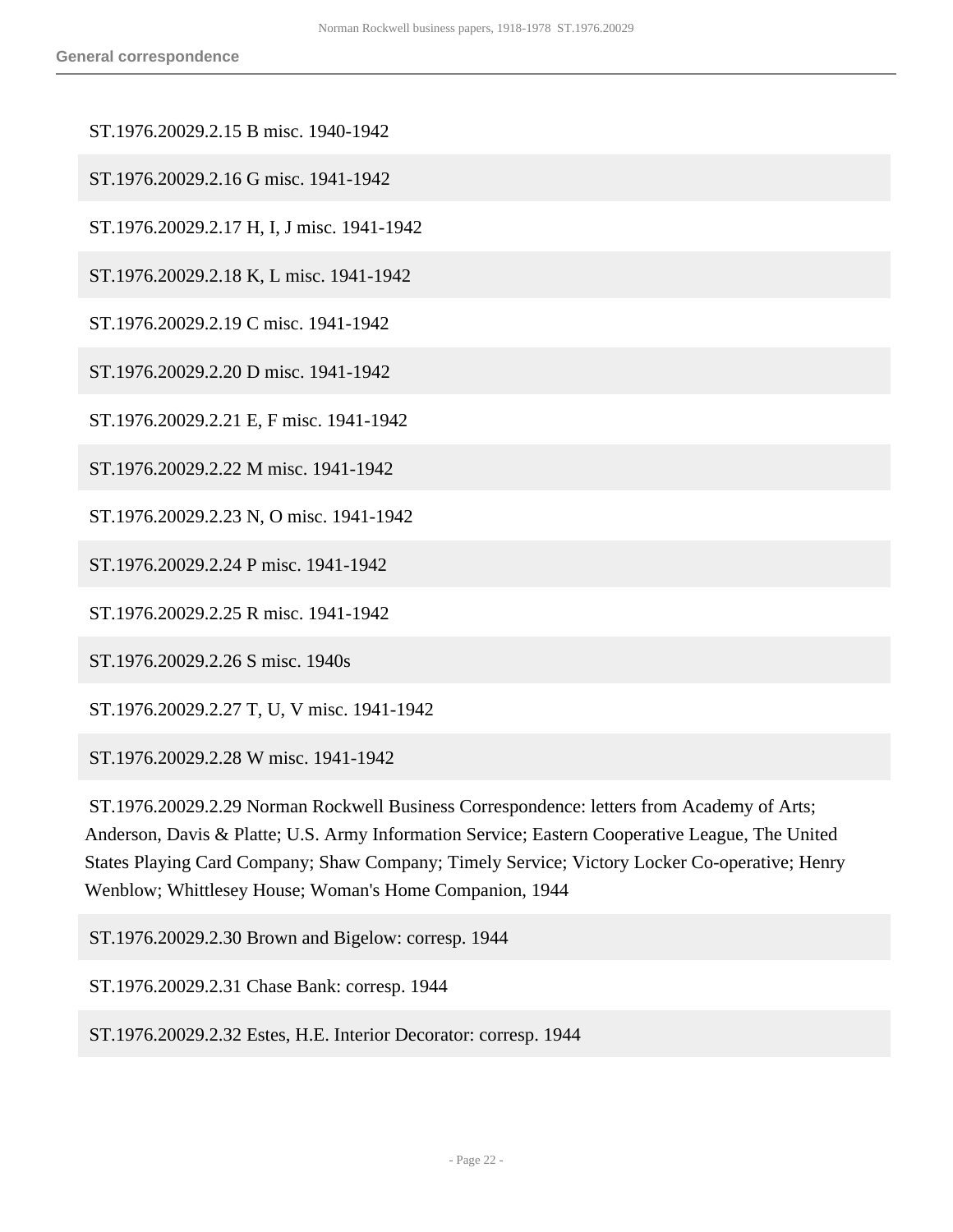#### ST.1976.20029.2.33 Lawlor, Gloria: corresp. 1944

ST.1976.20029.2.34 Lindsay Art Association: corresp. 1944

ST.1976.20029.2.35 Rockwell, Norman: Ms."Our Town" circa 1944

ST.1976.20029.2.36 Rockwell, Norman: notes 1944

ST.1976.20029.2.37 U.S. Office of War Information: corresp. 1944-1945

ST.1976.20029.2.38 Four Freedoms: U.S. War Finance Committee: corresp. 1944

 ST.1976.20029.2.39 Norman Rockwell Business Correspondence: letter from Ausburg Publishing House; Robert Bagg; Margret P. Benz; Berker Products Company; HJ Blauton; Bloomingdale's; Book-of-the-Month Club; Chester Bowles; Boy Scout of America; Burton Immen; Chambers and Wiswell Inc.; Chicago and North Western Railway Co.; Clark University (Loring Hoemis Wodd-Dep't of Art and Literature); Cooperation Publishing Co. Inc.; Philip Copp; The Cub Chumpers of America, Inc.; Dr. Edwin Davis; Disabled American Veterans National Service Fund; Historic Dobbin House; Doherty, Clifford and Shenfield, Inc.; Duel, Sloan and Pearce Inc.; Drug Cosmetic and Allied Industries Committee; Philip Elliot; Michael M. Engel; Essex Circuit Court; Falmouth Memorial Library Association; Fayrport Farm; Mary Curtis Fimbalist; The First Church; Arthur Gustil; Hartford Accident and Indemnity Co.; The Hyperion Press, Inc.; International Pictures, Inc.; Joint Ethics Committee; Ketterlinus Lithographic Manufacturing Co.; Lake-Austin Bookshop; Geroge F. Lawrence; The Lincoln Shrine; H.W. Loomis Talc Cooperation; The Metropolitan Museum of Art; Arthur Meyerhoff and Company; Monroe Counry Appeal; Vic Moran; Jacob Murphy; The National Process Company; The Parents' Magazine; City of Paris; Periodical Publishers National Committee; D. & P. Pipe Works; The Playwrights' Company; Emery Reves; Rotery Club of Sherbrooke; The Salvation Army; Seacord, Ritchie and Young; John Z. Ryan; Charles Sessler; Southwestern Household Equipment Co., J. Spellman; Spring; Walter L. Stooklin; The Torrington Co.; Vermont Historical Society; Wis Walworth; Ward Wheelock Co.; Robert Watchorn; George W. Waterman, M.D.; Warren Weelock; Westinghouse Radio Stations Inc.; George Wood, Sons & Co. 1945

ST.1976.20029.2.40 "Mary:" envelope 1945

ST.1976.20029.2.41 Monte, Marion: corresp. May 22 1945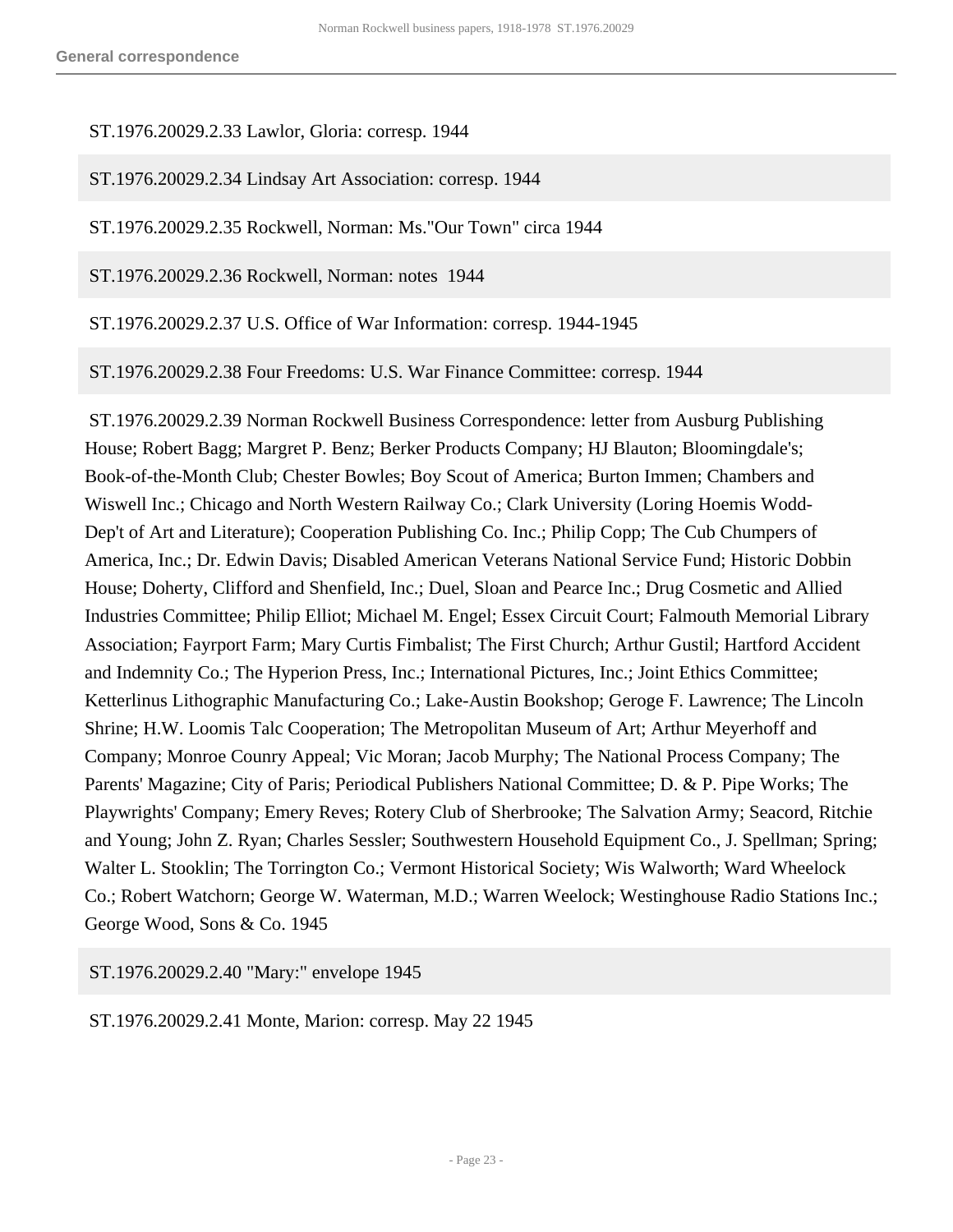ST.1976.20029.2.42 Sheridan, T.W. and C.B. Company: corresp. 1945

ST.1976.20029.2.43 Trojan Cootiette Club: corresp. 1945

ST.1976.20029.2.44 Watson Guptill Communications: corresp. 1945-1961

ST.1976.20029.2.45 West Shore Musicians Club: corresp. circa 1945

 ST.1976.20029.2.46 NR Business Correspondence: letters from Anderson Civic Art Association; Benning Evening Banner; Tommy Brennan; Lane Bryant; Budwine Co.; William Cagney Productions; John Cairns & Company, Caldwell Motor Co.; Chicago and North Western Railway System; Chicago Tribune; Clark University (Loring Hoemis Wodd-Dep't of Art and Literature); The Cleveland School of Art; Harry Coleman & Co.; Columbia Concerts;Hotel Daldorf Historia Coporation; Davis and Beaven; Donahue and Coe, Inc.; Erwin, Wasey and Co.; Bob Garland; Robert Geismann; Haig and Haig; L.H. Hartman Co.; The Hecht Co.; The J.L. Hudson Co.; Kircher, Helton and Collett; Liberty Music Shops; LIFE; The Lincoln Room; J.B. Lippincott Co.; Louis Martin; Luce's Press Clipping Bureau; Middlebury College Press; United States Military Forces; Minneapolis Council of Social Agencies; Monroe County Appeal; New Rochelle Agency (Insurance); Catherine Oglesby; Oxford University Press; Paper Stationery and Tablet Manufacturers Association; The Parents' Magazine; Playbill Incorporated; Polymeadows Farm; Doane Powell; Public Relations Bureau; Geo F. Richards; RKO Radio Pictures; Mrs. Norman Rockwell; The Roland G. E. Ullman Organization; Scripps-Howard Newspaper Alliance; United States Senate; Ray Shaw; S.C. Sperry, Jr.; Swope Art Gallery; Lowell Thomas; University of Vermont Kate walk; Watson-Guptill Publications; WOR; J.W. Young; Young and Rubicam 1945-1946

ST.1976.20029.2.47 Cloud, John Stuart Advertising: corresp. 1946-1948

ST.1976.20029.2.48 Dealy, Arthur Insurance: invoice 1946

ST.1976.20029.2.49 Vermont, University of: corresp. 1946-1948

ST.1976.20029.2.50 Watson Guptil Publications: incoming, outgoing corresp.; sketches 1946-1947

ST.1976.20029.2.51 Fisher, Dorothy Canfield: corresp. 1946-1953

ST.1976.20029.2.52 Macy, George: telegram 1946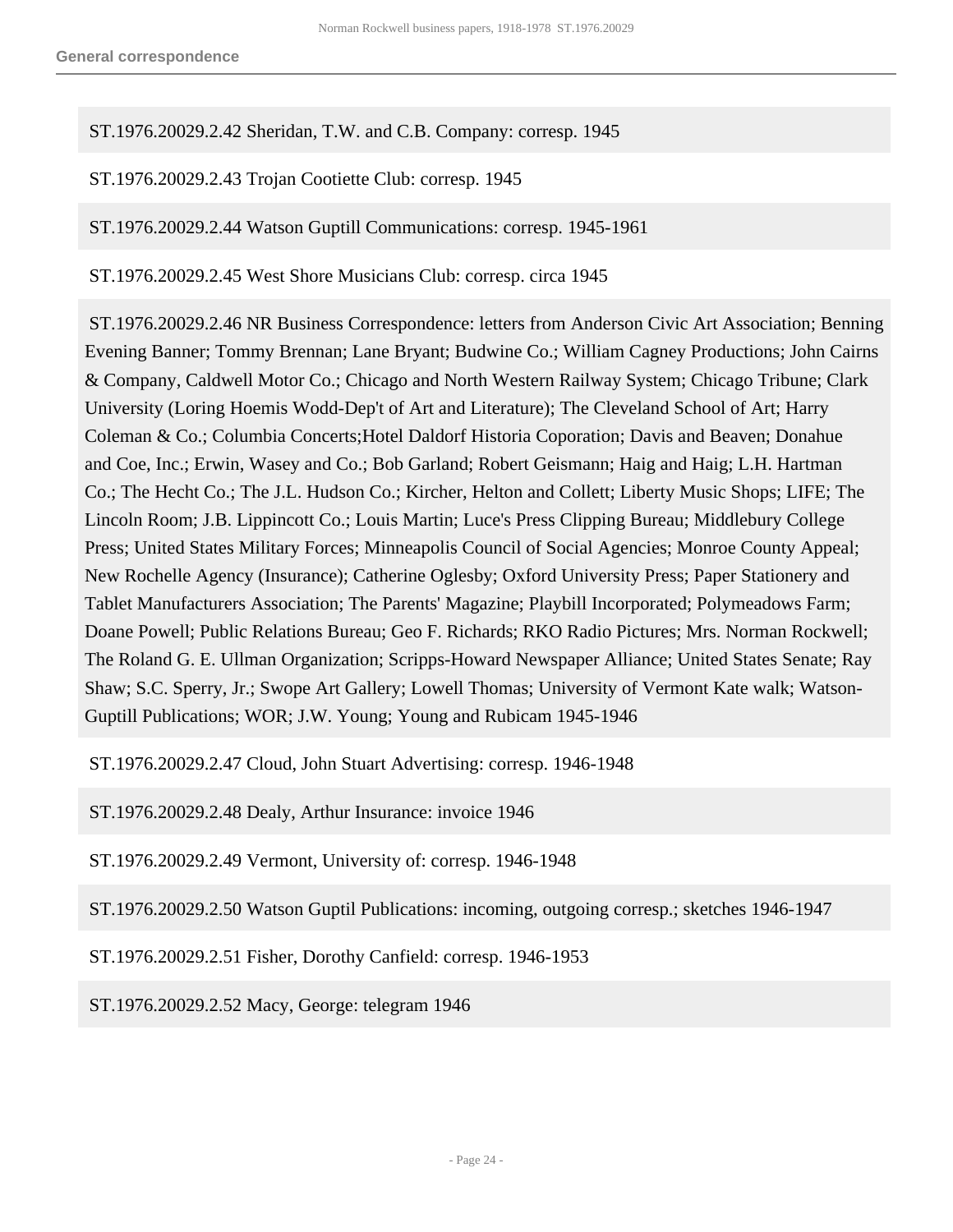ST.1976.20029.2.53 Norman Rockwell Business Correspondence: letters from Academy of Arts; The Adertising & Sales Club of Toronto; Alley & Richards, Inc.; American Automobile Association; The American Legion Magazine; The Arlington Unity Club, Inc.; Artists' Reference Bureau; Bachrach; City of Barre, Vermont; Batten, Barton, Durstine & Obsorn, Inc; Bay State Film Productions; Bennington Evening Banner; Albert Bonnier Publishing House; W. Earl Bothwell, Inc.; Boy Scouts of America; James E. Bovaird, M.D.; Mrs Robert Boynton; Bury Motor Co.; Chicago and North Western Railway System; National Dairy Council; Mary Fletcher Hospital Building Fund; Robert Geissmann; The Grade Teacher; Graphis; The Green Spring Co.; The Home Insurance Co.; Mr. Hult; Iowa State College; Erle Prior; The Imperial Council; Johnson, Miller & Hardison; Robert McAfee; Mr. Mauger; Medical Economics; Daniel Miller; The Mutual Life Instuance Co. of New York; The News; Catherine Oglesby; Personal Shoppers Service; The Philidelphia Art Alliance; Florence Pritchett; The Neational Council for the Protestant Episcopal Church; The Providence Lithograph Co.; Scholastic Magazine; Cornelia Otis Skinner; Stroh's Bohemian Beer; Student Action Assembly (Middlebury College); Kenneth Thompson; National Tuberculosis Association; The International Mark Twain Society; Mark Twain Municipal Board; State of Vermont Development Commission; The Vermont Country Store; Western Auto Supply Co.;Emma Collin Whipple; Phyllis J. Whitcomb; World In Color Productions; Young & Rubicam; Zimmer & Keller, 1947

 ST.1976.20029.2.54 Abrams, Harry: corresp. re: illustrating "Little Women", Illustrated Modern Library series, Book-of-the-Month Club 1944-1948

ST.1976.20029.2.55 American-La France-Foamite Corporation: corresp. re: arctic cylinder Sep 9 1947

ST.1976.20029.2.56 Canfield, James: corresp. 1947

ST.1976.20029.2.57 Doane, Lucy: corresp. 1947

ST.1976.20029.2.58 Eastman Kodak Company: corresp. 1947

ST.1976.20029.2.59 Fahrbach, F.G.: corresp. 1947

ST.1976.20029.2.60 First National Bank, North Bennington: corresp. 1947

ST.1976.20029.2.61 Foote, Cone, and Belding: corresp.; NR notes 1946-1962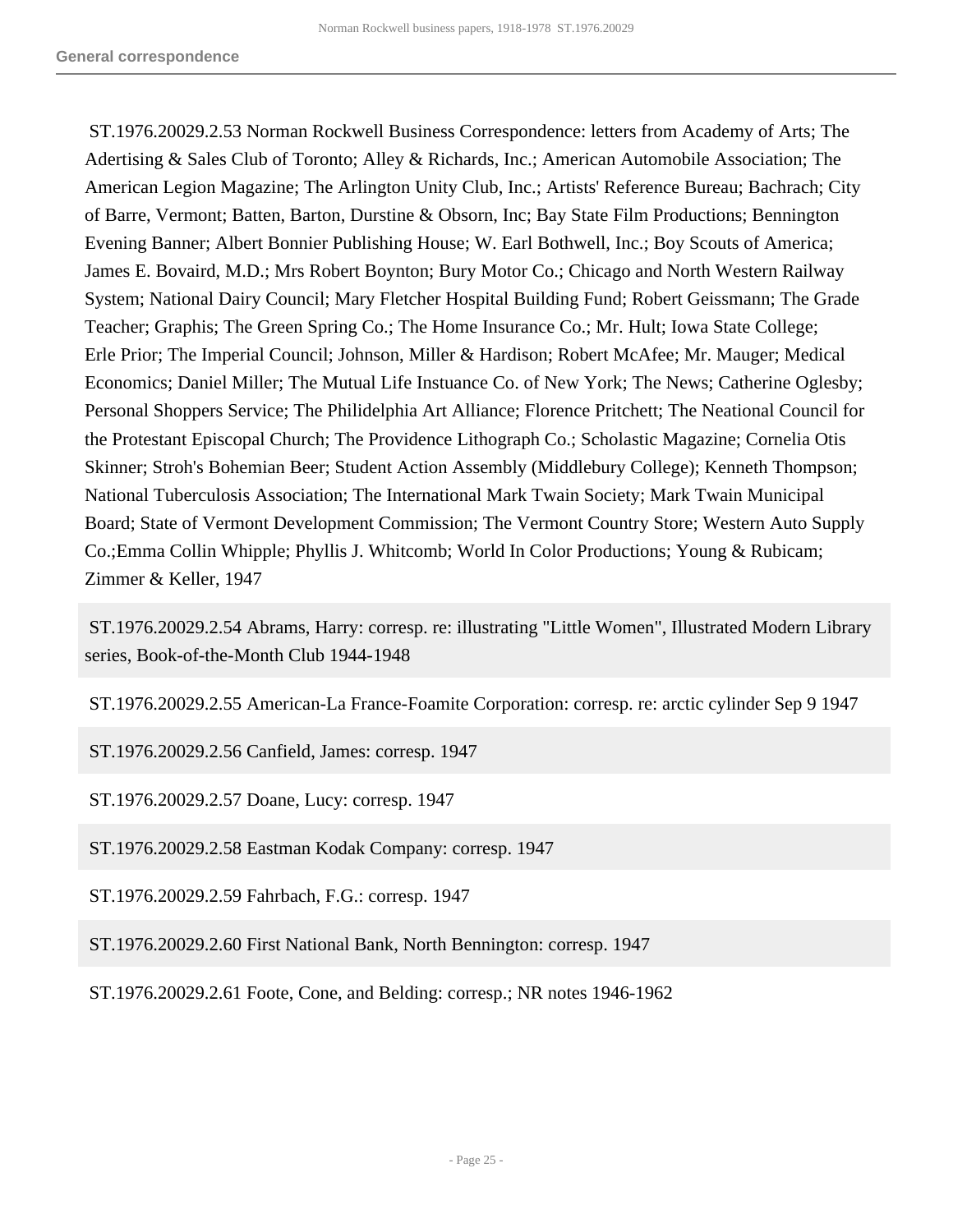| ST.1976.20029.2.62 Huguenot School of Art: corresp. 1947                                                                                                                |  |  |
|-------------------------------------------------------------------------------------------------------------------------------------------------------------------------|--|--|
| ST.1976.20029.2.63 Internal Revenue Service: tax preparation 1947                                                                                                       |  |  |
| ST.1976.20029.2.64 Los Angeles Turf Club: corresp. 1947                                                                                                                 |  |  |
| ST.1976.20029.2.65 Massachusetts Department of Public Works: corresp. re: Mary Rockwell's driver's<br>license 1947                                                      |  |  |
| ST.1976.20029.2.66 Oakwood School: corresp. 1947                                                                                                                        |  |  |
| ST.1976.20029.2.67 Purdue University: corresp. re: "Country Agent" 1947                                                                                                 |  |  |
| ST.1976.20029.2.68 Shiva Artists Color: corresp. 1947                                                                                                                   |  |  |
| ST.1976.20029.2.69 Viking Press: corresp. 1947                                                                                                                          |  |  |
| ST.1976.20029.2.70 Walker, John M. -Pennsylvania Senate: corresp. 1947                                                                                                  |  |  |
| ST.1976.20029.2.71 Thompson, J. Walter: corresp. 1937-1949                                                                                                              |  |  |
| <b>Box</b>                                                                                                                                                              |  |  |
| 2a<br>ST.1976.20029.2a.1 Norman Rockwell Business Correspondence 1948                                                                                                   |  |  |
| ST.1976.20029.2a.2 Norman Rockwell Business Correspondence 1948-1949                                                                                                    |  |  |
| ST.1976.20029.2a.3 Bellows Falls High School: corresp. 1948                                                                                                             |  |  |
| ST.1976.20029.2a.4 Bok, Cary: corresp. re: Mary Pallette 1948                                                                                                           |  |  |
| ST.1976.20029.2a.5 Brown and Bigelow: corresp. re: W/H. Gonyea request purchase; request for Four<br>Seasons painting idea by Howard L. Fischer; Dr. Fretwell 1947-1948 |  |  |
| ST.1976.20029.2a.6 CBS: transcript of Arlen and Marble NR interview 1948                                                                                                |  |  |
|                                                                                                                                                                         |  |  |

ST.1976.20029.2a.8 City Bond and Mortgage: corresp. 1948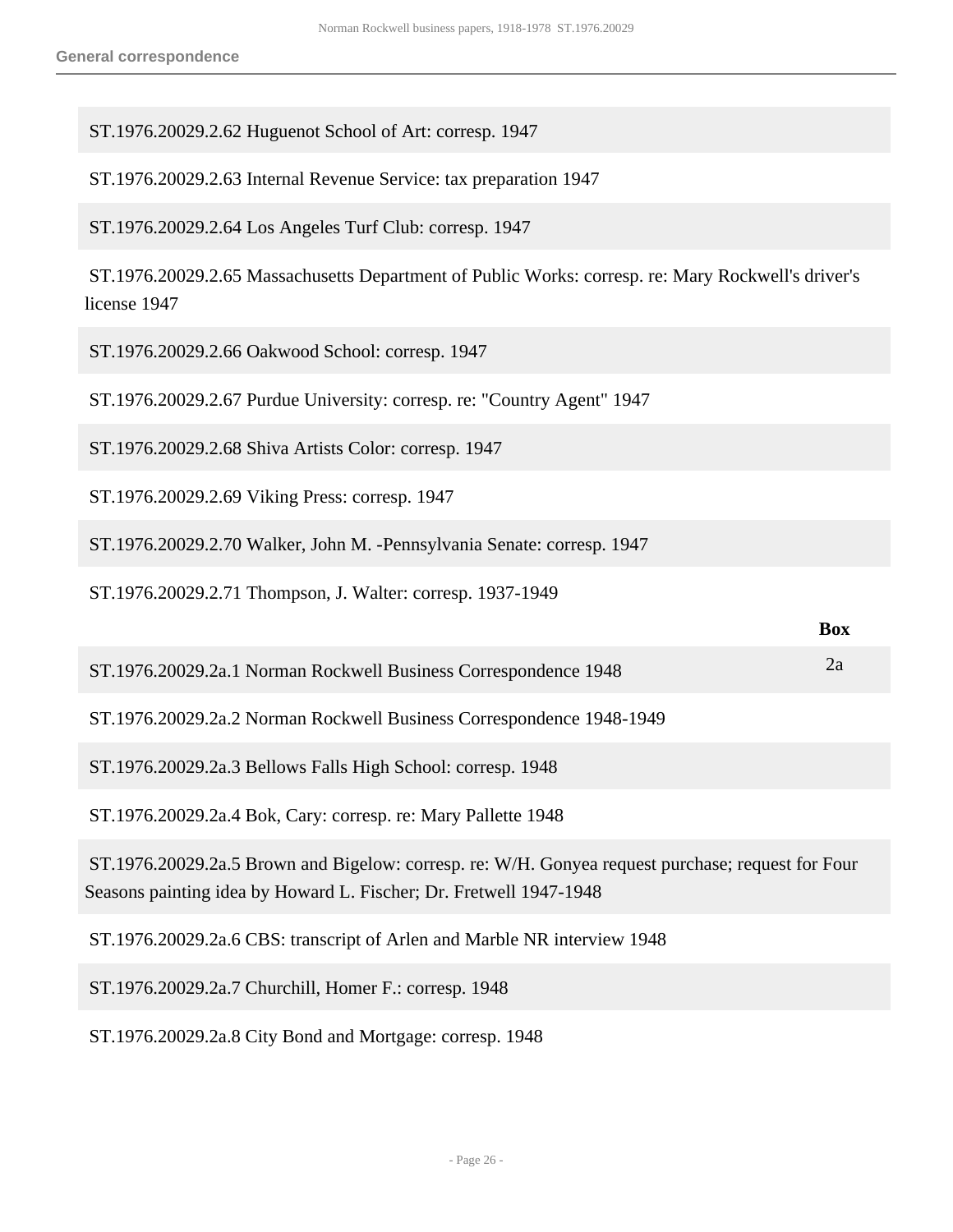- ST.1976.20029.2a.9 Crosby, Galen: corresp. 1948
- ST.1976.20029.2a.10 Darnell, Linda: corresp. 1948
- ST.1976.20029.2a.11 Donough, Margot: corresp. 1948
- ST.1976.20029.2a.12 Doubleday and Company: corresp. 1948
- ST.1976.20029.2a.13 Eberman, Edward: telegram 1948
- ST.1976.20029.2a.14 Federated Department Stores Inc: corresp. 1948
- ST.1976.20029.2a.15 Hale Company: corresp. 1948
- ST.1976.20029.2a.16 Hall Rotators: corresp. 1948
- ST.1976.20029.2a.17 Holiday House: corresp. 1948
- ST.1976.20029.2a.18 Indiana State Fair: corresp. 1948
- ST.1976.20029.2a.19 Medical economics: corresp. 1948
- ST.1976.20029.2a.20 Plymouth Christmas Advertisement: NR draft circa 1948
- ST.1976.20029.2a.21 Rensselaer Polytechnic Institute: corresp. 1948
- ST.1976.20029.2a.22 Rockwell, Jerry: corresp. 1948
- ST.1976.20029.2a.23 Rockwell, Jarvis Waring: dividend check 1948
- ST.1976.20029.2a.24 Saint Nicholas Magazine: corresp. 1948
- ST.1976.20029.2a.25 Society of Illustrators corresp. 1948
- ST.1976.20029.2a.26 Title for Mortgage 1948
- ST.1976.20029.2a.27 Traveler's Insurance Company: corresp. 1948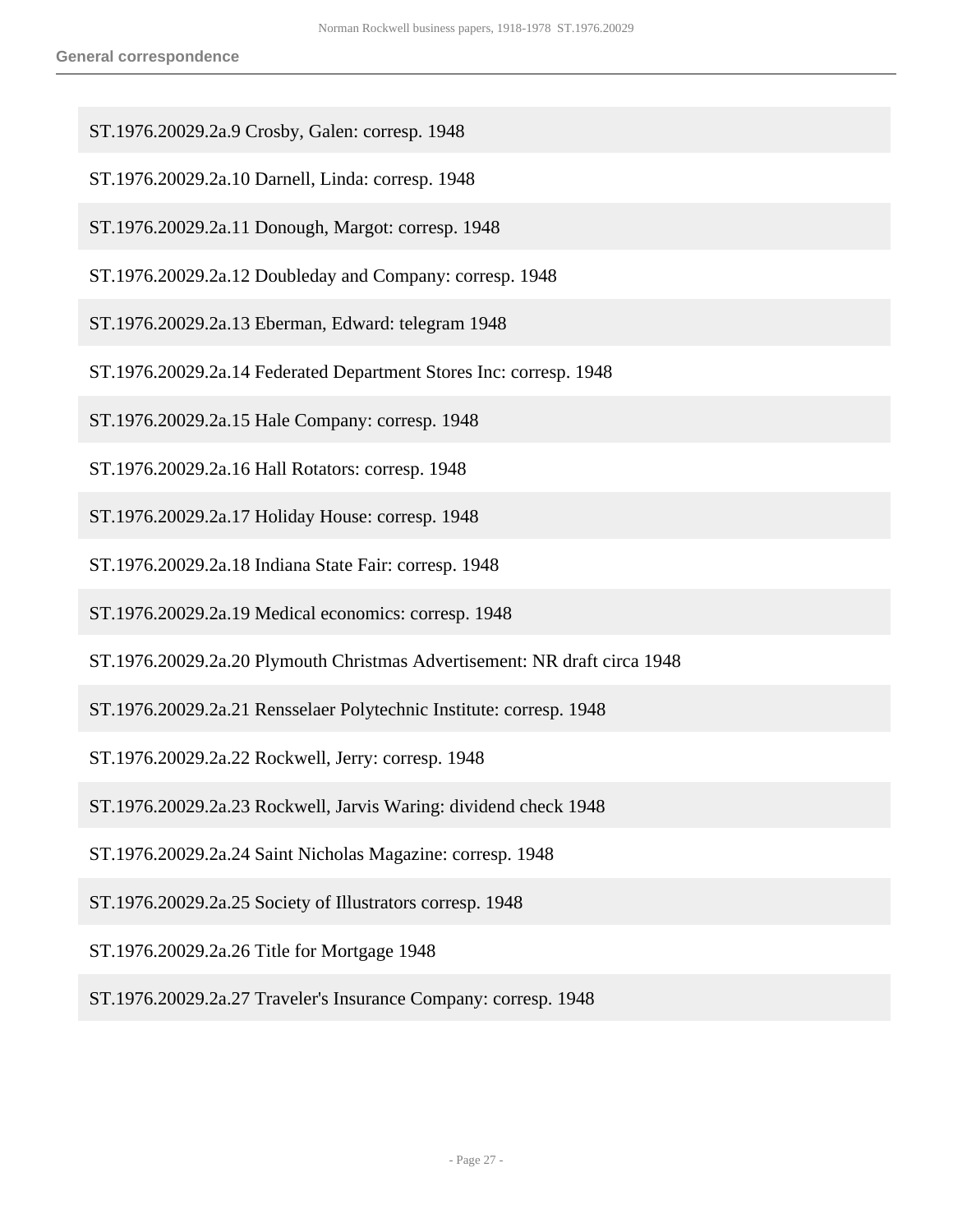- ST.1976.20029.2a.28 Watson Guptil: corresp. 1948
- ST.1976.20029.2a.29 Norman Rockwell Business Correspondence 1949
- ST.1976.20029.2a.30 Association Athletique D'arvida Incopore: corresp. 1949

ST.1976.20029.2a.31 Denysenko, L.: corresp. 1949

- ST.1976.20029.2a.32 Dohanos: Stevan: outgoing corresp. Jun 6 1949
- ST.1976.20029.2a.33 Fairdetter Lumber Company: corresp. 1949
- ST.1976.20029.2a.34 Federated Department Stores Inc.: corresp. 1949
- ST.1976.20029.2a.35 Hall Brothers: corresp. 1949
- ST.1976.20029.2a.36 Howard National Bank: outgoing corresp. re: mural in Hollywood 1949
- ST.1976.20029.2a.37 International Silver Company: corresp. 1949
- ST.1976.20029.2a.38 Jarvis, Edith: corresp. 1949
- ST.1976.20029.2a.39 Kieser, Paul W.: corresp. 1949
- ST.1976.20029.2a.40 Koval, Frank: corresp. 1949
- ST.1976.20029.2a.41 Lucky's: corresp. 1949
- ST.1976.20029.2a.42 Mast, Alan: corresp. 1949
- ST.1976.20029.2a.43 McCall's Corporation: corresp. 1949
- ST.1976.20029.2a.44 Oklahoma Art Center: corresp. 1949
- ST.1976.20029.2a.45 Squiers, Walter E.: corresp. 1949

ST.1976.20029.2a.46 Scovill And Wellington Accountants: corresp. re: NR tax returns 1949-1954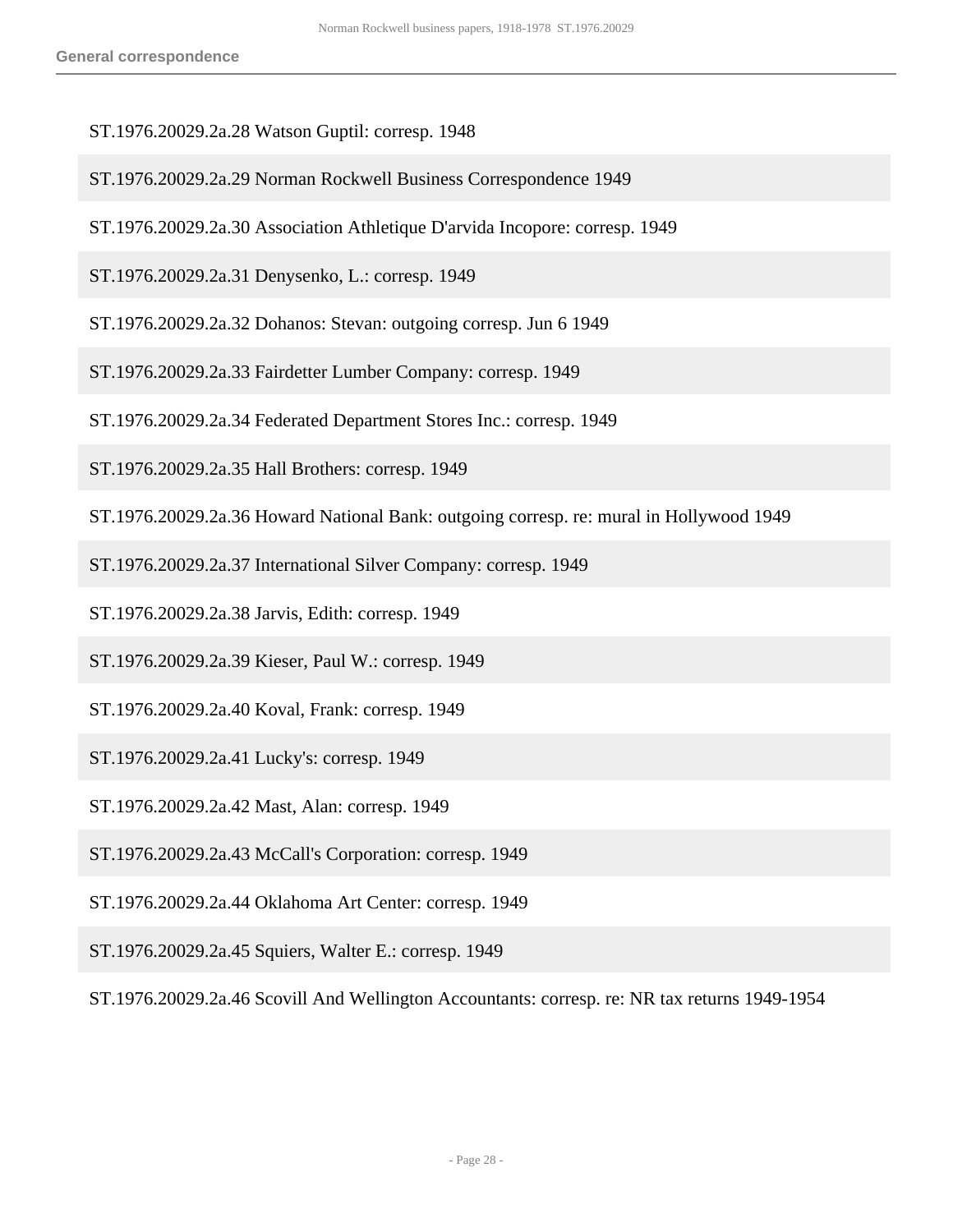ST.1976.20029.2a.47 Taylor, Bent: corresp. 1949

ST.1976.20029.2a.48 Telerex Inc.: corresp. 1949

ST.1976.20029.2a.49 Thangle Sign and Art Studio: corresp. 1949

ST.1976.20029.2a.50 Thurston, Jane: corresp. 1949

ST.1976.20029.2a.51 Trovato, Joseph S.: corresp. 1949

ST.1976.20029.2a.52 Vermont, State of: tax return, corresp. re: audit 1949

ST.1976.20029.2a.53 Webb, Paul: corresp. 1949

ST.1976.20029.2a.54 W.E. Long Company: corresp. 1949

 ST.1976.20029.3.1 NR Business Correspondence misc.: letters from Hale Company, Hays Advertising Agency, Eleanor Rockwell 3

**Box**

ST.1976.20029.3.2 NR Business Correspondence: NR notations 1950-1960

 ST.1976.20029.3.3 NR Business Correspondence: letters from Geyer, Newell & Ganger, Dick Hyman, Joseph Katz Company, Parents' Magazine, Cecil & Presbrey 1950

 ST.1976.20029.3.4 NR Business Correspondence: letters from Frank Glenn, H.B. Humphrey, Alley & Richards, Sam Calder, Calkins and Holden, Popular Mechanics 1951

 ST.1976.20029.3.5 NR Business Correspondence: letters from Kammann-Mahan, W.M. Barr, Harvey Seltzer, Stauffer Publications, Needham & Grohmann 1952

 ST.1976.20029.3.6 NR Business Correspondence: letters from Benjamin Sonnenberg, Smithsonian Institution, Stauffer Publications 1953

 ST.1976.20029.3.7 NR Business Correspondence: letters from Idyllwild Arts Foundation, Poersch and Sevits, Hartford Times, Parents' Magazine, Hardie Gramatky Oct 1952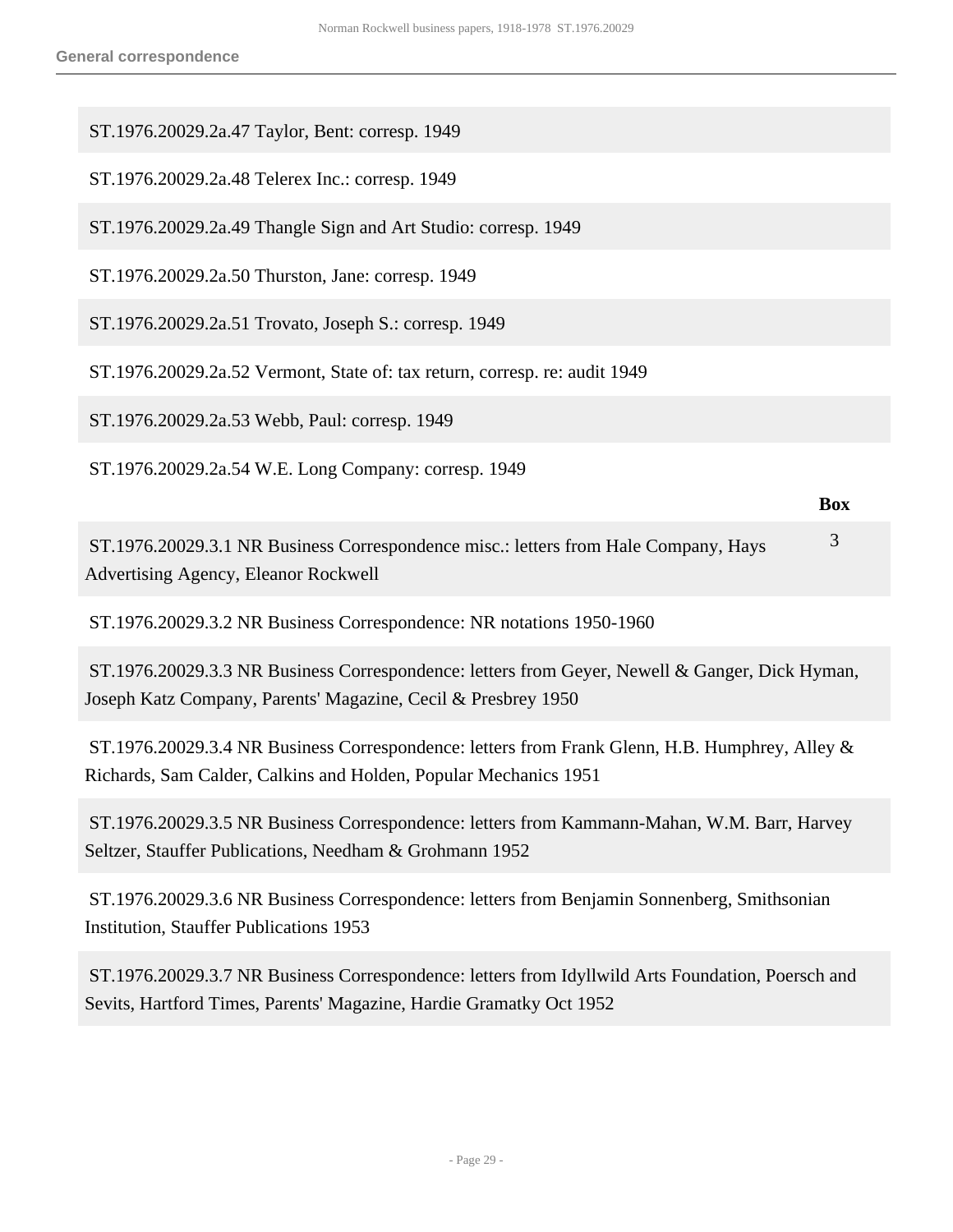- ST.1976.20029.3.8 Abbott Kimball Advertising: corresp. 1957
- ST.1976.20029.3.9 Abilene Fine Arts Museum: corresp. 1955
- ST.1976.20029.3.10 Abraham, Malcolm: corresp. circa 1959
- ST.1976.20029.3.11 Aetna Casualty and Surety Company: corresp. 1959
- ST.1976.20029.3.12 Ahem, Wendell G: corresp. 1959
- ST.1976.20029.3.13 Alabama Library Association: corresp. 1955
- ST.1976.20029.3.14 Allied Radio Corporation: corresp. 1958
- ST.1976.20029.3.15 All Saints Chapel: corresp. re: NR Eisenhower portrait 1957
- ST.1976.20029.3.16 American Artists: corresp. 1952
- ST.1976.20029.3.17 American Cancer Society: corresp. 1947-1958
- ST.1976.20029.3.18 American Dream, the: corresp. 1956
- ST.1976.20029.3.19 American Heart Association: corresp. 1957
- ST.1976.20029.3.20 American Friends Service Committee: corresp. circa 1955
- ST.1976.20029.3.21 American Hospital Association: corresp. 1958
- ST.1976.20029.3.22 American Magazine: corresp. 1939-1954
- ST.1976.20029.3.23 America, Miss Pageant: corresp. 1957-1959
- ST.1976.20029.3.24 American National Red Cross: corresp. 1950
- ST.1976.20029.3.25 American Photograph Corporation: corresp. 1953-1959
- ST.1976.20029.3.26 American Red Cross: corresp. 1950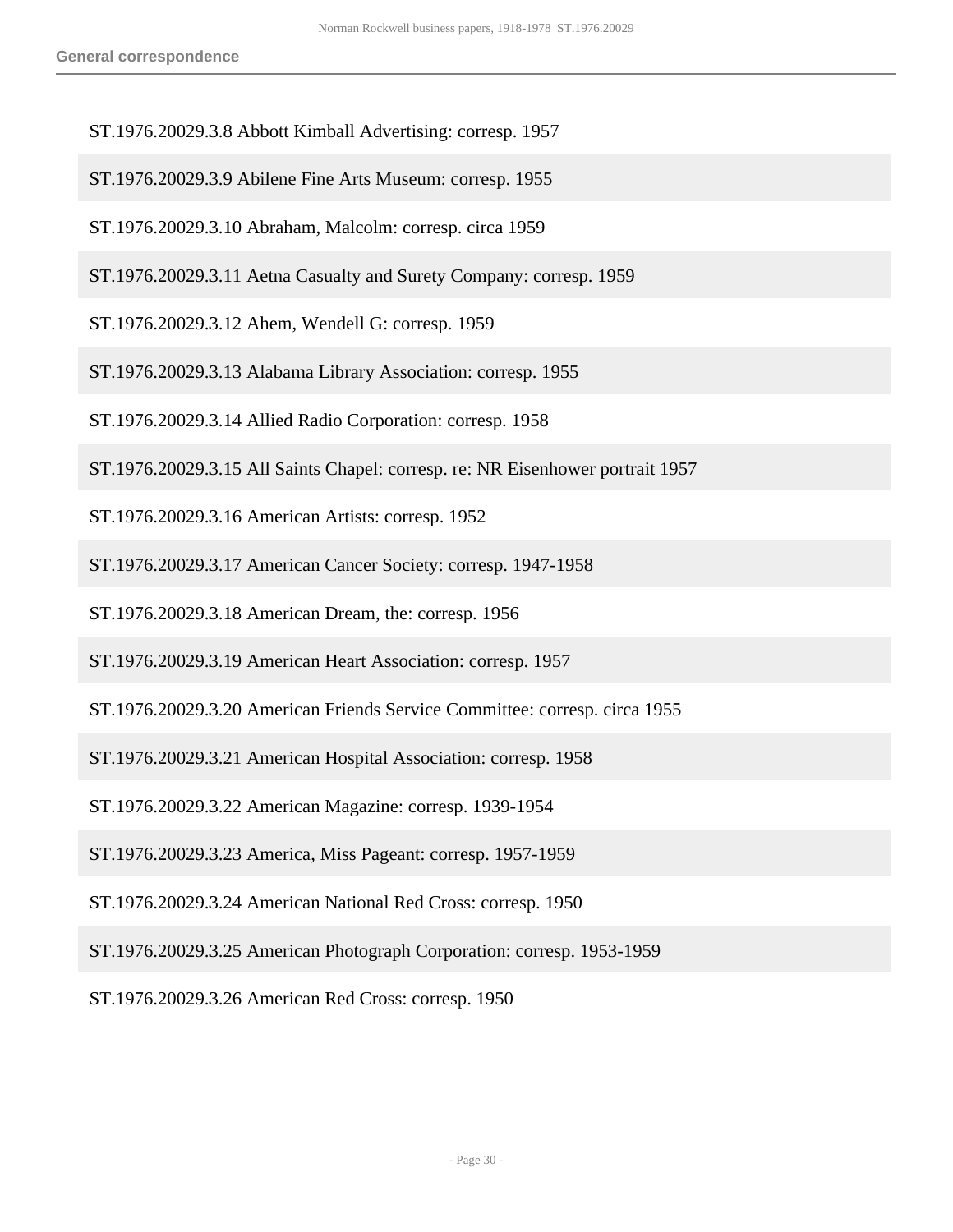- ST.1976.20029.3.27 Anchor Hocking Glass Corporation: corresp. 1957
- ST.1976.20029.3.28 Applegate Advertising: corresp. 1955
- ST.1976.20029.3.29 Army Reserve Painting: corresp.: NR notes, NR draft circa 1959
- ST.1976.20029.3.30 Arndt Preston Chapin Lamb Keen: corresp. 1956
- ST.1976.20029.3.31 Art in American: corresp. 1959
- ST.1976.20029.3.32 Art Director's Club: corresp. 1951-1954
- ST.1976.20029.3.33 Art Director's Club of Atlanta: corresp. 1954-1959
- ST.1976.20029.3.34 Art News: corresp. 1951
- ST.1976.20029.3.35 Artists and Writers Press: corresp. 1959
- ST.1976.20029.3.36 A.S. Aloe Company: corresp. re: NR and diagnostic scale, Dec 2 1957
- ST.1976.20029.3.37 Associated American Artists Galleries: corresp. 1950-1958
- ST.1976.20029.3.38 Association Press: corresp. 1953
- ST.1976.20029.3.39 Asten and Company: corresp. 1950
- ST.1976.20029.3.40 Asten Hill Manufacturing: corresp. 1940-1950
- ST.1976.20029.3.41 Atchinson, Topeka, and Santa Fe Railway System: corresp re: railway seats 1957-1958
- ST.1976.20029.3.42 Aubrey, Finlay, Marley, Hodgson: corresp. 1953
- ST.1976.20029.3.43 Audiobook: corresp. 1953
- ST.1976.20029.3.44 Averill, Alice: corresp. 1959
- ST.1976.20029.3.45 Ayer, N.W. Company: corresp. re: "Lineman" 1947-1956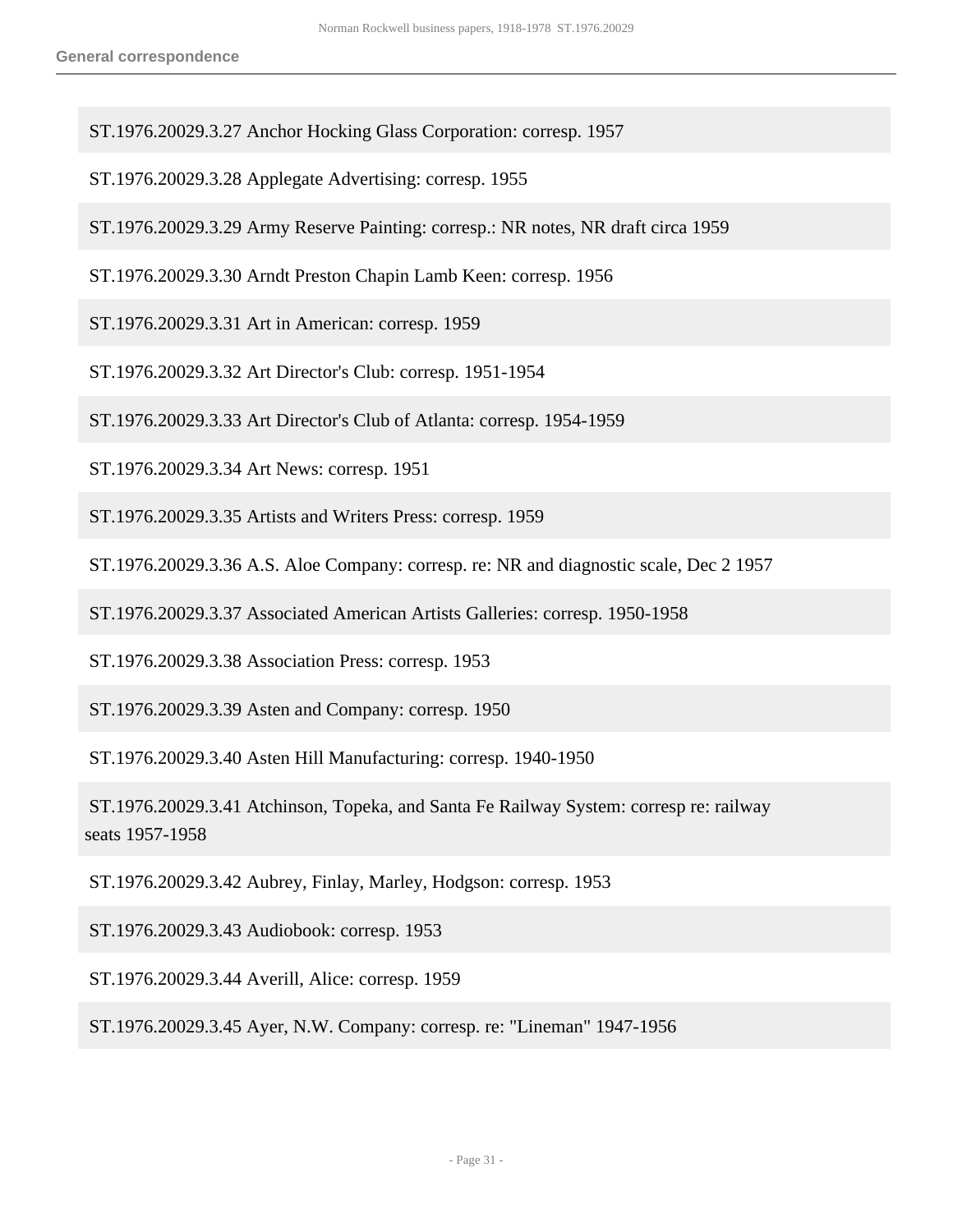ST.1976.20029.3.46 B & D Frame Company: corresp. 1957

- ST.1976.20029.3.47 Babock, Frederic- Chicago Tribune: corresp. 1957
- ST.1976.20029.3.48 Babock Wilcox Company: corresp. 1957
- ST.1976.20029.3.49 Banyan, the: corresp. 1957
- ST.1976.20029.3.50 Bantam Books: corresp. 1957-1959
- ST.1976.20029.3.51 Barton, David C.: corresp. 1953
- ST.1976.20029.3.52 Bates College: corresp. 1954-1955
- ST.1976.20029.3.53 Batten, Barton, Durstine, and Osborn Advertising: corresp. 1952- 1956
- ST.1976.20029.3.54 Bausch and Lomb Optical 1953-1955
- ST.1976.20029.3.55 Bay State Film Productions: corresp. 1953
- ST.1976.20029.3.56 Beard Daniel Carter Memorial Collection: corresp. 1958
- ST.1976.20029.3.57 Beatty and Oliver Advertising 1953-1955
- ST.1976.20029.3.58 Beaumont and Hohmann Advertising: corresp. re: possible cover for SEP 1942-Aug 25 1953
- ST.1976.20029.3.59 Bennington Evening Banner: corresp. 1954
- ST.1976.20029.3.60 Benton and Bowles Inc.: corresp. 1950-1959
- ST.1976.20029.3.61 Berkshire Arts Center: corresp. 1959
- ST.1976.20029.3.62 Berkshire Eagle: corresp. 1957-1958
- ST.1976.20029.3.63 Berkshire Insurance Company Mural: incoming, outgoing corresp.; NR notes 1956-1961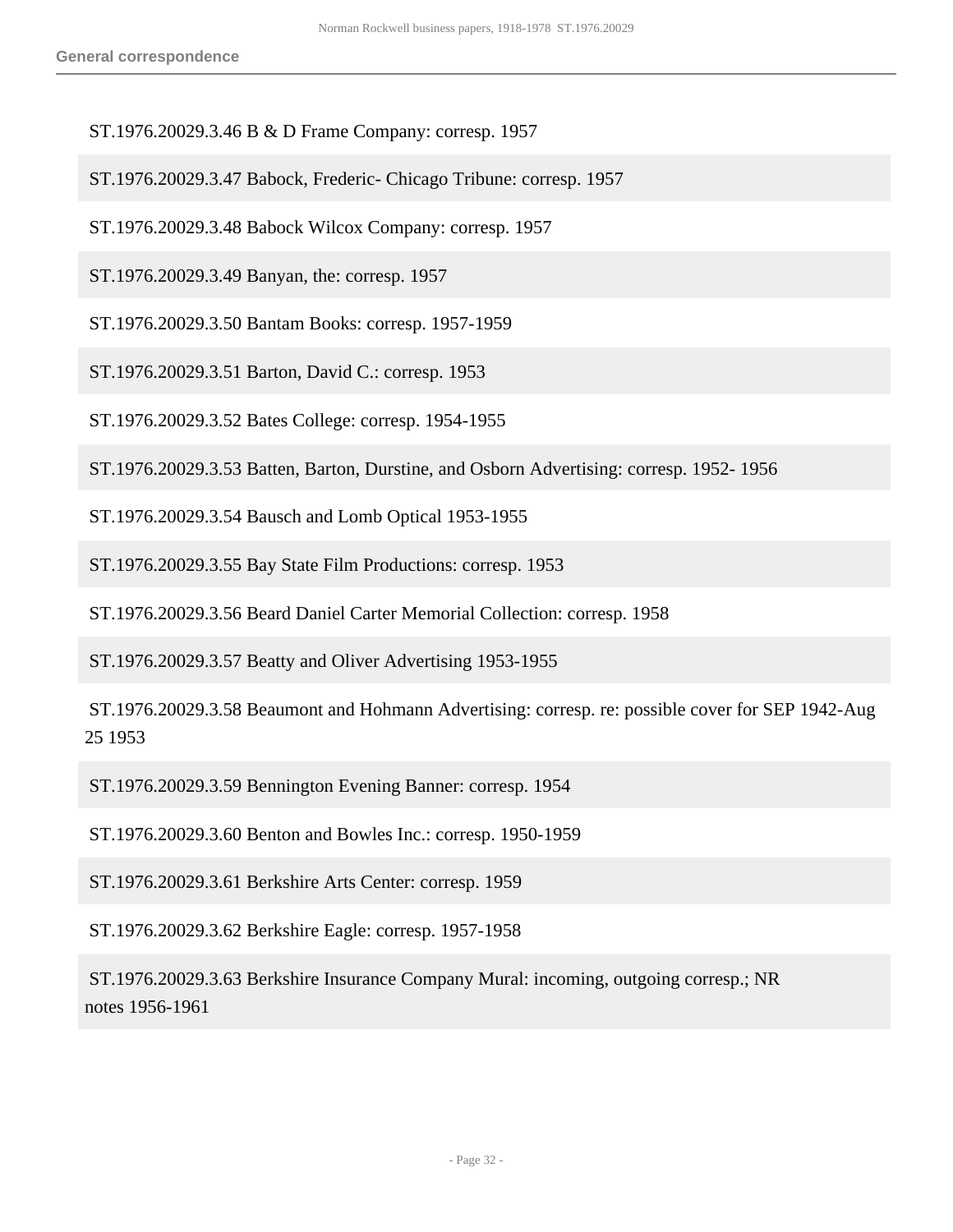- ST.1976.20029.3.64 Berkshire Life Insurance: corresp. 1959-1960
- ST.1976.20029.3.65 Berkshire Museum: corresp. 1953-1960
- ST.1976.20029.3.66 Bernstein and Hudson, Law Offices: corresp. 1954
- ST.1976.20029.3.67 Bene, Channing L. Public Relations: corresp. 1952
- ST.1976.20029.3.68 Beth Israel Memorial Park: corresp. 1954
- ST.1976.20029.3.69 B.F. Lawrence Tree Expert: corresp. 1950
- ST.1976.20029.3.70 Big Brother of Boston: corresp. 1958
- ST.1976.20029.3.71 Birmingham Museum of Art: corresp. 1956
- ST.1976.20029.3.72 Birth Control, Eugenics: corresp. 1957
- ST.1976.20029.3.73 Black, Irma: corresp. 1957
- ST.1976.20029.3.74 Black Star Publishing Company: corresp. 1957
- ST.1976.20029.3.75 Blind, New York State Commision for the: corresp. 1959
- ST.1976.20029.3.76 Blow Company: corresp. 1953
- ST.1976.20029.3.77 Board of Education American Baptist Convention: corresp. 1956
- ST.1976.20029.3.78 Bollingen Senes: corresp. 1957
- ST.1976.20029.3.79 Boston American League Baseball company: corresp. re: return of Red Sox uniform to NR Dec 27 1956
- ST.1976.20029.3.80 Boston Press Photographers: corresp. 1954
- ST.1976.20029.3.81 Boston Public Library: corresp. 1953-1958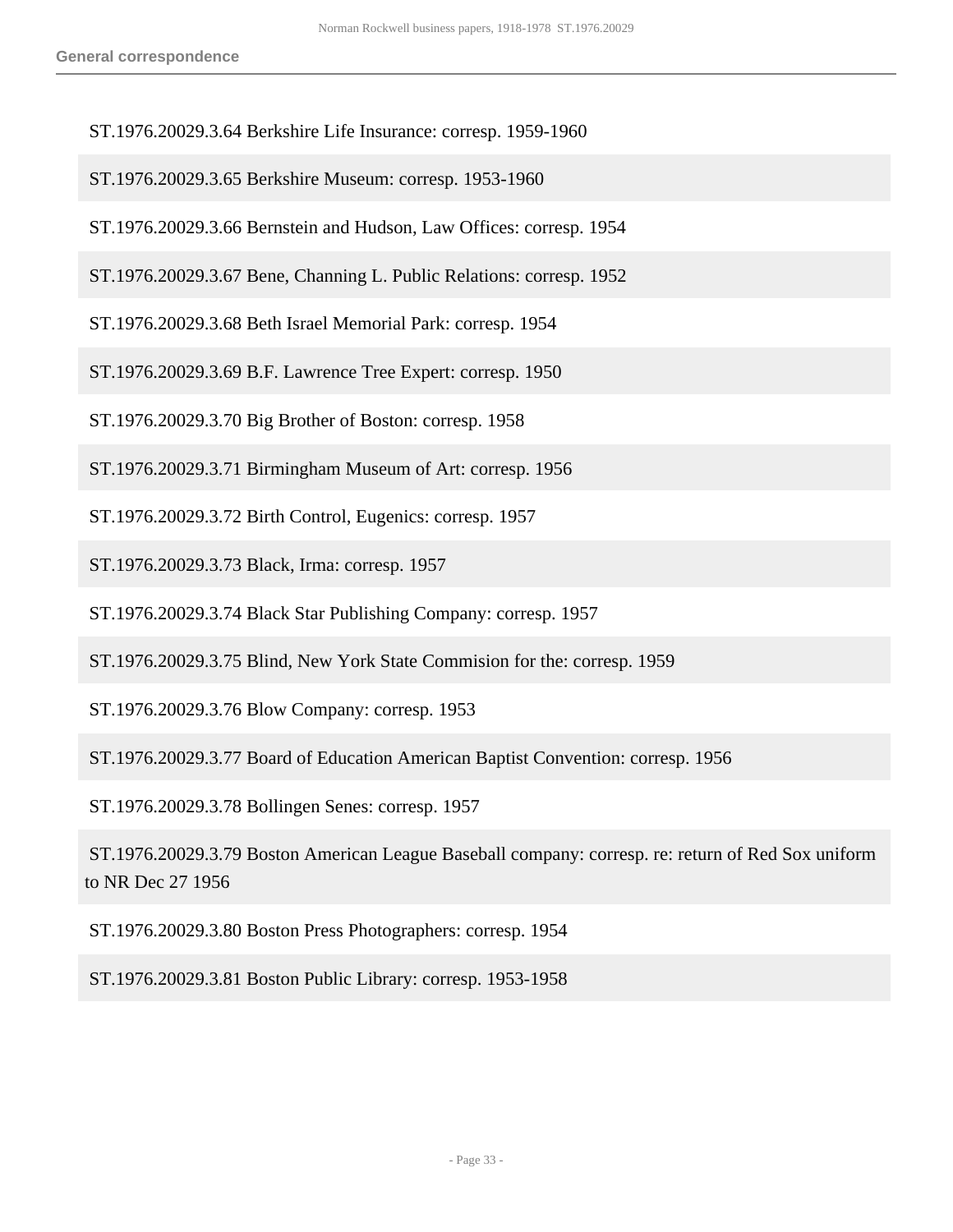ST.1976.20029.3.82 Boston Symphony Orchestra: corresp. Barbara Curtis (1968) re: "Willie Was Different" photos; notes re: music for "Willie" 1955, 1968

ST.1976.20029.3.83 Bourne, Thomas B. Associates: corresp. 1955

ST.1976.20029.3.84 Boy's Club of America: corresp. 1955

ST.1976.20029.3.85 Boy's Life: corresp. Feb 3 1956

ST.1976.20029.3.86 Boy Scouts of America: corresp. re: article for Scouting Magazine Aug 11 1959

ST.1976.20029.3.87 Brackman, Arthur; corresp. 1957

ST.1976.20029.3.88 Brawson, Paul and Grace: corresp. Dec 1 1959

ST.1976.20029.3.89 Brentanos Booksellers: corresp. 1954

ST.1976.20029.3.90 Brewer, Bruce B. Advertising: corresp. 1955-1957

ST.1976.20029.3.91 Broadcast Music Inc.: corresp. 1954

ST.1976.20029.3.92 Brooke Bond Canada Limited: corresp. 1958

ST.1976.20029.3.93 Brooke, Smith, French, & Dorrance Inc.: corresp. 1947-Apr 2 1957

ST.1976.20029.3.102 Brooking, J.: Telegram to Denore Hotel re: NR reservation 1950's

ST.1976.20029.3.94 Brooks Brother's Clothing: corresp. 1955

 ST.1976.20029.3.95 Brown and Bigelow via Clair V. Fry and Lex R. Lucas: corresp. re: Tomorrow's Leader, Boy Scouts, merit badges, 1959 calendar, new painting 1950-1962

ST.1976.20029.3.96 "Brownie": corresp. 1956

ST.1976.20029.3.97 Buchholz, H and Sons: corresp. 1956

ST.1976.20029.3.98 Buck, Donald S.: corresp. 1957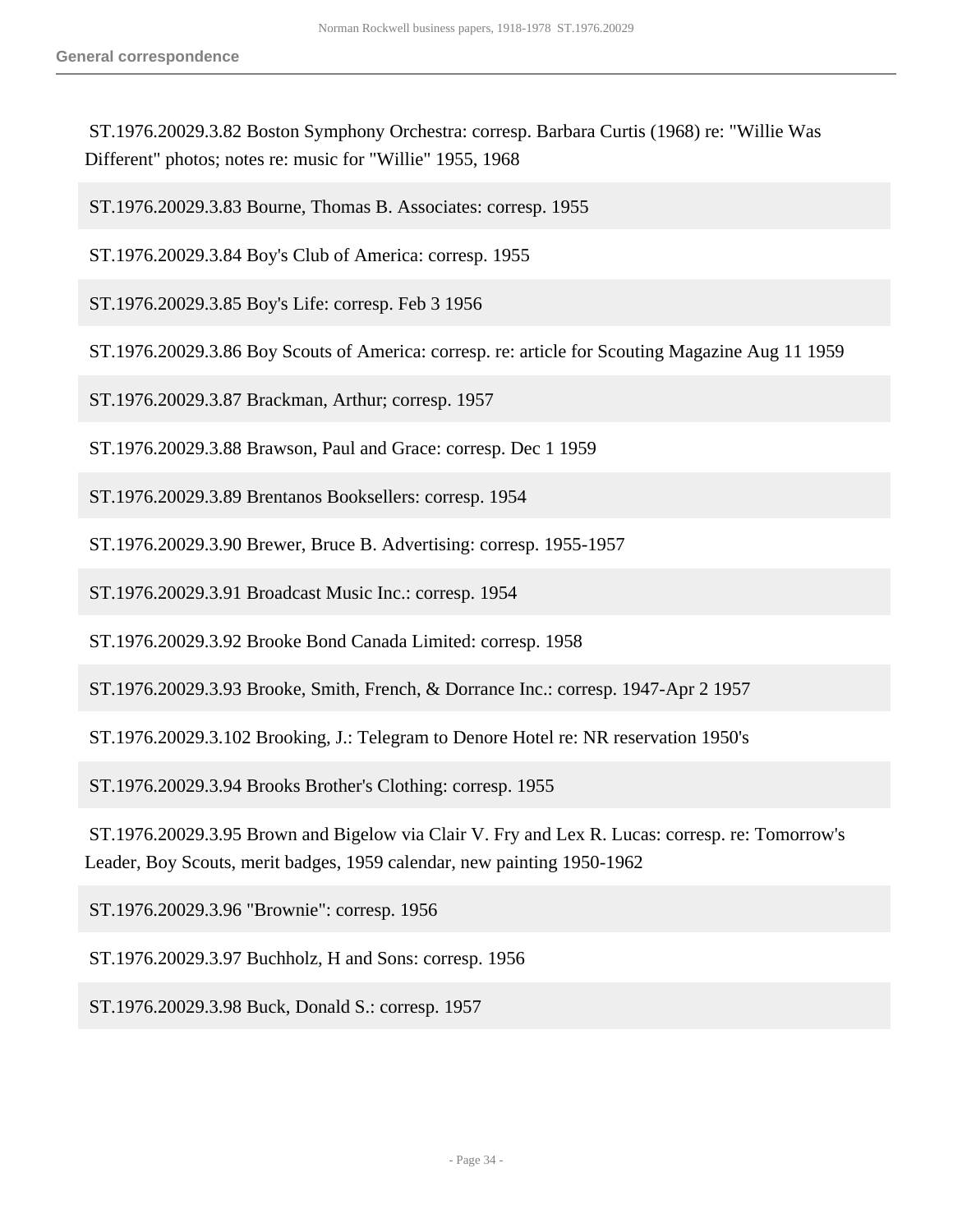#### ST.1976.20029.3.99 Buffalo Goodwill Industries: corresp. 1953

#### ST.1976.20029.3.100 Burnett, Leo Company: corresp. 1951-1955

ST.1976.20029.3.101 Byoir, Carl and Associates: incoming, outgoing corresp.; NR notes 1955-1958

| ST.1976.20029.4.1 Cabot, Harold and Company Advertising: corresp. 1950-1963 |  |
|-----------------------------------------------------------------------------|--|

**Box**

- ST.1976.20029.4.2 California Arborists: corresp. 1958
- ST.1976.20029.4.3 Calgary Power: corresp. 1956
- ST.1976.20029.4.4 Callahan's Fashion Shop: corresp. re: hat 1958
- ST.1976.20029.4.5 Campbell Ewald Company Advertising: corresp. 1947-1955
- ST.1976.20029.4.6 Campbell Mithun Advertising: corresp. 1958-1961
- ST.1976.20029.4.7 Caples Company: corresp. 1953
- ST.1976.20029.4.8 Cappel MaDonald Advertising: corresp. 1955
- ST.1976.20029.4.9 Card, Helen: corresp: 1950
- ST.1976.20029.4.10 Carney, Leo: corresp. 1959
- ST.1976.20029.4.11 Carson Roberts Advertising: corresp. 1955
- ST.1976.20029.4.12 CBS: corresp. 1962
- ST.1976.20029.4.13 Cerebral Palsy Society: corresp. 1952
- ST.1976.20029.4.14 Chai, Tai Won: incoming, outgoing corresp.; NR notes 1952-1961
- ST.1976.20029.4.15 Changing Times Magazine: corresp. 1955
- ST.1976.20029.4.16 Chew, John A. Industrial Chemicals: corresp. 1937-1953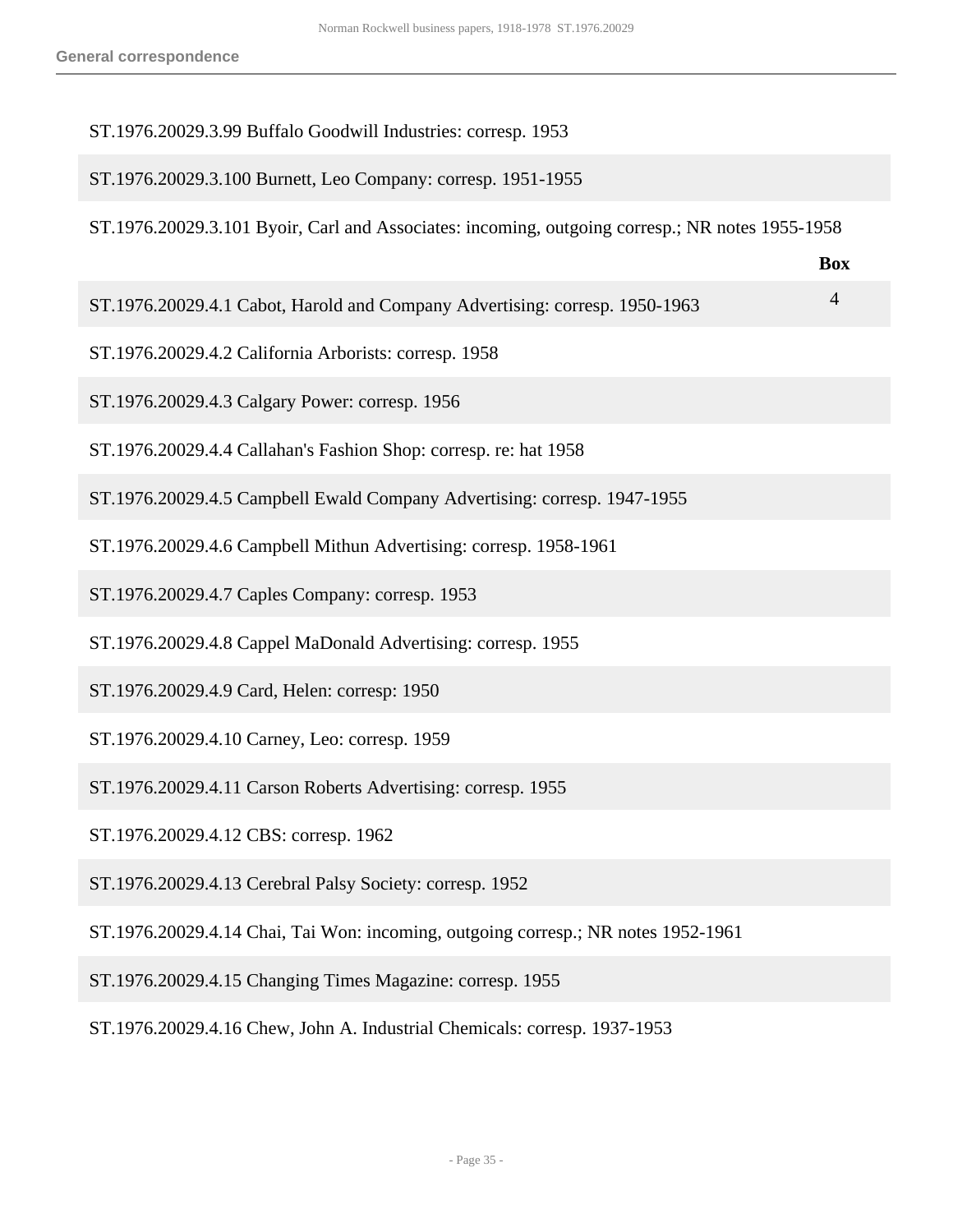- ST.1976.20029.4.17 Children's Book Council: corresp. 1954
- ST.1976.20029.4.18 Chirurg, John Thomas Company: corresp. 1959
- ST.1976.20029.4.19 Carman, Harry J.: corresp. 1959
- ST.1976.20029.4.20 Centerbar, Lorenzo: corresp. 1957
- ST.1976.20029.4.21 Chase Gallery: corresp. 1958
- ST.1976.20029.4.22 Chautauqua: corresp. 1955
- ST.1976.20029.4.23 Cheatham, Owen R. Georgia Pacific Plywood: corresp. Nov 14 1955
- ST.1976.20029.4.24 Chevron Records: corresp. 1957
- ST.1976.20029.4.25 Cheathem, Owen: corresp. 1953
- ST.1976.20029.4.26 Chevrolet Station Wagon: receipt of purchase 1957
- ST.1976.20029.4.27 Children's Encyclopedia: corresp. 1957
- ST.1976.20029.4.28 Christian Science Monitor: corresp. 1957
- ST.1976.20029.4.29 Century Association: corresp. 1956
- ST.1976.20029.4.30 Cincinnati Milling Machine Company: corresp. May 22 1956
- ST.1976.20029.4.31 Clark: Frederick: corresp. 1957
- ST.1976.20029.4.32 Clemens, Cyril: corresp. 1953
- ST.1976.20029.4.33 Clifton School of Art: corresp. circa 1959
- ST.1976.20029.4.34 Coca Cola Company: corresp. re: response to Nov 24 1951 SEP cover Nov 28 1951
- ST.1976.20029.4.35 Collier, Chet: corresp. re: Jack Lynn's retirement Jan 15 1957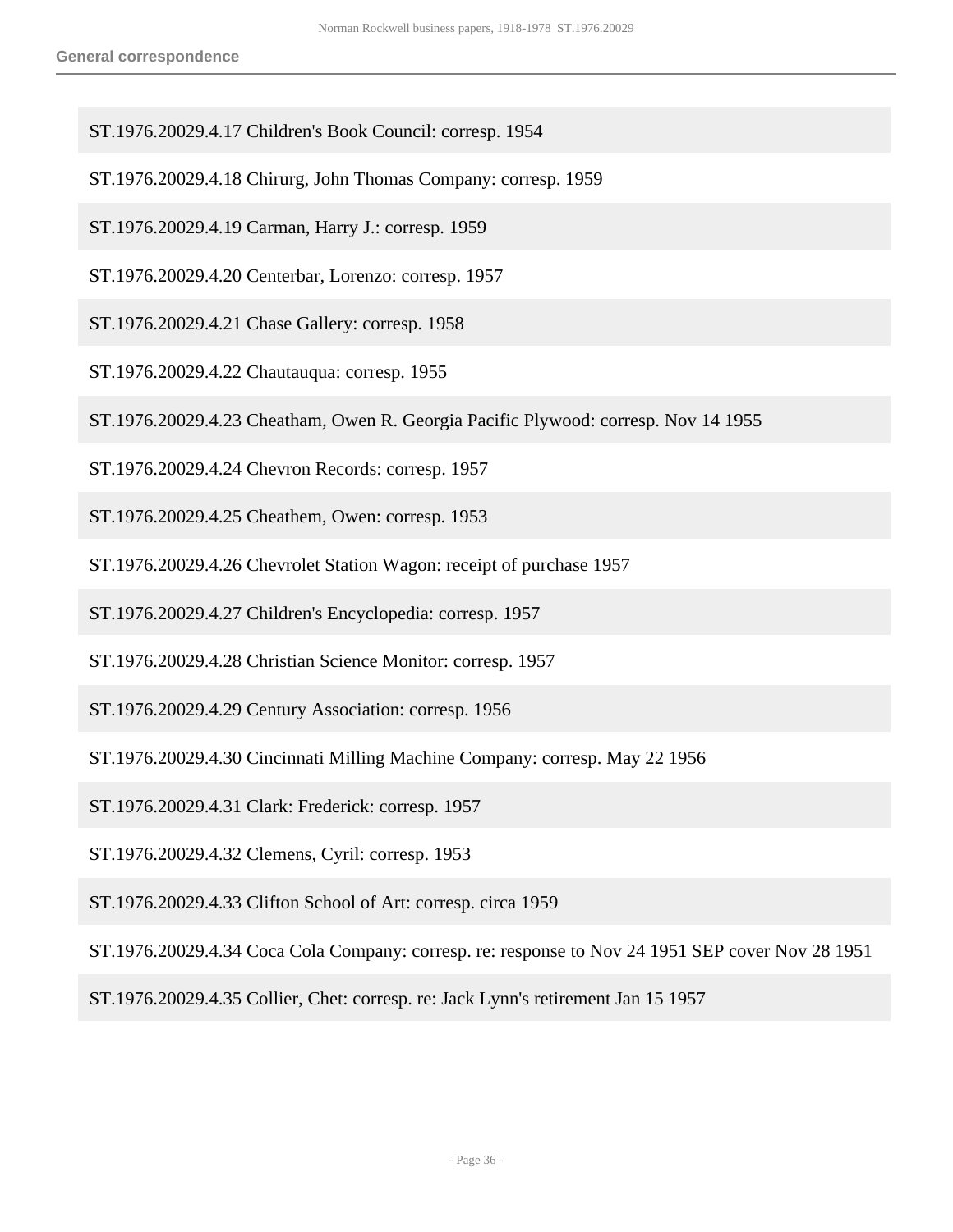ST.1976.20029.4.36 Collins, N.R.- MacMillan Company: corresp. 1952

ST.1976.20029.4.37 Colonial Theaters: corresp. 1955

ST.1976.20029.4.38 Colonial Williamsburg: corresp., NR draft 1953

ST.1976.20029.4.39 Colonzer: booklets circa 1956

ST.1976.20029.4.40 Columbia-University of Missouri: corresp. 1959

 ST.1976.20029.4.41 Columbia Records: corresp. re; Johnny Mathis album cover; Mitch Miller 1956-1962

ST.1976.20029.4.42 Commission for Eisenhower Foundation: corresp. 1953

ST.1976.20029.4.43 Communication Artbook: corresp. 1954

ST.1976.20029.4.44 Commonwealth Telephone Company: corresp. 1956

ST.1976.20029.4.45 Community Chests and Councils of America: corresp. 1953

ST.1976.20029.4.46 Congress, Library of: corresp. 1953

ST.1976.20029.4.47 Continental Thrist: corresp. 1958

ST.1976.20029.4.48 Coon, Nelson; Massachusetts School for the Blind: corresp. 1953

ST.1976.20029.4.49 Corrush, Ned: corresp. 1958

ST.1976.20029.4.50 Cosmopolitan Magazine: corresp., telegram 1950-1951

ST.1976.20029.4.51 Cosmopolitan Magazine: Atherton, Robert C.: corresp. re: SEP Mar 11 1955

ST.1976.20029.4.52 Cracker Barrell Art Bazaar: corresp. 1953

ST.1976.20029.4.53 Cramer Krasselt: corresp. 1956

ST.1976.20029.4.54 Cramer Tobias Meyer Advertising: corresp. 1951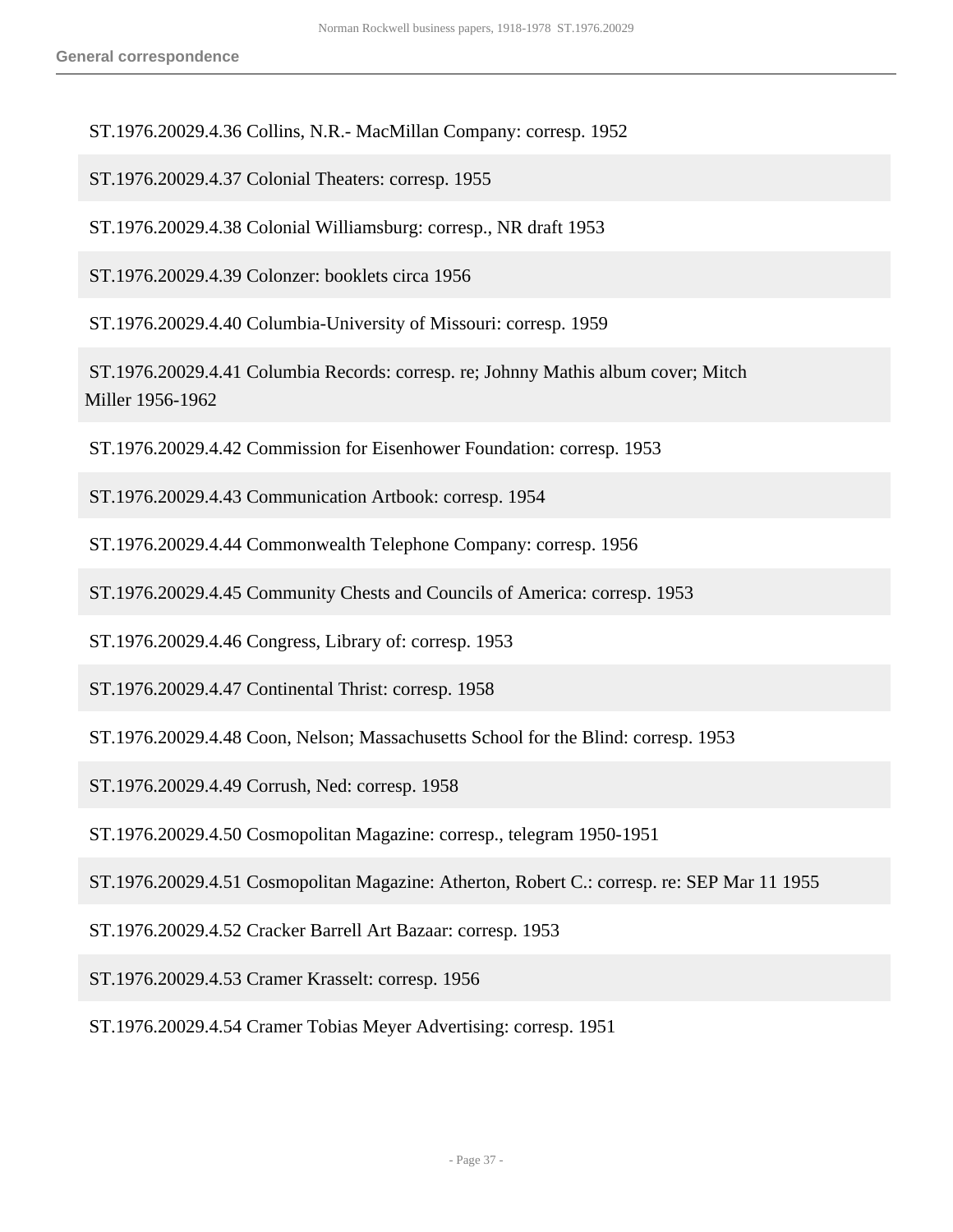ST.1976.20029.4.55 Crook Advertising: corresp. 1958

ST.1976.20029.4.56 Crosby, B.J.;Railway Express Agency: corresp. 1956

ST.1976.20029.4.57 CV Whitney Pictures: corresp. 1957

ST.1976.20029.4.58 Darling, Jay N.: corresp. 1956

ST.1976.20029.4.59 Day?: outgoing corresp. 1955

ST.1976.20029.4.60 Deutsh, Clarence: corresp. 1958

ST.1976.20029.4.61 Detroit, City of- mayor's Office: corresp. 1955

ST.1976.20029.4.62 Director's Art Institute: corresp. 1958

 ST.1976.20029.4.63 Disney, Walt Productions: corresp re: Greenthal Advertising; telegram re: Old Yeller 1957

ST.1976.20029.4.64 Doctor Hess and Clark Inc.: corresp. 1954

ST.1976.20029.4.65 Dodge, Horace E.: corresp. 1959

ST.1976.20029.4.66 Doern, Peter C. Jr. Real Estate: corresp. 1957-1959

ST.1976.20029.4.67 Dog License: springer spaniel licenture for Butch May 15 1957

ST.1976.20029.4.68 Donahue, Vic: corresp. 1957-1958

ST.1976.20029.4.69 Doubleday Press: incoming, outgoing corresp. 1957-1969

ST.1976.20029.4.70 Doubleday Press: corresp. re: Kalischer's work sent by Ken Stuart Dec 31 1957

ST.1976.20029.4.71 Doubleday Press: corresp. re: "baby girl" Nov 10 1958

ST.1976.20029.4.72 Dorsey Display: corresp. 1955-1956

ST.1976.20029.4.73 Dri-a-pon Company: corresp. 1957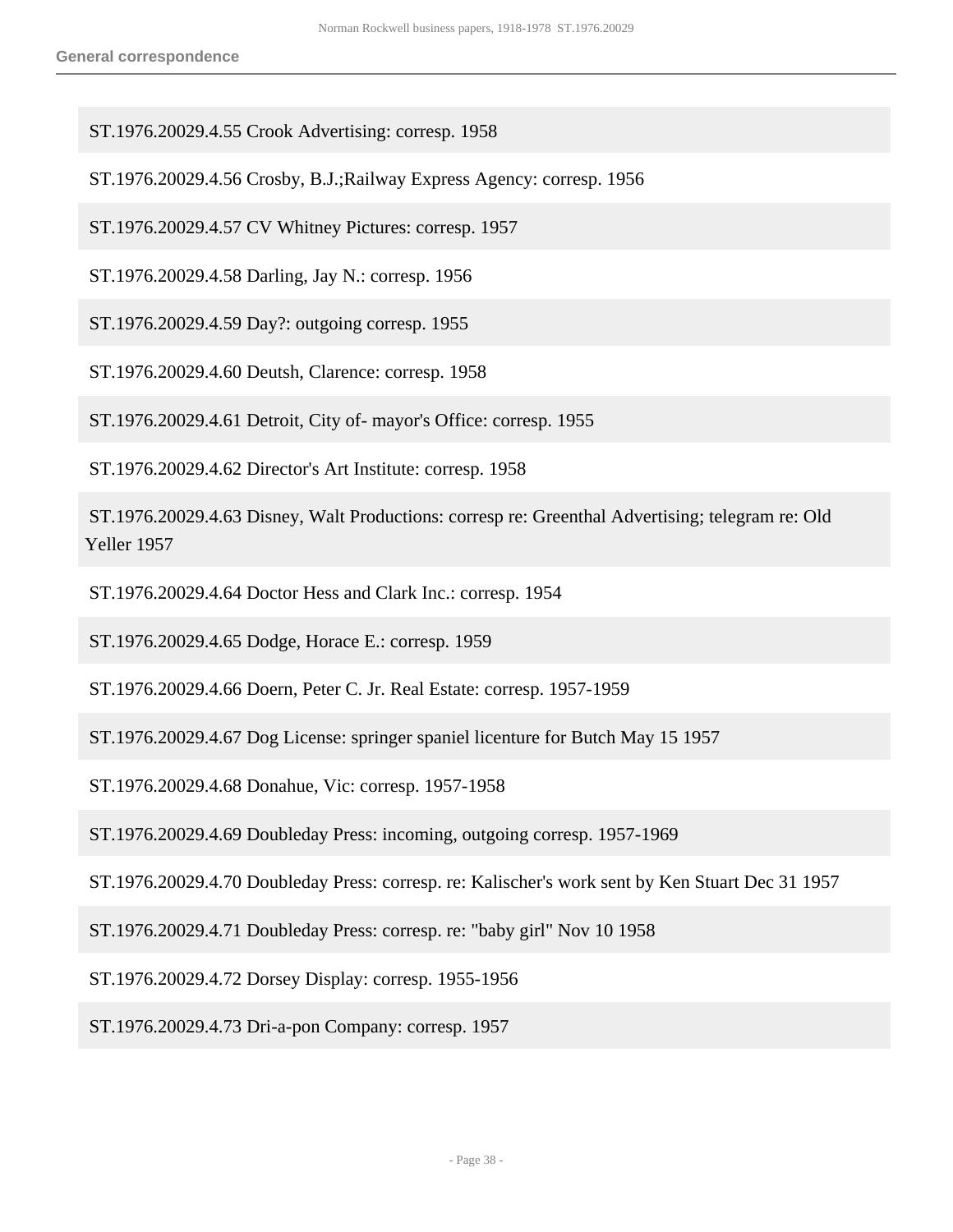- ST.1976.20029.4.74 Duffy McClure and Wilder: corresp. 1959
- ST.1976.20029.4.75 Duff-Still, H.M.: corresp. 1957
- ST.1976.20029.4.76 DuMont, Allen B. Laboratories: corresp. 1950-1954
- ST.1976.20029.4.77 Dumont Television: corresp., booklet 1954
- ST.1976.20029.4.78 Dutton, E.P. and Company: corresp. 1943-1958
- ST.1976.20029.4.79 Eagle Publishing Company: corresp. 1955
- ST.1976.20029.4.80 Earle, William: corresp. circa 1959
- ST.1976.20029.4.81 Eastern National Park and Monument Association: corresp. 1957
- ST.1976.20029.4.82 Eastman Kodak Company: incoming, outgoing corresp. 1957-1959
- ST.1976.20029.4.83 Edison, Thomas Ava Foundation: corresp. 1955
- ST.1976.20029.4.84 Eisenhower, Dwight D.- portrait: corresp. with Owen Cheatham 1953
- ST.1976.20029.4.85 Encyclopedia Britanica: corresp. 1957-1962
- ST.1976.20029.4.86 Equitable Life Insurance Company: corresp. 1957-1959
- ST.1976.20029.4.87 Erikson, Sue: corresp. circa 1957
- ST.1976.20029.4.88 Esty, William Advertising: corresp. 1957
- ST.1976.20029.4.89 Evinrude Motors: corresp. 1957
- ST.1976.20029.4.90 Erwin, Wasey, Ruthrauff and Ryan: NR draft circa 1959
- ST.1976.20029.4.91 Experiment in International Living: corresp. 1950
- ST.1976.20029.4.92 Evora, Tony: corresp. re: graphic artist of Che Guevera fame Apr 3 1958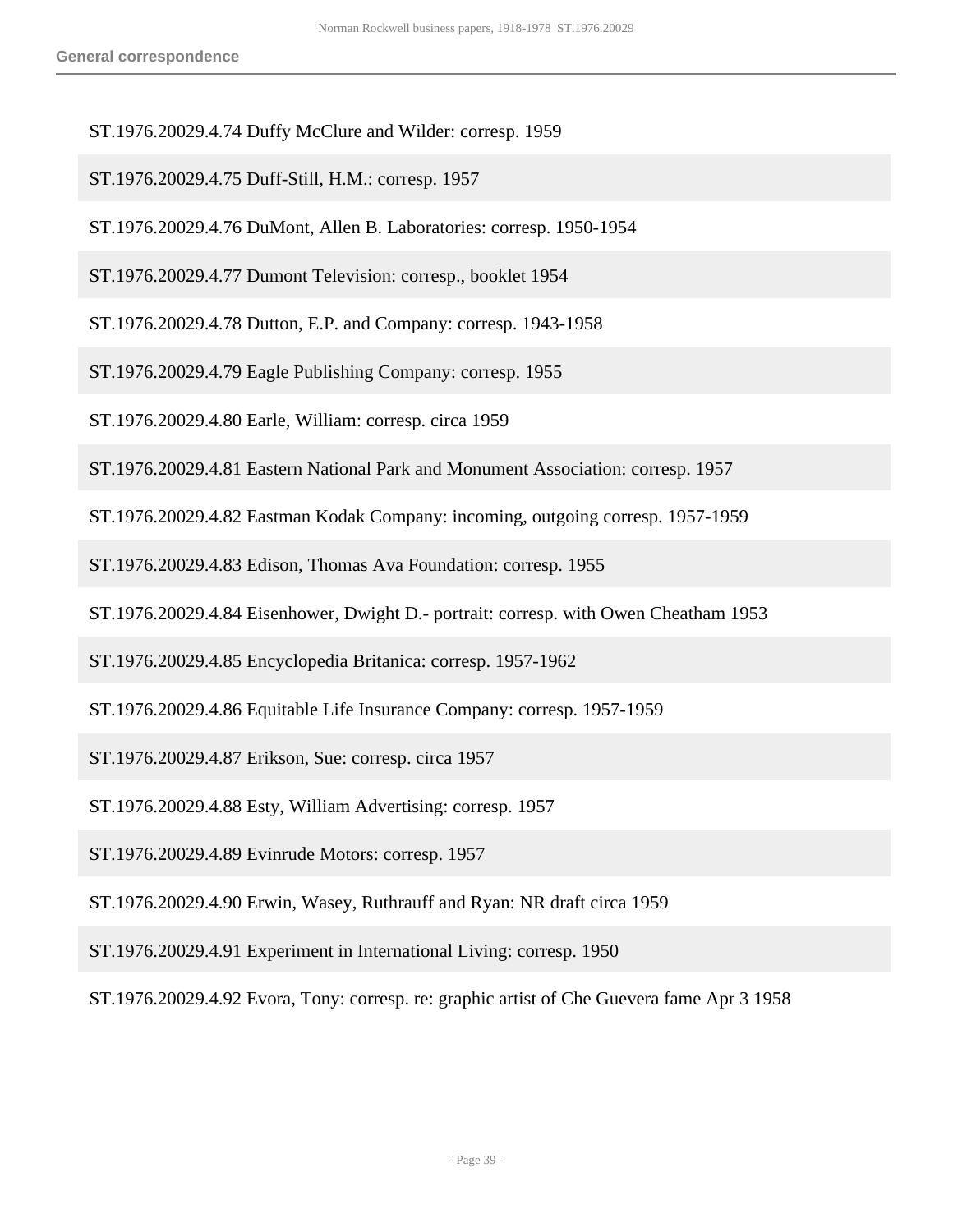- ST.1976.20029.4.93 Fall, Rex- Berkshire Eagle: corresp. 1959
- ST.1976.20029.4.94 Farrington Company: corresp. 1951
- ST.1976.20029.4.95 Favor, Ruhl and Company: corresp. 1953
- ST.1976.20029.4.96 Fawcett, Robert: wedding invitation for daughter Virginia circa 1952
- ST.1976.20029.4.97 Fawcett, Robert: corresp. re: "On the Art of Drawing" circa 1958
- ST.1976.20029.4.98 Fayrport Farm: corresp. 1959
- ST.1976.20029.4.99 Feature Writers Group of New England: corresp. 1951
- ST.1976.20029.4.100 Federal Civil Defense Administration: corresp. Sep 7 1956
- ST.1976.20029.4.101 Ferargil Galleries: corresp. 1950
- ST.1976.20029.4.102 Fertic, Lawrence and Company: corresp. Jul 21 1953
- ST.1976.20029.4.103 Festival of the Arts: corresp. 1952
- ST.1976.20029.4.104 Field Enterprises: corresp. 1959
- ST.1976.20029.4.105 Financial notes: NR notes circa 1950
- ST.1976.20029.4.106 Fink, Herman: corresp. 1955
- ST.1976.20029.4.107 First National Bank, North Bennington Vermont: corresp. statements 1955-1957
- ST.1976.20029.4.108 First National Stores: corresp. 1954
- ST.1976.20029.4.109 Fisher, Dorothy Canfield School: corresp. 1959
- ST.1976.20029.4.110 Fisher, Dorothy Canfield: corresp. re: negatives from Fisher collection Jun 18 1957
- ST.1976.20029.4.111 Flanders, Ralph- Senator: corresp. 1950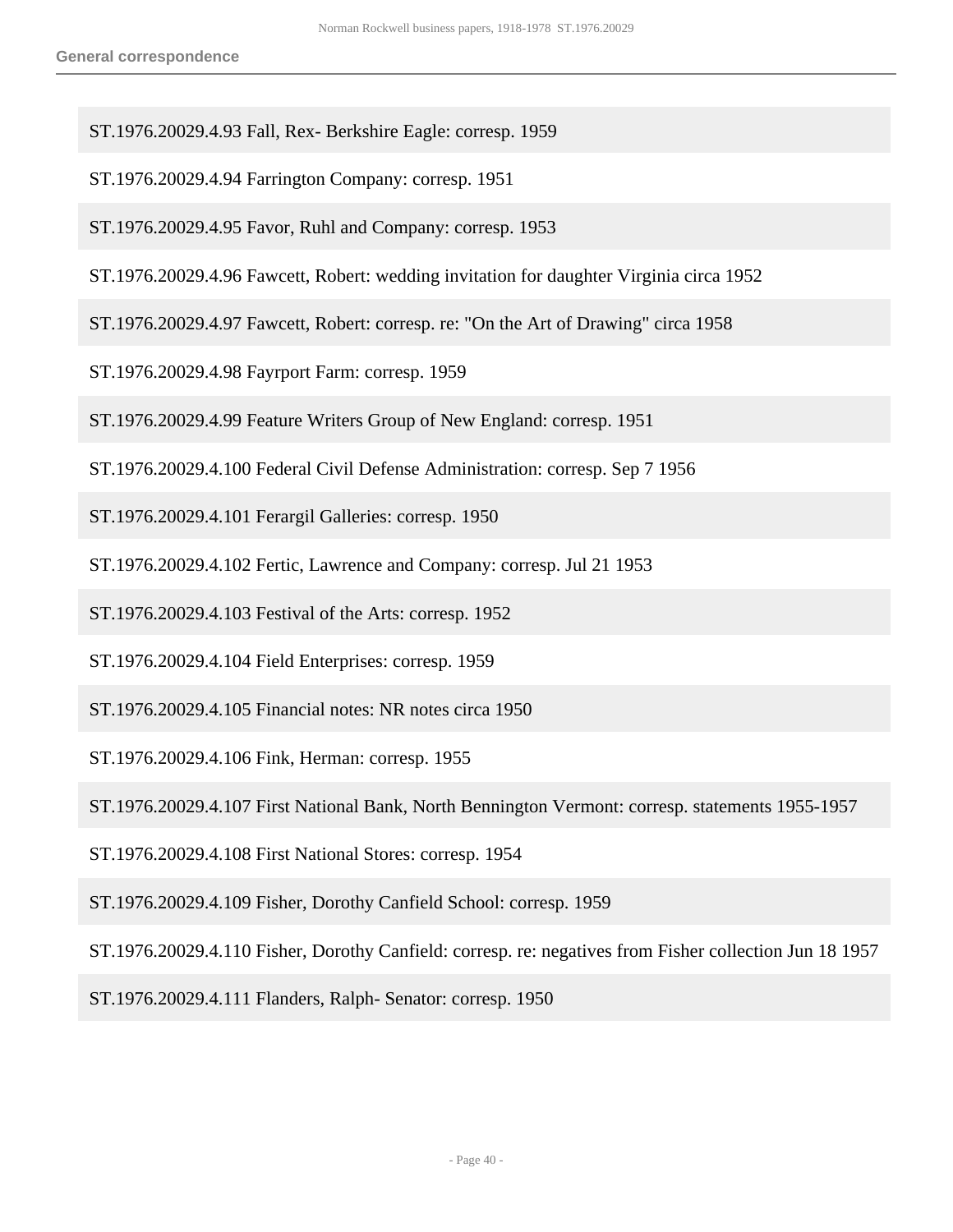- ST.1976.20029.4.112 Fleming H. Revell Company: corresp. 1954
- ST.1976.20029.4.113 Fleming, Robert Hull Museum: corresp. 1956
- ST.1976.20029.4.114 Flick, John B.: corresp. re: Ad Men Mar 7 1956
- ST.1976.20029.4.115 Flood Information Committee: corresp. 1951
- ST.1976.20029.4.116 Foote Cone and Belding: assessment of Little Girl with Watchmaker May 1952
- ST.1976.20029.4.117 Forbes Lithographic: incoming, outgoing corresp. 1951-1960
- ST.1976.20029.4.118 Ford Motor Company: incoming, outgoing corresp.; NR notes 1951-1962
- ST.1976.20029.4.119 Forester, Helen: corresp. 1951
- ST.1976.20029.4.120 Forsythe, Clyde: corresp. re: dinner party Jun 16 1956
- ST.1976.20029.4.121 Foster, Lloyd: incoming corresp. re: "My Best Advice" Jan 31 1957
- ST.1976.20029.4.122 Francis, Richard: corresp. May 7 1956
- ST.1976.20029.4.123 Franklin, Chester: corresp. circa 1952
- ST.1976.20029.4.124 Freelance Photographers Guild: corresp. Feb 12 1958
- ST.1976.20029.4.125 Friedrichs E.H. and A.C. Artists Materials: corresp. re: NR testimonial Dec 1 1955
- ST.1976.20029.4.126 Friedrichs Company: corresp. re: Society of Illustrators Mar 6 1959
- ST.1976.20029.4.127 Friends of Music and Art: corresp. 1959
- ST.1976.20029.4.128 Frost, Harry M. Advertising: corresp. Feb 21 1957
- ST.1976.20029.4.129 Fuller Smith Ross Advertising: corresp. May 10 1958
- ST.1976.20029.4.130 Furniss, Ruth: note, telegrams Nov 1956-

**Box**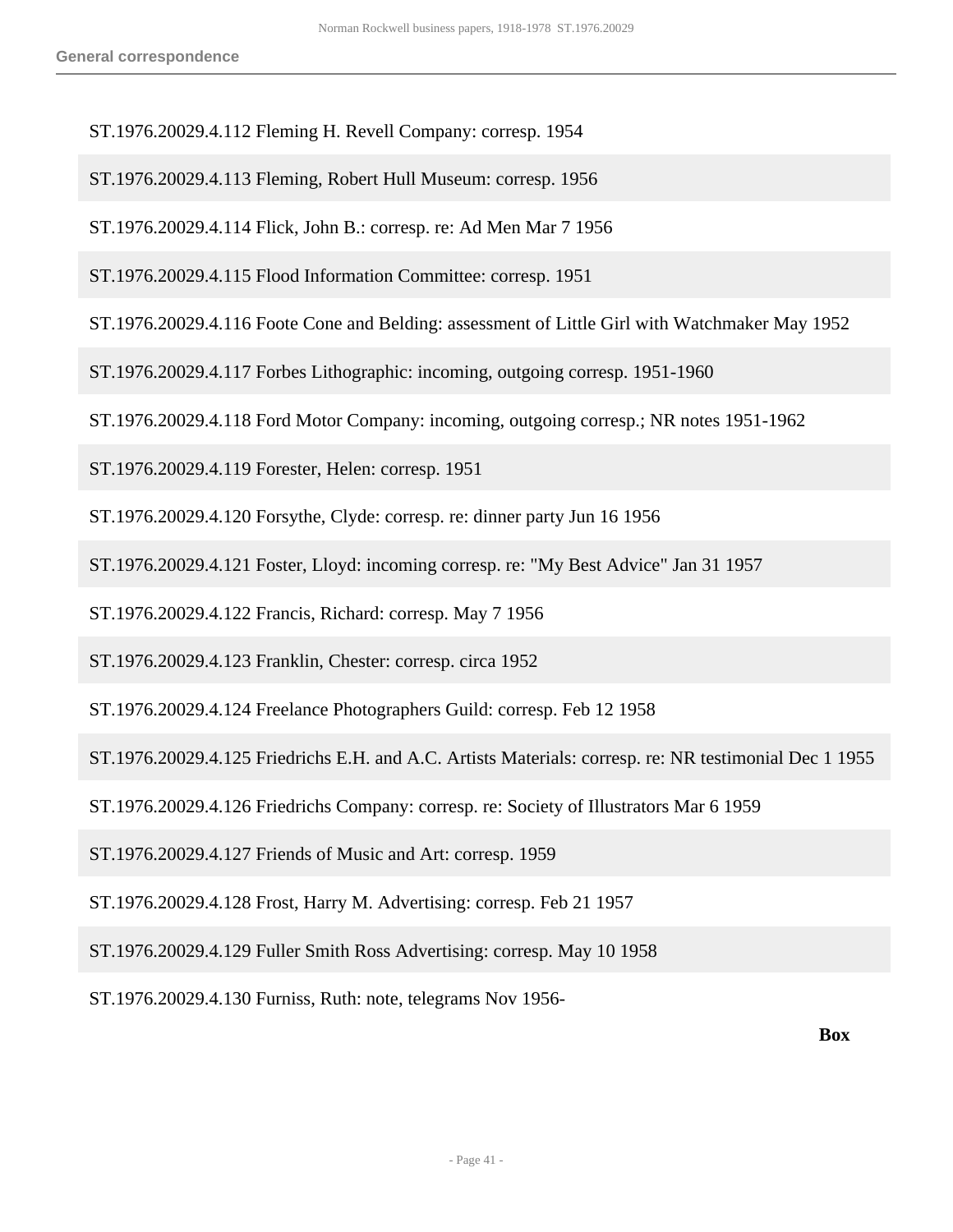- ST.1976.20029.5.1 Gaffney, James C.: corresp. 1956-1957 5
- ST.1976.20029.5.2 Gage, W.J. Company: corresp. 1955-1956
- ST.1976.20029.5.3 Garden City Books:corresp. 1956
- ST.1976.20029.5.4 Gatreau, Norman: corresp. 1956
- ST.1976.20029.5.5 Gem Color Company: corresp. 1951
- ST.1976.20029.5.6 Grand Cellulose Company: corresp. 1957
- ST.1976.20029.5.7 General Outdoor Advertising Company: corresp. 1957
- ST.1976.20029.5.8 Gerdts, H.J. Advertising: corresp. 1955
- ST.1976.20029.5.9 "Gil": corresp. 1958
- ST.1976.20029.5.10 Glibert, Gus: corresp. re: business, lawsuit circa 1950
- ST.1976.20029.5.11 Gilham Advertising Agency: corresp. 1955
- ST.1976.20029.5.12 Ginna, Robert Emmit: corresp. 1959
- ST.1976.20029.5.13 Girlstown: corresp. 1959
- ST.1976.20029.5.14 General Electric: corresp. 1950-1961
- ST.1976.20029.5.15 Glouster Chamber of Commerce: corresp. re: photographs of lobstermen Apr 14 1955
- ST.1976.20029.5.16 Gochros, Herb: corresp. 1958
- ST.1976.20029.5.17 Gold and Company: corresp. 1951-1952
- ST.1976.20029.5.18 Gold's of Nebraska: corresp. re: damage to NR painting Mar 19 1957
- ST.1976.20029.5.19 Good Housekeeping: incoming, outgoing corresp.; NR notes 1951-1966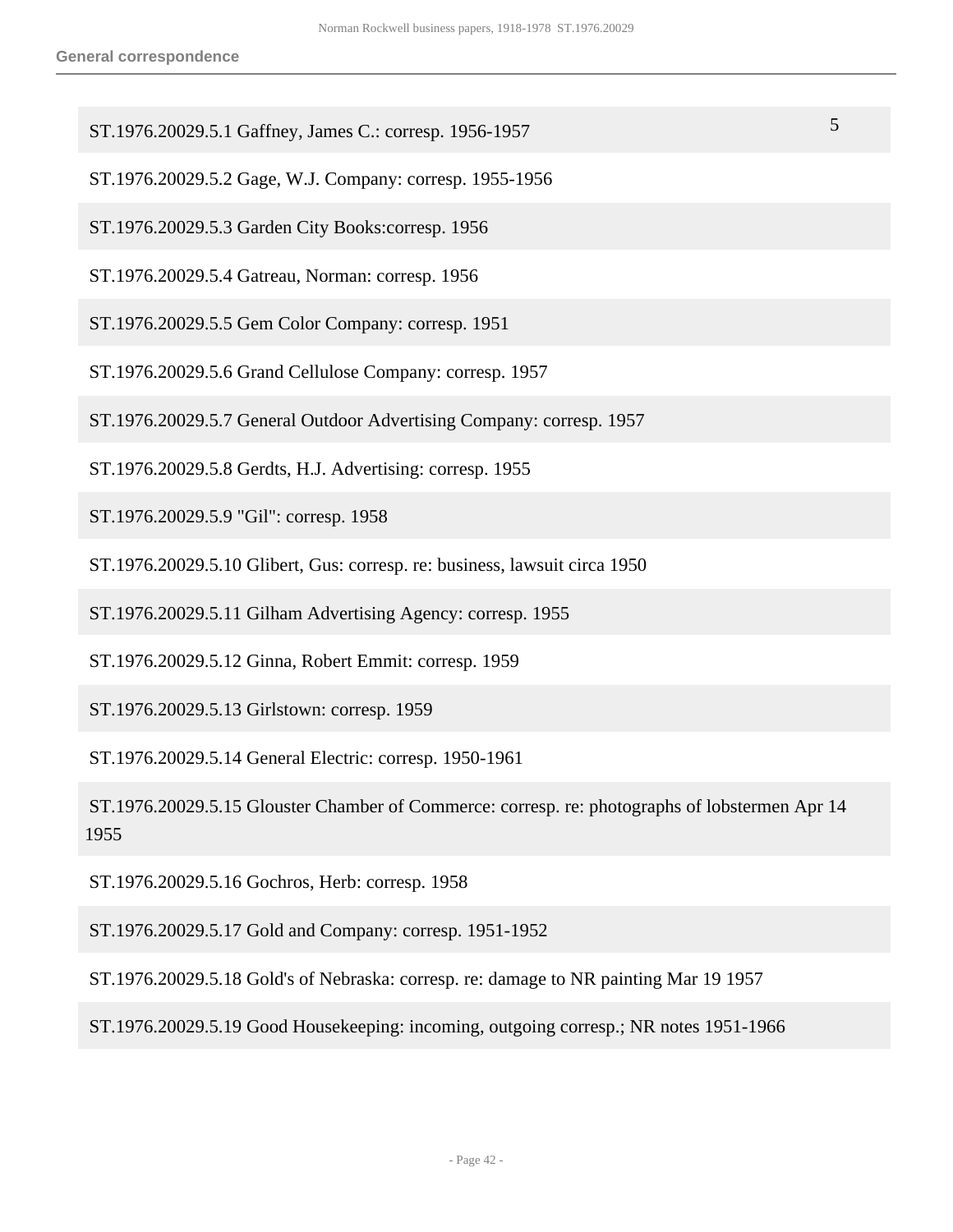- ST.1976.20029.5.20 Goodwill Industries: corresp. 1953-1963
- ST.1976.20029.5.21 Gotham Advertising: corresp. 1956
- ST.1976.20029.5.22 Grand Central Art Galleries: corresp. re: NR visit; evening gown 1952-1957
- ST.1976.20029.5.23 Grange, National: corresp. 1958
- ST.1976.20029.5.24 Graphis Press: corresp. 1953-1955
- ST.1976.20029.5.25 Graves, Justice Paul D.: corresp. Jan 3 1957
- ST.1976.20029.5.26 Gray and Rogers Advertising: incoming, outgoing corresp. 1957-1966
- ST.1976.20029.5.27 Great Barrington Art Show: corresp. 1956
- ST.1976.20029.5.28 Great Western Producers: corresp. 1958-1959
- ST.1976.20029.5.29 Green, Robert C.: corresp. 1957
- ST.1976.20029.5.30 Greenberg Publishers: corresp. 1952
- ST.1976.20029.5.31 Greene, W.E.: corresp. 1953
- ST.1976.20029.5.32 Gridley: Alyse: corresp. 1958
- ST.1976.20029.5.33 Grossett and Dunlap: corresp. 1954
- ST.1976.20029.5.34 Guerrieri, Dora: corresp. 1956
- ST.1976.20029.5.35 Guideposts Magazine: corresp. 1954-1957
- ST.1976.20029.5.36 Haas, Bob- Random House: corresp. 1953
- ST.1976.20029.5.37 Halsingborgs Litografiska Aktieblolg Publishers: corresp. 1953
- ST.1976.20029.5.38 Handwriting analysis: Norman Rockwell grapho analysis report 1950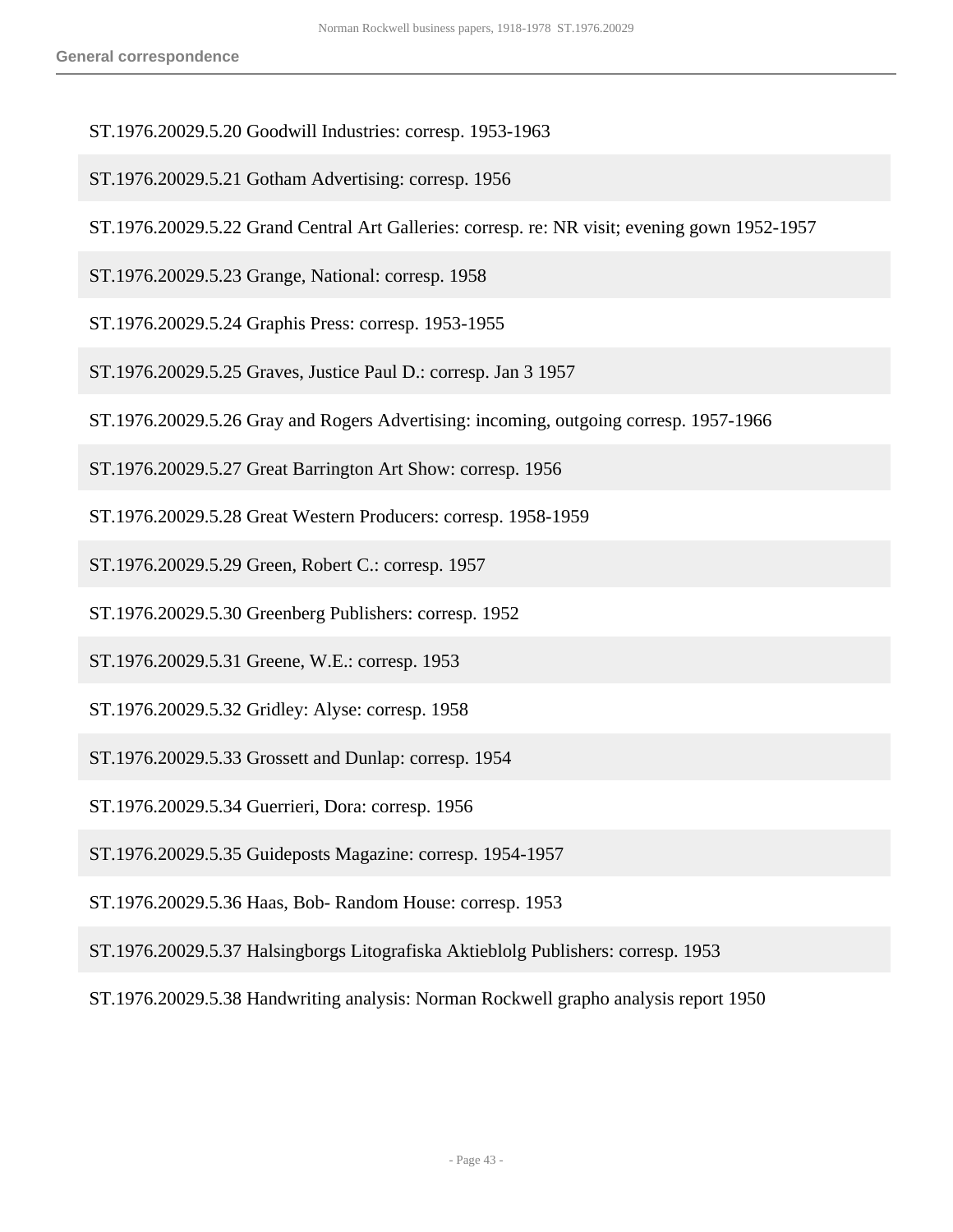- ST.1976.20029.5.39 Hancock Oil Company: incoming, outgoing corresp.; photo 1953-1957
- ST.1976.20029.5.40 Hanson and Hanson Advertising: corresp. 1956
- ST.1976.20029.5.41 Happy Hour Inc.: corresp. 1956
- ST.1976.20029.5.42 Hard, Walter- State of Vermont: corresp. 1957
- ST.1976.20029.5.43 Harris, Thomas: corresp. 1950
- ST.1976.20029.5.44 Harrison, Lester Inc.: corresp. re: Meir and Frank Apr 3 1959
- ST.1976.20029.5.45 Hart, William- Church of Pittsfield: corresp. 1958
- ST.1976.20029.5.46 Hart College of Music: outgoing corresp. re: Jarvis Rockwell Feb 17 1953
- ST.1976.20029.5.47 Harvey, Lewis: corresp. Nov 7 1956
- ST.1976.20029.5.48 Hastings College, Art Department: corresp. 1957
- ST.1976.20029.5.49 Haugan, Randolph: corresp. 1959
- ST.1976.20029.5.50 Haverford College: corresp. 1957-1958
- ST.1976.20029.5.51 Heany, Jack Architects: corresp. 1957
- ST.1976.20029.5.52 Heinicke, H.R. Inc.: corresp. 1955
- ST.1976.20029.5.53 Heritage Press: incoming, outgoing corresp.; memos; statements 1951-1975
- ST.1976.20029.5.54 Henri Hurst and McDonald Advertising: corresp. 1952
- ST.1976.20029.5.55 Herald Tribune-New York: corresp. 1951
- ST.1976.20029.5.56 Herbits Travel Service: corresp. 1956
- ST.1976.20029.5.57 Herschell, Allan Inc.: corresp. 1953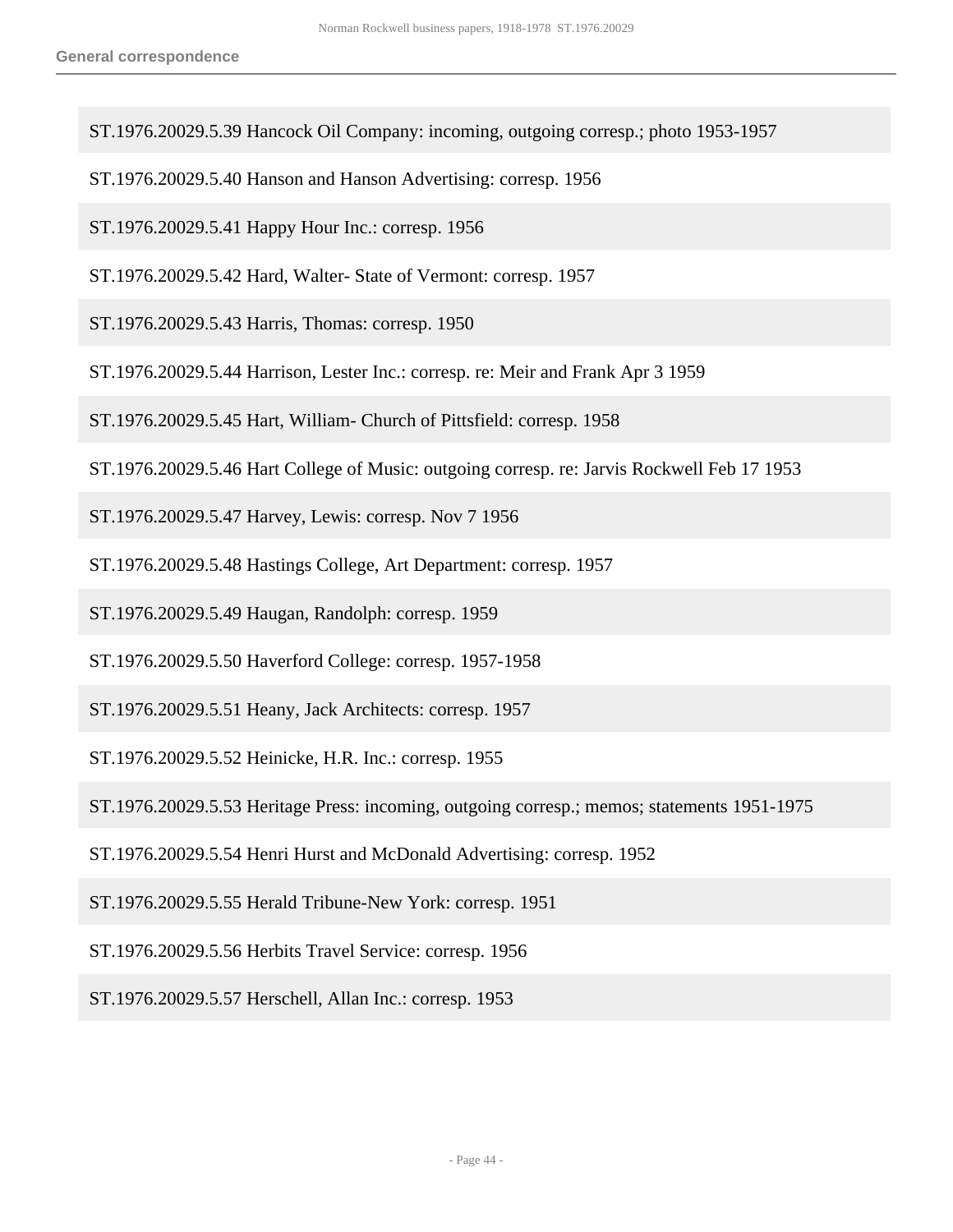- ST.1976.20029.5.58 Herrick, Jean: corresp from White House circa 1950
- ST.1976.20029.5.59 Hess, Doctor and Clark: corresp. 1954
- ST.1976.20029.5.60 Hibbs, Ben: transcript circa 1954
- ST.1976.20029.5.61 Hight, George C.: corresp. 1954
- ST.1976.20029.5.62 Hillerich and Bradsby: corresp. 1957
- ST.1976.20029.5.63 Hoefer Dietrich and Brown: corresp. 1958
- ST.1976.20029.5.64 Holt Henry and Company: corresp. 1955
- ST.1976.20029.5.65 Home and Highway: corresp. 1954
- ST.1976.20029.5.66 Home Life Insurance Company: corresp. 1952

ST.1976.20029.5.67 Horwitt, L.: corresp. 1956

- ST.1976.20029.5.68 Housatonic Book Shop: corresp. 1955-1957
- ST.1976.20029.5.69 Housatonic National Bank: corresp. 1959
- ST.1976.20029.5.70 House's Glendale Stables: corresp. 1952
- ST.1976.20029.5.71 House of Little Books: corresp. 1952
- ST.1976.20029.5.72 Hudler, Kenneth: corresp. 1958
- ST.1976.20029.5.73 Humane Society of Missouri: corresp. re: dogs for "Waiting for the Vet" Dec 31 1951
- ST.1976.20029.5.74 Huntington Hartford Foundation: corresp. 1954 1954
- ST.1976.20029.5.75 Hutchins Advertising: corresp. 1953

**Box**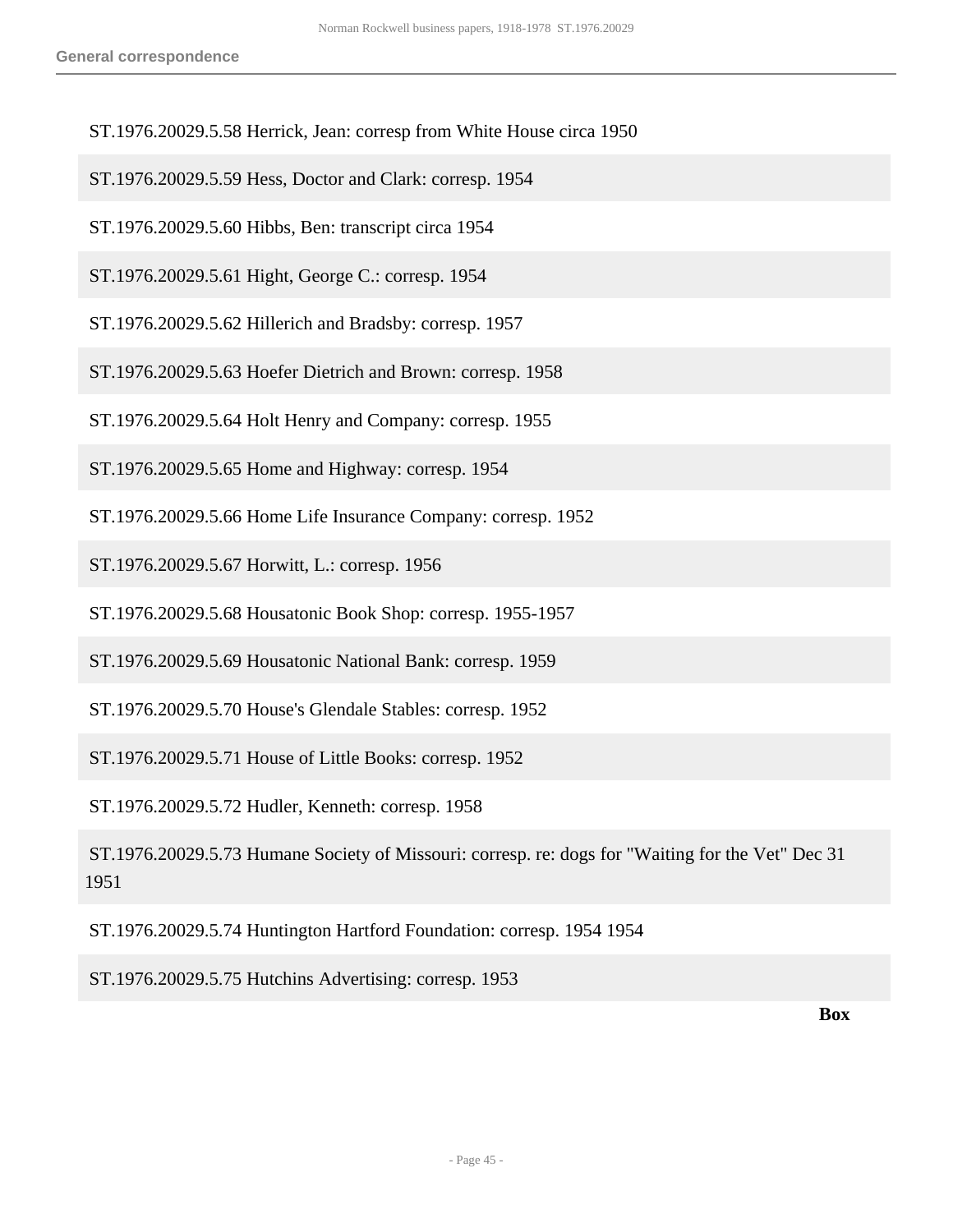ST.1976.20029.6.1 Ide, Dr.: corresp. re: Underwater Sound Laboratories cocktail party Jun 24 1958 6

ST.1976.20029.6.2 Indian Rock Farm: corresp. 1956

ST.1976.20029.6.3 Inland Lithographic Company: corresp. 1953

 ST.1976.20029.6.4 Interwoven Stocking Company via Thomas A. Mitchell. jr.: corresp. re: "It's Hard to Make a Hole in One" 1953

ST.1976.20029.6.5 International Institute for Arts and Letters: corresp. 1958

ST.1976.20029.6.6 Institute of Living: corresp. 1955

ST.1976.20029.6.7 Instructor, the: corresp. 1952-1953

ST.1976.20029.6.8 International Newspaper of the Cotton Industry: corresp. 1953

ST.1976.20029.6.9 Insurance Policies: corresp. from John Whalen; policies 1952-1954

ST.1976.20029.6.10 Insurance Vouchers: corresp. 1951-1953

ST.1976.20029.6.11 Intercounty Savings and Loans: telegram 1950

ST.1976.20029.6.12 International Editorial Arts: corresp. 1959

ST.1976.20029.6.13 International Institute of Arts and Letters: corresp. 1958

ST.1976.20029.6.14 Irizar, Manuel Dominguez: corresp. 1959

ST.1976.20029.6.15 Jenkins, Cooper: corresp. 1951

ST.1976.20029.6.16 Jensen, Georg: corresp. 1959

ST.1976.20029.6.17 Johanson, Jon: corresp.; NR notes re: marriage license 1954-1955

ST.1976.20029.6.18 Johnson, Arthur: corresp. 1950-1956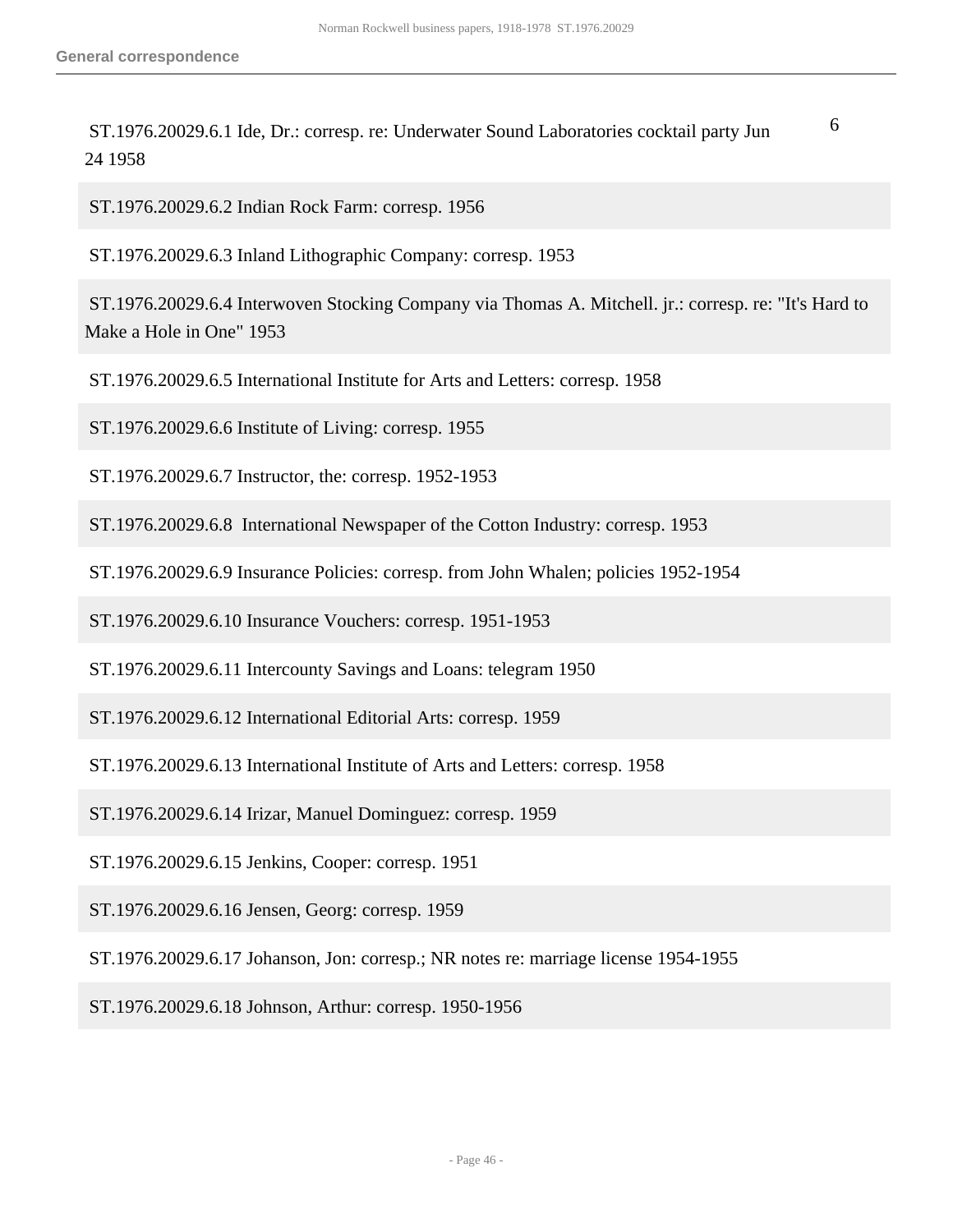ST.1976.20029.6.19 Jordan Marsh Company: corresp. 1947-1959

ST.1976.20029.6.20 Jophiel Unlimited: corresp. 1959

ST.1976.20029.6.21 J.D. Press Advertising: corresp. 1955

ST.1976.20029.6.22 K misc: corresp. 1954

ST.1976.20029.6.23 Kaiser Graphic Arts: corresp. NR visit to San Francisco Feb 3 1958

ST.1976.20029.6.24 Kansas City Missouri: corresp. 1951

ST.1976.20029.6.25 Kansas State College: corresp. 1955

ST.1976.20029.6.26 Kellogg Company: corresp., telegram; request 1951-1956

ST.1976.20029.6.27 Kenyon and Eckhardt Advertising: incoming, outgoing corresp. 1954-1958

ST.1976.20029.6.28 Kenney, Sister Elizabeth Foundation: corresp. 1955

ST.1976.20029.6.29 Kieser, Paul: corresp. 1950-1951

ST.1976.20029.6.30 Kimball, Miles Company: corresp. 1955

 ST.1976.20029.6.31 Kiplinger Washington Agency- washington Business Correspondents: corresp. 1955-1956

ST.1976.20029.6.32 Kittler, Glenn D.: corresp. 1954

ST.1976.20029.6.33 Klau-Van Pietersom Dunlap Associates: corresp. 1952

ST.1976.20029.6.34 KMLA Broadcasting: corresp. 1958

ST.1976.20029.6.35 Knickerbocker News: corresp. 1955

ST.1976.20029.6.36 Kodak, Canadian: corresp. 1957

ST.1976.20029.6.146 Konig, H. and J. Bange: corresp. re: receipt of painting in Amsterdam Sep 11 1958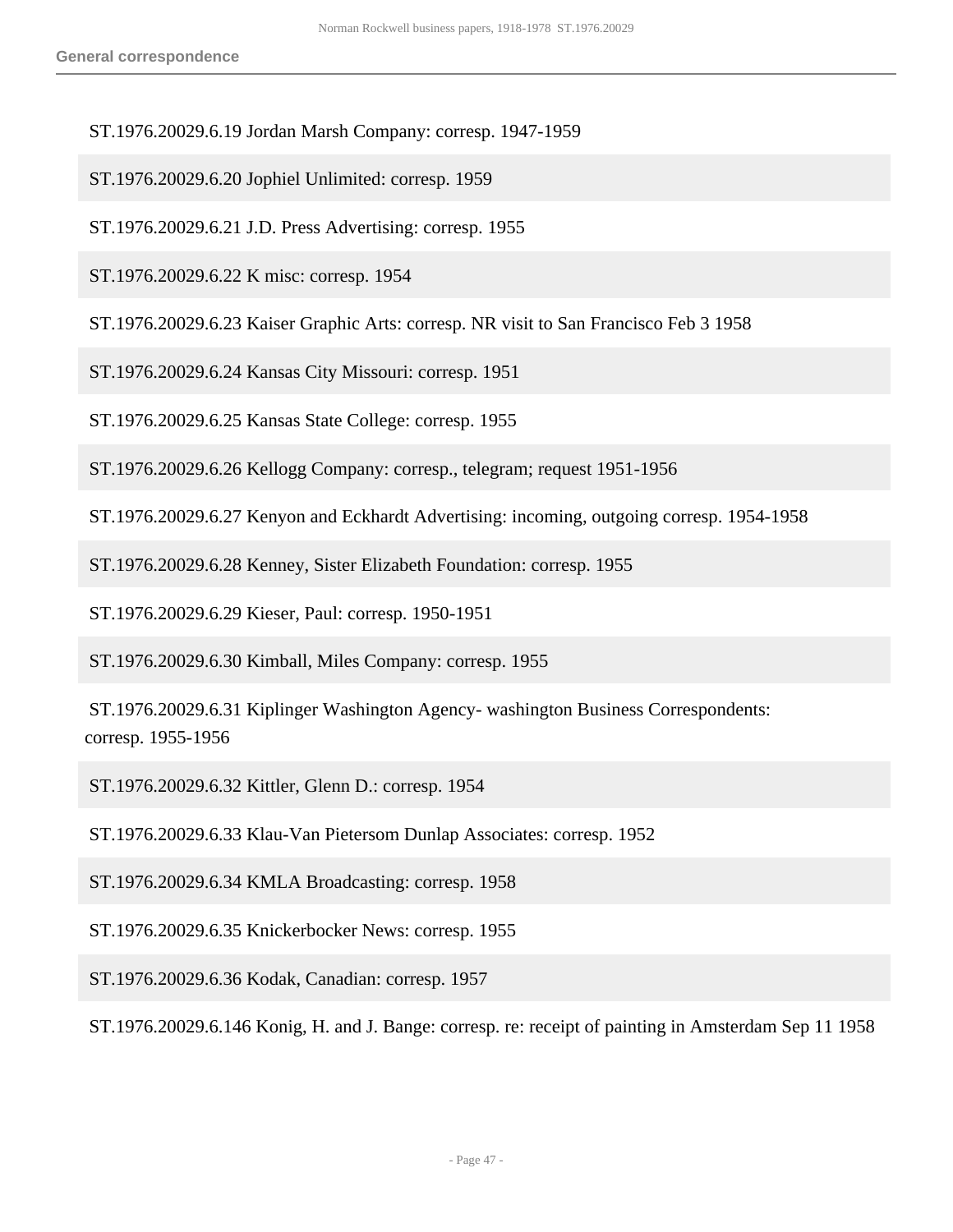- ST.1976.20029.6.37 Krone, Martin- New Product Consultants: corresp. 1959
- ST.1976.20029.6.38 Kubie, Lawrence: corresp. 1957
- ST.1976.20029.6.39 Kutner, Nanette: corresp. circa 1959
- ST.1976.20029.6.40 L misc.: corresp. 1954
- ST.1976.20029.6.41 Laguana Beach Art Association: corresp. 1956
- ST.1976.20029.6.42 Laguardia, Fiorello: corresp. 1959
- ST.1976.20029.6.43 Lambert and Feasley: corresp. 1959
- ST.1976.20029.6.44 Lamm, Hans: corresp. 1955
- ST.1976.20029.6.45 Langendorff, G.M.: corresp. 1955
- ST.1976.20029.6.46 Larus and Brother Company: corresp. 1959
- ST.1976.20029.6.47 Lavine, A. Lincoln: corresp. 1954
- ST.1976.20029.6.48 Lawrence Genevieve: corresp. 1951
- ST.1976.20029.6.49 Layston, Audrey: corresp. re: Ford calendar Jan 28 1953
- ST.1976.20029.6.50 Lederer, Ludwig: corresp. 1959
- ST.1976.20029.6.51 Lefcourte, Albert: telegrams 1950
- ST.1976.20029.6.52 Lefton, Al Paul Advertising: corresp. 1957
- ST.1976.20029.6.53 Lenox Library Association: corresp. 1959
- ST.1976.20029.6.54 Lentz, Hellmuth: corresp. 1958
- ST.1976.20029.6.55 Leroy Home Building Association: corresp. 1959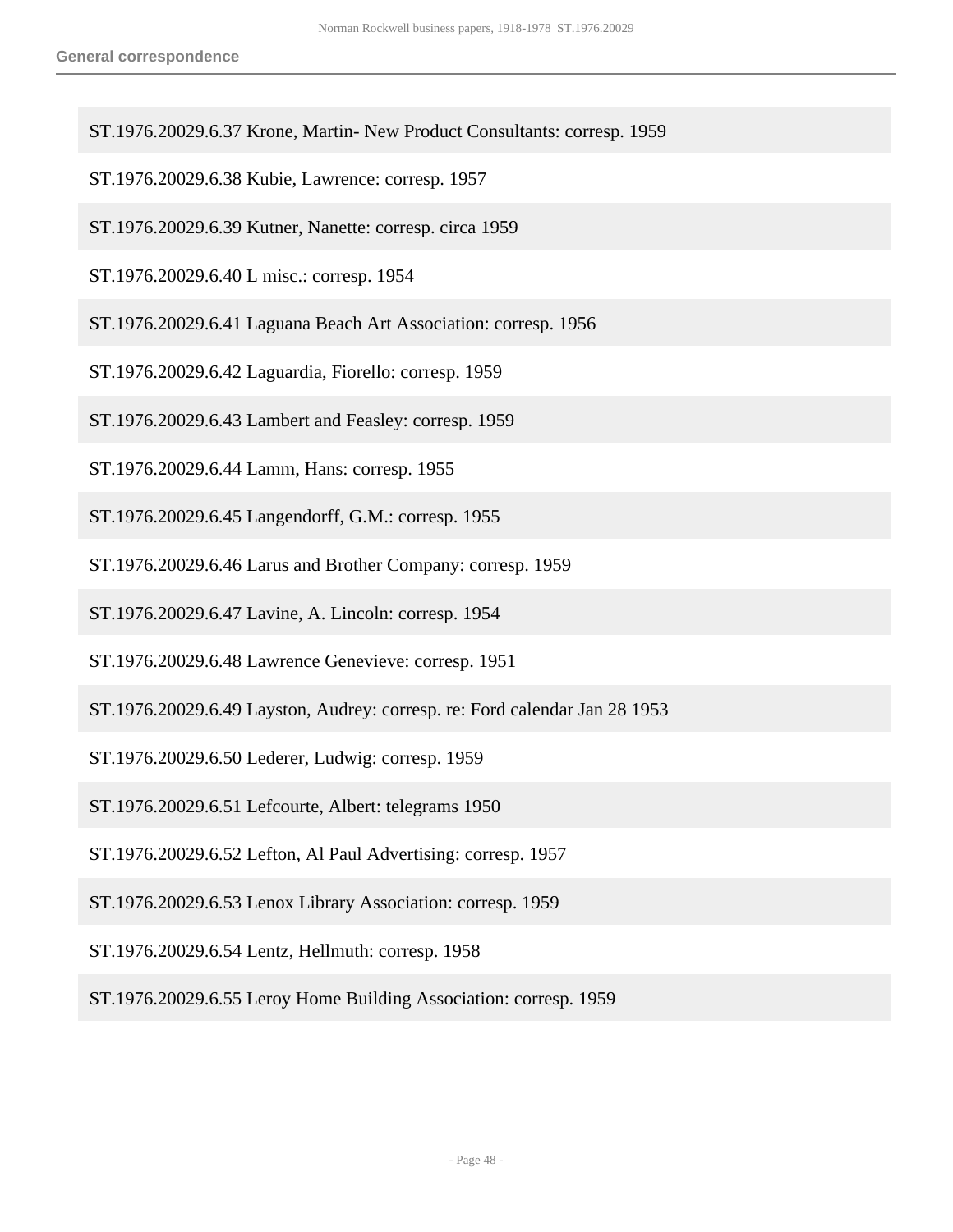- ST.1976.20029.6.56 Level Distributing Company: corresp. 1958
- ST.1976.20029.6.57 Levy, Rhoda: corresp. 1957
- ST.1976.20029.6.58 Levy, William Turner: corresp. 1954-1956
- ST.1976.20029.6.59 Ley, Ruth: corresp. 1959
- ST.1976.20029.6.60 Lightolier: corresp. 1957
- ST.1976.20029.6.61 Lincoln, Sam: corresp. 1950
- ST.1976.20029.6.62 Lincoln Town Car: incoming, outgoing corresp. 1959
- ST.1976.20029.6.63 Lion, Stephan: corresp. 1952
- ST.1976.20029.6.64 Little Brown and Company: corresp. 1946-1953
- ST.1976.20029.6.65 Little, Edna: NR notes circa 1953
- ST.1976.20029.6.66 Logan, Harlan: corresp. 1948-1951
- ST.1976.20029.6.67 Loomis House: corresp.; architectural plans 1957
- ST.1976.20029.6.68 Los Angeles County Art Institute: corresp. 1951-1952
- ST.1976.20029.6.69 Los Angeles County Sheriff: corresp. 1956
- ST.1976.20029.6.70 Los Angeles Turf Club: corresp. 1958
- ST.1976.20029.6.71 Las Vegas Junior Chamber of Commerce: corresp. 1950
- ST.1976.20029.6.72 Ludekens, Fred: corresp. circa 1950- 1956
- ST.1976.20029.6.74 Lumber, Timber Sales: corresp.; contracts; NR notes 1954
- ST.1976.20029.6.75 Lynne, Jack: corresp. 1957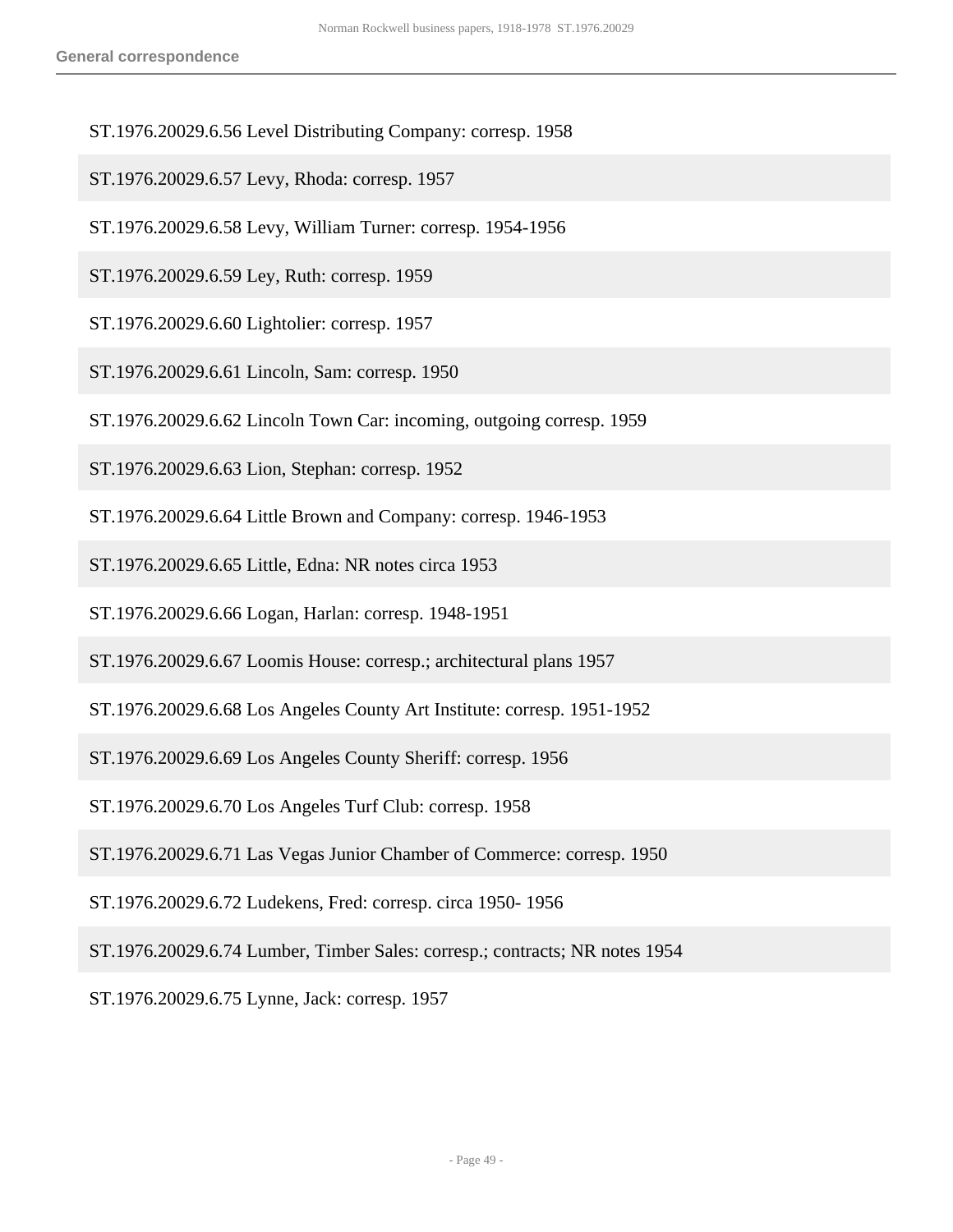ST.1976.20029.6.76 Lyon, W.D. Company Advertising: corresp. 1955

ST.1976.20029.6.77 N-M misc.: corresp. 1950-1951

ST.1976.20029.6.78 M misc.: corresp. 1950s

ST.1976.20029.6.79 MacFarland, Averyard Advertising: corresp. 1950

ST.1976.20029.6.80 MacMillan Company: corresp. 1952

ST.1976.20029.6.81 Mandel, Estelle: corresp. 1957

ST.1976.20029.6.82 Manges, Horace: corresp. 1954

ST.1976.20029.6.83 Manhattanville College of the Sacred Heart 1955

ST.1976.20029.6.84 Mansfield, Dick: corresp. circa 1955

ST.1976.20029.6.85 Maryland Casualty Company: corresp. 1959

ST.1976.20029.6.86 Massachusetts Mutual Life Insurance: incoming, outgoing corresp. 1952-1963

ST.1976.20029.6.87 Massachusetts, Commonwealth: corresp. 1957

ST.1976.20029.6.88 Masterbilt Manufacturing: corresp. 1957

ST.1976.20029.6.89 Mathes, J.M. Advertising: corresp. 1958

ST.1976.20029.6.90 Mayes, Herbert: corresp. 1950

ST.1976.20029.6.91 McCall's: corresp. 1956

ST.1976.20029.6.92 McCann-Erickson: corresp. 1947-1955

ST.1976.20029.6.93 McConnell Eastman and Company: corresp. 1958-1960

ST.1976.20029.6.94 McNeil's, Don Breakfast Club: corresp. 1957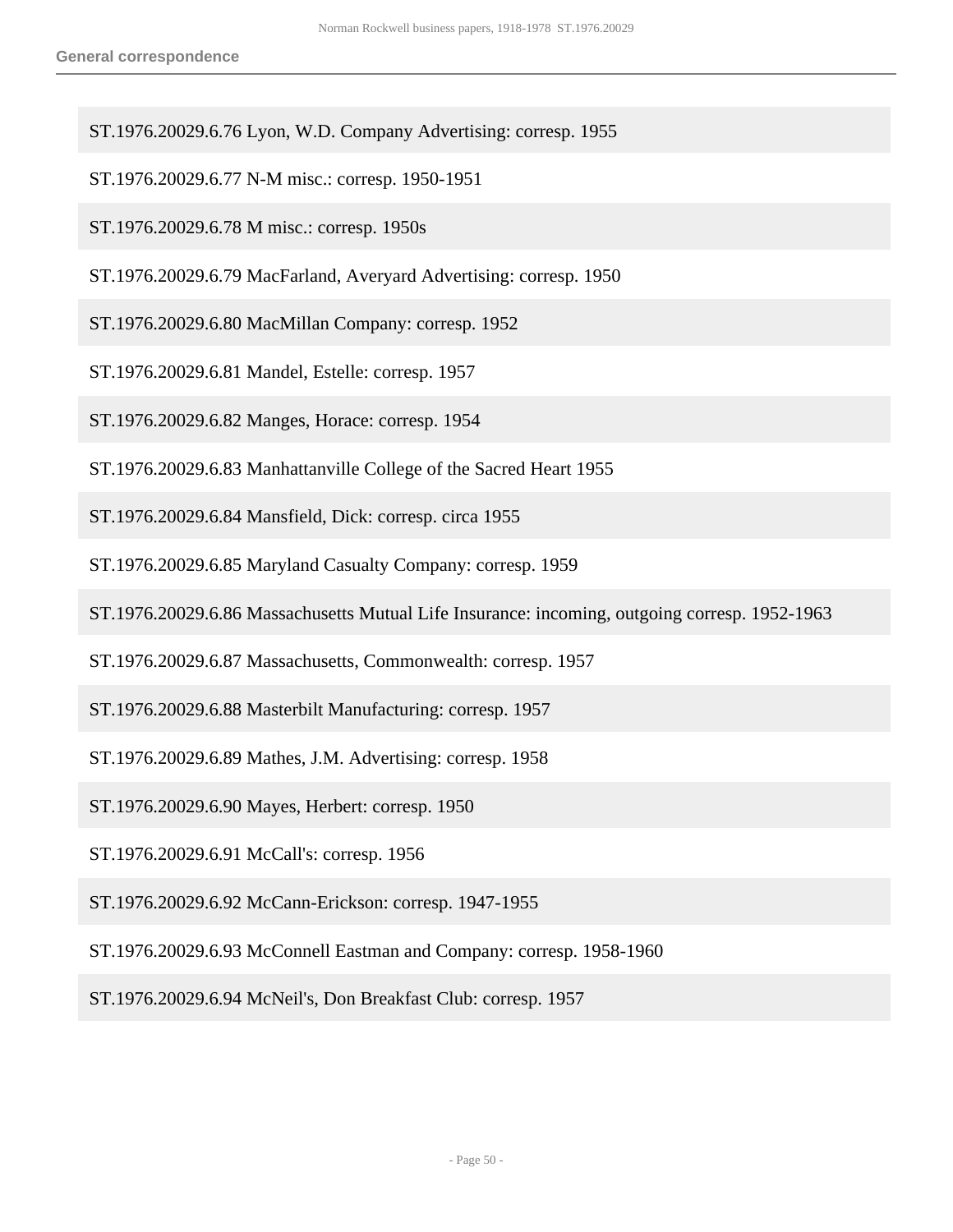- ST.1976.20029.6.95 Medical Times: corresp. 1958
- ST.1976.20029.6.96 Melnor Industries: corresp. 1959
- ST.1976.20029.6.97 Message, the Magazine: corresp. 1959
- ST.1976.20029.6.98 Mexico, Ledger the: corresp. 1955
- ST.1976.20029.6.99 Metropolitan Museum of Art: corresp. re: Freedom of Speech 1952
- ST.1976.20029.6.100 Miami Herald: corresp. 1959
- ST.1976.20029.6.101 Middletown, John Inc.: corresp. 1956
- ST.1976.20029.6.102 Midwestern University: corresp. 1954
- ST.1976.20029.6.103 Miles, Billy: corresp. 1957
- ST.1976.20029.6.104 Miller, Herman Furniture: corresp. 1957
- ST.1976.20029.6.105 Modern and Colonial Theaters: corresp. 1954
- ST.1976.20029.6.106 M. Knoedler and Company: corresp. re: Wyeth portfolio 1959
- ST.1976.20029.6.107 Modern Maturity: corresp. re: Four Freedoms 1958
- ST.1976.20029.6.108 Moller, E.C: corresp. 1957
- ST.1976.20029.6.109 Morse, Darwin S.: corresp. 1956
- ST.1976.20029.6.110 Mullendore, Norman B.: corresp. 1954
- ST.1976.20029.6.111 Munce, Howard: corresp. 1957
- ST.1976.20029.6.112 Murphee, O.S.: corresp. 1957
- ST.1976.20029.6.113 Museum Books: corresp. 1957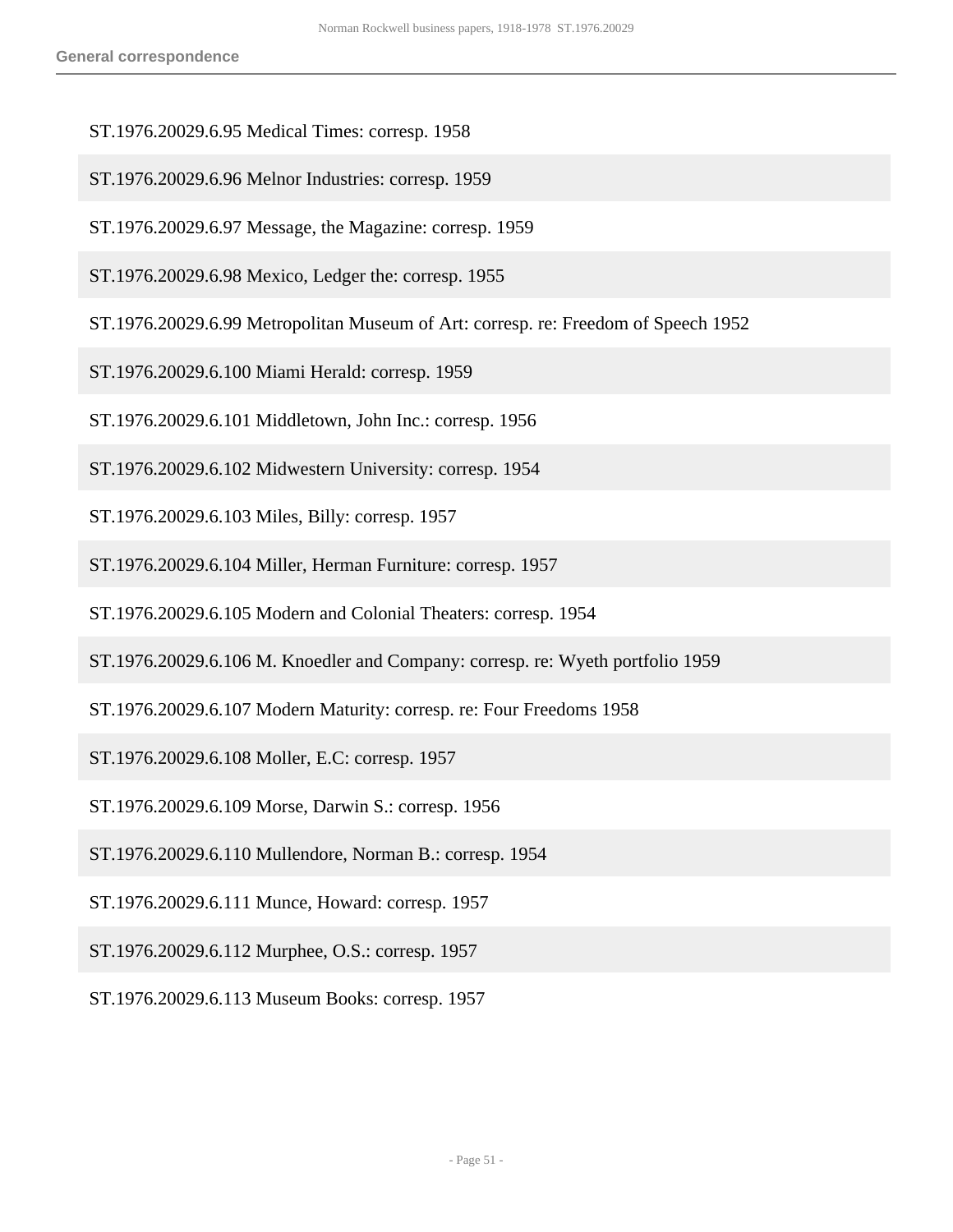- ST.1976.20029.6.114 Museum of Modern Art: corresp. 1957
- ST.1976.20029.6.115 National Arts Club: corresp. 1959
- ST.1976.20029.6.116 National Arts Materials Trade Association: corresp. 1959
- ST.1976.20029.6.117 National Association of Department Store Photo Studios: corresp. 1952
- ST.1976.20029.6.118 National Bank of Commerce: corresp. 1956
- ST.1976.20029.6.119 National Council of Christian and Jews: corresp. 1953-1962
- ST.1976.20029.6.120 National Education Association: corresp. 1954-1962
- ST.1976.20029.6.121 National Fire Protection Association: corresp. 1954
- ST.1976.20029.6.122 National Grange: corresp. 1956-1958
- ST.1976.20029.6.123 National Life Insurance Company: corresp. 1956
- ST.1976.20029.6.124 National Lumber Manufactuers Association: corresp. 1959
- ST.1976.20029.6.125 National Peach Council: corresp. 1957
- ST.1976.20029.6.126 National Scholarship Service and Fund for Negro Students: corresp. 1959
- ST.1976.20029.6.127 National Society for Crippled Children and Adults: corresp. 1953-1959
- ST.1976.20029.6.128 Needham, Louis, and Brorby Advertising: corresp. 1953
- ST.1976.20029.6.129 New Haven and Hartford Railroad Company: corresp. 1954-1955
- ST.1976.20029.6.130 New England Artists Open Show: corresp. 1959
- ST.1976.20029.6.131 New England Telephone and Telegraph: corresp. 1946-1959
- ST.1976.20029.6.132 New Rochelle Agency Inc. Insurance: corresp. 1955-1959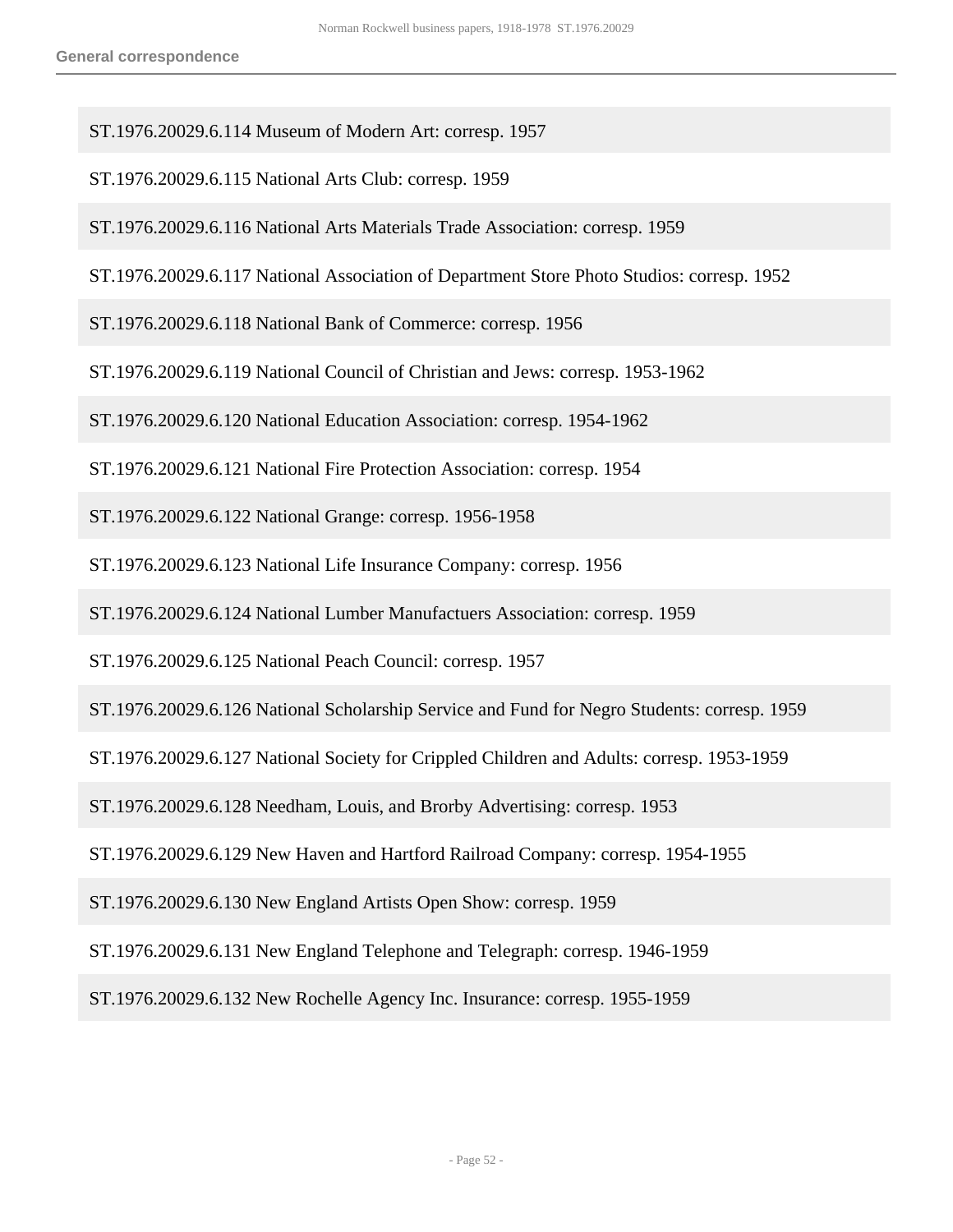- ST.1976.20029.6.133 New Rochelle High School: corresp. 1956
- ST.1976.20029.6.134 New Rochelle Hospital: corresp. 1954
- ST.1976.20029.6.135 New Rochelle Public Library: corresp. circa 1950- 1956
- ST.1976.20029.6.136 New York Herald Tribune: corresp. circa 1951
- ST.1976.20029.6.137 New York City trip: invoices, receipts, corresp. Feb 1957
- ST.1976.20029.6.138 New York Zoolological: corresp. 1954
- ST.1976.20029.6.139 Newman Galleries: corresp. 1951
- ST.1976.20029.6.140 Newsome and Company: corresp. 1958-1959
- ST.1976.20029.6.141 Newsweek: corresp. 1958
- ST.1976.20029.6.142 Noble and Noble Publishers: corresp. 1959
- ST.1976.20029.6.143 Nonnamaker, Queen C.: corresp. 1956
- ST.1976.20029.6.144 North Bennington, First National Bank of: corresp., receipts; NR notes 1952-1961

ST.1976.20029.6.145 Nugent, J.C.: corresp. 1958

|                                                                                  | <b>Box</b> |
|----------------------------------------------------------------------------------|------------|
| ST.1976.20029.7.1 Oblates of Mary Immaculate: corresp. 1954                      |            |
| ST.1976.20029.7.2 O'Connor, Howard: corresp. 1956                                |            |
| ST.1976.20029.7.3 Orpen, Robert: incoming, outgoing corresp.; NR notes 1953-1954 |            |
| ST.1976.20029.7.4 Olinsky, Ivan: corresp. 1955                                   |            |
| ST.1976.20029.7.5 O'Neil, John: fan art 1957                                     |            |
|                                                                                  |            |

ST.1976.20029.7.6 Oxford University Press: corresp. 1946-1957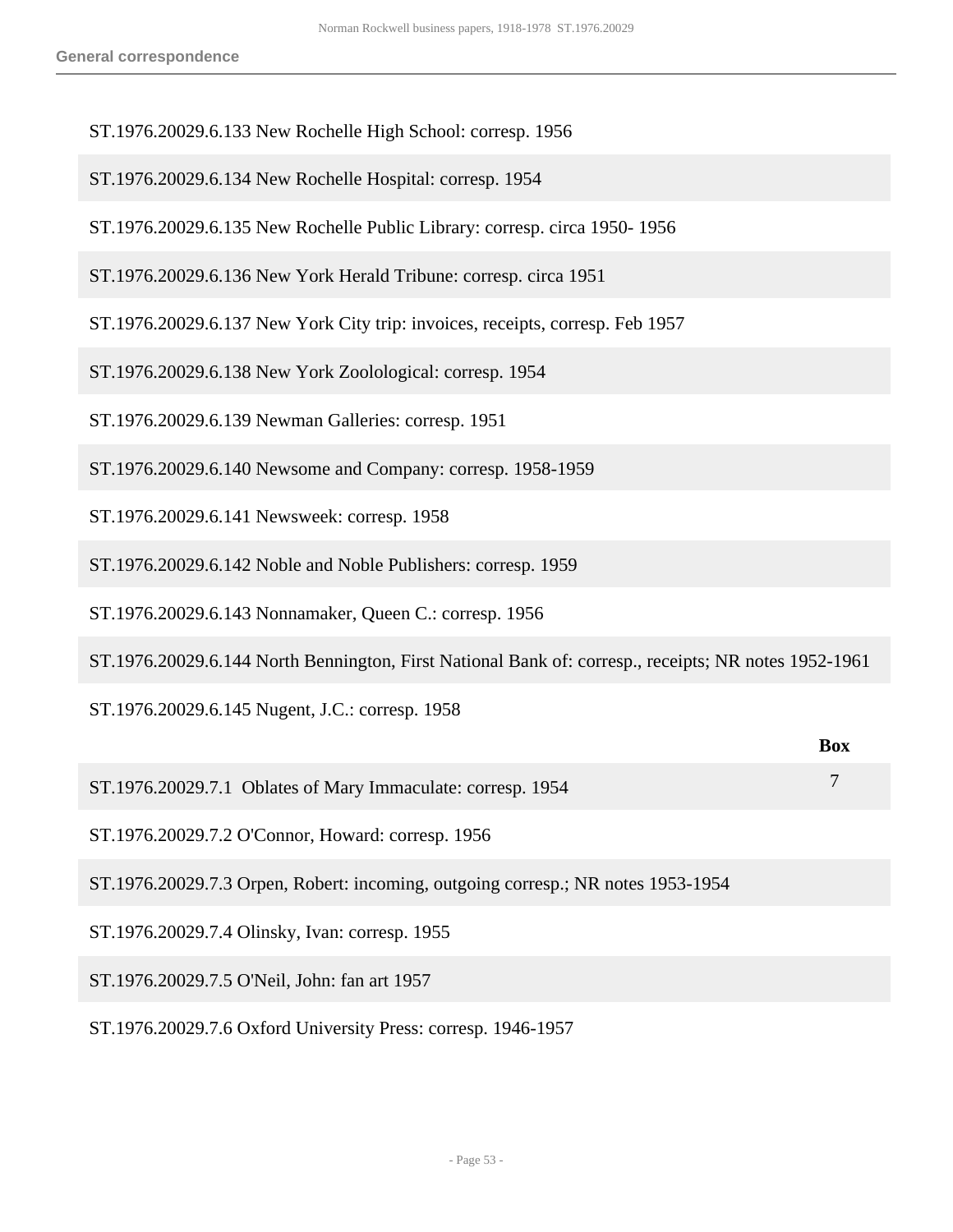- ST.1976.20029.7.7 O'Rourke Advertising: corresp. 1957
- ST.1976.20029.7.9 Osbourne Company: corresp. 1952
- ST.1976.20029.7.8 Orr, Robert Advertising: corresp. 1952
- ST.1976.20029.7.10 Outdoor Advertising Incorporated: corresp. 1958
- ST.1976.20029.7.11 Outdoor Life: corresp. 1953
- ST.1976.20029.7.12 Ottley, Juli Smith: corresp. 1956
- ST.1976.20029.7.13 Pacific Press: corresp. 1955
- ST.1976.20029.7.14 Paddock, Franklin: corresp.; note re: "hang on to your hats" circa 1955- 1958
- ST.1976.20029.7.15 Page, John C.- Vermont Argriculture and Home Economics 1957
- ST.1976.20029.7.16 Palmer, Herbert B. Importers: corresp. 1952
- ST.1976.20029.7.17 Pan American: transcript 1956
- ST.1976.20029.7.18 Pan American: corresp. re: Christmas gift to Jarvis 1953
- ST.1976.20029.7.19 Pantheon Books: corresp. 1956-1966
- ST.1976.20029.7.20 Park, Ki Suh: corresp. 1952
- ST.1976.20029.7.21 Parker Pen Company: corresp. 1953-1959
- ST.1976.20029.7.22 Parmelee, Dean: corresp. 1958-1959
- ST.1976.20029.7.23 Peale, Norman Vincent: corresp. 1954
- ST.1976.20029.7.24 Peck, Albert H.: corresp. circa 1958
- ST.1976.20029.7.25 Peets, Robert J. Advertising: corresp. 1956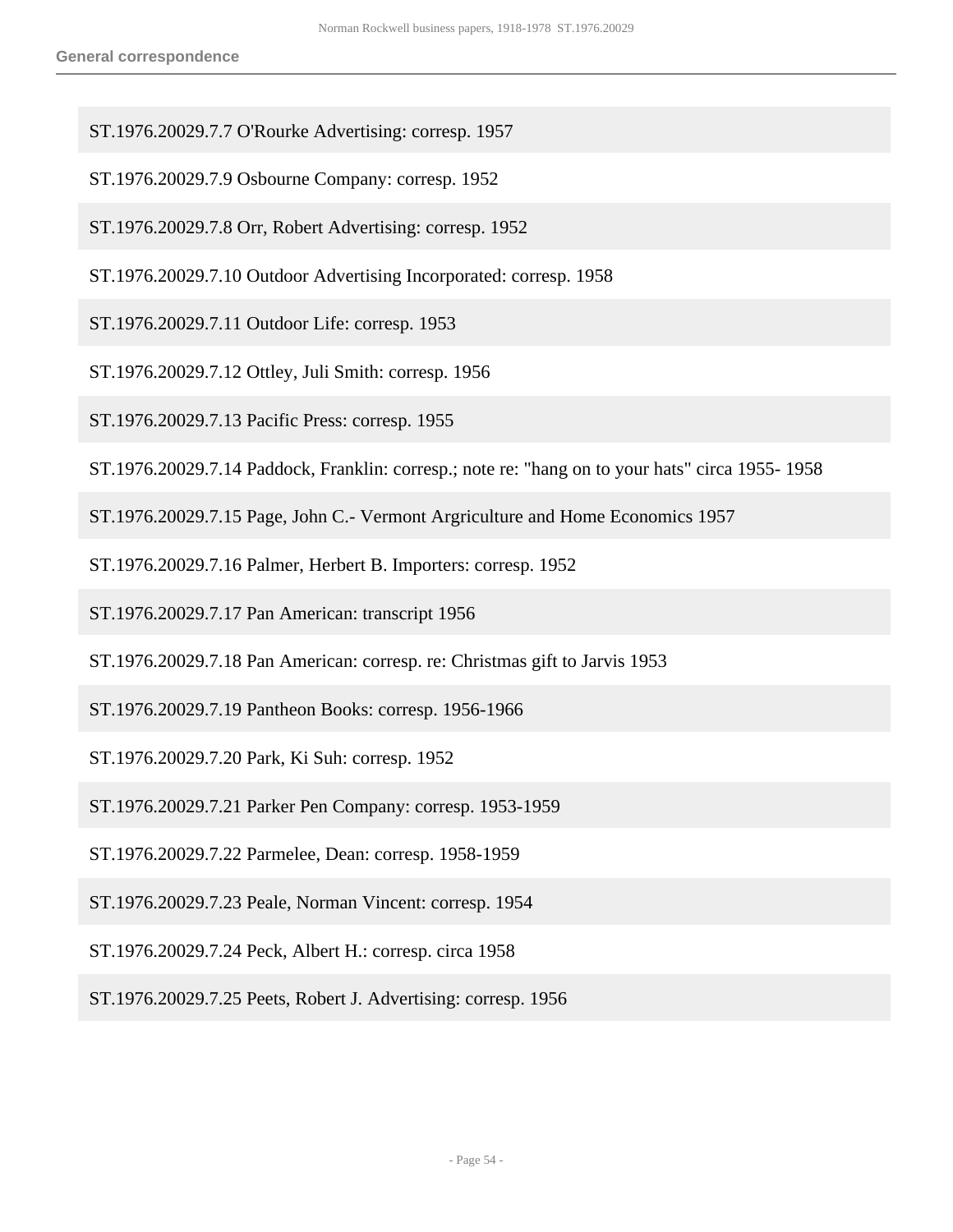- ST.1976.20029.7.26 Pelton, Thurlow H.: corresp. 1956
- ST.1976.20029.7.27 Penn Mutual: corresp. 1952
- ST.1976.20029.7.28 Pennington Press: corresp. 1959
- ST.1976.20029.7.29 People to People: corresp. 1959-1962
- ST.1976.20029.7.30 Person to Person, CBS: corresp. 1959
- ST.1976.20029.7.31 Petro, Joe: corresp. 1959
- ST.1976.20029.7.32 Pfister, Pensione: corresp. 1956
- ST.1976.20029.7.33 Phelps, Winship Corporation: NR notes 1954
- ST.1976.20029.7.34 Philadelphia Arts Alliance: corresp. 1955-1956
- ST.1976.20029.7.35 Philadelphia Guild of Advertising Men: corresp. 1956
- ST.1976.20029.7.36 Phillips, Jane Cullen: corresp. 1958
- ST.1976.20029.7.37 Pioneer Museum, San Joaquin: incoming/outgoing corresp. to Earl Rowland re: Leyendecker book 1951-1959
- ST.1976.20029.7.38 Pitney Bowes: corresp. circa 1959
- ST.1976.20029.7.39 Pittsfield Art League: corresp. 1953
- ST.1976.20029.7.40 Pittsfield General Hospital Building Fund: corresp. 1956
- ST.1976.20029.7.41 Pittsfield Junior Chamber of Commerce: corresp. 1957
- ST.1976.20029.7.42 Pittsfield, MA- South Church Brotherhood 1955
- ST.1976.20029.7.43 Pix Inc.: corresp. 1956
- ST.1976.20029.7.44 Playbill: corresp. re: playbill sent by Ken Stuart Sep 20 1957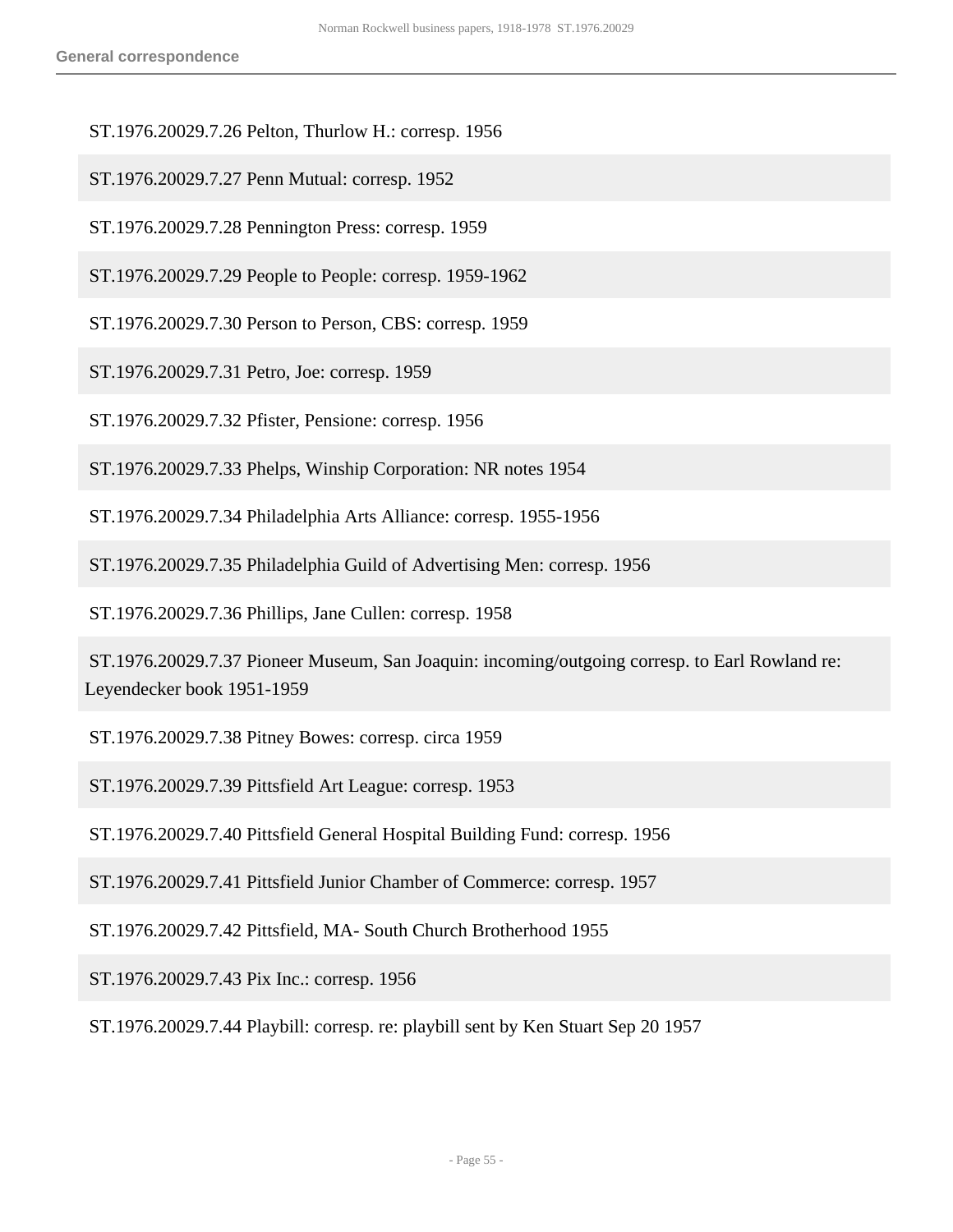- ST.1976.20029.7.45 Plaza, the: corresp.; NR notes re: Peter Rockwell and stay at Plaza Jul 19 1955
- ST.1976.20029.7.46 Pope, Vernon: corresp. 1957
- ST.1976.20029.7.47 Popular Merchandise Company: corresp. 1959
- ST.1976.20029.7.48 Portland Stove Foundry Company: corresp. Apr 13 1954
- ST.1976.20029.7.49 Potts Woodbury: corresp. 1957-1959
- ST.1976.20029.7.50 Powell Schoenbrod and Hall Advertising: corresp. 1959
- ST.1976.20029.7.51 Prentice Hall Inc.: corresp. 1957
- ST.1976.20029.7.52 Preston, Arndt, Chapin, Lamb and Keen Advertising: corresp. 1956
- ST.1976.20029.7.53 Preston, Richard: corresp. 1957
- ST.1976.20029.7.54 Princeton University: corresp. 1952
- ST.1976.20029.7.55 Prudential Insurance Company: corresp.; NR draft 1952
- ST.1976.20029.7.56 Publishers Digest: corresp. 1954
- ST.1976.20029.7.57 Pullman Company: corresp. re: NR in hospital Oct 1 1956
- ST.1976.20029.7.58 Purina: corresp. circa 1950
- ST.1976>20029.7.152 Railroad Magazine: corresp. re: description of railway cars Aug 29 1950
- ST.1976.20029.7.59 Raleigh, Walter: telegram circa 1950
- ST.1976.20029.7.60 Raymond and Raymond: corresp. 1954
- ST.1976.20029.7.61 Reader's Digest: corresp. 1955-1956
- ST.1976.20029.7.62 Red Rose Tea and Coffee: corresp. 1958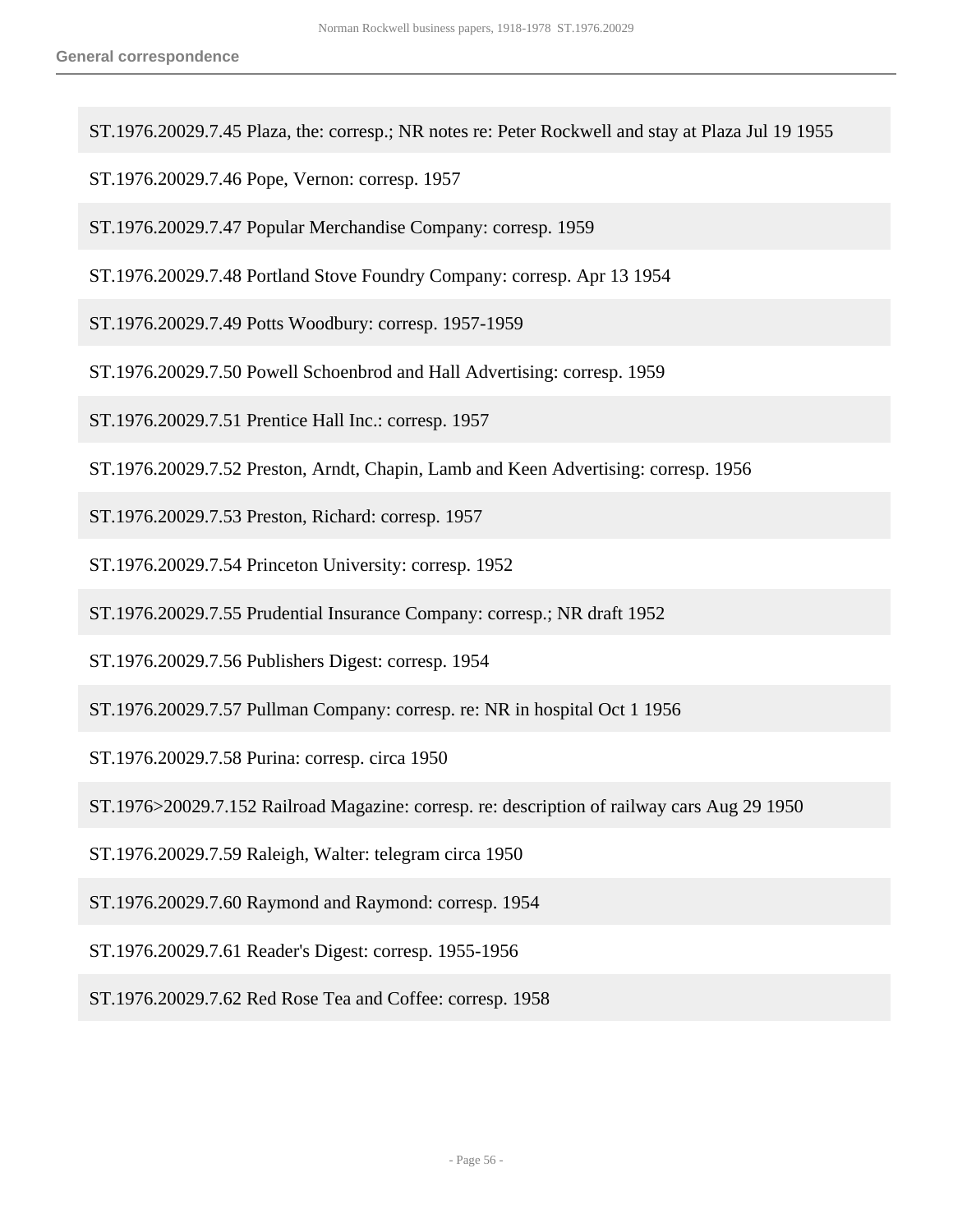- ST.1976.20029.7.63 Reinhold Book Division: corresp. 1956
- ST.1976.20029.7.64 Religious Heritage of American Incorporated: corresp. 1959
- ST.1976.20029.7.65 Rensselaer County Extension Service: corresp. 1959
- ST.1976.20029.7.66 Republican Committee on Program and Progress: corresp. 1959
- ST.1976.20029.7.67 Republican National Convention: corresp. 1955
- ST.1976.20029.7.68 Revell, Fleming H. Company: corresp. 1953
- ST.1976.20029.7.69 Rhode Island School of Design: corresp. 1952
- ST.1976.20029.7.70 Riverview Convalescent Home: corresp. 1953
- ST.1976.20029.7.71 Rice, John H.: corresp. 1955
- ST.1976.20029.7.72 Rich, Harry: corresp. 1958
- ST.1976.20029.7.73 Rieves, Duke and Company Advertising: tlelgrams, corresp., reciepts 1955-1958
- ST.1976.20029.7.74 Riggs, Austen Foundation: corresp. invoices 1952-1960
- ST.1976.20029.7.75 Riggs, Austen: corresp.; minutes from executive committee 1951-1961
- ST.1976.20029.7.76 Rindflesh, S.W.: corresp. 1956
- ST.1976.20029.7.77 Rippey, Henderson, Buckman Advertising: corresp. 1958
- ST.1976.20029.7.78 Robert Hill Fleming Museum: corresp. 1956
- ST.1976.20029.7.79 Roberts. T and Sons Truckman: corresp. 1955-1956
- ST.1976.20029.7.80 Roberts Warehouse: NR storage list 1955
- ST.1976.20029.7.150 Robinson, Lincoln: corresp. re: purchase of artwork Dec 15 1952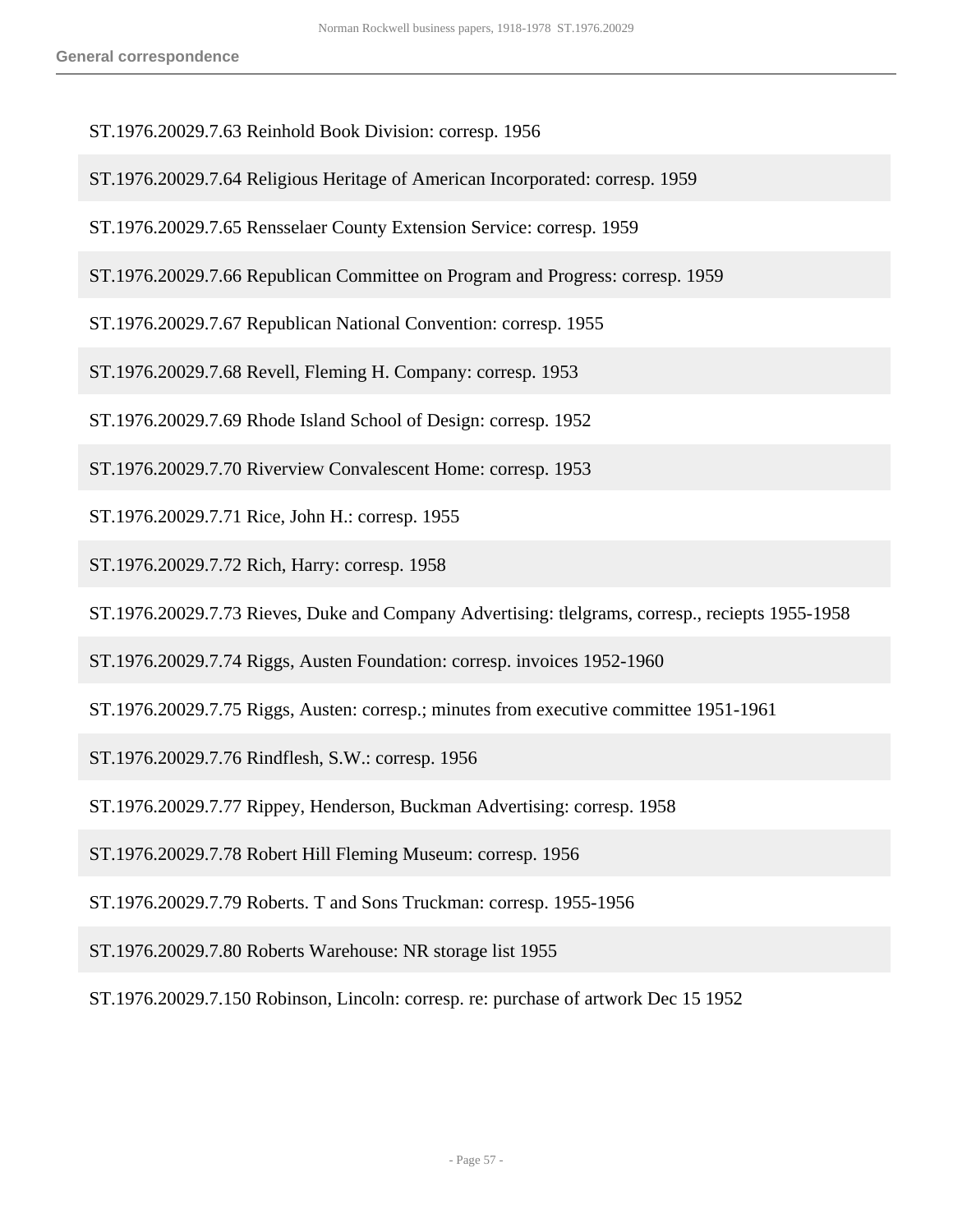ST.1976.20029.7.81 Rock of Ages Corporation: corresp.; Girl with Daisies at Graveside 1955 "Rock of Ages" Monument 1954-1955

ST.1976.20029.7.82 Rockwell Brothers: corresp.; receipts circa 1955

ST.1976.20029.7.83 Rockwell Fisher Project: corresp. circa 1955

ST.1976.20029.7.84 Rockwell, Jarvis: corresp. re: medical overview from psychiatric unit 1952

 ST.1976.20029.7.85 Rockwell, Jarvis: corresp. re: letter of inquiry; acceptence to New York University Dec 16 1953

ST.1976.20029.7.86 Rockwell, Jarvis: corresp. re: IRS Pennsylvania, speeding ticket Sep 30 1953

ST.1976.20029.7.87 Rockwell, Jarvis (brother): corresp. re: son John 1954

ST.1976.20029.7.88 Rockwell, Jarvis: corresp. re: therapy CONFIDENTIAL\_CLOSED FILE 1956-1960

ST.1976.20029.7.89 Rockwell, Mary: corresp. circa 1955

ST.1976.20029.7.90 Rockwell, Norman: drafts, reciepts, architectual plans circa 1950

ST.1976.20029.7.91 Rockwell, Norman: notebook with notes re; business corresp., drafts circa 1950

ST.1976.20029.7.92 Rockwell, Norman: will and testament 1955

ST.1976.20029.7.93 Rockwell, Peter: corresp. from Putney School 1953

ST.1976.20029.7.94 Rockwell, Tom: acceptence letter; Bard College Aug 15 1952

ST.1976.20029.7.95 Rogers, Tom: outgoing corresp. 1958

ST.1976.20029.7.96 Rogers and Cowen Public Relations: corresp. 1957

ST.1976.20029.7.97 Roman Advertising Agency: corresp. 1959

 ST.1976.20029.7.151 Rosequist, Ivan: corresp. to Ken Stuart re: purchase of Rockwell original Feb 16 1954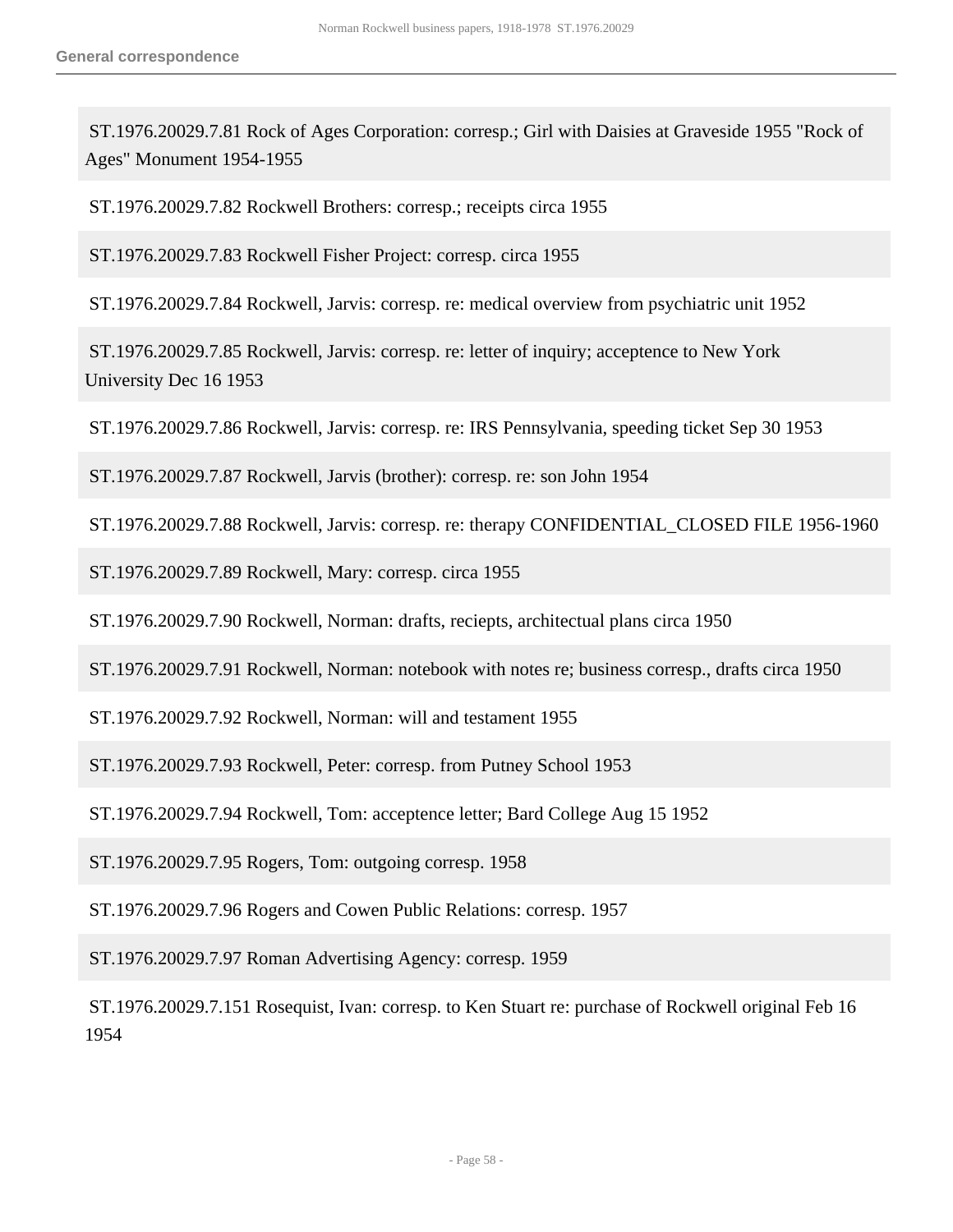- ST.1976.20029.7.98 Roth, Chester H.: corresp. 1956
- ST.1976.20029.7.99 Roth, Stuart: corresp. 1958
- ST.1976.20029.7.100 Rowland, David: corresp. 1958
- ST.1976.20029.7.101 Rowland, Earl: corresp. circa 1958
- ST.1976.20029.7.102 Rudolph, Norman Guthrie: corresp. 1956
- ST.1976.20029.7.103 Russian Schools: booklets, corresp., Education Academic Journal 1959
- ST.1976.20029.7.104 Rutland Free Library: corresp. 1959
- ST.1976.20029.7.105 S misc: corresp. 1958-1960
- ST.1976.20029.7.106 S misc.: NR note circa 1950
- ST.1976.20029.7.107 Saint Albans Historical Society: corresp. 1953
- ST.1976.20029.7.108 Saint Gradens Memorial: corresp. 1951
- ST.1976.20029.7.109 Saint Patricks Rectory: corresp. 1955
- ST.1976.20029.7.110 Save the Children's Federation: corresp. 1955
- ST.1976.20029.7.111 Savoy Hotel London: corresp. 1955
- ST.1976.20029.7.112 Saying Grace: corresp. re: Saying Grace Nov 27 1950
- ST.1976.20029.7.113 Scott, Adam Sheriff: outgoing draft circa 1950
- ST.1976.20029.7.114 Scovill, Bill: corresp. 1957
- ST.1976.20029.7.115 Searles, Stephen: corresp. 1953-1954
- ST.1976.20029.7.116 Seeds, Russell M. Advertising: incoming, outgoing corresp. 1955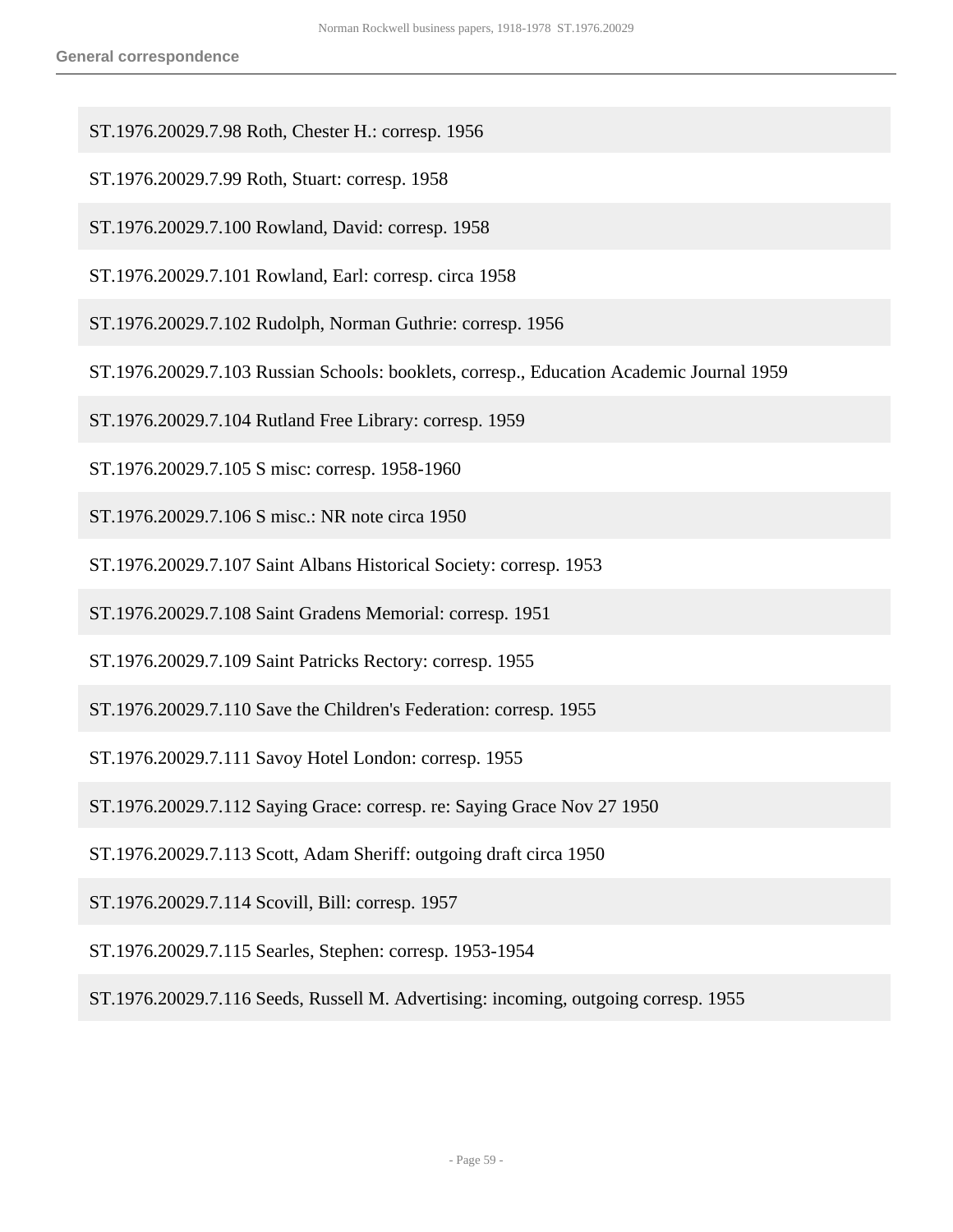- ST.1976.20029.7.117 Select Publications: corresp. 1959
- ST.1976.20029.7.118 Shapiro, Alan M. Advertising: corresp. 1958
- ST.1976.20029.7.119 Shelding, Charles Advertising: corresp. 1957
- ST.1976.20029.7.120 Sheraton Hotel: corresp. 1957
- ST.1976.20029.7.121 Shiva Artisits Colors: corresp. 1951
- ST.1976.20029.7.122 Snow, C.A. Company: corresp. 1959
- ST.1976.20029.7.123 Simmons Brushes: corresp.; ad from American Artisit featuring NR Dec 15 1959
- ST.1976.20029.7.124 Simon, Henry- Simon and Schuster Publishers: corresp. 1953
- ST.1976.20029.7.125 Simon and Schuster: incoming, outgoing corresp. 1951-1953
- ST.1976.20029.7.126 Smith, Charlotte Advertising: corresp. 1958
- ST.1976.20029.7.127 Smith, Joseph Advertising: corresp. 1952-1958
- ST.1976.20029.7.128 Smith, Kline and French Laboratories: corresp. 1951-1952
- ST.1976.20029.7.129 Smith, Les Natural Color Reproductions: corresp. 1957-1958
- ST.1976.20029.7.130 Smith, Robert M.: corresp. 1959
- ST.1976.20029.7.131 Society of Illustrators: invitation to President's dinner; corresp. circa 1954- 1959
- ST.1976.20029.7.132 Scribner, Charles's Sons: corresp. 1955
- ST.1976.20029.7.133 Springfield Newspapers: corresp. 1959
- ST.1976.20029.7.134 Stevenson, Adele M.: corresp. 1954
- ST.1976.20029.7.135 Stevenson, Harold: corresp. 1951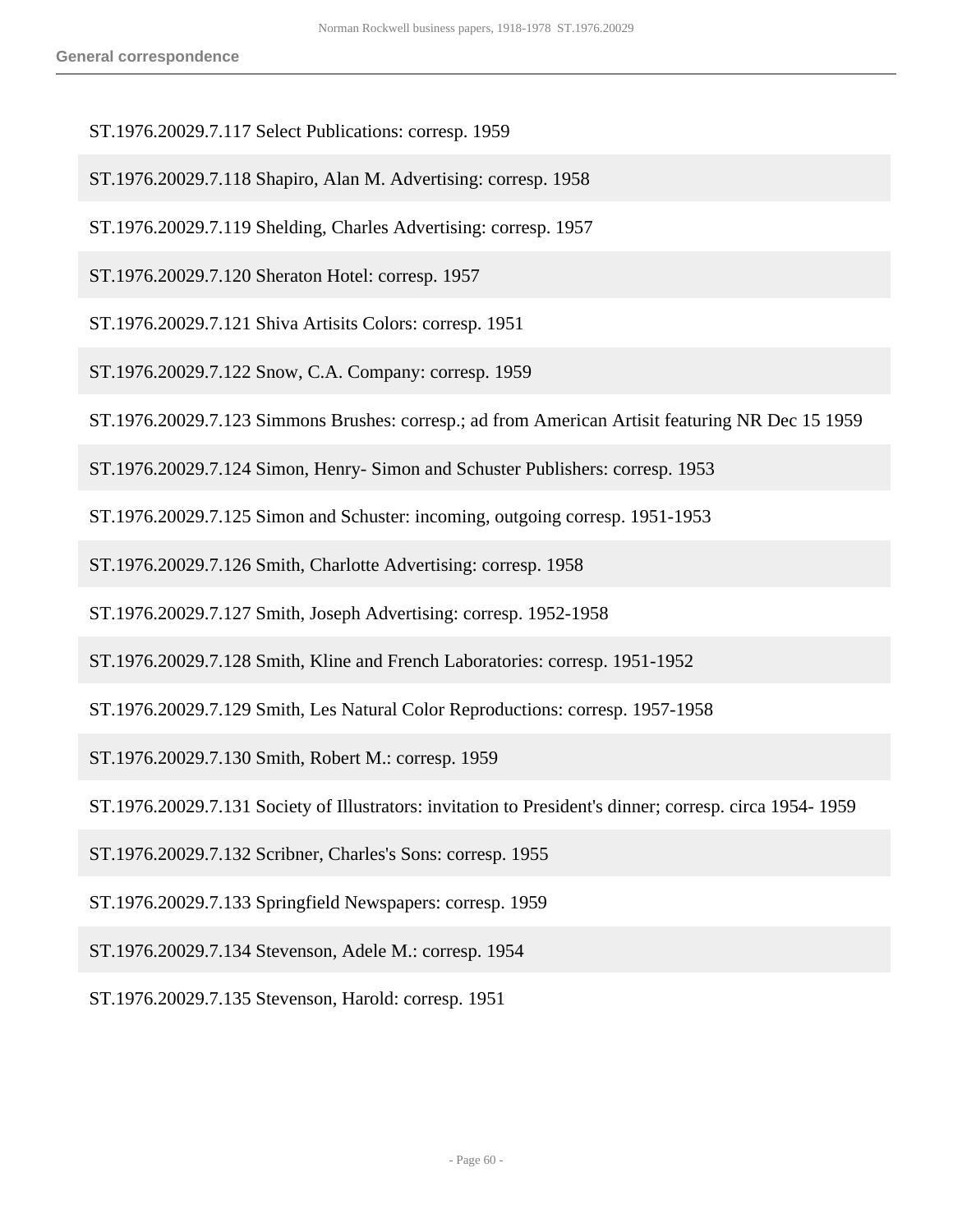| ST.1976.20029.7.136 Stockbridge: corresp.; invoices re: residence 1955-1963         |            |
|-------------------------------------------------------------------------------------|------------|
| ST.1976.20029.7.137 Stockbridge First Congregational Church: corresp. 1955          |            |
| ST.1976.20029.7.138 Stockbridge Gulf Club: corresp. 1954                            |            |
| ST.1976.20029.7.139 Stockbridge Motor Vehicle Tax, Property Tax: corresp. 1955-1958 |            |
| ST.1976.20029.7.140 Stockbridge Schools: corresp. 1954                              |            |
| ST.1976.20029.7.141 Stockbridge, Trustees of the Reservation: corresp. 1954         |            |
| ST.1976.20029.7.142 Sudler, Arthur: corresp. 1957                                   |            |
| ST.1976.20029.7.143 Sudler and Hennesssey: corresp. 1958                            |            |
| ST.1976.20029.7.144 Sullivan Stauffer Colwell and Bayles: corresp 1947-1959         |            |
| ST.1976.20029.7.145 Summers, James: corresp. circa 1955                             |            |
| ST.1976.20029.7.146 Superior Coach Corporation: corresp. 1954                       |            |
| ST.1976.20029.7.147 Sutherland Abbot Advertising: corresp. 1954                     |            |
| ST.1976.20029.7.148 Swiss Colony: corresp. 1954                                     |            |
| ST.1976.20029.7.149 Synergie Advertising: corresp. 1959                             |            |
|                                                                                     | <b>Box</b> |
| ST.1976.20029.8.1 T misc.: corresp. 1954                                            | 8          |
| ST.1976.20029.8.2 Thoroughbred Racing Associations: corresp. 1958                   |            |
| ST.1976.20029.8.3 Taitham Laird Advertising: corresp. 1956-1961                     |            |
| ST.1976.20029.8.4 Taylor, C.W Jr.: corresp. 1951-1952                               |            |
| ST.1976.20029.8.5 Taylor, Francis N.: corresp. 1950                                 |            |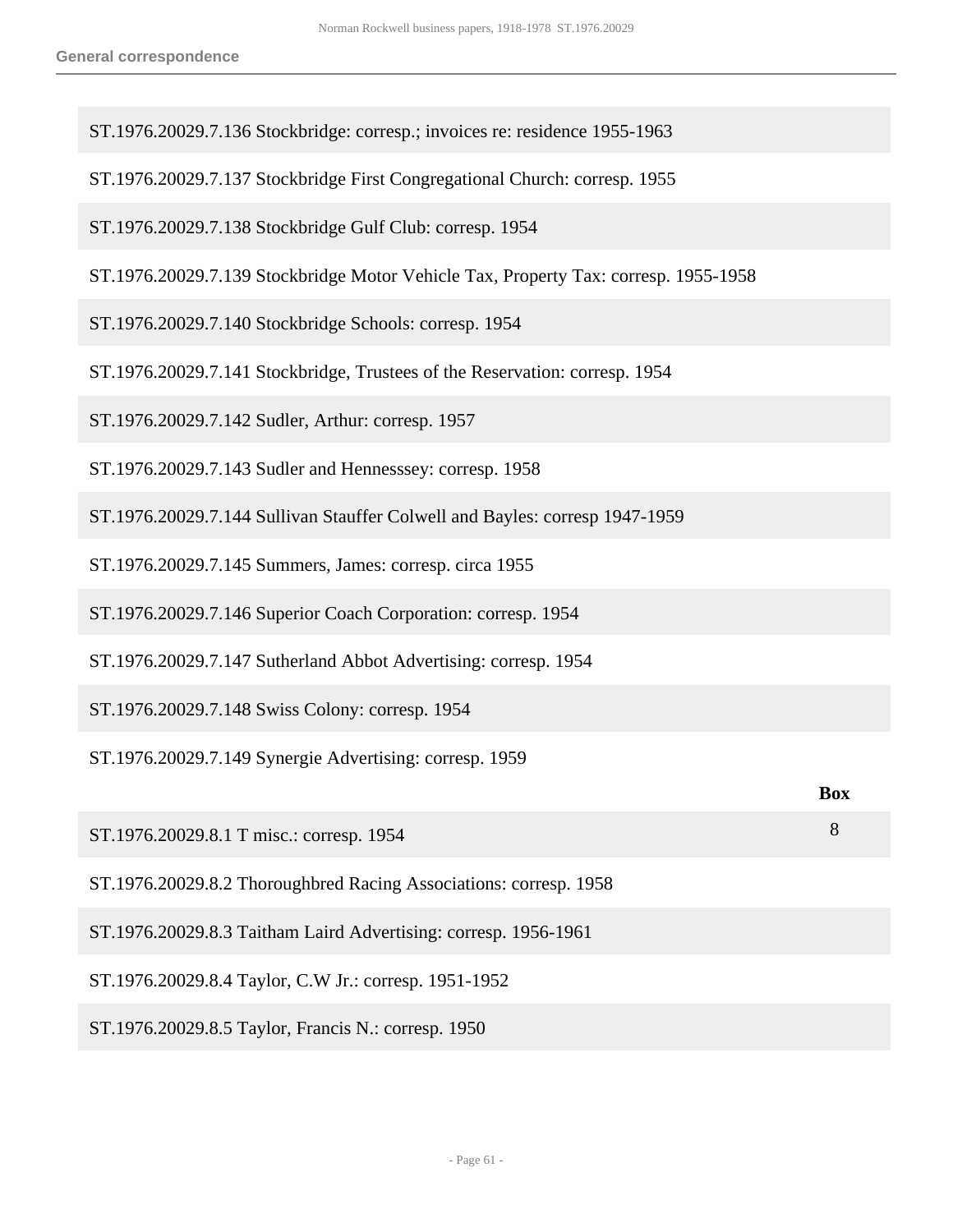- ST.1976.20029.8.6 Teeter, Lothair: corresp. 1957
- ST.1976.20029.8.7 Thompson, J. Walter: corresp. 1950-1955
- ST.1976.20029.8.8 Thompson, J. Walter: incoming, outgoing re: Pan Am 1955
- ST.1976.20029.8.9 Thompson, J. Walter: corresp. 1956-1957
- ST.1976.20029.8.10 Thome, Frederick C.: corresp. 1950
- ST.1976.20029.8.11 Thompson, P.K.: corresp. 1951
- ST.1976.20029.8.12 Tibbets, Norris. L.- Riverside Church: corresp. 1953
- ST.1976.20029.8.13 Tichenor, V. Clifford: corresp. 1950
- ST.1976.20029.8.14 Tigue, Benjamin: corresp. 1957
- ST.1976.20029.8.15 Tillary, John P.: corresp. 1950
- ST.1976.20029.8.16 Tilson, Mary: corresp. 1950
- ST.1976.20029.8.17 Time Magazine: corresp. 1957
- ST.1976.20029.8.18 Todd, LA Photography: corresp., invoice 1958
- ST.1976.20029.8.19 Topeka, Kansas: corresp re: travels to 1957-1958
- ST.1976.20029.8.20 Traer, Marcia: corresp. 1950
- ST.1976.20029.8.21 Transparent Package Company: corresp. 1954
- ST.1976.20029.8.22 Tripp, Leroy: corresp. 1950
- ST.1976.20029.8.23 Turner, Glen: corresp. 1950

ST.1976.20029.8.24 TV-Time, Gedney Station: corresp. re: NR on "Person to Person" Jan 28 1959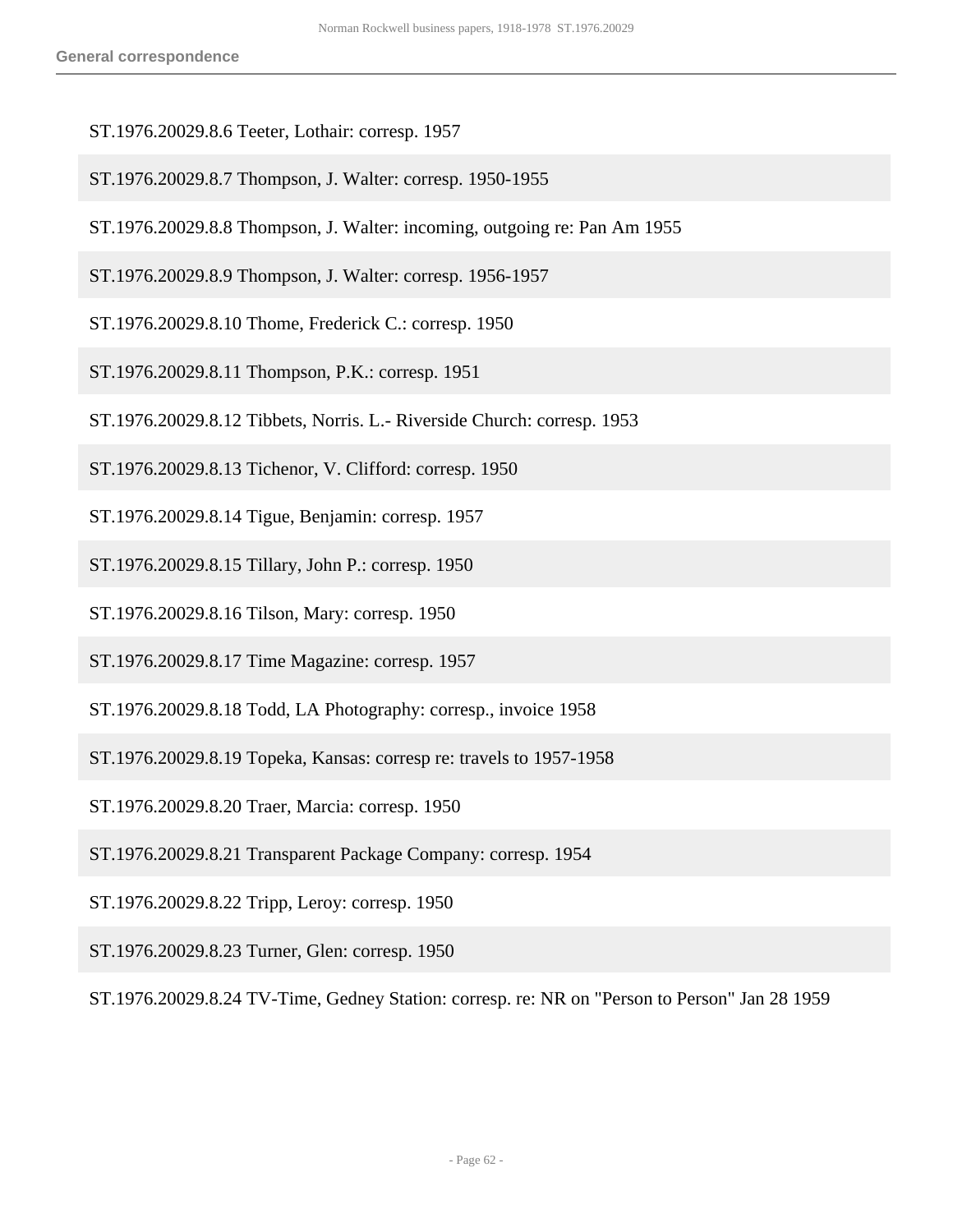ST.1976.20029.8.25 Twiss, John Russell: corresp. re: Jerry Rockwell's medical exam May 11 1950

ST.1976.20029.8.26 Twiss, John Russell: corresp. 1950-1951

ST.1976.20029.8.27 Typographic Service Inc.: corresp. 1956

ST.1976.20029.8.28 Ulvi, Ali: corresp. 1956

ST.1976.20029.8.29 Union College: corresp. 1959

ST.1976.20029.8.30 United Brush Manufacturers: corresp. 1953

ST.1976.20029.8.31 United Cerebral Palsy Association: corresp. 1955

ST.1976.20029.8.32 United Church Men: corresp. 1954

ST.1976.20029.8.33 United Cigar- Whelen Stores Corporation: corresp. 1953

ST.1976.20029.8.34 United Community Campaigns: corresp. 1954

ST.1976.20029.8.35 United Hospital Fund of New York: corresp. 1953

ST.1976.20029.8.36 United States Chamber of Commerce "Great Living Americans": corresp. 1957

ST.1976.20029.8.37 United States Department of State: corresp. 1955

 ST.1976.20029.8.38 United States Government Agencies: incoming, outgoing corresp.; NR notes 1951-1965

 ST.1976.20029.8.39 United States Government Agencies: incoming, outgoing corresp.; NR notes; photos 1958-1971

ST.1976.20029.8.40 Upjohn Company: incoming, outgoing,corresp.; NR notes; telegram 1954-1961

ST.1976.20029.8.41 Upper Room, the: corresp. 1959

ST.1976.20029.8.42 Upper Darby 1975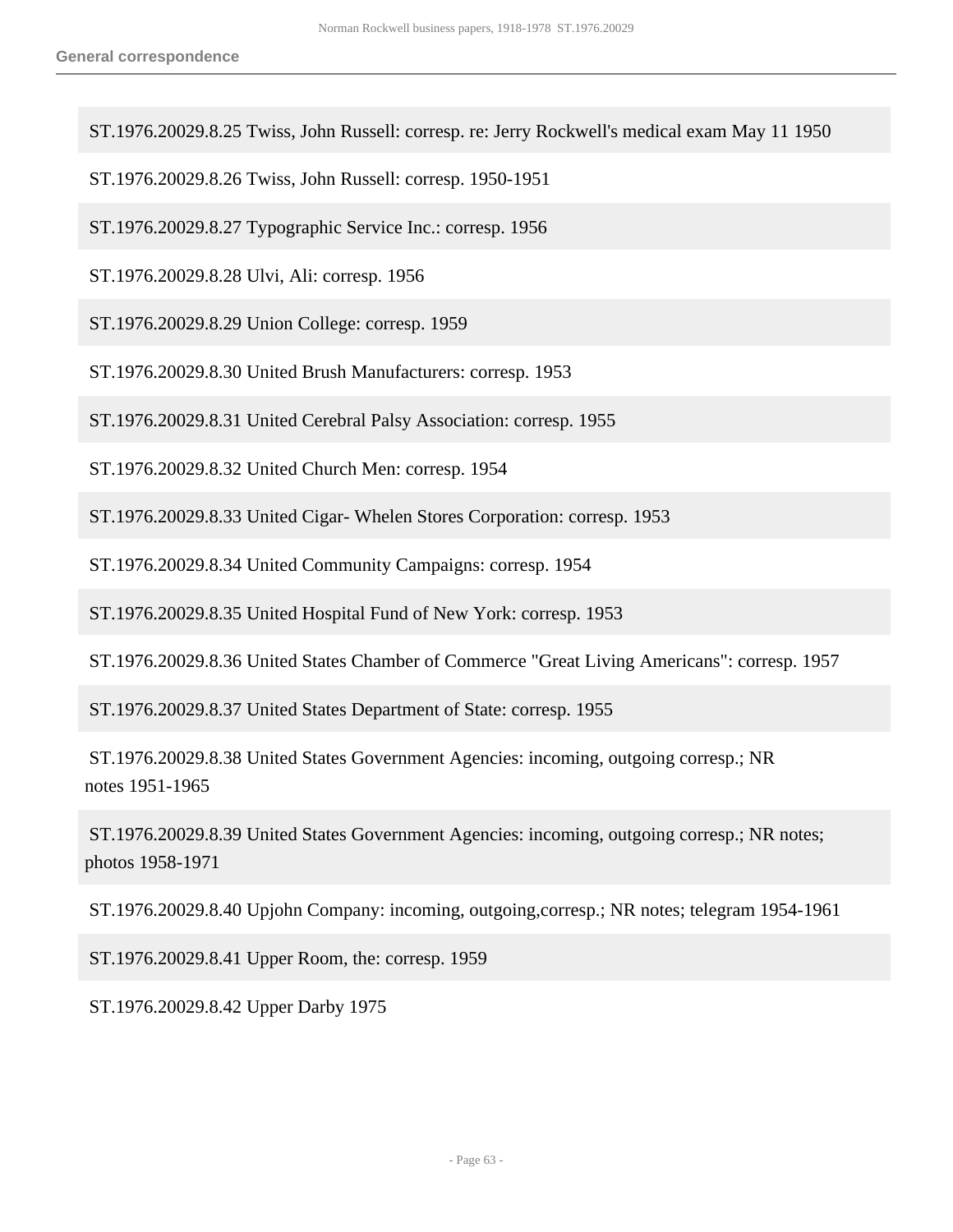- ST.1976.20029.8.42 VanSant Dugdale Advertising: corresp. 1956
- ST.1976.20029.8.43 Vermont-Arlington: corresp., receipts, invoices re: real estate 1954-1962
- ST.1976.20029.8.44 Vermont Development Commission: corresp. 1953
- ST.1976.20029.8.45 Vermont Heart Association: corresp. 1957
- ST.1976.20029.8.46 Vermont Fire Insurance: corresp. 1956
- ST.1976.20029.8.47 Vermont Student Art Awards: corresp. 1956
- ST.1976.20029.8.48 Vermont, University of: corresp. 1956
- ST.1976.20029.8.49 Veterans Hospital Radio Guard: corresp. 1957
- ST.1976.20029.8.50 Vogue Magazine: corresp. 1956
- ST.1976.20029.8.51 W,X,Y,Z misc. corresp. 1950s
- ST.1976.20029.8.52 Walsh, Christy Management: corresp. 1951
- ST.1976.20029.8.53 Warner-Chicott Laboratories: corresp. 1958
- ST.1976.20029.8.54 Warner, Clarence S. Advertising: corresp. 1950
- ST.1976.20029.8.55 Warwick, The: corresp. 1954
- ST.1976.20029.8.56 Washington County Museum of Fine Arts: corresp. 1957
- ST.1976.20029.8.57 Watson, Guptil: corresp. 1955
- ST.1976.20029.8.58 Web, the-yearbook of University of Richmond: corresp. 1954-1955
- ST.1976.20029.8.59 Weber F. Company: corresp. 1951-1954
- ST.1976.20029.8.60 Weil, Gotshal, and Manges: incoming, outgoing corresp.; telegrams, memos 1946-1958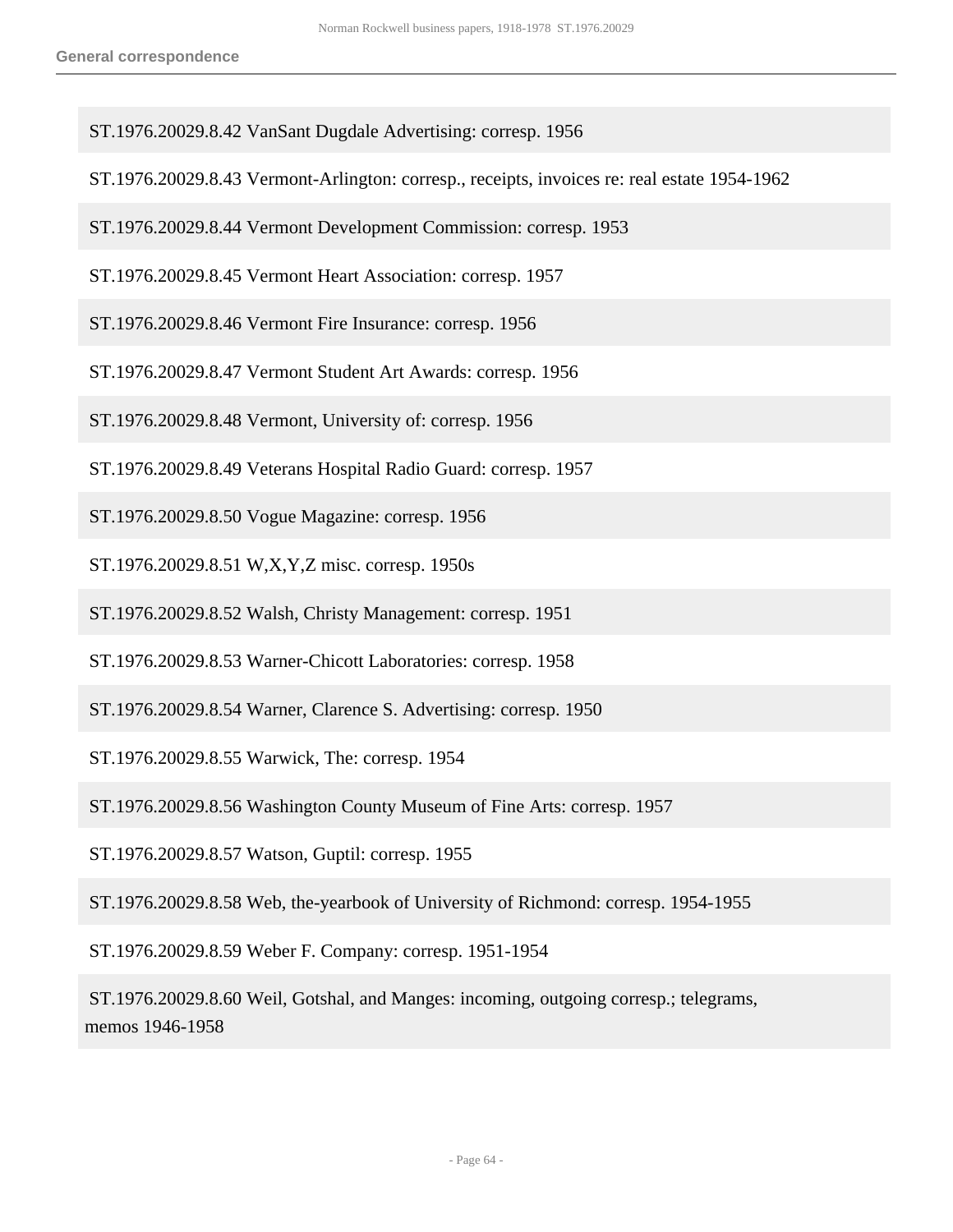ST.1976.20029.8.61 Wessell, Stanley: corresp. 1958

ST.1976.20029.8.62 Westinghouse Broadcast Company: corresp. re: Four Freedoms Nov 12 1958

ST.1976.20029.8.63 Wheelis, Allen B.: corresp. 1958

ST.1976.20029.8.64 Whinston, Sam: corresp. 1955

ST.1976.20029.8.65 Whitney, Cornelius Vanderbilt: biographical article 1957

ST.1976.20029.8.66 Whitney, CV Pictures: corresp. 1957

ST.1976.20029.8.67 Whitney, Elwood: corresp. 1956

ST.1976.20029.8.68 Wigwam, Richmond Professional Institute: corresp. 1955

ST.1976.20029.8.69 Williams, Harry: corresp. 1955

ST.1976.20029.8.70 Winslow, G. David: corresp. 1955

ST.1976.20029.8.80 W.L. Stensgaard & Associates: corresp. re: Air Force poster Dec 21 1951-1952

ST.1976.20029.8.71 Wonderful Productions Inc.: corresp. 1959

 ST.1976.20029.8.72 Women's Product Merchandising: corresp. re: Guild of Advertising Awards May 1956

ST.1976.20029.8.73 World Book Company: corresp. 1954

ST.1976.20029.8.74 Worldwide Church Attendence Movement: corresp. 1955

ST.1976.20029.8.75 Worldscape Encyclopedia: corresp. 1955

ST.1976.20029.8.76 Yankee Inc.: corresp. 1953

ST.1976.20029.8.77 YMCA: corresp. re: NR display Feb 1959

ST.1976.20029.8.78 Young and Rubicam: corresp. 1950-1952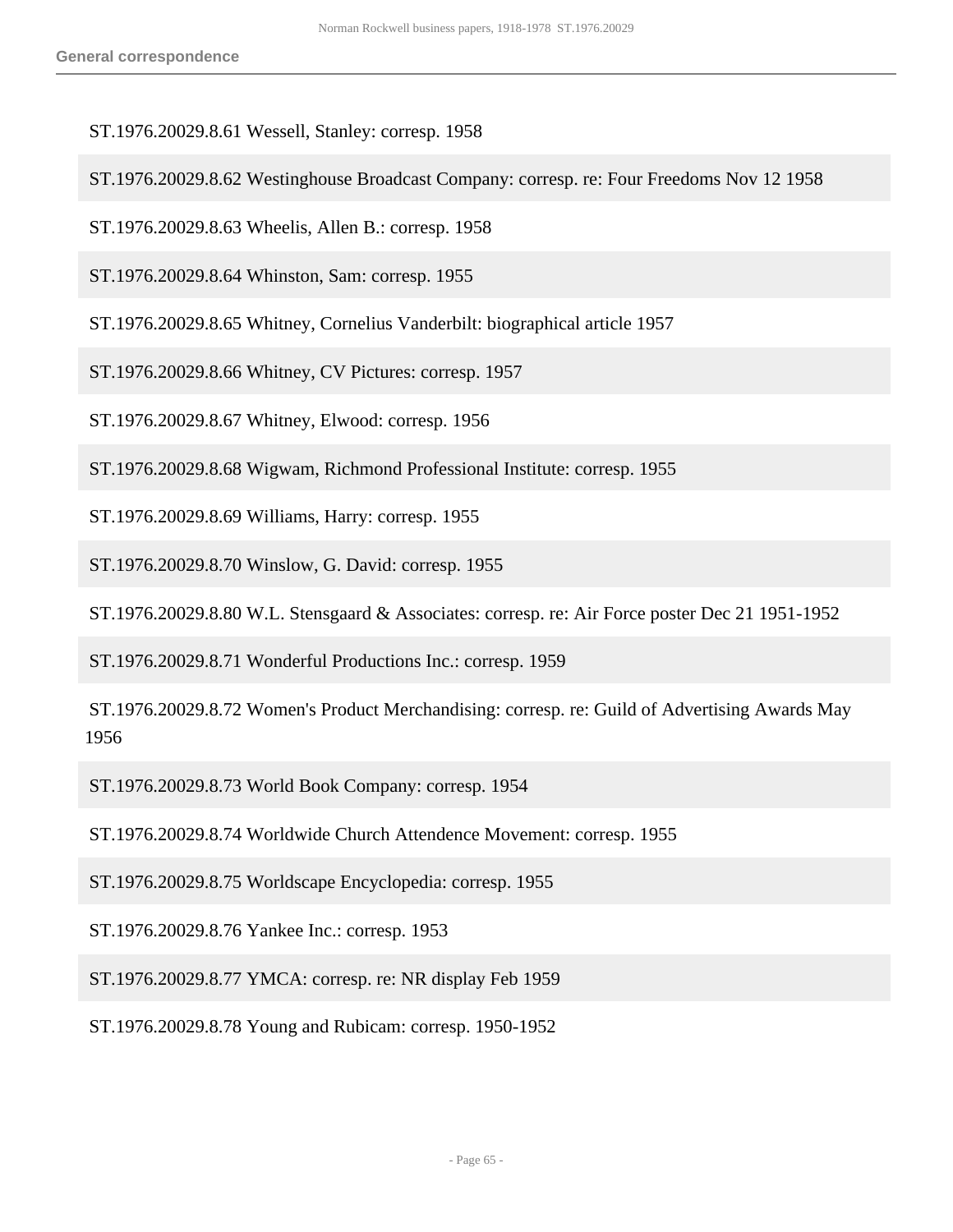## ST.1976.20029.8.79 Unidentified: corresp. circa 1950s

**Box**

 ST.1976.20029.9.1 NR correspondence misc.: letters from Gateway Learning, Charles Geotis, Rugby Sportswear, Cartoonists and Illustrators School, Colorado Fuel Corp., Capper Foundation, Curtis Inst. of Music 1961-1973 9

 ST.1976.20029.9.2 Incoming, outgoing corresp.; letters from ABC television, Andrew Wurst, american Cable, C. Tilton, Albert Restaurant Jul 1960

 ST.1976.20029.9.3 Corresp., misc.: lettters from Vernon Ashley, Julia Forster, Canadian Broadcasting, May 1960

 ST.1976.20029.9.4 Corresp., misc.: letters from Jim McCabe, Samuel Graydon, Evening Star, Joseph Juneman Jun, Jul 1960

ST.1976.20029.9.5 Corresp., misc. Aug 1960

ST.1976.20029.9.6 Corresp., misc.; letters from Westminster Press, Jo Regan, Robert Squires Oct 1960

 ST.1976.20029.9.7 Corresp., misc.: letters from Greater Bennington Assoc., Engstrom's Pharmacy Sep 1960

 ST.1976.20029.9.8 Corresp., misc. (1 of 2): letters from National Urban League, Sutliff Tobacco Co. Nov 1960

ST.1976.20029.9.9 Corresp., misc. (2 of 2): letter from Warner Stewart Nov 1960

ST.1976.20029.9.10 Corresp., misc.; letters from Mrs. Peter Quinn, Nikki Fried, B'nai B'rith Dec 1960

 ST.1976.20029.9.11 Corresp., misc.: letters from the Senior Seminar, Mrs. John Keller, Yankton College, M. Worswik 1960-1961

 ST.1976.20029.9.12 Corresp., misc.: letters from Southern Adirondack Library System, Statler Hilton, Yankton College Feb 1961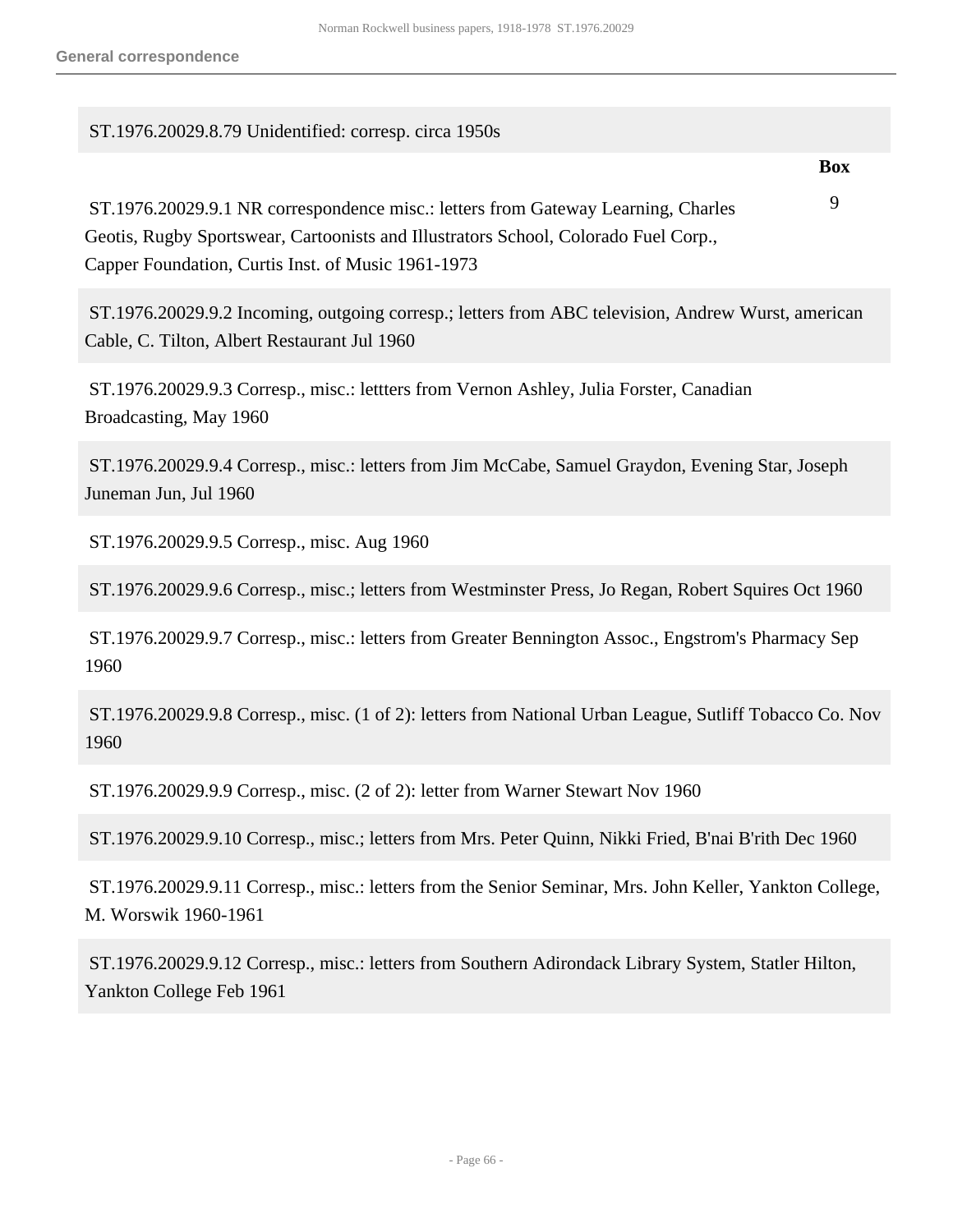ST.1976.20029.9.13 Corresp., misc.: letters from Yankton College, North Little Rock Woman's Club Mar 1961

 ST.1976.20029.9.14 Corresp., misc.: letters from Bay Path Junior College, Nathan George Horwitt, Starr Commonwealth May 1961

ST.1976.20029.9.15 Corresp., misc. Jun 1961

ST.1976.20029.9.16 Corresp., misc. Jul 1961

ST.1976.20029.9.17 Corresp., misc.: letters from Southwestern College, Faith Lutheran Home Aug 1961

 ST.1976.20029.9.18 Corresp., misc.: letters from Wahconah Regional High School, Massachusetts Institute of Technology, Charlotte Observer, Today Show Sep 1961

 ST.1976.20029.9.19 Corresp., misc.: letters from Noble & Wood, Florida Southern College, Junior Woman's Club Oct 1961

 ST.1976.20029.9.20 Corresp., misc. (1 of 2): letters from Jayce Iowa, Press and Union League Club, Massachusetts Teachers Assoc. Nov 1961

ST.1976.20029.9.21 Corresp., misc. (2 of 2) Nov 1961

ST.1976.20029.9.22 Corresp., misc. Dec 1961

|                                                                 | <b>Box</b> |
|-----------------------------------------------------------------|------------|
| ST.1976.20029.10.1 3M Company: incoming, outgoing corresp. 1965 | 10         |
| ST.1976.20029.10.2 A&R Color Labs Inc.: corresp. 1967           |            |
| ST.1976.20029.10.3 Ababella, ?" corresp. 1968                   |            |
| ST.1976.20029.10.4 Abel, Irene: corresp. 1964                   |            |
| ST.1976.20029.10.5 Abell, Susan: corresp. 1969                  |            |
| ST.1976.20029.10.6 Abbot, Bunny: corresp. 1960                  |            |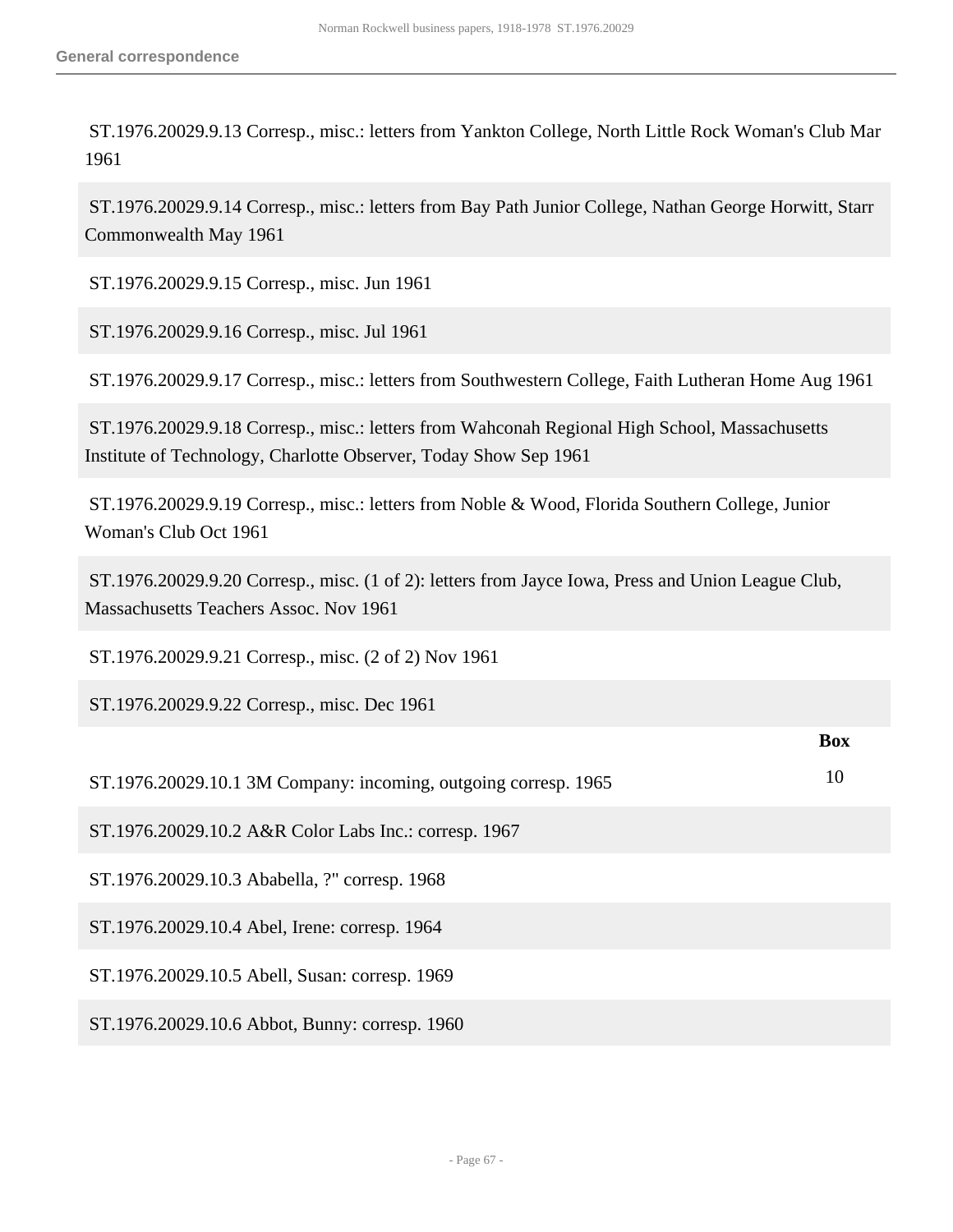- ST.1976.20029.10.7 Aboriginals Limited: corresp. 1965
- ST.1976.20029.10.8 Academy for Educational Development: corresp. 1967
- ST.1976.20029.10.9 Adams, Marjorie: corresp. 1966
- ST.1976.20029.10.10 Adams, William Inc.: corresp. 1969
- ST.1976.20029.10.11 Ad-Media: corresp. 1962-1963
- ST.1976.20029.10.12 Advertising Producers Associated: corresp. 1960
- ST.1976.20029.10.13 Ahearn Associates Public Relations: corresp. 1969
- ST.1976.20029.10.14 Alcoholic Beverages Control- Massachusetts: corresp. 1967
- ST.1976.20029.10.15 Allegheny Ludlum Steel Corporation: corresp. 1965
- ST.1976.20029.10.16 Algonquin Club: corresp. 1962-1963
- ST.1976.20029.10.17 Allman Company: corresp. 1960
- ST.1976.20029.10.18 American Art Foundation: corresp. 1967
- ST.1976.20029.10.19 American Artist: corresp. 1960-1968
- ST.1976.20029.10.20 American Artists: corresp. 1965-1966
- ST.1976.20029.10.21 American Association of Retired People: corresp. 1968
- ST.1976.20029.10.22 American Federation of Television and Radio Artists: corresp. 1968-1971
- ST.1976.20029.10.23 American Freedom from Hunger Foundation: corresp. 1962
- ST.1976.20029.10.24 American Greeting Corporation: corresp. 1966
- ST.1976.20029.10.25 American Hall of Fame Library: corresp. 1968-1969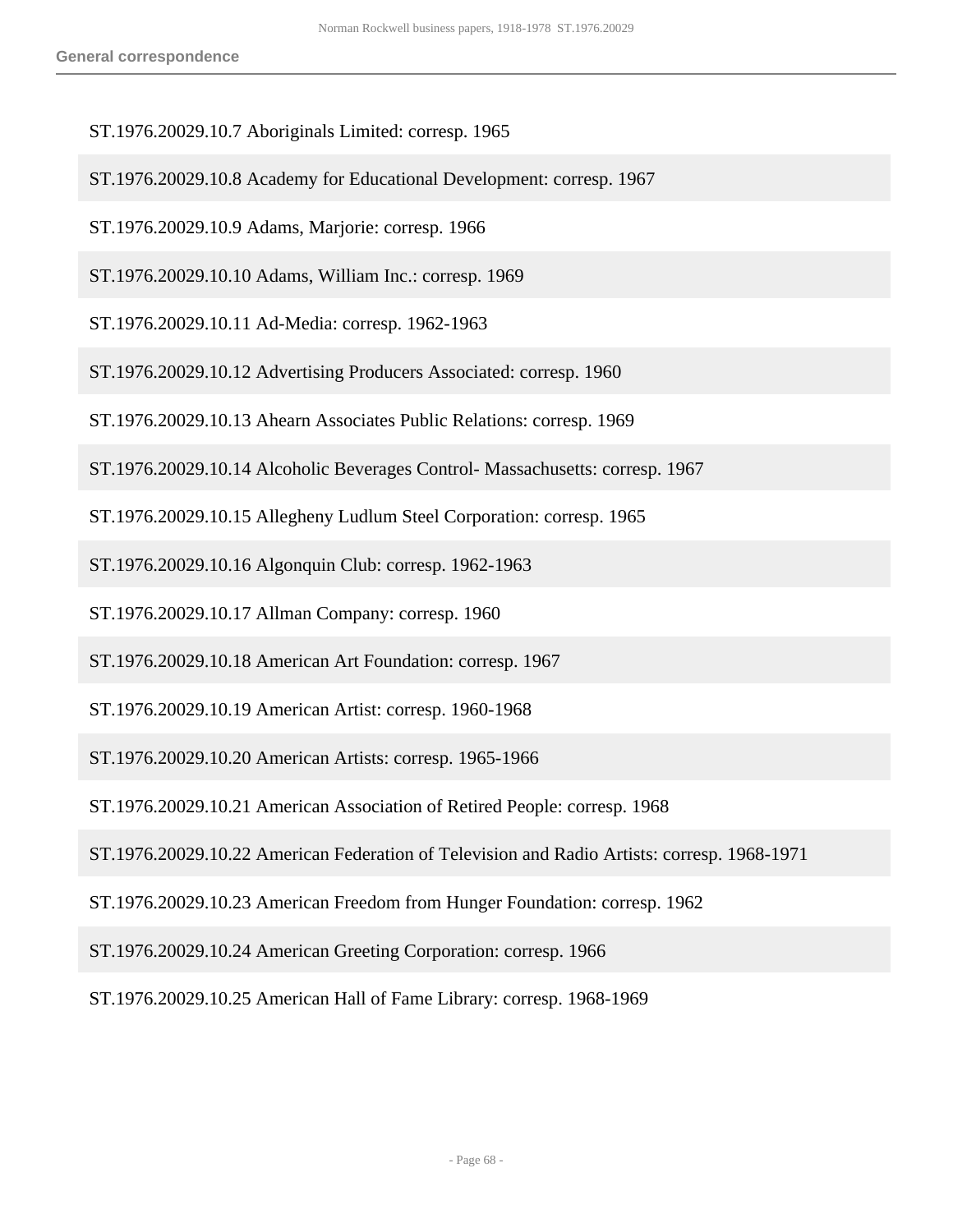ST.1976.20029.10.26 American Institute of Mining, Metalurgical and Petroleum Engineers: corresp. 1969

ST.1976.20029.10.27 American Legion: notes, sketch circa 1960

ST.1976.20029.10.28 American Legion Post Number 30: corresp. 1968

- ST.1976.20029.10.29 American National Red Cross: corresp. 1960-1966
- ST.1976.20029.10.30 American Petroleum Institute: corresp. circa 1960
- ST.1976.20029.10.31 American Wheelman: corresp. 1969
- ST.1976.20029.10.32 Ames Free Library: corresp. 1964
- ST.1976.20029.10.33 Amway: corresp. 1967-1968
- ST.1976.20029.10.34 Anderson, Harlod: corresp. 1966
- ST.1976.20029.10.35 Andrus, Ethel Percy Memorial Committee: corresp. 1969
- ST.1976.20029.10.36 Arigori, Roger: corresp. 1964
- ST.1976.20029.10.37 Arkus, Leon- Carnegie Instiute: corresp. 1968
- ST.1976.20029.10.38 Arnold, Stanley and Associates: corresp. 1964
- ST.1976.20029.10.39 Arlinger, Elizabeth: corresp. 1964
- ST.1976.20029.10 Arquette, Cliff: corresp. re: purchasing original NR artwork Dec 3 1961
- ST.1976.20029.10.40 Art Center Dayton: corresp. 1960
- ST.1976.20029.10.41 Art Center School: corresp. 1962-1965
- ST.1976.20029.10.42 Art Director's Club of Cincinnati: corresp. 1967
- ST.1976.20029.10.43 Art Director's Club of Los Angeles: corresp. 1960-1961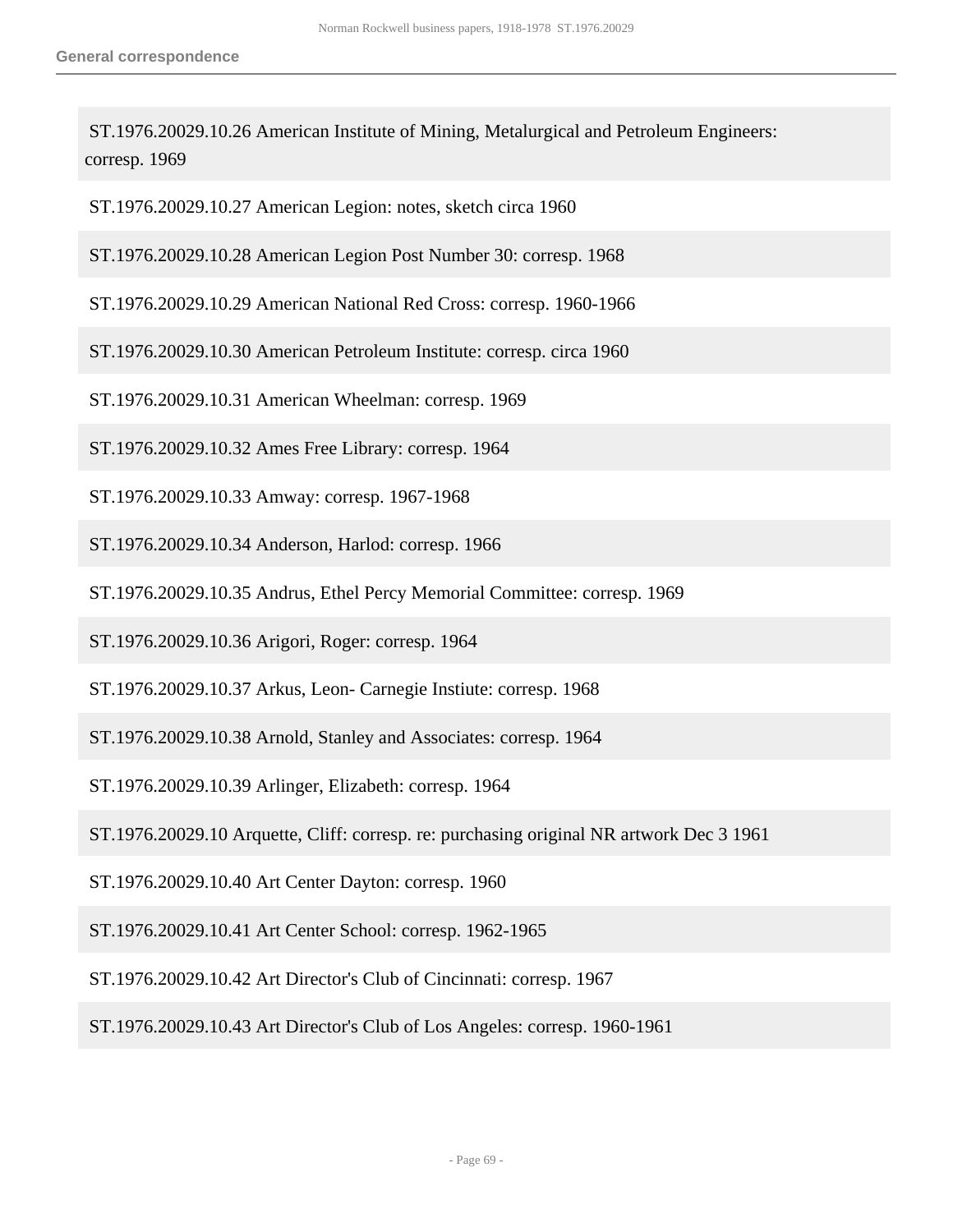- ST.1976.20029.10.44 Art Director's Club of Denver: corresp. 1967
- ST.1976.20029.10.45 Art Director's Club of Phoenix: corresp. 1969
- ST.1976.20029.10.46 Art Director's Guild of New York: corresp. 1960
- ST.1976.20029.10.47 Art League of Nassau County: corresp. 1968
- ST.1976.20029.10.48 Art Students League of New York: corresp. 1969
- ST.1976.20029.10.49 Artists Guild Inc: corresp. 1960s
- ST.1976.20029.10.50 Arthur and Arthur: corresp. 1969
- ST.1976.20029.10.51 Artists Guild of New York: corresp. 1967
- ST.1976.20029.10.52 Artists Guild of Philadelphia: corresp. 1965
- ST.1976.20029.10.53 Artist Fellowship: corresp. 1965
- ST.1976.20029.10.54 Artists Hall of Fame: corresp. 1966
- ST.1976.20029.10.55 Ascherl, Joseph: corresp. 1960
- ST.1976.20029.10.56 Ashley Famous Agency: corresp. 1968
- ST.1976.20029.10.57 Associated American Artists: corresp. 1961
- ST.1976.20029.10.58 Associated American Artists Galleries: corresp. 1968
- ST.1976.20029.10.59 Associated Exhibitors National Education Association: corresp. 1960-1961
- ST.1976.20029.10.60 Association of Professional Artists: corresp. 1963
- ST.1976.20029.10.61 Ashley, Jane- Designer: corresp. 1960
- ST.1976.20029.10.62 Astronauts- Moon Landing: incoming, outgoing corresp; model release forms; NR notes 1958-1964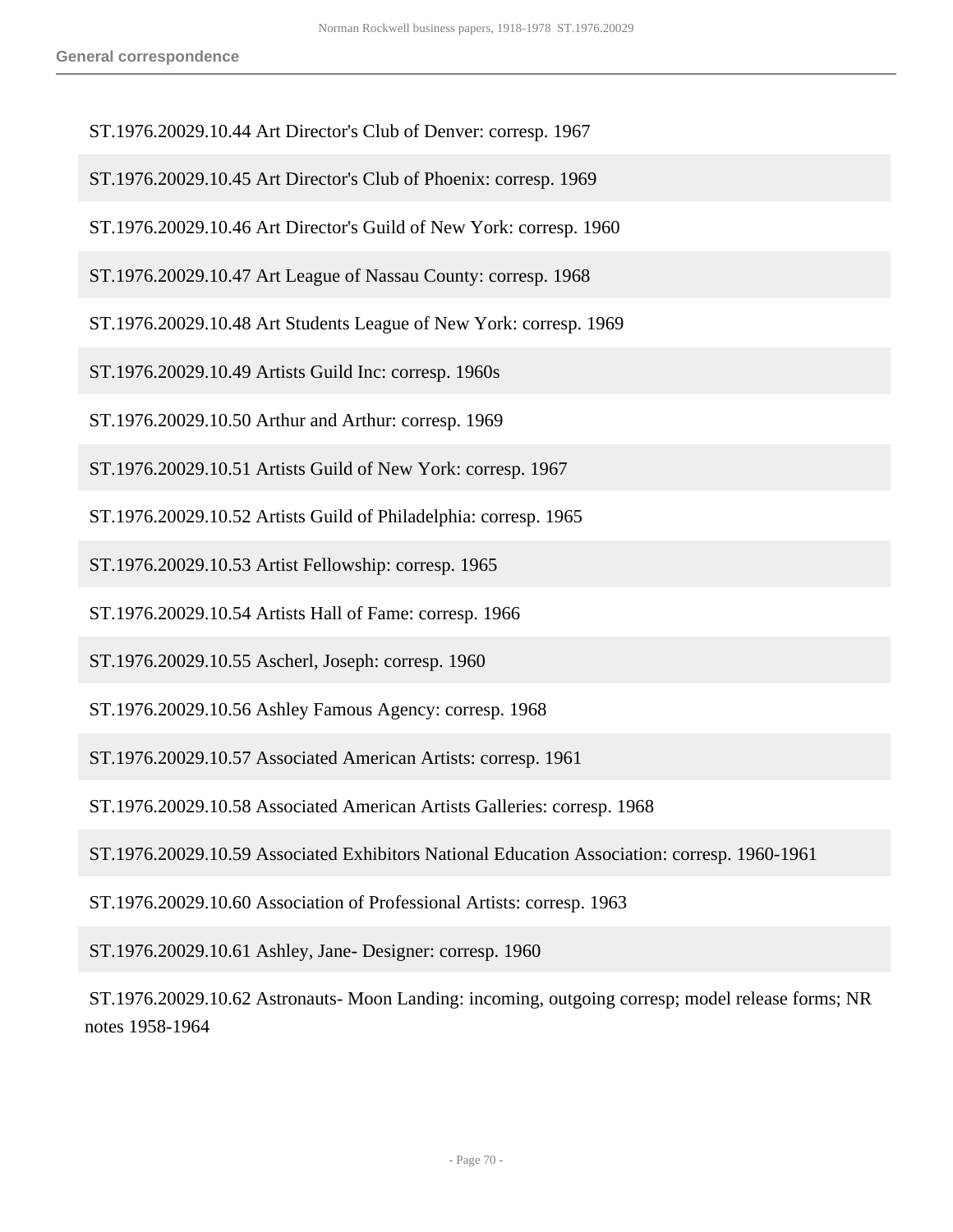ST.1976.20029.10.63 Astronauts-Moon Landing: incoming, outgoing corresp. with Allen Hurlburt, Look, NASA re: arrangements and John Glenn painting 1965-1966

 ST.1976.20029.10.64 Astronauts- Moon Landing: incoming, outgoing corresp. with NASA; spacecraft center 1967-1969

| ST.1976.20029.10.65 Atkins, Ollie: corresp. circa 1965                                     |            |
|--------------------------------------------------------------------------------------------|------------|
| ST.1976.20029.10.66 Atlanta Professional Sports: corresp. 1964                             |            |
| ST.1976.20029.10.67 Atlantic Monthly Press: corresp. 1967-1970                             |            |
| ST.1976.20029.10.68 Averson, Richard- Brooklyn College: corresp. 1969                      |            |
| ST.1976.20029.10.69 Avon Books: corresp. 1968                                              |            |
| ST.1976.20029.10.70 Ayer and Son: corresp. 1969-1972                                       |            |
|                                                                                            | <b>Box</b> |
| ST.1976.20029.11.1 B misc: corresp. 1960s                                                  | 11         |
| ST.1976.20029.11.2 Babbit, Howard: corresp. 1965                                           |            |
| ST.1976.20029.11.3 Bagnoli, Enrico: corresp. 1969                                          |            |
| ST.1976.20029.11.4 Bahamas- Buena Vista Hotel: corresp.; bill circa 1965                   |            |
| ST.1976.20029.11.5 Baily, Richard H.: corresp. 1968                                        |            |
| ST.1976.20029.11.6 Bain, Henry: corresp. 1969                                              |            |
| ST.1976.20029.11.7 Bainbridge, Charles and Sons: corresp. 1965                             |            |
| ST.1976.20029.11.8 Baker, Fred M.: incoming, outgoing corresp. re: Canon Parshley Nov 1966 |            |
| ST.1976.20029.11.9 Balch, Albert: corresp. 1969                                            |            |

ST.1976.20029.11.10 Baldwin, Faith: corresp. 1969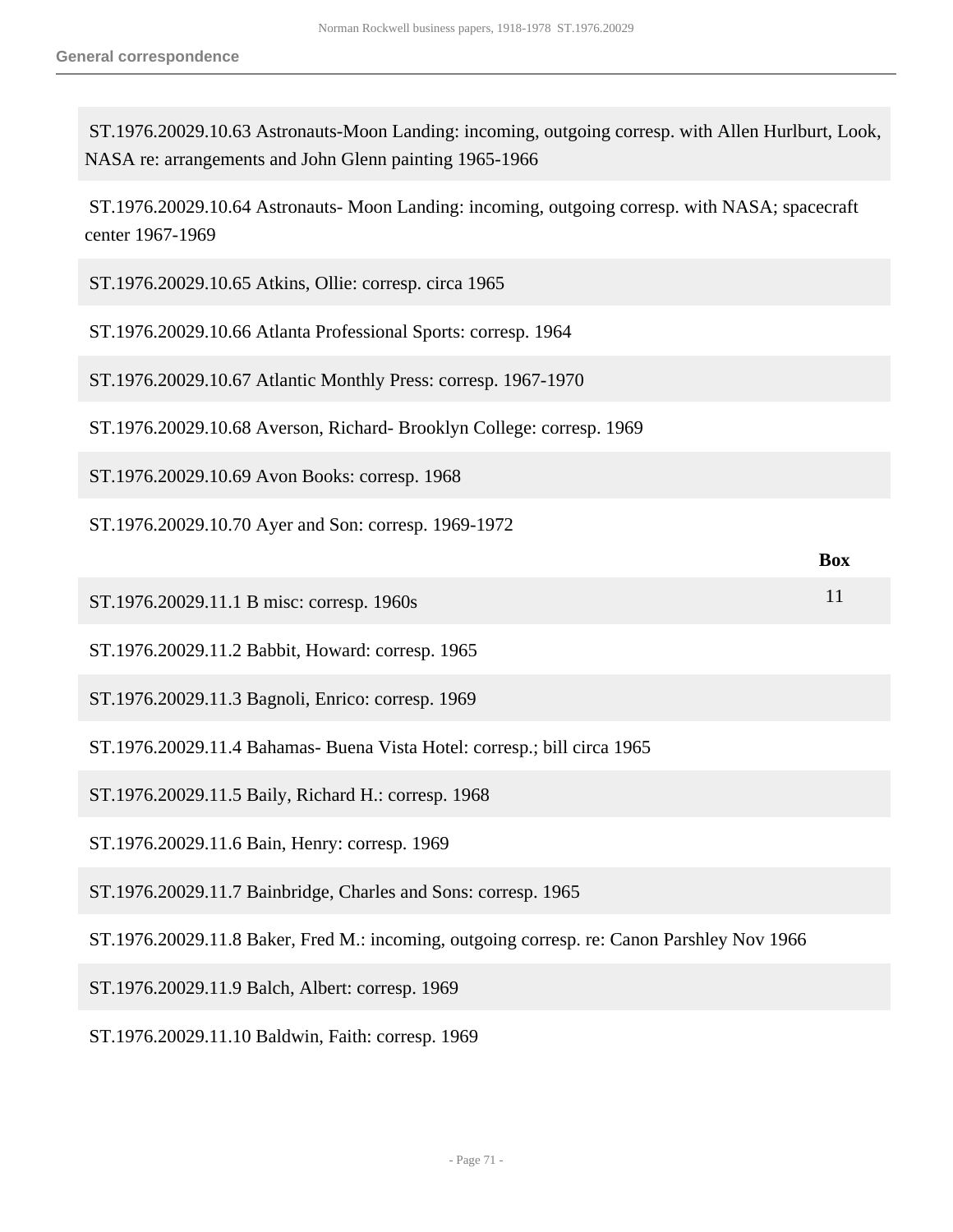- ST.1976.20029.11.11 Bamberger's: corresp. 1966
- ST.1976.20029.11.12 Baxter, William L. Advertising: corresp. 1966
- ST.1976.20029.11.13 Barbee, Joe- General Electric Engineering Wives Club" corresp. 1968
- ST.1976.20029.11.14 Barlow School: corresp. 1966
- ST.1976.20029.11.15 Barnes, Jeremy: corresp. 1960
- ST.1976.20029.11.16 Baron and Company: corresp. 1969
- ST.1976.20029.11.17 Barlow, Alfred: corresp re: NR's wedding 1961
- ST.1976.20029.11.18 Bartlett Tree Experts: corresp. 1968
- ST.1976.20029.11.19 Bartnett, Audrey: corresp. 1968
- ST.1976.20029.11.20 Batten, Barton, Durstine, and Osborn Advertising: corresp. 1960s
- ST.1976.20029.11.21 Bausch and Lomb: corresp. 1962

ST.1976.20029.11.22 Beale, Will: corresp.; NR notes circa 1960

 ST.1976.20029.11.23 Beardsly, Edward H.: corresp. re: Barry Goldwater; request for NR portrait of self Mar 1967

ST.1976.20029.11.24 Beattie, Richard Associates: corresp. 1961-1964

ST.1976.20029.11.25 Beaumont, George H.: corresp. 1965

ST.1976.20029.11.26 Beautyman, William: corresp. 1968

ST.1976.20029.11.27 Beck Engraving Company: corresp. 1960

ST.1976.20029.11.28 Beck, Helen: corresp. 1964

ST.1976.20029.11.29 Becker, Arthur: corresp. 1960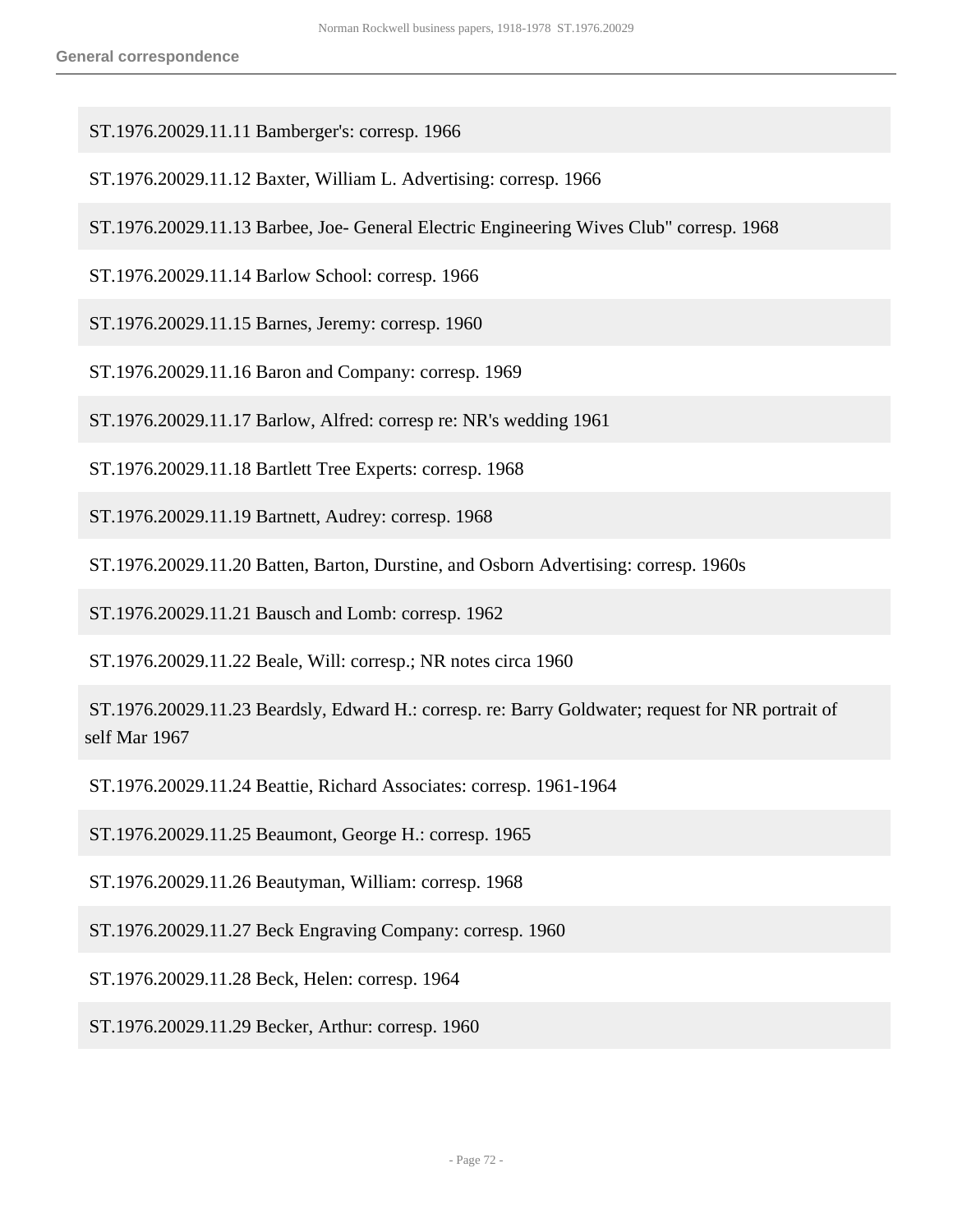- ST.1976.20029.11.30 Becker, Robert: corresp. 1969
- ST.1976.20029.11.31 Becker, Stanton: corresp. 1969
- ST.1976.20029.11.32 Belopticon: NR notes; Baush and Lomb circa 1969
- ST.1976.20029.11.33 Ben Franklin Press: corresp. 1968
- ST.1976.20029.11.34 Benito, Louis: corresp. 1965-68
- ST.1976.20029.11.35 Benjamin, Edward: incoming, outgoing corresp. 1965-1967
- ST.1976.20029.11.36 Bennett, Harlod: corresp. 1969
- ST.1976.20029.11.37 Bennett, Lenoah: corresp.; NR notes 1964
- ST.1976.20029.11.38 Bennington Museum: outgoing, incoming corresp. 1963-1966
- ST.1976.20029.11.39 Bensing, Frank: corresp. 1966
- ST.1976.20029.11.40 Bergash, Mark: corresp. 1968
- ST.1976.20029.11.41 Berkshire Antheneum: corresp. 1960-1964
- ST.1976.20029.11.42 Berkshire Art Asociation: corresp. 1965-1968
- ST.1976.20029.11.43 Berksire Arts Center: corresp. 1962
- ST.1976.20029.11.44 Berkshire Bank: corresp. 1967
- ST.1976.20029.11.45 Berkshire Carpets: corresp. 1960
- ST.1976.20029.11.46 Berkshire Community College: corresp.; audit report 1964-1967
- ST.1976.20029.11.47 Berkshire County Savings Bank: corresp. 1968
- ST.1976.20029.11.48 Berkshire Eagle (Donald Miller): corresp. 1960-1971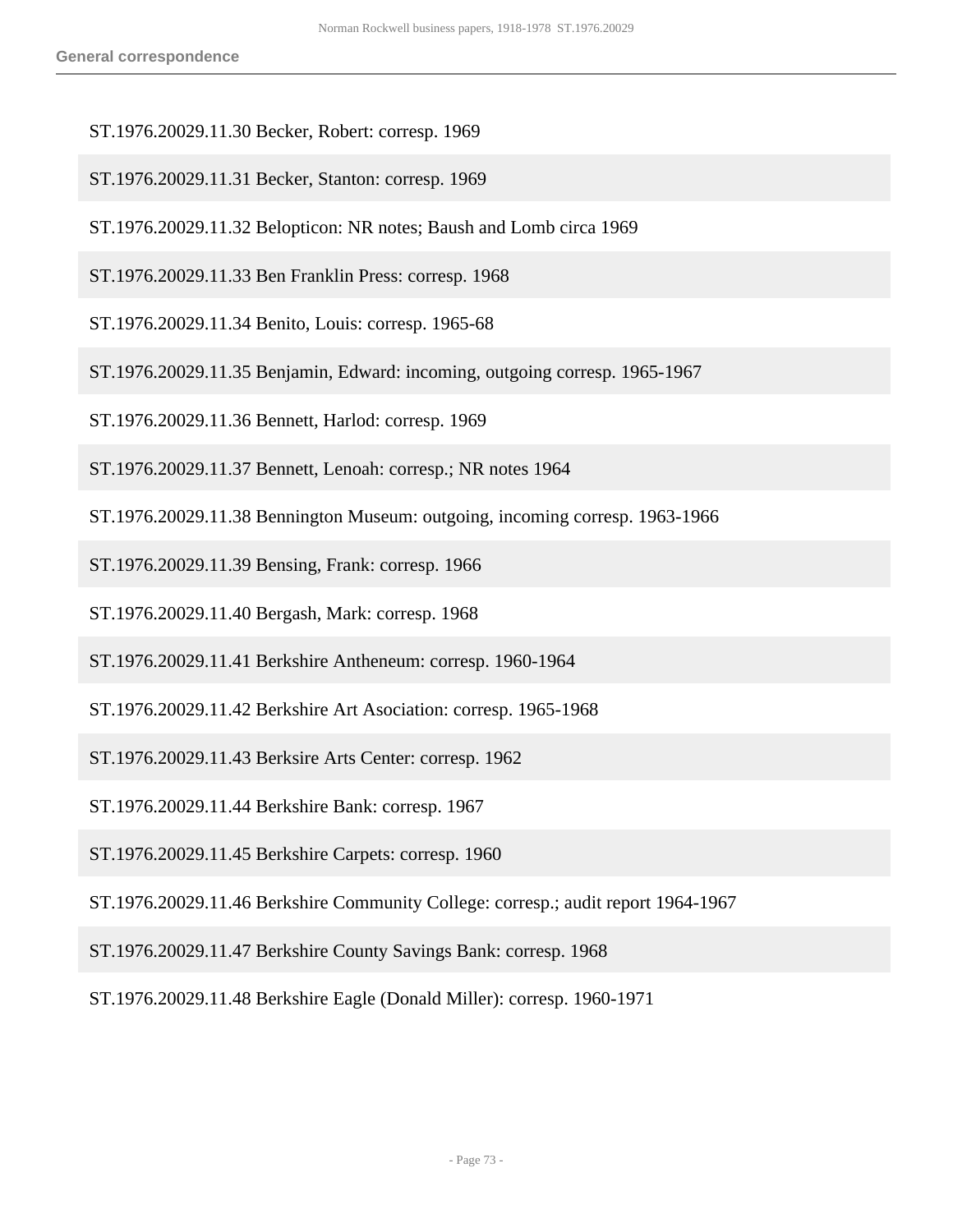ST.1976.20029.11.49 Berkshire Garden Center: corresp. 1968

 ST.1976.20029.11.50 Berkshire Hills Conference: outgoing corresp. re: Stockbridge in Wintertime Jan 1967-1968

ST.1976.20029.11.51 Berkshire Museum: corresp. re: Stagecoach 1964-1968

ST.1976.20029.11.52 Berkshire Playhouse: corresp. 1964

ST.1976.20029.11.53 Berkshire Theater Festival: corresp. 1966

ST.1976.20029.11.54 Bermuda Society for the Arts: corresp. 1964

 ST.1976.20029.11.55 Bernbach, Doyle Dane Advertising: corresp. re: New Haven Stagecoach premiere Nov 17 1966

ST.1976.20029.11.56 Best, peggy: corresp. 1969

ST.1976.20029.11.57 Bible: NR notes, photos circa 1960

ST.1976.20029.11.58 Bicycle Institute of America: corresp. 1969

 ST.1976.20029.11.119 Bidwell, Mary Cook: corresp. re: working for Rockwell in New Rochelle Feb 1960

ST.1976.20029.11.59 Bienaleuzite Grafiky: corresp. 1966

ST.1976.20029.11.60 Billard, Ruth Sawyer: corresp. 1966

ST.1976.20029.11.61 Biltmore Salon- Vose Galleries: corresp. 1968

ST.1976.20029.11.62 Binton, Bill: corresp. re: Clint Worlds, Ed Ainsworth circa 1965

ST.1976.20029.11.63 Bilsten, Art: corresp. 1966

ST.1976.20029.11.64 Bird's Eye Division: corresp. 1961

ST.1976.20029.11.65 Bird, Peter: corresp. 1969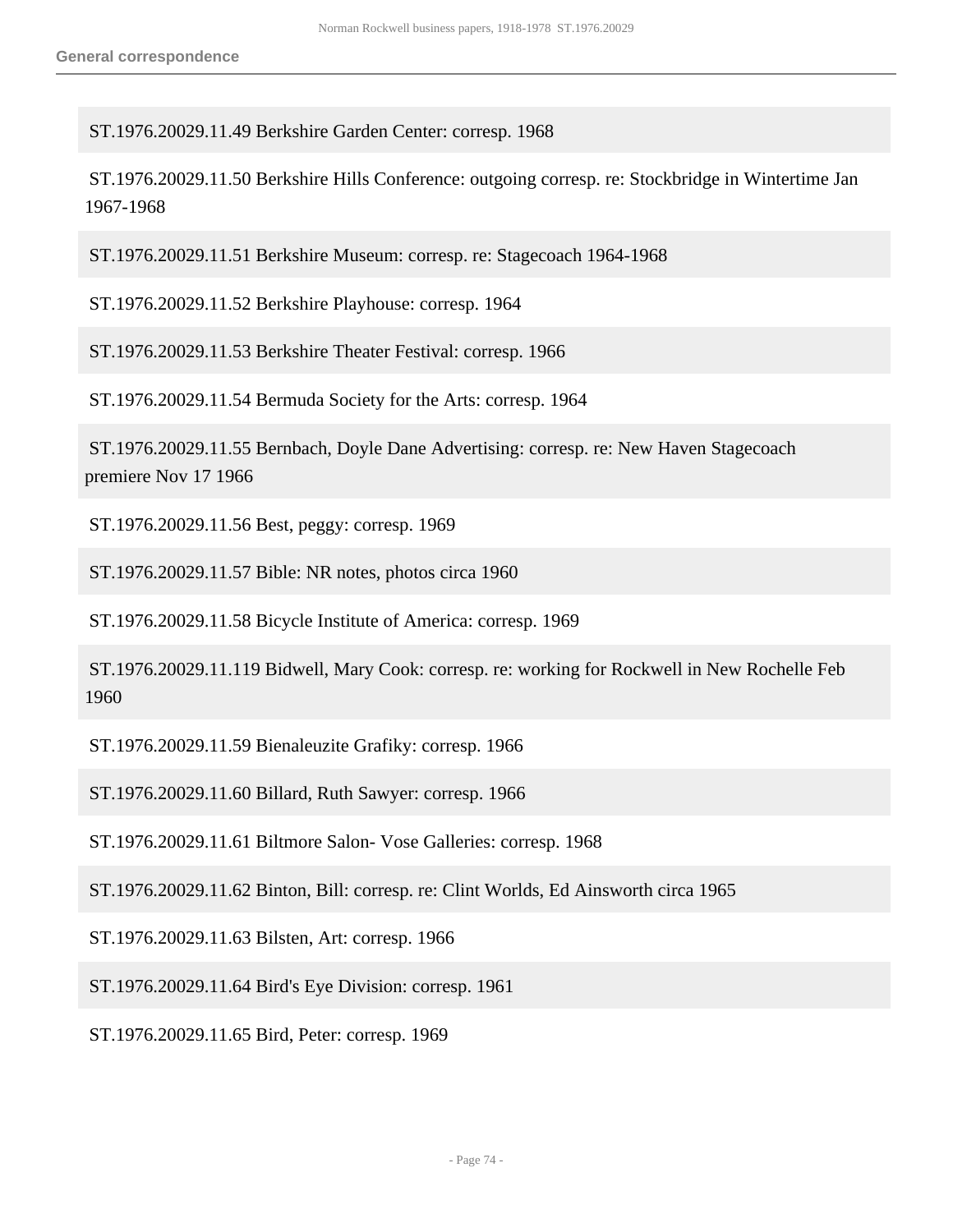- ST.1976.20029.11.66 Birkhaeuser, David: corresp. 1964
- ST.1976.20029.11.67 Bishop, Joey Show: corresp. re: NR on show Aug 26 1968
- ST.1976.20029.11.68 Bishop, Richard E.: corresp. 1965
- ST.1976.20029.11.69 Black, Barbara: corresp. 1964
- ST.1976.20029.11.70 Blackwell, Mr. Design: corresp. 1966
- ST.1976.20029.11.71 Blackwell, Don: corresp. 1968
- ST.1976.20029.11.72 Blair, Clarence-Stockbridge Plain School: corresp. 1969
- ST.1976.20029.11.73 Block, Herb: corresp. re: Washington Post; Press Club 1967
- ST.1976.20029.11.74 Block, Frank Associates: corresp. 1968
- ST.1976.20029.11.75 Blue List Publishing: corresp. 1961
- ST.1976.20029.11.76 Blue Shield: corresp. 1966
- ST.1976.20029.11.77 Blyth and Company: corresp. 1963
- ST.1976.20029.11.78 Bohemian Club: corresp. from Lonie Bee; invite from encampment Dec 1965- Jan 1966
- ST.1976.20029.11.79 Bolivar Central School: corresp. 1960
- ST.1976.20029.11.80 Bonsib Advertising: corresp. 1968
- ST.1976.20029.11.81 BomBeauty Selections: corresp. 1963
- ST.1976.20029.11.82 Boston Herald Traveler: corresp. 1968
- ST.1976.20029.11.83 Boston College: corresp. 1963
- ST.1976.20029.11.84 Boston University Women's Graduates Club" corresp. 1964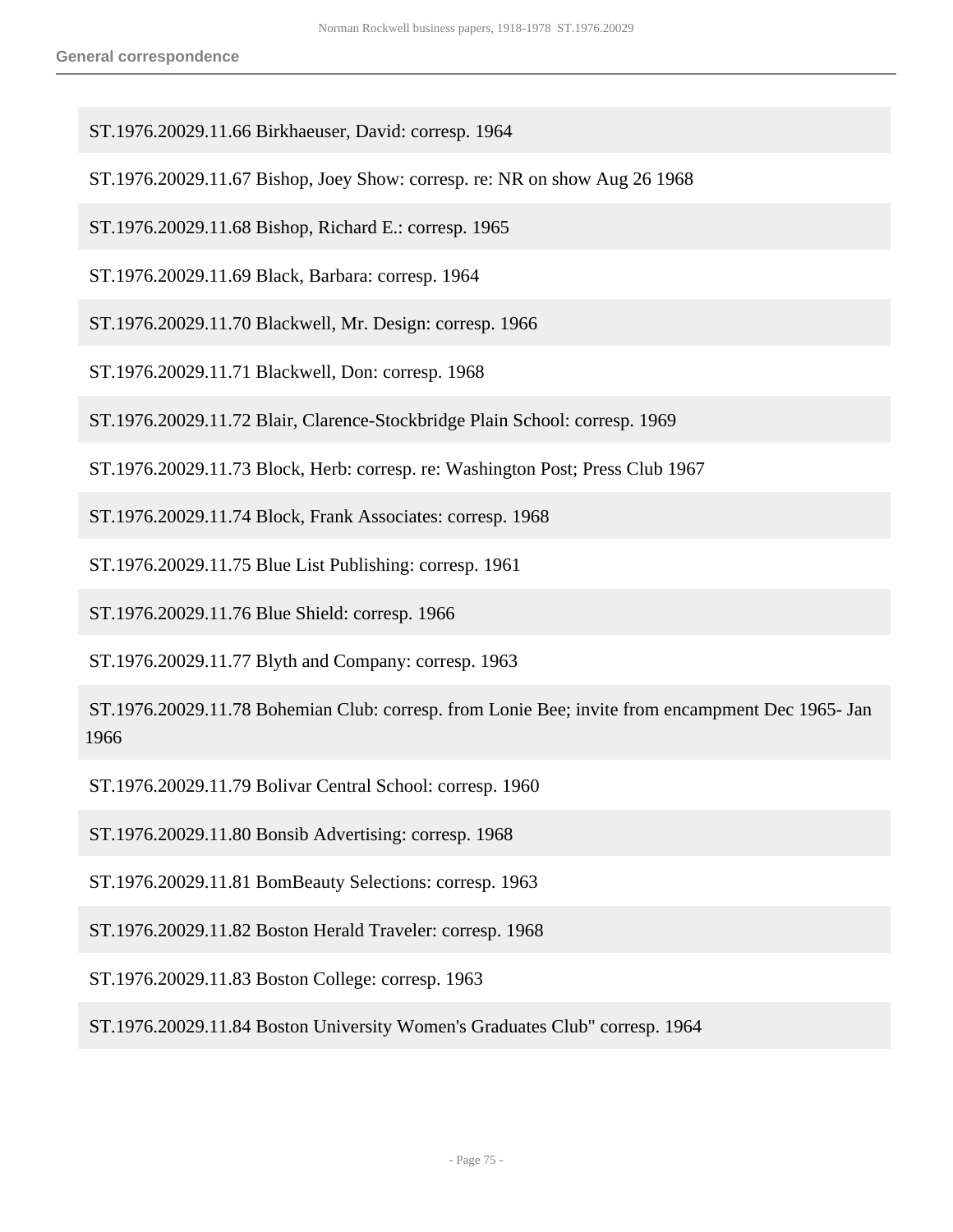## ST.1976.20029.11.85 Botsford Constantine and Gardner: corresp. 1961

ST.1976.20029.11.86 Bourne, Dick: corresp. 1969

ST.1976.20029.11.87 Boy's Life: corresp. 1968-1969

ST.1976.20029.11.88 Boys Marche: corresp. 1961

ST.1976.20029.11.89 Bozell and Jacobs Advertising: corresp. 1968

ST.1976.20029.11.90 Brady, Mrs.: corresp. re: Howard Pyle painting 1965

ST.1976.20029.11.91 Brayer, Abe: corresp. 1963

ST.1976.20029.11.92 Breisky, Bill: corresp. 1963

ST.1976.20029.11.93 Brennen, Eileen D.: corresp. 1966

 ST.1976.20029.11.94 Bridgeman, George B.: outgoing corresp.; incoming corresp. from Bridgeman's grandson 1967

ST.1976.20029.11.95 Brigham Young University: corresp. 1964

ST.1976.20029.11.96 Bright, Thomas- Ramsdell Buckley and Company: corresp. 1969

ST.1976.20029.11.97 Brimer, John Burton: corresp. 1969

ST.1976.20029.11.98 Britain Museum of American Art: corresp. 1969

ST.1976.20029.11.99 British Airways: flight bulletin with NR notes 1960 circa

ST.1976.20029.11.100 British Broadcasting Corporation: corresp. 1961

ST.1976.20029.11.101 Brodsky, Harry: corresp. 1965

ST.1976.20029.11.102 Brooks, Harry: corresp. 1965

ST.1976.20029.11.103 Brooklyn Museum: corresp. 1964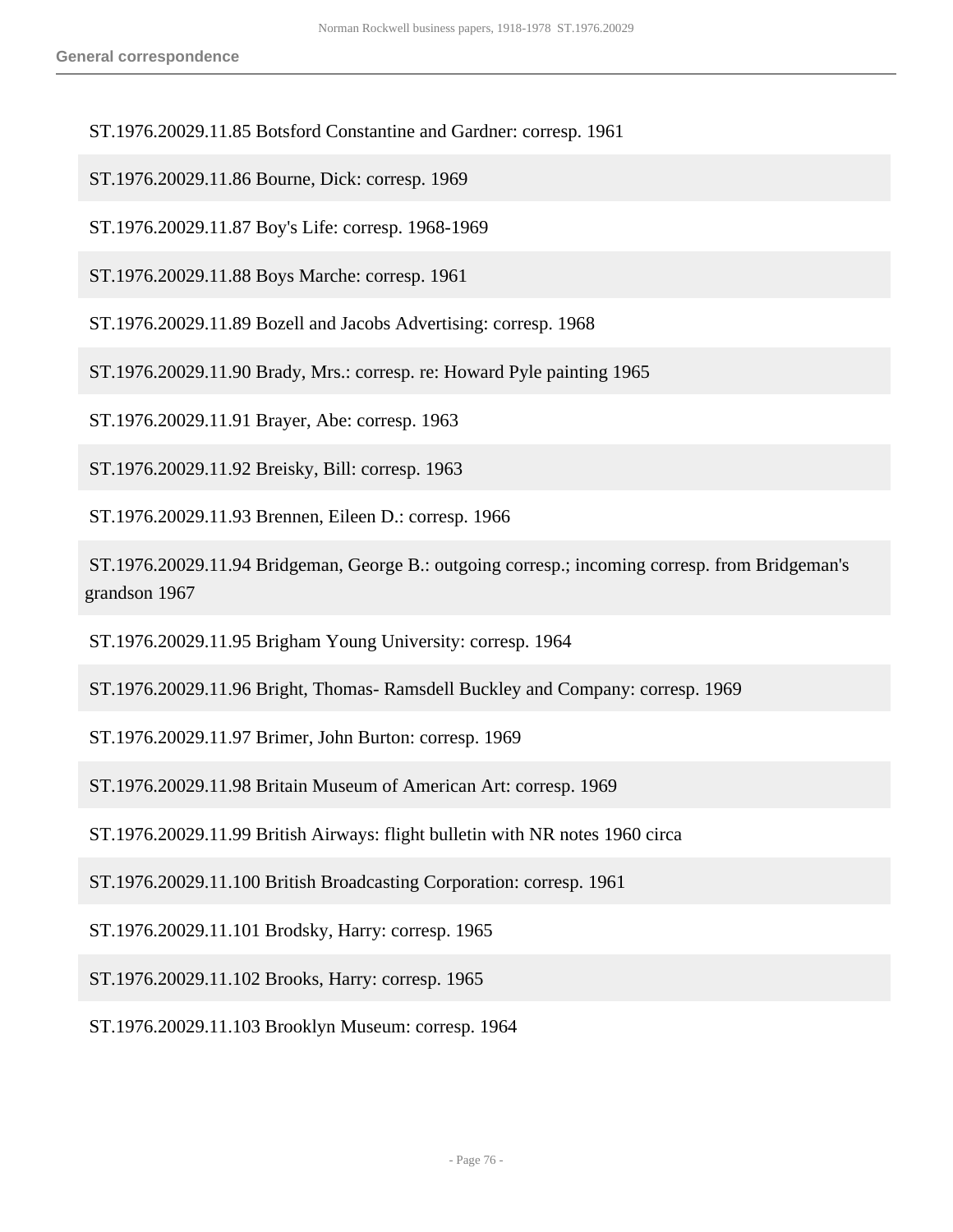ST.1976.20029.11.104 Brooklyn Museum: Buechner, Thomas: incoming, outgoing corresp. 1960-1971

ST.1976.20029.11.105 Brown, Arthur and Brother Inc.: corresp. 1960-1969

 ST.1976.20029.11.106 Brown and Bigelow: incoming, outgoing corresp.; NR notes, drafts re: Willie Was Different; Pepsi Santa Claus 1960-1965

- ST.1976.20029.11.107 Brown, Dorothy Foster: corresp. 1964
- ST.1976.20029.11.108 Brown Stevens and Fifield: corresp. 1960
- ST.1976.20029.11.109 Brownstein, Barbara: corresp. 1967
- ST.1976.20029.11.110 Brunswick, David: corresp. 1966
- ST.1976.20029.11.111 Burchild, Ray: corresp. 1966
- ST.1976.20029.11.112 Bulgarelli, George J.: corresp. 1968
- ST.1976.20029.11.113 Burger, Alvin: corresp. 1969
- ST.1976.20029.11.114 Burger, Walter: corresp. 1965
- ST.1976.20029.11.115 Bureau of Engraving: corresp. Feb circa 1960
- ST.1976.20029.11.116 Bursaw Oil Company: corresp. 1966
- ST.1976.20029.11.117 Buxton, Frank: corresp. 1965
- ST.1976.20029.11.118 Byers, Carlton E.: corresp. 1964

| ST.1976.20029.12.1 Cabell Eanes Advertising: corresp.; invoices 1969 |  |
|----------------------------------------------------------------------|--|

**Box**

- ST.1976.20029.12.2 Cabot, Harold and Company Advertising: corresp. 1964-1968
- ST.1976.20029.12.3 Cahn, Arthur H.: corresp. 1967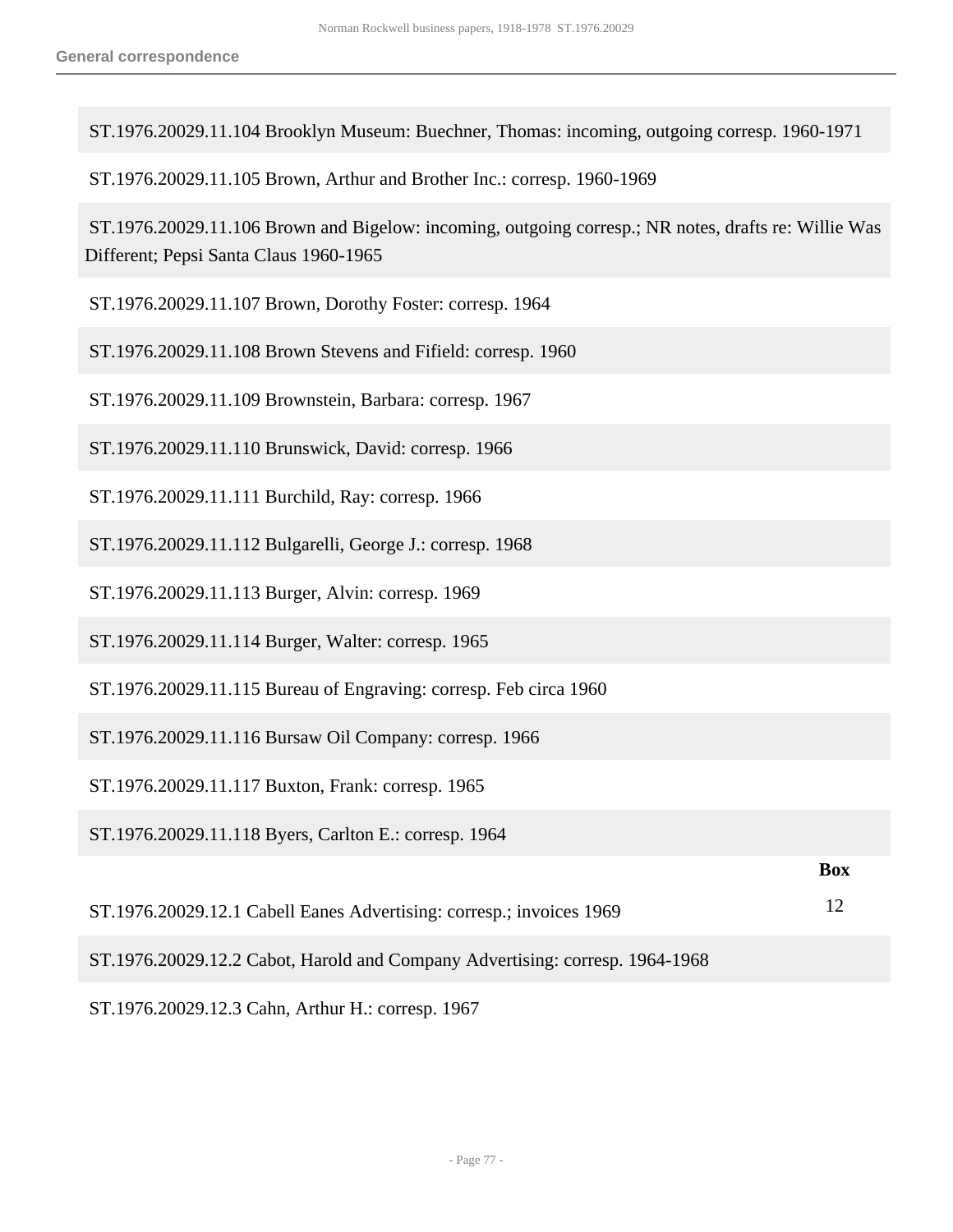ST.1976.20029.12.4 Cahn, Ida: corresp. 1965

- ST.1976.20029.12.5 Cain Hibbard and Meyers: legal corresp. 1966-1974
- ST.1976.20029.12.6 Cairo, Egypt- NR travels to: invoices, notes, corresp. 1963
- ST.1976.20029.12.7 Campbell-Mithun: corresp. 1963-1966
- ST.1976.20029.12.8 Canaan Savings Bank: corresp. 1965
- ST.1976.20029.12.9 Canadian Consulate General: corresp. 1965
- ST.1976.20029.12.10 Cancilla, Joseph- Berkshire Eagle: corresp. 1968
- ST.1976.20029.12.11 Capitol Records: incoming, outgoing corresp. re: Stan Freberg May 31 1961
- ST.1976.20029.12.12 Capitol Records: invoice circa 1965
- ST.1976.20029.12.13 Card, Helen L.: corresp. 1961-1968
- ST.1976.20029.12.14 Cargill, Rowena: corresp. 1966
- ST.1976.20029.12.15 Cargill Wilson Advertising: corresp. 1960
- ST.1976.20029.12.16 Carlisle, George: corresp. 1964-1969
- ST.1976.20029.12.17 Carlson, Carl: corresp. 1969
- ST.1976.20029.12.18 Carnegie Institute: corresp. 1968
- ST.1976.20029.12.19 Carpenter, George: corresp. 1964
- ST.1976.20029.12.20 Carriage Trade: corresp. 1962
- ST.1976.20029.12.21 Carver Price Scott Company: corresp. 1960
- ST.1976.20029.12.22 Carter, Ken: corresp. 1969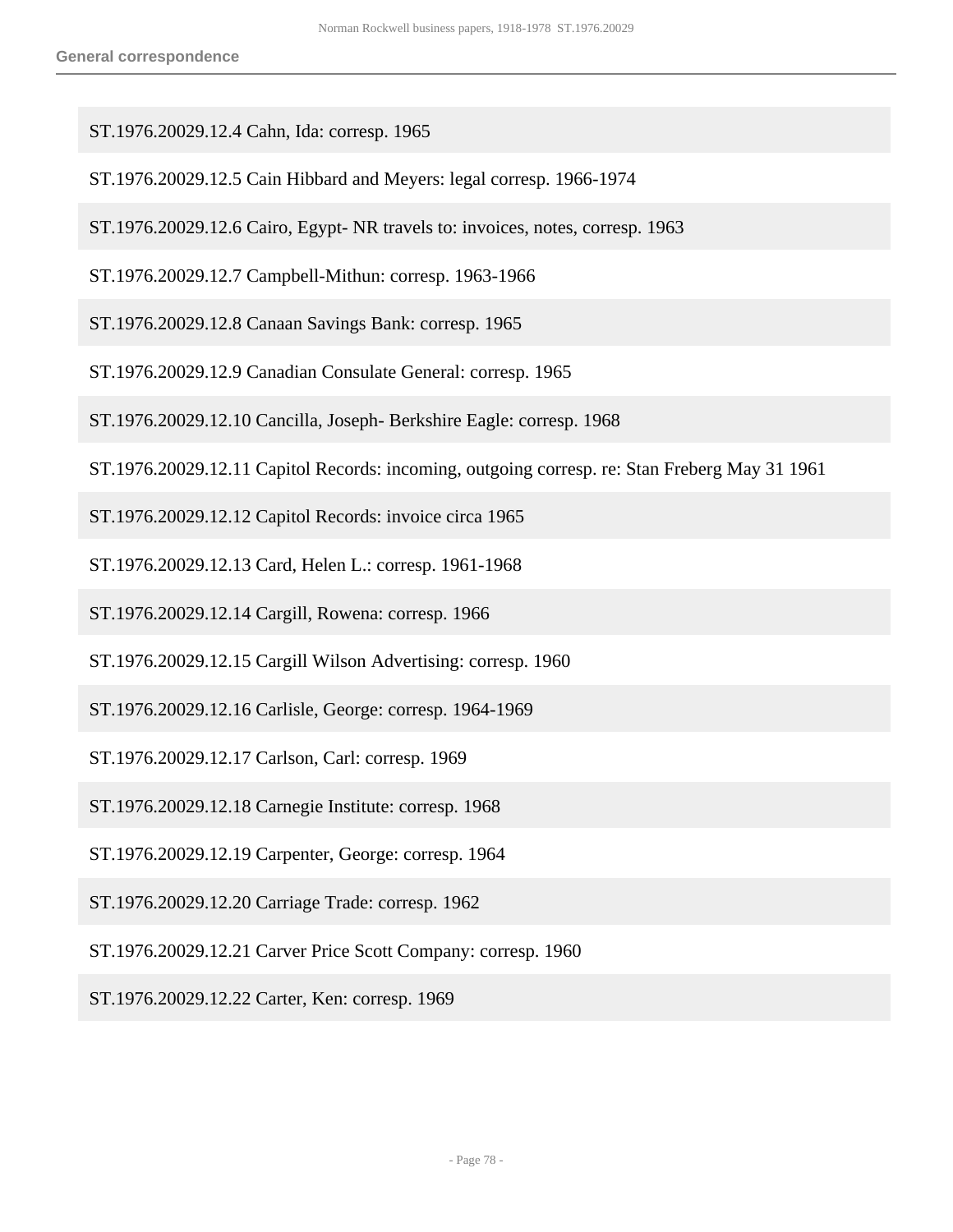- ST.1976.20029.12.23 Cascade Pictures of California: corresp. 1962
- ST.1976.20029.12.24 Castine, Donald: corresp. 1967
- ST.1976.20029.12.25 Castle Offset Printing Corporation: corresp. 1963
- ST.1976.20029.12.26 Catherdral of the Pines Trust: incoming, outgoing corresp.; NR notes 1963-1967
- ST.1976.20029.12.27 Central Michigan Educational TV Council: corresp. 1961
- ST.1976.20029.12.28 Chandler, Digby W.: corresp. 1965
- ST.1976.20029.12.29 Chapman, Gerard: corresp. 1969
- ST.1976.20029.12.30 Charles River Wheelmaen: corresp. 1969
- ST.1976.20029.12.31 Chase Manhattan Bank: bills, invoices, corresp. 1961-1962
- ST.1976.20029.12.32 Chase Manhattan Bank: bills, invoices, corresp. 1962-1963
- ST.1976.20029.12.33 Chase Manhattan Bank: bills, invoices, corresp. 1964-1966
- ST.1976.20029.12.34 Chassell, Joe: corresp. 1969
- ST.1976.20029.12.35 Cheesebrough-Ponds: corresp. 1967
- ST.1976.20029.12.36 Chemical Week: corresp. 1967
- ST.1976.20029.12.37 Chicago Art Institute: corresp. 1965
- ST.1976.20029.12.38 Children's Hospital Medical Center: corresp. 1966
- ST.1976.20029.12.39 Christian Children's Fund: corresp. 1969
- ST.1976.20029.12.40 City Art Museum of St. Louis: corresp. 1960
- ST.1976.20029.12.41 City Savings Bank of Pittsfield: corresp. 1960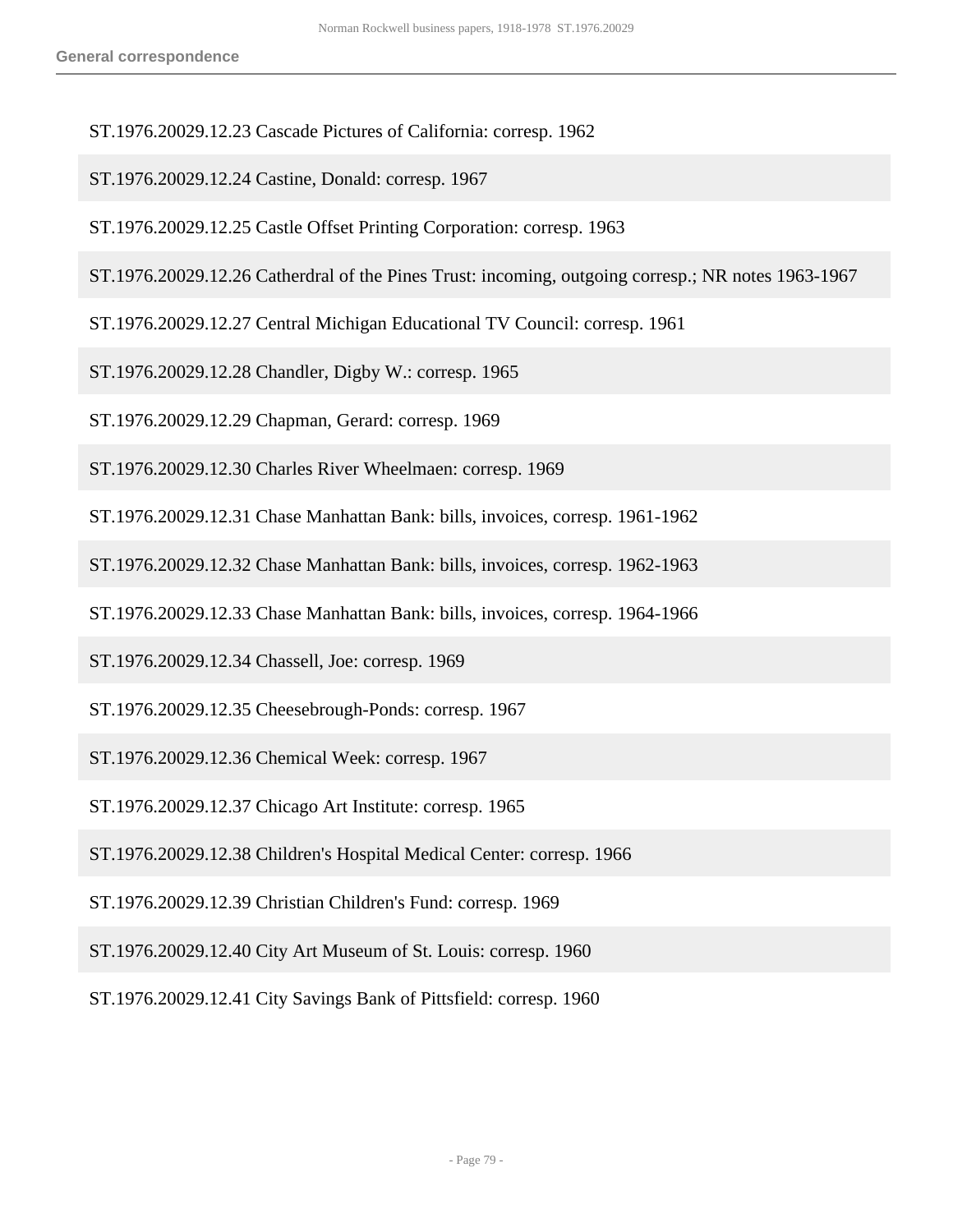- ST.1976.20029.12.42 Clark, Dick Productions: corresp. 1967
- ST.1976.20029.12.43 Clark, Robert P.: corresp. 1965
- ST.1976.20029.12.44 Clark, Sterling Foundation: corresp. 1962
- ST.1976.20029.12.45 Clarke, Richard Warner: corresp. 1960
- ST.1976.20029.12.46 Clemens, Cyril: corresp. 1960-1969
- ST.1976.20029.12.47 Clinton Historical Society: corresp. 1966
- ST.1976.20029.12.48 Cloud and Company: corresp. 1961
- ST.1976.20029.12.49 Cobb, Jim and Beverly: corresp. 1966
- ST.1976.20029.12.50 Coca Cola Company incoming, outgoing corresp. Jul 1966- 1969
- ST.1976.20029.12.51 Coffeyville Public Schools: corresp. 1960
- ST.1976.20029.12.52 Coggins, Ruth and Herbert: corresp. 1965
- ST.1976.20029.12.53 Cole, Roger: corresp. 1969
- ST.1976.20029.12.54 Coles, Robert: corresp. re: book, "Children of Crisis" 1967
- ST.1976.20029.12.55 Collier Coleman Company: corresp. 1970
- ST.1976.20029.12.56 Collier Publishing: corresp. 1969
- ST.1976.20029.12.57 Color Lithographers: incoming, outgoing corresp. 1965
- ST.1976.20029.12.58 Columbia Gas System Service Corporation: corresp. 1968
- ST.1976.20029.12.59 Columbia Records: corresp. circa 1960
- ST.1976.20029.12.60 Columbia University: corresp. 1964-1965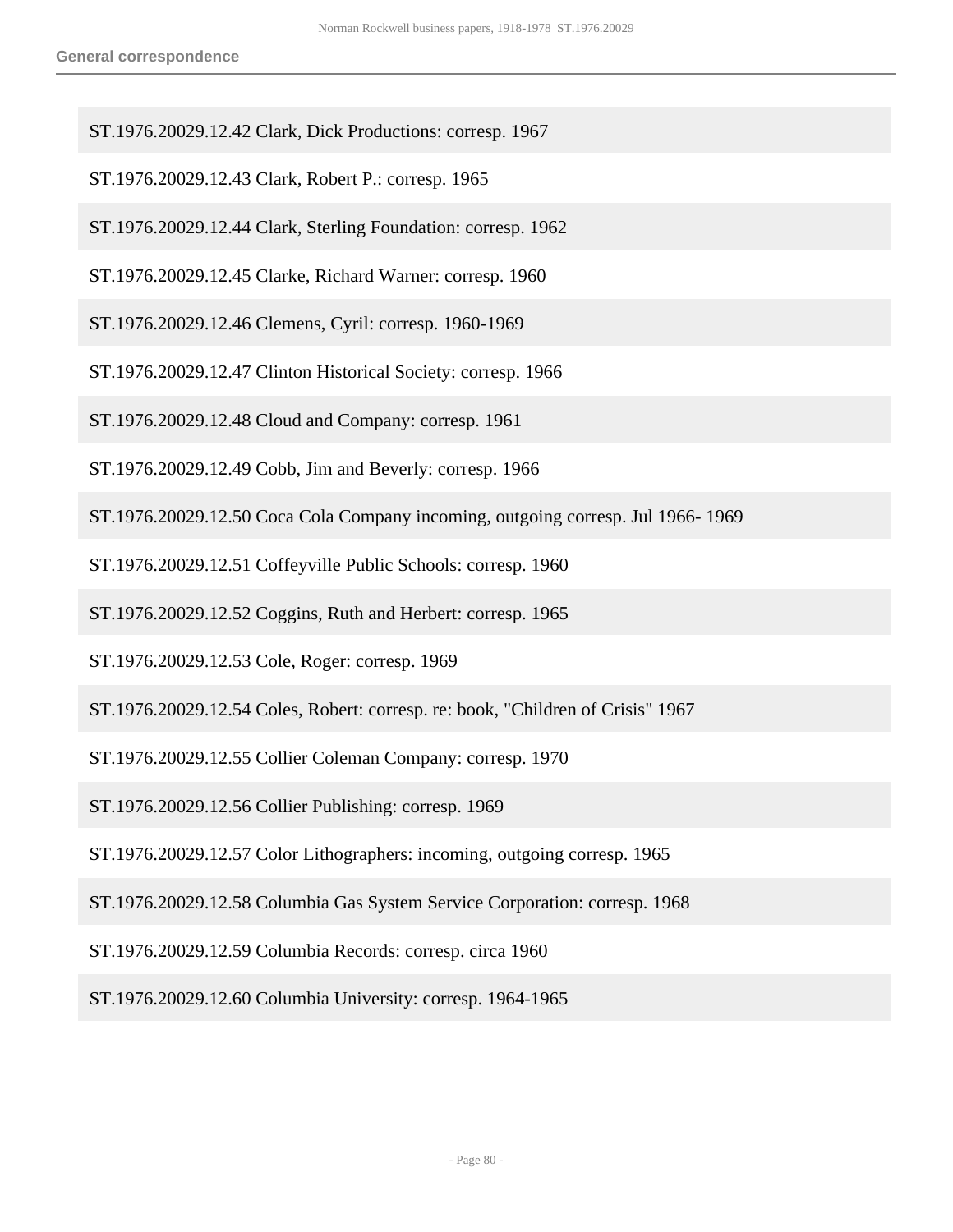- ST.1976.20029.12.61 Commercial Press: corresp. 1966
- ST.1976.20029.12.62 Commercial Paste Company: corresp. 1963-1964
- ST.1976.20029.12.63 Commonwealth of Massachusetts Council on Arts and Humanities: corresp. 1969
- ST.1976.20029.12.64 Commonwealth of Massachusetts- Division of Child Guardianship: corresp. 1965
- ST.1976.20029.12.65 Commonwealth of Massachusetts- House of Representatives: corresp. 1964
- ST.1976.20029.12.66 Conference of Rehibilatation Centers: corresp. 1960
- ST.1976.20029.12.67 Congress Heights Baptist Church: corresp. 1968
- ST.1976.20029.12.68 Connecticut Aircraft: corresp. 1965
- ST.1976.20029.12.69 Connecticut Mutual Life Insurance: corresp. 1961
- ST.1976.20029.12.70 Connecticut National Bank: corresp. 1964
- ST.1976.20029.12.71 Connors, Mike: corresp. 1966
- ST.1976.20029.12.72 Conte, Silvio: corresp. 1963-1969
- ST.1976.20029.12.73 Continental Illinois National Bank: corresp. 1969
- ST.1976.20029.12.74 Cook, Harley: corresp. 1964
- ST.1976.20029.12.75 Coolidge, J.T.: corresp. 1967
- ST.1976.20029.12.76 Cooper, Chas J.: corresp. 1960
- ST.1976.20029.12.77 Cooper, Henry: corresp. 1966-1967
- ST.1976.20029.12.78 Cooper, Samuel: corresp. 1964
- ST.1976.20029.12.79 Cooperstown Art Association: corresp. 1965-1967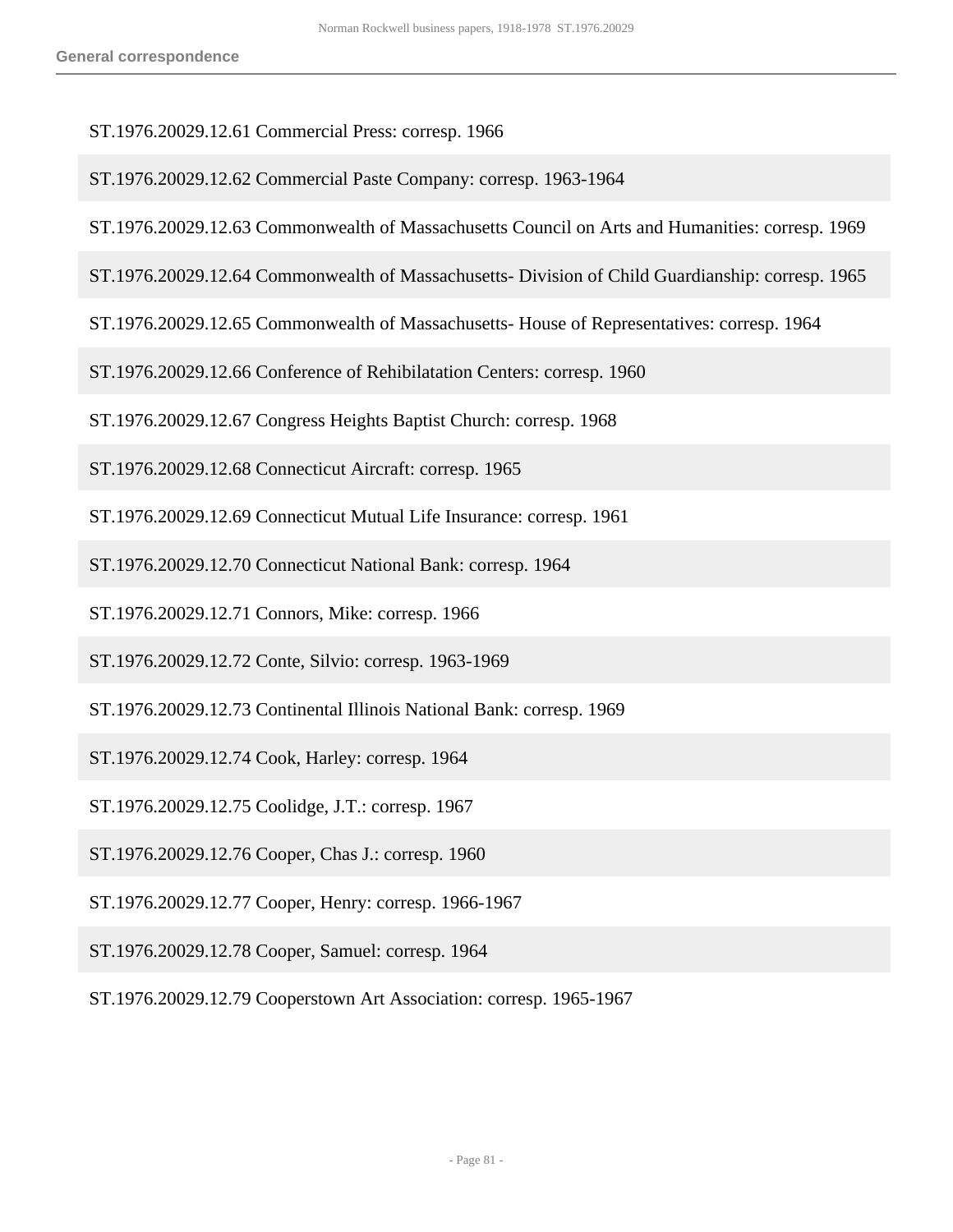- ST.1976.20029.12.80 Commercial Press: corresp. 1966
- ST.1976.20029.12.81 Corbetta, Carlo: corresp. 1967-1968
- ST.1976.20029.12.82 "Cot": outgoing corresp. 1966
- ST.1976.20029.12.83 Cottee. Gatha F- Kennedy Space Center: corresp. 1964-1969
- ST.1976.20029.12.84 Creative House Inc.: corresp. 1969
- ST.1976.20029.12.85 Cramer-Krasselt Co.: corresp. circa 1960
- ST.1976.20029.12.86 Crawford, Cliff: corresp. 1969
- ST.1976.20029.12.87 Crawford Manufacturing: corresp. 1960
- ST.1976.20029.12.88 Creative Americans Foundation: corresp. 1966
- ST.1976.20029.12.89 Crocker, Betty: corresp. 1960
- ST.1976.20029.12.90 Crosby, Bing: outgoing corresp. re: Stagecoach Jun 14 1966
- ST.1976.20029.12.91 Crowell, William-Hiaghland Hall, Waldorf School: corresp. 1969
- ST.1976.20029.12.92 Crusade for Freedom Inc.: corresp. circa 1960
- ST.1976.20029.12.93 Cusick, Dan-Scranton Times: corresp. 1969
- ST.1976.20029.12.94 Daly, Daniel: corresp. 1964
- ST.1976.20029.12.95 Dancer Fitzgerald Sample: corresp. 1947-1961
- ST.1976.20029.12.96 Danenberg Galleries: incoming, outgoing corresp. 1968-1969
- ST.1976.20029.12.97 Danenberg Galleries: incoming, outgoing corresp. 1969-1971
- ST.1976.20029.12.98 Danforth, Frederick: corresp. 1965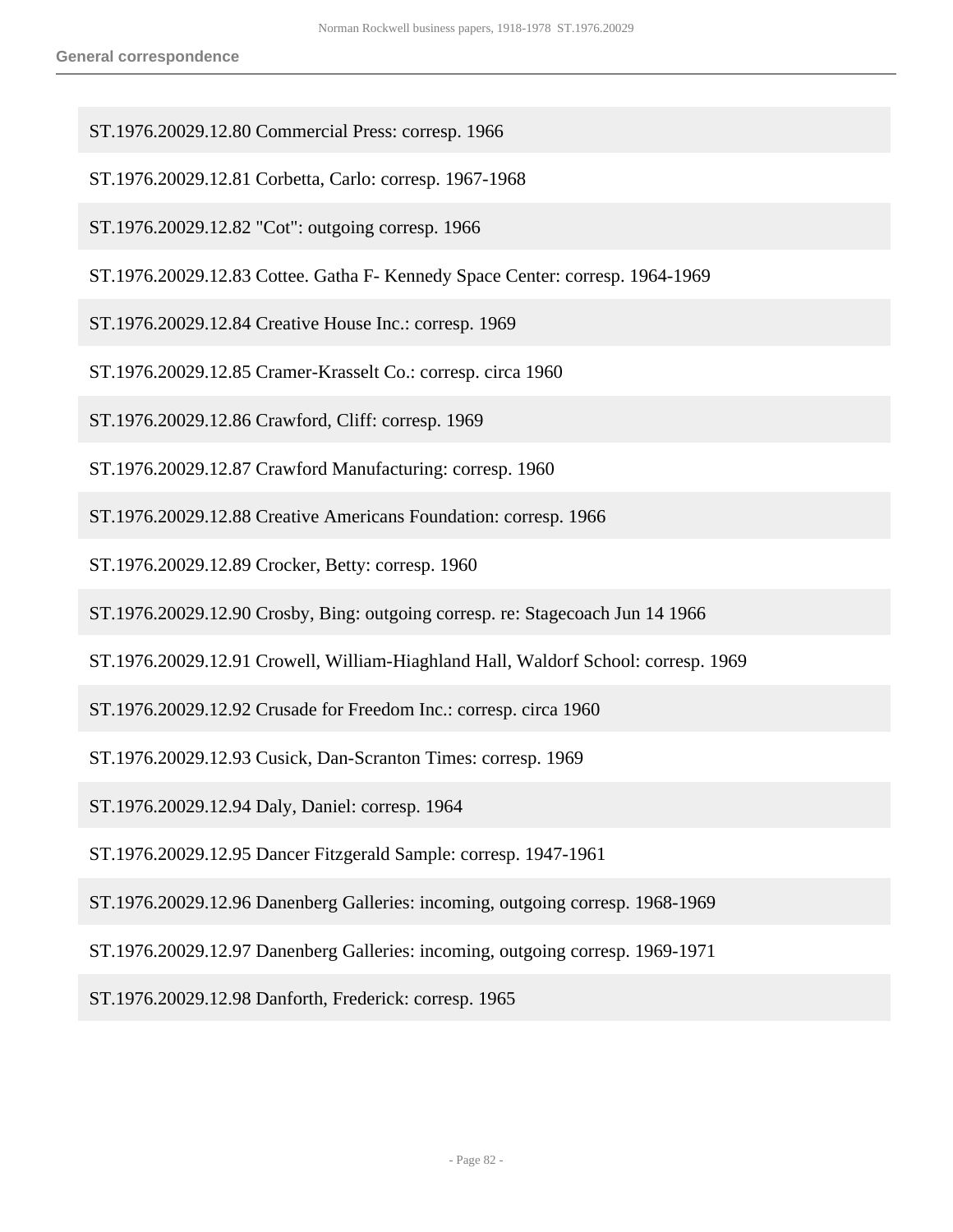- ST.1976.20029.12.99 Dancer Fitzgerald Sample: corresp. 1961
- ST.1976.20029.12.100 Darrow School: corresp. 1960-1967
- ST.1976.20029.12.101 Davis Sanford Company: corresp. 1961
- ST.1976.20029.12.102 Day Publishing: corresp. 1962
- ST.1976.20029.12.103 Deal, Samuel: corresp. 1969
- ST.1976.20029.12.104 Deane, Edith: corresp. 1964
- ST.1976.20029.12.105 De'Besth Music Publishing: corresp. re: Lady Bird Johnson 1965-1967
- ST.1976.20029.12.106 Dechusi, Clarence: corresp. 1967
- ST.1976.20029.12.107 Decker, Clarence and Elaine: corresp. 1969
- ST.1976.20029.12.108 Deederer Research: corresp. 1966
- ST.1976.20029.12.109 Deely, John: corresp. 1960-1966
- ST.1976.20029.12.110 Deeley Gallery: corresp. 1964
- ST.1976.20029.12.111 Defiance College, Art Department: corresp. 1965-1967

ST.1976.20029.12.112 DeGersdorff, Robert: corresp. 1966

ST.1976.20029.12.113 deLune, Clair: corresp. circa 1966

ST.1976.20029.12.114 Democratic State Committee, Massachusetts: corresp. 1967

ST.1976.20029.12.115 Denver, University of: corresp. 1964

 ST.1976.20029.12.169 Department of Defense: corresp. re: Rockwell trip to Vietnam and commission of artwork for Army and John Glenn painting 1966-1967

ST.1976.20029.12.116 deSales, Frances: corresp. 1964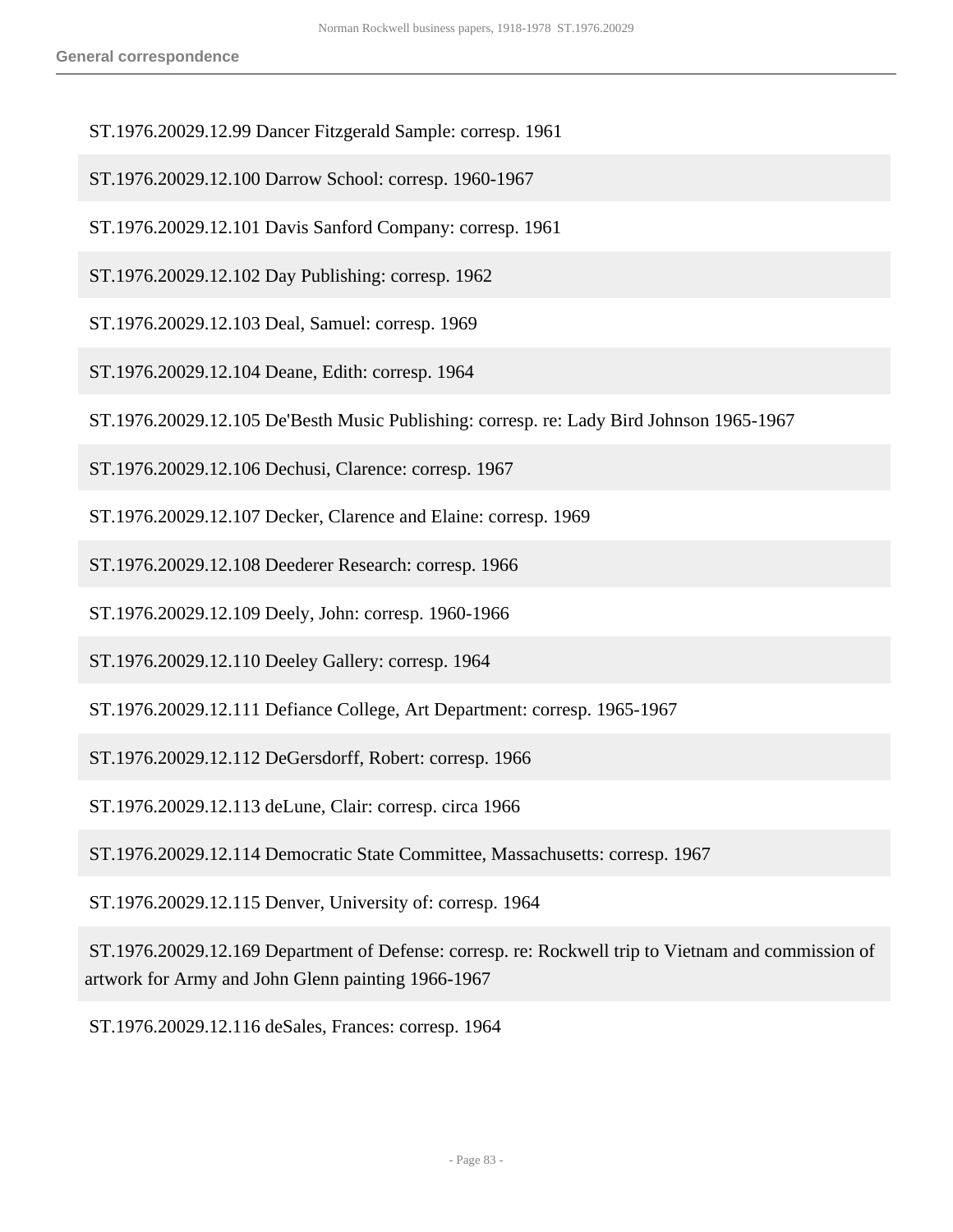ST.1976.20029.12.117 Devine, Jerry: corresp. re: changes in SEP Mar 10 1960

ST.1976.20029.12.118 Dewitt, John: incoming, outgoing correspl. re: Glen Canyon Dam 1969-1970

 ST.1976.20029.12.119 Diamond, Sally: corresp. with Collins, Knowlton, Wing, Inc. (Josephine Rogers) re: "Willie Was Different" 1968-1969

ST.1976.20029.12.120 Dietz, Lawrence: corresp. 1969

ST.1976.20029.12.121 Disney, Walt Productions: corresp. 1962-1967

ST.1976.20029.12.122 Dobbins, Edward L.: corresp. 1964

ST.1976.20029.12.123 Dohanos, Stevan and Paul: father and son exhibition circa 1960

ST.1976.20029.12.124 Doliff and Company: corresp. 1965

ST.1976.20029.12.125 Dolson, Frank: corresp. 1965

ST.1976.20029.12.126 Donald Art Company: corresp. 1967

ST.1976.20029.12.127 Donaldson, Ben- Lincoln Center: corresp. 1968

ST.1976.20029.12.128 Donna, John J.: outgoing corresp. re: NR last will and testement 1960

ST.1976.20029.12.129 Doremus and Company: corresp. 1969

ST.1976.20029.12.130 Doubleday and Company: corresp. 1960-1967

ST.1976.20029.12.131 Doubleday: McCormick, Ken: corresp. re: visit to NR Mar 3 1968

ST.1976.20029.12.132 Dreyfuss, Henry: corresp. 1965

ST.1976.20029.12.133 Dreyfuss, Rene: corresp. 1961

ST.1976.20029.12.134 Dubelbeiss, Adele: corresp. 1964

ST.1976.20029.12.135 Dubois, W.E.B. Memorial Committee: corresp. 1968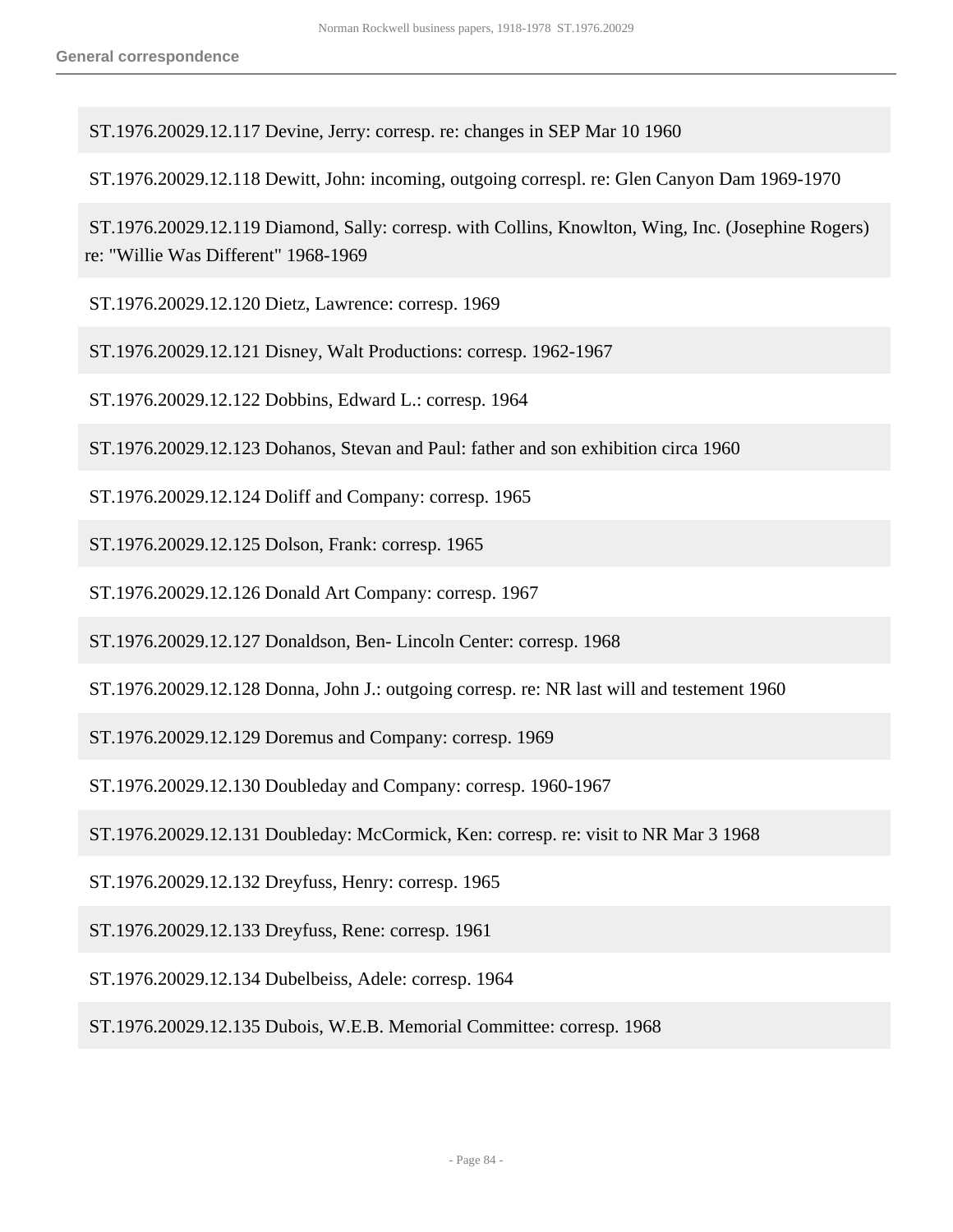ST.1976.20029.12.136 Dudley White, Paul: corresp. 1964

ST.1976.20029.12.137 Due, Barbara: corresp. 1966-1967

ST.1976.20029.12.138 Dufault, Claude: corresp. 1969

ST.1976.20029.12.139 Dukoff, Edward: telegrams; NR notes re: Bob Henry 1960

ST.1976.20029.12.140 Dumble, Barbara Interiors: corresp. re: Lilac Girl Oct 14 1961

 ST.1976.20029.12.141 Dunker, Henry J.: incoming, outgoing corresp. re: George Lincoln Rockwell; financials 1962-1965

ST.1976.20029.12.142 Dunn, George P.: corresp. 1969

ST.1976.20029.12.143 Dwight House: outgoing corresp. 1967

ST.1976.20029.12.144 Eadline Perce: corresp. 1966

ST.1976.20029.12.145 Easter Seal Society: corresp. 1968

ST.1976.20029.12.146 Eastman Kodak: corresp. 1968

ST.1976.20029.12.147 Eaton, John: corresp. 1974

ST.1976.20029.12.148 Eaves Costume Company: NR notes 1964

ST.1976.20029.12.149 Eberman, Edwin: corresp. 1967

ST.1976.20029.12.150 Edgerton, Bud: incoming, outgoing corresp. from Bennington 4-H Feb 23 1966

ST.1976.20029.12.151 Edman, George: corresp. 1966

ST.1976.20029.12.152 Educational Direction Inc.: corresp. 1969

ST.1976.20029.12.153 Edwards, Cliff: corresp. 1966-1967

ST.1976.20029.12.154 Egypt, USIS: translation pf release 1964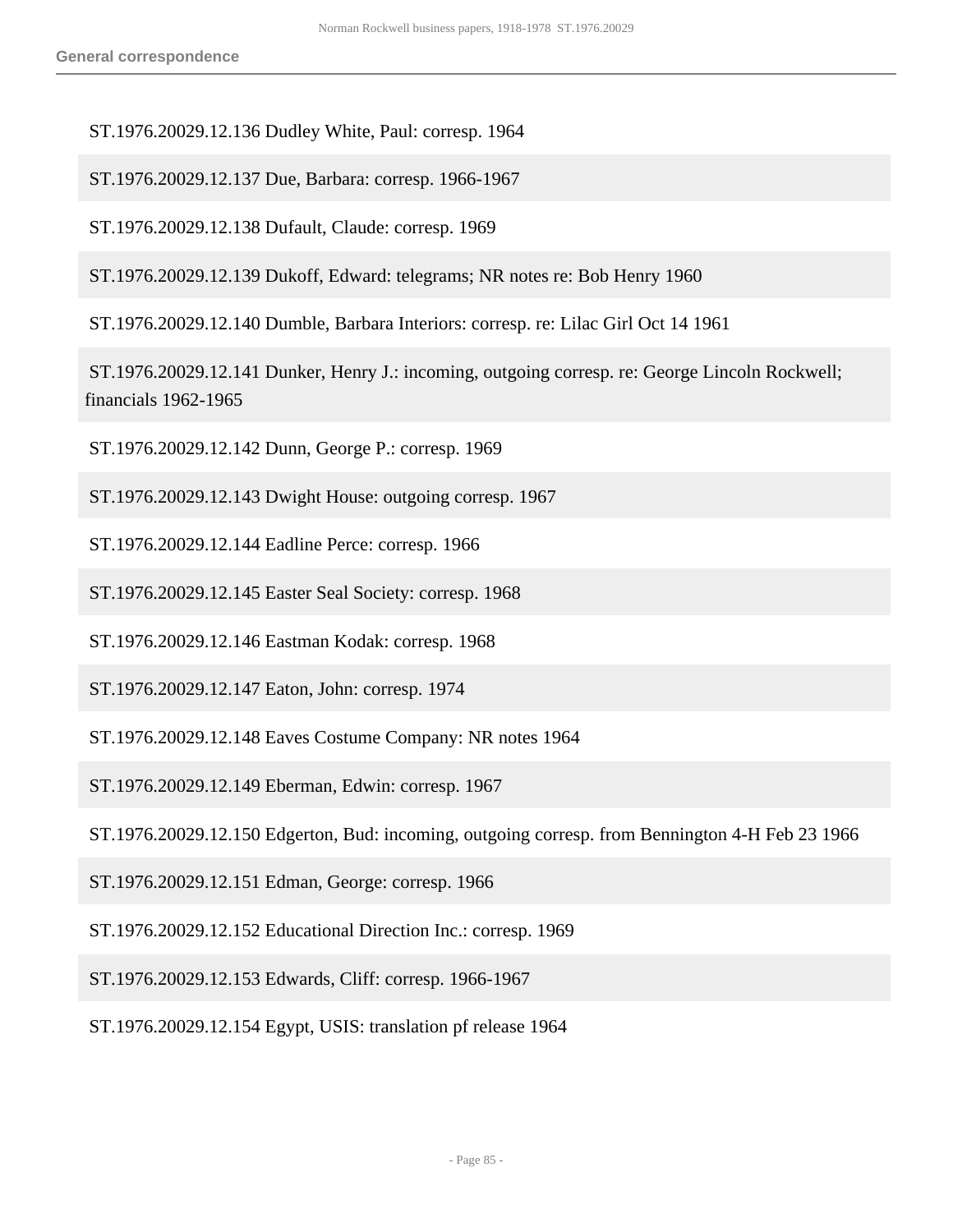ST.1976.20029.12.155 Einson Freeman Advertising division of Einson Freeman and Detroy Corporation via William "Bill" H. Scoble: corresp. re: Pepsi-Cola Santa cutouts, Jack Garabrant, "I Love Santa" Club, 1964-1965

ST.1976.20029.12.156 Eisenhower College: corresp. 1965

ST.1976.20029.12.157 "Elizabeth": corresp. 1965

ST.1976.20029.12.158 Elliot, Donna Gertrude: corresp. 1964

ST.1976.20029.12.159 Ellis, Linda Ryan: corresp. 1964

ST.1976.20029.12.160 Embassy Tours: corresp. 1967

ST.1976.20029.12.161 Encyclopedia Britannica: corresp. 1966

ST.1976.20029.12.162 Enders, Barbara: corresp. 1967

ST.1976.20029.12.163 Erikson, Carl E.: corresp. 1968

ST.1976.20029.12.164 Esquire Magazine: corresp. 1961-1969

 ST.1976.20029.12.165 Ettinger, Eleanor: incoming, outgoing corresp. re: Lincoln as NR's favorite American 1976

ST.1976.20029.12.166 Evansville Press: corresp. 1967

ST.1976.20029.12.167 Eyer, Antita and Charles: corresp. 1967-1968

ST.1976.20029.12.168 Exhibitions: incoming, outgoing corresp. re: travels of NR's paintings 1963-1966

|                                                                                | Box |
|--------------------------------------------------------------------------------|-----|
| ST.1976.20029.13.1 Fairchild Publications- Mitchelmore, Charles: corresp. 1968 |     |

 ST.1976.20029.13.2 Farson Huff and Northlich Advertising: incoming corresp. re: Nimrod Camping 1963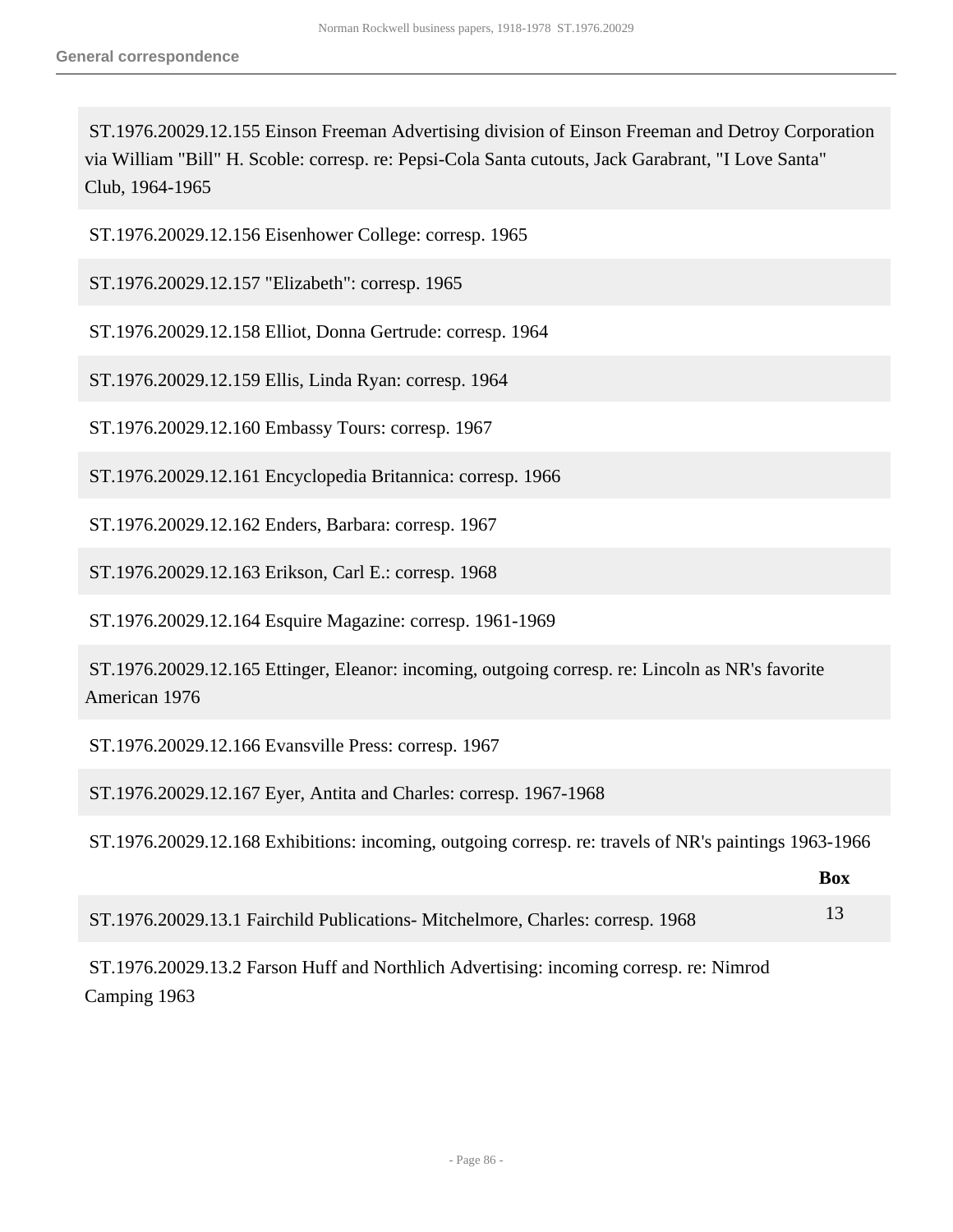ST.1976.20029.13.3 Famous Artists School: facts, figures, and percentages Nov 30 1962

ST.1976.20029.13.4 Fan Art: NR response circa 1960

ST.1976.20029.13.5 Feldman, Burton G. Advertising: corresp. 1961

ST.1976.20029.13.6 Fernandez, John: incoming, outgoing corresp. re: Mrs. Housewife Apr 1966

ST.1976.20029.13.7 Festival of Arts: incoming, outgoing corresp. 1964-1966

ST.1976.20029.13.8 Fetler, James: incoming, outgoing corresp. re: Atlantic First 1966

ST.1976.20029.13.9 Field Enterprises: corresp. 1963-1969

ST.1976.20029.13.10 Field, Julie and Henry: incoming, outgoing corresp. 1965-1969

ST.1976.20029.13.11 Finch, Christopher: corresp. 1965

ST.1976.20029.13.12 Fine, W.R Galleries: corresp. 1963

ST.1976.20029.13.13 Finney, Betsy: corresp. 1969

ST.1976.20029.13.14 First National Bank of New York: corresp. 1963

ST.1976.20029.13.15 Fisher Radio: corresp. 1963

ST.1976.20029.13.16 Fitzpatrick, John H.: corresp. re: diaper cloth 1969

ST.1976.20029.13.17 Fleishman, Hillard Inc.: incoming, outgoing corresp. re: Look 1965

ST.1976.20029.13.18 Fletcher Richards Advertising: incoming, outgoing corresp. re: Gulf Oil 1960-1965

ST.1976.20029.13.19 Florists Transworld Delivery Association: incoming, outgoing corresp. 1966

ST.1976.20029.13.20 Flynn, Ed: corresp. re: pipes 1966

ST.1976.20029.13.21 Follett Publishing: corresp. 1969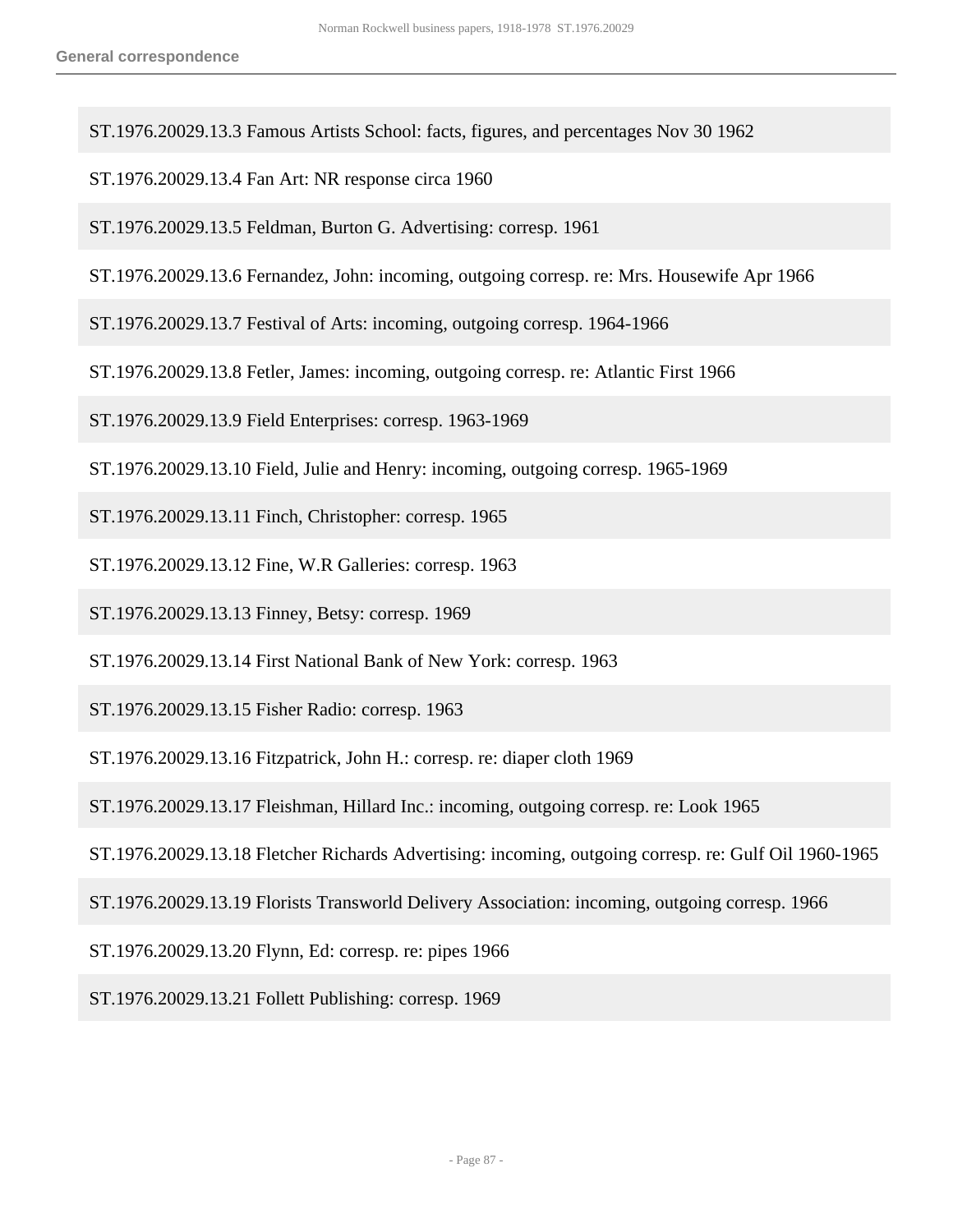- ST.1976.20029.13.22 Fodder, Paul: incoming, outgoing corresp.; invoices 1966-1967
- ST.1976.20029.13.23 Fodder, Paul: incoming, outgoing corresp.; invoices 1968-1969
- ST.1976.20029.13.24 Foothill College: corresp. 1964
- ST.1976.20029.13.25 Ford, Henry: corresp. from Detroit Aug 1963
- ST.1976.20029.13.26 Ford Motor Company: corresp. 1969
- ST.1976.20029.13.27 Ford, Warren: corresp. 1969
- ST.1976.20029.13.28 Forest Lawn Parks and Mortuaries: incoming, outgoing corresp. 1965
- ST.1976.20029.13.29 Form Letters- from NR's office: examples unsigned 1965
- ST.1976.20029.13.30 Forney, John W. Advertising: corresp. re: Western Oil and Fuel Feb 13 1963
- ST.1976.20029.13.31 Forni Land: agreement for option to buy circa 1960
- ST.1976.20029.13.32 Forsyth, Bettye: corresp. Oct 1960
- ST.1976.20029.13.33 Forsythe, Clyde: corresp. re: Robert Vose, Mary Barstow 1960-1963
- ST.1976.20029.13.34 Forsythe, Cotta: corresp. 1969
- ST.1976.20029.13.35 Fort Nelson News: corresp. 1964
- ST.1976.20029.13.36 Foseco Inc: incoming, outgoing corresp. 1965
- ST.1976.20029.13.37 Foster and Kleiser: incoming, outgoing corresp. 1965
- ST.1976.20029.13.38 Fox, Jared Copeland corresp. re: Stagecoach Jun 1966
- ST.1976.20029.13.39 Four Freedoms House, Seattle: corresp. 1969
- ST.1976.20029.13.40 Frances, Evan: incoming, outgoing corresp. re: Stockbridge photoshoot 1965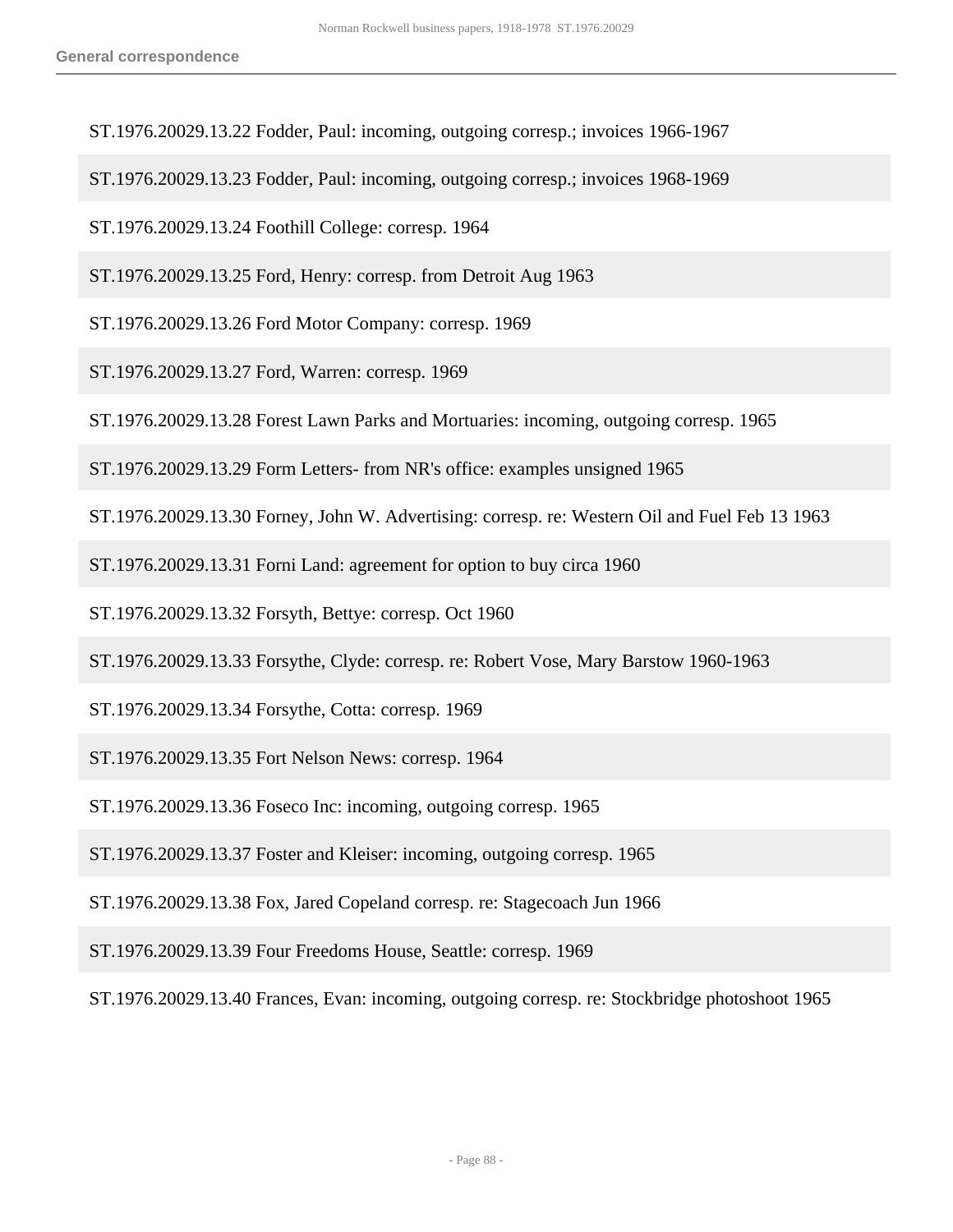ST.1976.20029.13.41 Frank, Edward and Esther: corresp. 1966-1969

ST.1976.20029.13.42 Franklin Institute: corresp. 1963-1964

ST.1976.20029.13.43 Fraser, Alex- Fraser Galleries: incoming, outgoing corresp. 1965

ST.1976.20029.13.44 Friedrichs, E.H. and A.C. Company: corresp. 1962

ST.1976.20029.13.45 Friend, Robert: corresp. re: Ken Stuart 1961

ST.1976.20029.13.46 Fry, Maudie and Clair: corresp. 1969-1970

 ST.1976.20029.13.47 Funk and Wagnall's (John Burton Brimer): corresp. re: "Willie Was Different" 1967-1970

ST.1976.20029.13.48 Funsten, Sara: corresp. 1961

ST.1976.20029.13.49 Furniture in Parts Corporation: corresp. 1967

ST.1976.20029.13.50 Galbraith, John Kenneth: corresp. 1968

ST.1976.20029.13.51 Gallo, Remo Del: corresp. 1966

ST.1976.20029.13.52 Gans, Albert: corresp. 1966

ST.1976.20029.13.53 Gardner Advertising Company: corresp. 1962

ST.1976.20029.13.54 Gardner, Elmer: corresp. 1966

ST.1976.20029.13.55 Geffen, Morton and Griffiths: corresp. 1961

ST.1976.20029.13.56 General Electric: corresp. 1961-1964

ST.1976.20029.13.57 Gershwin Junior High School: corresp. 1963

ST.1976.20029.13.58 Gibney, Albert L. Advertising: corresp. 1965

ST.1976.20029.13.59 Gustav Gilbert: corresp. circa 1960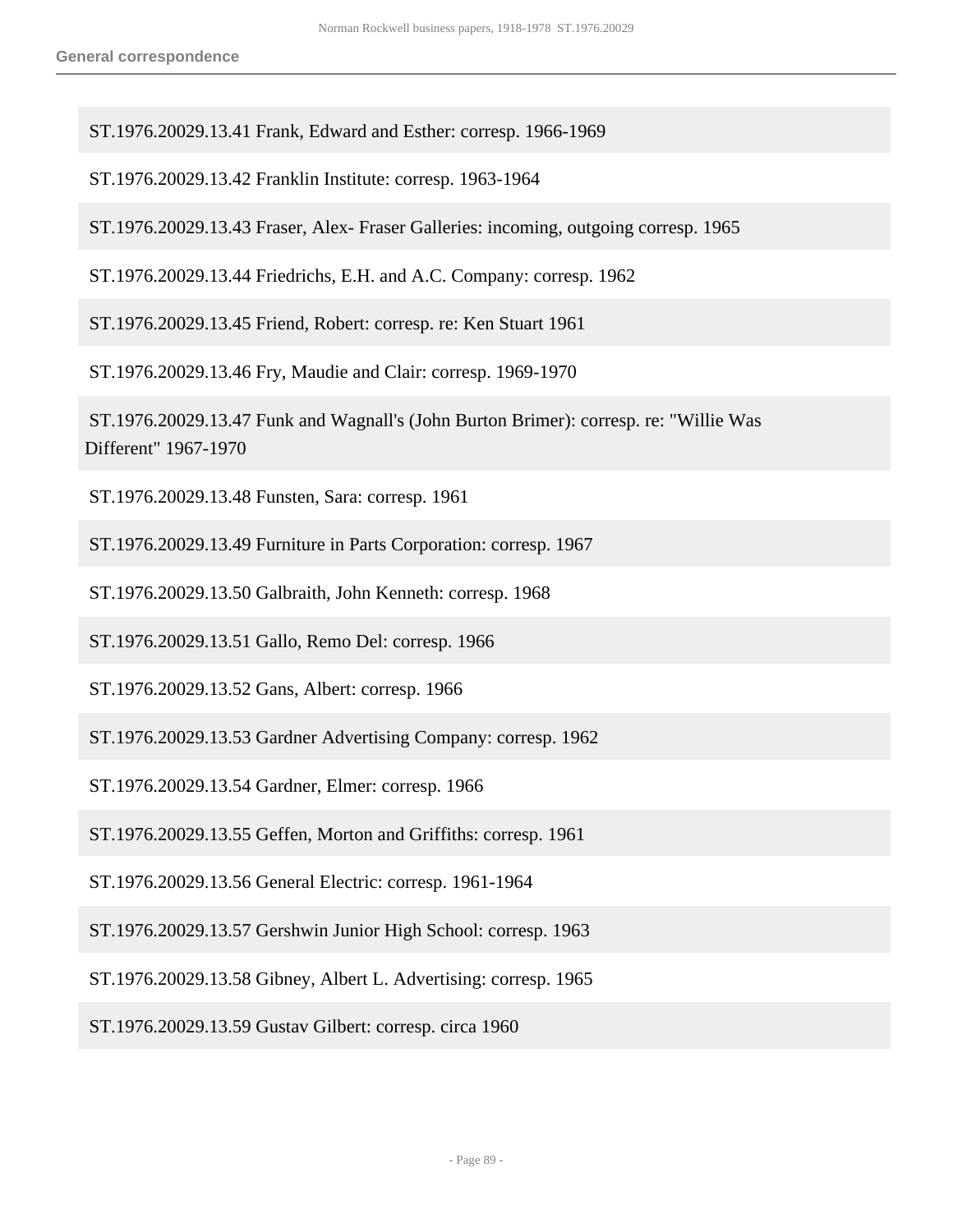- ST.1976.20029.13.60 Ginochio, Robert: corresp. 1967
- ST.1976.20029.13.61 Girls Town: corresp. 1960
- ST.1976.20029.13.62 Glasspar, fiber glass boats: corresp. 1960
- ST.1976.20029.13.63 Gleason, William J.: corresp. 1966
- ST.1976.20029.13.64 Glover, W.H.: corresp. 1967
- ST.1976.20029.13.65 Glynn, Brian: corresp. 1969
- ST.1976.20029.13.66 Goff, Bill: corresp. 1967
- ST.1976.20029.13.67 Golden Rule: NR notes circa 1961
- ST.1976.20029.13.68 Goldsmith, K.J.: corresp. 1967
- ST.1976.20029.13.69 Goldwater, Barry: incoming, outgoing corresp.; NR draft 1966
- ST.1976.20029.13.70 Goodwill: corresp. 1968
- ST.1976.20029.13.71 Gordon Military Society: corresp. 1969
- ST.1976.20029.13.72 Goyette Brothers: corresp. 1965-1966
- ST.1976.20029.13.73 Grace Church Salem: corresp., NR notes May 1960
- ST.1976.20029.13.74 Grace, Phil: corresp. 1969
- ST.1976.20029.13.75 Graham, Bess: corresp. 1964
- ST.1976.20029.13.76 Graham Farms: corresp. 1960
- ST.1976.20029.13.77 Grand Central Art Galleries: corresp. 1960-1961
- ST.1976.20029.13.78 Gray and Rogers Advertising: incoming, outgoing corresp.; photo prints 1961-1968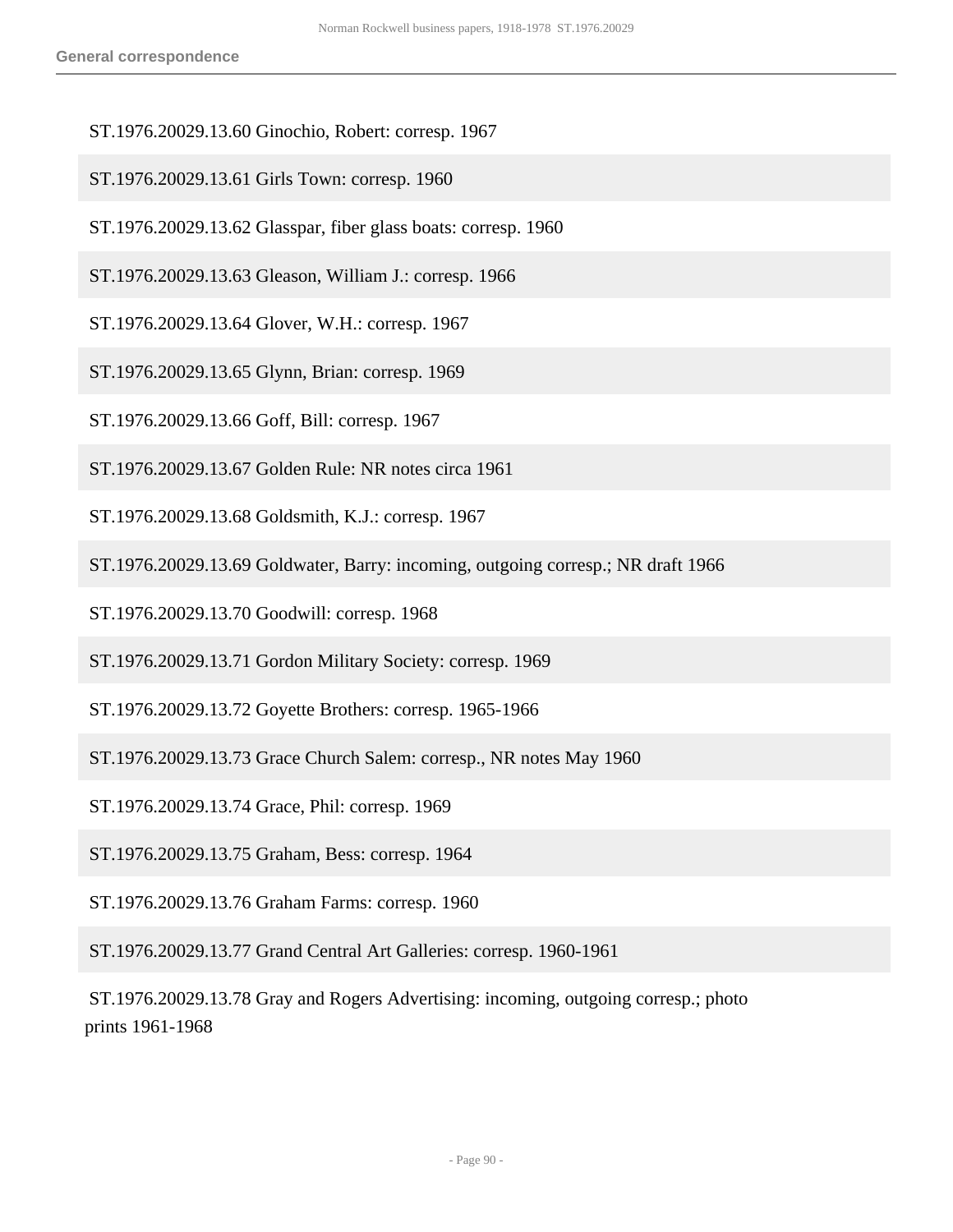- ST.1976.20029.13.79 Great Lakes Press: corresp. 1969
- ST.1976.20029.13.80 Great Western Producers: corresp. circa 1965
- ST.1976.20029.13.81 Greco-American Institutes of Pagrati and Neos Kosmos: corresp. 1966
- ST.1976.20029.13.82 Greenery, the: corresp. 1968
- ST.1976.20029.13.83 Green Giant Company: corresp. 1969
- ST.1976.20029.13.84 Greenfield Area Chamber of Commerce: corresp. 1964
- ST.1976.20029.13.85 Greenwood, D.A. Area Advertising Agency: corresp. 1961
- ST.1976.20029.13.86 Greeting Cards misc. circa 1969
- ST.1976.20029.13.87 Greylock Broadcasting Company: corresp. 1960
- ST.1976.20029.13.88 Gridion Club: seating card circa 1965
- ST.1976.20029.13.89 Griffin Jules I.: corresp. 1965
- ST.1976.20029.13.90 Grolier Inc.: corresp. 1960
- ST.1976.20029.13.91 Grumbacher Brushes and Artisits Supplies: corresp. 1960
- ST.1976.20029.13.92 Guest Columists Forum: corresp. 1960
- ST.1976.20029.13.93 Guideposts Magazine: corresp. 1969-1970
- ST.1976.20029.13.94 Guild Bascom and Bonfigli: corresp. 1963-1964
- ST.1976.20029.13.95 Gundell, Glenn: corresp. 1968
- ST.1976.20029.13.96 Guzman, Emilio E.: outgoing handwritten corresp.; incoming corresp. Nov 1965
- ST.1976.20029.13.97 Haas, Merle: corresp. circa 1967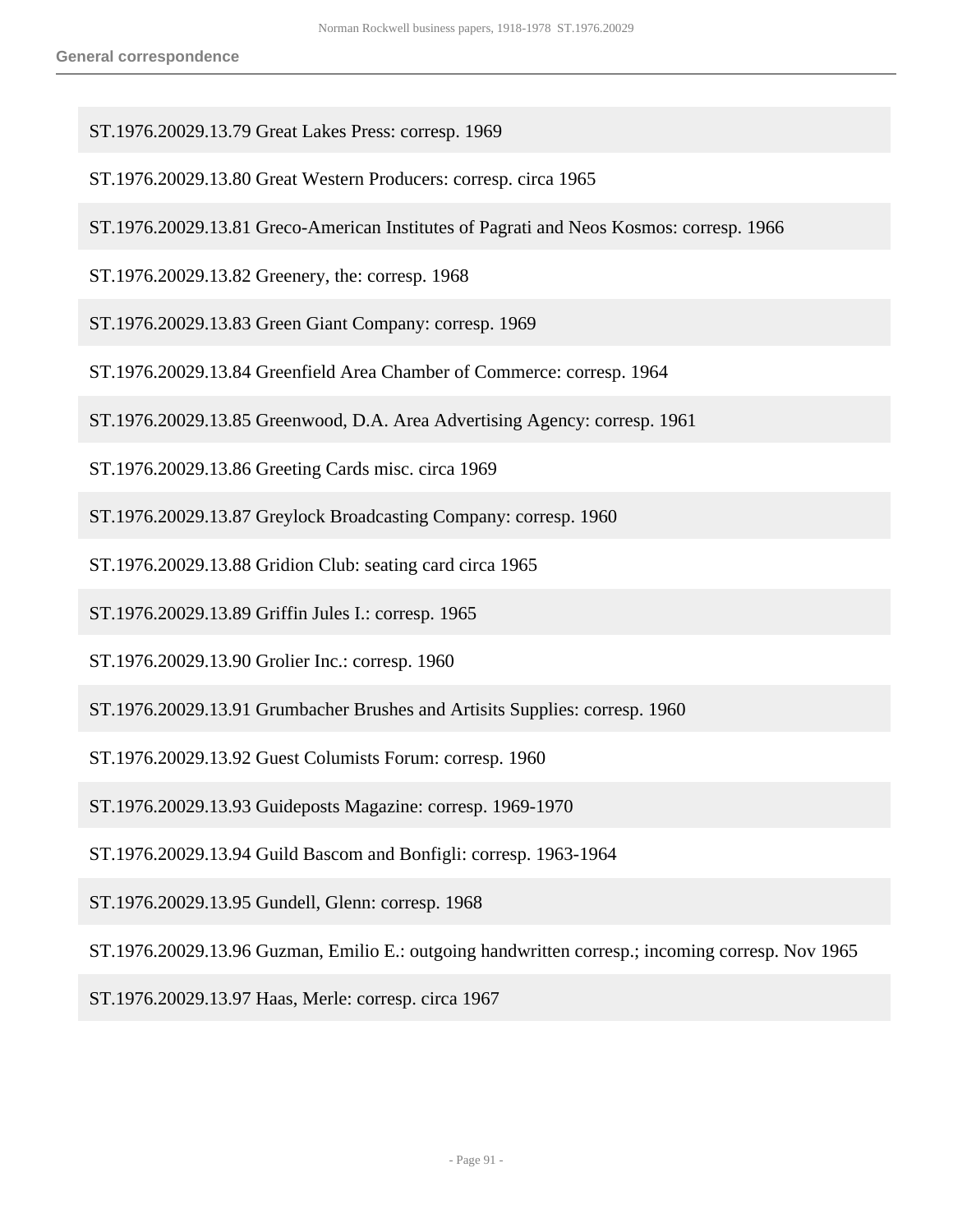- ST.1976.20029.13.98 Halberstadt, M.: corresp. 1969
- ST.1976.20029.13.99 Hall, ?: outgoing corresp. 1961
- ST.1976.20029.13.100 Hall, Kenneth M.: corresp. 1968
- ST.1976.20029.13.101 Halle Brothers Company: corresp. 1950-1960
- ST.1976.20029.13.102 Hammer Galleries: corresp. 1967
- ST.1976.20029.13.103 Handberg, Elmer: corresp. 1964
- ST.1976.20029.13.104 Hannibal Chamber of Commerce: corresp. 1969
- ST.1976.20029.13.105 Harcharz, Harry- Boy Scouts of America: corresp. 1965
- ST.1976.20029.13.106 Harding, John F.: corresp. 1967
- ST.1976.20029.13.107 Harding, Lester W.: corresp. 1960-1961
- ST.1976.20029.13.108 Harper and Company: corresp., NR notes 1964
- ST.1976.20029.13.109 Harper's Magazine: corresp. 1966
- ST.1976.20029.13.110 Harris and Love Advertising: corresp. 1961
- ST.1976.20029.13.111 Havey, Jack- Ad Media: corresp. re: "State of Maine" 1962-1967
- ST.1976.20029.13.112 Harvey, Eli: corresp. from Wilmington News 1966
- ST.1976.20029.13.113 Harris, Herb: corresp. 1969
- ST.1976.20029.13.114 Harris, Roger: corresp. 1969
- ST.1976.20029.13.115 Hartwig, Jean Taylor: corresp. 1964
- ST.1976.20029.13.116 Harvard Divinity School: corresp. 1965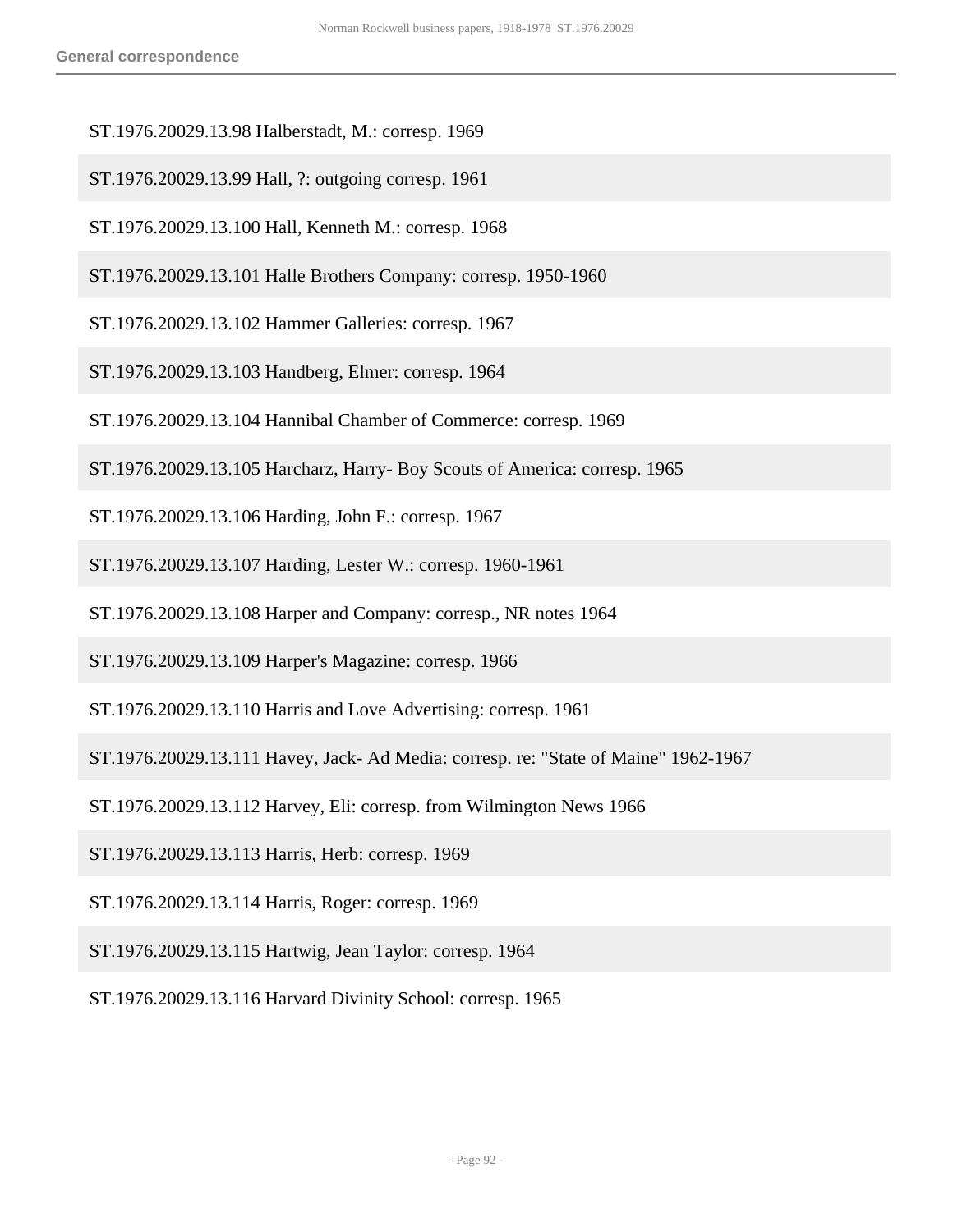- ST.1976.20029.13.117 Hawaii, University of: corresp. 1961
- ST.1976.20029.13.118 Hayes, Peter Lind: corresp. 1960 circa
- ST.1976.20029.13.119 Hayes, Mary Healy: corresp. re: "Peter Loves Mary" circa 1960
- ST.1976.20029.13.120 Hayden Planetarium- American Museum: corresp. 1967
- ST.1976.20029.13.121 Hays Advertising: corresp. 1961
- ST.1976.20029.13.122 Harvard Art Review: corresp. 1969
- ST.1976.20029.13.123 Haugan, Randolph E.: corresp. 1969
- ST.1976.20029.13.124 Hedaya Brothers: corresp. circa 1960
- ST.1976.20029.13.125 Heflin, Van: corresp. 1965
- ST.1976.20029.13.126 Heiskell, Claire: corresp. 1968
- ST.1976.20029.13.127 Helck, Peter: corresp. 1965-1969
- ST.1976.20029.13.128 Heller, Albert: corresp. 1960
- ST.1976.20029.13.129 Hemingway and Bartlett Manufacturing: corresp. 1966
- ST.1976.20029.13.130 Henry, Bob- Dick Clark Productions: corresp. 1967-1969
- ST.1976.20029.13.131 Herbert, James: corresp. 1967
- ST.1976.20029.13.132 Herbits Travel Service: corresp. 1960
- ST.1976.20029.13.133 Herrick, Jean: invitation 1968
- ST.1976.20029.13.134 Herron School of Art: corresp. 1968
- ST.1976.20029.13.135 Herzog, Bradford: corresp. 1965-1968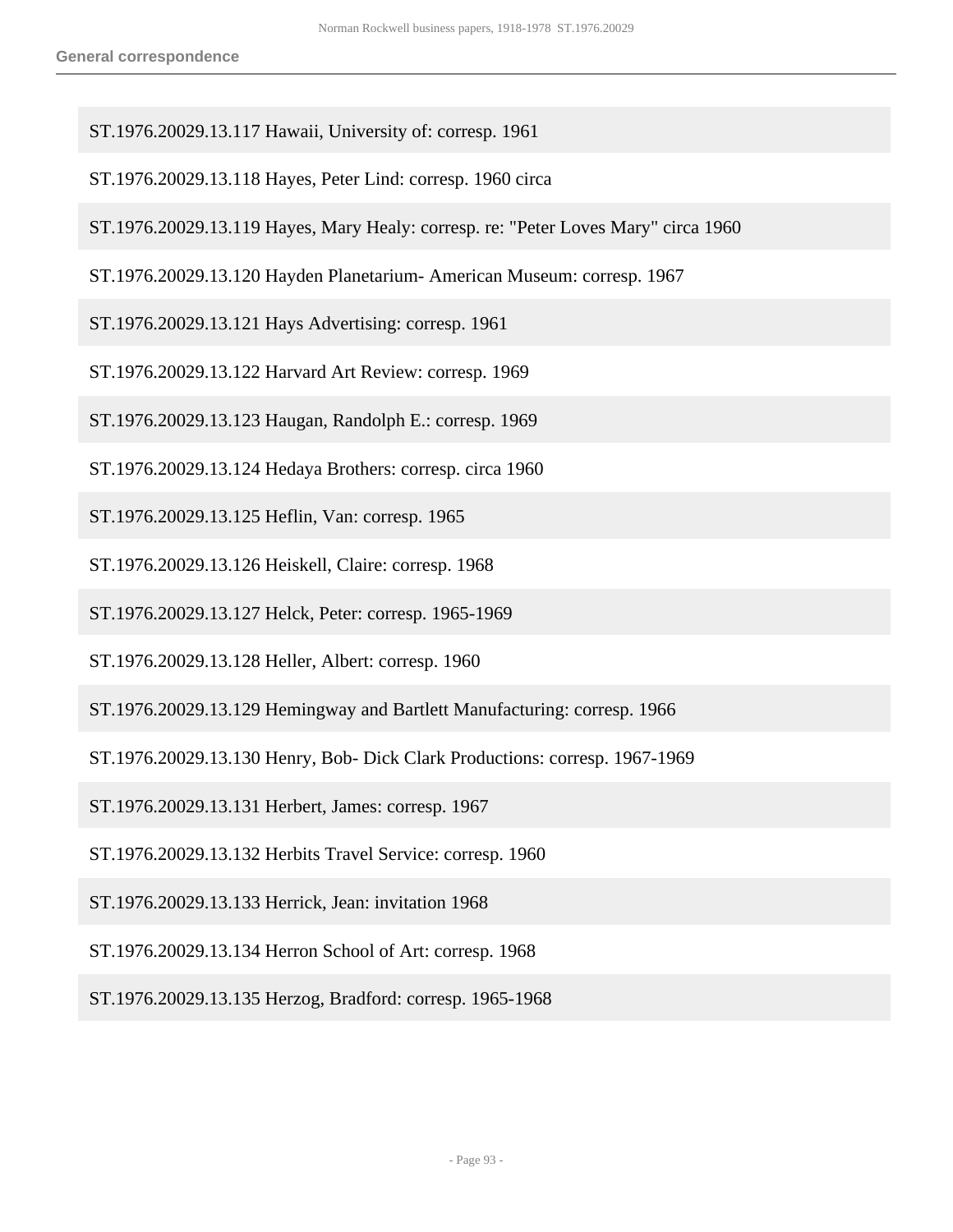- ST.1976.20029.13.136 Hibbs, Ben: corresp. 1968
- ST.1976.20029.13.137 Higgins, John Woodman Armory: corresp. 1962
- ST.1976.20029.13.138 High School of Art and Design: corresp. 1966
- ST.1976.20029.13.139 Higner, Lucien: corresp. 1965
- ST.1976.20029.13.140 Hill, Draper: corresp. 1968
- ST.1976.20029.13.141 Hillsdale Shopping Center: corresp. 1967
- ST.1976.20029.13.142 Hilton-Savoy- New York City: corresp.; bills 1961
- ST.1976.20029.13.143 Hirshberg Company: corresp. 1967
- ST.1976.20029.13.144 Hoffman, Earl- Stilton Calaway and Hoffman Advertising: corresp. 1965

ST.1976.20029.13.145 Holiday Inn: corresp. 1969

ST.1976.20029.13.146 Holiday Magazine: corresp. 1961

ST.1976.20029.13.147 Hollander, Gino: corresp. 1968

ST.1976.20029.13.148 Hollister, Paul: corresp. 1966

ST.1976.20029.13.149 Hollywood Center for Audio Visual Arts: corresp. 1969

ST.1976.20029.13.150 Horace Mann School: corresp. re: "Two Theodores" 1964

ST.1976.20029.13.151 Horizon Magazine: corresp. 1960s

ST.1976.20029.13.152 Horizon Pictures: corresp. 1960s

 ST.1976.20029.13.153 Houghton Mifflin Company (Daphne A. Ehrlich): corresp. re: "Willie Was Different" 1967-1969

ST.1976.20029.13.154 Housatonic Bookshop: corresp. 1969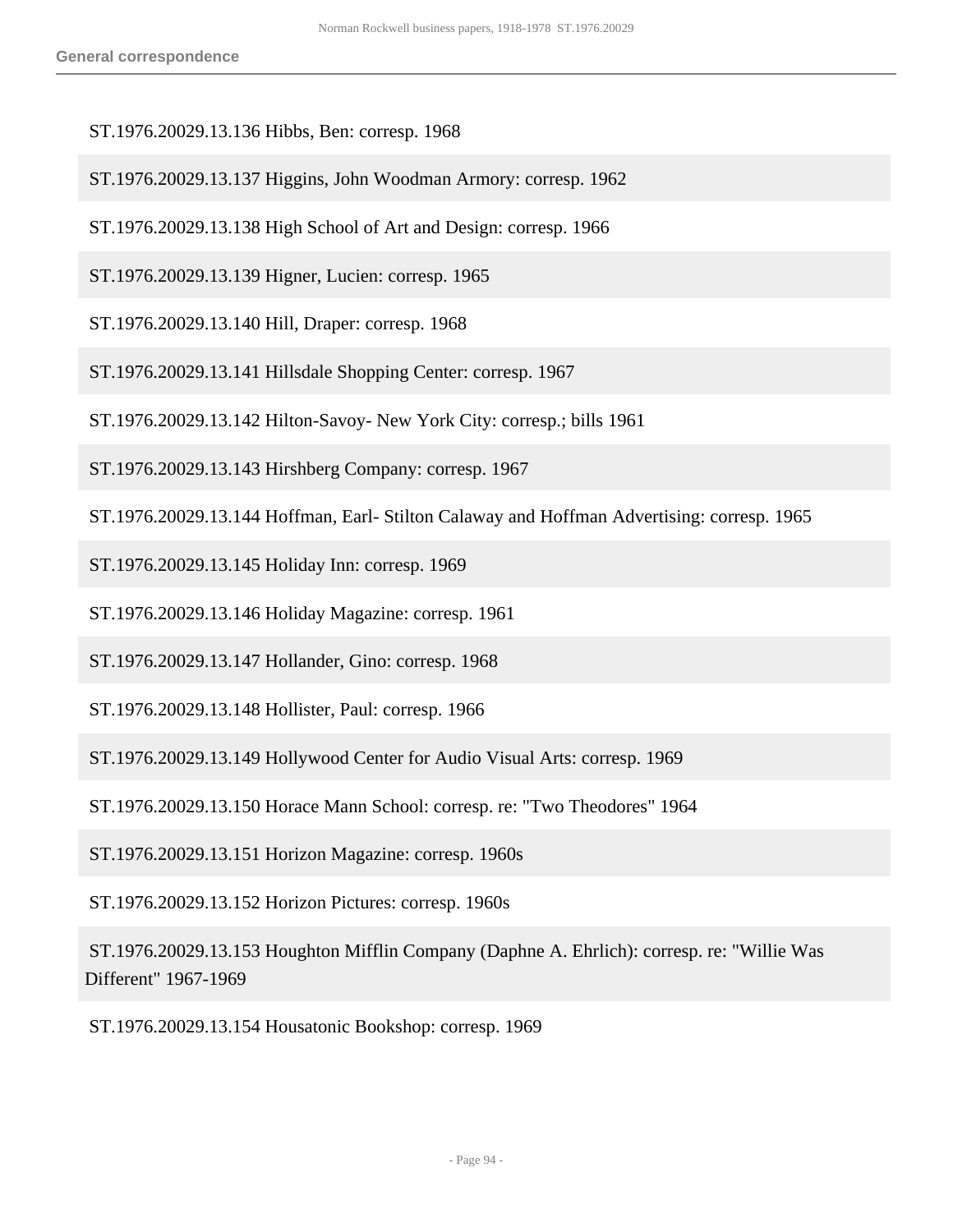- ST.1976.20029.13.155 Housatonic River Watershed Association: corresp. 1960
- ST.1976.20029.13.156 Houston Chronicle: corresp. 1966
- ST.1976.20029.13.157 Hudson Photographic Industries: corresp. 1966
- ST.1976.20029.13.158 Hudson Valley Community College: corresp. 1969
- ST.1976.20029.13.159 Hughes Engineering Company: corresp. 1964
- ST.1976.20029.13.160 Hume Smith Mickleberry Advertising: telegram; corresp. 1961
- ST.1976.20029.13.178 Humphrey, Dorothy: outgoing correspondence c. 1965
- ST.1976.20029.13.161 Huppert, William: corresp. 1961
- ST.1976.20029.13.162 Hurt, Barbara- Henley Hall: corresp. 1963
- ST.1976.20029.13.163 Hutchins Advertising: corresp., booklet 1964
- ST.1976.20029.13.164 I., Margaret: corresp. 1968
- ST.1976.20029.13.165 Idaho, State of: corresp. 1965
- ST.1976.20029.13.166 Illinois Institute of Technology: corresp. 1964
- ST.1976.20029.13.167 Illustrator of America, 1920-1930: ms. by NR circa 1960
- ST.1976.20029.13.168 India: NR travels to: invoice, notes, corresp. 1962
- ST.1976.20029.13.169 Indiana State College: corresp. 1964
- ST.1976.20029.13.170 Institute of Living: corresp.; invoices re: Mary Rockwell circa 1960
- ST.1976.20029.13.171 Insurance: receipts, corresp. 1969-1978
- ST.1976.20029.13.172 Interfaith Movement: corresp. 1960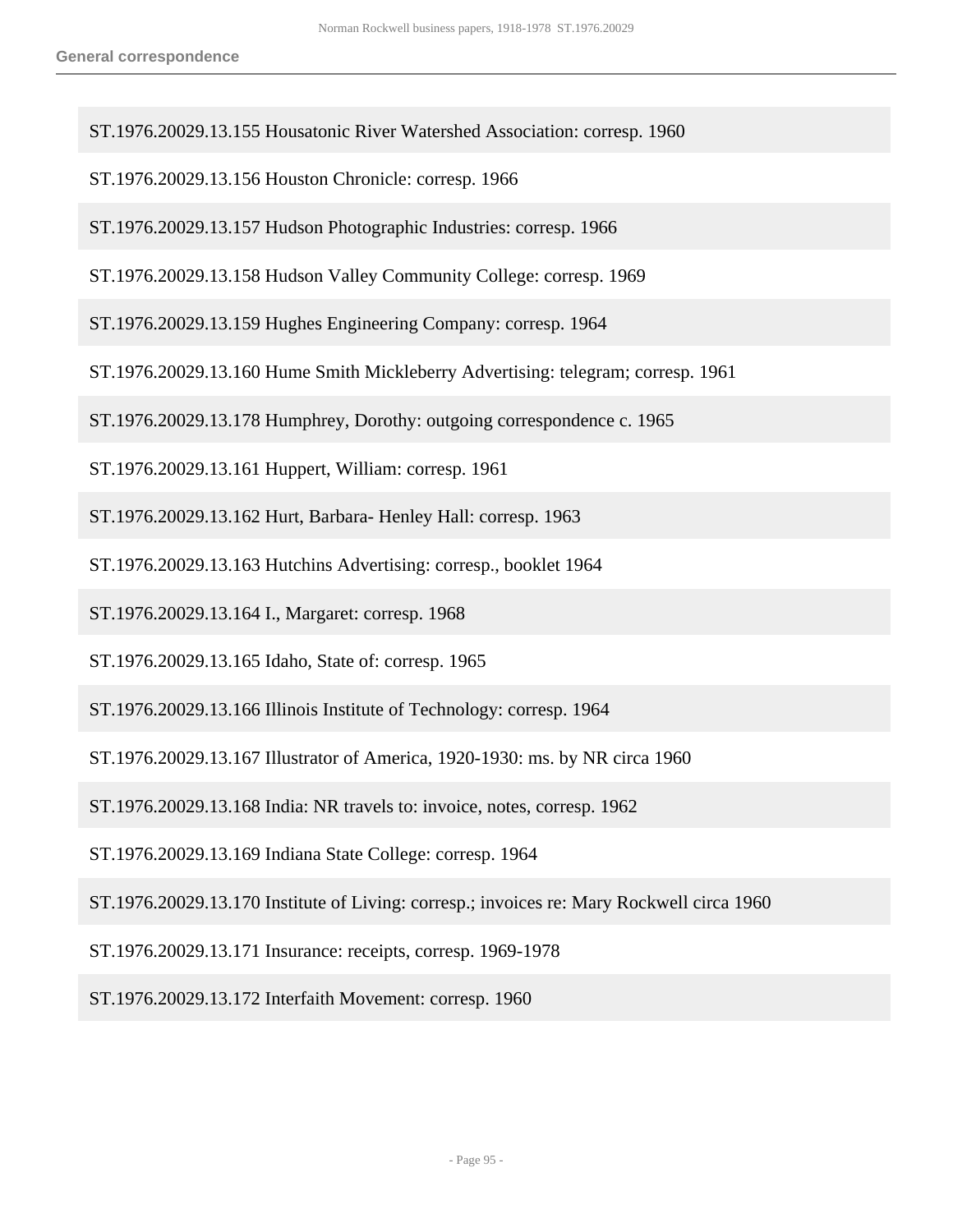| ST.1976.20029.13.173 International Brotherhood of Retired Workers: corresp. 1965                    |            |
|-----------------------------------------------------------------------------------------------------|------------|
| ST.1976.20029.13.174 International Harvester Company: corresp. 1963                                 |            |
| ST.1976.20029.13.175 International Youth Federation for Freedom: corresp. 1965                      |            |
| ST.1976.20029.13.176 International Platform Association: corresp. 1967                              |            |
| ST.1976.20029.13.177 Italy: NR travels to: invoices, NR notes 1962                                  |            |
|                                                                                                     | <b>Box</b> |
| ST.1976.20029.14.1 J & M Productions: corresp. 1963                                                 | 14         |
| ST.1976.20029.14.2 Jackson, Tommy: corresp. 1966                                                    |            |
| ST.1976.20029.14.3 Jaloneck, H.M: corresp. 1967                                                     |            |
| ST.1976.20029.14.4 Jansen, Roy: corresp. 1969                                                       |            |
| ST.1976.20029.14.5 Jensen, James M.: corresp. 1969                                                  |            |
| ST.1976.20029.14.6 Jewish Community Center: corresp. 1966                                           |            |
| ST.1976.20029.14.7 "Jim": NR draft circa 1960                                                       |            |
| ST.1976.20029.14.8 John's Home Center: corresp. 1966                                                |            |
| ST.1976.20029.14.9 Johnson, Lady Bird: outgoing corresp. re: portrait of Lyndon Johnson Sep 14 1965 |            |
| ST.1976.20029.14.10 Johnson, Lyndon B.: incoming corresp. re: encolsed photograph Apr 17 1969       |            |
| ST.1976.20029.14.11 Jones, Evelyn: corresp. 1964                                                    |            |
| ST.1976.20029.14.12 Jones, Peggy: corresp. 1965                                                     |            |
| ST.1976.20029.14.13 Jug End Berkshires: corresp. 1964                                               |            |
| ST.1976.20029.14.14 Juneman, Joseph: corresp. 1966                                                  |            |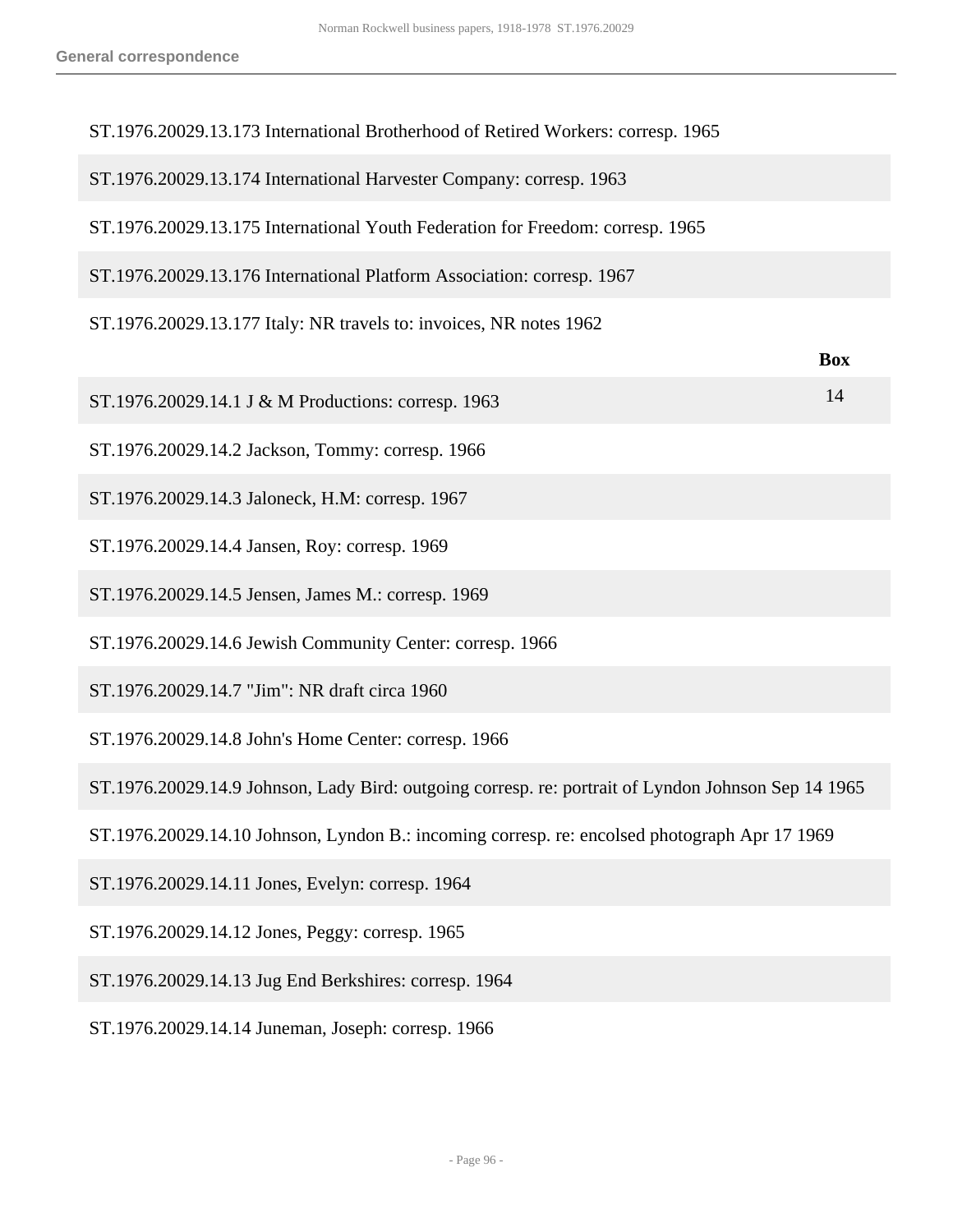- ST.1976.20029.14.15 Kaiser, Graphic Arts: corresp,. 1966
- ST.1976.20029.14.16 Kalischer, Clemens: corresp. 1960
- ST.1976.20029.14.17 Kane, Norman: corresp. 1969
- ST.1976.20029.14.18 Kansas City, Missouri: corresp. 1964
- ST.1976.20029.14.19 Kapp Records: corresp. 1964
- ST.1976.20029.14.20 Karpman, Sadie: corresp. 1964
- ST.1976.20029.14.21 Kasiwa, Miriam: corresp. 1964
- ST.1976.20029.14.22 Kauffman, Henry A. 1968
- ST.1976.20029.14.23 Kay, Sylvia: corresp. 1969
- ST.1976.20029.14.24 Kazan, Paula: NR notes 1962
- ST.1976.20029.14.25 Keeler, Louise: corresp. 1966
- ST.1976.20029.14.26 Keeler, M.C. Advertising: corresp. 1961
- ST.1976.20029.14.27 Keep American Beautiful Inc.: corresp. 1966
- ST.1976.20029.14.28 Keller, Dean: corresp. 1969
- ST.1976.20029.14.29 Kellogg, Murray R.: corresp. 1964
- ST.1976.20029.14.30 Kempton Insurance Company: corresp. 1966
- ST.1976.20029.14.31 Kennedy Galleries: corresp. 1964
- ST.1976.20029.14.32 Kent, Rockwell: corresp. 1941-1963
- ST.1976.20029.14.33 Kenyon, Bob: corresp.; NR notes 1966-1969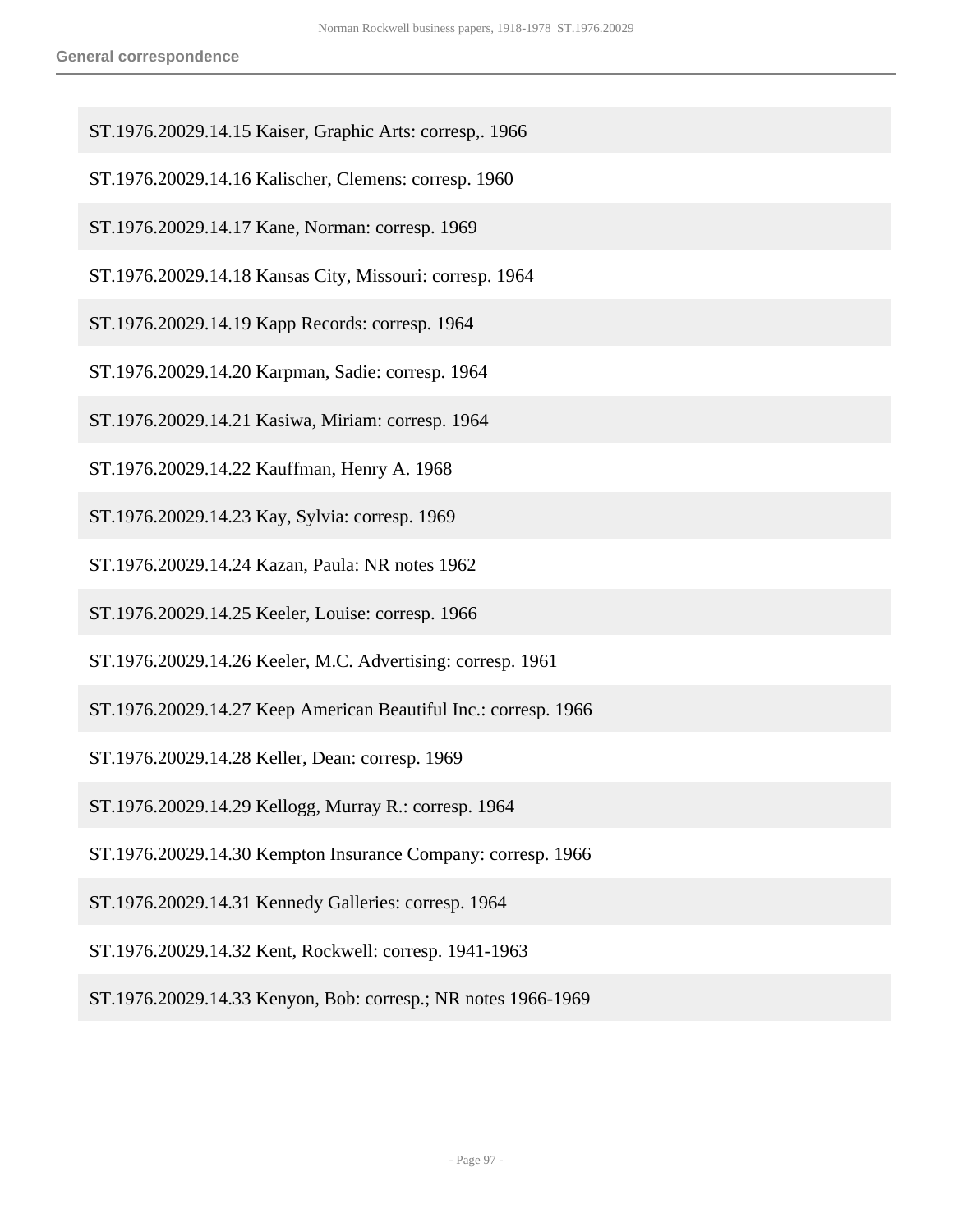- ST.1976.20029.14.34 Kenyon and Eckhardt Advertising: corresp. 1963
- ST.1976.20029.14.35 KERA TV 13- Children's programming: corresp. 1969
- ST.1976.20029.14.36 Kert, Lewis- Department of State: corresp. 1965

ST.1976.20029.14.37 Kessler, Seymour: corresp. 1968

- ST.1976.20029.14.38 Ketchum, MacLeod and Grove Advertising: corresp. 1966
- ST.1976.20029.14.39 Kimberly Dormann Corporation: corresp. 1964
- ST.1976.20029.14.40 King Cranston: corresp. 1964
- ST.1976.20029.14.41 King, Brian: corresp. 1961
- ST.1976.20029.14.42 King Corn Stamp Company: corresp. 1964
- ST.1976.20029.14.43 Kinghan, Charles R.: corresp. 1966
- ST.1976.20029.14.44 Kiwanis International Act: corresp. 1964
- ST.1976.20029.14.45 Klemer, Donald: corresp. 1969
- ST.1976.20029.14.46 Klemter and Company Advertising: corresp. 1961
- ST.1976.20029.14.47 Kinght, Robert- Berkshire Museum: corresp. 1966
- ST.1976.20029.14.48 Koan, Ann Marie: corresp. 1964
- ST.1976.20029.14.49 Koppleman, H.P.: corresp. Feb 5 1960
- ST.1976.20029.14.50 Kovacs, Robert: corresp. 1966
- ST.1976.20029.14.51 KPIX-5 San Francisco: corresp. 1969
- ST.1976.20029.14.52 Kraft: corresp. 1961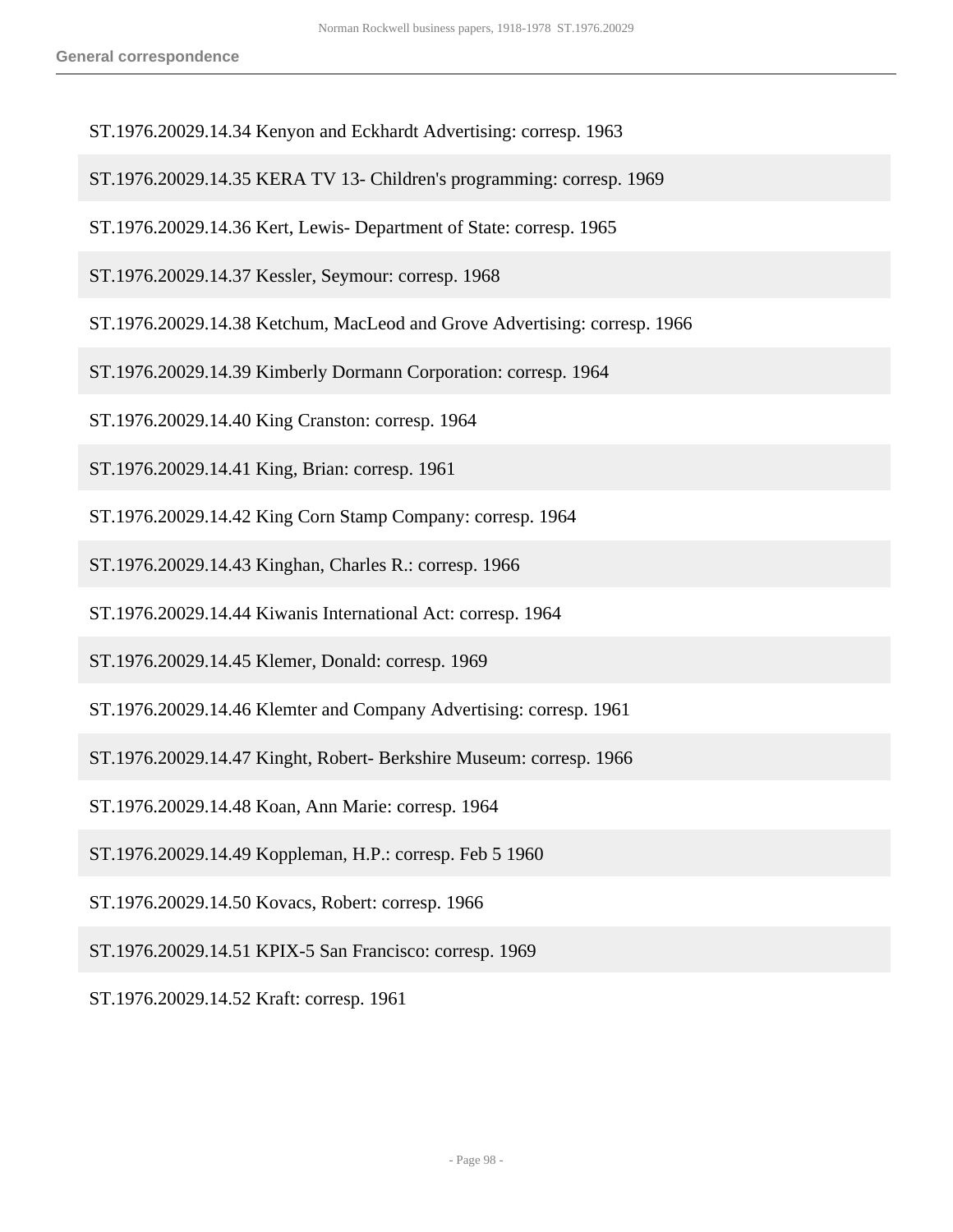ST.1976.20029.14.53 Krueger Co.: corresp. 1965-1968

ST.1976.20029.14.54 Kruse, William A.- Greenwood Bookshop: corresp. 1966

ST.1976.20029.14.55 Kurshan, Norman: corresp. 1969

ST.1976.20029.14.56 Look: corresp. re: NR prints from Oct 3 1967 Look Feb 1 1968

ST.1976.20029.14.57 Look: NR handwritten draft circa 1965

ST.1976.20029.14.58 Look: NR outgoing corresp. to Abigal Burrows and Allen Hurlburt 1965

ST.1976.20029.14.59 Look: NR notes re: JFK Space Center circa 1964

 ST.1976.20029.14.60 Look: NR outgoing corresp. re: Christmans Eve procession, states is NR not religious Sep 1 1970

ST.1976.20029.14.61 Look: reference photos circa 1965

ST.1976.20029.14.62 Look: Art Department: corresp. 1968

 ST.1976.20029.14.63 Look: Brackman, Arthur: incoming, outgoing corresp. re: possible lawsuit; NR's move to Look 1963

ST.1976.20029.14.64 Look: Burrows, Leemarie (Abigal: incoming, outgoing corresp. 1964-1972

ST.1976.20029.14.65 Look: Burrows, Leemarie (Abigal): corresp. re: Peace Corps 1966

 ST.1976.20029.14.66 Look: Bob Dylan and Family Portrait: incoming, outgoing corresp. re: Look painting of Dylan by NR 1969

ST.1976.20029.14.67 Look: fan corresp to NR Dec 27 1967

ST.1976.20029.14.68 Look: Fashion Department: corresp. 1968

ST.1976.20029.14.69 Look: galley 1967

ST.1976.20029.14.70 Look: General Electric: corresp. re: NR at Cape Kennedy Sep 10 1964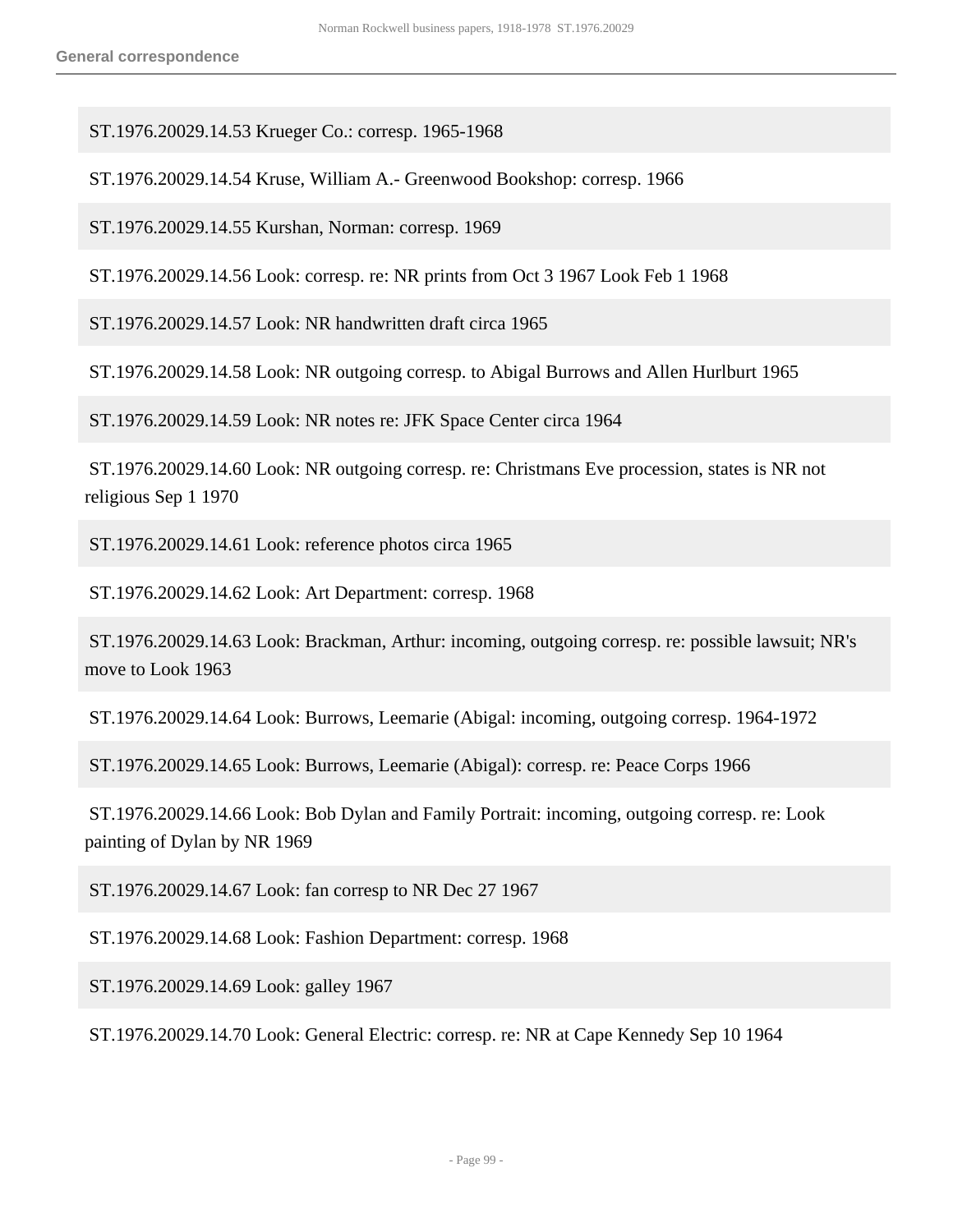ST.1976.20029.14.71 Look: Herrick, J.C.: corresp. 1966-1969

 ST.1976.20029.14.72 Look: Hurlburt, Allen: corresp. re: NR's choice of Look or SEP; out going NR response ending SEP connection Aug 1963

 ST.1976.20029.14.73 Look: Hurlburt, Allen: incoming, outgoing corresp. re: NR paints the candidates 1963-1969

ST.1976.20029.14.74 Look: Hurlburt, Allen: mockup for Look; NR notes circa 1964

ST.1976.20029.14.75 Look: Hurlburt, Allen: outgoing corresp. re: Stagecoach 1965

 ST.1976.20029.14.76 Look: Hurlburt, Allen: corresp. re: "Women-Look", modern girl model, Picasso painting 1966

ST.1976.20029.14.77 Look: Hurlburt, Allen: incoming, outgoing corresp. re: Peace Corps 1965-1967

ST.1976.20029.14.78 Look: Hurlburt, Allen: corresp. re: the Right to Know 1967

ST.1976.20029.14.79 Look: Hurlburt, Allen: telegram; NR notes 1967

ST.1976.20029.14.80 Look: Hurlburt, Allen: corresp. re: Famous Artists School Feb 13 1969

 ST.1976.20029.14.81 Look: Hurlburt, Allen: corresp. re: Artists Guild; NR Artist of the Year; reproduction of Norman Rockwell's works for George Wimmez, Saturday Evening Post Apr 1 1970; May-July 1970

ST.1976.20029.14.82 Look: Hurlburt, Allen: general incoming, outgoing corresp. 1970-1971

ST.1976.20029.14.83 Look: Hurlburt, Allen: corresp. re: suspension of publication of Look Sep 23 1971

ST.1976.20029.14.84 Look: Hurlburt, Allen: outgoing corresp. re: Hurlburt's retirement Dec 28 1971

ST.1976.20029.14.85 Look: invoices, payments, orders 1965-1971

ST.1976.20029.14.86 Look: Kampof, George: corresp. 1966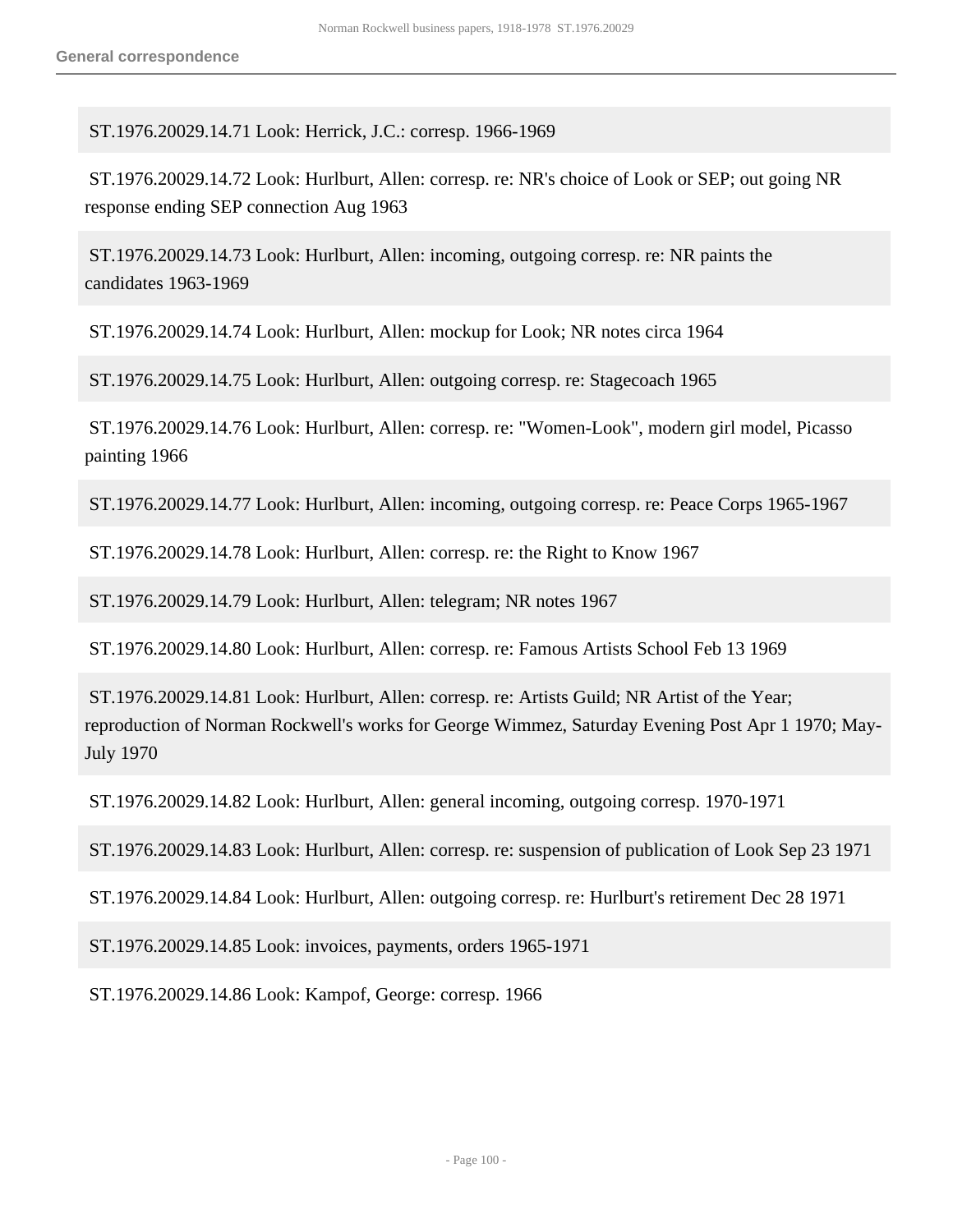ST.1976.20029.14.87 Look: Lowe, Jacques: NR notes; corresp. 1967

ST.1976.20029.14.88 Look: Mother, Ira: corresp. 1966

ST.1976.20029.14.89 Look: Morrison, Patricia: corresp. 1967

ST.1976.20029.14.90 Look: Peace Corps: incoming, outgoing corresp. 1964-1966

 ST.1976.20029.14.91 Look: Moskin, Robert: corresp. re: drawing of Mayor Kollek for Mrs. Ruth Goldmuntz 1970

ST.1976.20029.14.92 Look: Noll, Verne: corresp. 1964

ST.1976.20029.14.93 Look: Osmundsen, John A.: corresp. 1966-1967

ST.1976.20029.14.94 Look: NR notes 1964

ST.1976.20029.14.95 Look: Rogers, Warren: corresp. 1968

ST.1976.20029.14.96 Look: Rudman, Herbert: incoming, outgoing corresp. re: inspectors Mar 10 1964

ST.1976.20029.14.97 Look: Schmidt, Louis: corresp. 1966

ST.1976.20029.14.98 Look: outgoing corresp. re: Russia; Education, Russian School Apr 12 1965, 1967

ST.1976.20029.14.99 Look: corresp. re: Man on the Moon 1968-1969

ST.1976.20029.14.100 Look: Wren, Christopher: corresp. 1967

ST.1976.20029.14.101 L misc.: corresp 1968

ST.1976.20029.14.102 Ladies Home Journal: corresp. 1961

ST.1976.20029.14.103 Lagatta, John Hawley Olds: fiftieth wedding anniversary 1966-1968

ST.1976.20029.14.104 Laidman, Hugh: corresp. 1965

ST.1976.20029.14.105 Lakeshore Machine Company: corresp. 1964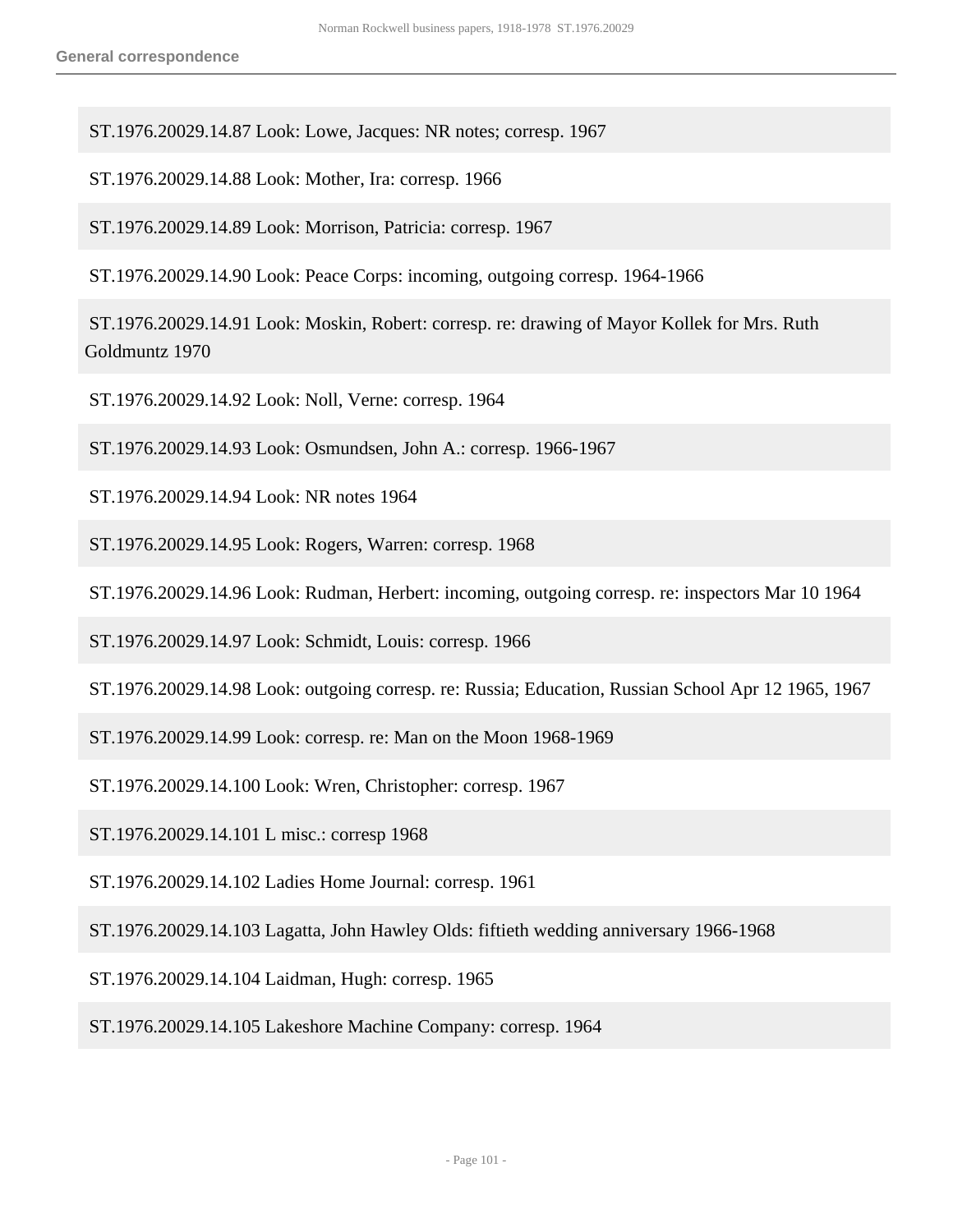- ST.1976.20029.14.106 La Revue Moderna: corresp. circa 1965
- ST.1976.20029.14.107 Lassie Leaguers: corresp. 1960
- ST.1976.20029.14.108 Lawler Company: corresp. 1962
- ST.1976.20029.14.109 Lawrenson, Charles: corresp. 1968
- ST.1976.20029.14.110 Lawrence Art Gallery: corresp. 1965
- ST.1976.20029.14.111 Lebel, Richard Aime: corresp. re: Saint Croix Aug 15 1968
- ST.1976.20029.14.112 LeBeouf, James G.: corresp. 1969
- ST.1976.20029.14.113 Learning, Deryl: corresp. re: Ben Hibbs portrait Aug 28 1968
- ST.1976.20029.14.114 Leavitt, Hart: corresp. 1969
- ST.1976.20029.14.115 LeBlanc Corporation: corresp. 1967
- ST.1976.20029.14.116 Lecompte, Rowan and Irene: corresp. re: Golden Rule; visit to studio 1959-1960
- ST.1976.20029.14.117 Lennen and Newell: corresp. 1960
- ST.1976.20029.14.118 Lenox Library: corresp. circa 1967
- ST.1976.20029.14.119 Lenox School: corresp.; letter from David H. Wood 1961-1966
- ST.1976.20029.14.120 Lestz, Gerald: corresp. 1969
- ST.1976.20029.14.121 Levin, Dan: corresp. 1965
- ST.1976.20029.14.122 Levy, Harold: corresp. 1964
- ST.1976.20029.14.123 Levy, William Turner: corresp. 1969
- ST.1976.20029.14.124 Lewis, Edna: corresp. 1967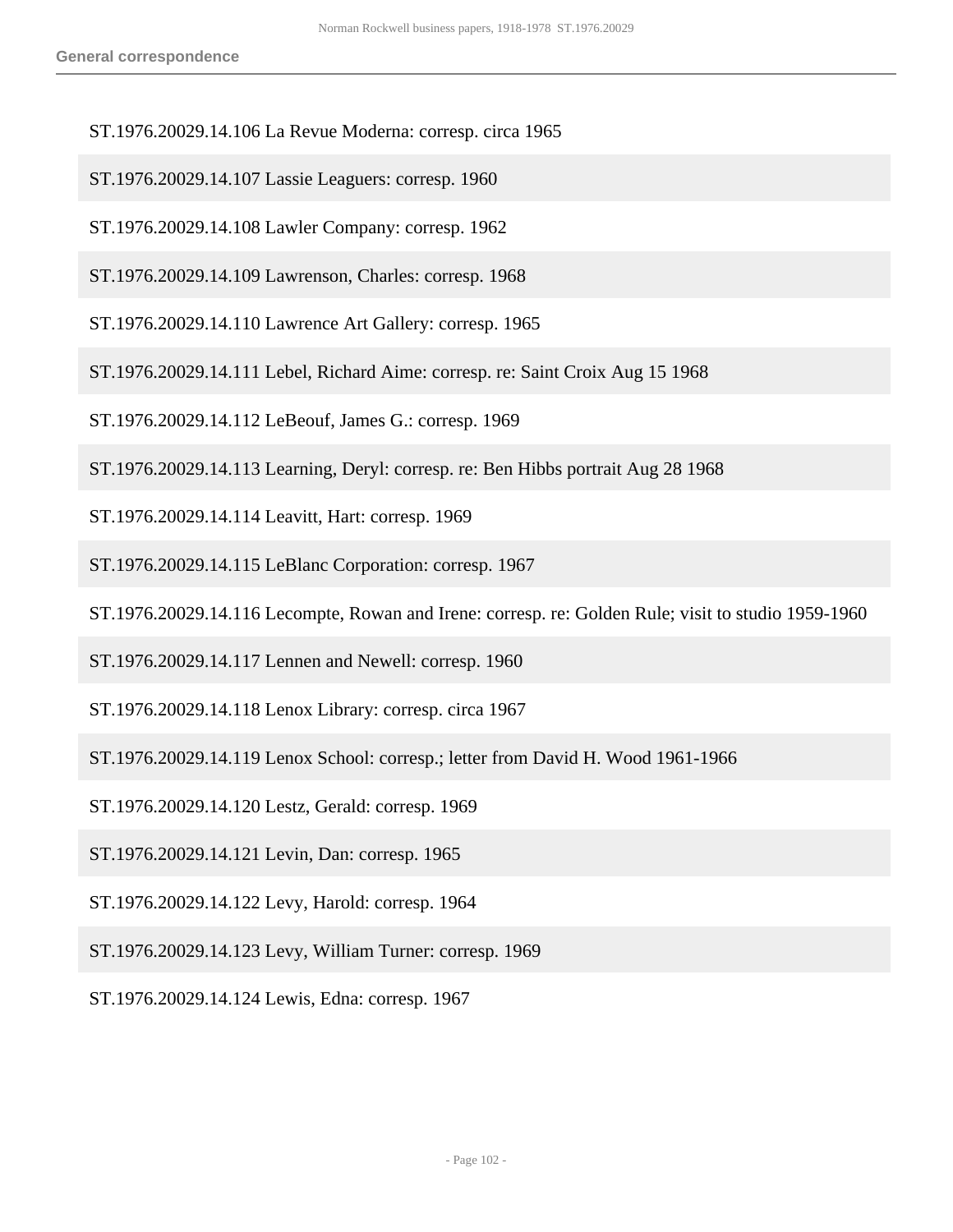ST.1976.20029.14.125 Liberia, Operations Mission to United States: corresp. 1961

 ST.1976.20029.14.126 Liberty Insurance Company: corresp. re: NR speech at Boston Publicity Club Jan 4 1960

ST.1976.20029.14.127 Library of Presidential papers: corresp. 1966

ST.1976.20029.14.128 Lieberman, Ken: corresp. 1969

ST.1976.20029.14.129 Lilly, Eli: corresp. 1963

ST.1976.20029.14.130 Lincoln First Federal Bank: corresp. 1965-1966

ST.1976.20029.14.131 Lincoln Savings and Loan: corresp. 1966

ST.1976.20029.14.132 Lindsay, Donald: corresp. 1969

ST.1976.20029.14.133 Lindsay, Pat: corresp. 1965

ST.1976.20029.14.134 Lischke, Franklin: corresp. 1966

ST.1976.20029.14.135 Little League Foundation: corresp. 1969

ST.1976.20029.14.136 Loden, Daniel J.: incoming, outgoing corresp. Aug 1968

ST.1976.20029.14.137 Loos, J.W.: incoming, outgoing corresp. 1966- 1972

ST.1976.20029.14.138 Lopes, Joaquin Manuel: corresp. 1968

 ST.1976.20029.14.139 Lomangino, Nicholas: incoming, outgoing corresp. re: Cooperstown Art Association 1967

ST.1976.20029.14.140 Lord, Fred: corresp. 1965

ST.1976.20029.14.141 Lovell, Tom: corresp. 1967

ST.1976.20029.14.142 Lovick, James Limited: corresp. 1963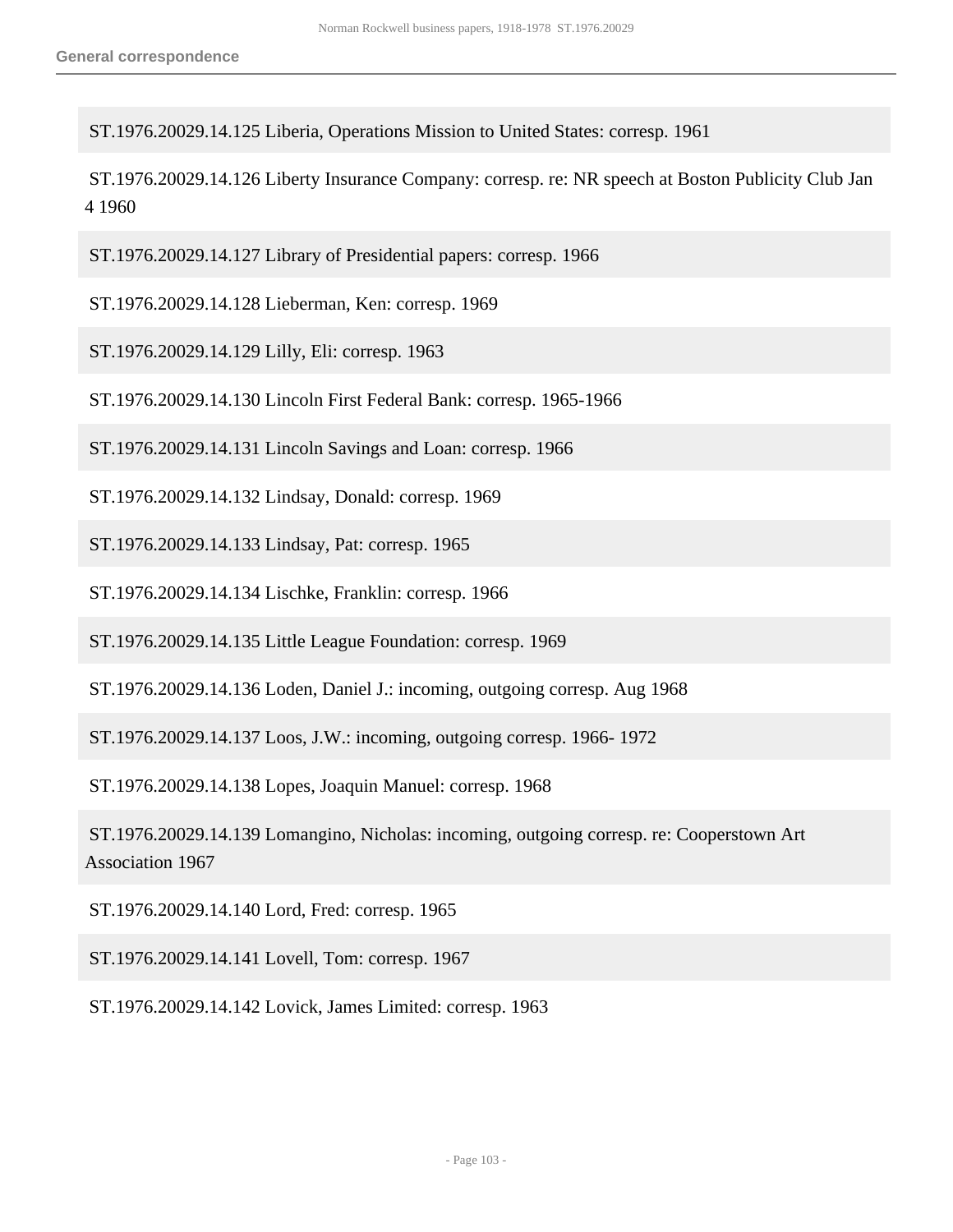| ST.1976.20029.14.143 Lucas, Lex: corresp. 1967                                                                     |            |
|--------------------------------------------------------------------------------------------------------------------|------------|
|                                                                                                                    | <b>Box</b> |
| ST.1976.20029.15.1 M misc.: corresp. 1960s                                                                         | 15         |
| ST.1976.20029.15.2 M., Joe: corresp. 1966                                                                          |            |
| ST.1976.20029.15.3 Mad Magazine: corresp. re: Alfred E. Neuman project 1964-1968                                   |            |
| ST.1976.20029.15.4 MacDonald, Mimi: corresp. 1967                                                                  |            |
| ST.1976.20029.15.5 Macabe, Jim: corresp. 1968                                                                      |            |
| ST.1976.20029.15.6 Macmillan Company: corresp. 1967                                                                |            |
| ST.1976.20029.15.7 MacNelly, C.L.: corresp. 1969                                                                   |            |
| ST.1976.20029.15.8 MacLean, Robert: corresp. 1968                                                                  |            |
| ST.1976.20029.15.9 Macy, George Company: corresp. 1966-1967                                                        |            |
| ST.1976.20029.15.10 Madison Central School: corresp. 1964                                                          |            |
| ST.1976.20029.15.11 Magic Marker: incoming, outgoing corresp. Jan 9 1969                                           |            |
| ST.1976.20029.15.12 Maguire, John Victor: corresp. 1966                                                            |            |
| ST.1976.20029.15.13 Mahanna, John: corresp. re: Press Club 1965-1967                                               |            |
| ST.1976.20029.15.14 Mahoney, Jim and Associates: corresp. re: Frank Sinatra oil portrait 1965-1972                 |            |
| ST.1976.20029.15.15 Maitland, Vic and Associates: corresp.re: negatives to McCall Magazine via Joe<br>Brunton 1966 |            |
| ST.1976.20029.15.16 Major Photo Distributors: corresp. 1964                                                        |            |

ST.1976.20029.15.17 Makara, Frank: corresp. 1964-1967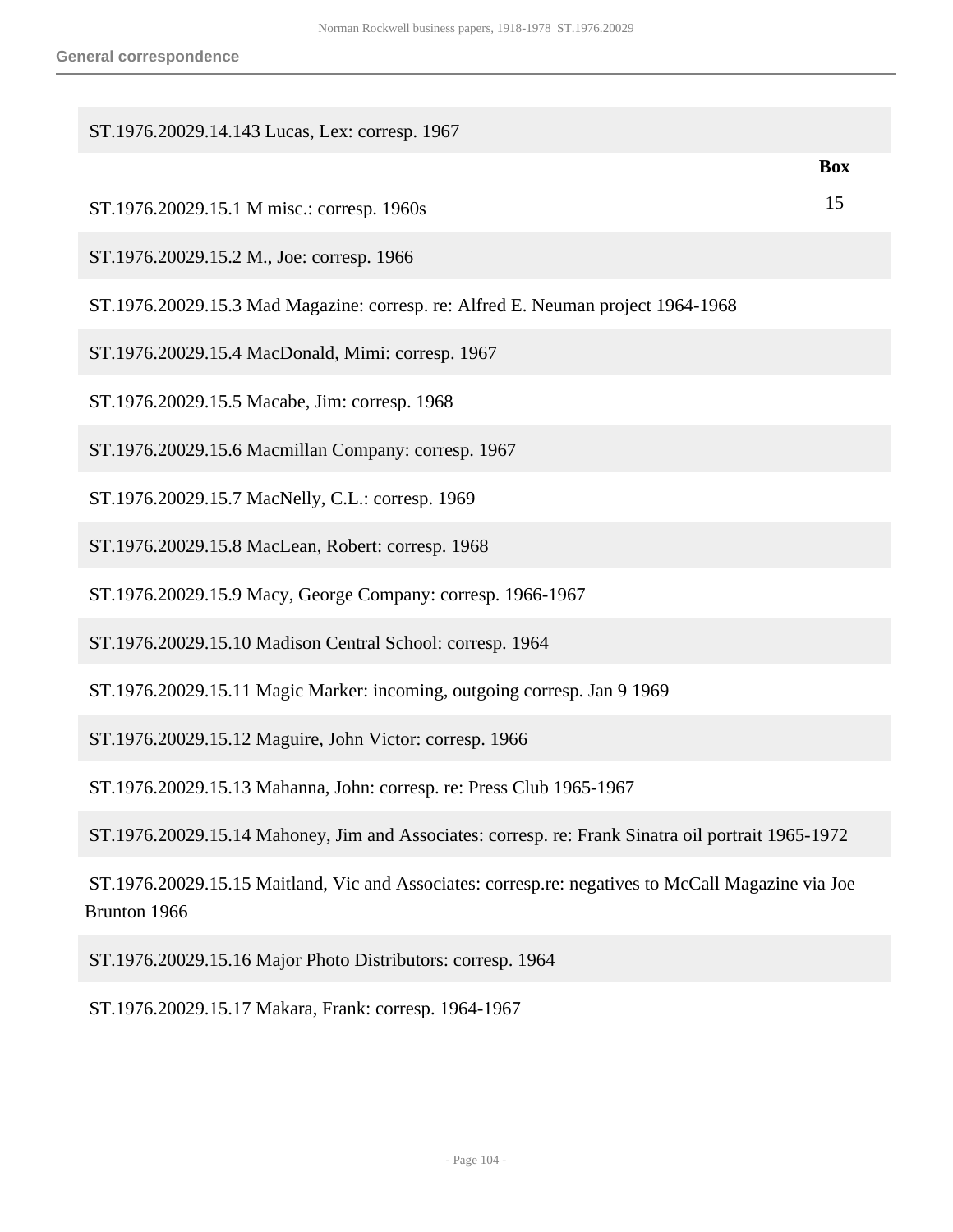ST.1976.20029.15.18 Mandrino, Eugene: corresp. 1967

ST.1976.20029.15.19 Manges, Homer: corresp. Oct 24 1968

ST.1976.20029.15.20 Manshel, Ernest: incoming, outgoing corresp. 1969

ST.1976.20029.15.21 Mamaroneck Daily Times: corresp. 1966

ST.1976.20029.15.22 Marjorie?: corresp. 1964

 ST.1976.20029.15.23 Mark Twain Home: incoming, outgoing corresp. re: Huckleberry Finn originals 1969

ST.1976.20029.15.24 Marian Fathers: incoming, outgoing corresp. 1969

ST.1976.20029.15.25 Marrell, Harry: corresp. 1969

ST.1976.20029.15.26 Mars Incorporated: corresp. 1960

ST.1976.20029.15.27 Martin, David: corresp. 1968

ST.1976.20029.15.28 Mary-Amy Cross (Orpen): corresp. 1966

ST.1976.20029.15.29 Maryland Casulaty Company: corresp. 1969

ST.1976.20029.15.30 Masonary, Scottish rite of Free: corresp. 1967

ST.1976.20029.15.31 Massachusetts Art Education Association: corresp. 1969

ST.1976.20029.15.32 Massachusetts, Commonwealth of: corresp. 1961

ST.1976.20029.15.33 Massachusetts- Berkshire Community College: corresp. 1965

ST.1976.20029.15.34 Massachusetts Dental Society: incoming, outgoing corresp. 1969

 ST.1976.20029.15.35 Massachusetts Historical Commission: incoming, outgoing corresp. re: Old Corner House 1969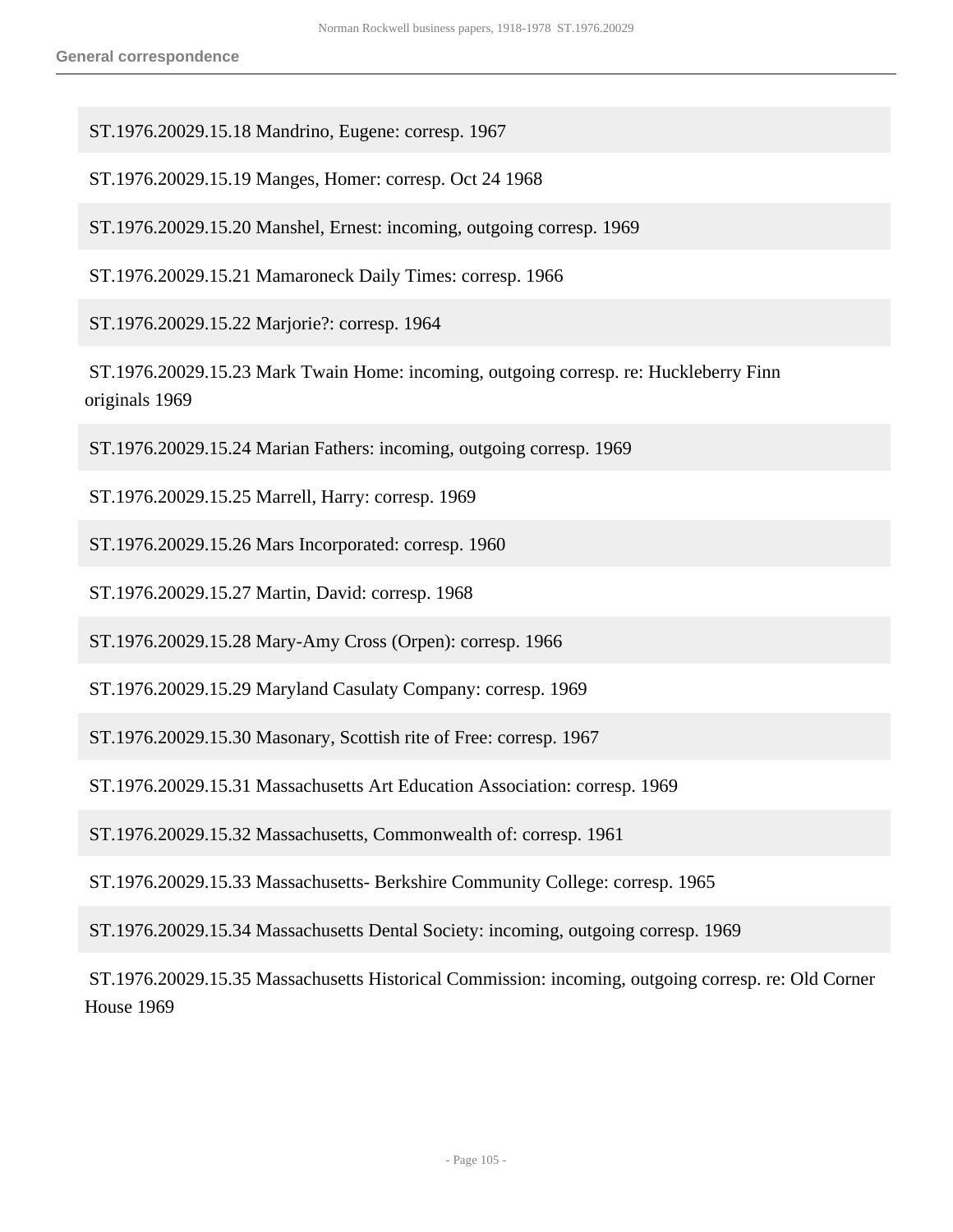ST.1976.20029.15.36 Massachusetts General Hospital: corresp. 1968

ST.1976.20029.15.37 Massachusetts Heart Association: corresp. 1965

ST.1976.20029.15.38 Massachusetts Life Insurance: corresp.; NR notes; illustration outlines 1960-1969

ST.1976.20029.15.39 Massachusetts Society for the Prevention of Cruelty to Children: corresp. 1962

ST.1976.20029.15.40 Massachusetts, University of: corresp. 1961

ST.1976.20029.15.41 Mattatuck, Council: corresp. 1964

ST.1976.20029.15.42 Mattie, John: corresp. 1966

ST.1976.20029.15.43 Mayes, Jackie: corresp. 1966

ST.1976.20029.15.44 McCall's: corresp. re: First Ladies Campaign 1961-1963

 ST.1976.20029.15.45 McCall's: incoming, outgoing corresp. (Robert Stein) re: "Willie was Different" 1967-1970

ST.1976.20029.15.46 McCann Erickson: corresp. 1966

ST.1976.20029.15.47 McCormack, Ken: corresp. 1967

ST.1976.20029.15.48 McCormack and Murtaugh: corresp. 1967

ST.1976.20029.15.49 McDaniel, Willard: corresp. 1966

ST.1976.20029.15.50 McKinney, Charles C.: incoming, outgoing corresp. Aug 5 1969

ST.1976.20029.15.51 McKinney, Ruth: corresp. corresp.

ST.1976.20029.15.52 McLain, Joseph C.: corresp. 1965

ST.1976.20029.15.53 McManus, John Adams: corresp. 1961

ST.1976.20029.15.54 Mead, Alice R.: corresp. re: NR's parents 1967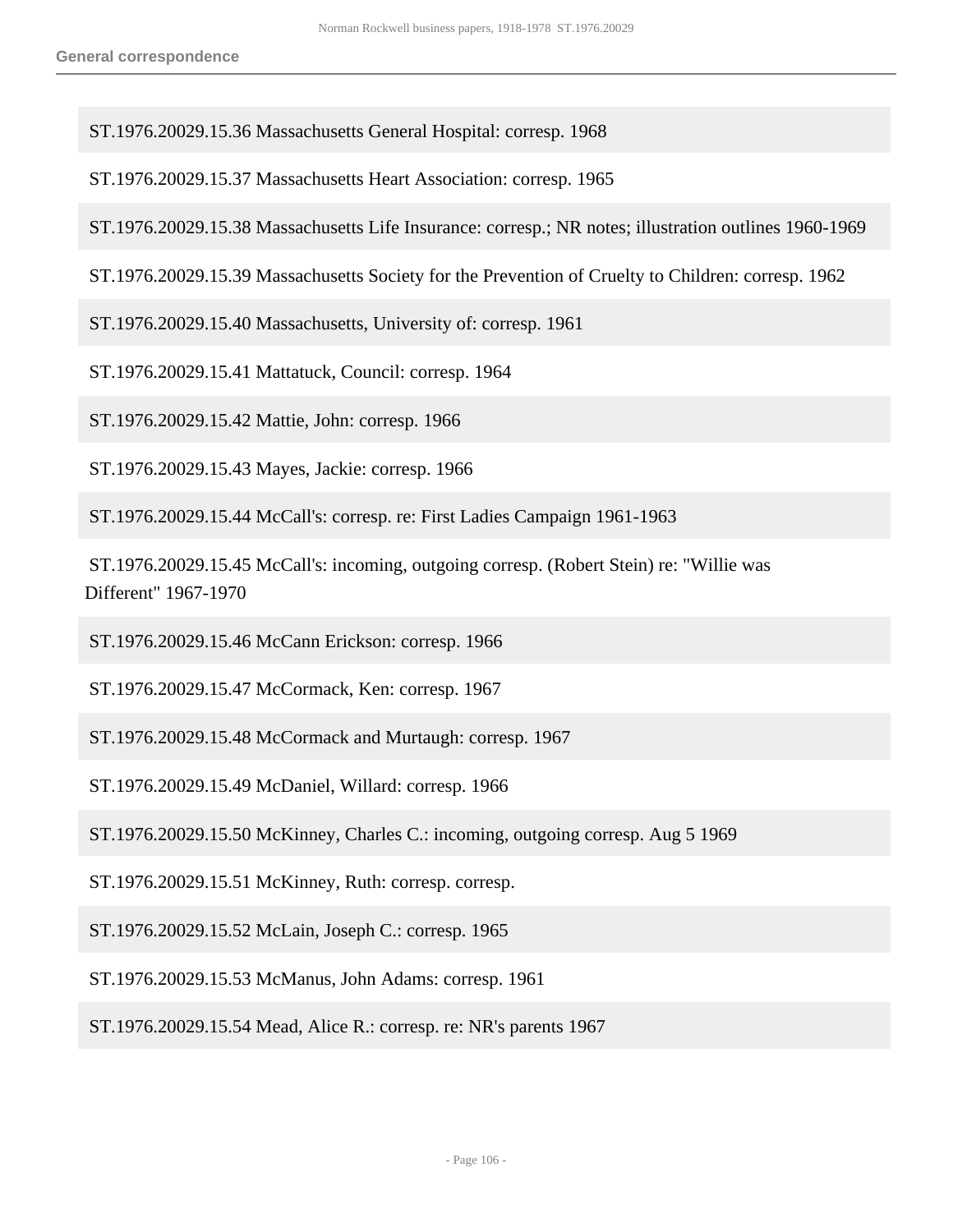- ST.1976.20029.15.55 Meagher?: corresp.
- ST.1976.20029.15.56 Meat Industry Suppliers: corresp. 1966
- ST.1976.20029.15.57 Medelsohn, Celia: corresp. re: Aug 27 1960 SEP cover 1960
- ST.1976.20029.15.58 Media-Ad Inc: corresp. 1962
- ST.1976.20029.15.59 Medical-Massachusetts: explaination of benefits Aug 1967
- ST.1976.20029.15.60 Medicare: corresp. circa 1965
- ST.1976.20029.15.61 Meehan, Kerry: correp. 1967
- ST.1976.20029.15.62 Memorial Committee: corresp. 1966
- ST.1976.20029.15.63 Mernone, Edward: incoming, outgoing corresp. 1969
- ST.1976.20029.15.64 Merrill, Susan: corresp. circa 1967
- ST.1976.20029.15.65 Metal Photo Corporation: corresp. 1965
- ST.1976.20029.15.66 Metcalfe, Alvin R.: corresp. re: Today Jun 1966
- ST.1976.20029.15.67 Metropolitan Museum of Art: corresp. 1960
- ST.1976.20029.15.68 Methodist Church, Board of Education: corresp. Aug 1967
- ST.1976.20029.15.69 Meyerson, Beatrice and Dean: corresp. Portrait of three sons. 1969
- ST.1976.20029.15.70 Michelson, Lawrence: corresp. 1968
- ST.1976.20029.15.71 Michaelyan, Fred: corresp. 1964
- ST.1976.20029.15.72 Middlebury College: press release circa 1960
- ST.1976.20029.15.73 Middlesex Paper Tube Company: corresp. 1968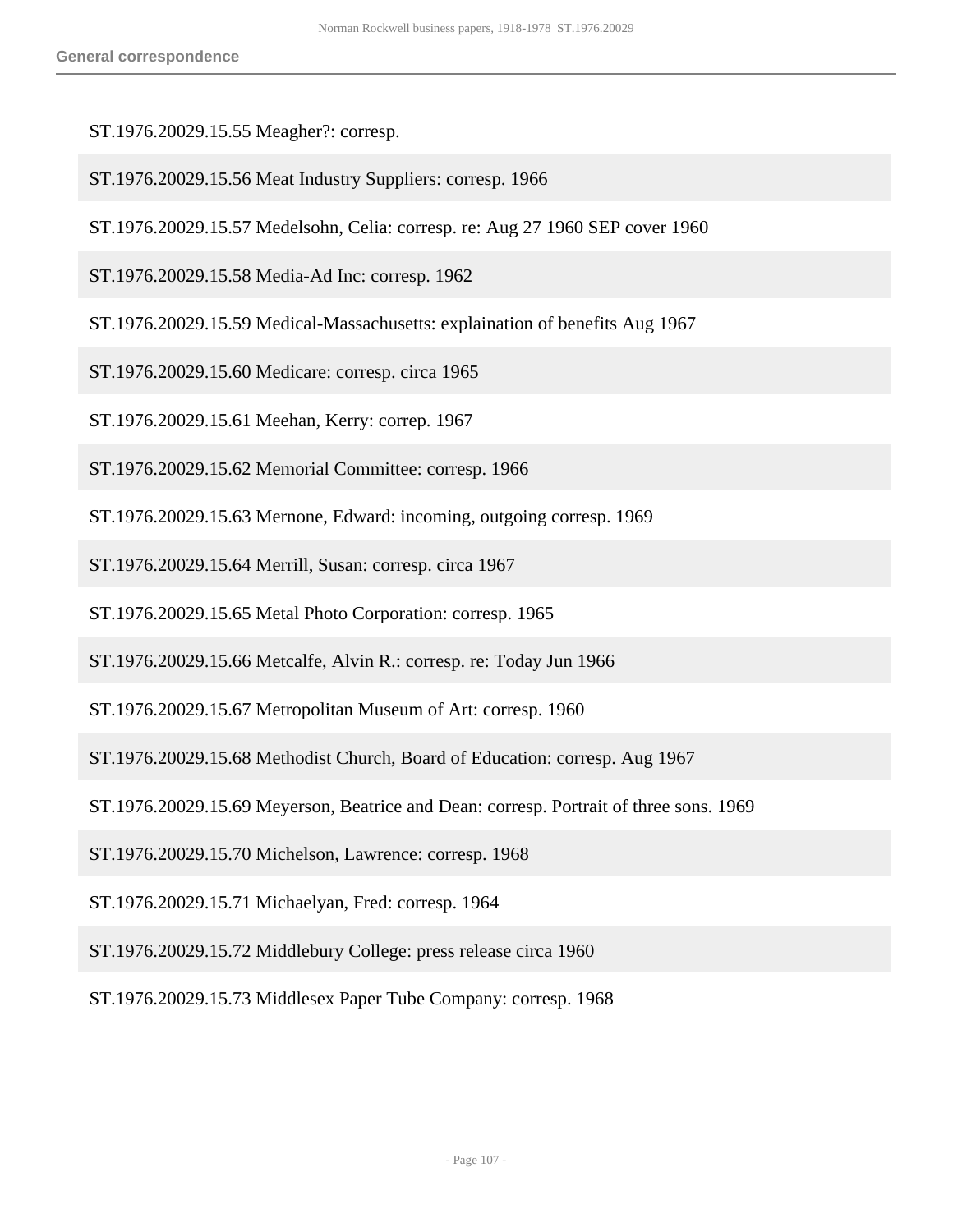- ST.1976.20029.15.74 Midtown Galleries: corresp. 1965-1966
- ST.1976.20029.15.75 Midwest Research Institute: corresp. 1968
- ST.1976.20029.15.76 Midwestern Engine and Equipment: corresp. 1963
- ST.1976.20029.15.77 Miller, Amy Bess- Hancock Shaker Village: corresp. 1966
- ST.1976.20029.15.78 Miller, John: incoming, outgoing corresp. re: Famous Artist School 1968
- ST.1976.20029.15.79 Miller, Ted: corresp. 1968
- ST.1976.20029.15.80 Milner, Amy: corresp. 1962
- ST.1976.20029.15.81 Mion, Pierre: incoming, outgoing corresp. 1967-1969
- ST.1976.20029.15.82 Minute Maid Company: corresp. 1965
- ST.1976.20029.15.83 Mississippi Beauty Ball: corresp. 1960
- ST.1976.20029.15.84 Missouri Valley College: corresp. 1964
- ST.1976.20029.15.85 Missouri, University of: corresp. 1963
- ST.1976.20029.15.86 Mitchell, Curtis: corresp. re: bike riding; Red Lion 1963
- ST.1976.20029.15.87 Modenfold: incoming, outgoing corresp. 1969
- ST.1976.20029.15.88 Montclair Art Museum: incoming, outgoing corresp. 1968
- ST.1976.20029.15.89 Montreal, Canada: incoming, outgoing corresp. r with Montreal Mayor re: Expo 67 1969
- ST.1976.20029.15.90 Moore,Ken: corresp. 1967
- ST.1976.20029.15.91 Moore, Lawson: corresp. 1960
- ST.1976.20029.15.92 Morgan Bauzay Wule Ferrani Leahy: corresp. 1966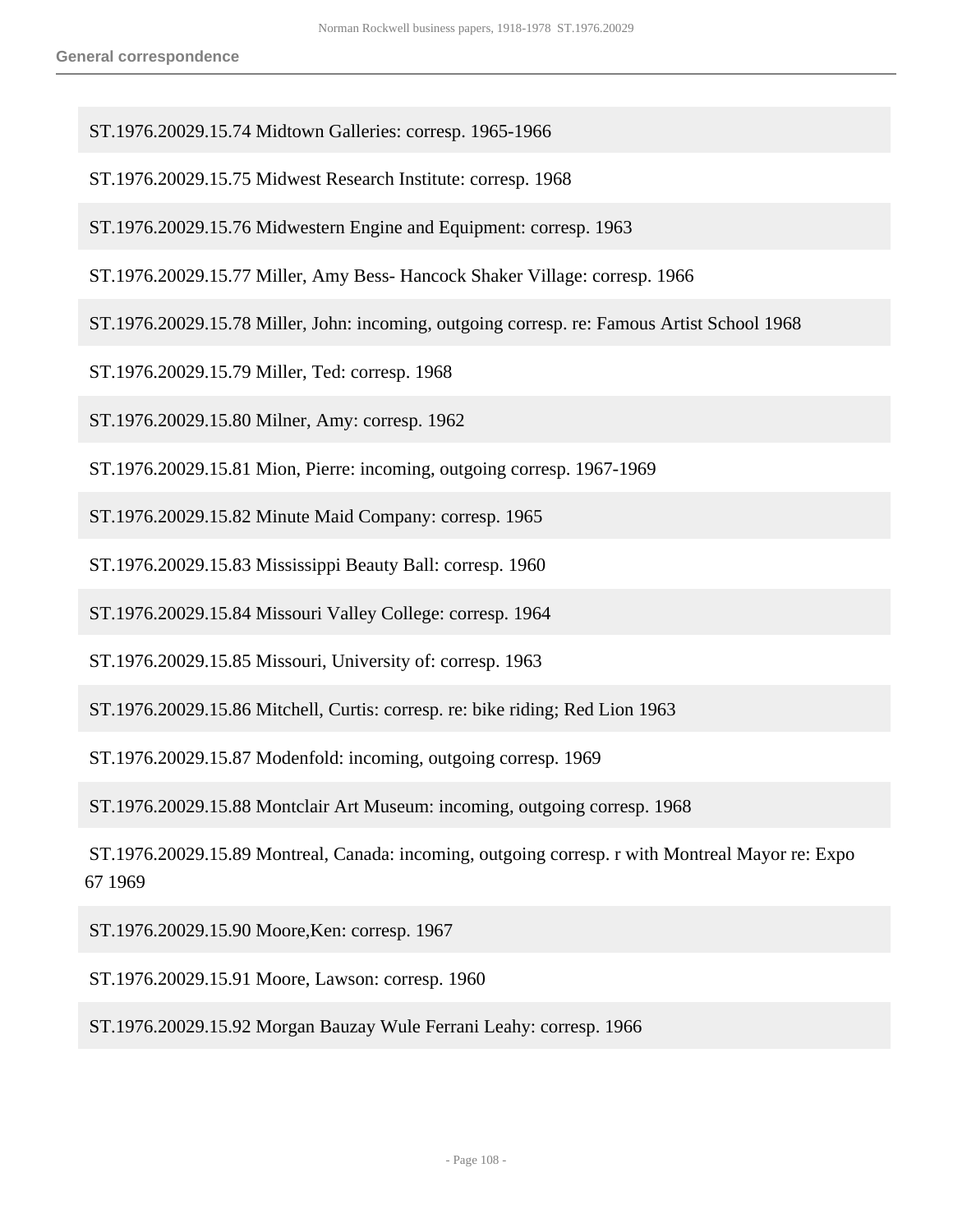- ST.1976.20029.15.93 Morovia, California: corresp. 1964
- ST.1976.20029.15.94 Morrill, Ralph: outgoing corresp. Feb 23 1967
- ST.1976.20029.15.95 Morris, James Red: incoming, outgoing corresp.; photo by Fritz Hente 1968-1971
- ST.1976.20029.15.96 Mountain Brook Farm: corresp. 1966
- ST.1976.20029.15.97 Mowitz, Amo: corresp. 1966
- ST.1976.20029.15.98 Mugnaini, Joe: corresp. 1961
- ST.1976.20029.15.99 Munson Gallery: corresp. 1964
- ST.1976.20029.15.100 Murray, Kathryn: corresp. 1966
- ST.1976.20029.15.101 Murray, Ken: corresp. 1966
- ST.1976.20029.15.102 Murray, Phoebe: notes on hearing test circa 1960
- ST.1976.20029.15.103 Muscular Dystrophy Associations: corresp. 1964
- ST.1976.20029.15.104 Museum of Fine Arts Boston: corresp. re: uniform 1962
- ST.1976.20029.15.105 Museum of Illustration Art: corresp. Sep 28 1967
- ST.1976.20029.15.106 Museum of Modern Art- Dorothy Miller: corresp. 1961
- ST.1976.20029.15.107 Museum of Modern Art: corresp. 1964
- ST.1976.20029.15.108 Musial, Stan: incoming, outgoing corresp. re: Speak Up for America Apr 1969
- ST.1976.20029.15.109 Merusi, Aldo: corresp. 1966
- ST.1976.20029.15.110 Myers, Jennie: incoming, outgoing corresp. re: Purina, Blue Cross, Gardner Advertising Co. 1968-1969

**Box**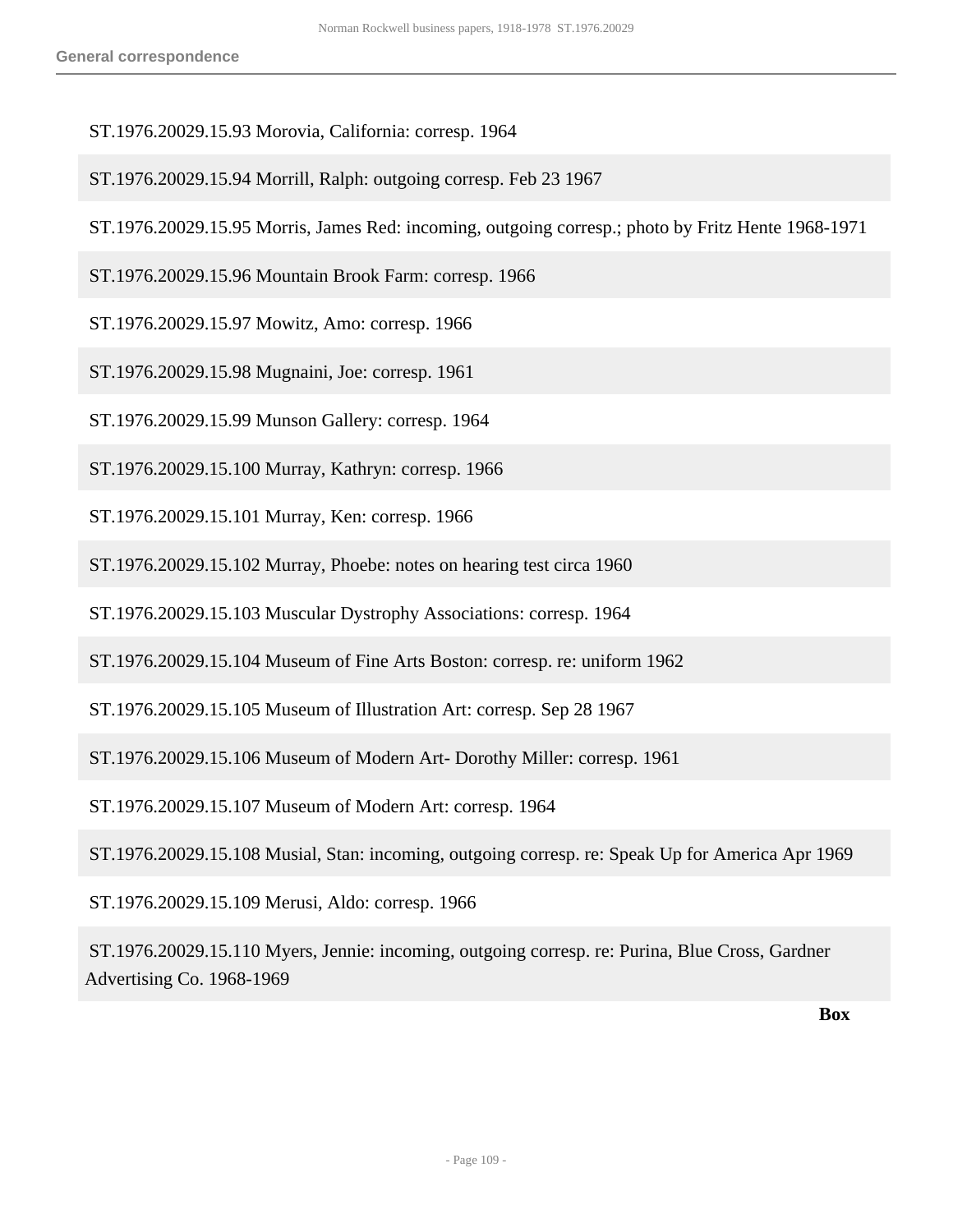## ST.1976.20029.16.1 N misc.: corresp. 1960s 16

## ST.1976.20029.16.2 Nashaminy School District: corresp. 1964

 ST.1976.20029.16.3 Nashville Casting Company: incoming, outgoing corresp. re: Molly and cast iron kettle Jan 1968

 ST.1976.20029.16.4 Nation Citezan Committee for Issuance of Police Stamp: incoming, outgoing corresp. 1967

 ST.1976.20029.16.5 National Association for the Advancement of Colored People (NAACP): incoming, outgoing corresp. 1968

ST.1976.20029.16.6 National Bank, First of Orlando: corresp. 1961

ST.1976.20029.16.7 National Baseball Hall of Fame: corresp. from Ken Smith 1965-1966

ST.1976.20029.16.8 National Commercial Bank and Trust Company: incoming, outgoing corresp. 1968

ST.1976.20029.16.9 National Committee for a Sane Nuclear Policy: corresp. 1962

ST.1976.20029.16.10 National Conference of Christians and Jews: corresp. 1961

ST.1976.20029.16.11 National Father's Day Committee: corresp. 1960

ST.1976.20029.16.12 National Federation of Republican Women: corresp. 1969

ST.1976.20029.16.13 National Gallery of Art: corresp. 1965

ST.1976.20029.16.14 National Grange, the: corresp. incoming, outgoing corresp. 1966-1967

ST.1976.20029.16.15 National Guild of Mural Artists: corresp. 1960

ST.1976.20029.16.16 National Press Club: incoming, outgoing corresp. 1960-1968

ST.1976.20029.16.17 National Register of Prominent Americans: corresp. 1969-1970

ST.1976.20029.16.18 National Retired Teachers Association: corresp. 1968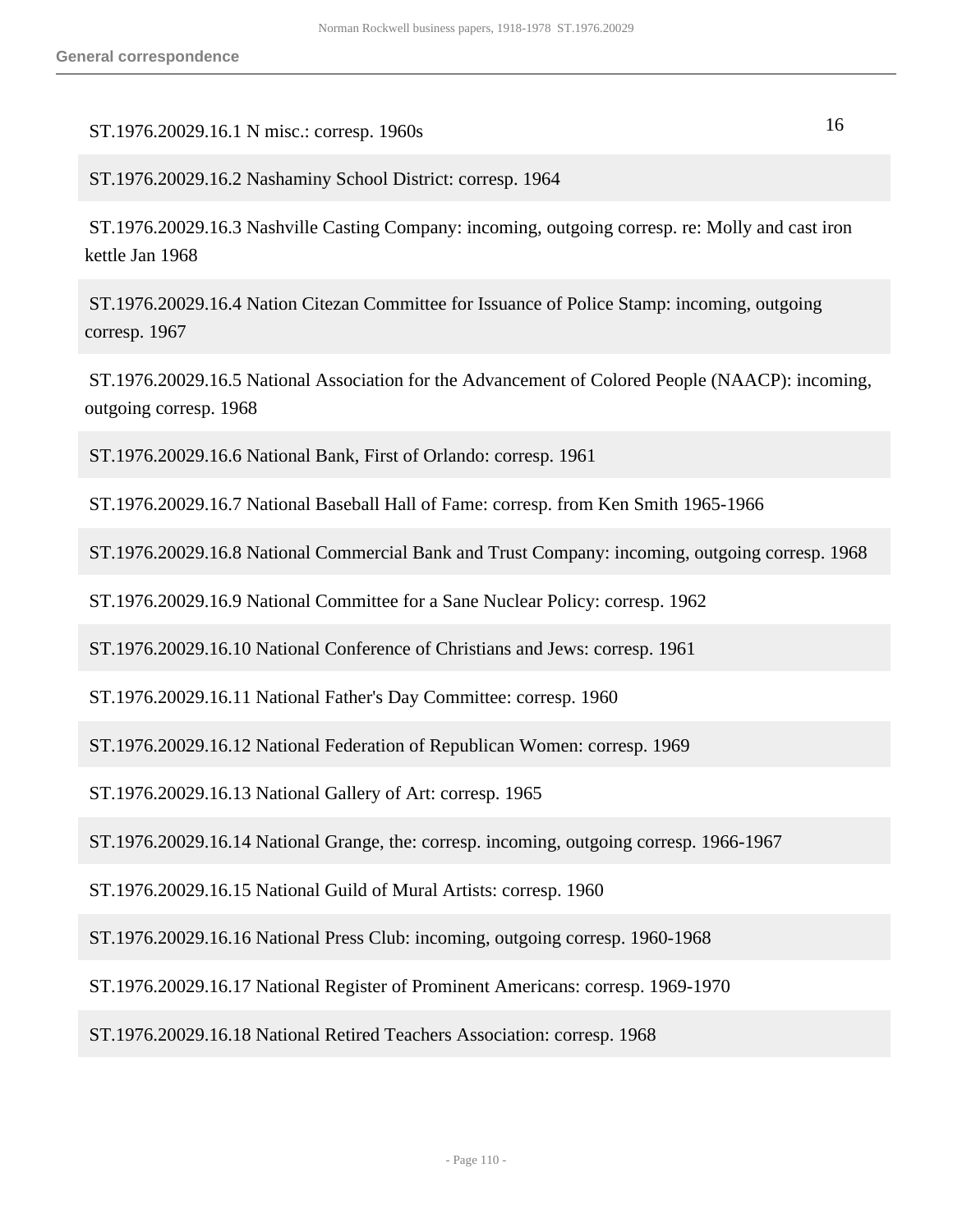ST.1976.20029.16.19 National Screen Service: corresp.

- ST.1976.20029.16.20 National Society of Arts and Letters: corresp. 1962
- ST.1976.20029.16.21 National Wildlife: corresp. 1969
- ST.1976.20029.16.22 NBC Studios: incoming, outgoing corresp. re: Johnny Carson portrait 1968

ST.1976.20029.16.23 Neals, Roether, Hickcock Inc.: corresp. 1961

ST.1976.20029.16.24 Needham Louis Brooks Advertising: corresp. 1960

ST.1976.20029.16.25 Neiman Marcus: corresp. NR's Easter egg for exhibition 1967

ST.1976.20029.16.26 Nelson, Arthur: corresp. 1964

ST.1976.20029.16.27 Neshaminy School District: corresp. 1964

ST.1976.20029.16.28 Netherland, Margaret: corresp. 1964

ST.1976.20029.16.29 New Britain Museum: corresp. 1969

ST.1976.20029.16.30 New England Council: corresp. 1969

ST.1976.20029.16.31 New England Forestry Association: corresp. 1962

 ST.1976.20029.16.32 New England Telephone and telegraph Company: incoming, outgoing corresp. 1966

ST.1976.20029.16.33 New Masters Fine Arts Materials: incoming, outgoing corresp. 1966

ST.1976.20029.16.34 New Rochelle Art Association: corresp. 1969

ST.1976.20029.16.35 New York Graphic Society: corresp. 1960

ST.1976.20029.16.36 New York State Department of Civil Service: corresp. 1969

ST.1976.20029.16.37 New York State Education Department: corresp. 1960-1962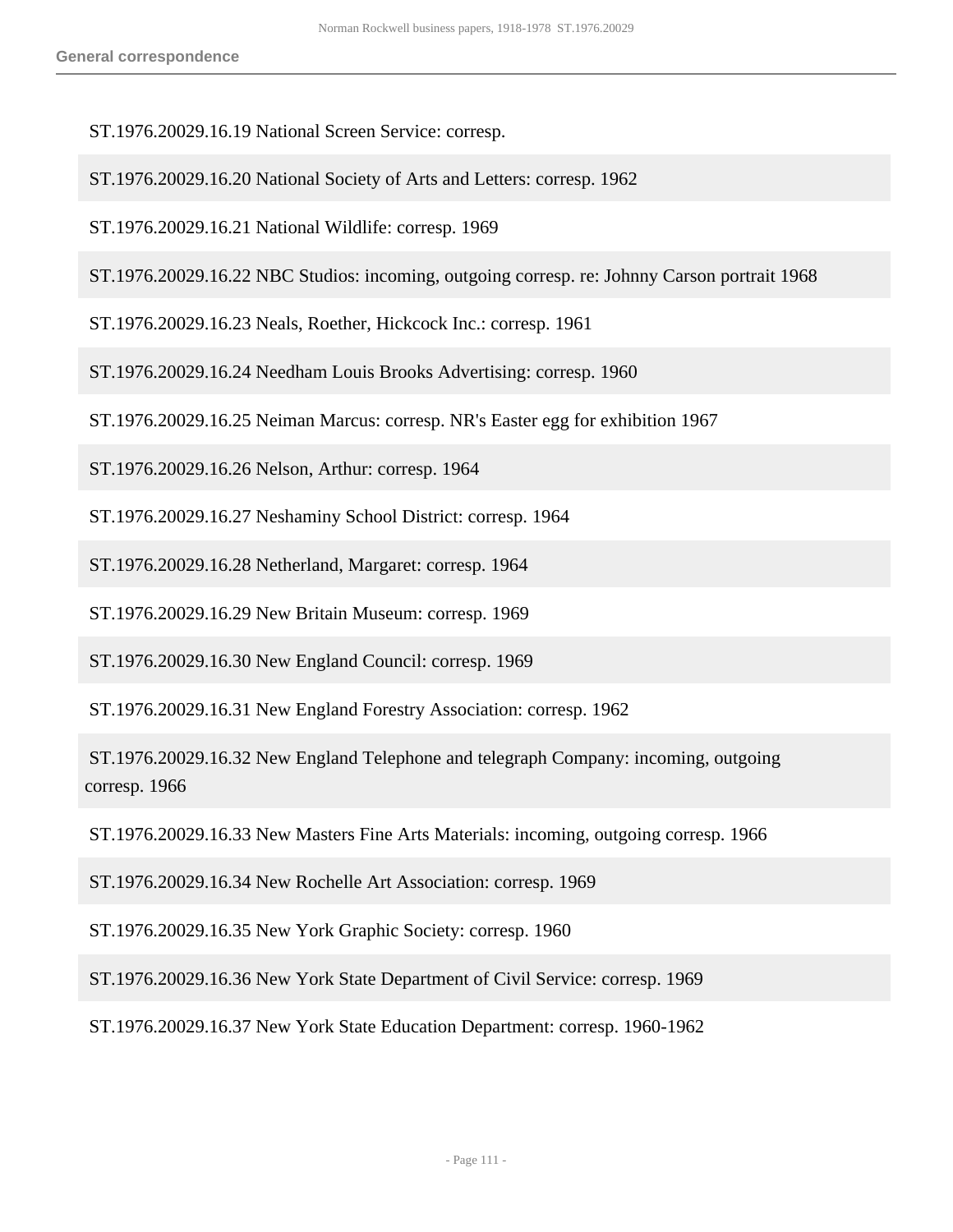ST.1976.20029.16.38 New York State Education Department: corresp. 1960-1962

ST.1976.20029.16.39 Newman Galleries: incoming, outgoing corresp. 1966

ST.1976.20029.16.40 Newman, Robert: incoming, outgoing corresp. re: Monday Evening Club 1965

ST.1976.20029.16.41 Newman, S.C.: corresp. 1960

ST.1976.20029.16.42 Newman, Salome: birthday card 1968

ST.1976.20029.16.43 Newsome and Company: corresp. 1960

ST.1976.20029.16.44 Neff Productions: corresp. 1961

ST.1976.20029.16.45 Nielson, Thelma: corresp. 1969

ST.1976.20029.16.46 Nixon- Kennedy SEP covers: corresp. 1960

 ST.1976.20029.16.47 Nixon, Richard: incoming, outgoing corresp. re: People to People; White House reception 1969

ST.1976.20029.16.48 Nolan, Frank: corresp. 1964

ST.1976.20029.16.49 Norman, Craig and Kimmel Advertising: corresp. re: Hertz campaign 1962

ST.1976.20029.16.50 Northeast Missouri Teachers College: incoming, outgoing corresp. 1965

ST.1976.20029.16.51 Norris, Frank: corresp. 1968

 ST.1976.20029.16.131 North American Rockwell Corporation: corresp. re: portrait of Colonel Willard F. Rockwell Feb 9 1968

ST.1976.20029.16.52 Northeastern University: corresp. 1965

ST.1976.20029.16.53 Northwestern University: corresp. 1965

ST.1976.20029.16.54 Oasis Magazine: corresp. 1966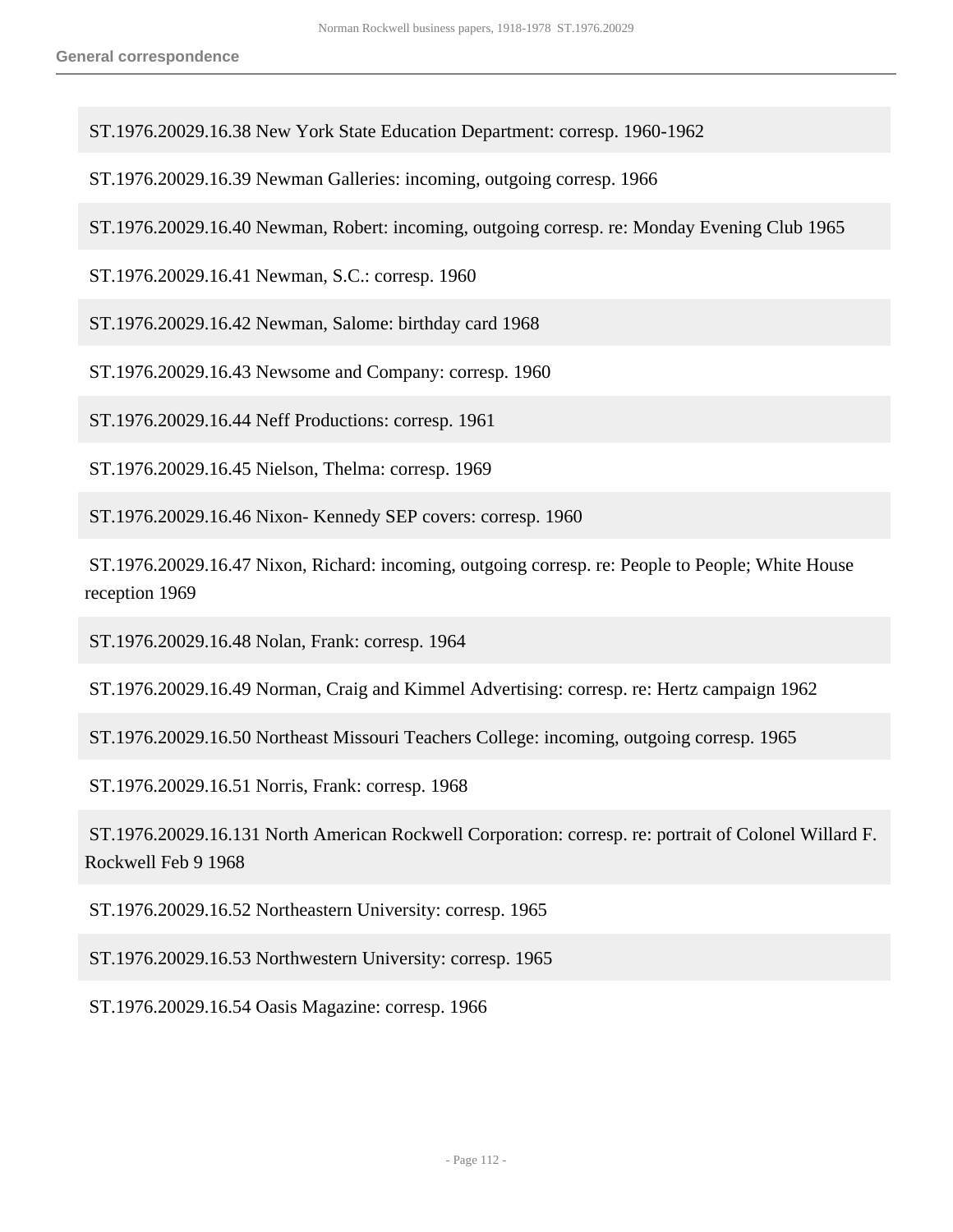ST.1976.20029.16.55 Odom, Roy H.: corresp. 1969

ST.1976.20029.16.56 Oestreicher's Prints Inc.: corresp. 1966

ST.1976.20029.16.57 Ogilvy Benson and Mather Advertising: corresp. 1963-1964

ST.1976.20029.16.58 Ohearn, William J.: corresp. 1966

ST.1976.20029.16.59 Ohio University: corresp. 1969

ST.1976.20029.16.60 Oil and Gas Journal: corresp. 1962

 ST.1976.20029.16.61 Old Corner House: incoming, outgoing corresp. with Berkshire Foundation; Silvio Conte 1967-1968

ST.1976.20029.16.62 Old Grand Dad Club: corresp. 1966

ST.1976.20029.16.63 Old Post Antiques Show: corresp. 1964-1965

ST.1976.20029.16.64 Organan: corresp. 1967

ST.1976.20029.16.65 Orlando- First National Bank: corresp. 1961

ST.1976.20029.16.66 O'Sullivan, Edward O.: corresp. 1968

ST.1976.20029.16.67 Old Town Galleries: corresp. 1968

ST.1976.20029.16.68 Olsen, Herb: corresp. re: autograph 1950-1960

ST.1976.20029.16.69 Optimist International: corresp. 1961

ST.1976.20029.16.70 Opryland U.S.A.: corresp. 1969

ST.1976.20029.16.71 Oxnard, Joan: NR notes circa 1960

ST.1976.20029.16.72 Otley, Julia Smith: corresp. 1966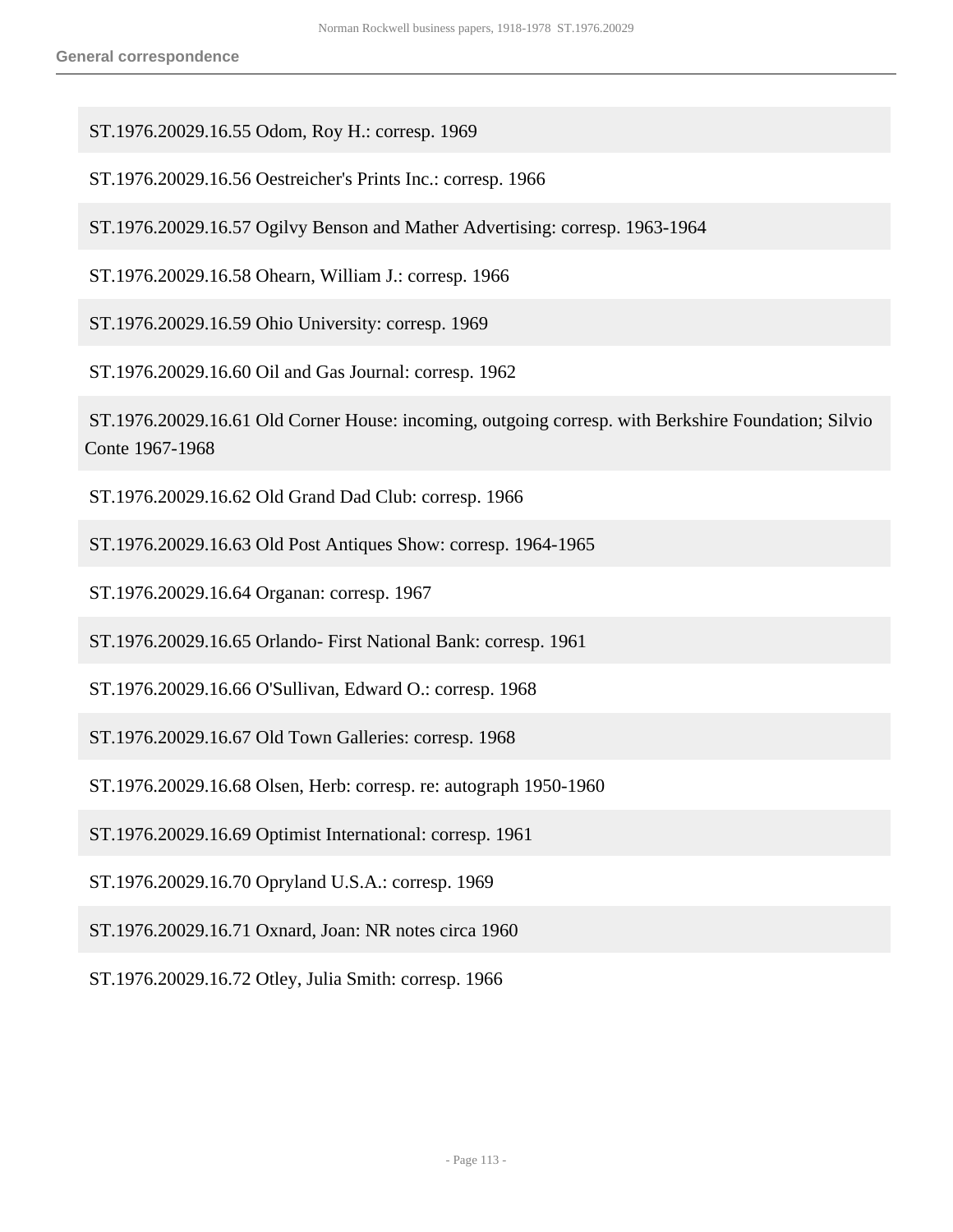ST.1976.20029.16.73 Otis Art Institute of Los angeles County: incoming, outgoing corresp. re: betrand Russell transparency 1961-1968

ST.1976.20029.16.74 Overseas Press Club: corresp. 1967

ST.1976.20029.16.75 Pace, Charles: corresp. 1969

ST.1976.20029.16.76 Padock, Dr. Franklin: corresp. re: no alcohol for NR 1963

ST.1976.20029.16.77 Pageant: corresp. 1963

ST.1976.20029.16.78 Paine Art Center and Arboretum: corresp. 1967

ST.1976.20029.16.79 Palma, Jim: corresp. 1968-1969

ST.1976.20029.16.80 Pan American Airways: corresp. 1968

ST.1976.20029.16.81 Panorama: corresp. 1963

ST.1976.20029.16.82 Parade Magazine: corresp. 1969

ST.1976.20029.16.83 Parents Association- High School of Art and Design: corresp. 1964

ST.1976.20029.16.84 Parke- Bernet Galleries: corresp. 1967

ST.1976.20029.16.85 Parmelee, Dean: corresp. 1960

ST.1976.20029.16.86 Parsons College: incoming, outgoing corresp. re: speech 1966

ST.1976.20029.16.87 Parthenon, the: corresp. 1965

ST.1976.20029.16.88 Peabody, Citezans for: corresp. 1962

ST.1976.20029.16.89 Peace Corps- Schafer, Jon: incoming, outgoing corresp. 1965

ST.1976.20029.16.90 Pearson, James: incoming, outgoing corresp. 1969

ST.1976.20029.16.91 Peck, Eleanor: incoming, outgoing corresp. 1965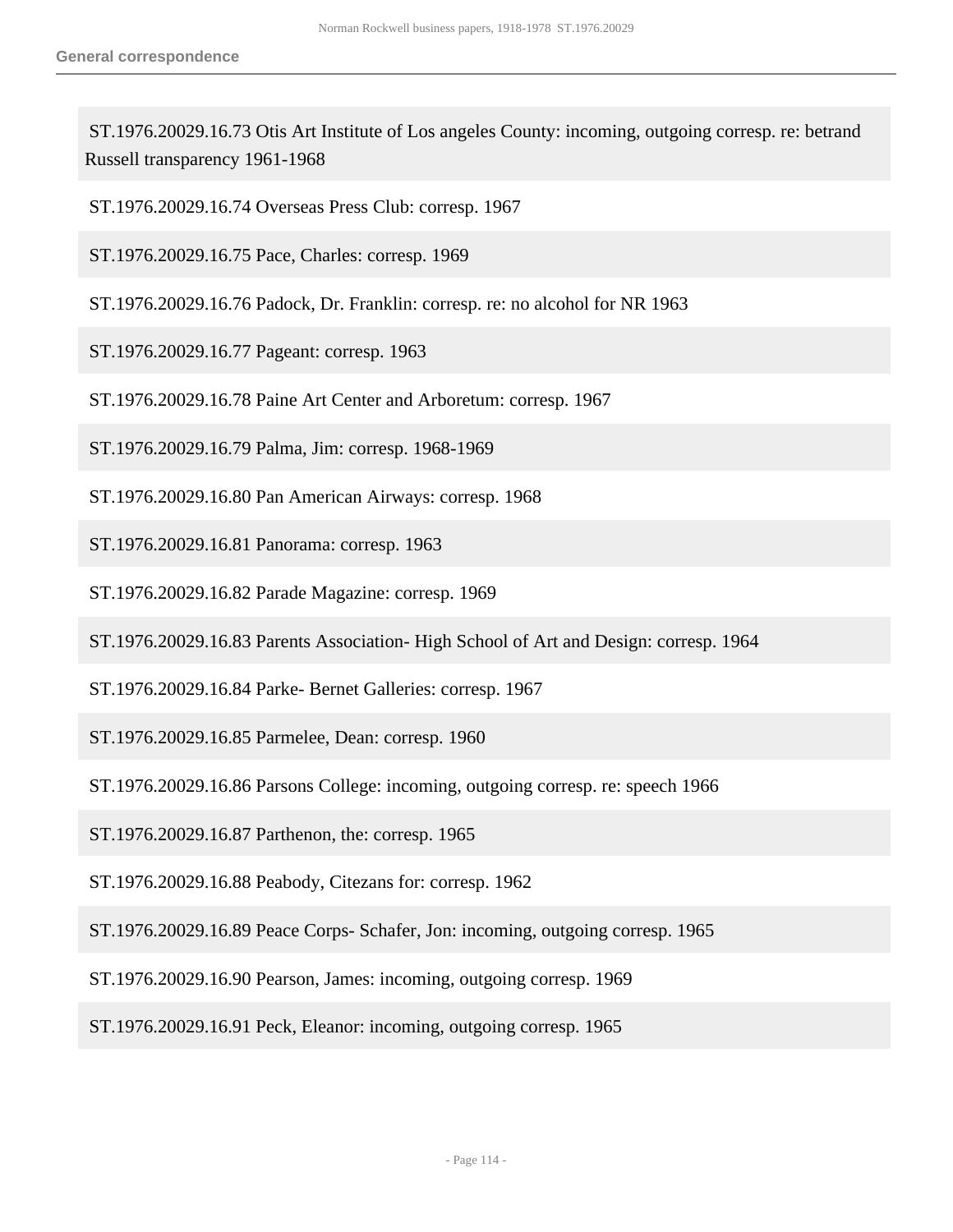- ST.1976.20029.16.92 Peggy?: corresp. 1965
- ST.1976.20029.16.93 Pelton, Thurlow: corresp. 1967
- ST.1976.20029.16.94 Penney, J.C.: corresp. 1968
- ST.1976.20029.16.95 Pennsylvania Lecture Committee: corresp. 1964
- ST.1976.20029.16.96 Peoples Gallery: corresp. 1969
- ST.1976.20029.16.97 People to People: corresp. 1969
- ST.1976.20029.16.98 People's Gallery: corresp. 1969-1970
- ST.1976.20029.16.99 Perine-M-K-Kaiser: corresp. 1964
- ST.1976.20029.16.100 "Pete": corresp. 1971
- ST.1976.20029.16.101 Peterson, Marion: corresp. 1964
- ST.1976.20029.16.102 Peterson, Robert: corresp. 1969
- ST.1976.20029.16.103 Petsche, George T.: corresp. 1963
- ST.1976.20029.16.104 Pettee, J.G.: corresp. 1966
- ST.1976.20029.16.105 Pictorial Parade: corresp. 1966
- ST.1976.20029.16.106 Pipe Foundation: corresp. 1966
- ST.1976.20029.16.107 Pittsfield Audiovox: corresp. 1966
- ST.1976.20029.16.108 Pittsfield Hearing Aid Center: corresp. 1967
- ST.1976.20029.16.109 Phelps, John E.: corresp. 1969
- ST.1976.20029.16.110 Phelps, Kathy: corresp. 1969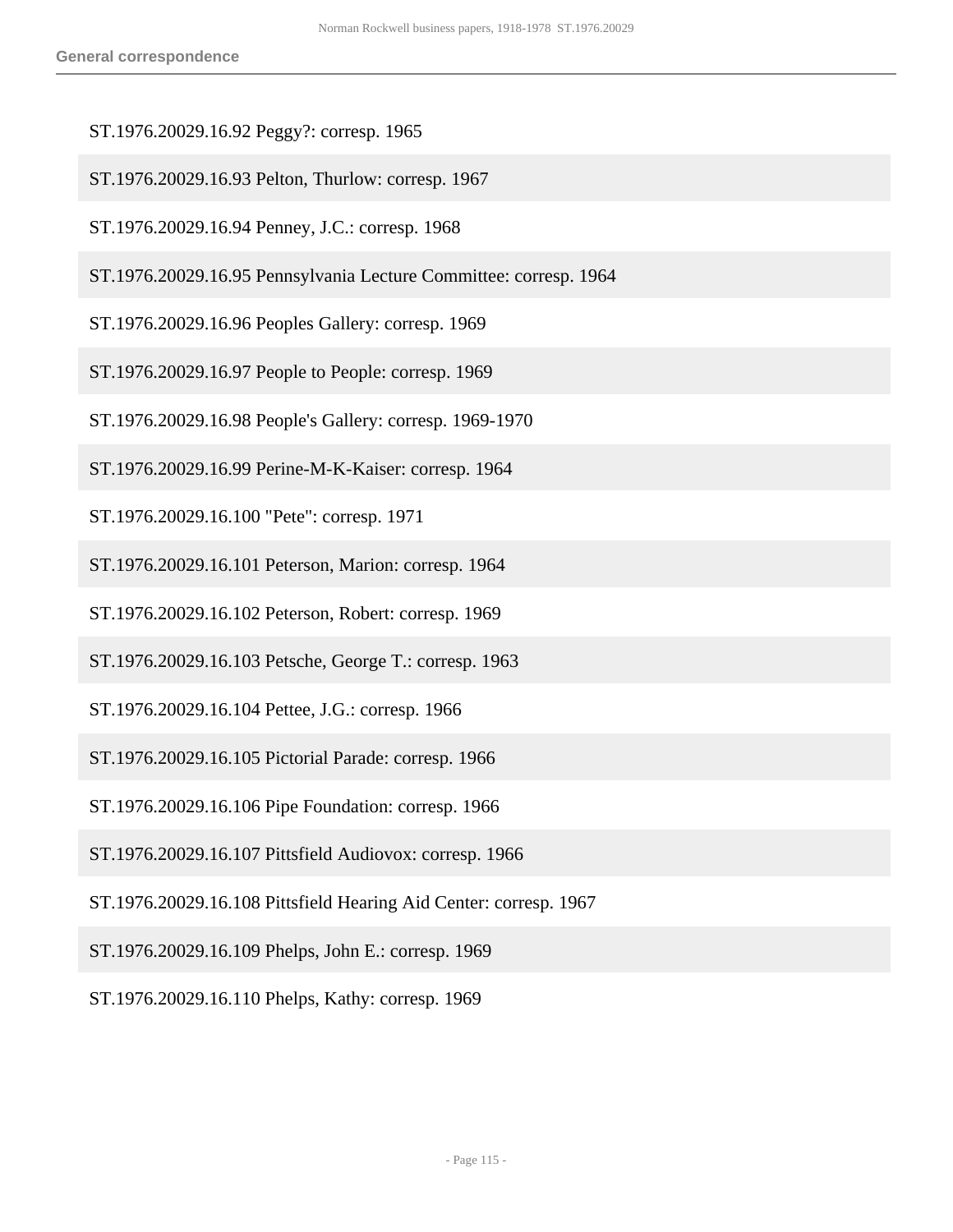- ST.1976.20029.16.111 Pierce, Polly: corresp. 1969
- ST.1976.20029.16.112 Pincus, George- Music Corporation: corresp. 1964
- ST.1976.20029.16.113 Playboy: corresp. re: possible illustration Jun 17 1966
- ST.1976.20029.16.114 Playwrights Foundation: corresp. 1965
- ST.1976.20029.16.115 Plaza, the: outgoing corresp. re: Nixon photo shoot; the Candidates Dec 3 1968
- ST.1976.20029.16.116 Pocketbooks Inc.: corresp. 1966
- ST.1976.20029.16.117 Polaris Magazine: corresp. 1965
- ST.1976.20029.16.118 Popular Science: corresp. 1963
- ST.1976.20029.16.119 Portsmouth Recreation Bureau: corresp. 1963
- ST.1976.20029.16.120 Porter, H.K Company: corresp. re: Melmor Sprinklers 1961
- ST.1976.20029.16.121 Pound Printing and Stationary: corresp. 1965
- ST.1976.20029.16.122 Prakasha, Ray: corresp. 1968
- ST.1976.20029.16.123 Preston, Howard: corresp. 1964
- ST.1976.20029.16.124 Preston, Lucy: corresp. 1965
- ST.1976.20029.16.125 Price, Shirley: corresp. 1964
- ST.1976.20029.16.126 Priestly, Peg: corresp. 1969
- ST.1976.20029.16.127 Proctor and Gamble Company: corresp. 1968
- ST.1976.20029.16.128 Proctor, Gwendolyn: corresp. 1965
- ST.1976.20029.16.129 Providence Journal: corresp. 1969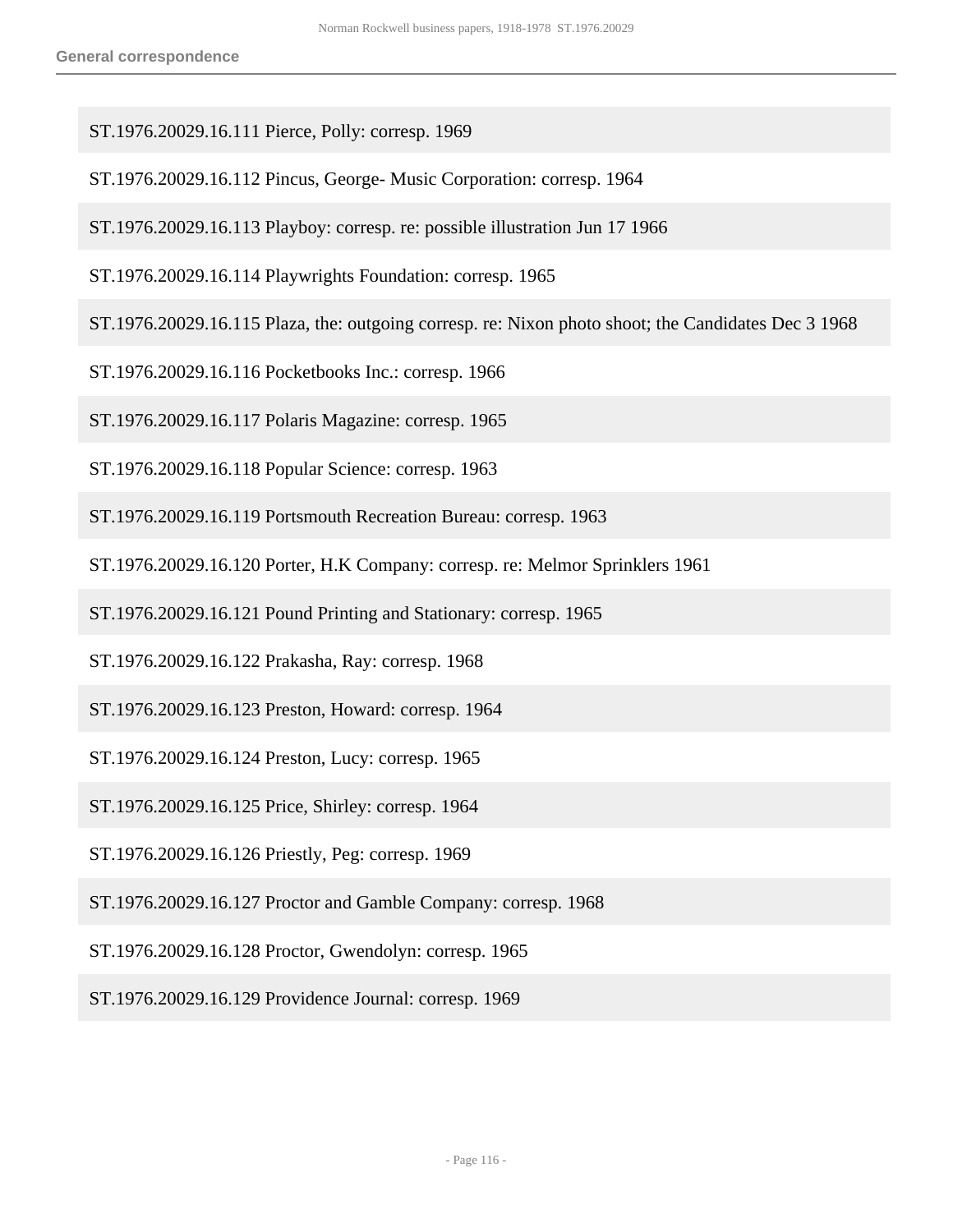## ST.1976.20029.16.130 Putnam's Sons. G.P.: corresp. 1960

|                                                                                   | <b>Box</b> |
|-----------------------------------------------------------------------------------|------------|
| ST.1976.20029.17.1 Quick, Earl: corresp. 1960                                     | 17         |
| ST.1976.20029.17.2 Quimby's Club Vermont: corresp. 1963                           |            |
| ST.1976.20029.17.3 Rackin, Martin: corresp. re: Stagecoach 1965-1969              |            |
| ST.1976.20029.17.4 Rackow, Leo: corresp. 1968                                     |            |
| ST.1976.20029.17.5 Radio Corporation of America: corresp. 1967                    |            |
| ST.1976.20029.17.6 Radcliffe- 50th Reunion: corresp. 1967                         |            |
| ST.1976.20029.17.7 Radcliffe College: corresp. 1969                               |            |
| ST.1976.20029.17.8 Radziminiski, Wayne: corresp. 1967                             |            |
| ST.1976.20029.17.9 Railway Classics: corresp. 1965                                |            |
| ST.1976.20029.17.10 Rainone, C.F.: corresp. 1969                                  |            |
| ST.1976.20029.17.11 Ralston Purina Company: incoming, outgoing corresp. 1962-1968 |            |
| ST.1976.20029.17.12 Ramparts: incoming, outgoing corresp. re: LSD 1965-1968       |            |
| ST.1976.20029.17.13 Ramparts: ms. by Donavan Bess re: LSD circa 1968              |            |
| ST.1976.20029.17.14 Random House: corresp. 1964                                   |            |
| ST.1976.20029.17.15 Rapp and Collins Advertising: corresp. 1967                   |            |
| ST.1976.20029.17.16 Rapport, Louis: corresp. 1968                                 |            |
| ST.1976.20029.17.17 Raskin, Milton: incoming, outgoing corresp. 1965-1970         |            |

ST.1976.20029.17.18 Raush, John E.- Baxter Advertising: corresp. 1965-1966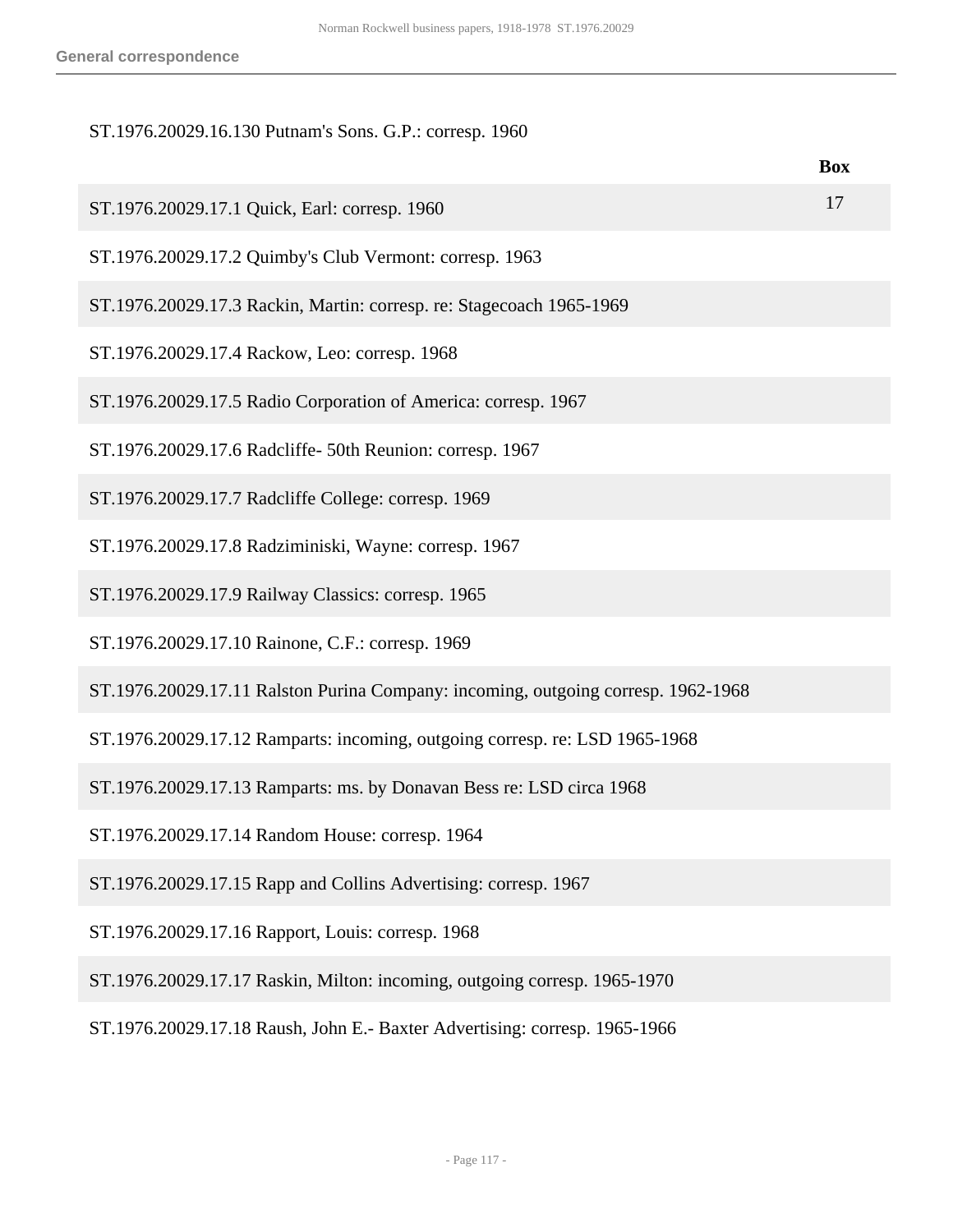ST.1976.20029.17.19 Raymond and Whitcomb: corresp. 1967

ST.1976.20029.17.20 Reader's Digest: incoming, outgoing corresp.; NR notes 1963-1972

 ST.1976.20029.17.21 Reader's Digest: Stuart, Ken: outgoing corresp. re: Danenberg Galleries Aug 27 1968

ST.1976.20029.17.22 Reagles, Walter: corresp. 1967-1969

ST.1976.20029.17.23 Red Wing Shoes: incoming, outgoing corresp.; sketches; A.L. Jensen 1965-1966

ST.1976.20029.17.24 Reed, Gerald: corresp. 1964

ST.1976.20029.17.25 Reed, Walter: corresp. 1966

ST.1976.20029.17.26 Redmer, Bessie C.: corresp. 1966

ST.1976.20029.17.27 Reilly, ?: outgoing corresp. 1967

ST.1976.20029.17.28 Renovations to NR's house: NR notes 1964

ST.1976.20029.17.29 Republican, Springfield: corresp. 1967

ST.1976.20029.17.30 Rescue, the: reproductions 1964

ST.1976.20029.17.31 Rice, Eunice: corresp. 1965

ST.1976.20029.17.32 Rice, Helen: corresp. circa 1963

ST.1976.20029.17.33 Richmond, Gaylord: corresp. 1964

ST.1976.20029.17.34 Richom, G.D.: NR notes 1964

ST.1976.20029.17.35 Riggs, Austen Center: corresp. 1962

 ST.1976.20029.17.36 Riggs, Austen: incoming, outgoing corresp. re: operating funds, donations 1965-1968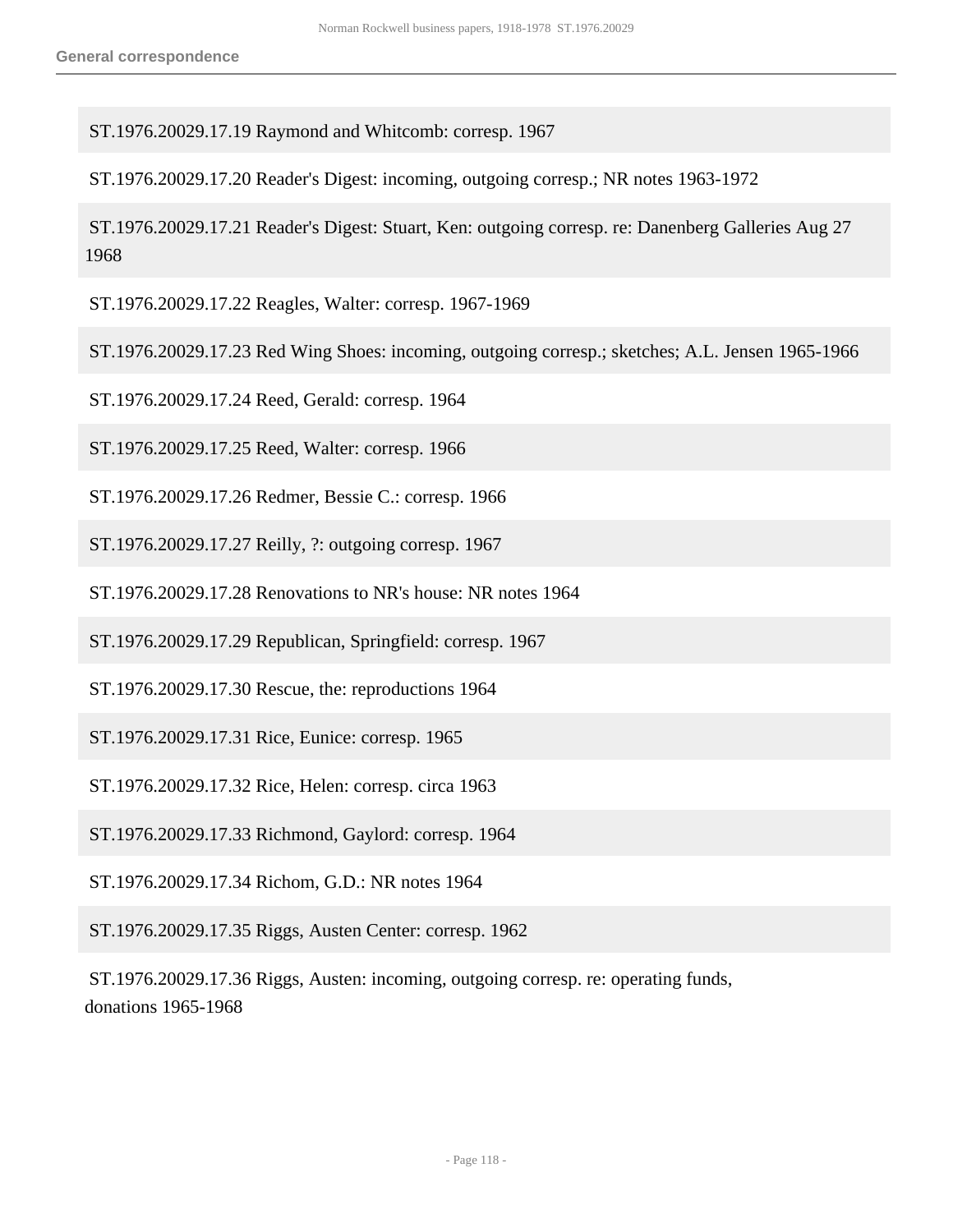- ST.1976.20029.17.37 Ripple Sale Corporation: corresp. 1960
- ST.1976.20029.17.38 RL Creations: corresp. 1971
- ST.1976.20029.17.39 Robinson, Frank S.: corresp. 1964
- ST.1976.20029.17.40 Roche Laboratories: corresp. 1966
- ST.1976.20029.17.41 Rock of Ages Corporation: corresp. 1961-1963
- ST.1976.20029.17.42 Rockport Art Association: corresp. 1969
- ST.1976.20029.17.43 Rockwell, George Lincoln: outgoing corresp. 1965
- ST.1976.20029.17.44 Rockwell, Jarvis: corresp. re: old friend May 1960
- ST.1976.20029.17.45 Rockwell, Jarvis: corresp. re: congratualtions on NR's wedding to Molly 1961
- ST.1976.20029.17.46 Rockwell, Jarvis (brother): corresp. 1968
- ST.1976.20029.17.47 Rockwell, John: outgoing corresp. re: family visit in Denver 1965
- ST.1976.20029.17.48 Rockwell, John: corresp. re: Colorado 1966
- ST.1976.20029.17.49 Rockwell, Molly- Estate of: corresp. invoices 1959-1960
- ST.1976.20029.17.50 Rockwell, Molly- Estate of: stock statements (1 of 1) circa 1960
- ST.1976.20029.17.51 Rockwell, Molly- Estate of: stock statements (2 of 6) circa 1960
- ST.1976.20029.17.52 Rockwell, Molly- Estate of: stock statements (3 of 6) circa 1960
- ST.1976.20029.17.53 Rockwell, Molly- Estate of: stock statements (4 of 6) circa 1960
- ST.1976.20029.17.54 Rockwell, Molly- Estate of: stock statements (5 of 6) circa 1960
- ST.1976.20029.17.55 Rockwell, Molly- Estate of: stock statements (6 of 6) circa 1960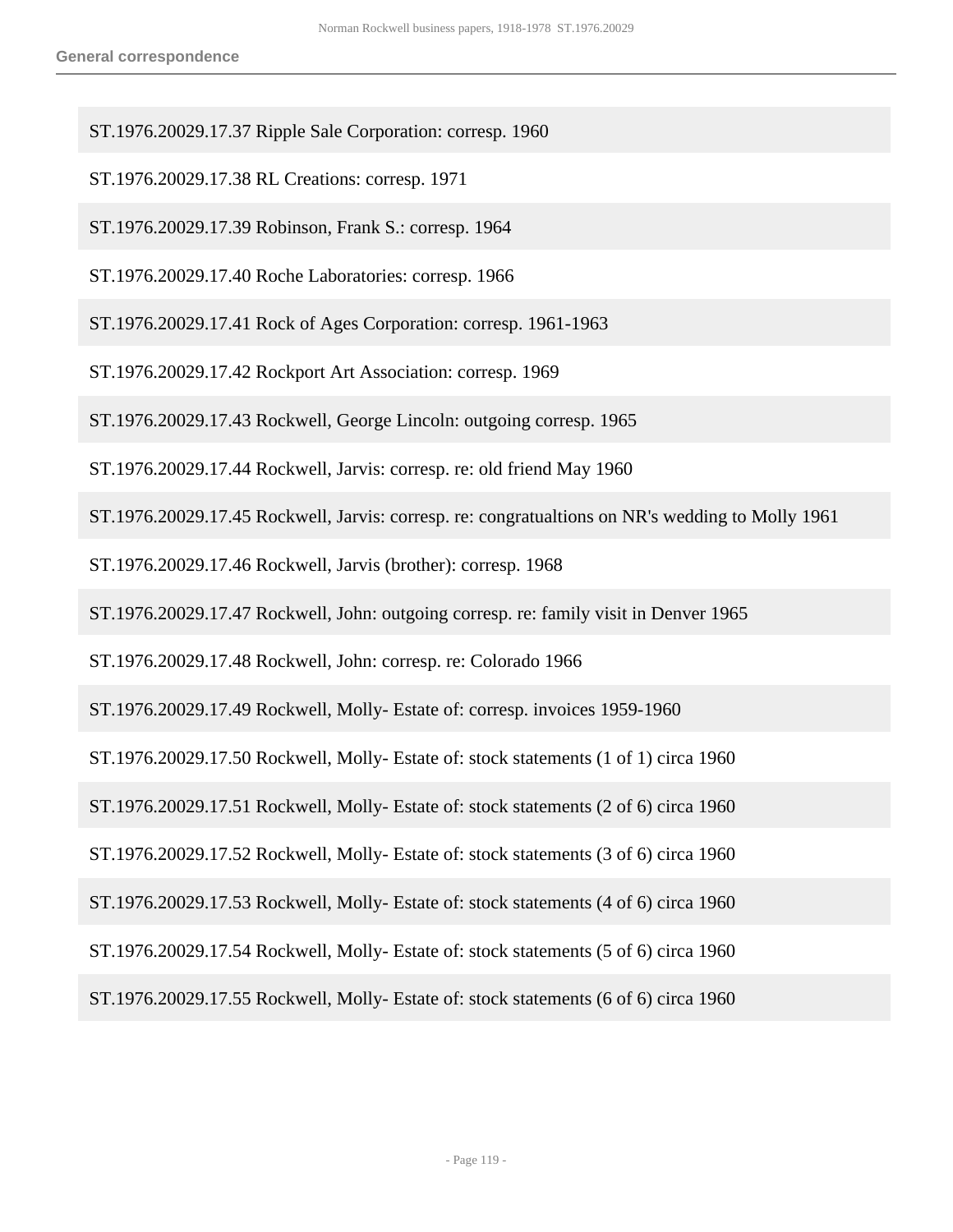ST.1976.20029.17.56 Rockwell, Molly- Estate of: incoming, outgoing corresp. 1961-1964

ST.1976.20029.17.57 Rockwell, Molly: business records 1969

 ST.1976.20029.17.58 Rockwell, Norman: NR notes - William Haggerty; Scarlet Letter and Becky Sharp Nov 1961, 1965

ST.1976.20029.17.59 Rockwell, Peter: outgoing corresp. re: NR's impression of Rome 1963

ST.1976.20029.17.60 Rockwell, Peter: outgoing corresp. 1964

 ST.1976.20029.17.61 Rockwell, Peter: outgoing corresp. re: Jerry Rockwell's visit to Rome; Peter's work Feb 23 1966

 ST.1976.20029.17.62 Rockwell, Peter: outgoing corresp. re: Peter's annual deposit from NR; Italy visit Mar 14 1967

ST.1976.20029.17.63 Rockwell, Peter: outgoing corresp. re: trust for Jeffery Sep 11 1967

ST.1976.20029.17.64 Rockwell, Peter: invoice re: art shipment from NR to Peter Oct 3 1968

 ST.1976.20029.17.65 Rockwell Manufacturing Company: outgoing corresp. re: Peter Rockwell's exhibit; Malcolm Bruce 1966-1968

ST.1976.20029.17.66 Rockwell, Ross: corresp. 1964

ST.1976.20029.17.67 Rockwell, W.F. Jr.: corresp. 1968-1969

ST.1976.20029.17.68 Russia, NR travels to: invoices,bank tranfer receipts, corresp. 1963

ST.1976.20029.17.69 Rockwell School Children: telegram 1965

ST.1976.20029.17.70 Rogers Cowan Brenner: corresp. 1968

ST.1976.20029.17.71 Rogers, John- Wheeler and Taylor: corresp. 1968

ST.1976.20029.17.72 Shattuck Roether Advertising: corresp. 1961-1962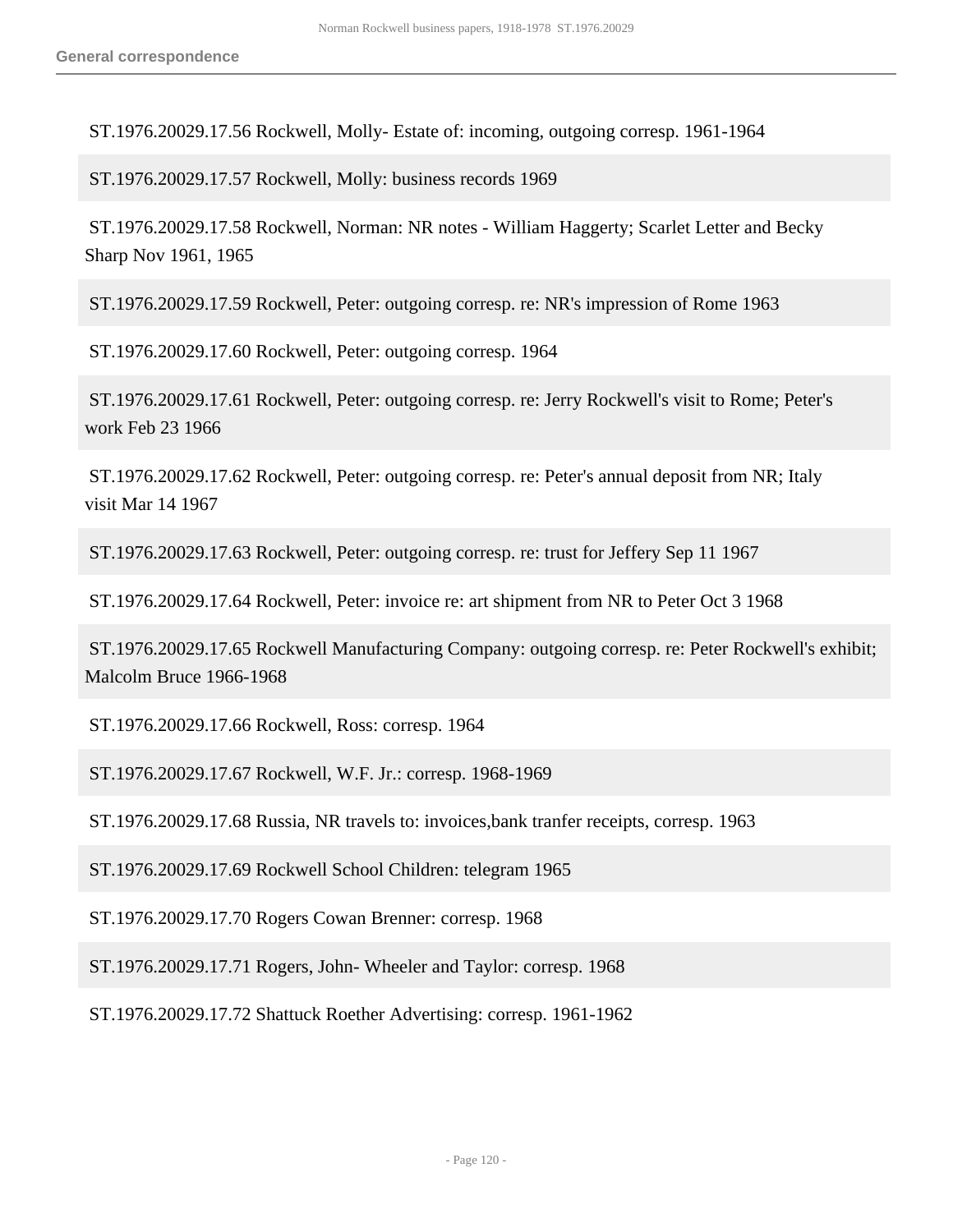| ST.1976.20029.17.73 Rosee, Julia: corresp. 1964                                 |            |
|---------------------------------------------------------------------------------|------------|
| ST.1976.20029.17.74 Ross, Donald N.- Boy Scouts: corresp. 1967-1978             |            |
| ST.1976.20029.17.75 Ross Roy Advertising: corresp. 1964-1965                    |            |
| ST.1976.20029.17.76 Rossin, Lester Creative: corresp. 1962-1963                 |            |
| ST.1976.20029.17.77 Rossiter, Dennis: corresp. 1969                             |            |
| ST.1976.20029.17.78 Roto Feeders: corresp. 1966                                 |            |
| ST.1976.20029.17.79 Royalty Productions: corresp. 1969                          |            |
| ST.1976.20029.17.80 Rubinoff Popular Concerts: corresp. 1963-1966               |            |
| ST.1976.20029.17.81 Rud, Mariane: corresp. 1969                                 |            |
| ST.1976.20029.17.82 Rudge, Fred Associates: corresp. 1968                       |            |
| ST.1976.20029.17.83 Rudman, Herb: incoming, outgoing corresp. 1964-1967         |            |
| ST.1976.20029.17.84 Rutland Herald: corresp. 1964                               |            |
|                                                                                 | <b>Box</b> |
| ST.1976.20029.18.1 Saint Anthony's Church: corresp.; NR draft Nov 1961          | 18         |
| ST.1976.20029.18.2 Saint Mark's Episcopal Church, Philmont: corresp. 1964       |            |
| ST.1976.20029.18.3 Salesian Missions: corresp. 1966                             |            |
| ST.1976.20029.18.4 Salisbury, Vera: corresp. 1968                               |            |
| ST.1976.20029.18.5 Salzmann, Rabbi Harold: incoming, outgoing corresp. Dec 1965 |            |
| ST.1976.20029.18.6 Sanden, Howard: corresp. 1967                                |            |
| ST.1976.20029.18.7 Sander, Thomas A.: corresp. 1966                             |            |
|                                                                                 |            |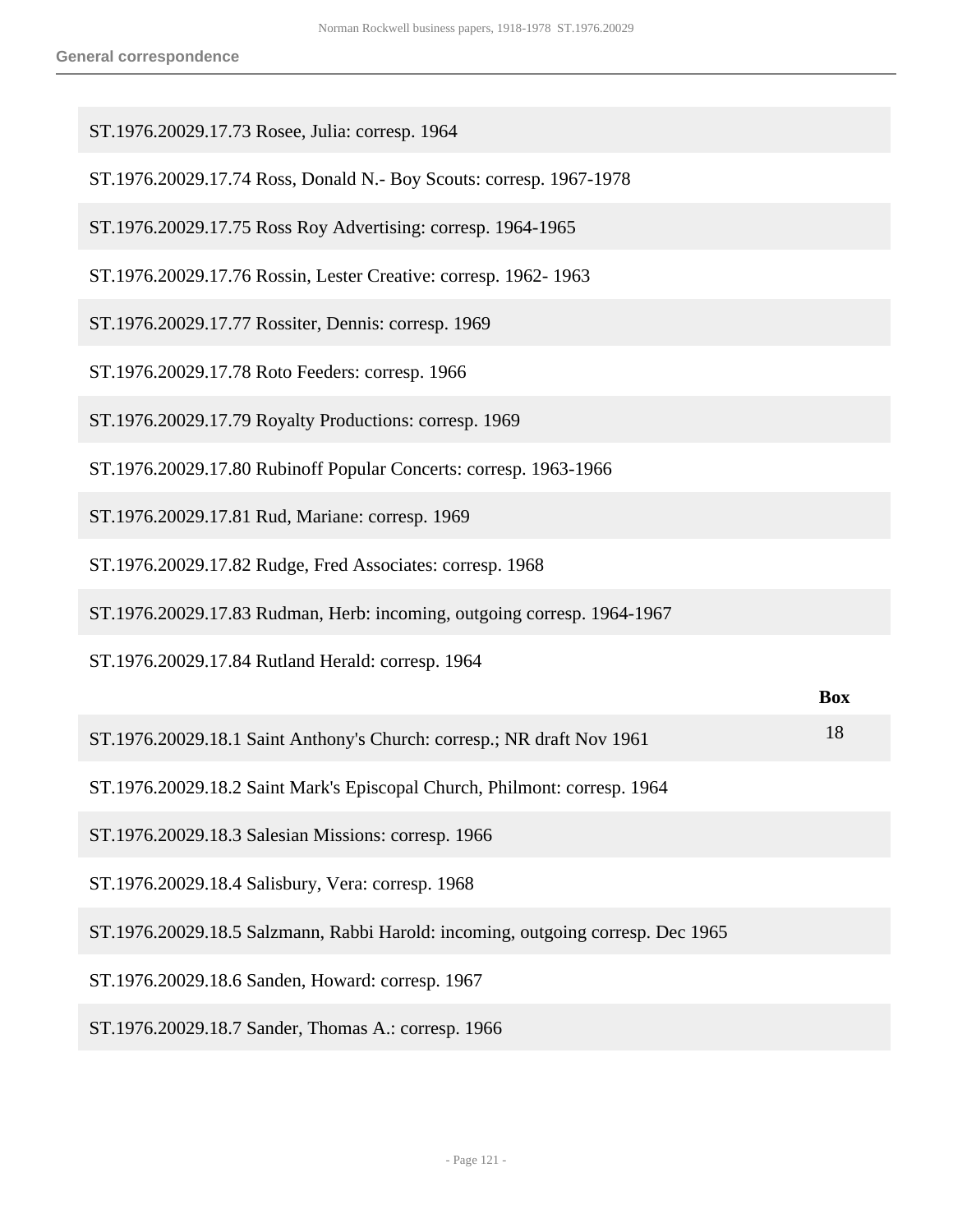ST.1976.20029.18.8 Sanderson, Sue: corresp. 1969

ST.1976.20029.18.9 SANE: National Committee for Sane Nuclear Policy: corresp. 1962

ST.1976.20029.18.10 Sarasota Museum: corresp. 1969

ST.1976.20029.18.11 Saratoga Performing Arts Center: corresp. 1966

ST.1976.20029.18.12 Saturday Evening Post: incoming, outgoing corresp. 1969-1972

ST.1976.20029.18.13 Saunders, Frank: corresp.; photos 1965

ST.1976.20029.18.14 Savage, Bob: corresp. 1960

ST.1976.20029.18.15 Savell, Scott: corresp. 1968

 ST.1976.20029.18.16 Saying Grace: incoming, outgoing corresp.; handwritten response re: Mae Walker and ownership of painting Auug 12 1963

 ST.1976.20029.18.17 Schafer, Chris: corresp. re: Jon Schaefer; Peace Corps; Jerry and "the Connoisseur" 1964-1968

ST.1976.20029.18.18 Schafer, Jon: corresp. 1960

ST.1976.20029.18.19 Schloat, Warren Productions: corresp. 1966

ST.1976.20029.18.20 Schmidt Lithographic Company: corresp. 1964

ST.1976.20029.18.21 Schutt, Harold S.: corresp. 1968

ST.1976.20029.18.22 Scopinich, Fred Jr.: corresp. 1967

ST.1976.20029.18.23 Scott, Malcolm: clipping; corresp. 1960

ST.1976.20029.18.24 Scott, Robert: NR notes; corresp. circa 1968

ST.1976.20029.18.25 Walker, Scott: corresp. 1968-1969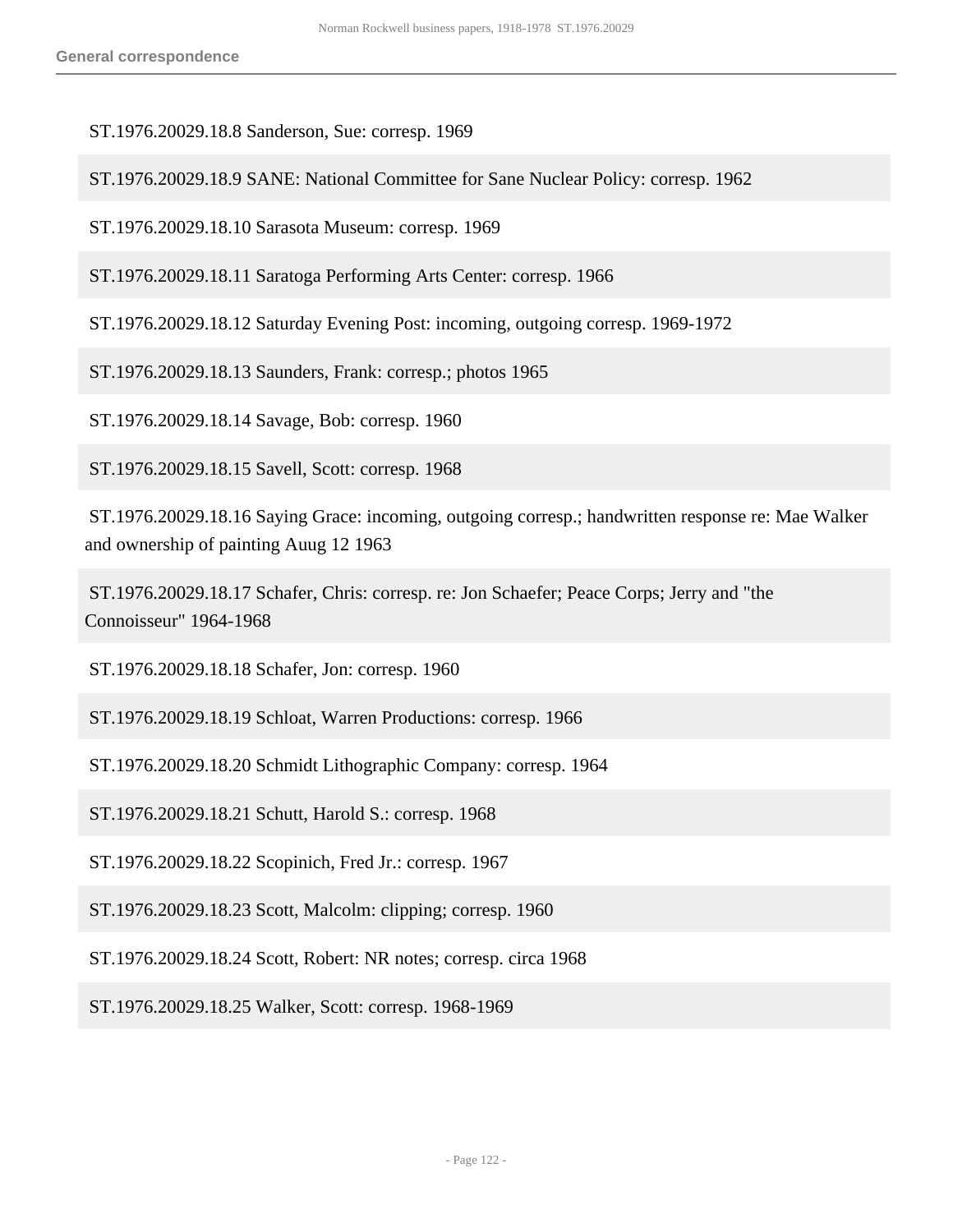- ST.1976.20029.18.26 Scovill Wellington and Company: corresp. 1962
- ST.1976.20029.18.27 Seaman's Bank: corresp. 1960
- ST.1976.20029.18.28 Searles, Steve: corresp. 1962
- ST.1976.20029.18.29 Sears Roebuck Company: corresp. 1961-1964
- ST.1976.20029.18.30 Seventeen Magazine: corresp. 1963
- ST.1976.20029.18.31 Severin, Phillip: corresp. 1960
- ST.1976.20029.18.32 Shaker Museum: corresp. 1969
- ST.1976.20029.18.33 Shaw, Charles: corresp. 1967-1970
- ST.1976.20029.18.34 Schulman, Sam: corresp. 1966
- ST.1976.20029.18.35 Schutt, H.S. Jr.: outgoing corresp. re: NR's opinion of Howard Pyle Aug 30 1965
- ST.1976.20029.18.36 Scoble, William H.: corresp. 1966
- ST.1976.20029.18.37 Scott, Howard: corresp. 1966
- ST.1976.20029.18.38 Sedgwick Dedham, Minturn Francis: corresp. re: Peace Corps Jun 21 1966
- ST.1976.20029.18.39 Senior Seminar: corresp. 1967
- ST.1976.20029.18.40 Sevits, Hyman: corresp. 1966
- ST.1976.20029.18.41 Sharon Steel Corporation: corresp. 1968
- ST.1976.20029.18.42 Sherrod, Bob- Life: corresp. 1967
- ST.1976.20029.18.43 Shield, William S.: corresp. 1960
- ST.1976.20029.18.44 Shiva Artists Colors: corresp. 1967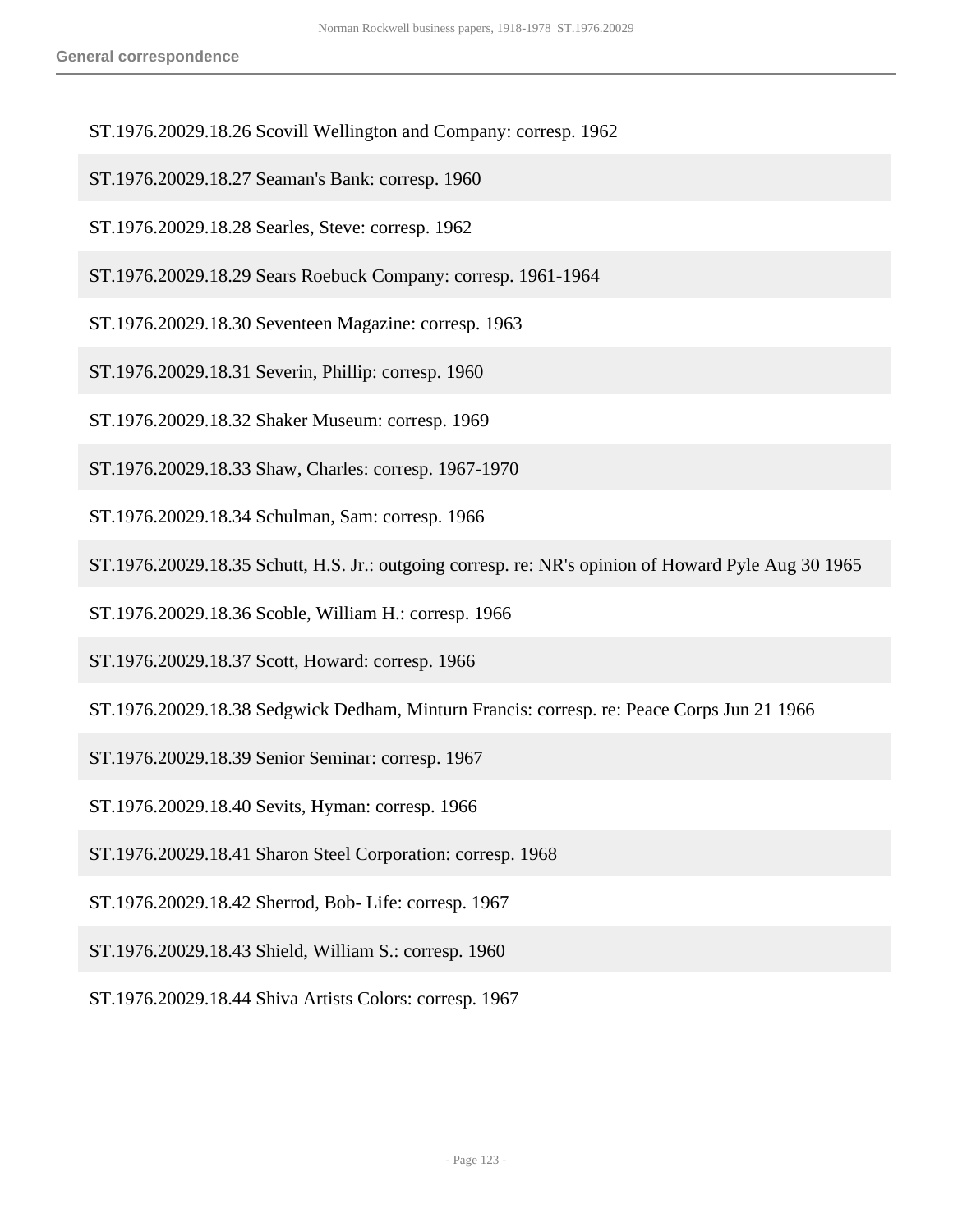ST.1976.20029.18.45 Shriners: corresp. 1962

 ST.1976.20029.18.46 Shriver, Sargent: incoming, outgoing corresp. re: Look Peace Corps Jun 1966- Jul 1966

ST.1976.20029.18.47 Shoemaker, J.L.: corresp. 1969

ST.1976.20029.18.48 Shulman, Michael S.: bills, invoice, corresp. 1965

ST.1976.20029.18.49 Sider, Fred: corresp. 1968

ST.1976.20029.18.50 Siegfried, J.W.: corresp. 1965

ST.1976.20029.18.51 Silverman, Nathan: corresp. 1966-1967

ST.1976.20029.18.52 Simmons, Robert: corresp. 1968-1969

ST.1976.20029.18.53 Sloane, Eric: corresp. 1969

ST.1976.20029.18.54 Social Security Administration: corresp. 1966-1970

ST.1976.20029.18.55 Society of Illustrators: incoming, outgoing corresp.; Al Dorne 1960-1969

ST.1976.20029.18.56 Soifer, Mark: incoming, outgoing corresp. 1965-1967

ST.1976.20029.18.57 Sommer, Harvey D.: corresp. 1966

ST.1976.20029.18.58 Soulen, Richard L.: corresp. 1968

ST.1976.20029.18.59 Southern Vermont Art Center: corresp. 1953-1962

ST.1976.20029.18.60 Southwestern College: corresp. 1964

ST.1976.20029.18.61 Smith Greenland Advertising: corresp. 1960-1961

ST.1976.20029.18.62 Smith, Joseph Advertising: corresp. 1961

ST.1976.20029.18.63 Smith, Robert C.: corresp. 1967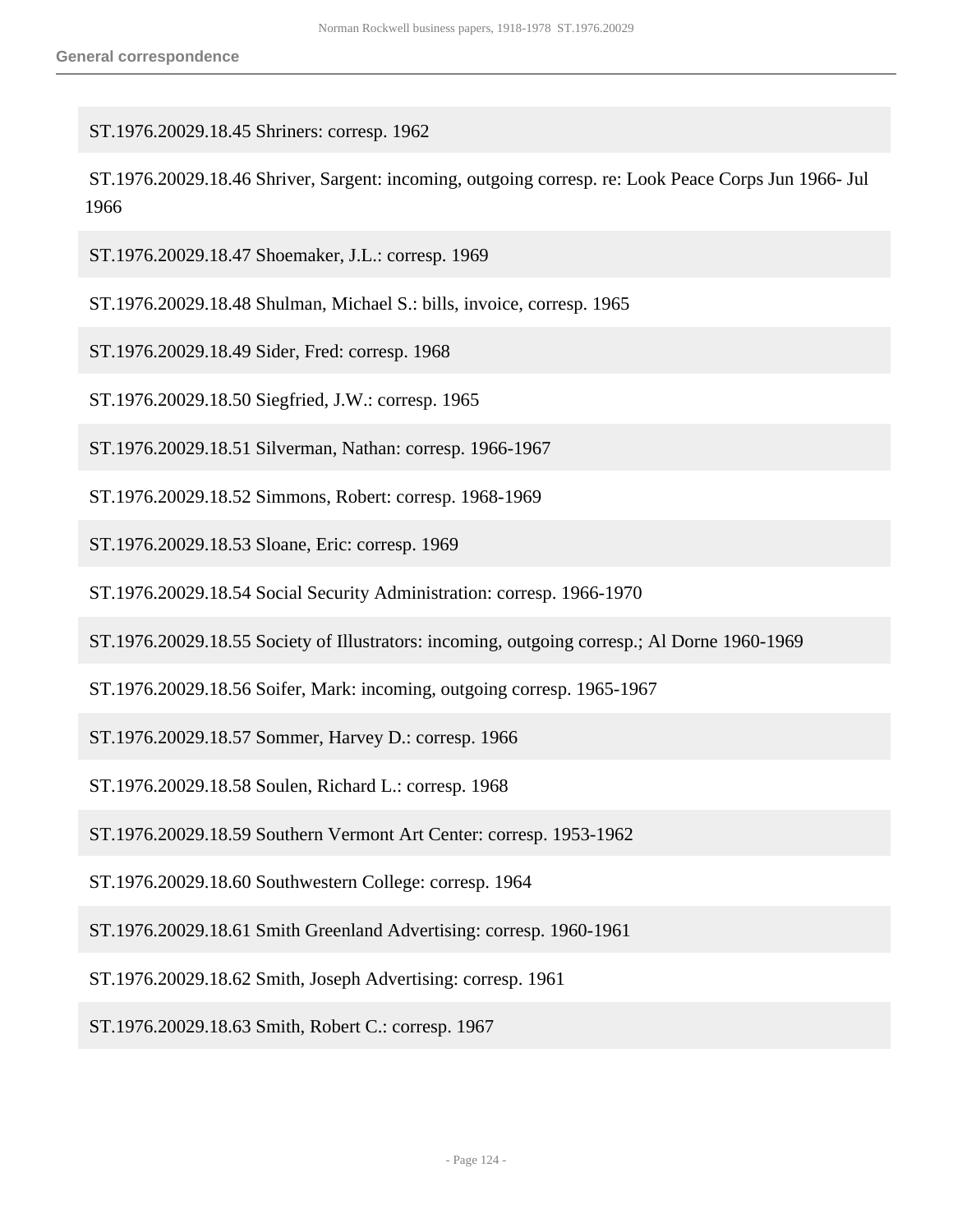- ST.1976.20029.18.64 Smith, Willard Company: corresp. 1967
- ST.1976.20029.18.65 Smithsonian Institution: corresp. 1967
- ST.1976.20029.18.66 Smithsonian-NASA: corresp. 1967
- ST.1976.20029.18.67 Spaulding Rehabilitation Center: corresp. 1969
- ST.1976.20029.18.68 Spock, Benjamin: corresp. 1964
- ST.1976.20029.18.69 Springfield Newspaper: corresp. 1960
- ST.1976.20029.18.70 Springfield Sunday Republican: corresp. 1967
- ST.1976.20029.18.71 Sporting News: corresp. 1966
- ST.1976.20029.18.72 Sport: corresp. 1966
- ST.1976.20029.18.73 Stagecoach: fact sheet 1965
- ST.1976.20029.18.74 Stagecoach: schedule for NR 1965
- ST.1976.20029.18.75 Stagecoach: Victor, Al: corresp. 1966
- ST.1976.20029.18.76 Stahl, Ben: corresp. 1968
- ST.1976.20029.18.77 Stralem, Donald: corresp. 1963
- ST.1976.20029.18.78 Strandberg and Associates Advertising: corresp. 1967
- ST.1976.20029.18.79 Stansbury Lonne and Ralph: corresp. 1968
- ST.1976.20029.18.80 Starke, Ralph G.: corresp. 1964
- ST.1976.20029.18.81 Starr Service: corresp. 1966
- ST.1976.20029.18.82 State Farm Insurance Company: corresp. 1969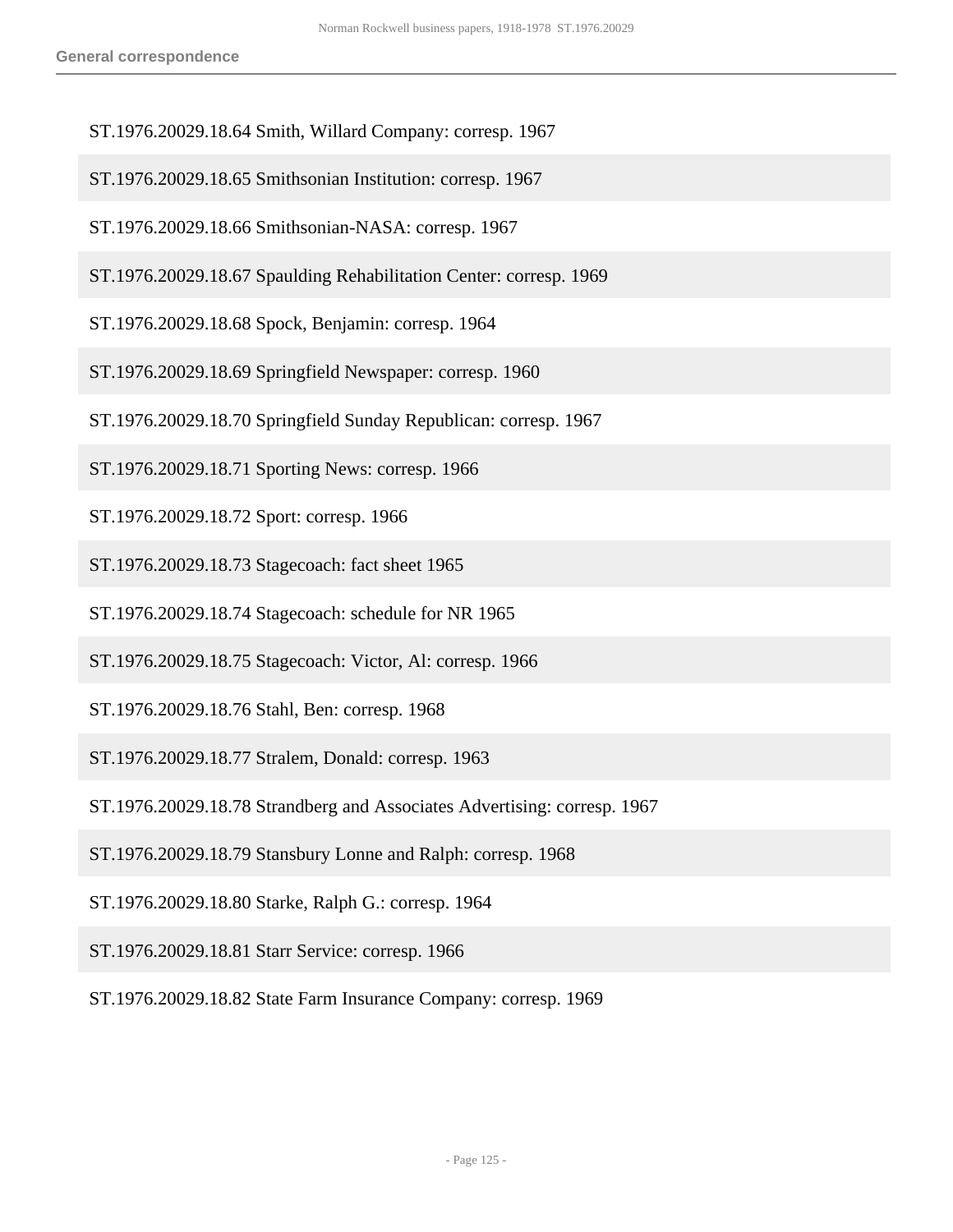- ST.1976.20029.18.83 State Street Bank and Trust company: corresp. 1969
- ST.1976.20029.18.84 Steele, Robert: corresp. 1969
- ST.1976.20029.18.85 Steinberg, Stanley: corresp. 1962
- ST.1976.20029.18.86 Steiner, William Associates: corresp. 1966
- ST.1976.20029.18.87 Steiner, Shari: corresp. 1968
- ST.1976.20029.18.88 Stephens, Joan: corresp. 1964
- ST.1976.20029.18.89 Sterling Publishing: corresp. 1963
- ST.1976.20029.18.90 Stevens Inc. via. Davis P. Vanderveen: corresp. re: "Amway characters" 1967
- ST.1976.20029.18.91 Stevens, Jay W.: corresp.; NR draft 1960
- ST.1976.20029.18.92 Stix Baer and Fuller: corresp. 1965
- ST.1976.20029.18.93 Stockbridge Library: corresp. 1960
- ST.1976.20029.18.94 Stockbridge Selectmen: corresp. 1966
- ST.1976.20029.18.95 Stockbridge, Town of: corresp. 1964
- ST.1976.20029.18.96 Stoody, Winston: corresp. 1964
- ST.1976.20029.18.97 Stopka, John F.: corresp. 1964
- ST.1976.20029.18.98 Story, R. Ian: corresp. 1963
- ST.1976.20029.18.99 Storey, Edward J.: corresp. 1964
- ST.1976.20029.18.100 Strattman, Carl: corresp. 1969-1970
- ST.1976.20029.18.101 Stuart, Ken: corresp. 1960-1967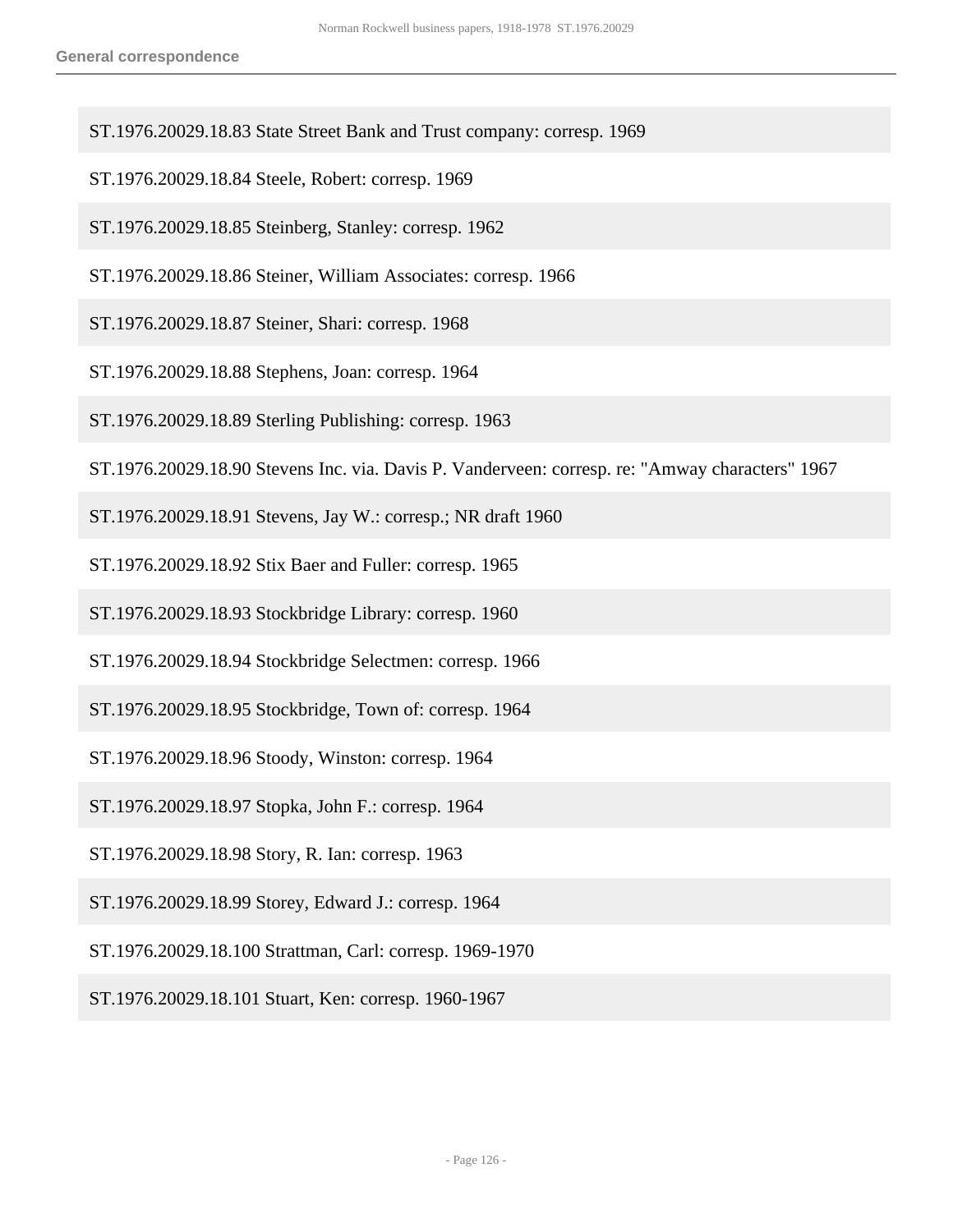| ST.1976.20029.18.102 Student Project Association: corresp. 1960                 |            |
|---------------------------------------------------------------------------------|------------|
| ST.1976.20029.18.103 Sudler and Hennessy Advertising: corresp. 1960-1961        |            |
| ST.1976.20029.18.104 Sunbeam Corporation: corresp. 1967                         |            |
| ST.1976.20029.18.105 Sun Maid Raisin Growers of California: corresp. 1967       |            |
| ST.1976.20029.18.106 Sunrise Motor Company: corresp. 1966                       |            |
| ST.1976.20029.18.107 Swan, Gordon: corresp. 1969                                |            |
| ST.1976.20029.18.108 Sweet, Marjorie: corresp. 1969                             |            |
| ST.1976.20029.18.109 Sweet Publishing Company: corresp. 1969                    |            |
| ST.1976.20029.18.110 Sweet Success- Jackit Productions: corresp. 1960           |            |
| ST.1976.20029.18.111 Syracuse-Post Standard: corresp re: error about NR 1967    |            |
| ST.1976.20029.18.112 Syracuse University: incoming, outgoing corresp. 1963-1967 |            |
|                                                                                 | <b>Box</b> |
| ST.1976.20029.19.1 T misc: corresp. 1968                                        | 19         |
| ST.1976.20029.19.2 Talanos: corresp. 1966                                       |            |
| ST.1976.20029.19.3 Taitham Lard Advertising: corresp. 1962                      |            |
| ST.1976.20029.19.4 Taylor, Newton: corresp. 1966                                |            |
| ST.1976.20029.19.5 Taylor Jessup Advertising: corresp. 1964                     |            |
| ST.1976.20029.19.6 Tee Pak: corresp. 1965                                       |            |
| ST.1976.20029.19.7 Tell City Chair: corresp. 1964-1966                          |            |
| ST.1976.20029.19.8 Tennessee Eastman: corresp. 1962                             |            |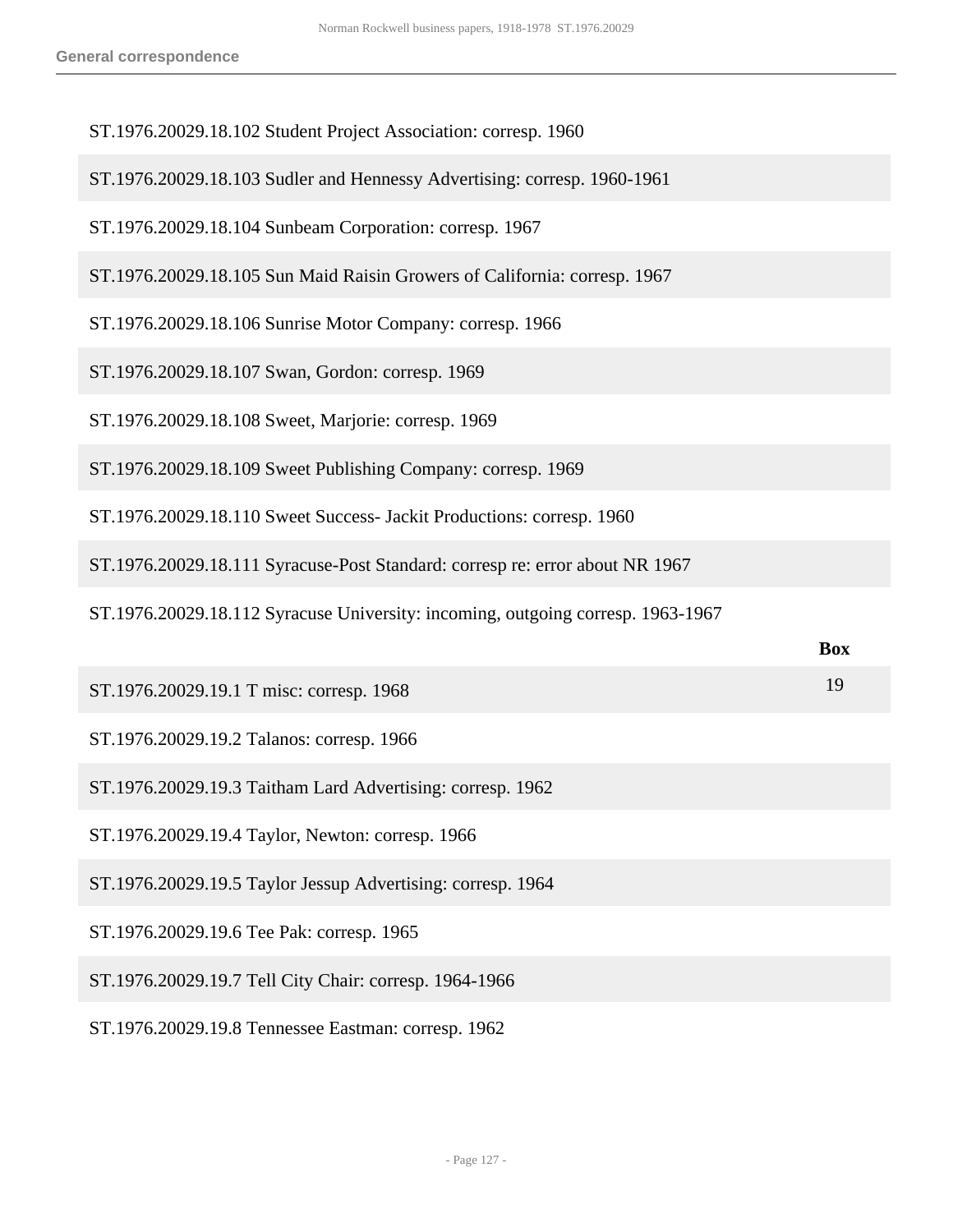- ST.1976.20029.19.9 Terracor: corresp. 1969
- ST.1976.20029.19.10 Texas Technological College Museum: corresp. 1962-1963
- ST.1976.20029.19.11 Texas Eastern Transmission Corporation: corresp. 1960
- ST.1976.20029.19.12 Texas Technological College Museum: corresp. re: Off to College Sketch 1963
- ST.1976.20029.19.13 Texas Union: corresp. 1964
- ST.1976.20029.19.14 Thomajan, P.K. 1966
- ST.1976.20029.19.15 Thompson, J Walter: incoming, outgoing corresp.; pay stubs; receipts 1962-1967
- ST.1976.20029.19.16 Thomson, J Kitchell: corresp. 1963
- ST.1976.20029.19.17 Thoughts for Profit: corresp. 1969
- ST.1976.20029.19.18 Three Springs Fisheries: corresp. 1961
- ST.1976.20029.19.19 Tioga County Historical Society: corresp. 1967-1972
- ST.1976.20029.19.20 Time Life Books: corresp. 1966-1971
- ST.1976.20029.19.21 Times Herald Newspaper: corresp. 1963
- ST.1976.20029.19.22 Tina?: corresp. 1964
- ST.1976.20029.19.23 Title III: corresp. 1969
- ST.1976.20029.19.24 Todd, L.A.: corresp. 1961-1966
- ST.1976.20029.19.25 Topps Chewing Gum: corresp. 1960-1963
- ST.1976.20029.19.26 Townsend, R.S. Advertising: corresp. 1960
- ST.1976.20029.19.27 Townsend, Herb: corresp. 1962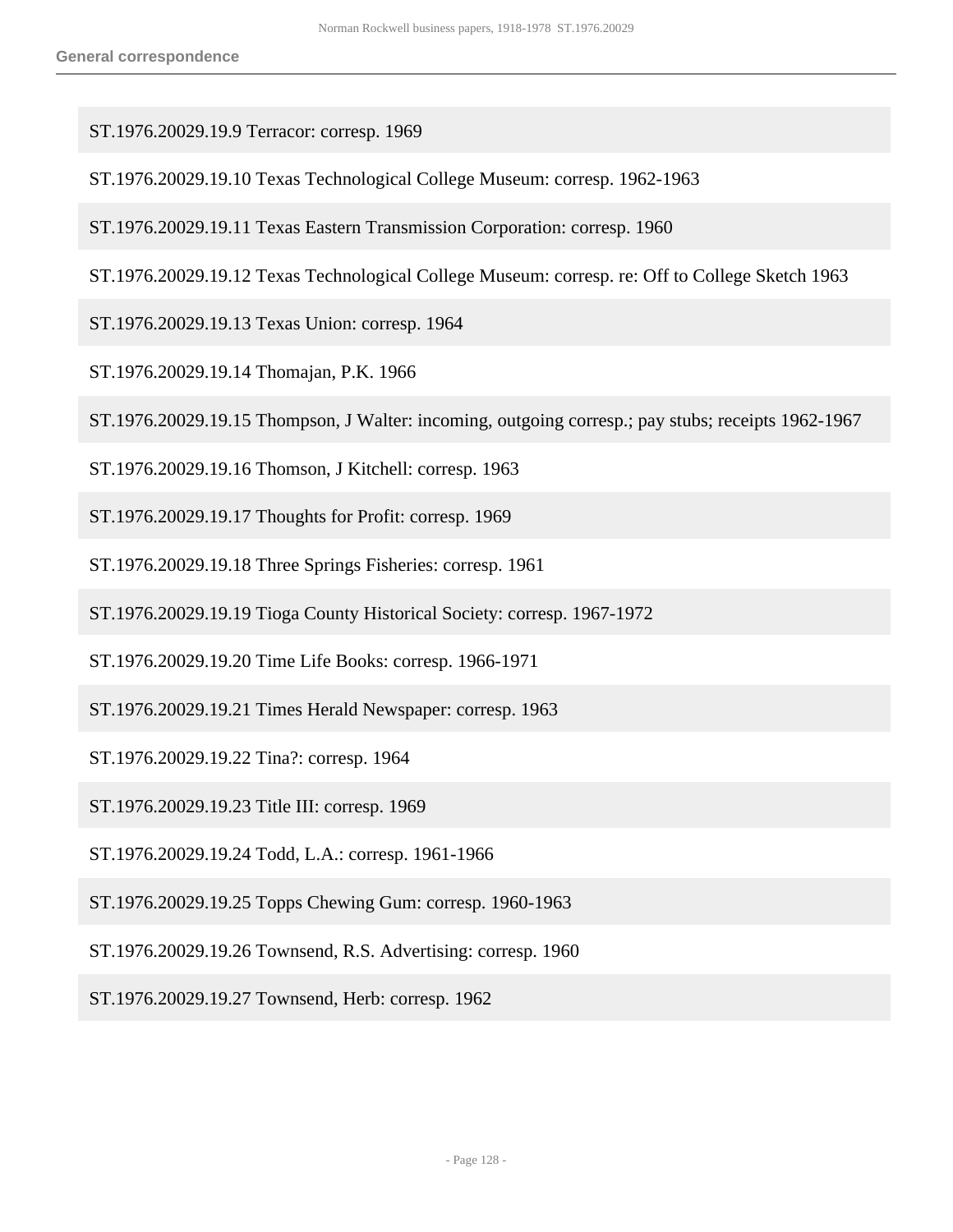- ST.1976.20029.19.28 Trident Films: incoming, outgoing corresp. 1961-1962
- ST.1976.20029.19.29 Trubee, William Edger: corresp. 1966-1967
- ST.1976.20029.19.30 Trustees of the Association: corresp. re: Stockbridge Library Anniversary 1962

ST.1976.20029.19.31 Tuberculosis Association: corresp. 1969

- ST.1976.20029.19.32 Twentieth Century Fox: corresp.; telegram 1961-1965
- ST.1976.20029.19.33 Tyler, Reverend John: incoming, outgoing corresp. 1968

ST.1976.20029.19.34 United Negro College Fund: corresp. 1966

ST.1976.20029.19.35 United States Department of Justice: corresp. 1961-1962

ST.1976.20029.19.36 United States Information Service: report on NR exhibit in Cairo 1964-1965

ST.1976.20029.19.37 United States Military Academy: corresp. 1966

ST.1976.20029.19.38 United Steel Workers of America: corresp. 1964

ST.1976.20029.19.39 United Way: corresp. 1965

ST.1976.20029.19.40 Universe, Miss Pageant: corresp. 1966

ST.1976.20029.19.41 University of Pennsylvania: corresp. 1965

ST.1976.20029.19.42 UpJohn: corresp. 1965

ST.1976.20029.19.43 Utz, Thornton: corresp. 1965

ST.1976.20029.19.44 Valen Associates: corresp. 1965

ST.1976.20029.19.45 Valley City State College: corresp. 1968

ST.1976.20029.19.46 Van Amburgh, Norman E.: corresp. 1963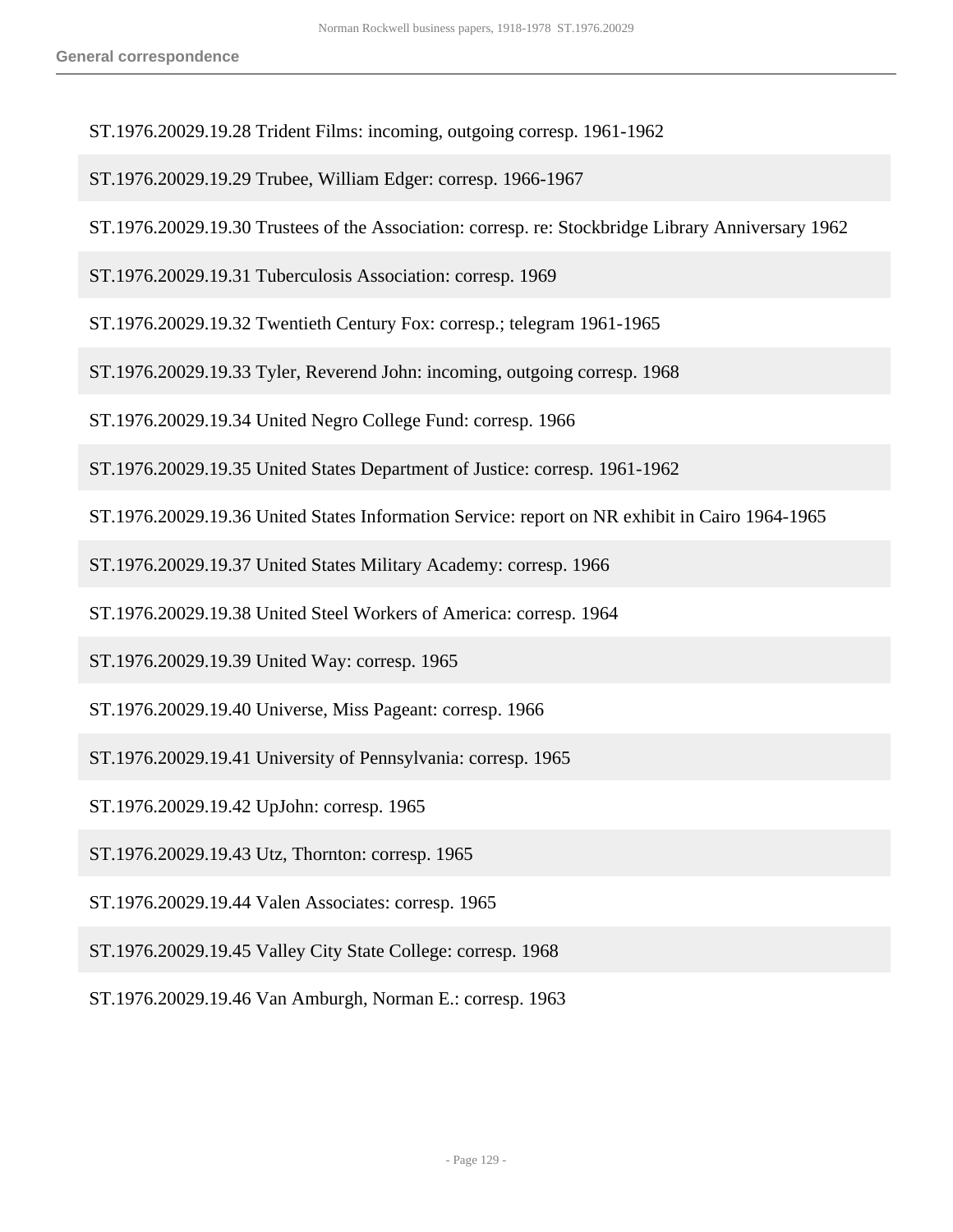- ST.1976.20029.19.47 Van Brunt and Company: corresp. 1969
- ST.1976.20029.19.48 Van Hasselt Sketch Tours: corresp. 1966
- ST.1976.20029.19.49 Van Steinburg: corresp. 1969
- ST.1976.20029.19.50 Vanypeco, S.A.: corresp. 1965
- ST.1976.20029.19.51 Vaughn Parades: corresp. 1969
- ST.1976.20029.19.52 Velardo, John: corresp.; NR notes circa 1964
- ST.1976.20029.19.53 Vermont Life Magazine: corresp. 1962
- ST.1976.20029.19.54 Virginia Beach Art Association: corresp. 1966
- ST.1976.20029.19.55 Viking Press Publishers: corresp. 1960
- ST.1976.20029.19.56 Vista, Office of Economic Opportunity: corresp. 1965
- ST.1976.20029.19.57 Vermont Historical Society: corresp. 1962
- ST.1976.20029.19.58 Volunteers for International Development: corresp. 1964
- ST.1976.20029.19.59 Vose Galleries: corresp. 1968
- ST.1976.20029.19.60 Wahl, Jan: corresp. 1969
- ST.1976.20029.19.61 Walker and Company: corresp. 1969
- ST.1976.20029.19.62 Walker and Saussy Advertising: corresp. 1964
- ST.1976.20029.19.63 Walz, Arthur: corresp. 1964
- ST.1976.20029.19.64 Ward, Newell J.: corresp. 1964
- ST.1976.20029.19.65 Waring, Ruth: corresp. 1967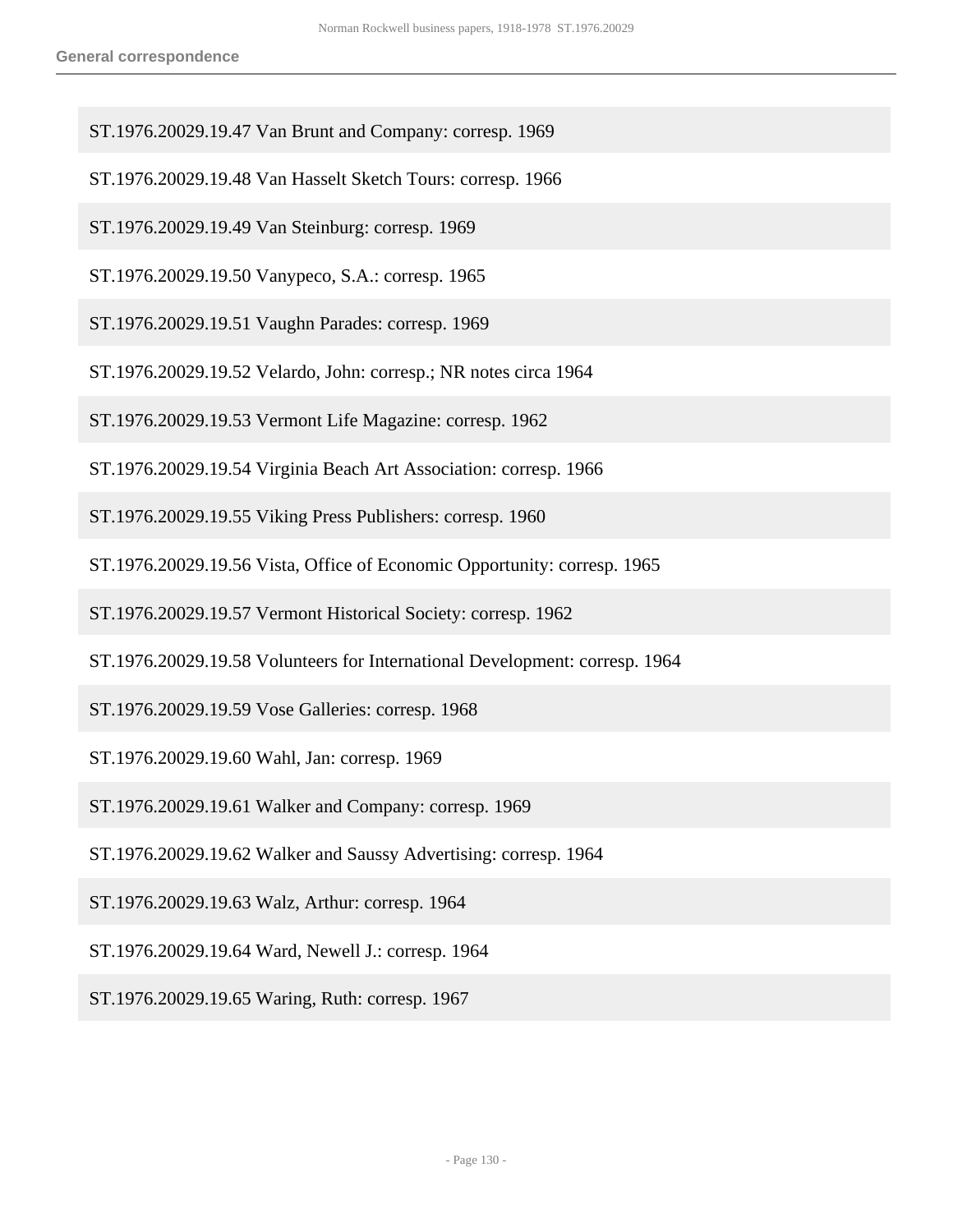- ST.1976.20029.19.66 Warrell Consolidated: corresp. 1965
- ST.1976.20029.19.67 Wasile, E.: corresp. 1969
- ST.1976.20029.19.68 Watson, Henry Clay: corresp. 1969
- ST.1976.20029.19.69 Watson Guptil Publications: corresp. 1967
- ST.1976.20029.19.70 Watts Lee Kenyon Advertising: corresp. 1966-1967
- ST.1976.20029.19.71 WBAL Radio: corresp. 1968
- ST.1976.20029.19.72 W.E.B. Dubois Museum: corresp. 1968
- ST.1976.20029.19.73 Weber F. Company: corresp. 1965-1967
- ST.1976.20029.19.74 Weil Gotshal and Manges: corresp. 1961
- ST.1976.20029.19.75 Weiss, Morris: incoming, outgoing corresp. re: the Sheriff Mar 15 1965
- ST.1976.20029.19.76 Welch, Edith and Frank: corresp. 1964
- ST.1976.20029.19.77 Welcome Wagon Club: corresp. 1966
- ST.1976.20029.19.78 Wellesley College: corresp. 1966
- ST.1976.20029.19.79 Wellman Company: corresp. 1967
- ST.1976.20029.19.80 Westbee Thomas: corresp. 1967
- ST.1976.20029.19.81 Western Union telegram from NR in Scotland 1969
- ST.1976.20029.19.82 Westside Community Schools: corresp. 1964
- ST.1976.20029.19.83 WHDH Radio: corresp. 1968-1969
- ST.1976.20029.19.84 Wheeler, Robert K.- Red Lion: corresp. 1967-1968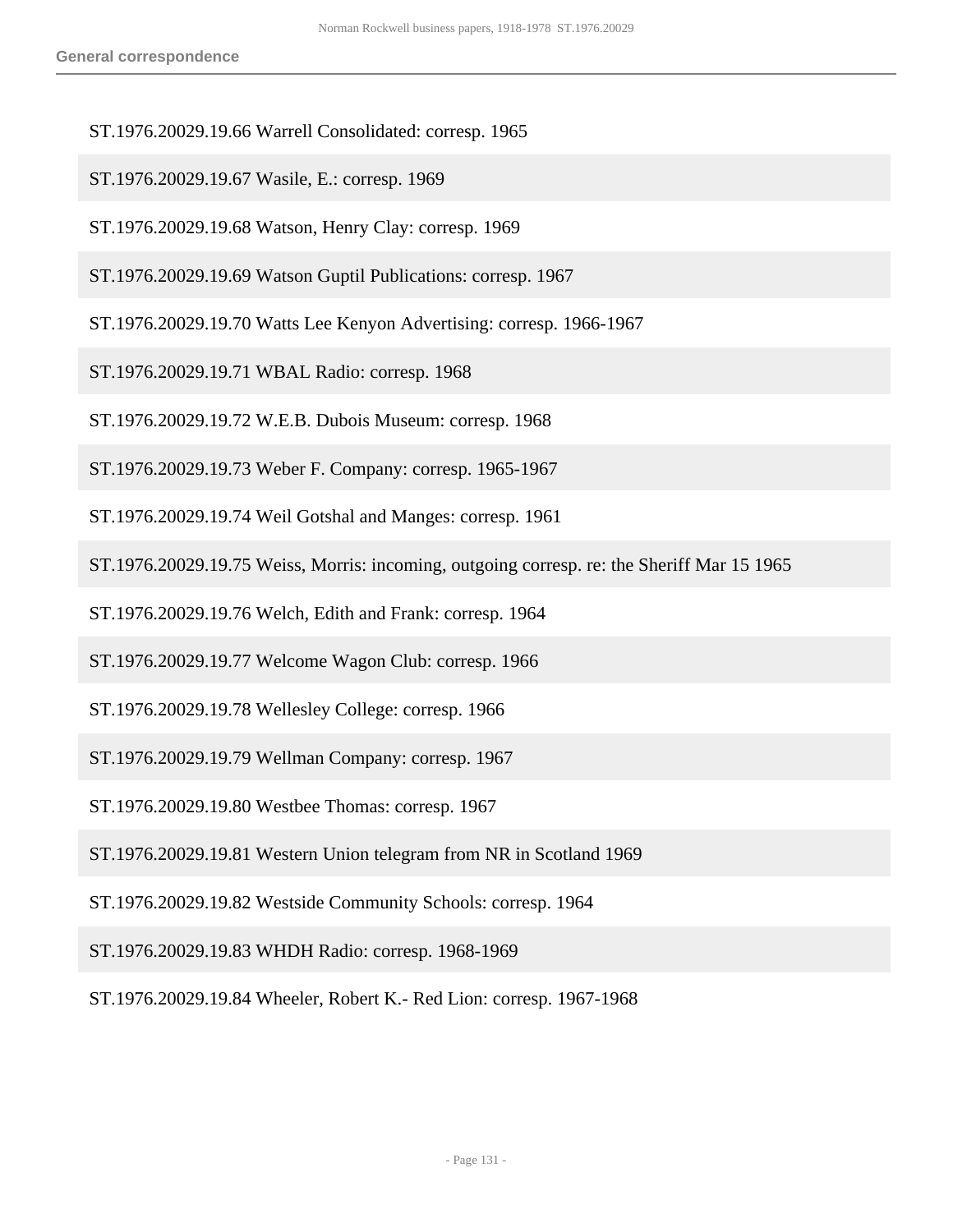- ST.1976.20029.19.85 Wheeler, Donald: corresp. 1960
- ST.1976.20029.19.86 Wheeler and Taylor: corresp. 1964
- ST.1976.20029.19.87 White House: memo re: visit to White House 1968
- ST.1976.20029.19.88 Whitehouse, Jeffery D.: corresp. 1969
- ST.1976.20029.19.89 Whiting, Ray: corresp. 1968
- ST.1976.20029.19.90 Wiese, Kenneth: corresp. 1969
- ST.1976.20029.19.91 Wilkinson, Trudie: corresp. 1960
- ST.1976.20029.19.92 William?: NR outgoing draft re: book on Roosevelt; Tom Sawyer 1964
- ST.1976.20029.19.93 Williamsburg Tavern: NR notes; corresp. 1968
- ST.1976.20029.19.94 Willits, Mary: corresp. 1966
- ST.1976.20029.19.95 Wilson, Larry: corresp. 1969
- ST.1976.20029.19.96 Winchester Western: incoming, outgoing corresp. 1966
- ST.1976.20029.19.97 Winfield Advertising Agency: corresp. 1964
- ST.1976.20029.19.98 Winters, Jonathan: incoming, outgoing corresp. 1969-1970
- ST.1976.20029.19.99 Wilson Saylor Ware: corresp. 1965
- ST.1976.20029.19.100 Windmill Books: corresp. 1967
- ST.1976.20029.19.101 Wisdom: corresp. 1965-1969
- ST.1976.20029.19.102 Wolf, Ned: incoming, outgoing corresp. 1966
- ST.1976.20029.19.103 Wood, Art: corresp. 1969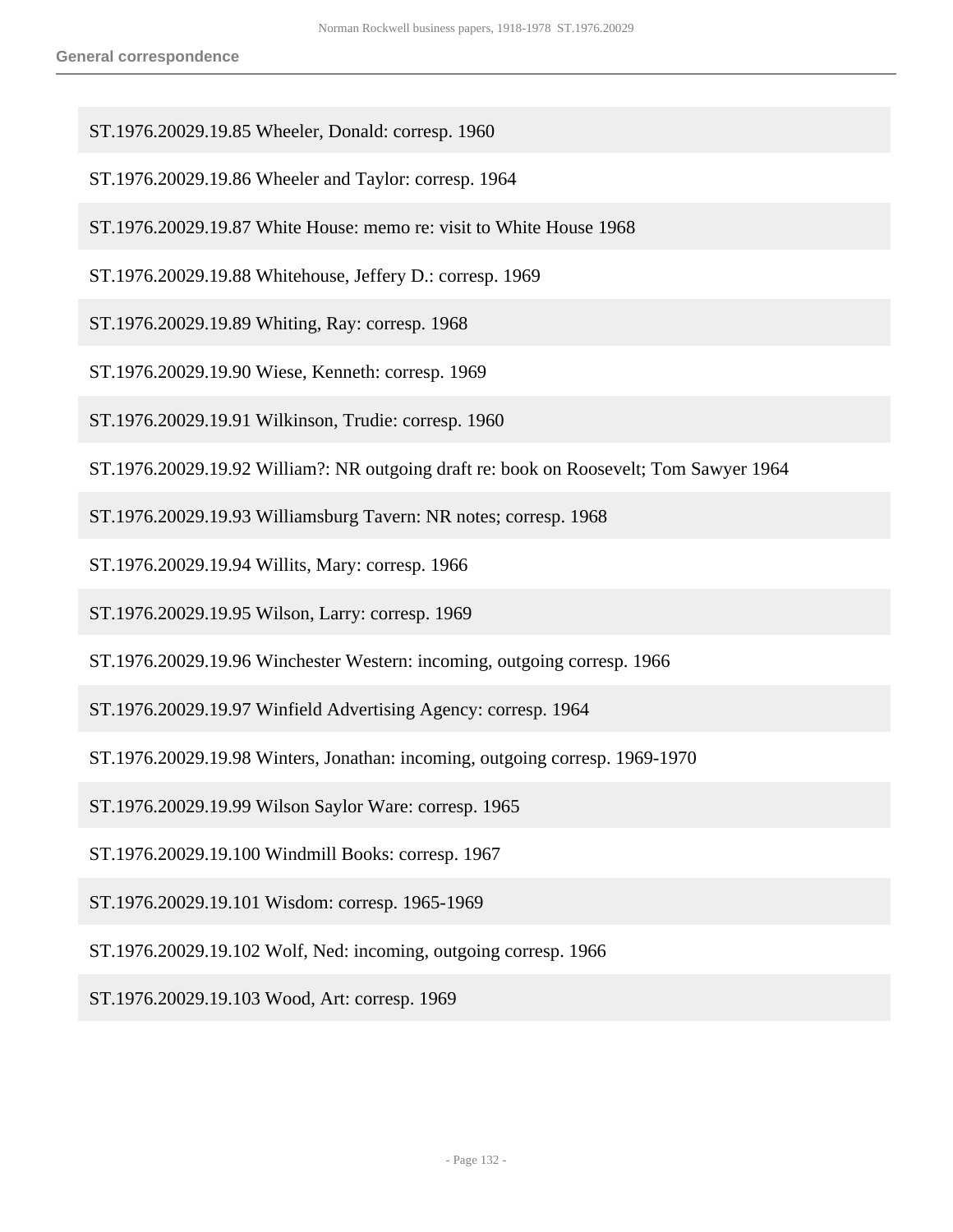- ST.1976.20029.19.104 Wood Frantz Products: corresp. 1964
- ST.1976.20029.19.105 Woodman, Woody: corresp. 1960
- ST.1976.20029.19.106 Worcester, Civic Reading Club: corresp. circa 1962
- ST.1976.20029.19.107 Worcester Evening Gazette: corresp. 1968
- ST.1976.20029.19.108 World Publishing Company: corresp. 1962
- ST.1976.20029.19.109 Worlds, Clint: corresp. 1966
- ST.1976.20029.19.110 WRCA National Braodcasting: corresp. re: Boy Scouts Stamps Jan 28 1960
- ST.1976.20029.19.111 WRGB: corresp. 1969
- ST.1976.20029.19.112 WTIC-TV: corresp. 1968
- ST.1976.20029.19.113 Yale University: corresp. 1967
- ST.1976.20029.19.114 Young, Cliff: corresp. 1961
- ST.1976.20029.19.115 Young, Dale: corresp. 1965
- ST.1976.20029.19.116 YWCA: corresp. 1968
- ST.1976.20029.19.117 Zeller, William: incoming, outgoing corresp. 1960-1967
- ST.1976.20029.19.118 Zlotek, Leonard: corresp, 1969

|                                                                          | <b>Box</b> |
|--------------------------------------------------------------------------|------------|
| ST.1976.20029.20.1 A misc.: corresp. 1970s                               | 20         |
| ST.1976.20029.20.2 ABC-American Broadcasting Company: corresp. 1970      |            |
| ST.1976.20029.20.3 ABco Hardware: corresp. 1973                          |            |
| ST.1976.20029.20.4 Abelman, Arthur: incoming outgoing corresp. 1971-1972 |            |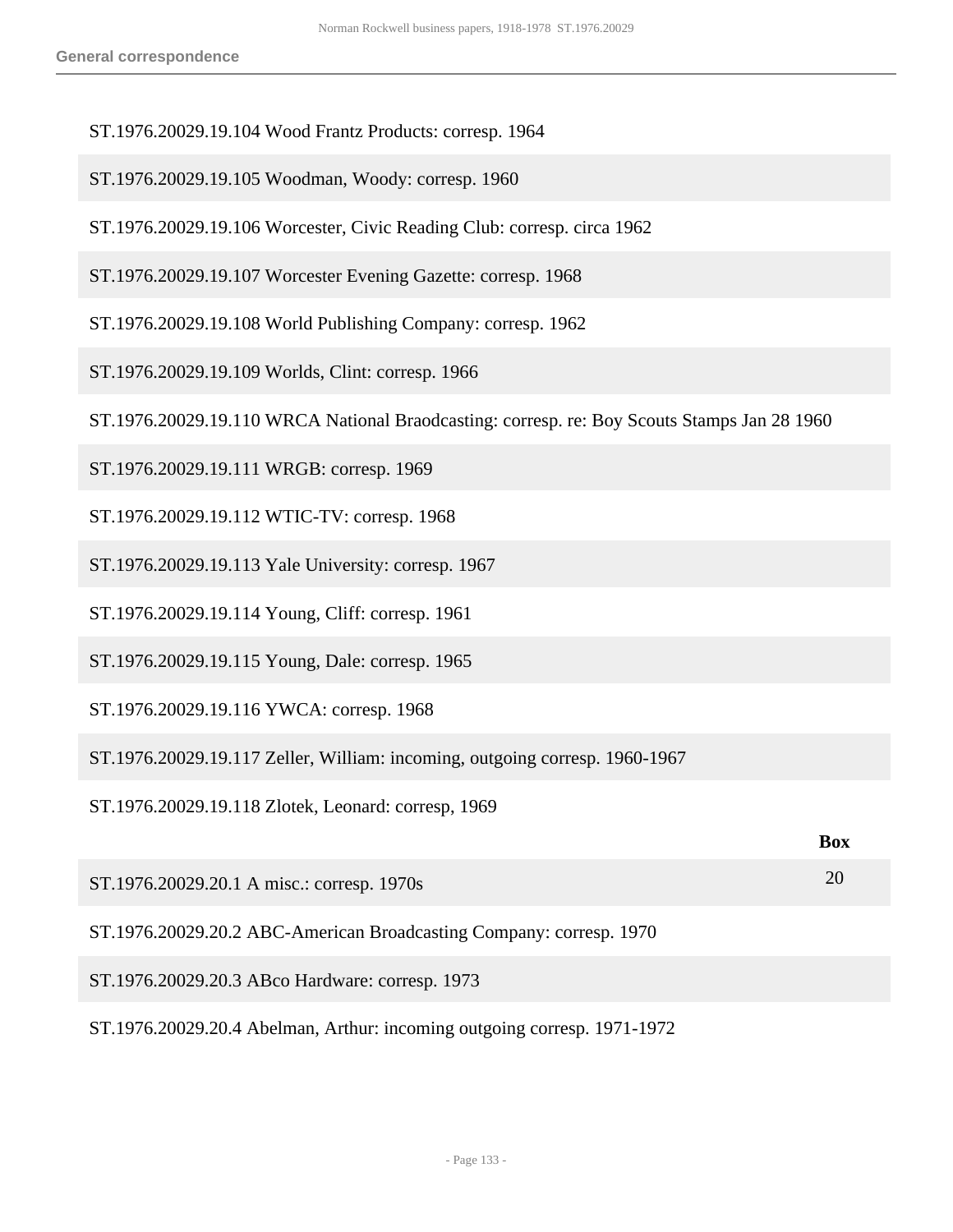ST.1976.20029.20.5 Abelman, Arthur: incoming outgoing corresp. 1971-1974

ST.1976.20029.20.6 Abelman, Arthur: incoming outgoing corresp. 1973

ST.1976.20029.20.7 Abelman, Arthur: incoming outgoing corresp. 1973-1975

 ST.1976.20029.20.8 Abelman, Arthur: incoming outgoing corresp. re: American Library Association painting of Norman Rockwell "Success Stories" 1976-1978

- ST.1976.20029.20.9 Abington Gallery: corresp. 1971
- ST.1976.20029.20.10 Abram, Morris B.: corresp. 1975
- ST.1976.20029.20.11 Abrams, Harry N. Inc.: incoming, outgoing corresp. 1970-1971
- ST.1976.20029.20.12 Abrams, Harry N. Inc.: incoming, outgoing corresp. re: Gary Cooper 1973
- ST.1976.20029.20.13 Abraham Builders: corresp. 1973
- ST.1976.20029.20.14 Abraham Clinic, P.A.: corresp. 1972
- ST.1976.20029.20.15 Academic Artists: corresp. 1976
- ST.1976.20029.20.16 Ackerman, J.D.: corresp. 1976
- ST.1976.20029.20.17 Acousticon International: corresp. 1973
- ST.1976.20029.20.18 Adain, Marian: corresp. 1970
- ST.1976.20029.20.19 Adams, Bill: corresp. 1970
- ST.1976.20029.20.20 Adam, Bob: corresp. 1973
- ST.1976.20029.20.21 Adirondack Museum: corresp. 1971
- ST.1976.20029.20.22 Adler, Allan: corresp. 1971
- ST.1976.20029.20.23 Adler, Barbara: corresp. 1971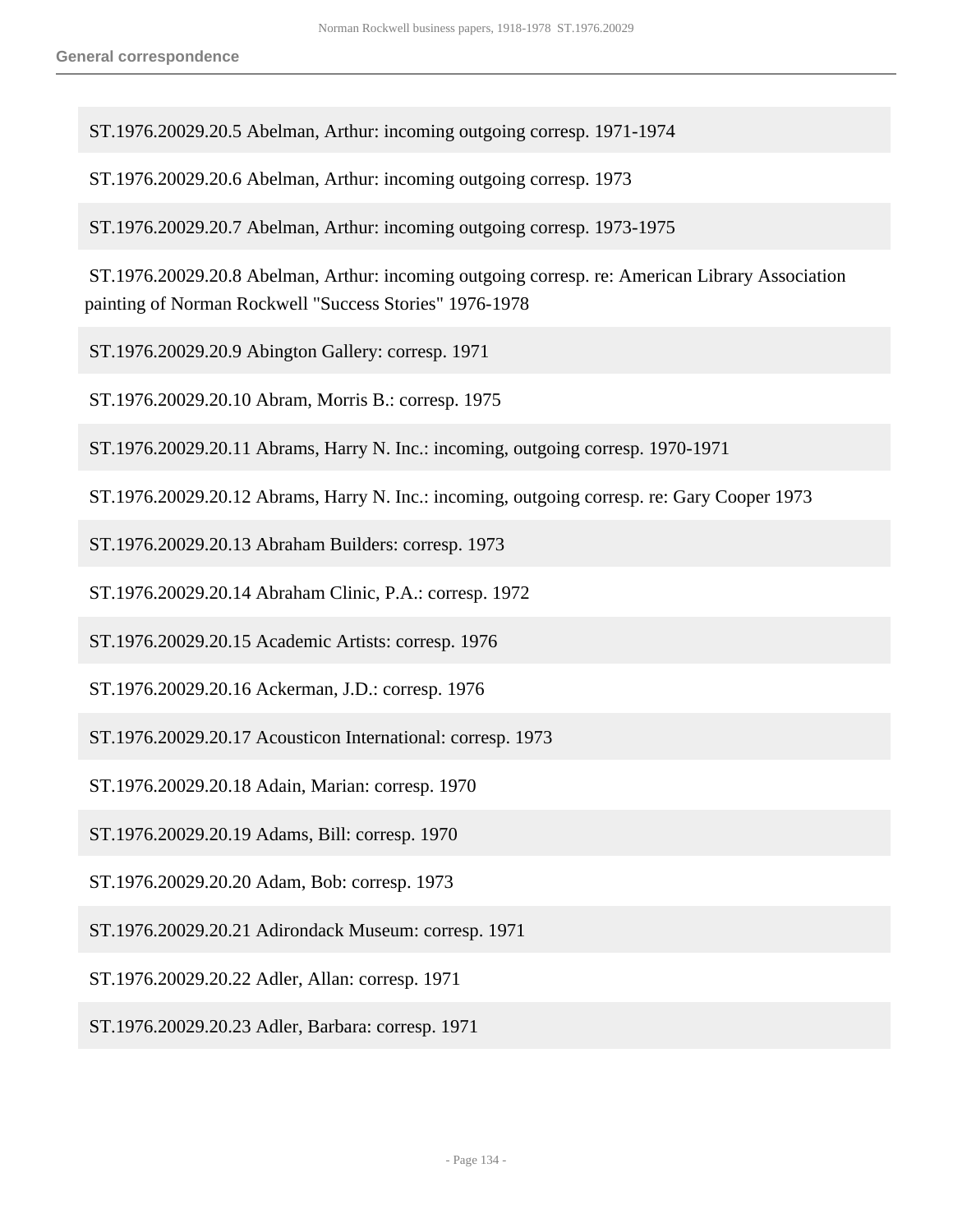ST.1976.20029.20.24 Advertising Creative Circle: corresp. 1976

ST.1976.20029.20.25 Advertising Trade Publications: corresp. 1972

ST.1976.20029.20.26 Advertising Women of New York Inc: corresp. 1971

ST.1976.20029.20.27 Aerojet- General Corporation: corresp. 1974

ST.1976.20029.20.28 Agnifib, Louis J.: corresp. 1971

ST.1976.20029.20.29 Agway Inc.: corresp. 1973

 ST.1976.20029.20.30 Ahearn, John: corresp. re: Jack Masey, American Revolution Bicentennial Commission 1972-1974

ST.1976.20029.20.31 Aigner, Lucien Studios: corresp. 1970

ST.1976.20029.20.32 Aime, Julien: corresp. 1971

ST.1976.20029.20.33 Air and Marine Travel Service: corresp. 1971-1972

ST.1976.20029.20.34 Akdikman, D.: corresp. 1972

ST.1976.20029.20.35 Alba, Myriam: corresp. 1973

 ST.1976.20029.20.36 Albert Schweitzer Friendship House: corresp. regarding portrait of Dr. Schweitzer. 1974

ST.1976.20029.20.37 Alden Barber: corresp. 1970

ST.1976.20029.20.38 Alderman, Ben Brisoe: corresp.

ST.1976.20029.20.39 Alexander, Diane: corresp. 1975

ST.1976.20029.20.40 AIGA committee, Friends of: corresp. 1974

ST.1976.20029.20.41 Allen Art Galleries: corresp. 1972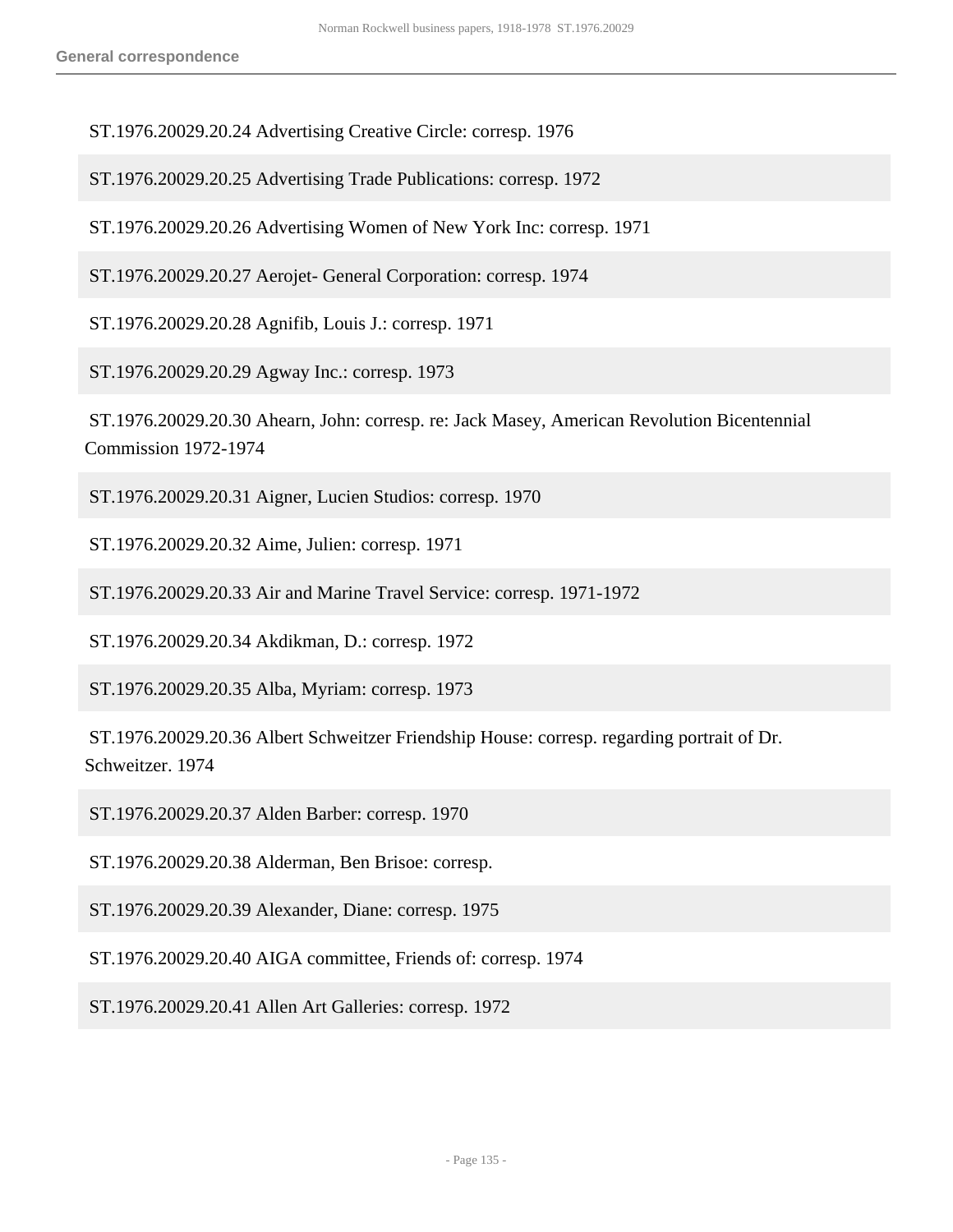- ST.1976.20029.20.42 Allen, Robert R.: corresp. 1975
- ST.1976.20029.20.43 Allentown Art Museum: corresp. 1976
- ST.1976.20029.20.44 Alpha Clothing Corporation: corresp. 1975
- ST.1976.20029.20.45 Alport, Peter: corresp. 1973
- ST.1976.20029.20.46 Alger, Horation Award: corresp. 1971
- ST.1976.20029.20.47 Allart Picture Framers: corresp. 1971
- ST.1976.20029.20.48 Allen, Cohen and Maish: corresp. 1972
- ST.1976.20029.20.49 Allen, Emma Paul: corresp. 1972
- ST.1976.20029.20.50 American Academy of Art: corresp. 1973
- ST.1976.20029.20.51 American Academy of Achievement: corresp. 1971
- ST.1976.20029.20.52 American Airlines: corresp. 1976
- ST.1976.20029.20.53 American Art Galleries: corresp. 1971
- ST.1976.20029.20.54 American Artists: corresp. 1971
- ST.1976.20029.20.55 American Apparel Manufacturers Association: corresp. 1975
- ST.1976.20029.20.56 American Artist Magazine: corresp.; NR notes 1971-1975
- ST.1976.20029.20.57 American Business Association: corresp. 1977
- ST.1976.20029.20.58 American Committee for Africa: corresp. 1975
- ST.1976.20029.20.59 American Express: corresp. 1976
- ST.1976.20029.20.60 American Freedom Train Association: corresp. 1974-1975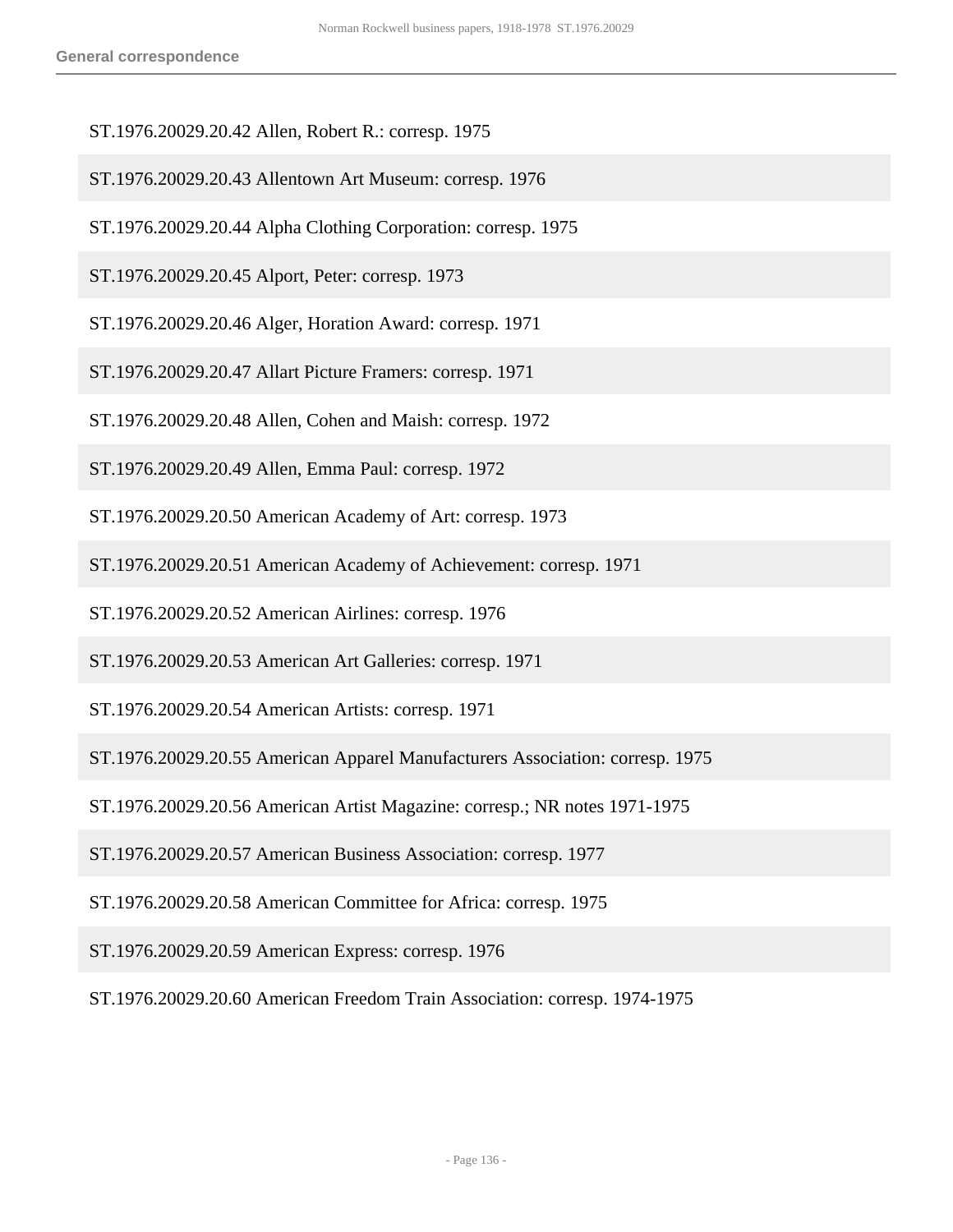- ST.1976.20029.20.61 American Greeting Corporation: corresp. 1971
- ST.1976.20029.20.62 American Heritage Publishing Company: corresp. 1970-1972
- ST.1976.20029.20.63 American International College: corresp. 1972-1975
- ST.1976.20029.20.64 American Legion: corresp. 1972
- ST.1976.20029.20.65 American Library Service: corresp. 1971
- ST.1976.20029.20.66 American Medical Association: corresp.
- ST.1976.20029.20.67 American Mutual Liability Insurance Company: corresp. 1972-1976
- ST.1976.20029.20.68 American Memorabilia: corresp. 1975
- ST.1976.20029.20.69 American Red Cross: corresp. 1971
- ST.1976.20029.20.70 American United Life Insurance: corresp. 1973
- ST.1976.20029.20.71 American Way inc.: corresp. 1976
- ST.1976.20029.20.72 American Youth-General Motors Publication Mar-Apr 1974
- ST.1976.20029.20.73 Amherst College: corresp. 1976
- ST.1976.20029.20.74 Ammerall, H.J.: corresp. circa 1970
- ST.1976.20029.20.75 Anbinder, Paul: corresp. 1975
- ST.1976.20029.20.76 Ancillary Enterprises: corresp. 1976
- ST.1976.20029.20.77 Anderson, Max: corresp. 1976
- ST.1976.20029.20.78 Anderson, Lyman: corresp. 1972
- ST.1976.20029.20.79 Andrews, Ralph H.: corresp. 1972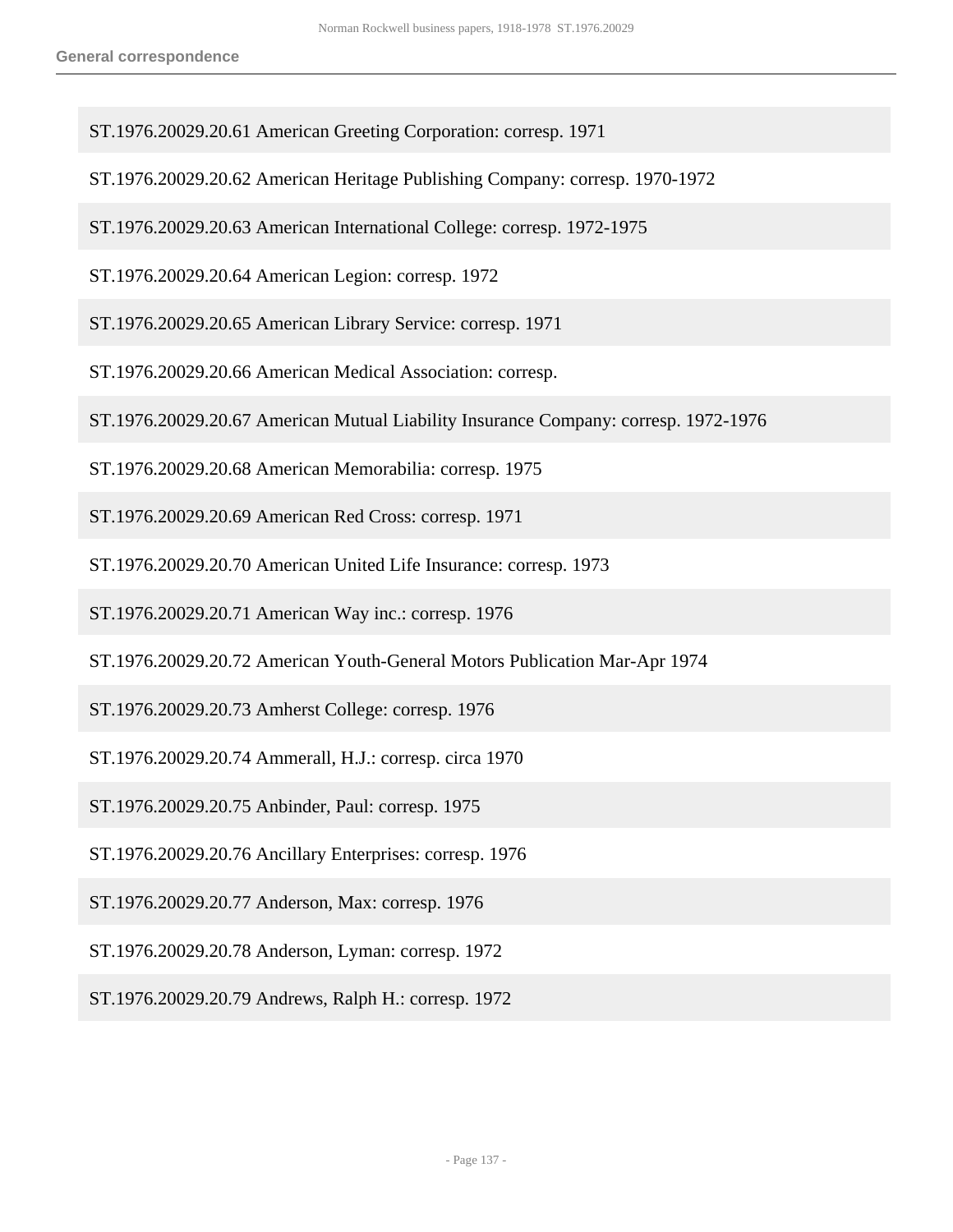ST.1976.20029.20.80 Angel, Jim: corresp. 1970

ST.1976.20029.20.81 Anhauser Busch: corresp. 1973

ST.1976.20029.20.82 Antiques Gazette: corresp. 1975

ST.1976.20029.20.83 Antique Trader: corresp. 1971

ST.1976.20029.20.84 Antupit, Samuel N.: corresp. 1972

ST.1976.20029.20.85 Arcade Art Gallery: corresp. 1975

 ST.1976.20029.20.86 Archives of American Art: incoming, outgoing corresp. re: acquisition of NR's archives; NR's refusal Jul 12 1971-Nov 1976

ST.1976.20029.20.87 Arch-Way Publishers: corresp. 1971

ST.1976.20029.20.88 Arden, George: corresp. 1972-1977

ST.1976.20029.20.89 Argus, Van: corresp. 1970

ST.1976.20029.20.90 Arienti, Thomas: corresp. 1971

ST.1976.20029.20.91 Arizona District Schools: corresp. 1972

ST.1976.20029.20.92 Arizona Western College: corresp. 1970

ST.1976.20029.20.93 Arkansas Heart Assosciation: corresp. 1973

ST.1976.20029.20.94 Arlington Lion's Club: corresp. 1976

ST.1976.20029.20.95 Arlington Vermont" notice re: change in real estate tax May 22 1972

ST.1976.20029.20.96 Arlington Vermont Bicentennial Committee: corresp. 1975

ST.1976.20029.20.97 Arlington Vermont Board of Selectmen: corresp. 1970

ST.1976.20029.20.98 Arlington Vermont: form; corresp. re; change in appraisal of real estate circa 1974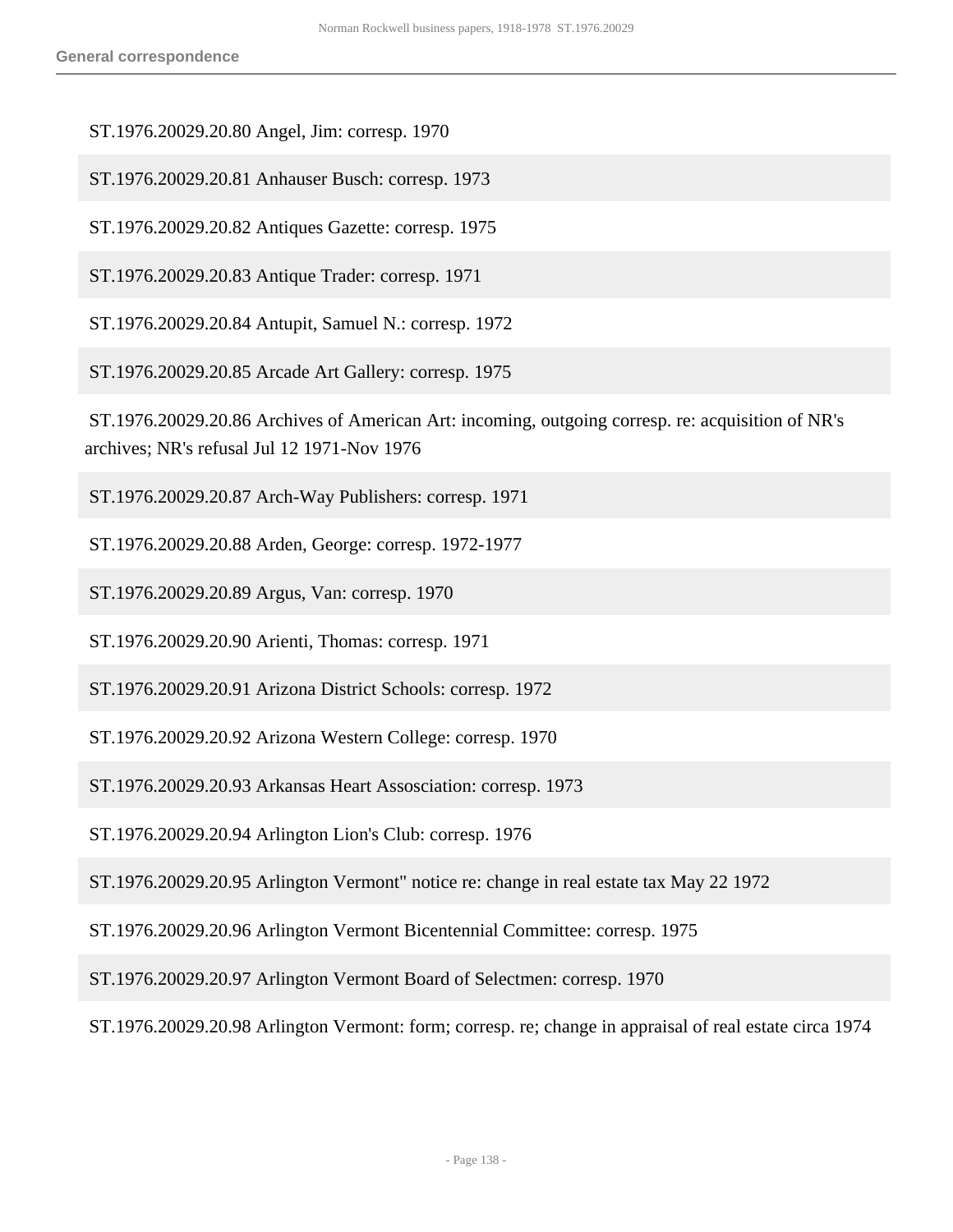- ST.1976.20029.20.99 Arlington West Methodist Church: corresp. 1976
- ST.1976.20029.20.100 Armbuster, John H.: corresp. 1972
- ST.1976.20029.20.101 Armstrong, Stephen K." corresp. 1971
- ST.1976.20029.20.102 Arnold Bakers Inc.: corresp. 1970
- ST.1976.20029.20.103 Arnold, James Y.: corresp. 1971
- ST.1976.20029.20.104 Arnold Mildred: corresp. 1977
- ST.1976.20029.20.105 Arnold, Virginia Lee: corresp. 1976
- ST.1976.20029.20.106 Arnot Art Museum: corresp. 1972-1974
- ST.1976.20029.20.107 Arredonde, Luis A.: corresp. 1976
- ST.1976.20029.20.108 Arrow Company: corresp. 1973
- ST.1976.20029.20.109 Art Appraisers of America: corresp. 1974
- ST.1976.20029.20.110 Art Center of College and Design: corresp. 1972
- ST.1976.20029.20.111 Art Director's Club of Memphis: corresp. 1971
- ST.1976.20029.20.112 Art Institute of Boston: corresp. 1970
- ST.1976.20029.20.113 Art Institute of Pittsburgh: corresp. 1970
- ST.1976.20029.20.114 Artists Guild: corresp. 1970-1973
- ST.1976.20029.20.115 Artist of the Year Award: corresp. 1970
- ST.1976.20029.20.116 Artists Guild Inc.: corresp. 1970
- ST.1976.20029.20.117 Artists Guild of Delaware Valley: corresp. 1970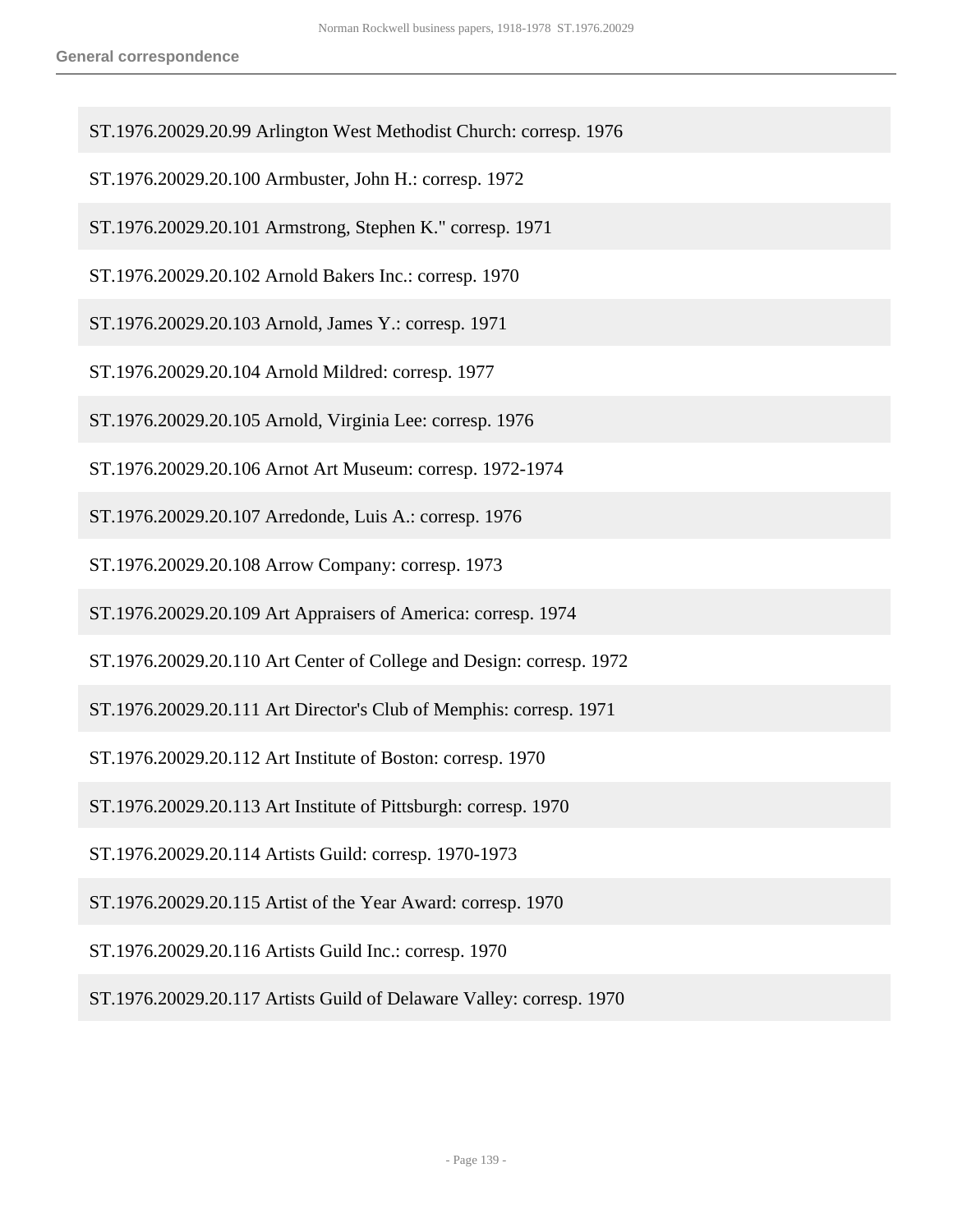ST.1976.20029.20.118 Artwork 200 Inc.: corresp. 1974

ST.1976.20029.20.119 Arvidson, Bob: corresp. 1975

ST.1976.20029.20.120 Ash, Alfred: corresp. 1974

ST.1976.20029.20.121 Ask Your Father Toy Shop: corresp. 1976

ST.1976.20029.20.122 Associated Press: corresp. 1973-1976

 ST.1976.20029.20.123 Atkins, Ollie: incoming, outgoing corresp.; NR notes re: portrait of Nixon May 13 1970- 1973

ST.1976.20029.20.124 Atlantic Monthly Press: corresp. 1971-1976

ST.1976.20029.20.125 ATO: corresp. 1971-1974

ST.1976.20029.20.126 AT and T: corresp. 1973

ST.1976.20029.20.127 Augur, Don: corresp. 1973-1974

ST.1976.20029.20.128 A.U.L.: corresp. 1973

ST.1976.20029.20.137 Austin, Sidney L.: corresp. re: use of Lincoln images in book Sep 18 1978

ST.1976.20029.20.129 Autograph Galleries: corresp. 1975

ST.1976.20029.20.130 Avant Garde Magazine: corresp. 1970-1977

ST.1976.20029.20.131 Avery Enterprises: corresp. 1970

ST.1976.20029.20.132 Avis, Irwin: corresp. 1976

ST.1976.20029.20.133 Avon: corresp. 1972-1976

ST.1976.20029.20.134 Ayer, N.W. International: corresp. 1975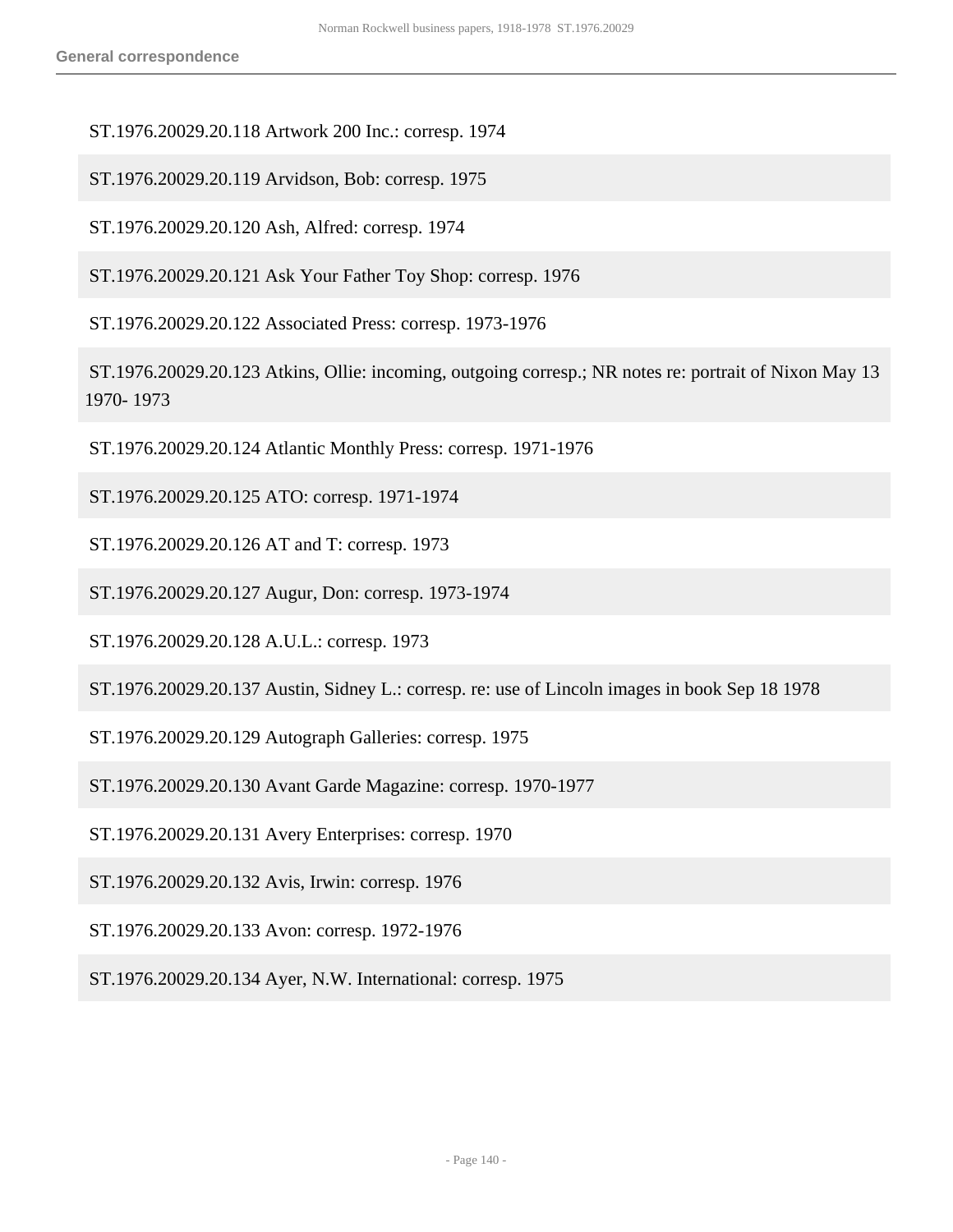ST.1976.20029.20.135 Abrams, Harry: incoming, outgoing corresp. re: "Rockwell's Boys and Girls at Play" 1971-1978

| ST.1976.20029.20.136 Alaska-Bicentennial Commission 1975           |            |
|--------------------------------------------------------------------|------------|
|                                                                    | <b>Box</b> |
| ST.1976.20029.21.1 B misc.: corresp. 1970s                         | 21         |
| ST.1976.20029.21.2 Babewell, Dean: corresp. 1970                   |            |
| ST.1976.20029.21.3 Bain, George- Union College: corresp. 1972-1976 |            |
| ST.1976.20029.21.4 Bald Eagle Command: certificate 1976            |            |
| ST.1976.20029.21.5 Balfour: corresp. 1975                          |            |
| ST.1976.20029.21.6 Ball State University: corresp. 1972            |            |
| ST.1976.20029.21.7 Ballantine Books: corresp. 1971-1976            |            |
| ST.1976.20029.21.8 Ballet De Jeunes: corresp. 1976                 |            |
| ST.1976.20029.21.9 Bamberger's: corresp. 1972                      |            |
| ST.1976.20029.21.10 Bancshares, Southwest: corresp. 1973           |            |
| ST.1976.20029.21.11 Bande, Roberta: corresp. 1973                  |            |
| ST.1976.20029.21.12 Bank of Commerce: corresp. 1973                |            |
| ST.1976.20029.21.13 Bank of Southwest: corresp. 1972-1973          |            |
| ST.1976.20029.21.14 Baptist, Gerry: corresp. 1973                  |            |
| ST.1976.20029.21.15 Baptist Messenger: corresp. 1976               |            |
| ST.1976.20029.21.16 Baxter, Gerry: corresp. 1976                   |            |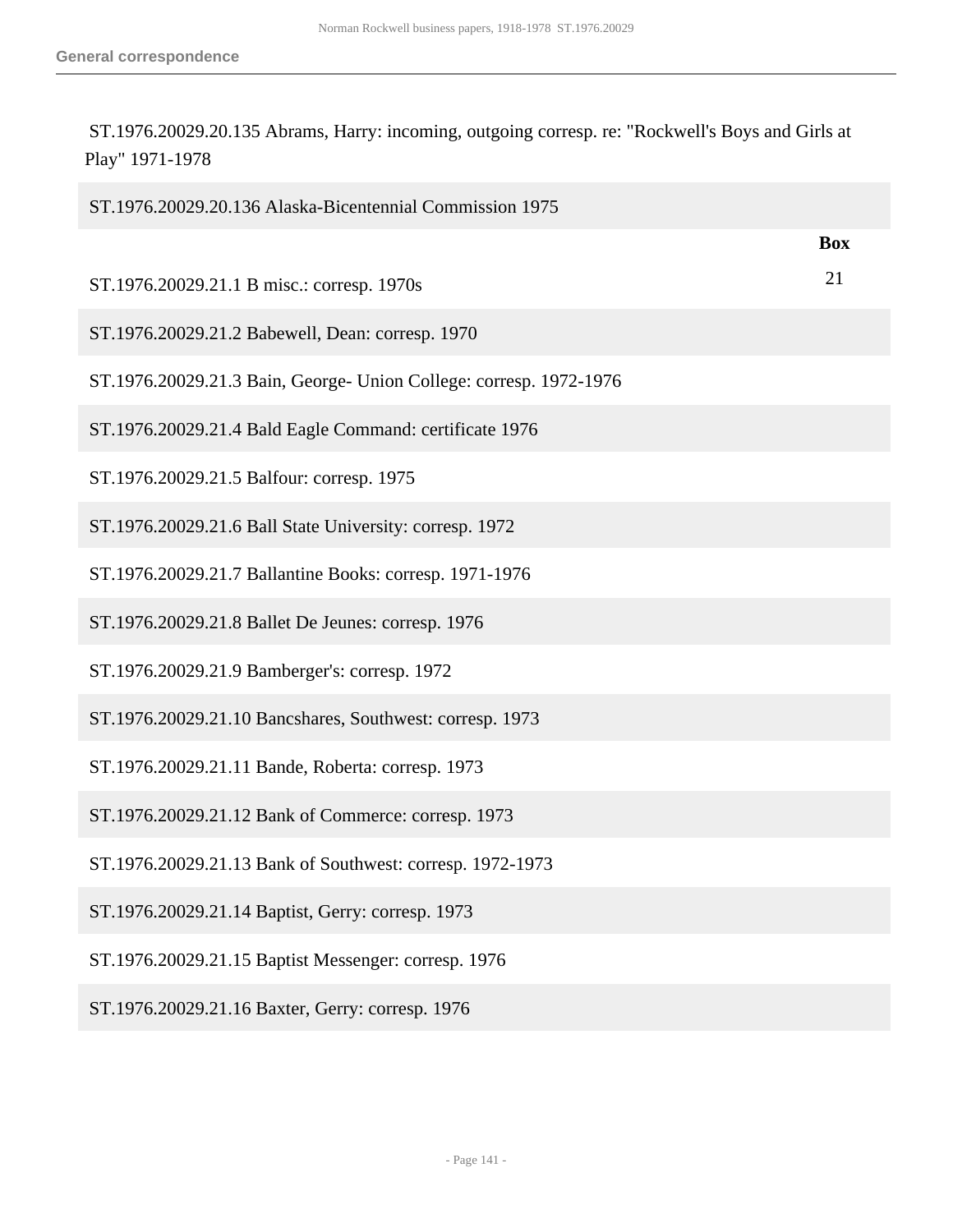ST.1976.20029.21.17 Bar Association of San Francisico: corresp. 1974

 ST.1976.20029.21.18 Barbershop Quartet Singing in America, Society for Preservation and Enjoyment: corresp. 1972

- ST.1976.20029.21.19 Barker: corresp. 1976
- ST.1976.20029.21.20 Barlow Johnson: corresp. 1976
- ST.1976.20029.21.21 Barnes Press; corresp. 1972
- ST.1976.20029.21.22 Barnum Festival: corresp. 1974
- ST.1976.20029.21.23 Baron, Reverend Robert W.: corresp. 1975
- ST.1976.20029.21.24 Barstow, Alfred: corresp. 1970
- ST.1976.20029.21.25 Bartfield, Ira A.: corresp. 1976
- ST.1976.20029.21.26 Basic Books: corresp. 1972
- ST.1976.20029.21.27 Bass, Richard: corresp. 1975
- ST.1976.20029.21.28 Bass, Rosaly Swann: corresp. 1974
- ST.1976.20029.21.29 Batchelor?: corresp. 1971
- ST.1976.20029.21.30 Bates, James R.: corresp. 1972
- ST.1976.20029.21.31 Bates, Ted Advertising: corresp. 1970-1975
- ST.1976.20029.21.32 Battery Park City Authority: corresp. 1977
- ST.1976.20029.21.33 Batton, Peggy: corresp. 1971
- ST.1976.20029.21.34 Baudo, Laura: corresp. 1971
- ST.1976.20029.21.35 Bauer, Robert F.: corresp. 1977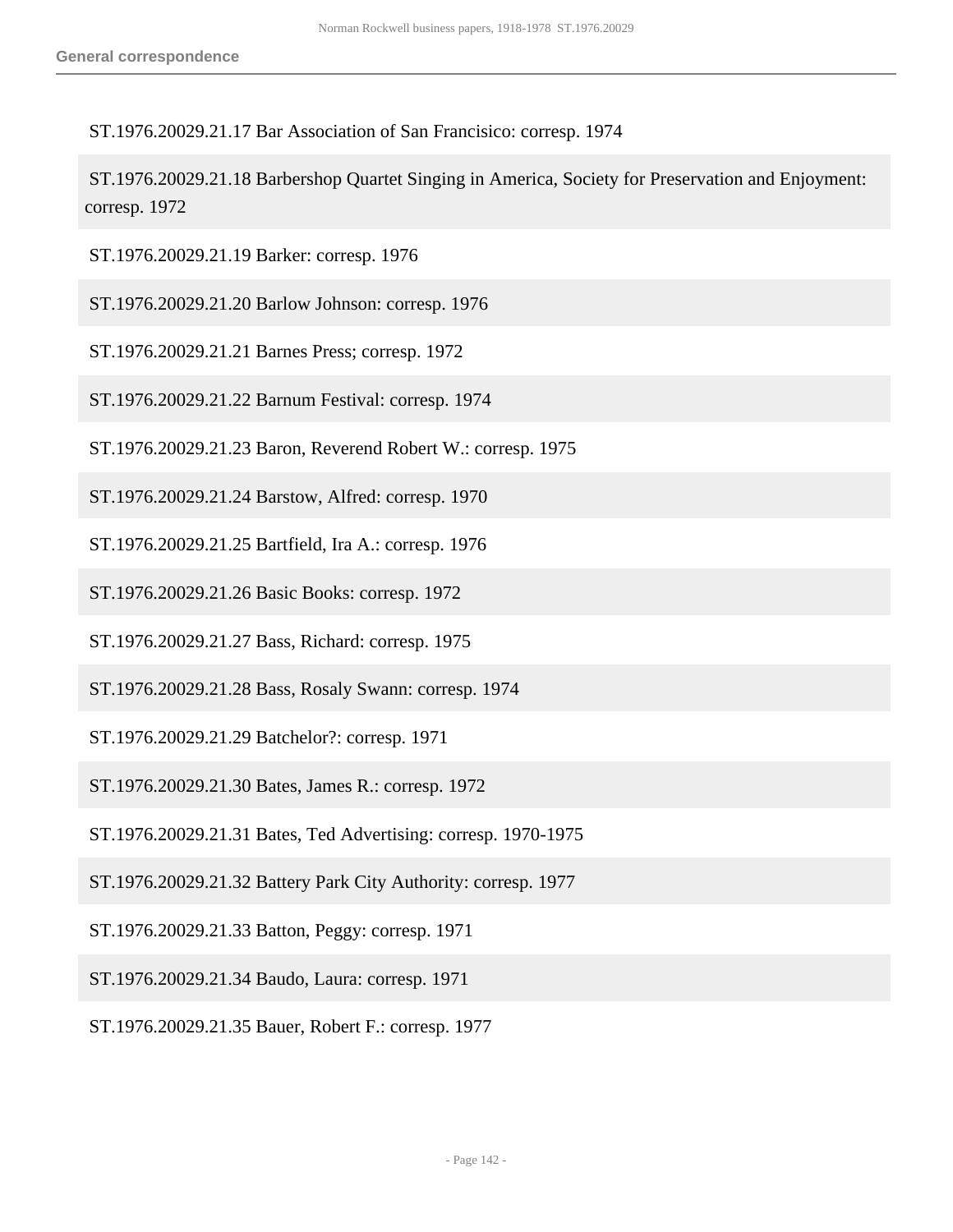- ST.1976.20029.21.36 Baystate West: corresp. 1974-1975
- ST.1976.20029.21.37 Bazata Waller Smith Inc.: corresp. 1971
- ST.1976.20029.21.38 Beach, Richard: corresp. 1971
- ST.1976.20029.21.39 Bean, Marshall E.: corresp. 1971-1972
- ST.1976.20029.21.40 Beard, Dan: corresp. 1973
- ST.1976.20029.21.41 Becker, Elliot: corresp. re: boy requesting NR painting Jan 1973
- ST.1976.20029.21.42 Behn, Steward L.: corresp. 1974
- ST.1976.20029.21.43 Beke, A. Book Publications: corresp. 1977
- ST.1976.20029.21.44 Bell, Jane Ellen: corresp. 1974
- ST.1976.20029.21.45 Ben-Mont: corresp. 1972
- ST.1976.20029.21.46 Ben, Phillip L.: corresp. 1975-1976
- ST.1976.20029.21.47 Bender, Bill: corresp. 1970
- ST.1976.20029.21.48 Benedict, Robert C.: corresp. 1971-1974
- ST.1976.20029.21.49 Benjamin, Edward: corresp. 1971-1977
- ST.1976.20029.21.50 Bennington Museum: corresp. 1978
- ST.1976.20029.21.51 Bensik Gallery: corresp. 1974
- ST.1976.20029.21.52 Benson, Ralph: corresp. 1975-1977
- ST.1976.20029.21.53 Bent, C.E. and Company: corresp. 1974

 ST.1976.20029.21.54 Benton and Bowles Inc. via Charles Beisch: corresp. re: Gravy Train, Mr. Gallagher 1967, 1971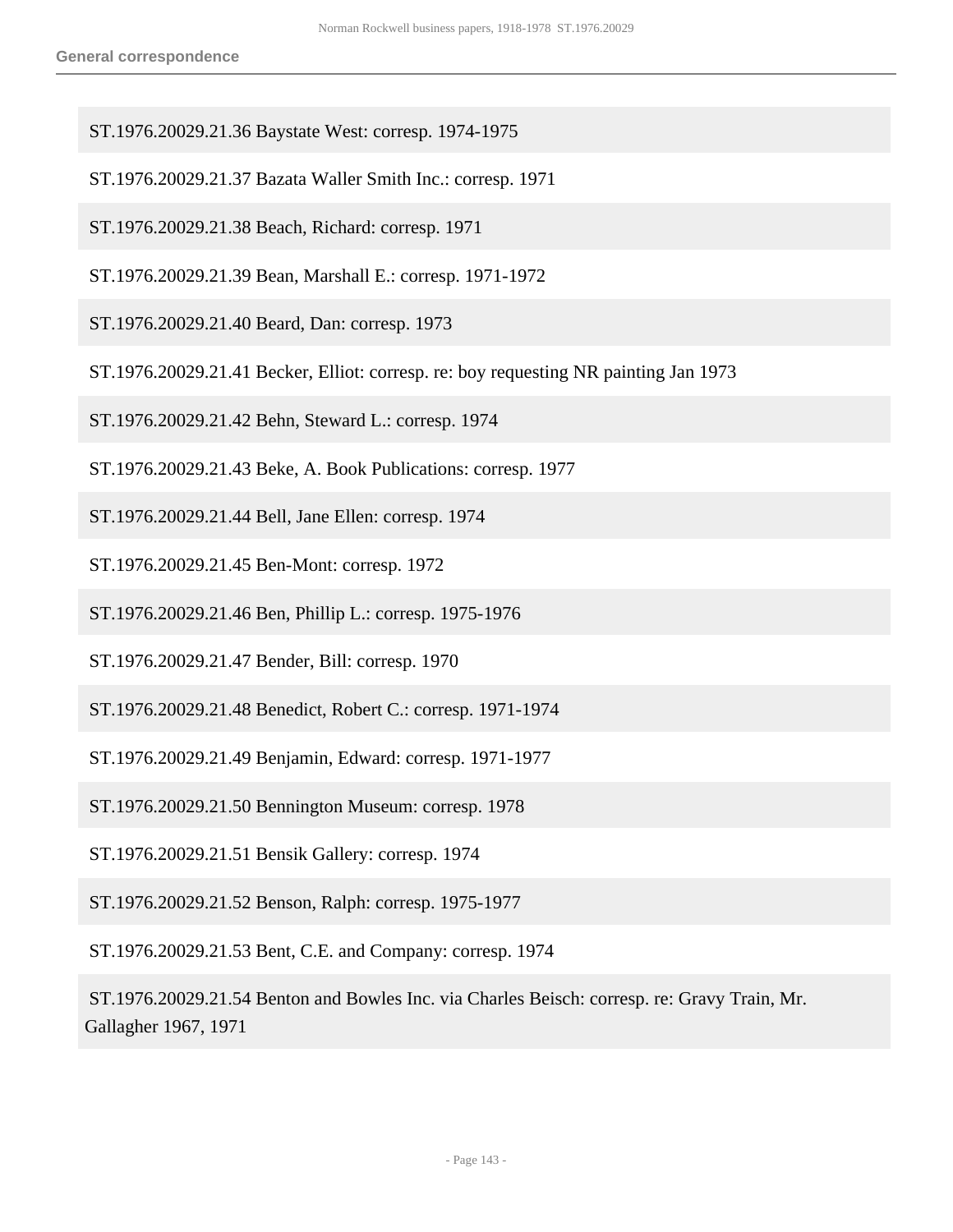ST.1976.20029.21.55 Berg, Carmolli and Kent Inc.: corresp. 1973

ST.1976.20029.21.56 Berg, Laurence: corresp. 1970

ST.1976.20029.21.57 Berger, Marie Art Gallery: corresp. 1973-1976

ST.1976.20029.21.58 Berger, S.J: corresp. 1975

ST.1976.20029.21.59 Bergman, Henricus- Red Lion Inn: corresp. 1972

ST.1976.20029.21.60 Berkshire Ambulence Service: corresp. circa 1974

ST.1976.20029.21.61 Berkshire Art Association: corresp. 1970-1978

ST.1976.20029.21.62 Berkshire Bank and Trust: statements 1970-1973

ST.1976.20029.21.63 Berkshire Bank and Trust: incoming, outgoing corresp. 1974-1977

ST.1976.20029.21.64 Berkshire Cable Television Company: corresp. 1975

ST.1976.20029.21.65 Berkshire Common Art: corresp. 1972

ST.1976.20029.21.66 Berkshire Community College: corresp. 1970-1971

ST.1976.20029.21.67 Berkshire County 76 Celebration Committee: corresp. 1974

ST.1976.20029.21.68 Berkshire County Historical Society: corresp. 1971

ST.1976.20029.21.69 Berkshire County Savings Bank: corresp.

ST.1976.20029.21.70 Berkshire District Dental Society: corresp. 1971

ST.1976.20029.21.71 Berkshire Hills Conference: corresp. 1971-1972

ST.1976.20029.21.72 Berkshire Hills Regional School District: corresp. 1971

ST.1976.20029.21.73 Berkshire Hilton Inn: corresp. 1977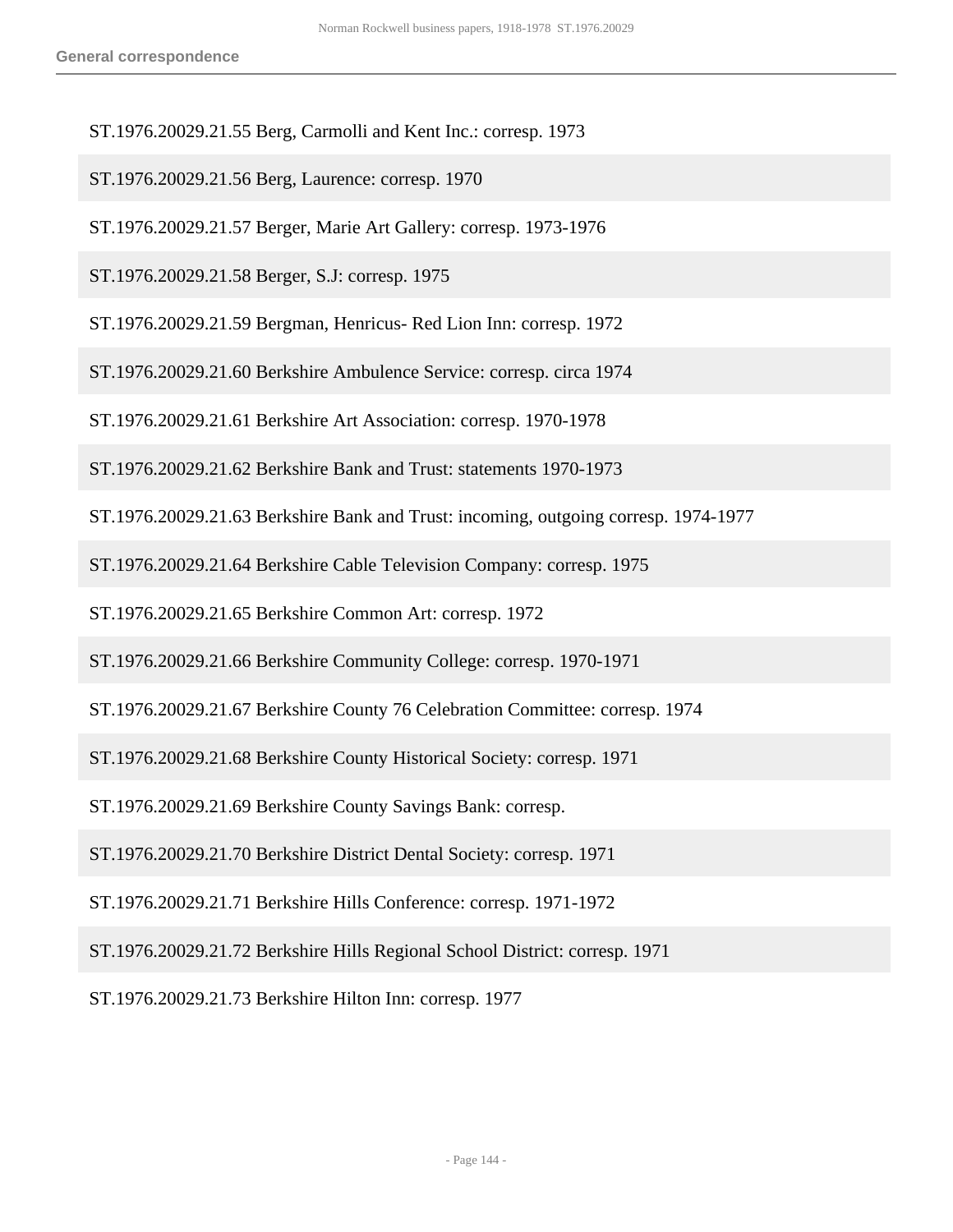- ST.1976.20029.21.74 Berkshire Life: corresp. 1976
- ST.1976.20029.21.75 Berkshire Medical Center: corresp. 1971
- ST.1976.20029.21.76 Berkshire Museum: corresp. 1969-1974
- ST.1976.20029.21.77 Bernstein Associates: corresp. 1975
- ST.1976.20029.21.78 Bernthal, Bernard: corresp. 1972
- ST.1976.20029.21.79 Berman, Sam: corresp. 1970
- ST.1976.20029.21.80 Berol: corresp. 1974
- ST.1976.20029.21.81 Bessey, Jim: corresp. 1976
- ST.1976.20029.21.82 Beverly Hills Galleries: corresp. 1976
- ST.1976.20029.21.83 Beverly Hills Motel: outgoing corresp. 1970
- ST.1976.20029.21.84 Bibliographic Society California State University, Northridge: corresp. 1975
- ST.1976.20029.21.85 Bicycle Magazine: corresp. 1973
- ST.1976.20029.21.86 Biggs, William R. Associates: corresp. 1974
- ST.1976.20029.21.87 Bill Sandy Company: corresp. 1973
- ST.1976.20029.21.88 Billboard Publications: corresp. 1970
- ST.1976.20029.21.89 Bike Centennial: corresp. 1976
- ST.1976.20029.21.90 Bisnoff, Alvan: corresp. 1973
- ST.1976.20029.21.91 Blair Galleries: corresp. 1972
- ST.1976.20029.21.92 Blakeman, Sterling: corresp. 1972-1973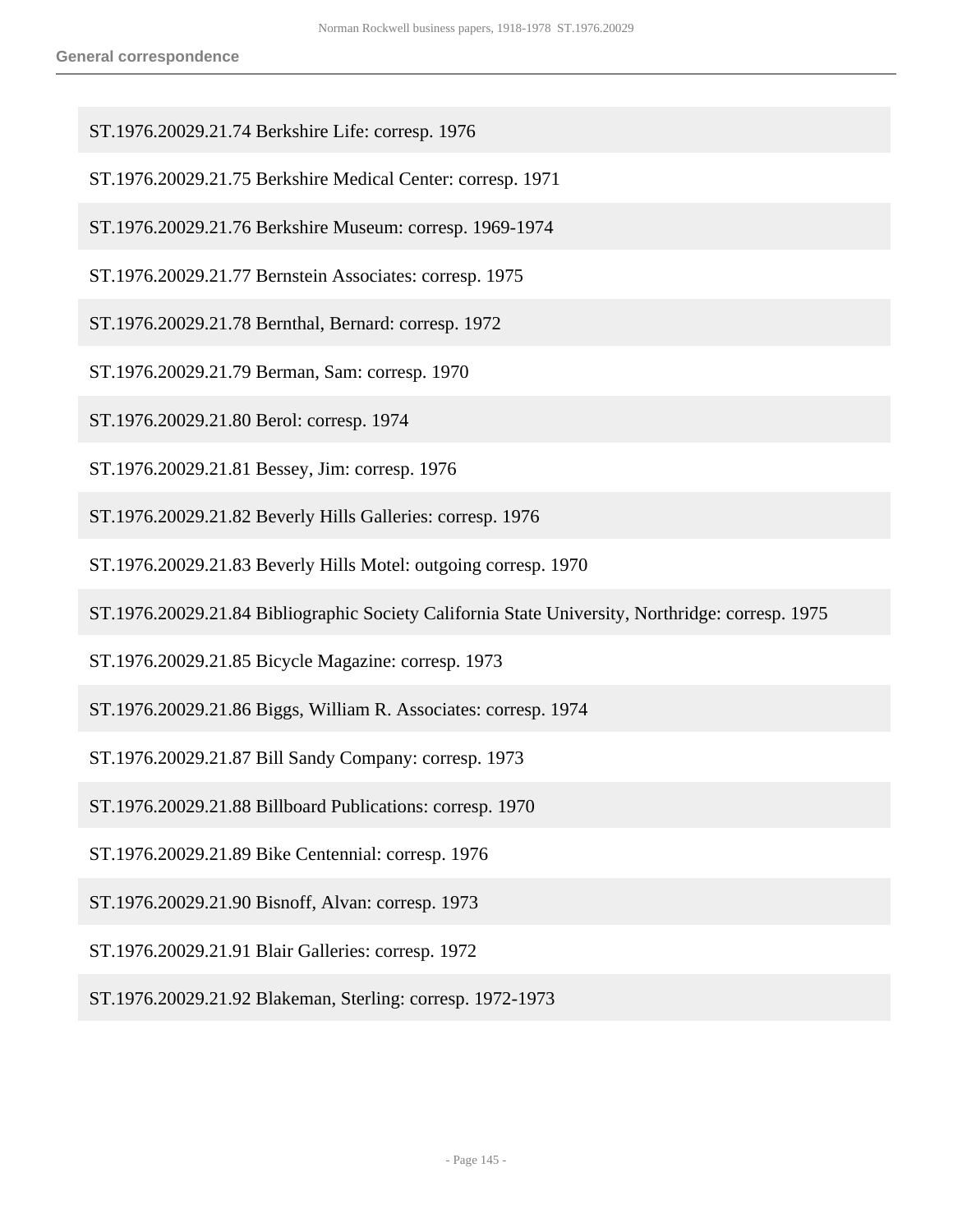- ST.1976.20029.21.93 Blue Cross and Blue Shields: corresp.; receipts Mar-Apr 1971
- ST.1976.20029.21.94 Blue Thumb Company, the: corresp. 1974
- ST.1976.20029.21.95 Bocci, Patricia: corresp. 1974
- ST.1976.20029.21.96 Bock, Larry: corresp. 1974
- ST.1976.20029.21.97 Book News: corresp. 1970
- ST.1976.20029.21.98 Book Production Industry: corresp. 1970
- ST.1976.20029.21.99 Book Publishing: incoming, outgoing corresp. 1971-1972
- ST.1976.20029.21.100 Boggs, A.J.: corresp. 1975
- ST.1976.20029.21.101 Boldue, Hector: corresp. 1970
- ST.1976.20029.21.102 Bonneville International Airport: corresp. 1973
- ST.1976.20029.21.103 Book of the Month Club: corresp. 1971
- ST.1976.20029.21.104 Boone, Daniel E.: corresp. 1975
- ST.1976.20029.21.105 Boston Ballet: corresp. 1977
- ST.1976.20029.21.106 Boston College: corresp. 1977
- ST.1976.20029.21.107 Boston Herald American: corresp. 1976
- ST.1976.20029.21.108 Boston School of the Museum of Fine Arts: corresp. 1972
- ST.1976.20029.21.109 Bovey Investment Company: corresp. 1972
- ST.1976.20029.21.110 Bowdoin College: corresp. 1971
- ST.1976.20029.21.111 Bowman, Margaret: corresp. 1971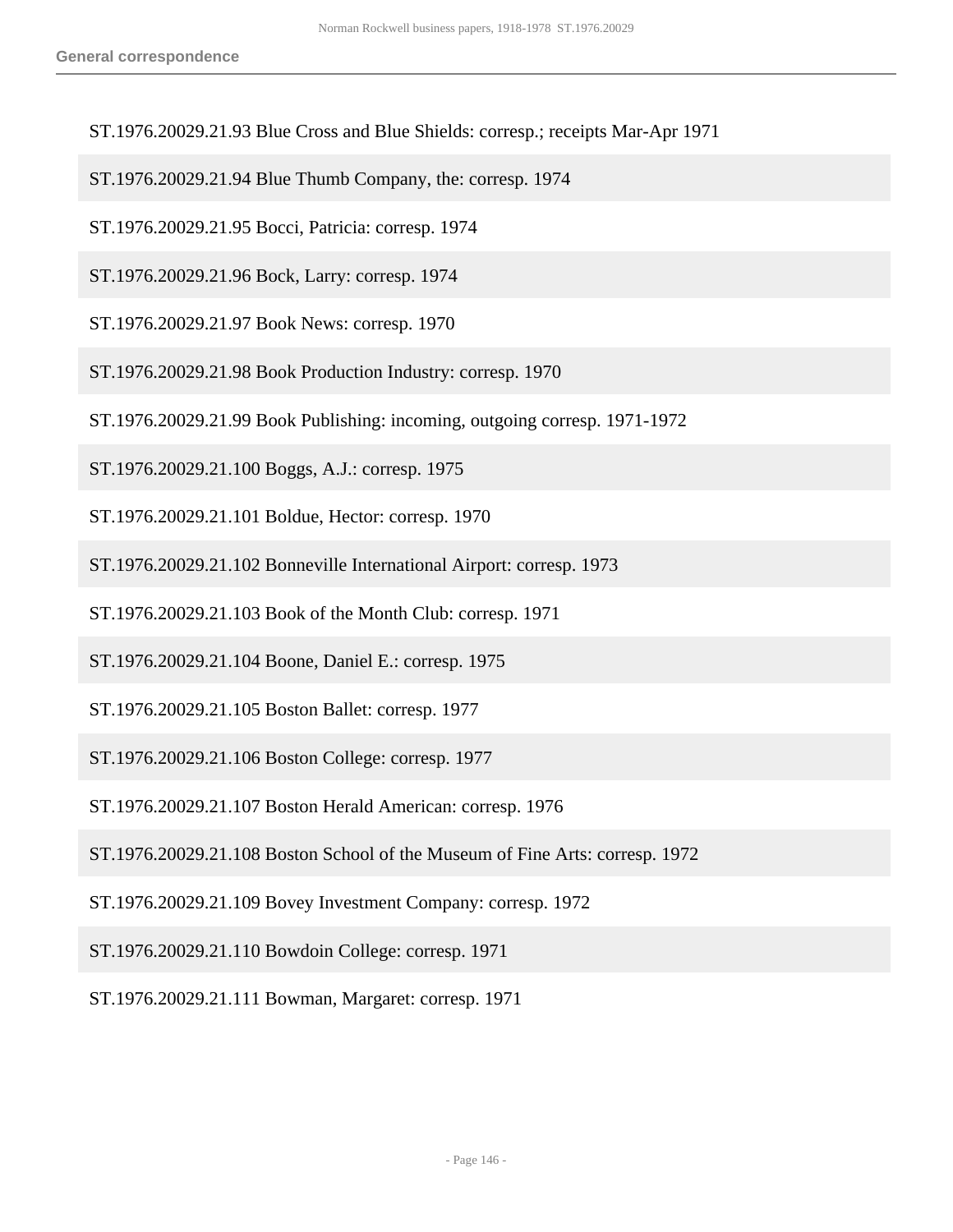- ST.1976.20029.21.112 Bowne, Irving C.: corresp. 1970
- ST.1976.20029.21.113 Boy Scouts of America: incoming, outgoing corresp. 1970-1973
- ST.1976.20029.21.114 Boyd's House of Travel: corresp. 1974
- ST.1976.20029.21.115 Brandt, Shirley: corresp. 1975
- ST.1976.20029.21.116 Brach's: corresp. 1970
- ST.1976.20029.21.117 Brainerd and Bridges: corresp. 1973
- ST.1976.20029.21.118 Brandywine River Museum: corresp. 1974
- ST.1976.20029.21.119 Branti Edmonds Associates: corresp. 1973
- ST.1976.20029.21.120 Braskett, Phillip E.: corresp. 1973
- ST.1976.20029.21.121 Brazilian Coffee Institute: corresp. 1971
- ST.1976.20029.21.122 Brattle Book Shop: corresp. 1973
- ST.1976.20029.21.123 Breneman, Jim and Linda: corresp. 1978
- ST.1976.20029.21.124 Brick Mill Studios Inc.: corresp. 1978
- ST.1976.20029.21.125 Bricusse, Leslie: corresp. 1971
- ST.1976.20029.21.126 Bridgman, George Brant: corresp. 1973
- ST.1976.20029.21.127 Brigham Young University Art Gallery: corresp. 1977
- ST.1976.20029.21.128 Bright of America: corresp. 1972
- ST.1976.20029.21.129 Briner, John: corresp. 1970
- ST.1976.20029.21.130 Brimer, Burton: corresp. 1975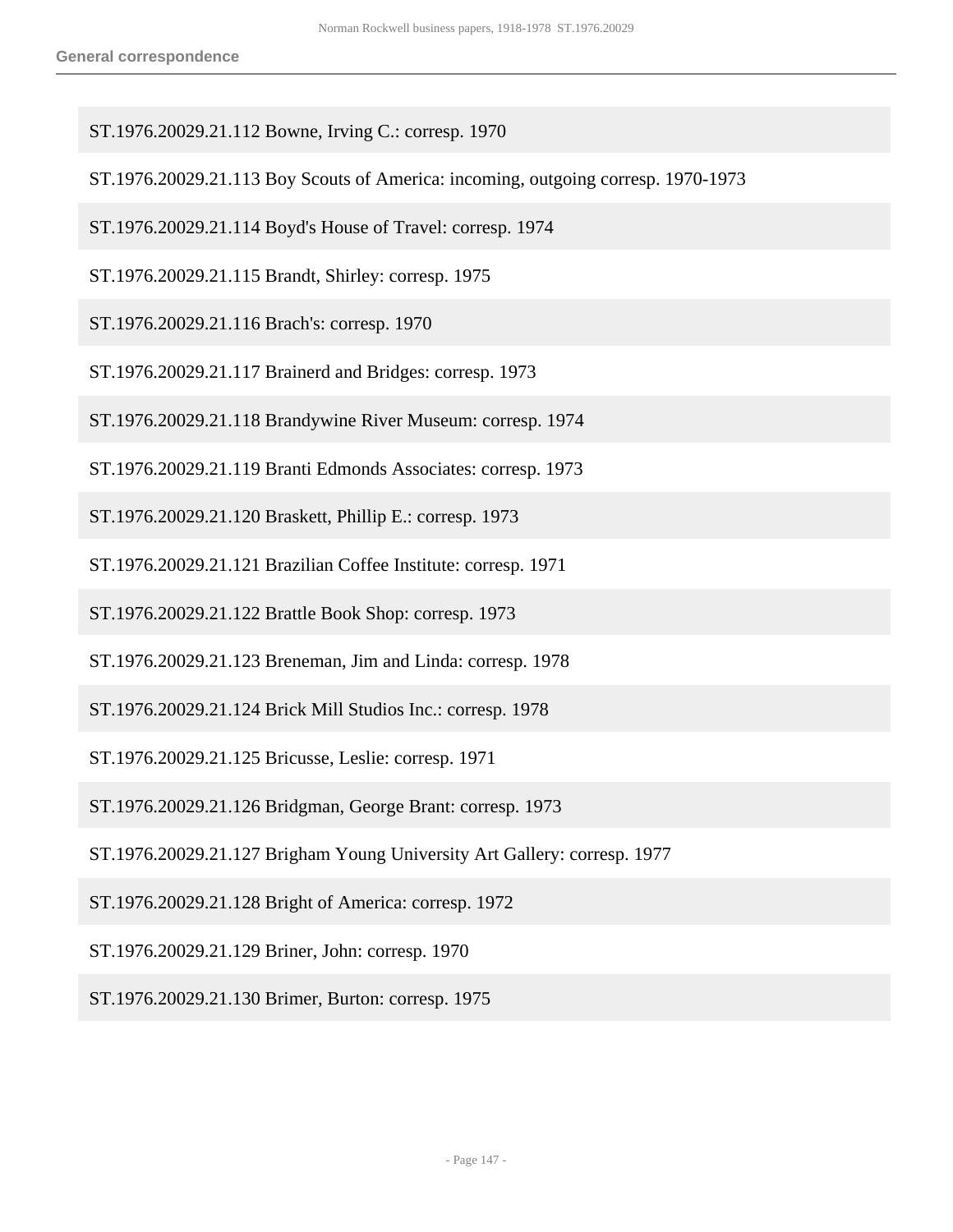- ST.1976.20029.21.131 Brine, Bill: corresp. 1976
- ST.1976.20029.21.132 Brinkley, William J.: corresp. 1976
- ST.1976.20029.21.133 British Broadcasting Corporation: corresp. 1973
- ST.1976.20029.21.134 Broadman Associates: corresp. 1971-1972
- ST.1976.20029.21.135 Broadman, Evan: corresp. 1971-1972
- ST.1976.20029.21.136 Brooke, Maurice: corresp. 1973
- ST.1976.20029.21.137 Brooklyn Museum: corresp. 1972
- ST.1976.20029.21.138 Brooks Brothers: incoming, outgoing corresp.; invoice 1970
- ST.1976.20029.21.139 Broadway, the: incoming, outgoing corresp. 1976
- ST.1976.20029.21.140 Bronson, Wright Jr.: corresp. 1976
- ST.1976.20029.21.141 Brooklyn Museum: corresp. 1975
- ST.1976.20029.21.142 Brookshire, Jim: corresp. 1977
- ST.1976.20029.21.143 Brothers of the Sacred Heart: corresp. 1972
- ST.1976.20029.21.144 Brown and Bigelow: corresp. 1975
- ST.1976.20029.21.145 Brown Bruce O'Leary: corresp. 1970
- ST.1976.20029.21.146 Brown, Cameron: corresp. 1973
- ST.1976.20029.21.147 Brown Company: corresp. 1974
- ST.1976.20029.21.148 Brown, Glenn: corresp. 1971-1972
- ST.1976.20029.21.149 Brown, Miriam: corresp. 1973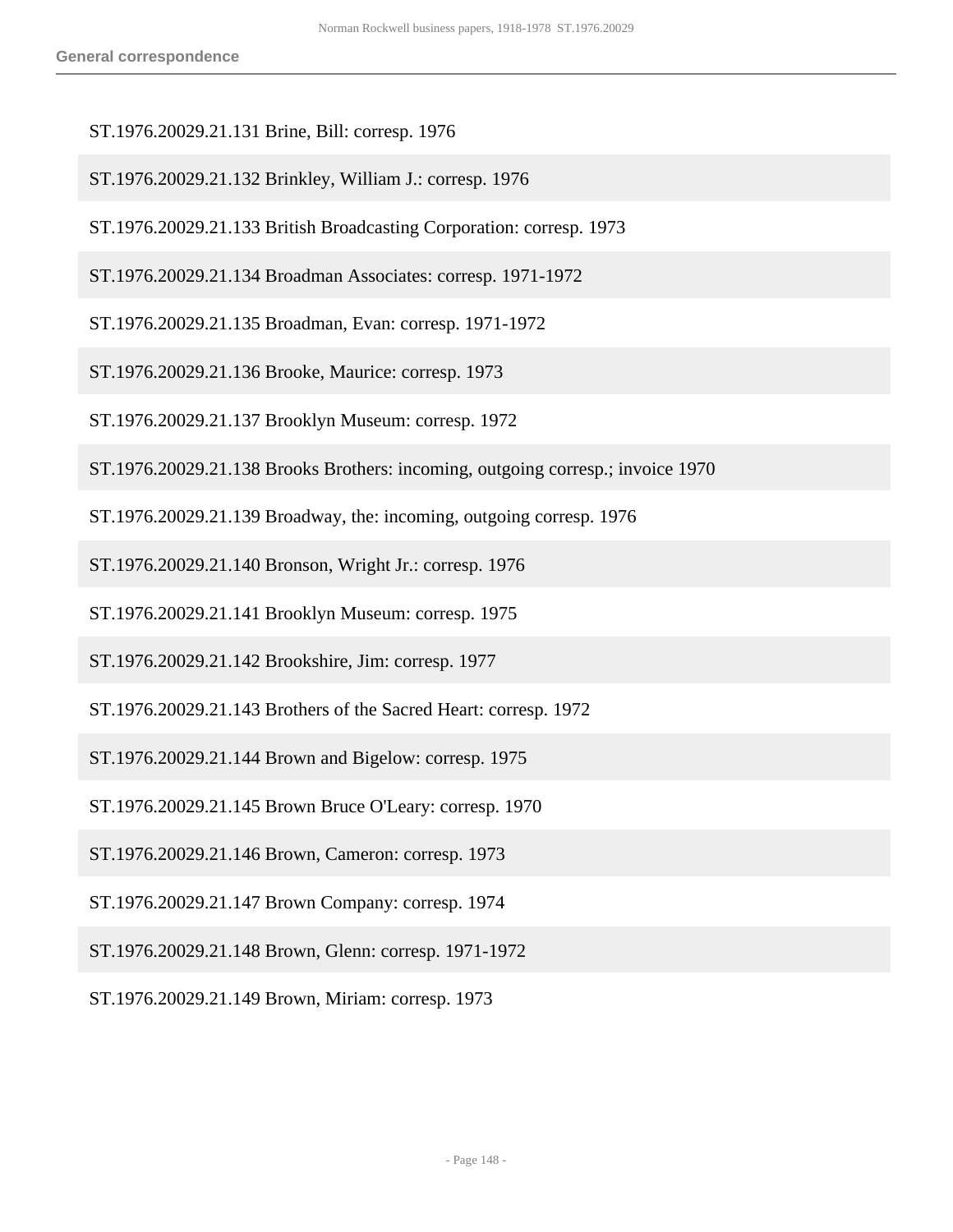- ST.1976.20029.21.150 Brownwood Floral Company: corresp. 1976
- ST.1976.20029.21.163 Broyhill Furniture: corresp. re: interview for Broyhill publication Sep 19 1978
- ST.1976.20029.21.151 Bryant, William G.: corresp. 1970
- ST.1976.20029.21.152 Buechner, Thomas- Brooklyn Museum: corresp. 1972-1973
- ST.1976.20029.21.153 Burbank, Judy: corresp. 1971
- ST.1976.20029.21.154 Burger, Alvin: corresp. 1973
- ST.1976.20029.21.155 Burnett, Leo Inc.: corresp. 1970-1975
- ST.1976.20029.21.156 Burr, Sheldon: corresp. 1972
- ST.1976.20029.21.157 Burrows, Leemarie (Abigal Bernstein): corresp. 1972-1973
- ST.1976.20029.21.158 Bury, Shirley: corresp. 1970
- ST.1976.20029.21.159 Burton Public Library: corresp. 1973
- ST.1976.20029.21.160 Bush Electric Inc.: corresp. 1975-1976
- ST.1976.20029.21.161 Butman, Robert H.: corresp. 1971
- ST.1976.20029.21.162 Butterworth, Edward L.: corresp. 1976

|                                               | <b>Box</b> |
|-----------------------------------------------|------------|
| ST.1976.20029.22.1 C. Mary Amy: corresp. 1972 |            |
| ---------------------<br>. . <u>. .</u>       |            |

- ST.1976.20029.22.2 C-400: corresp. 1972
- ST.1976.20029.22.3 Cabell Eanes Advertising: corresp. 1970
- ST.1976.20029.22.4 Cabot, Harold and Company Advertising: corresp. 1972
- ST.1976.20029.22.5 Caby, Linda: corresp. 1976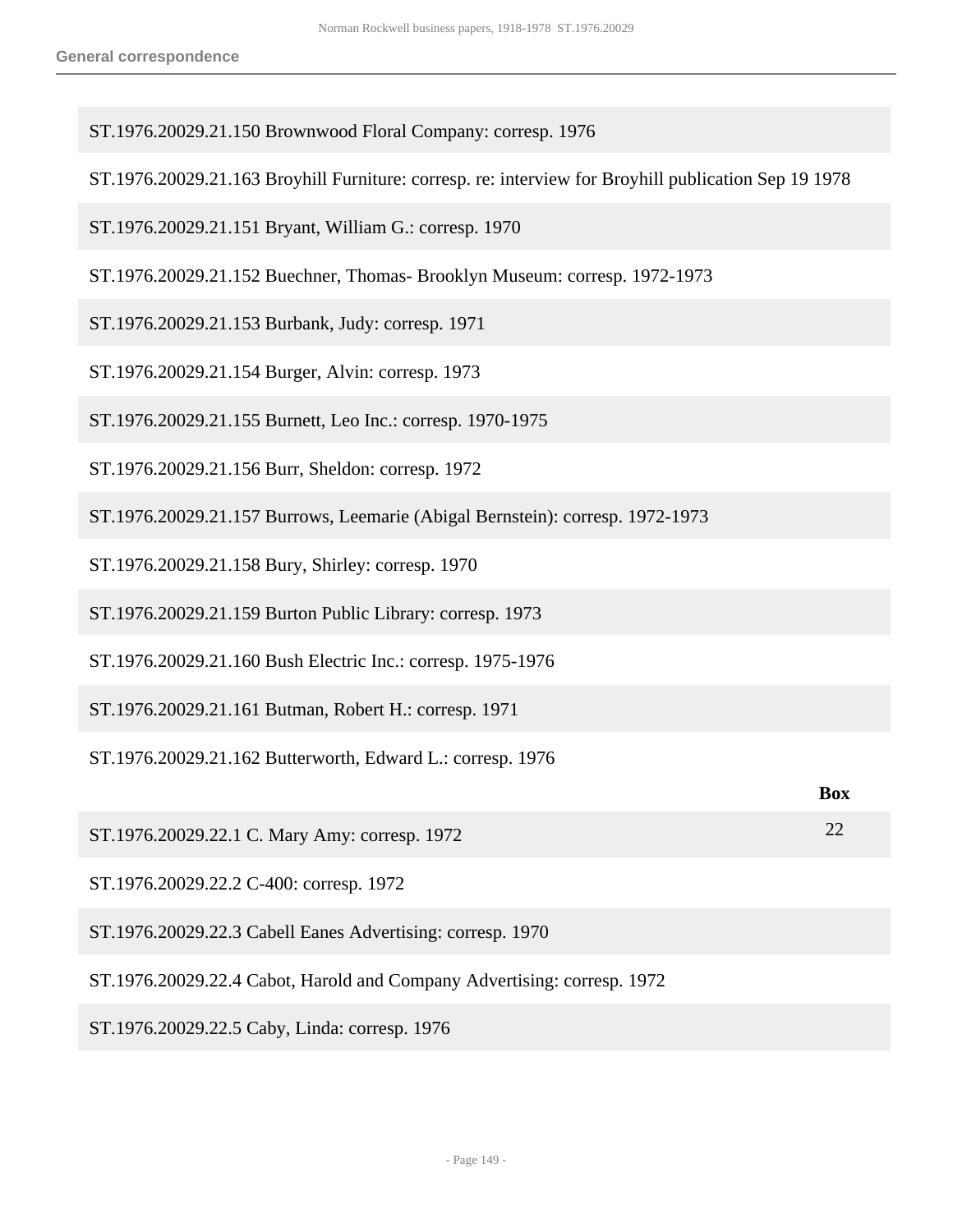- ST.1976.20029.22.6 Cac Packaging Inc.: corresp. 1975
- ST.1976.20029.22.7 Cadman, Whitney: corresp. 1972
- ST.1976.20029.22.8 California, First Federal of Hollywood Presents" NR flyer 1971
- ST.1976.20029.22.9 California State College: corresp. 1970
- ST.1976.20029.22.10 Cain, Stephen: corresp. 1975
- ST.1976.20029.22.11 Calcasieu Marine National Park: corresp. 1974
- ST.1976.20029.22.12 Calkins, Frank: corresp. 1973
- ST.1976.20029.22.13 Campbell, Alice: corresp. 1974
- ST.1976.20029.22.14 Campbell Ewald Company: corresp. 1970
- ST.1976.20029.22.15 Campbell Mithun Company: corresp. 1975
- ST.1976.20029.22.16 Campion, Dave: corresp. 1974
- ST.1976.20029.22.17 Campos, Esquiel Siqueira: corresp. 1974
- ST.1976.20029.22.18 Campus Colloquy Inc.: corresp. 1973
- ST.1976.20029.22.19 Campus Crusade for Christ international: corresp. 1974
- ST.1976.20029.22.20 Canadian National Exhibition: corresp. 1970
- ST.1976.20029.22.21 Cannon Mills: corresp. 1976
- ST.1976.20029.22.22 Cantrick Junior High School, Michigan: corresp. 1971
- ST.1976.20029.22.23 Cantor, Eli: corresp. 1973
- ST.1976.20029.22.24 Capital Gains Forecasting: corresp. 1974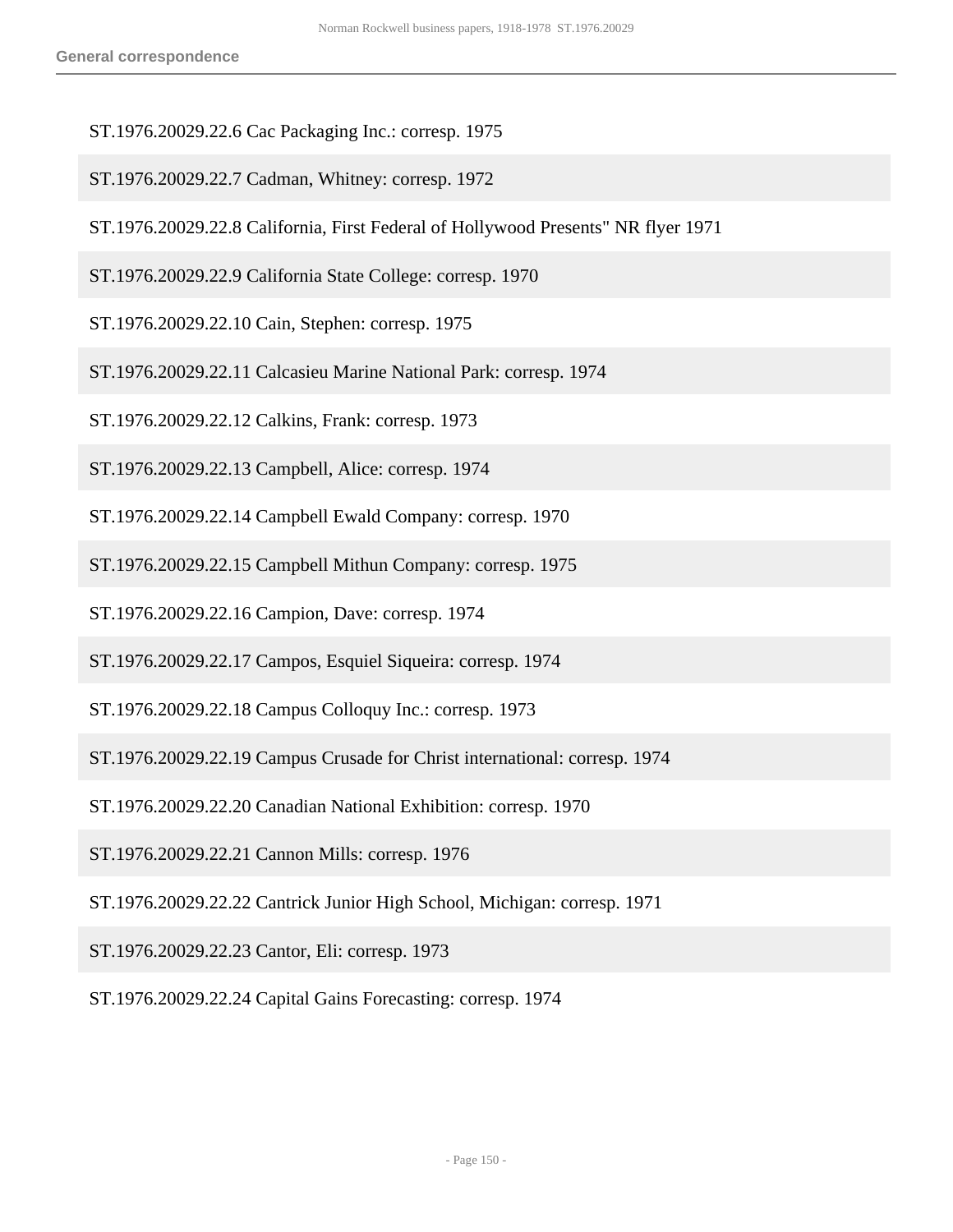- ST.1976.20029.22.25 Capozzi, Daniel: corresp. 1971
- ST.1976.20029.22.26 Capp, Al: corresp. 1971
- ST.1976.20029.22.27 Capps, Paul: corresp. 1977
- ST.1976.20029.22.28 Caras, Peter: corresp. 1977
- ST.1976.20029.22.29 Cargill Wilson and Acree Inc.: corresp. 1973
- ST.1976.20029.22.30 Carle, Laurie: correp. 1975
- ST.1976.20029.22.31 Carlise, George: corresp. 1971
- ST.1976.20029.22.32 Carolina Freight Carriers Corporation: corresp. 1973
- ST.1976.20029.22.33 Carlson, David: corresp. 1975
- ST.1976.20029.22.34 Carr, Thomas J.: corresp. 1971
- ST.1976.20029.22.35 Carroll, John M.: corresp. 1971
- ST.1976.20029.22.36 Carlson, Marvin E.: corresp. 1973
- ST.1976.20029.22.37 Carter, Granville W.: corresp. 1973
- ST.1976.20029.22.38 Carter, John Mack: corresp. 1972-1973
- ST.1976.20029.22.39 Cashman, Bender Z.: corresp. 1974
- ST.1976.20029.22.40 Casper, Laurence- Denenberd Galleries: corresp. 1970
- ST.1976.20029.22.41 Cassarino, Gian Richard: corresp. 1974
- ST.1976.20029.22.42 Cassel, Francis L.: corresp. 1970
- ST.1976.20029.22.43 Catari, Joe: corresp. 1975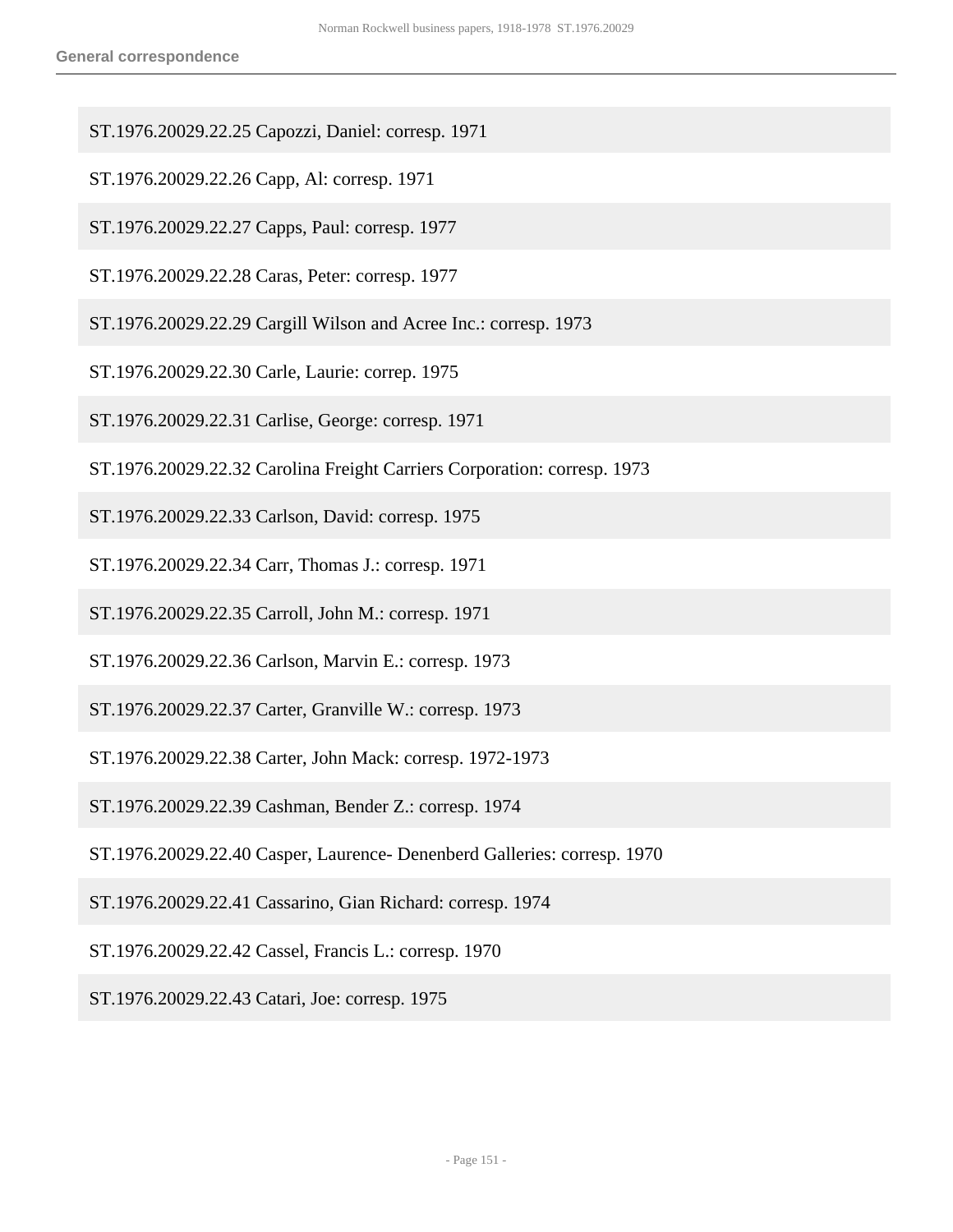- ST.1976.20029.22.44 Cato, Bob: corresp. 1975
- ST.1976.20029.22.45 Cato, Ken W.: corresp. 1975
- ST.1976.20029.22.46 Cator, Lottie Maeyer: corresp. 1974
- ST.1976.20029.22.47 Catholic Office of Drug Education: corresp. 1973
- ST.1976.20029.22.48 CBS News: corresp. 1976
- ST.1976.20029.22.49 CBS Morning News with John Hart: corresp. 1973
- ST.1976.20029.22.50 CBS Records: corresp. 1971
- ST.1976.20029.22.51 Cedar Rapids Arts Center: corresp. 1976
- ST.1976.20029.22.52 Census, United State: corresp. 1970
- ST.1976.20029.22.53 Central Casting Corporation: corresp. 1975
- ST.1976.20029.22.54 C.G. Conn Ltd.: corresp. 1973
- ST.1976.20029.22.55 Chadbourne Parkee Whiteside Wolff: corresp. 1974
- ST.1976.20029.22.56 Charleson, Douglas M.: corresp. 1973
- ST.1976.20029.22.57 Chattanooga Free Press: corresp. 1973
- ST.1976.20029.22.58 CHB Foods Inc.: corresp. 1976
- ST.1976.20029.22.59 Chenault Associates Inc.: corresp. 1974
- ST.1976.20029.22.60 Chemung County Taxpayers Association: corresp. 1976
- ST.1976.20029.22.61 Chen, Ronald: corresp. 1974
- ST.1976.20029.22.62 Chernis, Sir Jay: corresp. 1975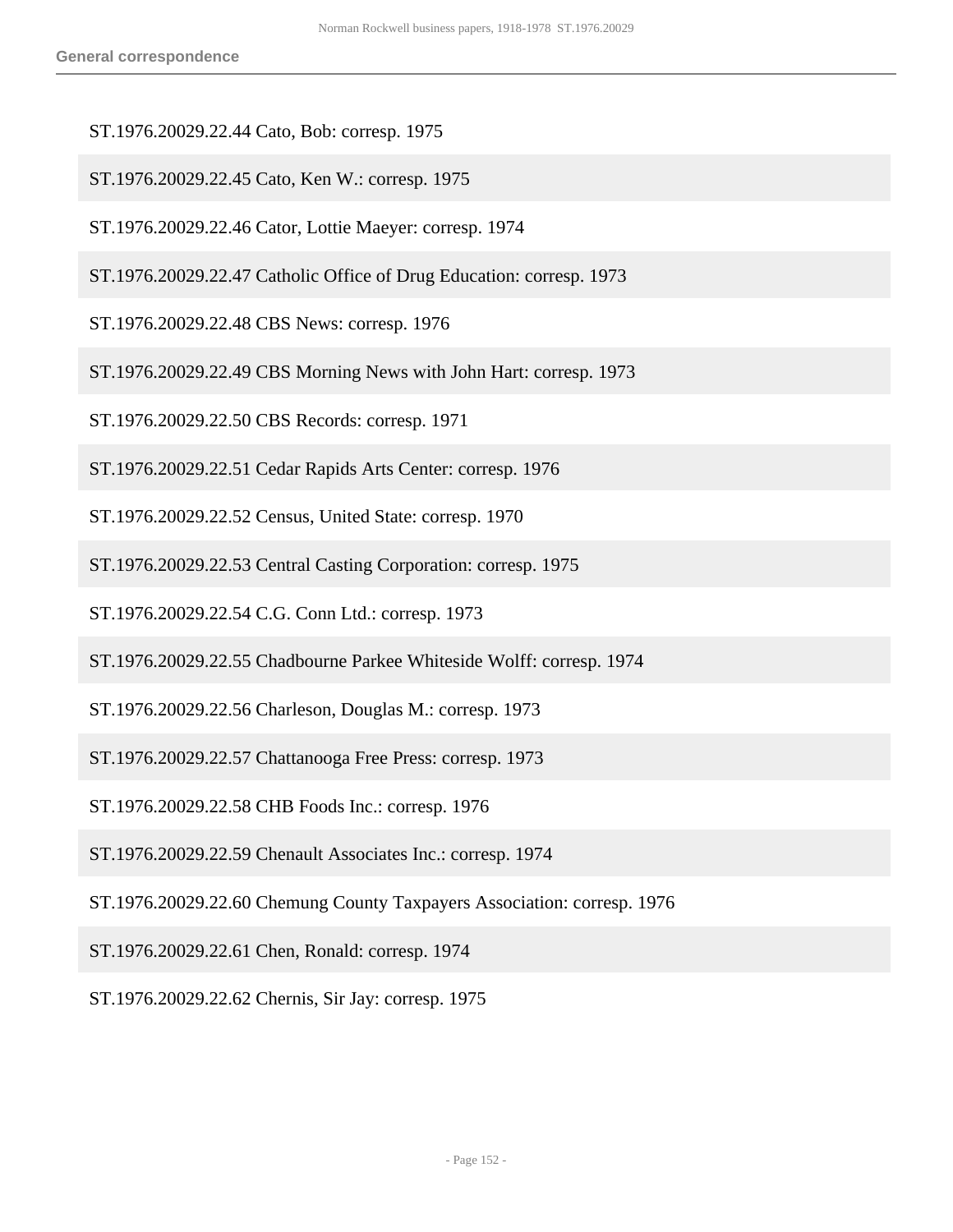- ST.1976.20029.22.63 Cherokee Book Store: corresp. 1970
- ST.1976.20029.22.64 Chesson, Frederick: corresp. 1971
- ST.1976.20029.22.65 Chicago Daily News: corresp. 1970
- ST.1976.20029.22.66 Chicago Public Library: corresp. 1971
- ST.1976.20029.22.67 Chicago Tribune: corresp. 1973-1975
- ST.1976.20029.22.68 Child's Point of View Library: corresp. 1976
- ST.1976.20029.22.69 Child's Health Council Auxitliary: corresp. 1977
- ST.1976.20029.22.70 Children's Protective Services: corresp. 1974
- ST.1976.20029.22.71 Chilton, Ann: corresp. 1970
- ST.1976.20029.22.72 Chimchera Magazine- Seton Hall: corresp. 1973
- ST.1976.20029.22.73 Christian Children's Fund: corresp. 1970-1973
- ST.1976.20029.22.74 Christian, George and Associates: corresp. 1976
- ST.1976.20029.22.75 Christie, Robert Lee: corresp. 1973
- ST.1976.20029.22.76 Chittenden Trust Company: corresp.
- ST.1976.20029.22.77 Christian Art Tours: corresp. 1977
- ST.1976.20029.22.78 Ciarniello, Pins: corresp. 1978
- ST.1976.20029.22.79 Clark, Ramsey: corresp. 1970
- ST.1976.20029.22.80 Clark, Robert B.: corresp. 1971
- ST.1976.20029.22.81 Clark, Sterling and Francine Cooper Art Museum: corresp. 1974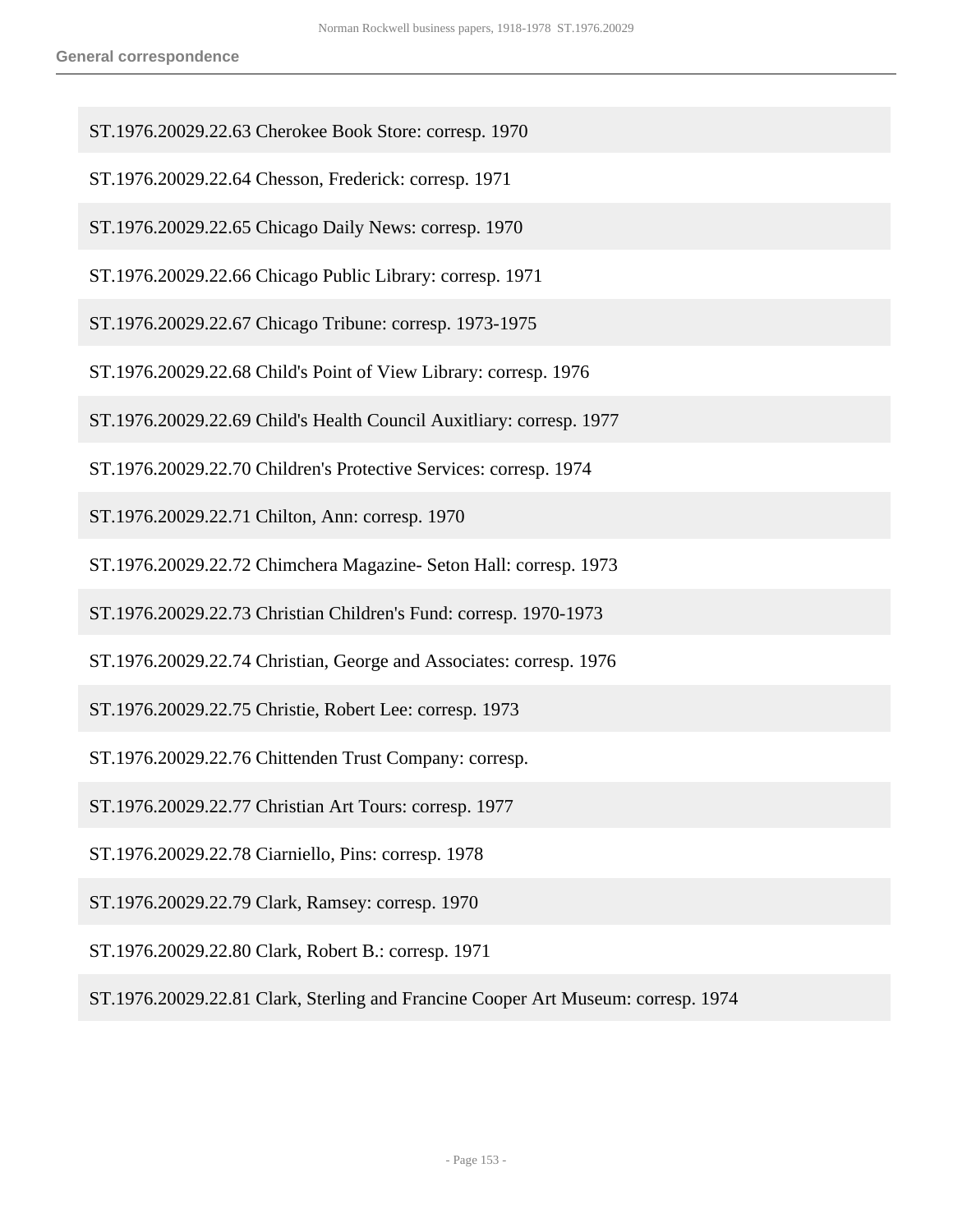ST.1976.20029.22.82 Clarke, Bert: corresp. 1973

ST.1976.20029.22.83 Clarke, Duke: corresp. 1973

ST.1976.20029.22.84 Clarks, Gwen F.: corresp. 1975

ST.1976.20029.22.85 Clark, William: corresp. 1975

ST.1976.20029.22.86 Clawson, John: corresp. 1975-1976

 ST.1976.20029.22.201 Clayton Advertising Company: corresp. re: use of image for stencil painting kit Oct 12 1978

ST.1976.20029.22.87 Clearday Communications Inc.: corresp. 1973-1974

ST.1976.20029.22.88 Cleary, Jean K.: corresp. 1973

ST.1976.20029.22.89 Clemens, Cyril: corresp. 1971-1977

ST.1976.20029.22.90 Clinton, John: corresp. 1971

ST.1976.20029.22.91 Clinton, John D.: corresp. 1971

ST.1976.20029.22.92 Cloistered Artist Guild of U.S: corresp. 1971

ST.1976.20029.22.93 Coach House Gallery: corresp. 1978

ST.1976.20029.22.94 Cober, Alan E.: corresp. 1972

ST.1976.20029.22.95 Coburt Corporation: corresp. 1971

ST.1976.20029.22.96 Coca Cola Company: corresp. 1970-1975

ST.1976.20029.22.97 Coca Cola Company: corresp. from Archivist 1978

ST.1976.20029.22.98 Cohen, Seymour: corresp. 1974

ST.1976.20029.22.99 Colbert, Stanley L.: corresp. 1974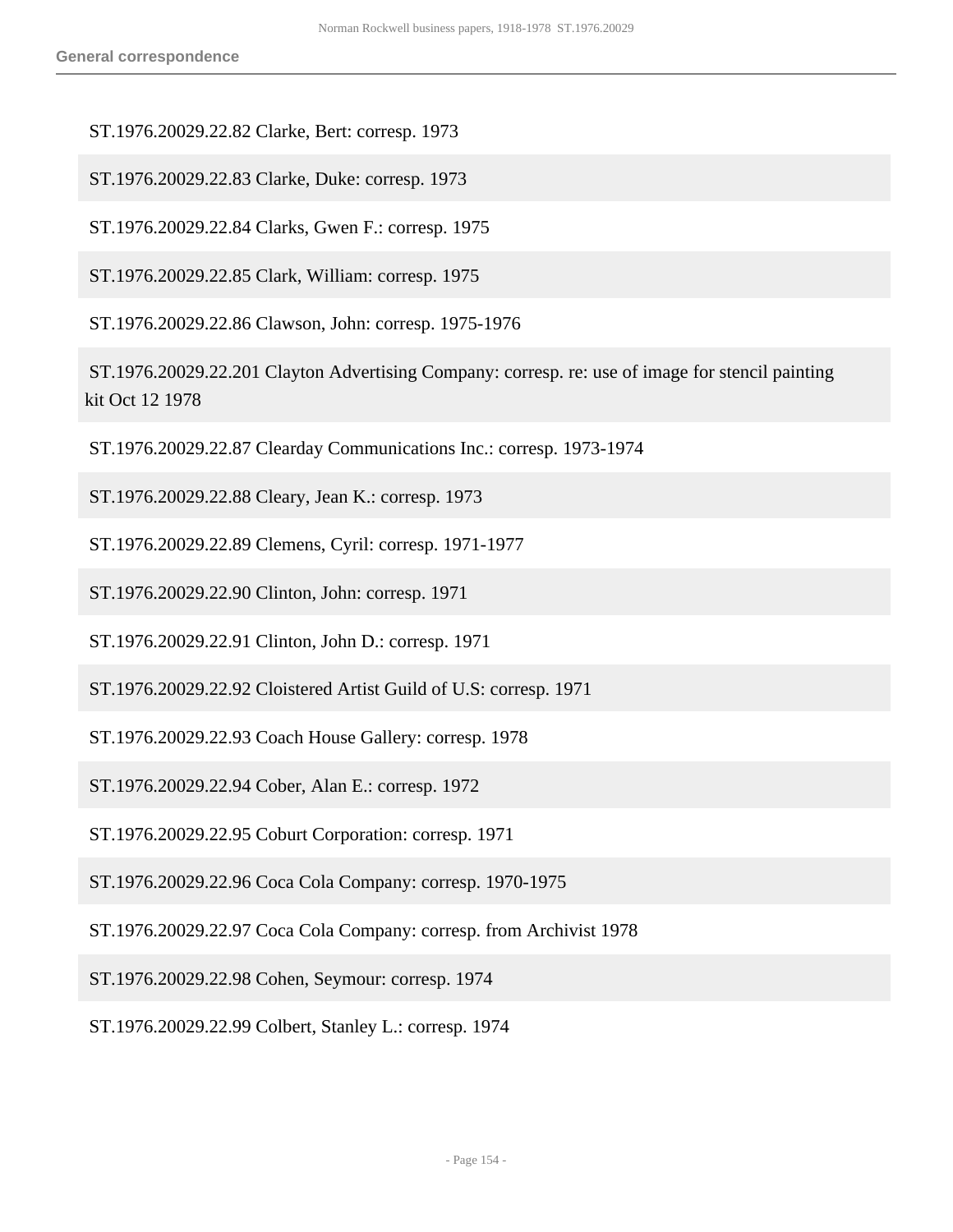ST.1976.20029.22.100 Coleman, Ralph: corresp. 1972

 ST.1976.20029.22.101 Coles, Robert: invoices; incoming, outgoing corresp. re: Dead End Schools 1967-1968

ST.1976.20029.22.102 Coletta, Vincent A.: corresp. 1973

ST.1976.20029.22.103 Collector's Gallery: corresp. 1977-1978

ST.1976.20029.22.104 Collector's Guild: corresp. 1974

ST.1976.20029.22.105 College of Our Lady of Elms: corresp. 1970

ST.1976.20029.22.106 Collett Dickerson Pearce and Partners Limited Advertising: corresp. 1976

ST.1976.20029.22.107 Collin Street Bakery: corresp. 1975

ST.1976.20029.22.108 Collins, Clayton: corresp. 1973-1977

ST.1976.20029.22.109 Collins-Hinaman Inc.: corresp. 1970

 ST.1976.20029.22.110 Collins Knowlton Wing Inc. (Josephine Rogers; June Larsen): corresp. with Norman Rockwell and Holt Rinehart and Winston (Ann Durell) re: "Willie Was Different" 1966-1972

ST.1976.20029.22.111 Colmer, Bryan: corresp. 1975

ST.1976.20029.22.112 Colonial Cupboard: corresp. 1974

ST.1976.20029.22.113 Columbia Features: corresp. 1970

ST.1976.20029.22.114 Comar, Cordelia: corresp. 1974-1978

ST.1976.20029.22.115 Columbia University: corresp. 1973

 ST.1976.20029.22.200 Combustion Engineering: corresp. re: permission to use "New Kids in the Neighborhood" Aug 7 1978

ST.1976.20029.22.116 Columbus Gallery of Art: corresp. 1976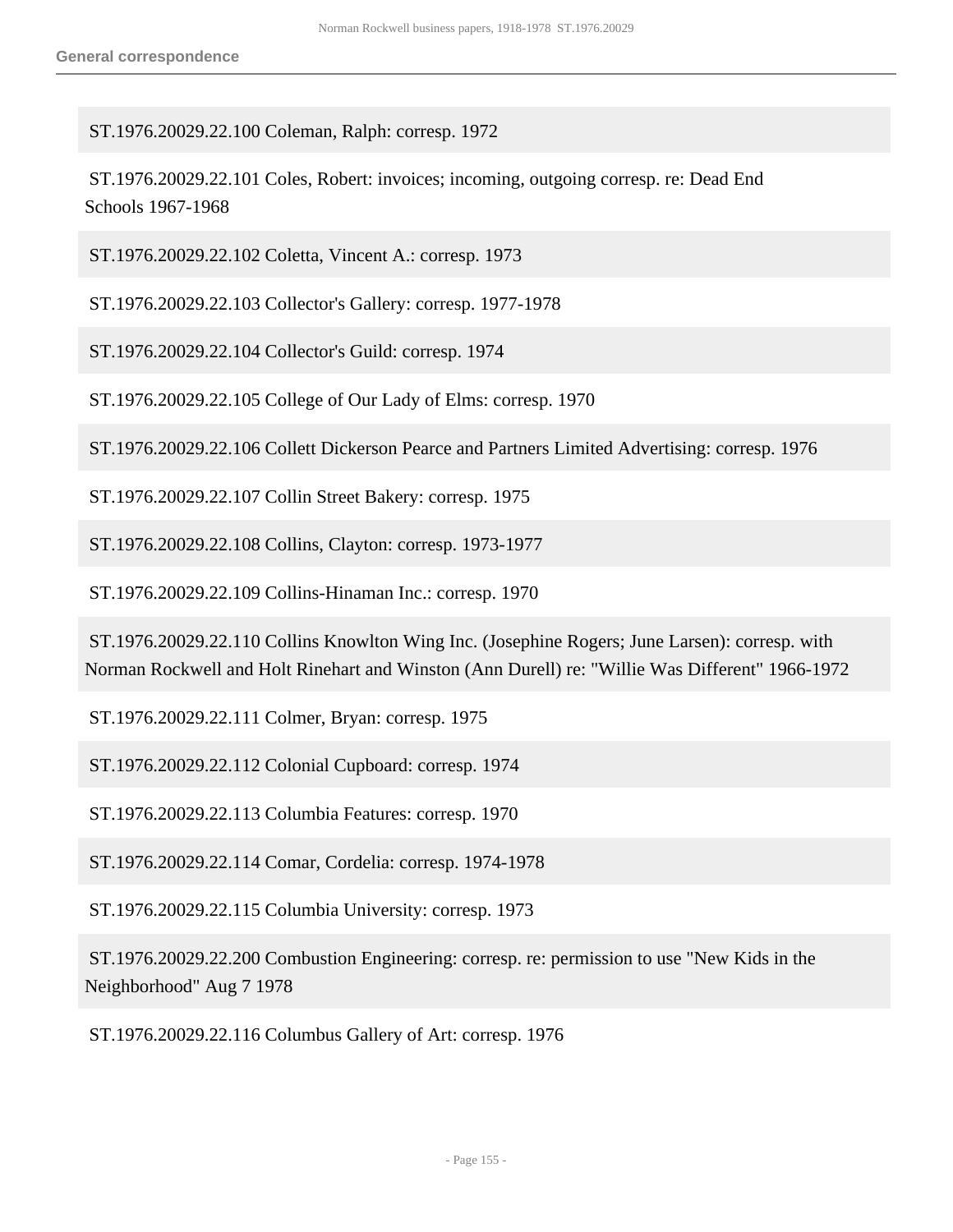ST.1976.20029.22.117 Cols, Abigal: corresp. 1973

ST.1976.20029.22.118 Comiskey, Charles E.: corresp. 1975-1976

ST.1976.20029.22.119 Commemorative Imports: corresp. 1974

ST.1976.20029.22.120 Committee for Preservation of West Bend: corresp. 1973

- ST.1976.20029.22.121 Commonwealth of Massachusetts-Berkshire Community College: corresp. 1970
- ST.1976.20029.22.122 Commonwealth of Massachusetts- Commerce and Development: corresp. 1972
- ST.1976.20029.22.123 Commonwealth of Massachusetts- Executive Department: corresp. 1970
- ST.1976.20029.22.124 Community College of Baltimore: corresp. 1972
- ST.1976.20029.22.125 Communications Planning and Design: corresp. 1977
- ST.1976.20029.22.126 Community Hospital, Kane Pennsylvania: corresp. 1971
- ST.1976.20029.22.127 Compassionate Arts: corresp. 1972
- ST.1976.20029.22.128 Comprehensive Health Planning: corresp. 1974
- ST.1976.20029.22.129 Compton Advertising Agency: corresp. 1971
- ST.1976.20029.22.130 Comsky, Cynthia: corresp. 1978
- ST.1976.20029.22.131 Contempo Inc.: corresp. 1975
- ST.1976.20029.22.132 Colish Inc.: corresp. 1975
- ST.1976.20029.22.133 Concepts Unlimited: corresp. 1972
- ST.1976.20029.22.134 Concordia Publshing House: corresp. 1975
- ST.1976.20029.22.135 Confrerie de Chevaliers du Tasteuin: corresp. 1972-1975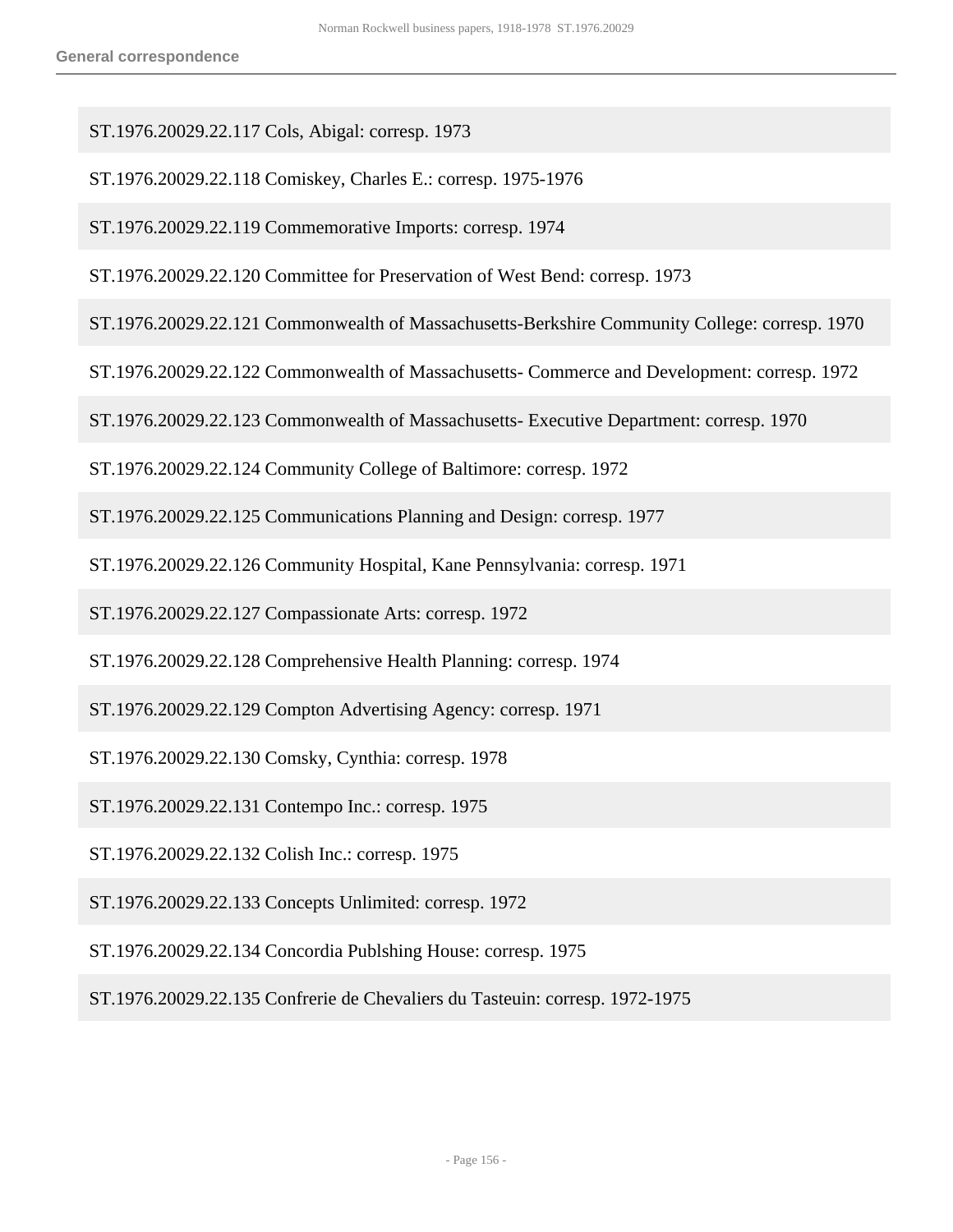ST.1976.20029.22.136 Conference of SouthWest Foundations: corresp. 1972

ST.1976.20029.22.137 Connor Forest Industries: corresp. 1971

 ST.1976.20029.22.138 Congress-U.S.: Thomas Morgan: outgoing, incoming corresp. re: NR's support of removal of troops in Vietnam 1972

ST.1976.20029.22.139 Connoisseur Studio: corresp. 1971

ST.1976.20029.22.140 Concepts Unlimited: corresp. 1971

ST.1976.20029.22.141 Conrad, John: corresp. 1976

ST.1976.20029.22.142 Consolidated Fine Arts: corresp. 1972

ST.1976.20029.22.143 Constantine, Albert: corresp. 1974

ST.1976.20029.22.144 Constantine and Sons: corresp. 1974

ST.1976.20029.22.145 Constantino versus Norman Rockwell: corresp. 1973

ST.1976.20029.22.146 Conte, Silvio: corresp. 1975-1977

ST.1976.20029.22.147 Cooke Herewood Lester Foundation: corresp. 1974

ST.1976.20029.22.148 Cooper and Golin: invoice, corresp. 1970-1975

ST.1976.20029.22.149 Copper, Henry S.F.: corresp. 1974

ST.1976.20029.22.150 Cooper, Sally Hill: corresp. 1970

ST.1976.20029.22.151 Cooperstown Art Association: corresp. 1976

ST.1976.20029.22.152 Coordinated Communications: corresp. 1972

ST.1976.20029.22.153 Corbett, Frank J.: corresp. 1971

ST.1976.20029.22.154 Corbyn, Richard C.: corresp. 1976-1977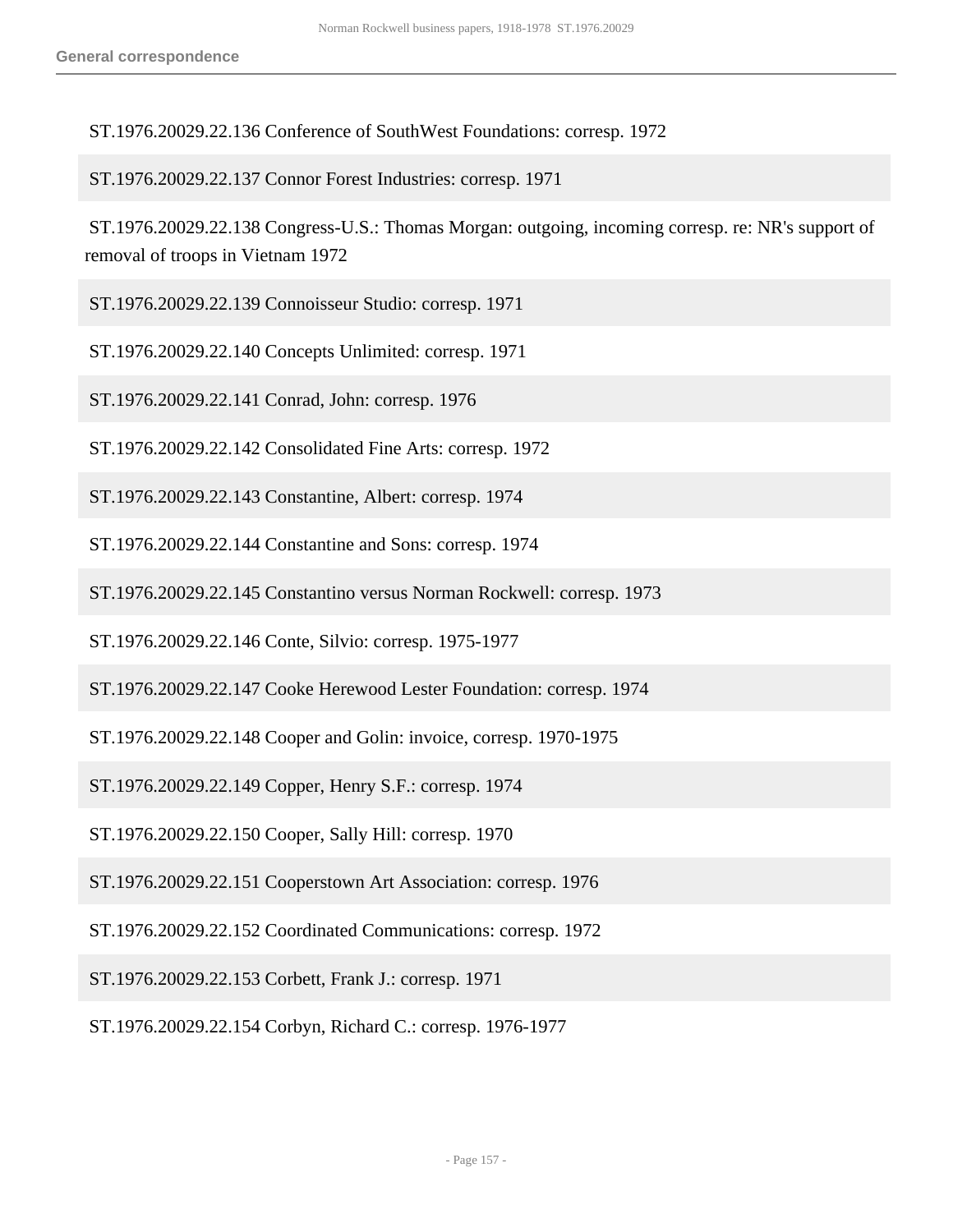- ST.1976.20029.22.155 CORE: corresp. 1971
- ST.1976.20029.22.156 Corning Museum of Glass: corresp. 1976
- ST.1976.20029.22.157 Corsentine, Leonard S.: corresp. 1975
- ST.1976.20029.22.158 Cosby, Ed: Gardner Advertising Agency: corresp. 1971
- ST.1976.20029.22.159 Consentino, C.S.: corresp. 1974
- ST.1976.20029.22.160 Conservationist, the: corresp. 1973
- ST.1976.20029.22.161 Corkern, Robert W.: corresp. 1977
- ST.1976.20029.22.162 Cosmo Public Relations Corp.: corresp. 1973
- ST.1976.20029.22.163 Costin Specialty Advertising: corresp. 1973
- ST.1976.20029.22.164 Cotton Fiber Paper Council: corresp. 1973
- ST.1976.20029.22.165 Cottrell, Maida E.: corresp. 1976
- ST.1976.20029.22.166 Couch, William: corresp. 1976
- ST.1976.20029.22.167 County Beautiful: corresp. 1973
- ST.1976.20029.22.168 County Journal: corresp. 1974
- ST.1976.20029.22.169 Country Store Gallery: corresp. 1976
- ST.1976.20029.22.170 Courage Center: corresp. 1977
- ST.1976.20029.22.171 Courier Journal- Louisville Times: corresp. 1975
- ST.1976.20029.22.172 National Cowboy Hall of Fame: corresp. 1972-73
- ST.1976.20029.22.173 Cowee.W.J. Inc.: corresp. 1972-1974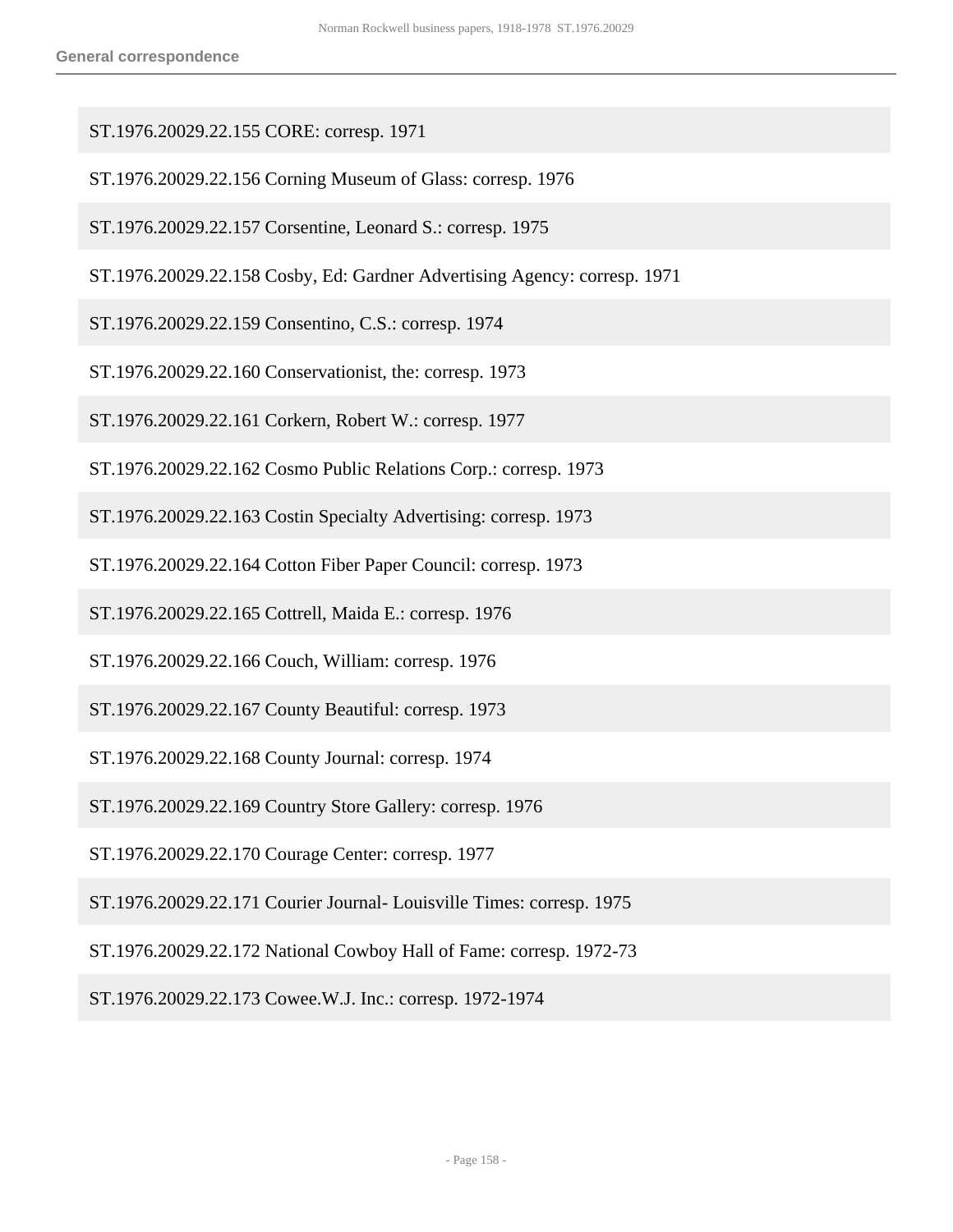- ST.1976.20029.22.174 Cowles Communication: corresp. 1973
- ST.1976.20029.22.175 Crane, Bruce: corresp. 1970
- ST.1976.20029.22.176 Creations Inc.: corresp. 1972
- ST.1976.20029.22.177 Creative Art of California: corresp. 1974
- ST.1976.20029.22.178 Creative Concepts: corresp. 1973-1974
- ST.1976.20029.22.179 Creative Enterprise International: corresp. 1977
- ST.1976.20029.22.180 Creative Industries: corresp. 1972
- ST.1976.20029.22.181 Creative Living: corresp. 1975-1976
- ST.1976.20029.22.182 Creative Picture Framing: corresp. 1973
- ST.1976.20029.22.183 Creative World: corresp. 1970
- ST.1976.20029.22.184 Crockett, MS.: outgoing corresp. re: Jewish characterture Jul 24 1971
- ST.1976.20029.22.185 Cronin, George F.: corresp. 1973
- ST.1976.20029.22.186 Cronstein, Ralph: corresp. 1972
- ST.1976.20029.22.187 Cross, Wilbur: corresp. 1976
- ST.1976.20029.22.188 Crothers and Smith: corresp. 1970
- ST.1976.20029.22.189 Crowell, Thomas V. Company: corresp. 1972
- ST.1976.20029.22.190 Crozier, Bob: corresp. 1975-1977
- ST.1976.20029.22.191 Csatari, Joe: corresp. 1971-1976
- ST.1976.20029.22.192 Cundley, A. Haigh: corresp. 1976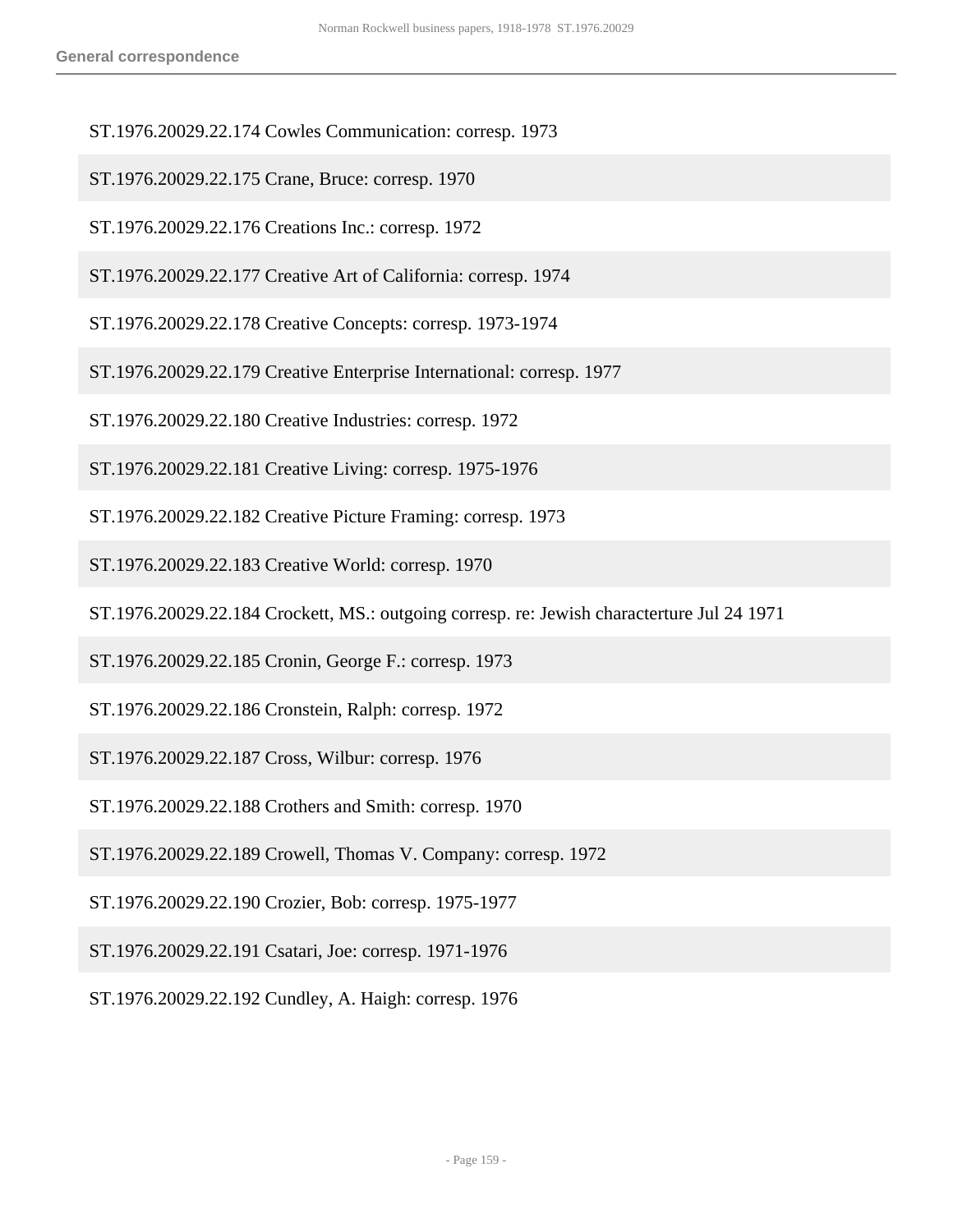| ST.1976.20029.22.193 Cunningham Walsh Inc.: corresp. 1975-1976 |            |
|----------------------------------------------------------------|------------|
| ST.1976.20029.22.194 Curtin Promotions: corresp. 1970          |            |
| ST.1976.20029.22.195 Curtis Brown Ltd.: corresp. 1969 - 1976   |            |
| ST.1976.20029.22.196 Curtiss, Richard A.: corresp. 1977        |            |
| ST.1976.20029.22.197 Cushman, George: corresp. 1977            |            |
| ST.1976.20029.22.198 Cusick, Daniel: corresp. circa 1970       |            |
| ST.1976.20029.22.199 Cuthrell, Carl E.: corresp. 1970          |            |
|                                                                | <b>Box</b> |
| ST.1976.20029.23.1 D., Salome: corresp. 1970                   | 23         |
| ST.1976.20029.23.2 Dahowski, Doris: corresp. 1970              |            |
| ST.1976.20029.23.3 Dairy Queen: corresp. 1977                  |            |
| ST.1976.20029.23.4 Dallas, Arlene B.: corresp. 1972            |            |
| ST.1976.20029.23.5 Daltakos: corresp. 1973                     |            |
| ST.1976.20029.23.6 Dalton, H.J.- Air Force: corresp. 1973      |            |
| ST.1976.20029.23.7 Danenberg-Beilin: corresp. 1975             |            |
| ST.1976.20029.23.8 Danenberg, Bernard: corresp. 1971           |            |
| ST.1976.20029.23.9 Danenberg Galleries: corresp. 1973          |            |
| ST.1976.20029.23.10 Daniel, David: corresp. 1976               |            |
| ST.1976.20029.23.11 Dante Society of America: corresp. 1972    |            |
| ST.1976.20029.23.12 D'Arcy MacManus Inc.: corresp. 1970-1973   |            |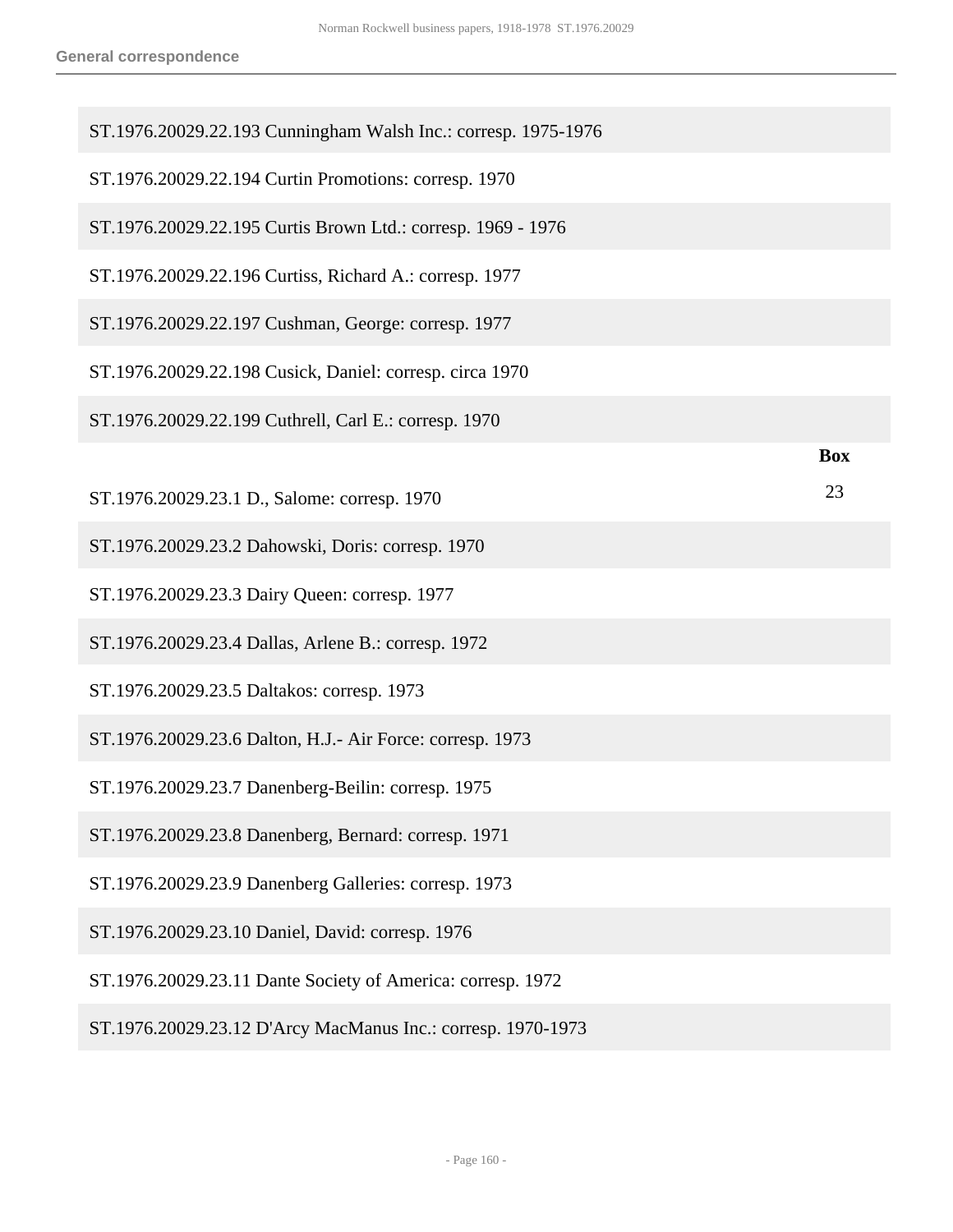- ST.1976.20029.23.13 Davidson: corresp. 1974
- ST.1976.20029.23.14 Davis, Harriet: corresp. 1973
- ST.1976.20029.23.15 Davis, Murray: corresp. 1971
- ST.1976.20029.23.16 Davis, Richard: corresp. 1973-1976
- ST.1976.20029.23.17 Davis, R.H.: outgoing corresp. re: Maria Montessori Sep 8 1970
- ST.1976.20029.23.18 Davis, Vernon: corresp. 1973
- ST.1976.20029.23.19 Davis, R.H.: corresp. 1973
- ST.1976.20029.23.20 Day, William E.: corresp. 1976
- ST.1976.20029.23.21 DC Comics: corresp. 1977
- ST.1976.20029.23.22 Dean, James-NASA: corresp. 1973-1975
- ST.1976.20029.23.23 Dean, Mrs.: corresp. 1976
- ST.1976.20029.23.24 Dearborn Company: corresp. 1974
- ST.1976.20029.23.25 De'Besth Music Publishing: corresp. 1970
- ST.1976.20029.23.26 Deboer, Alice: corresp. 1976
- ST.1976.20029.23.27 DeBoer, Horst: corresp. 1975
- ST.1976.20029.23.28 deClive Press: corresp. 1973
- ST.1976.20029.23.29 Decatur Daily: corresp. 1972
- ST.1976.20029.23.30 Dehoran, Howard: corresp. 1975
- ST.1976.20029.23.31 Deibler, J.H.- Hilton Inn: incoming, outgoing corresp. re: Old Corner House 1970-1971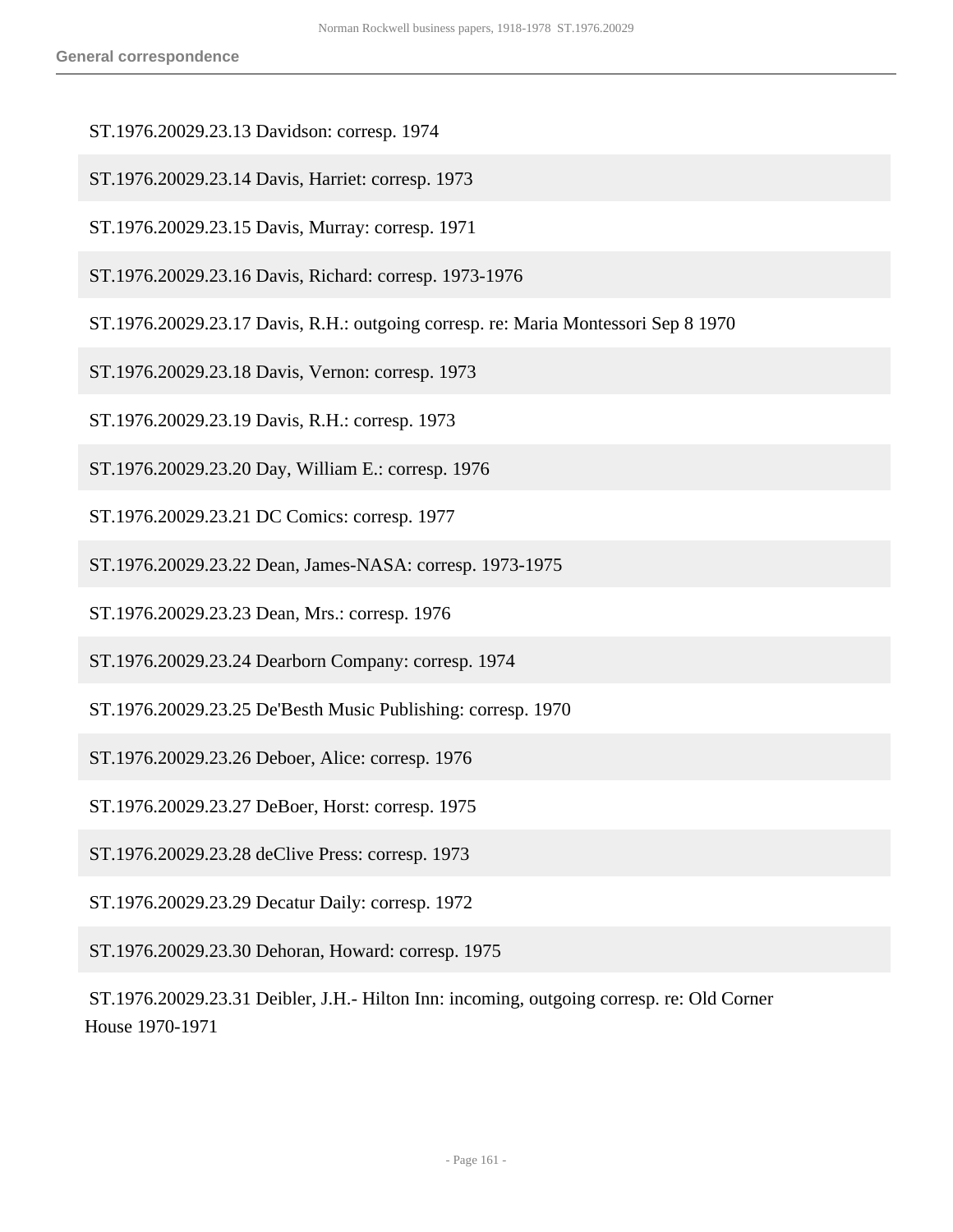- ST.1976.20029.23.32 Delacourte Press: corresp. 1975
- ST.1976.20029.23.33 Deindorfer, Scott: corresp. 1977
- ST.1976.20029.23.34 Deltakoe: corresp. 1972
- ST.1976.20029.23.35 Dendamonde: corresp. 1975
- ST.1976.20029.23.36 Denver Post: corresp. 1973-1974
- ST.1976.20029.23.37 de Rochemont, Richard: corresp. 1972
- ST.1976.20029.23.38 Dery, Mark: corresp. 1976
- ST.1976.20029.23.39 Des Moines, City of: corresp. 1975
- ST.1976.20029.23.40 Des Moines Visual Creation: corresp. 1971
- ST.1976.20029.23.41 Detlefsen, Paul: corresp. 1970-1974
- ST.1976.20029.23.42 Devery, Ed: corresp. 1974
- ST.1976.20029.23.43 Dewitt, John: corresp. 1970-1972
- ST.1976.20029.23.44 Diamond- Howard Konner: corresp. 1976
- ST.1976.20029.23.45 Dick, A.B. Company: corresp. 1973
- ST.1976.20029.23.46 Dickerman, Don: corresp. 1972
- ST.1976.20029.23.47 Dickinson College: corresp. 1973-1974
- ST.1976.20029.23.48 DiGregorio, J.S.: corresp. 1976
- ST.1976.20029.23.49 Dimarco, Frank and Associates: corresp. 1970
- ST.1976.20029.23.50 Discovery Tours: corresp. 1976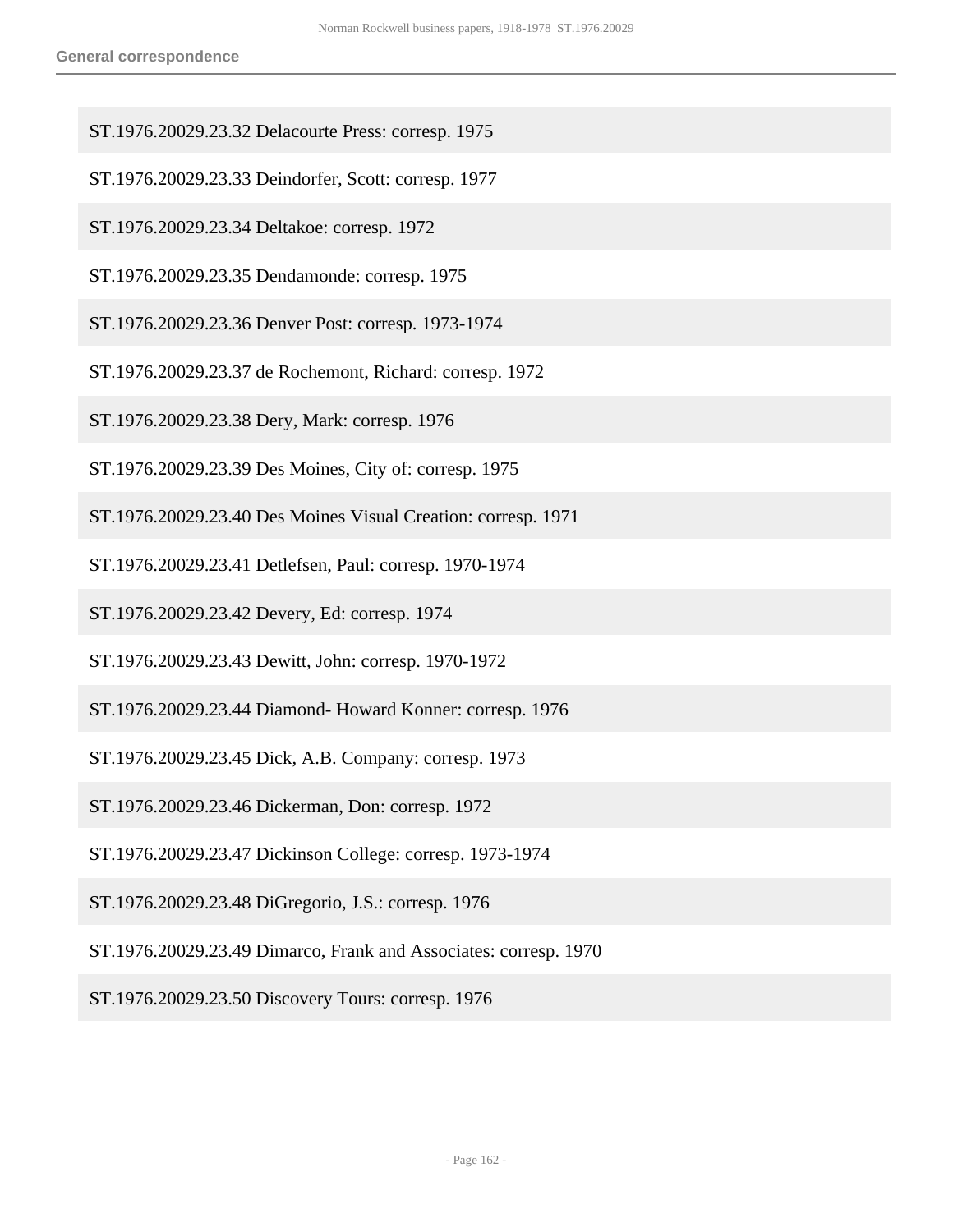ST.1976.20029.23.51 Dixon Crucible Company: corresp. 1976

ST.1976.20029.23.52 Dixon and Percels Associates Inc.: corresp. 1972-1973

ST.1976.20029.23.53 Dodge Organization: corresp. 1977

ST.1976.20029.23.54 Doern, Peter C. Jr.: corresp. 1969

ST.1976.20029.23.55 Dohanos, Steven: corresp. 1976

ST.1976.20029.23.56 Donald Art Company: corresp. 1971

ST.1976.20029.23.57 Donaldson, Ben: corresp. 1969-1971

ST.1976.20029.23.58 Don Jogada Associates: corresp.

ST.1976.20029.23.59 Doremus, John Inc.: corresp. 1973

ST.1976.20029.23.60 Dorman, George: corresp. 1970

 ST.1976.20029.23.61 Doubleday and Company- Ken MCormack: incoming, outgoing corresp. 1970-1971

ST.1976.20029.23.62 Douglas, Alan: corresp. 1976

ST.1976.20029.23.63 Douglas, Mike-Show: corresp. 1971

ST.1976.20029.23.64 Dow, Raymond: corresp. 1975

ST.1976.20029.23.65 Dowdle, Joan: corresp. 1973

ST.1976.20029.23.66 Downey Museum of Art: corresp. 1972

ST.1976.20029.23.67 Doyle Dane Bernbach Advertising: corresp. 1976

ST.1976.20029.23.68 Draper Daniels Advertising: corresp. 1977

ST.1976.20029.23.69 Drexel University: corresp. 1976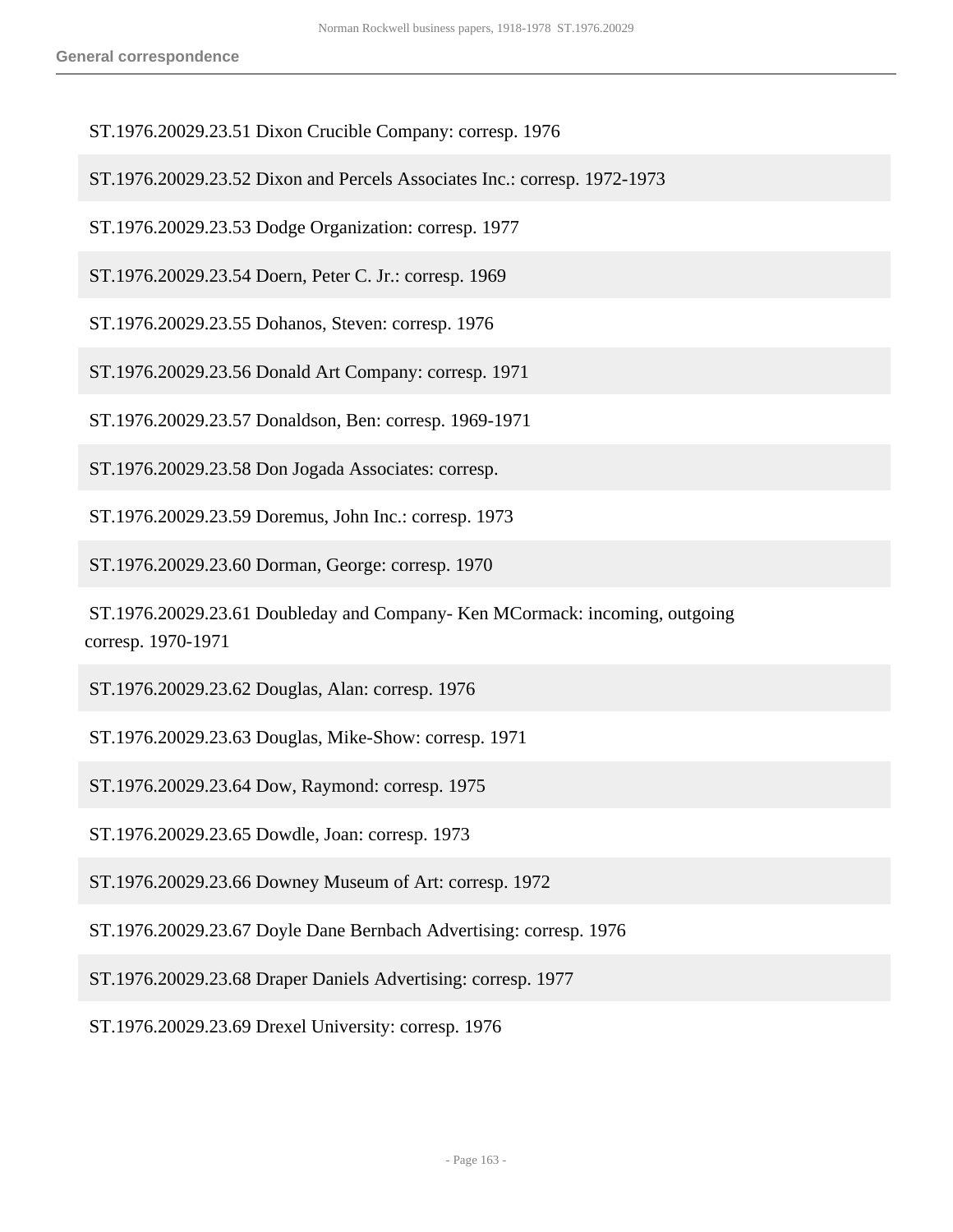- ST.1976.20029.23.70 Dries, Michael: corresp. 1970
- ST.1976.20029.23.71 Drost, Dick: corresp. 1971-1973
- ST.1976.20029.23.72 Drown, Charles: corresp. 1972
- ST.1976.20029.23.73 Droz Steel Company: corresp. 1970
- ST.1976.20029.23.74 Dreyer, Martin: corresp. 1976
- ST.1976.20029.23.75 Driggs, Howard H.: corresp. 1975
- ST.1976.20029.23.76 Droste, Dick: corresp. 1975-1976
- ST.1976.20029.23.77 Duke University Medical Center: corresp. 1974
- ST.1976.20029.23.78 Dumbarton Associates: corresp. 1970
- ST.1976.20029.23.79 Duncan, Bruce: corresp. 1972
- ST.1976.20029.23.80 Duncan, John H.: corresp. 1972
- ST.1976.20029.23.81 Dunhill, Alfred of London: corresp. 1971
- ST.1976.20029.23.82 Dunker, Henry T.: corresp. 1971
- ST.1976.20029.23.83 Dunkin Donuts: corresp. 1971
- ST.1976.20029.23.84 Dunne, John: corresp. 1974
- ST.1976.20029.23.85 Dunne, Nancy R.: corresp. 1974
- ST.1976.20029.23.86 DuHaime, R.J.: corresp. 1976
- ST.1976.20029.23.87 Dunlan, Frank M.: corresp.-U.S. Marshal circa 1970
- ST.1976.20029.23.88 Dunwoodie Communications: corresp. 1974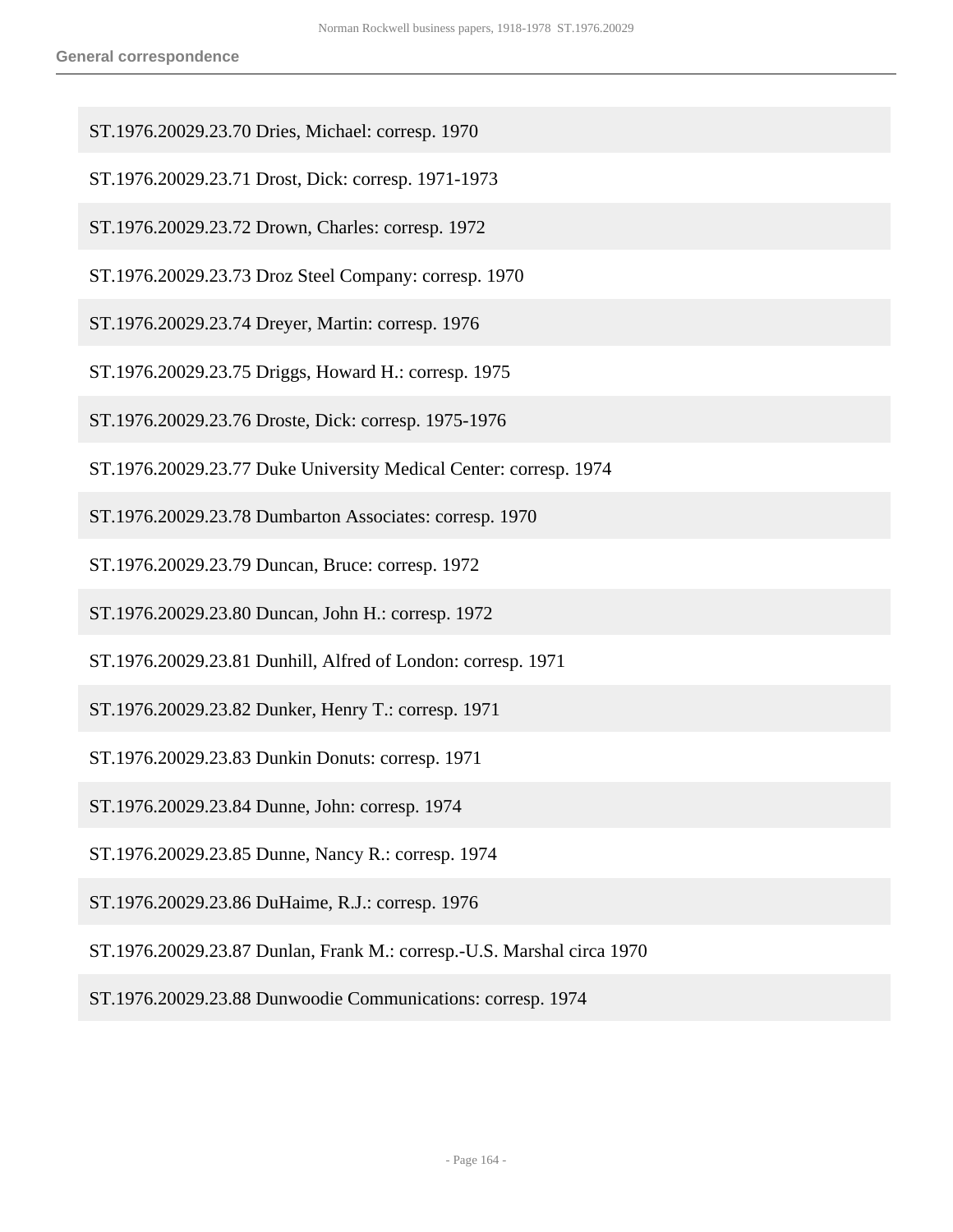- ST.1976.20029.23.89 Dupont, Glore, Forgan Inc.: corresp. 1972
- ST.1976.20029.23.90 Durant, F.C.-NASA: corresp. 1970-1977
- ST.1976.20029.23.91 Dushkin Publishing Group: corresp. 1971
- ST.1976.20029.23.92 Dutchess County Council of Boy Scouts: corresp. 1973
- ST.1976.20029.23.93 Duwe, William D.: corresp. 1972
- ST.1976.20029.23.94 Dwelly, Richard A.: corresp. 1970
- ST.1976.20029.23.95 Dwight, Henry A. and Margaret: corresp. 1972
- ST.1976.20029.23.96 Dyer, Rod: corresp. 1974
- ST.1976.20029.23.97 Dynamic Maturity Magazine: corresp. 1973

ST.1976.20029.23.98 Dyson, P.B.: corresp.

ST.1976.20029.23.99 Earle, William: corresp.

ST.1976.20029.23.100 Early Years: corresp. 1971-1973

- ST.1976.20029.23.101 Eastern States Exposition: corresp. 1970
- ST.1976.20029.23.102 Easter Seal Society: corresp. 1972
- ST.1976.20029.23.103 Eaves Costumes: corresp. 1971
- ST.1976.20029.23.104 Edelman, Daniel J.: corresp. 1976
- ST.1976.20029.23.105 Edgeworth, House of: corresp. 1973
- ST.1976.20029.23.106 Education Industries Association: corresp. 1977
- ST.1976.20029.23.107 Egerton, Robert: corresp. 1970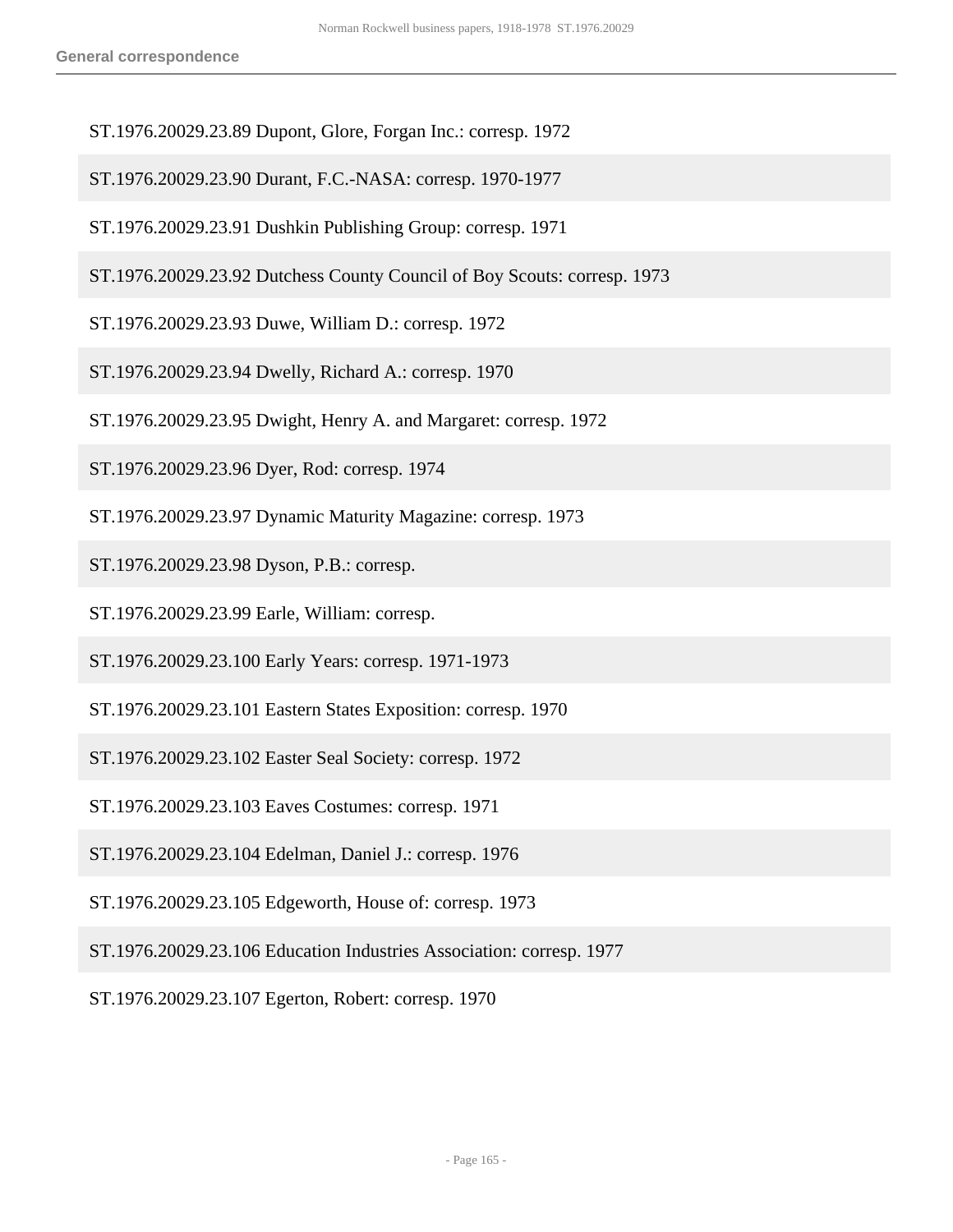- ST.1976.20029.23.108 Einstein, Albert College of Medicine: corresp. 1970-1971
- ST.1976.20029.23.109 Eisenhower Exchange Fellowship: corresp. 1970
- ST.1976.20029.23.110 Elayne Galleries: corresp. 1976
- ST.1976.20029.23.111 Elness, Jack: corresp. 1971
- ST.1976.20029.23.112 Ellison, Cyril Lee: corresp. 1970-1975
- ST.1976.20029.23.113 Elton, Wallace: corresp. 1977
- ST.1976.20029.23.114 Emery Collegiate Institute: corresp. 1976
- ST.1976.20029.23.115 Endorsements International: corresp. 1970
- ST.1976.20029.23.116 Engel, Pauline: corresp. 1970
- ST.1976.20029.23.117 Enger, CM: corresp. 1974
- ST.1976.20029.23.118 Enyant, Jack: corresp. 1970
- ST.1976.20029.23.119 Erie Summer Festival: corresp. 1971
- ST.1976.20029.23.120 Erikson, Carl: corresp. 1970
- ST.1976.20029.23.121 Erin Organization: corresp. 1976
- ST.1976.20029.23.122 Ernlund, Rosemary: corresp. 1971
- ST.1976.20029.23.123 Erno, Kathryn: corresp. 1972
- ST.1976.20029.23.124 Esty, William-Company: corresp. 1971-1972
- ST.1976.20029.23.125 Etchison, Bruce: corresp. 1972
- ST.1976.20029.23.126 Ettinger, Eleanor: corresp. 1974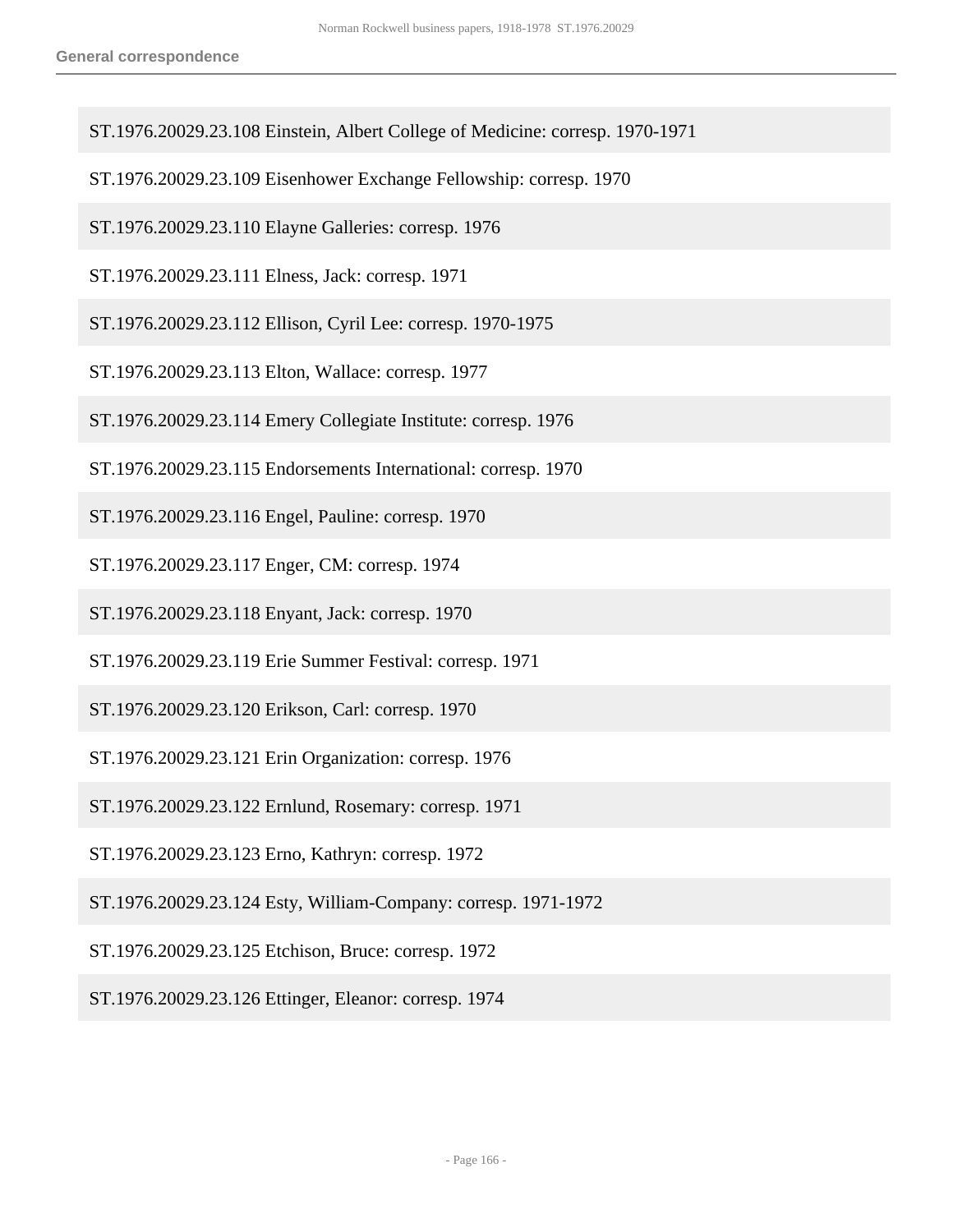| ST.1976.20029.23.127 EUE- Screen Gems: corresp. 1977            |            |
|-----------------------------------------------------------------|------------|
| ST.1976.20029.23.128 Evans Adhesive Corporation: corresp. 1970s |            |
| ST.1976.20029.23.129 Evans, David W.: corresp. 1970-1975        |            |
| ST.1976.20029.23.130 Evans, Henry: corresp. 1971                |            |
| ST.1976.20029.23.131 Evans, Tom: corresp. 1974                  |            |
| ST.1976.20029.23.132 Ewart, Donald V.: corresp. 1971            |            |
| ST.1976.20029.23.133 Eyer, Anita: corresp. 1970                 |            |
| ST.1976.20029.23.134 Eyer, Charles: corresp. 1970-1971          |            |
|                                                                 | <b>Box</b> |
| ST.1976.20029.24.1 F., Vee: corresp. 1970                       | 24         |
| ST.1976.20029.24.2 Fabcraft: corresp. 1977                      |            |
| ST.1976.20029.24.3 FACES- press agent: corresp. 1973            |            |
| ST.1976.20029.24.4 Faga, Anthony: corresp. 1976                 |            |
| ST.1976.20029.24.5 Fairfield Chamber of Commerce: corresp. 1977 |            |
| ST.1976.20029.24.6 Fairfield County: corresp. 1972              |            |
| ST.1976.20029.24.7 Fall, Rex: corresp. 1970                     |            |
| ST.1976.20029.24.8 Family Theater Productions: corresp. 1974    |            |
| ST.1976.20029.24.9 Family Weekly: corresp. 1973                 |            |
| ST.1976.20029.24.10 Falter, John: corresp. 1970                 |            |
|                                                                 |            |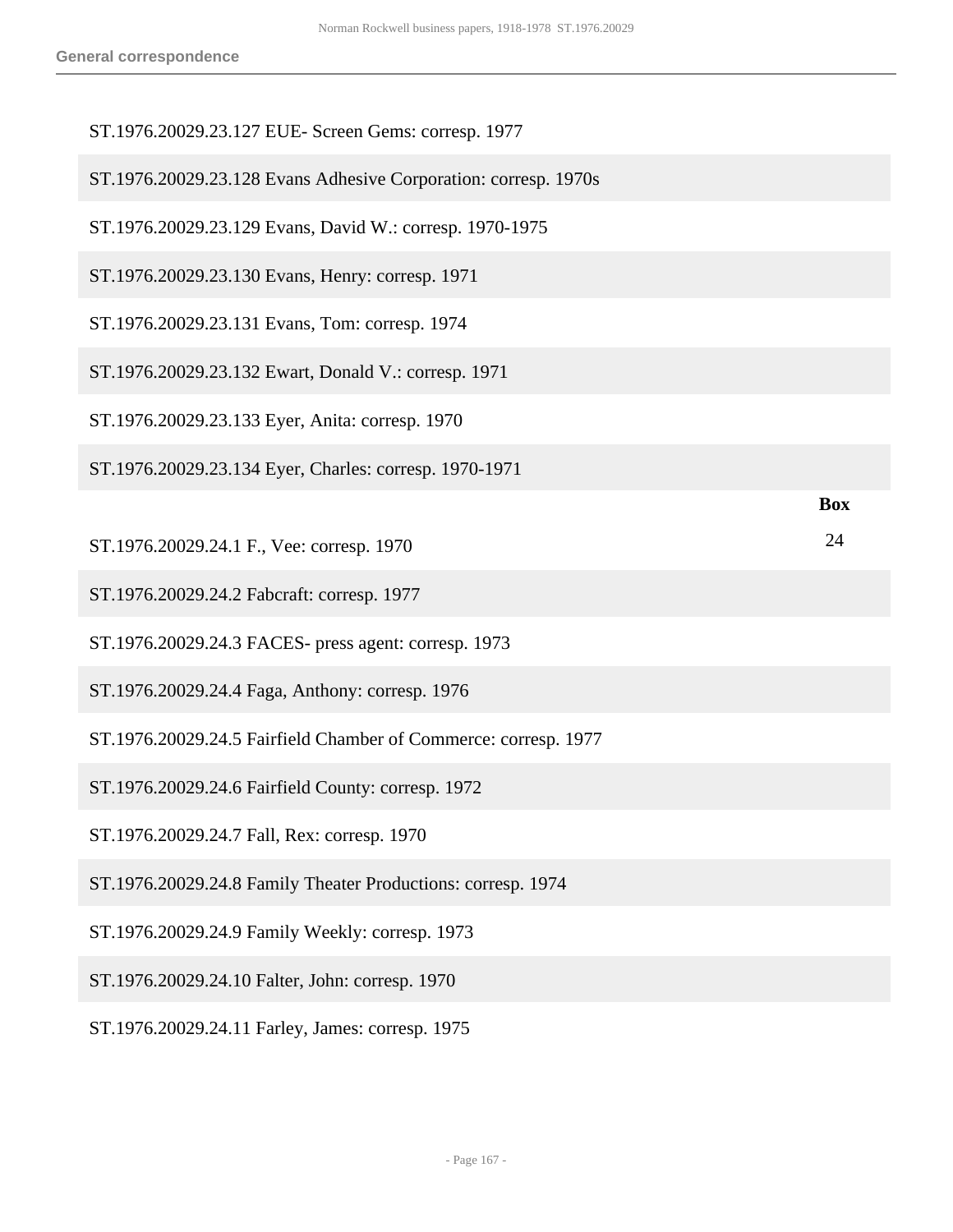- ST.1976.20029.24.12 Farley Manning Associates: corresp. 1970
- ST.1976.20029.24.13 Farm, Gerald: corresp. 1971
- ST.1976.20029.24.14 Farmington Public Library: corresp. 1973
- ST.1976.20029.24.15 Farnham, Ken: corresp. 1976
- ST.1976.20029.24.16 Farnsworth School of Art: corresp. 1972
- ST.1976.20029.24.17 Farrell, Richard: corresp. 1978
- ST.1976.20029.24.18 Faulner, Robert- United States Magistrate: corresp. 1976
- ST.1976.20029.24.19 Fausett, Dean: corresp. 1970
- ST.1976.20029.24.20 Fashion Two Twenty: corresp. 1970
- ST.1976.20029.24.21 Federal Energy Commission: corresp. 1975
- ST.1976.20029.24.22 Federated Department Stores: corresp. 1970
- ST.1976.20029.24.23 Feinstein, Alan Shawn: corresp. 1976
- ST.1976.20029.24.24 Feist, Irving: corresp. 1972
- ST.1976.20029.24.25 Feldman, Mark: corresp. 1975
- ST.1976.20029.24.26 Fellowship for Racial and Economic Equality: corresp. 1970
- ST.1976.20029.24.27 Felt, Irving Mitchell: corresp. 1970
- ST.1976.20029.24.28 Ferguson, Diane: corresp. 1975
- ST.1976.20029.24.29 Ferguson, Dorothy: corresp. 1972
- ST.1976.20029.24.30 Ferguson, Malcolm: corresp. 1976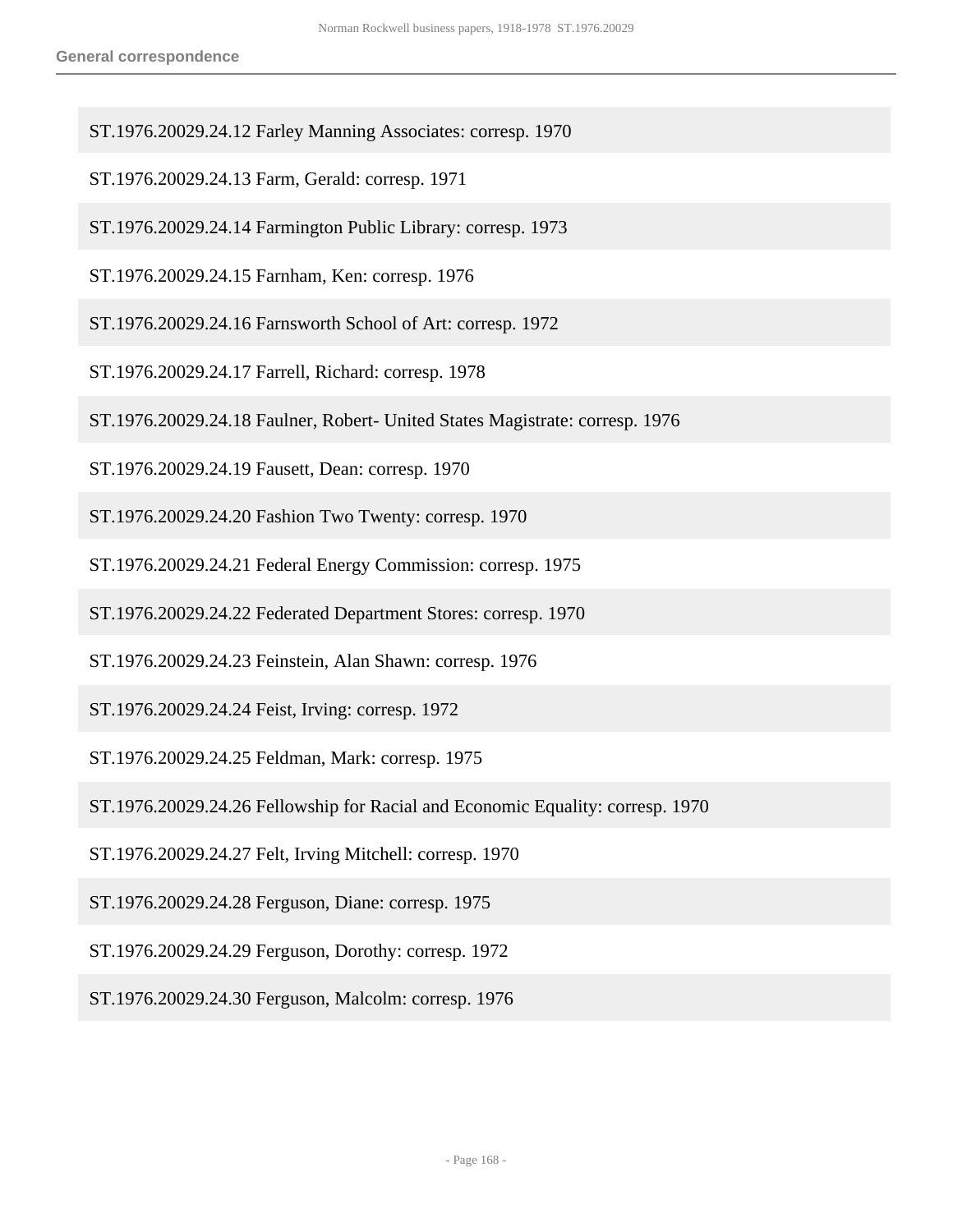- ST.1976.20029.24.31 Festival of Arts: incoming, outgoing corresp. 1970-1978
- ST.1976.20029.24.32 Fidelity Bank: corresp. 1971-1973
- ST.1976.20029.24.33 Field Enterprises: corresp. 1970
- ST.1976.20029.24.34 Fields, Ardel: corresp. 1970
- ST.1976.20029.24.35 Fieldcrest: corresp. 1971
- ST.1976.20029.24.36 Figgie, Harry: corresp. 1971
- ST.1976.20029.24.37 Film Five Associates: corresp. 1975
- ST.1976.20029.24.38 Financial Statement: NR cash flow statements 1972-1975
- ST.1976.20029.24.39 Fine Arts International: corresp. 1975
- ST.1976.20029.24.40 First Agricultural National Bank: corresp. 1972
- ST.1976.20029.24.41 Fish, Chet: corresp. 1975
- ST.1976.20029.24.42 Flatt, Adrian: corresp. 1976
- ST.1976.20029.24.43 Florentini, Emelyn: corresp. 1976
- ST.1976.20029.24.44 Fodder, Paul: incoming, outgoing corresp.; invoices 1970-1972
- ST.1976.20029.24.45 Fogarty, John- Art Students League of New York: corresp. 1970
- ST.1976.20029.24.46 Folds, David P.: corresp. 1978
- ST.1976.20029.24.47 Foley, D.F.: corresp. 1976
- ST.1976.20029.24.48 Folster, Robert T.- Campbell Ewald Advertising: corresp. 1971
- ST.1976.20029.24.49 Fonsone, Norma: corresp. 1975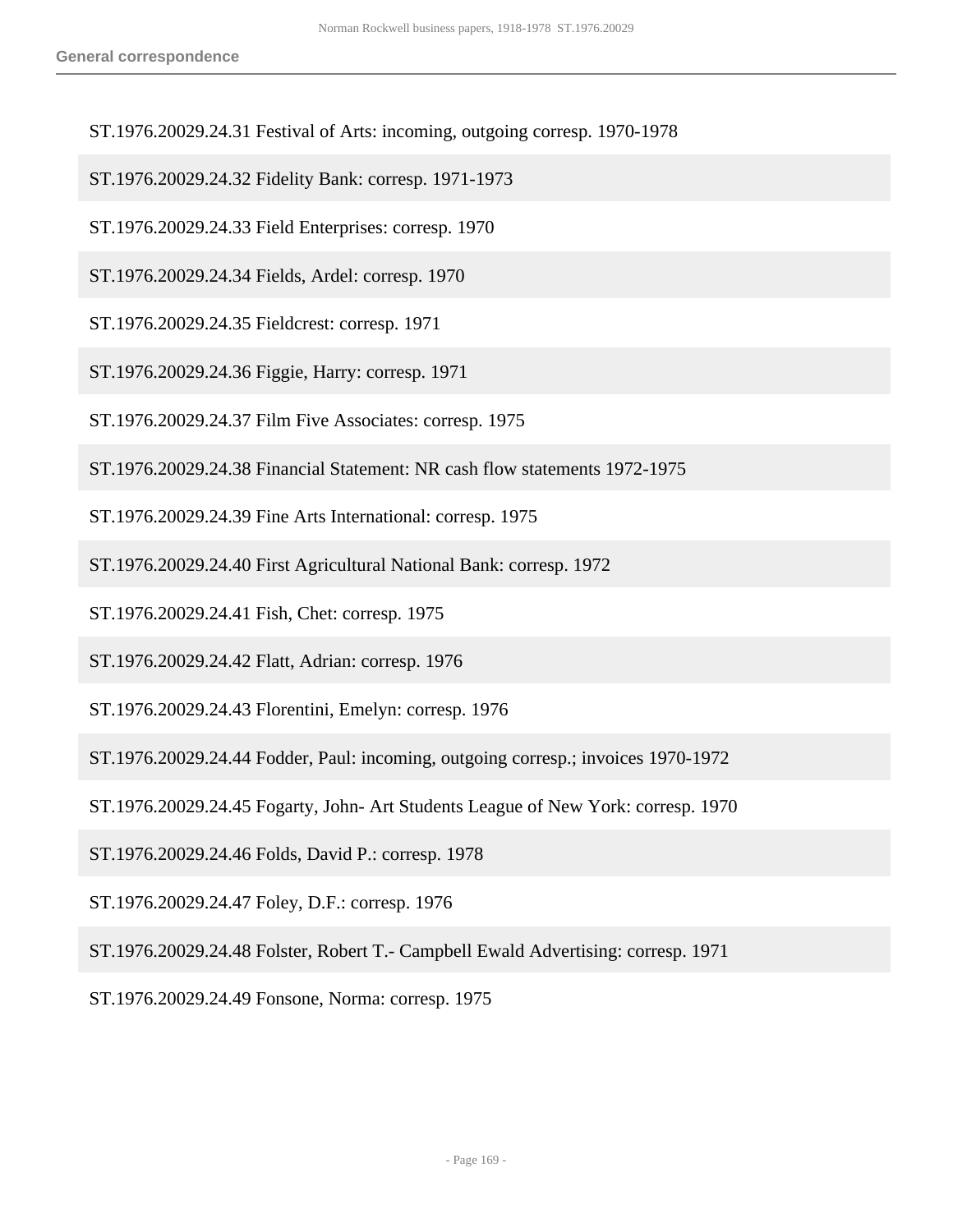ST.1976.20029.24.50 Foote, Cone, Belding: corresp. 1974-1978

ST.1976.20029.24.51 Foothill Art Society: corresp. 1975

ST.1976.20029.24.52 Forbes Magazine: corresp. 1972

ST.1976.20029.24.53 Ford Almanac: corresp. 1973

ST.1976.20029.24.54 Ford, Gerald- secretary to: corresp. re: Medal of Freedom 1975

ST.1976.20029.24.55 Ford, Gerald-White House: corresp. re: Medal of Freedom Jan 11 1977

ST.1976.20029.24.56 Ford, Gerald: corresp. re: Cyril Clemens birthday 1977

ST.1976.20029.24.57 Ford Life Magazine: corresp. 1971

ST.1976.20029.24.58 Ford Paint and Varnish Company: corresp. 1978

ST.1976.20029.24.59 Forrest Hospital: corresp. 1970

ST.1976.20029.24.60 Fort Lauderdale Museum of Arts: corresp. 1972

ST.1976.20029.24.61 Foster, Walter Art Books: corresp. 1970

ST.1976.20029.24.62 Foster Art Service: corresp. 1971-1973

ST.1976.20029.24.63 Foster, Walter: corresp. 1972-1973

ST.1976.20029.24.64 Fowler, Glen A.: corresp. 1971

ST.1976.20029.24.65 Fox, Tommy: corresp. 1976

ST.1976.20029.24.66 Frank, Edward: corresp. 1971

ST.1976.20029.24.67 Frank, Jerry: corresp. 1972

ST.1976.20029.24.68 Franklin Mint: incoming, outgoing corresp.; invoices 1970-1972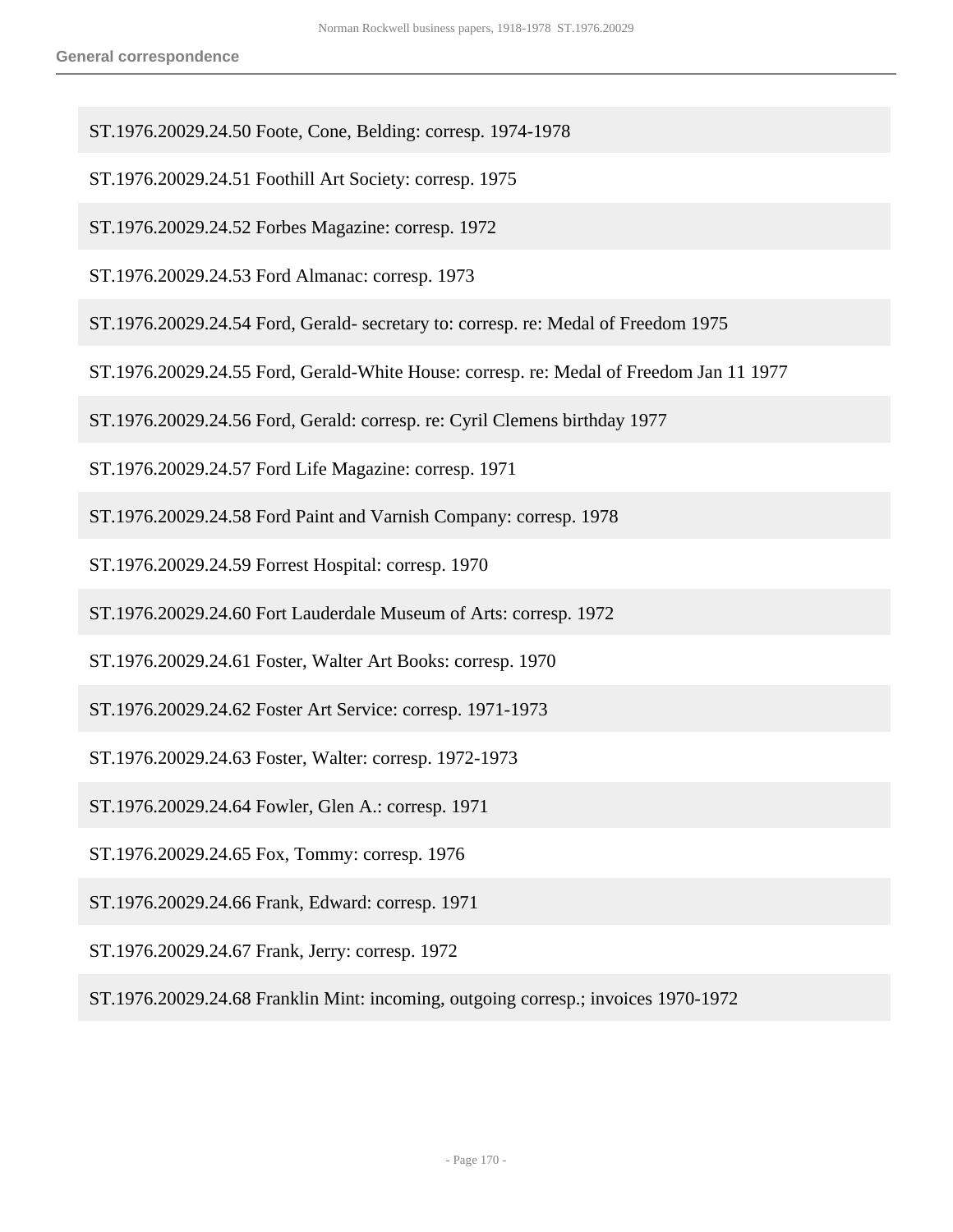- ST.1976.20029.24.69 Franklin Mint: incoming, outgoing corresp.; invoices 1973-1975
- ST.1976.20029.24.70 Fraser, John M. 1977
- ST.1976.20029.24.71 Frazie, Claude A. 1971
- ST.1976.20029.24.72 Fray, Bradley: corresp. 1975
- ST.1976.20029.24.73 Freed, Lester N.: corresp. 1976
- ST.1976.20029.24.74 Freedoms Foundation at Valley Forge: corresp. 1974
- ST.1976.20029.24.75 Freeman, David R.: corresp. 1976
- ST.1976.20029.24.76 Fresno City College: corresp. 1976
- ST.1976.20029.24.77 Friberg, Arnold: corresp. 1973
- ST.1976.20029.24.78 Fried, Joel L.: corresp. 1974
- ST.1976.20029.24.79 Fried, Mike and Mary: corresp. 1970
- ST.1976.20029.24.80 Friedman, Martin: corresp. 1974
- ST.1976.20029.24.81 Friends of Goldwater Hospital: corresp. 1976
- ST.1976.20029.24.82 Frillman: corresp. 1972
- ST.1976.20029.24.83 Frolich International: corresp. 1972
- ST.1976.20029.24.84 Friedman, Ben: corresp. 1970
- ST.1976.20029.24.85 Frohlich and Company: corresp. 1971
- ST.1976.20029.24.86 FTAV: corresp. 1976
- ST.1976.20029.24.87 Fultz Lacasses and Associates: corresp. 1972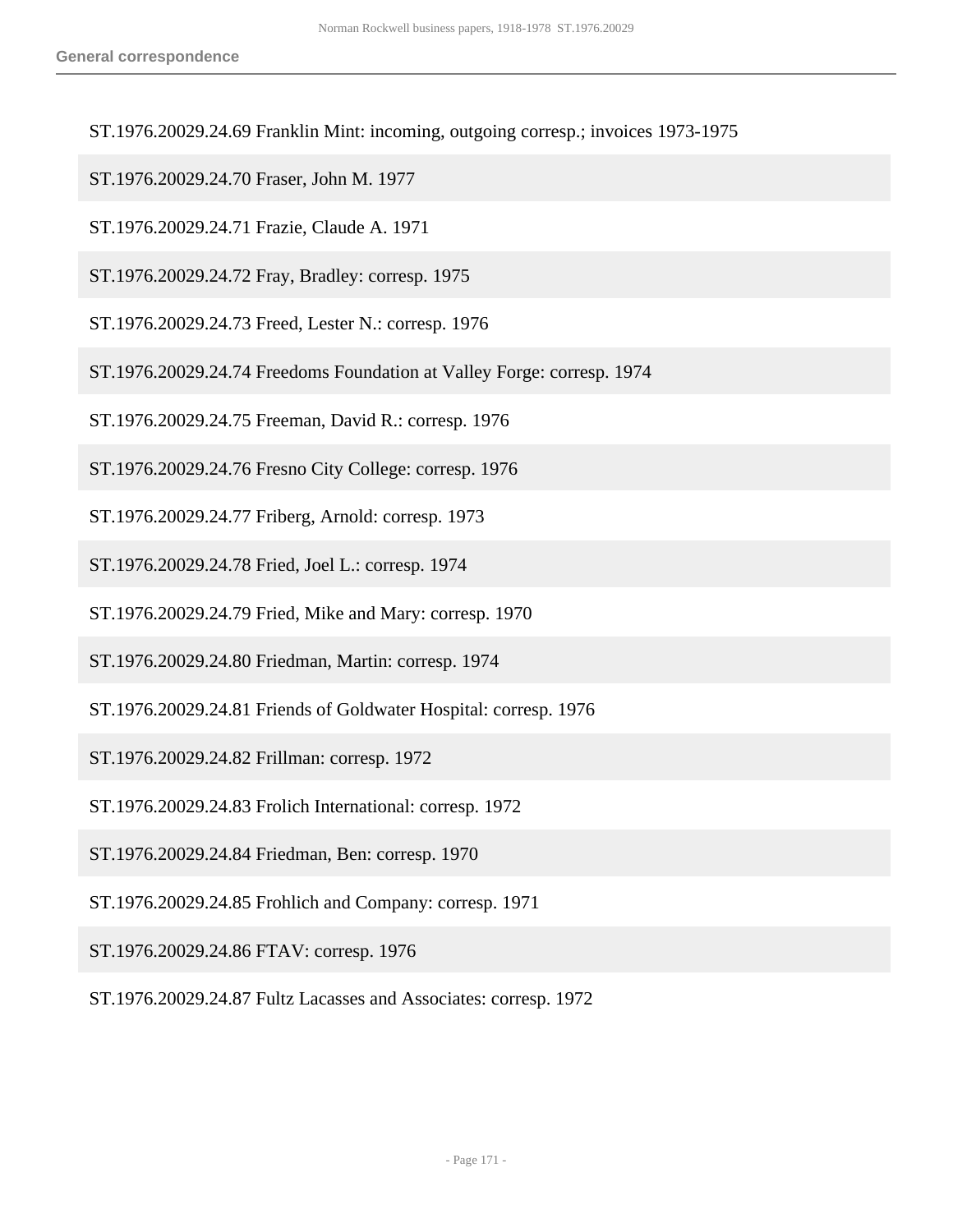| ST.1976.20029.24.88 Future Farmers of America: corresp. 1976                                  |            |
|-----------------------------------------------------------------------------------------------|------------|
| ST.1976.20029.24.89 Flu, Richard S.: corresp. 1975                                            | <b>Box</b> |
| ST.1976.20029.25.1 GAC Finance Inc.: corresp. 1973                                            | 25         |
| ST.1976.20029.25.2 Gaglione, Thomas A.: corresp. 1970                                         |            |
| ST.1976.20029.25.3 Gagnon, A.W.: corresp. 1971                                                |            |
| ST.1976.20029.25.4 Galasso, Betty: corresp. 1972                                              |            |
| ST.1976.20029.25.5 Galasso, Peter and Betty: corresp. re: portrait of Peter Galasso 1971-1973 |            |
| ST.1976.20029.25.6 Galaxie Graphics: corresp. 1978                                            |            |
| ST.1976.20029.25.7 Gale Research Company: corresp. 1977                                       |            |
| ST.1976.20029.25.8 Galerie Cote: corresp. 1977                                                |            |
| ST.1976.20029.25.9 Galerie Paraphenalia: corresp. 1976                                        |            |
| ST.1976.20029.25.10 Gallagher, Helen Gallery of Gifts: corresp. 1973                          |            |
| ST.1976.20029.25.11 Gallup, George: corresp. 1973                                             |            |
| ST.1976.20029.25.12 Gamble, Seneca: corresp. 1974                                             |            |
| ST.1976.20029.25.13 Garcia-Debles, Barbara: corresp. 1971-1973                                |            |
| ST.1976.20029.25.14 Gardner Advertising Company: incoming, outgoing corresp. 1971-1973        |            |
| ST.1976.20029.25.15 Gardner, Elmer G.: corresp. 1972                                          |            |
| ST.1976.20029.25.16 Garfield Linn Company: corresp. 1974                                      |            |
| ST.1976.20029.25.17 Garland Junior College: corresp. 1975-1976                                |            |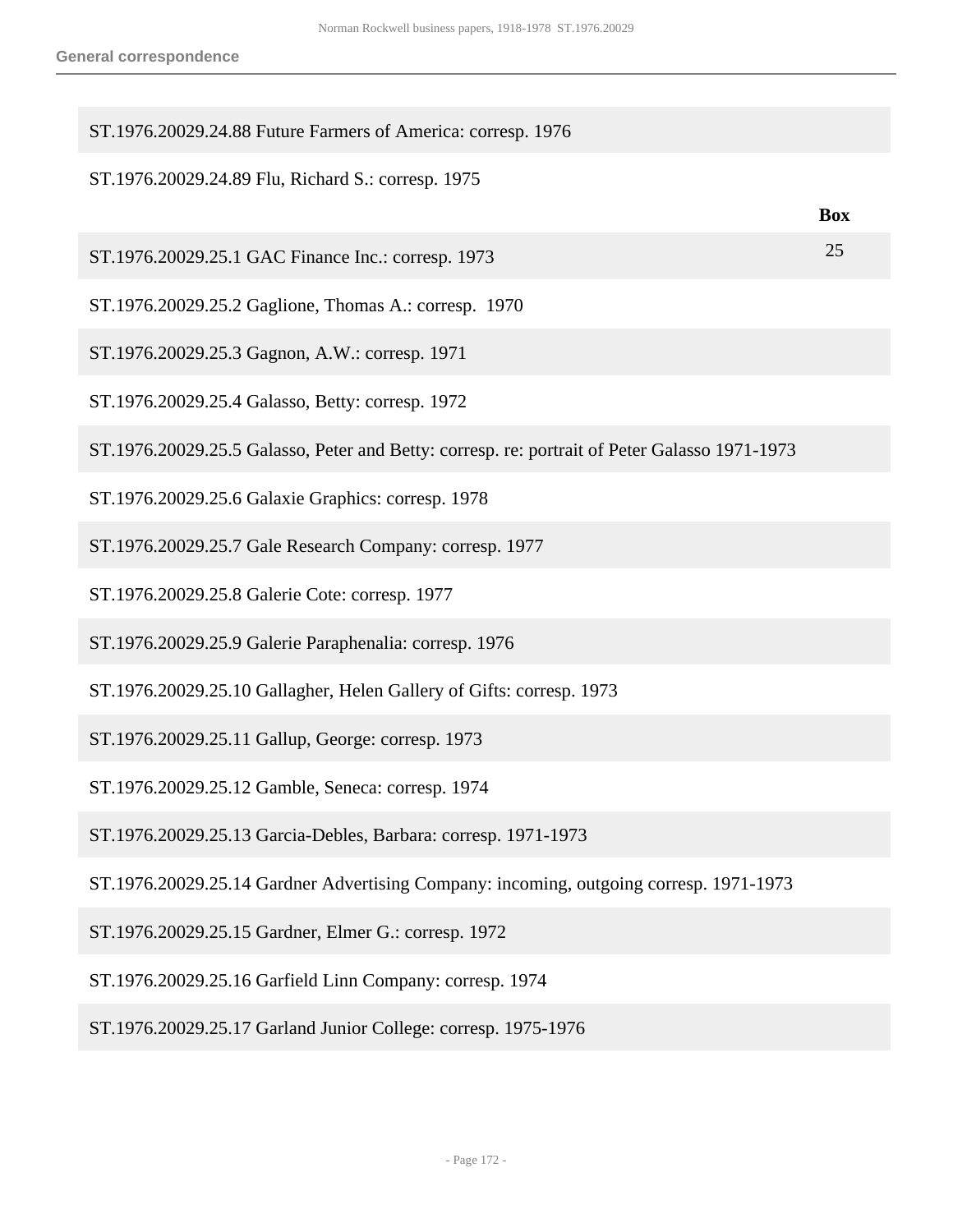- ST.1976.20029.25.18 Games: corresp. 1975
- ST.1976.20029.25.19 Garon, Jean-Jacques: corresp. 1973
- ST.1976.20029.25.20 Garrett, Sherman: corresp.
- ST.1976.20029.25.21 Gaul, H.L.: corresp. 1975
- ST.1976.20029.25.22 Gay,Thomas R.: corresp. 1972
- ST.1976.20029.25.23 Geer- Murray Inc.: corresp. 1973
- ST.1976.20029.25.24 Geis, Bernard: corresp. 1972
- ST.1976.20029.25.25 Geist, Roland: corresp. 1971-1976
- ST.1976.20029.25.26 Gelb, Abe: corresp. 1977
- ST.1976.20029.25.27 Gelewitz: corresp. 1974
- ST.1976.20029.25.28 Gelman, Woody: corresp. 1977
- ST.1976.20029.25.29 General Education Media: corresp. 1975
- ST.1976.20029.25.30 General Electric: corresp. 1972-1975
- ST.1976.20029.25.31 General Systems: corresp. 1971
- ST.1976.20029.25.32 Georgie Emil Vigouroux: corresp. circa 1972
- ST.1976.20029.25.33 German Television: corresp. 1970-1973
- ST.1976.20029.25.34 Gershom, Melvin: corresp. 1972
- ST.1976.20029.25.35 Gibbons, Wayne: corresp. 1971
- ST.1976.20029.25.36 Gibbs, Charles Fint: corresp. 1973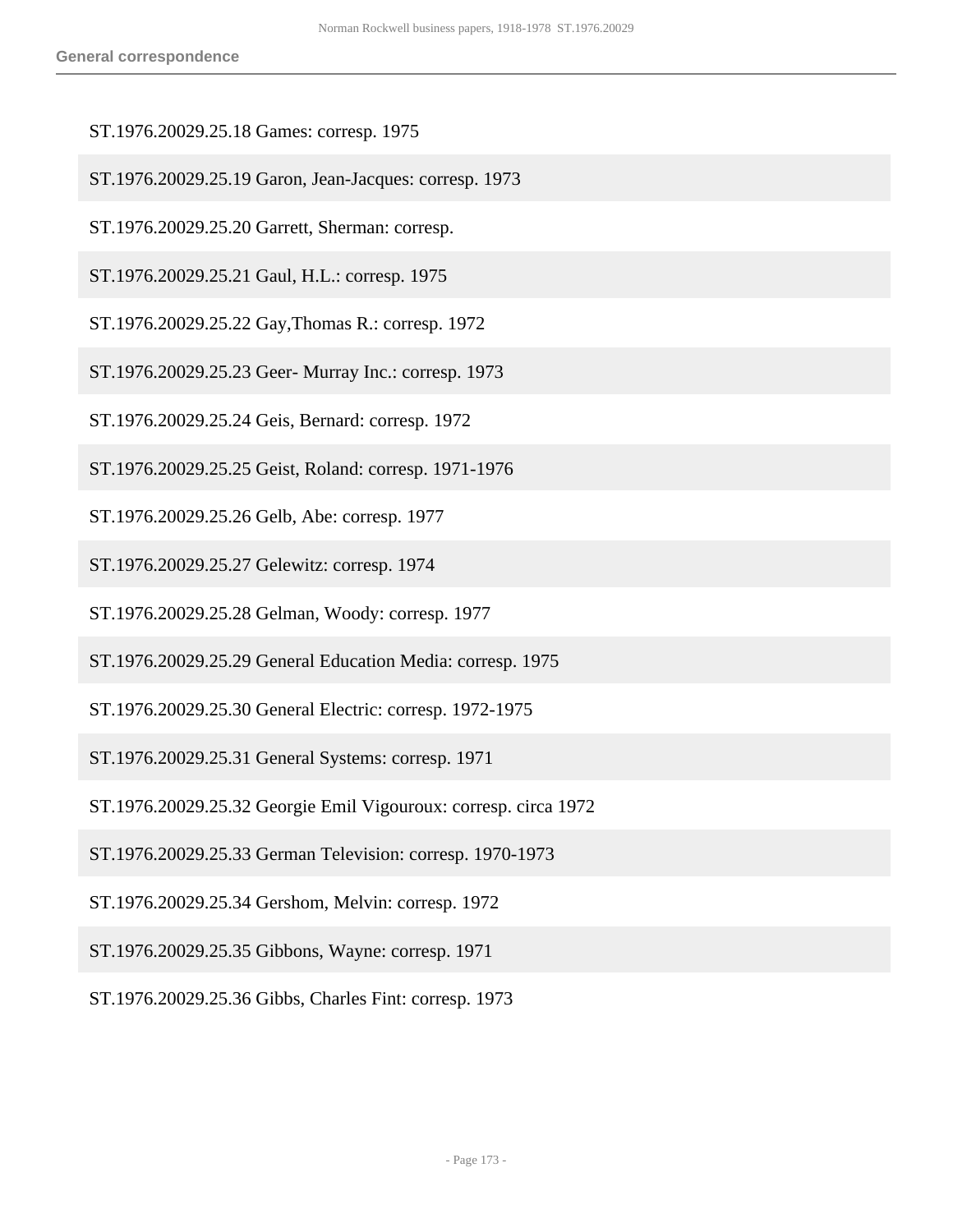- ST.1976.20029.25.37 Gilbert Paper: corresp. 1974
- ST.1976.20029.25.38 Gillen, Dick: corresp. 1976
- ST.1976.20029.25.39 Gillette Company: corresp. 1972
- ST.1976.20029.25.40 Ginger Company Inc.: corresp. 1977
- ST.1976.20029.25.41 Ginn and Company: corresp. 1974
- ST.1976.20029.25.42 Gitlin, Zachary: corresp. 1970
- ST.1976.20029.25.43 Gilbert, Jarvey: corresp. circa 1971
- ST.1976.20029.25.44 Gilbert School: corresp. 1970
- ST.1976.20029.25.45 Gillis, Lillian: corresp. 1971
- ST.1976.20029.25.46 Gilmore, Robert W.: corresp. 1972
- ST.1976.20029.25.47 Ginzburg, Ralph: corresp. 1973
- ST.1976.20029.25.48 Givens, M.N.: corresp. 1970-1971
- ST.1976.20029.25.49 Glazer, Tom: corresp. 1976
- ST.1976.20029.25.50 Gleasner, Lee. E.: corresp. 1973-1976
- ST.1976.20029.25.51 Glendale Unified School District: corresp. 1971
- ST.1976.20029.25.52 Globe and Mail. the: corresp. 1973
- ST.1976.20029.25.53 Glover, William: corresp. 1970-1971
- ST.1976.20029.25.54 Godreau, Noel Girad: corresp. 1976
- ST.1976.20029.25.55 Goffman, Judy: corresp. 1977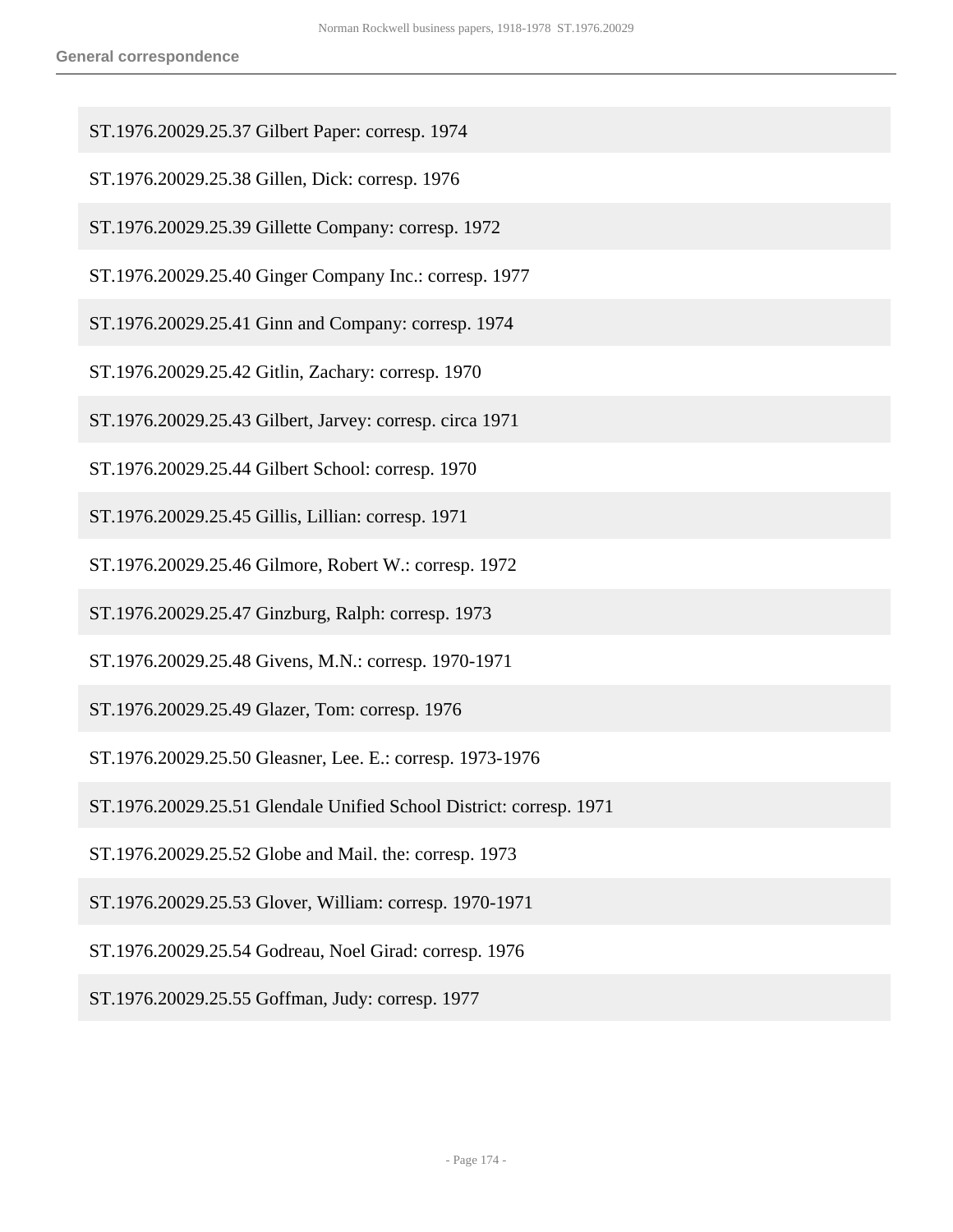- ST.1976.20029.25.56 Goldberg, Barney: corresp. 1977
- ST.1976.20029.25.57 Goldberg, Phillip: corresp. 1976
- ST.1976.20029.25.58 Golden Lamb, The: corresp. 1974
- ST.1976.20029.25.59 Golin Communications: corresp. 1976
- ST.1976.20029.25.60 Good Housekeeping: incoming, outgoing corresp. 1971-1976
- ST.1976.20029.25.61 Good Times Watch Company: corresp. 1976
- ST.1976.20029.25.62 Goodfellow, Chas: corresp. 1970
- ST.1976.20029.25.63 Goodrich, Emily: corresp. 1973
- ST.1976.20029.25.64 Goold, Sue E.: corresp. 1974
- ST.1976.20029.25.65 Gordon, Ralph S.: corresp. 1970
- ST.1976.20029.25.66 Gorham: corresp. 1973
- ST.1976.20029.25.67 Gottlieb Edward and Associates: corresp. 1977
- ST.1976.20029.25.68 Gottlieb, Paul: corresp. 1975
- ST.1976.20029.25.69 Gould Inc.: corresp. 1973-1974
- ST.1976.20029.25.70 Gould, Ray: corresp. 1972
- ST.1976.20029.25.71 Gouveia, Julio: corresp. 1975
- ST.1976.20029.25.72 Grace, Dick: corresp. 1973
- ST.1976.20029.25.73 Grace, Doreen Fund: corresp. 1977
- ST.1976.20029.25.74 Graham Gallery: corresp. 1972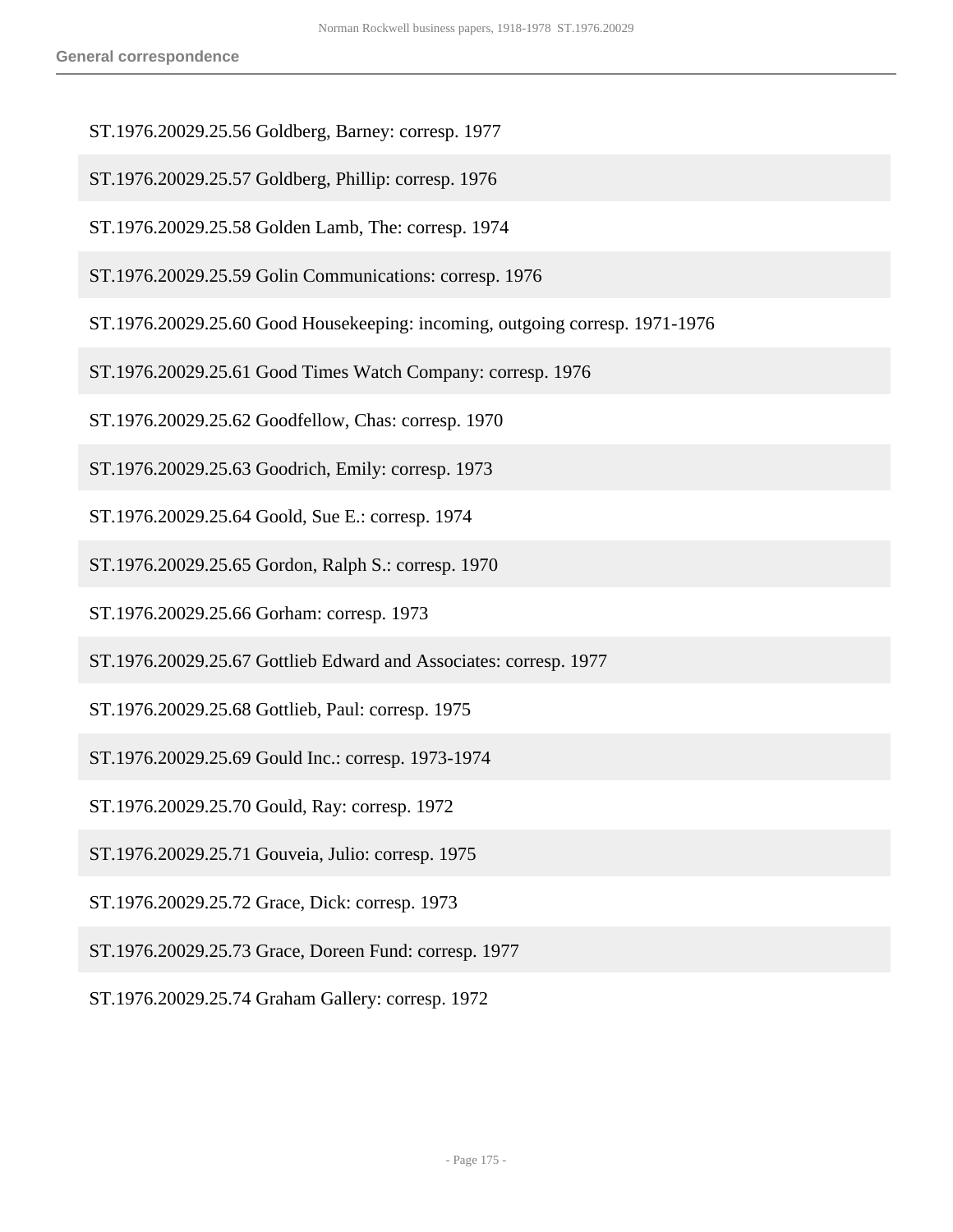ST.1976.20029.25.75 Graham, Phyllis: corresp. 1976

ST.1976.20029.25.76 Grand Central Art Galleries: corresp. 1976

ST.1976.20029.25.77 Grand Rapids Art Museum: corresp. 1971

ST.1976.20029.25.78 Granddad's Day Council: corresp. 1975

ST.1976.20029.25.79 Granet, Jerry: corresp. 1976

ST.1976.20029.25.80 Grant, William: corresp. 1976

 ST.1976.20029.25.104 Grasso, Ella: corresp. thanking Rockwell for letter concerning North Canaan airport Oct 24 1978

ST.1976.20029.25.81 Gratwick, Mitchell: corresp. 1971

ST.1976.20029.25.82 Gravette Publishing: corresp. 1975

ST.1976.20029.25.83 Great Lakes Press: corresp. 1971

ST.1976.20029.25.84 Greater Greensboro Open: corresp. 1972

ST.1976.20029.25.85 Greely, William: corresp. 1974

ST.1976.20029.25.86 Greene, Robert: corresp. 1971

ST.1976.20029.25.87 Greene, Stephen Press: corresp. 1971

ST.1976.20029.25.88 Greene, Ted: corresp. 1972

ST.1976.20029.25.89 Greenery, the: corresp. 1970

ST.1976.20029.25.90 Greenwald, James: corresp. 1970-1971

ST.1976.20029.25.91 Grey Advertising Company: corresp. 1971-1973

ST.1976.20029.25.92 Greylock Summer Camp: corresp. 1976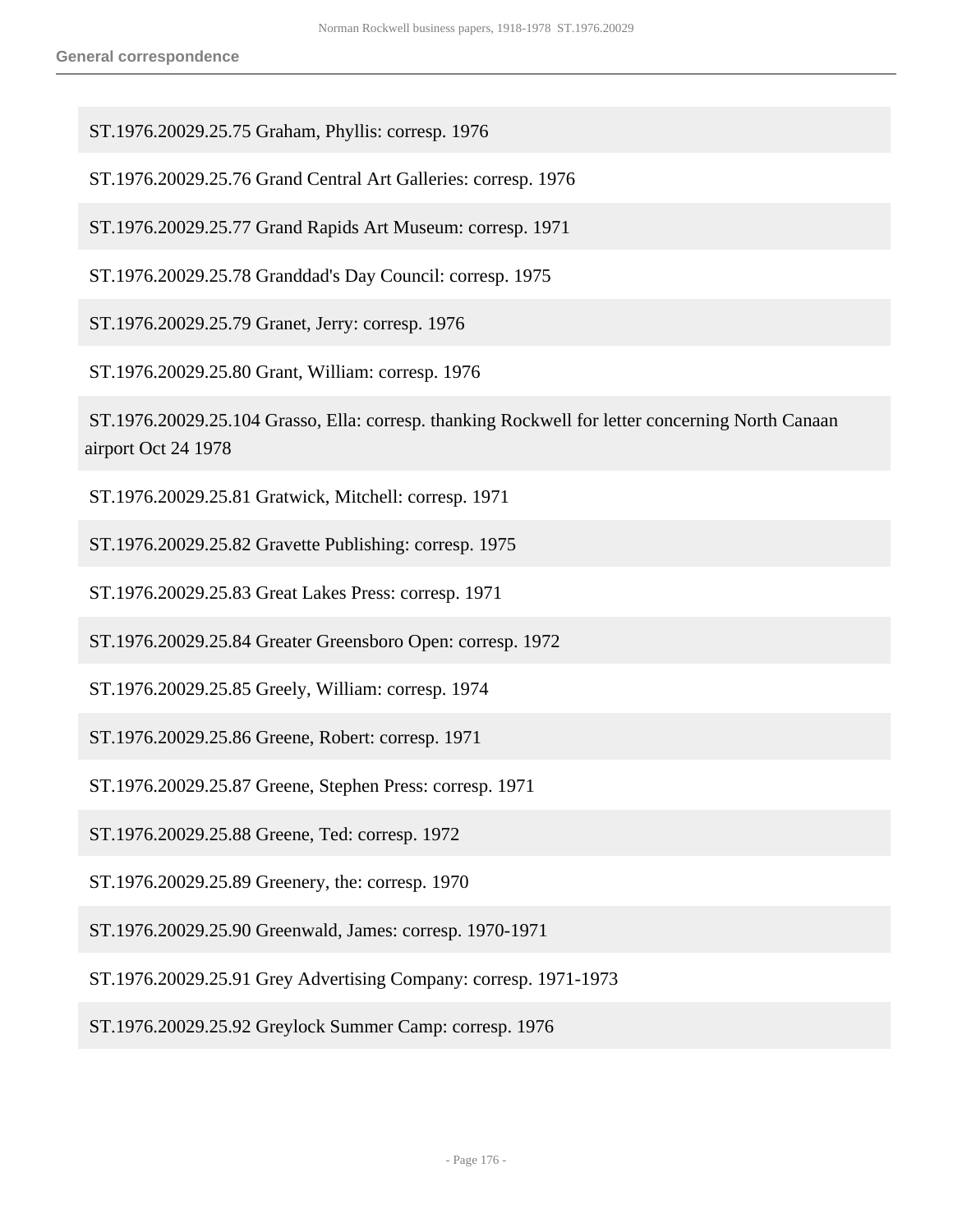| ST.1976.20029.25.93 Grieco, Julius: corresp. 1971                |            |
|------------------------------------------------------------------|------------|
| ST.1976.20029.25.94 Griffin, Ben Hill: corresp. 1969-1976        |            |
| ST.1976.20029.25.95 Griffin, Herman: corresp. 1973               |            |
| ST.1976.20029.25.96 Grimm, Charlie: corresp. 1974                |            |
| ST.1976.20029.25.97 Griswold Eshleman Company: corresp. 1971     |            |
| ST.1976.20029.25.98 Grossman, Judy: corresp. 1976                |            |
| ST.1976.20029.25.99 Groton, Massachusetts: corresp. 1976         |            |
| ST.1976.20029.25.100 Guideposts: corresp. 1974                   |            |
| ST.1976.20029.25.101 Guidry, Sister Mary Collette: corresp. 1970 |            |
| ST.1976.20029.25.102 Gulf Oil Corporation: corresp. 1971         |            |
|                                                                  |            |
| ST.1976.20029.25.103 Guptill, Arthur: corresp. 1974              |            |
|                                                                  | <b>Box</b> |
| ST.1976.20029.26.1 H., Marcy: corresp. 1970                      | 26         |
| ST.1976.20029.26.2 Haas, Robert: corresp. 1972                   |            |
| ST.1976.20029.26.3 Haden, W.D. II: corresp. 1973                 |            |
| ST.1976.20029.26.4 Haddon Fire Company: corresp. 1974            |            |
| ST.1976.20029.26.5 Hadley, Lucile: corresp. 1971                 |            |
| ST.1976.20029.26.6 Hagen, Walter Invitational: corresp. 1976     |            |
| ST.1976.20029.26.7 Hain, Robert Associates: corresp. 1974        |            |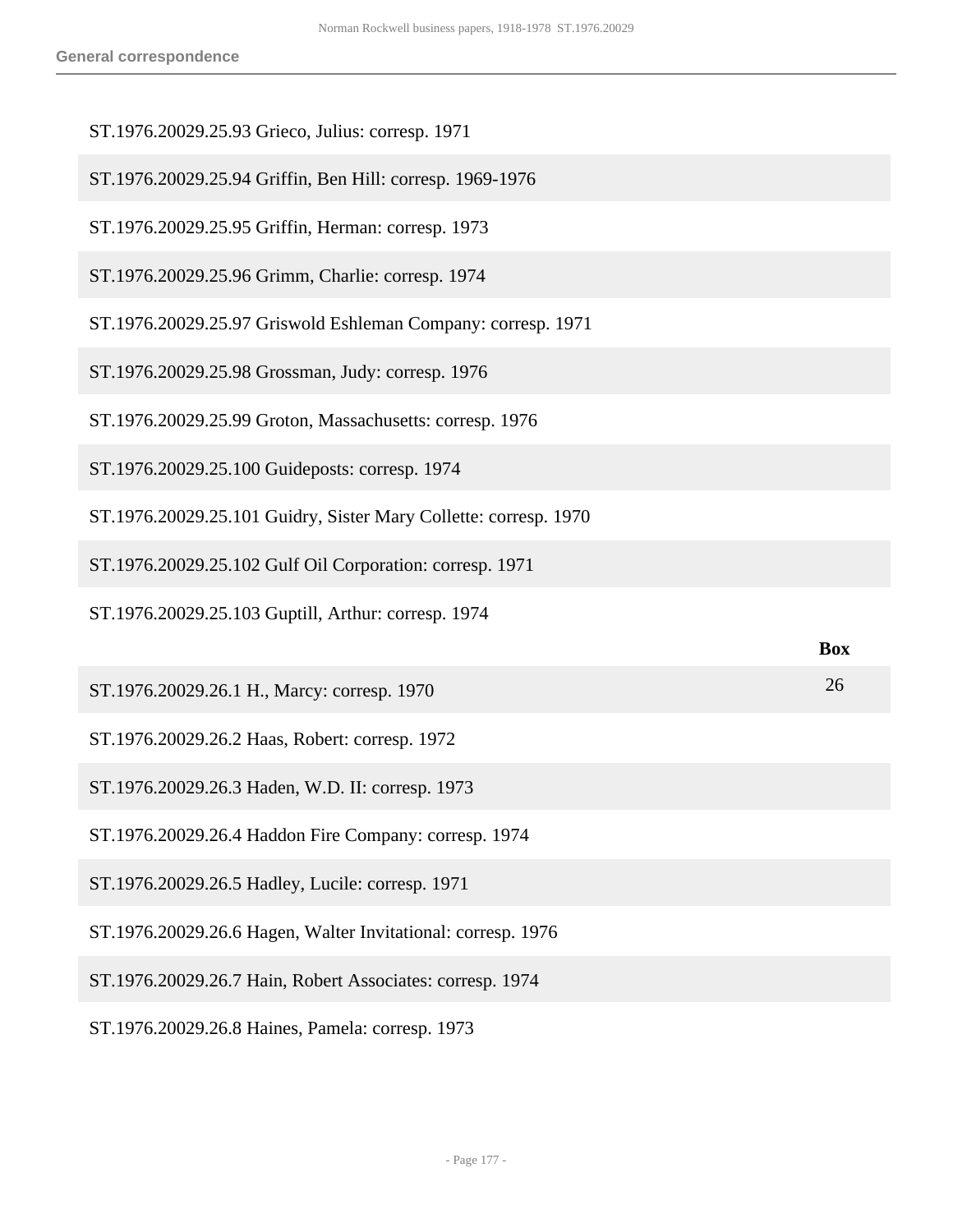- ST.1976.20029.26.9 Hajec, Joseph: corresp. 1976
- ST.1976.20029.26.10 Halbert, Nancy L.: corresp. circa 1971
- ST.1976.20029.26.11 Hale, William: corresp. 1975
- ST.1976.20029.26.12 Hailey,T.E.: corresp. 1970
- ST.1976.20029.26.13 Hall, Bob: corresp. 1972
- ST.1976.20029.26.14 Hall, Cynthia: corresp. 1977
- ST.1976.20029.26.15 Hall and McKenzie: corresp. 1973
- ST.1976.20029.26.16 Hallmark Cards: corresp. 1977
- ST.1976.20029.26.17 Halstead Kari- Rockwell Society of America: corresp. 1975
- ST.1976.20029.26.18 Halverson, Andrew M.: corresp. 1970
- ST.1976.20029.26.19 Hamilton, Charles Galleries: corresp. 1975
- ST.1976.20029.26.20 Hamilton, Hal: corresp. 1975
- ST.1976.20029.26.21 Hamilton, Henry: corresp. 1970
- ST.1976.20029.26.22 Hamilton, J.N.: corresp. 1975
- ST.1976.20029.26.23 Hamilton Mint: corresp. 1974
- ST.1976.20029.26.24 Hamilton, Neil: corresp. 1973
- ST.1976.20029.26.25 Hammond, Wendell B.: corresp. 1970-1974
- ST.1976.20029.26.26 Hampton Virginia: corresp. 1971
- ST.1976.20029.26.27 Hand, Margaret: corresp. 1971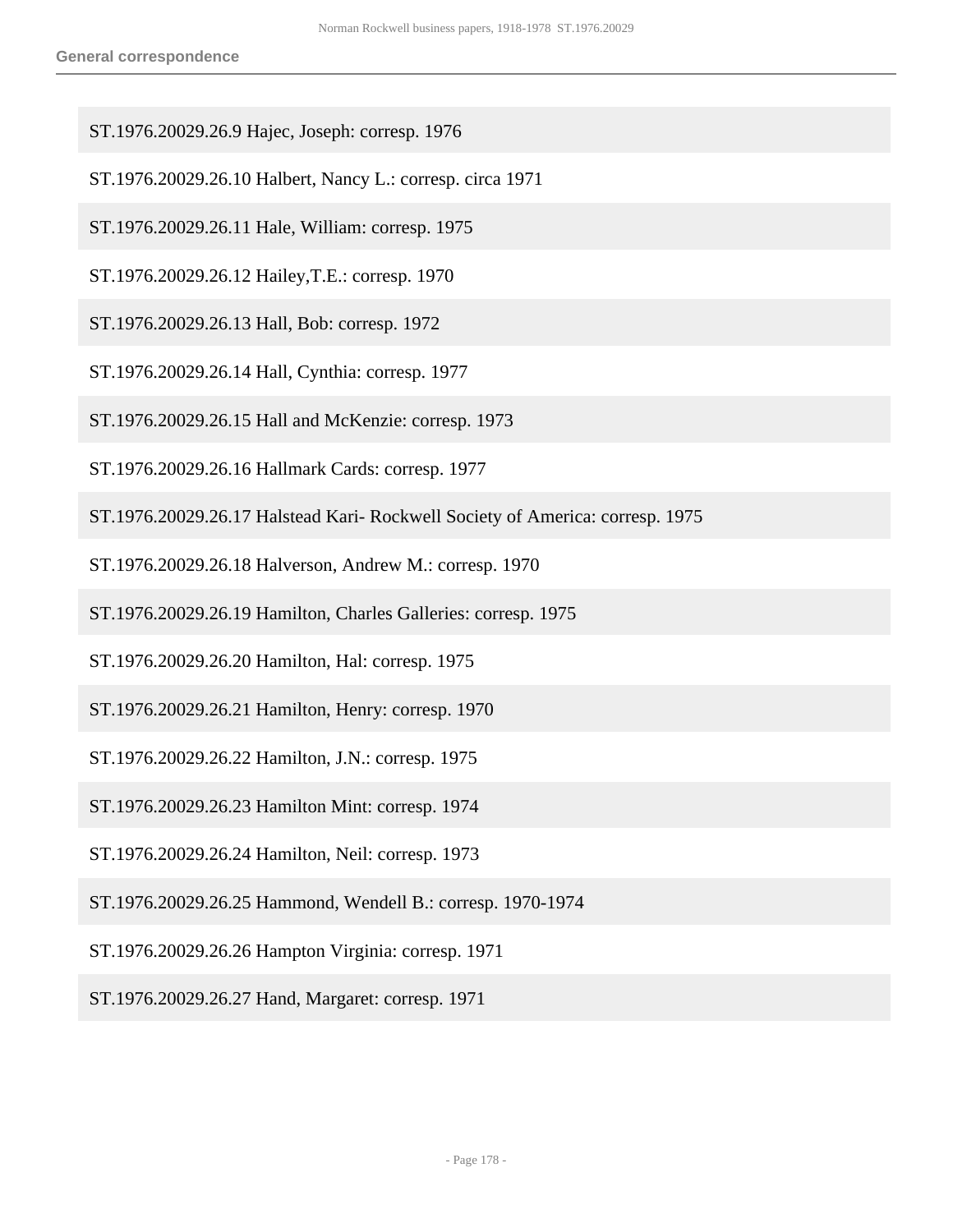- ST.1976.20029.26.28 Hanna, John: corresp. 1976
- ST.1976.20029.26.29 Hannah, Steve: corresp. 1976
- ST.1976.20029.26.30 Hannan Prints: corresp. 1974
- ST.1976.20029.26.31 Hannibal Chamber of Commerce: corresp. 1972
- ST.1976.20029.26.32 Hardenburg, C.T.: corresp. 1971
- ST.1976.20029.26.33 Hargens, Charles: corresp. 1975
- ST.1976.20029.26.34 Harpe, Shideler: corresp. 1974
- ST.1976.20029.26.35 Harrington Press: corresp. 1973
- ST.1976.20029.26.36 Harrison, Claude Advertising: corresp. 1974
- ST.1976.20029.26.37 Harvard Business School- Century Club: corresp. 1975
- ST.1976.20029.26.38 Harwood, Laurance: corresp. 1975
- ST.1976.20029.26.39 Harvey, Curtis N.: corresp. 1973
- ST.1976.20029.26.40 Haugan, Randolph E.: corresp. 1970
- ST.1976.20029.26.41 Haupt, Erik H.: corresp. 1977
- ST.1976.20029.26.42 Hawaii Gallery: corresp. 1976
- ST.1976.20029.26.43 Hawkeye Institute of Technology: corresp. 1970
- ST.1976.20029.26.44 Hawthorne, Millie: corresp. 1971
- ST.1976.20029.26.45 Hayden, Dorothy M.: corresp. 1970-1971
- ST.1976.20029.26.46 Haylen, George: corresp. 1972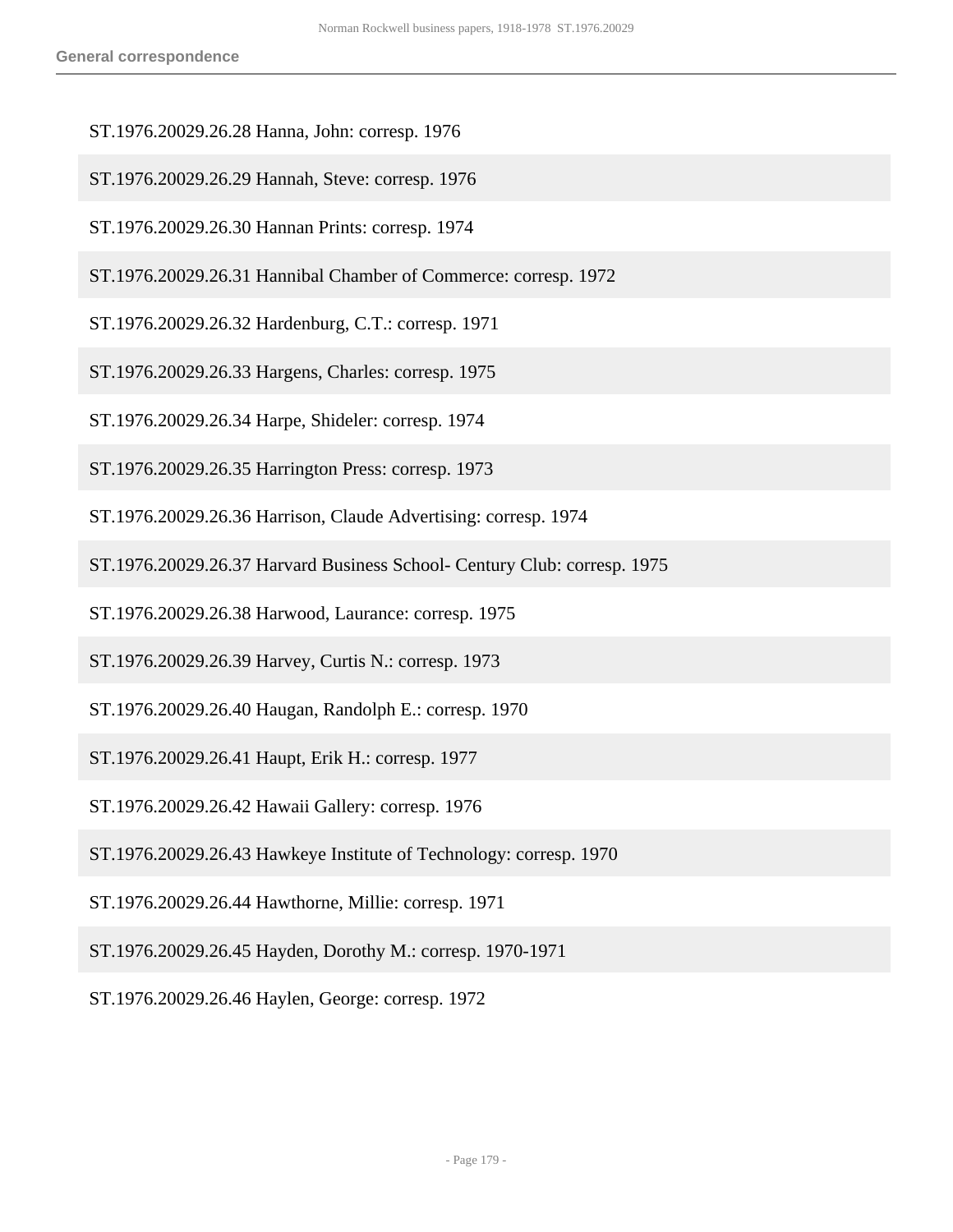- ST.1976.20029.26.47 Hays, Wayne: corresp. 1972
- ST.1976.20029.26.48 Hayett, William Inc.: corresp. 1974
- ST.1976.20029.26.49 Hayward, Cynthia: corresp. 1974
- ST.1976.20029.26.50 Hazel, Ruthanna: corresp. 1973
- ST.1976.20029.26.51 Healy, Mary Lon: corresp. 1978
- ST.1976.20029.26.52 Hecht, Chas. K.: corresp. 1973
- ST.1976.20029.26.53 Hector, Donald: corresp. 1975
- ST.1976.20029.26.54 Heese, L.A.: corresp. 1976
- ST.1976.20029.26.55 Hein, Gus: corresp. 1978
- ST.1976.20029.26.56 Heinemann Educational Books: corresp. 1974
- ST.1976.20029.26.57 Heinrich, Raymond: corresp. 1975
- ST.1976.20029.26.58 Heit, Steve: corresp. 1976
- ST.1976.20029.26.59 Held, Maggie: corresp. 1972
- ST.1976.20029.26.60 Heller, Stuart: corresp. 1973
- ST.1976.20029.26.62 Henderson County Bicentennial Commission: corresp. 1975
- ST.1976.20029.26.61 Hembreiker, Helene S.: corresp. 1973
- ST.1976.20029.26.63 Henderson, Robert J.: corresp. 1976
- ST.1976.20029.26.64 Hennning and Cheadle Inc.: corresp. 1974
- ST.1976.20029.26.65 Hendricks Art Collection: corresp. 1974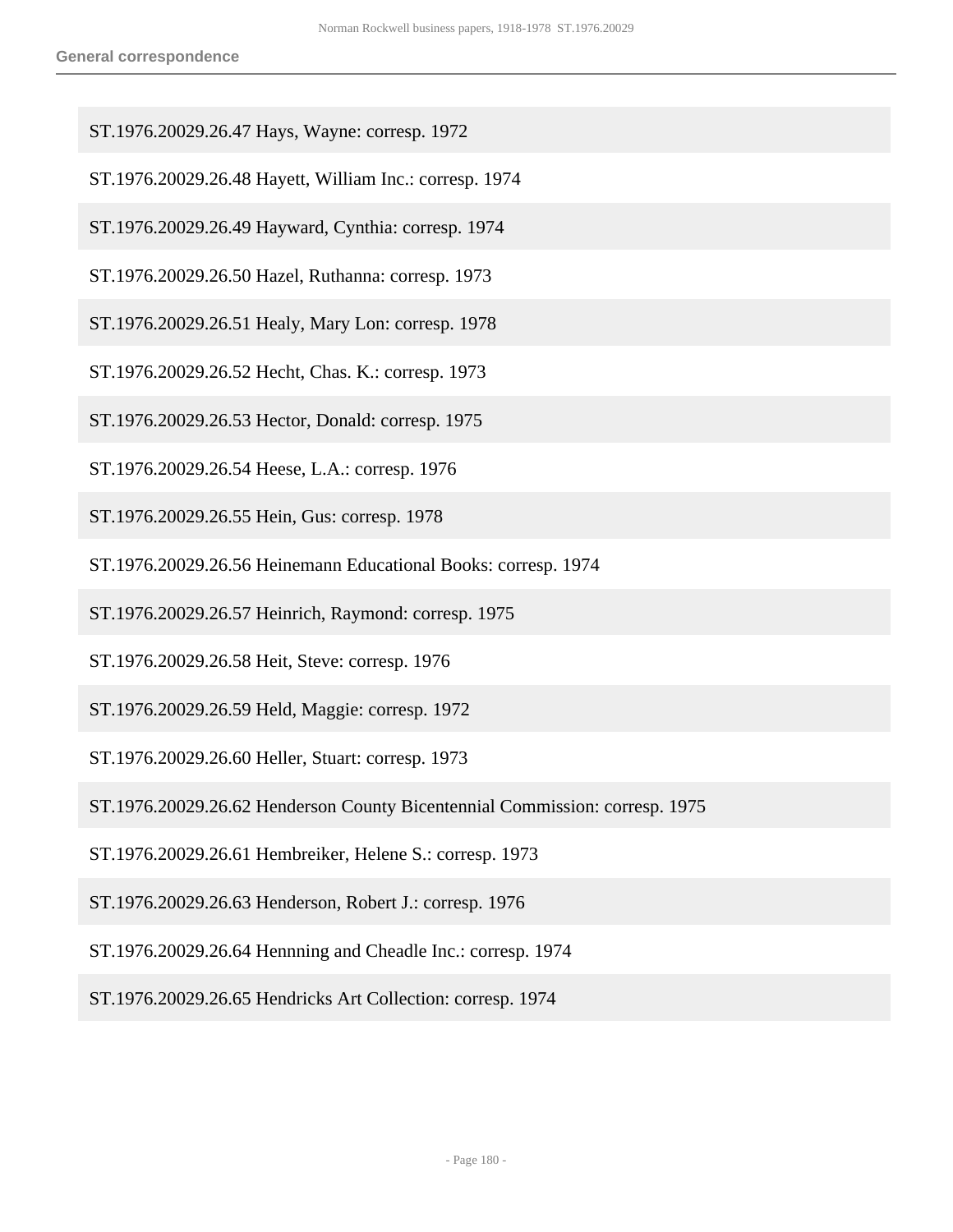- ST.1976.20029.26.66 Hendricks, Marshall L.: corresp. 1972
- ST.1976.20029.26.67 Henry, Bob: corresp. 1971-1972
- ST.1976.20029.26.68 Henry, Stuart- Berkshire Museum: corresp. 1972
- ST.1976.20029.26.69 Hercules Incorporated: corresp. 1970
- ST.1976.20029.26.70 Heritage Club- Del Mar: corresp. 1972-1975
- ST.1976.20029.26.71 Herod, Tomi: corresp. 1977
- ST.1976.20029.26.72 Hersand Builders: corresp. 1974
- ST.1976.20029.26.73 Herzog, David: corresp. 1976
- ST.1976.20029.26.74 Hess, Laurie and Lizzie: corresp. 1971
- ST.1976.20029.26.75 Heublin Inc.: corresp. 1978
- ST.1976.20029.26.76 Hibbs, Ben: corresp. 1971
- ST.1976.20029.26.77 Hibbs, Edith: corresp. 1975
- ST.1976.20029.26.78 Hickok, Eugene: corresp. 1975
- ST.1976.20029.26.79 Hickory Farms: corresp. 1978
- ST.1976.20029.26.80 Hicks and Greist: corresp. 1974
- ST.1976.20029.26.81 Higgins, Bradley: corresp. 1978
- ST.1976.20029.26.82 Higgins, John Woodman Armory: corresp. 1977
- ST.1976.20029.26.83 Hill Holiday Connors Cosmopulos Inc.: corresp. 1974
- ST.1976.20029.26.84 Hillcourt, Williams, Don Ross, Boy Scouts of America: corresp. re: "Handbook for Boys" cover 1958-1977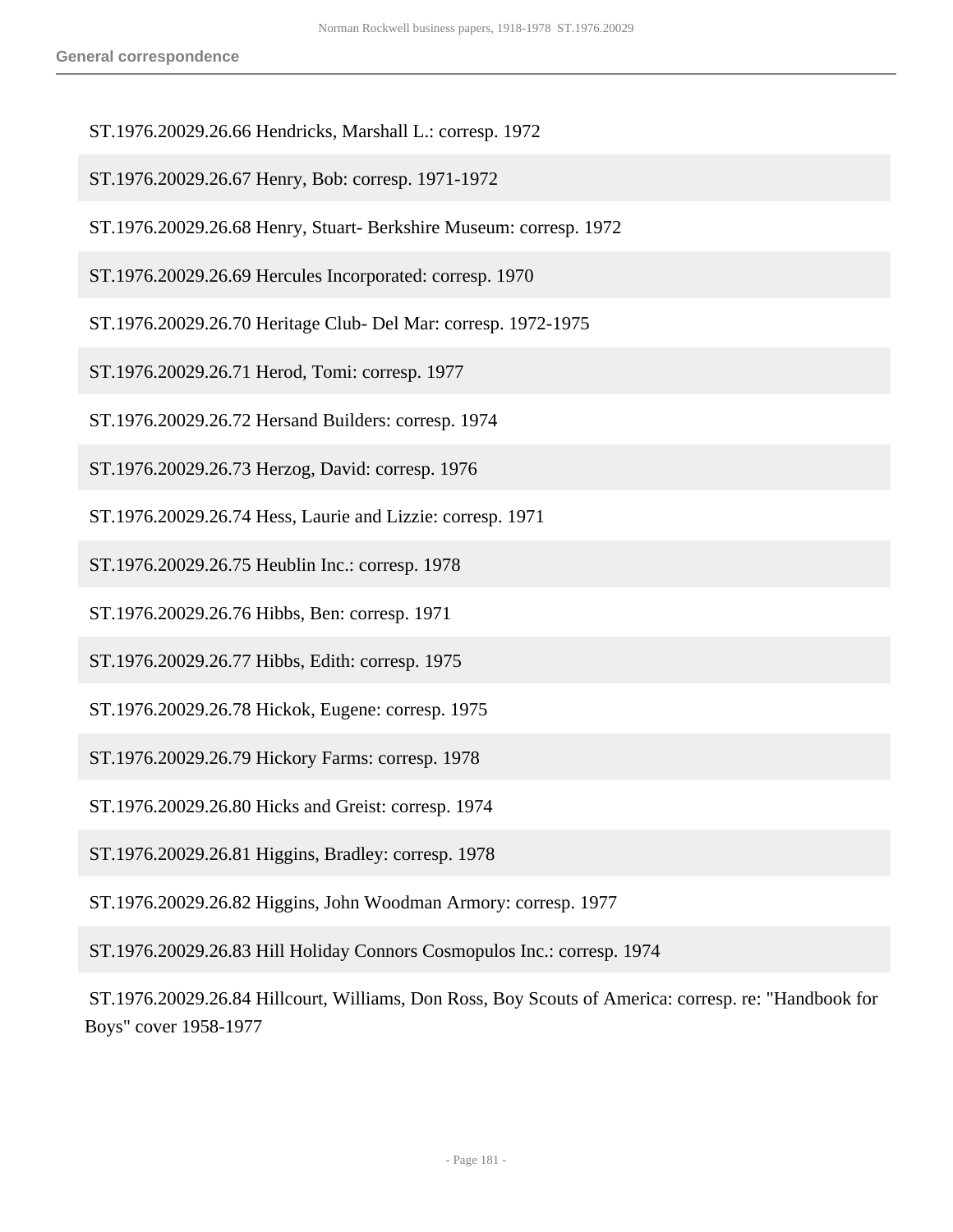- ST.1976.20029.26.85 Hines, Norman: corresp. 1972
- ST.1976.20029.26.86 Hipple, Perry R.: corresp. 1972
- ST.1976.20029.26.87 Hirschl, Norman: corresp. 1971
- ST.1976.20029.26.88 Hirschl and Adler Galleries: corresp. 1975
- ST.1976.20029.26.89 Hiscock Lee Rogers Henley Barclay: corresp. 1975
- ST.1976.20029.26.90 Hitchcock Museum: corresp. 1976
- ST.1976.20029.26.91 Herzog, Bradford: corresp. 1970
- ST.1976.20029.26.92 Hewetson, Alan: corresp. 1970-1973
- ST.1976.20029.26.93 Hibbs, Linda and Kathy: corresp. 1970
- ST.1976.20029.26.94 Hibbs, Ben: corresp. 1973
- ST.1976.20029.26.95 Hickory Stick Bookshop: corresp. 1970
- ST.1976.20029.26.96 Hill, Curtis: corresp. 1970
- ST.1976.20029.26.97 Hill, Stuart- Berkshire Museum: corresp. 1970
- ST.1976.20029.26.98 Hill, Roger E.: corresp. 1973
- ST.1976.20029.26.99 Hill, Ronald: corresp. 1973
- ST.1976.20029.26.100 Hobart Manufacturing Company: corresp. 1971
- ST.1976.20029.26.101 Hobart and William Smith Colleges: corresp. 1972
- ST.1976.20029.26.102 Hoff, Bob: corresp. 1970-1976
- ST.1976.20029.26.103 Holden, William: corresp. 1977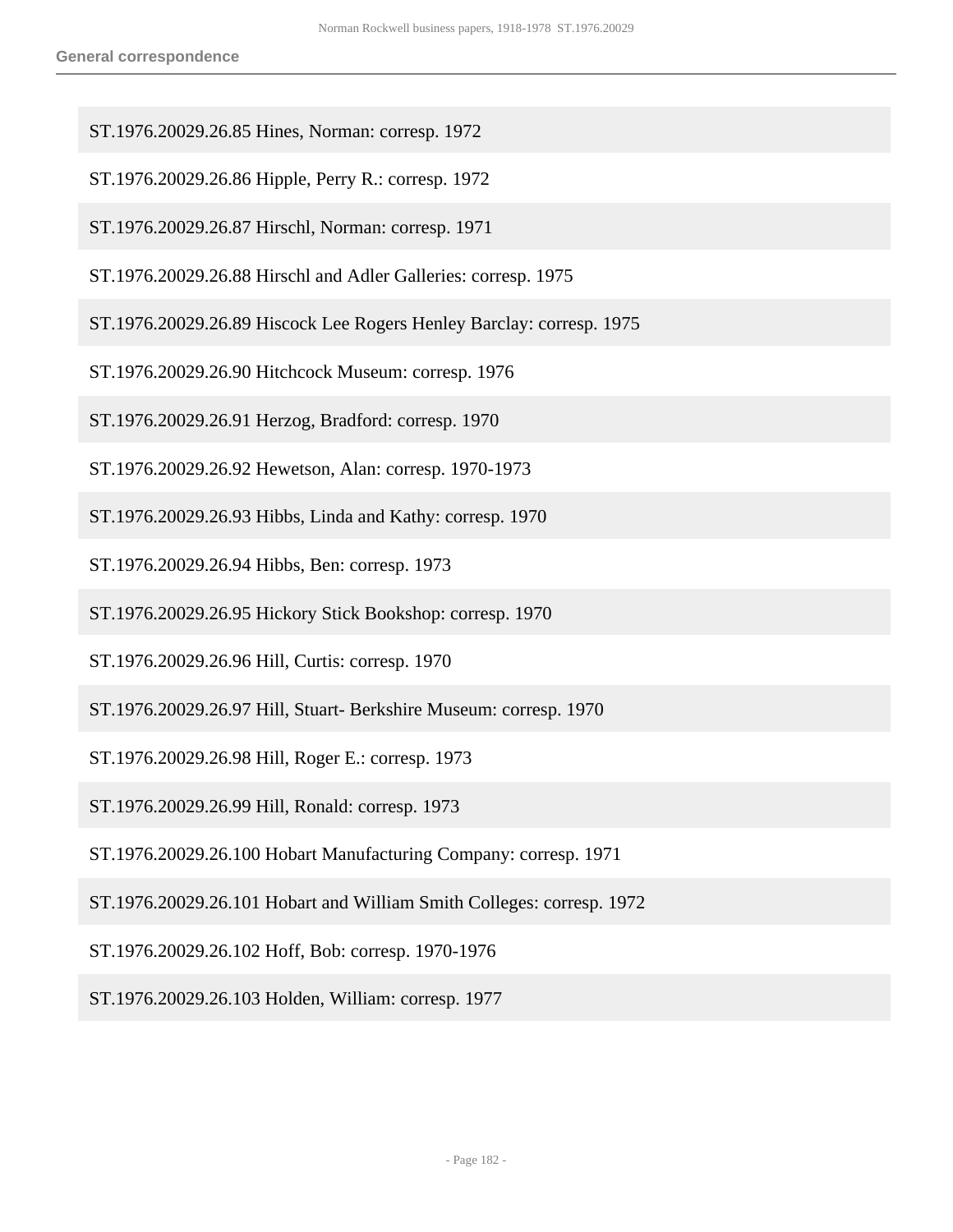- ST.1976.20029.26.104 Holderman, Jerry: corresp. 1974
- ST.1976.20029.26.105 Holiday House, Jamaica: corresp. 1970
- ST.1976.20029.26.106 Holiday Magazine: corresp. 1970
- ST.1976.20029.26.107 Holland, James R.: corresp. 1976
- ST.1976.20029.26.108 Holme, Sam: corresp. 1972
- ST.1976.20029.26.109 Hollander Gallery: corresp. 1972
- ST.1976.20029.26.110 Holy Family Church: corresp. 1977
- ST.1976.20029.26.111 Homans, William P.: corresp. 1976
- ST.1976.20029.26.112 Home Investments Fund: corresp. 1973
- ST.1976.20029.26.113 Honig-Cooper and Harrington: corresp. 1970
- ST.1976.20029.26.114 Hope, Bob Desert Classic: corresp. 1974
- ST.1976.20029.26.115 Hopkins, Les: corresp. 1975
- ST.1976.20029.26.116 Horatio Alger Awards Committee: corresp. 1970-1973
- ST.1976.20029.26.117 Horbach, Stephen: corresp. 1975
- ST.1976.20029.26.118 Horwitt, Nathan: corresp. 1971
- ST.1976.20029.26.119 Hotel des Artistes: corresp. 1973
- ST.1976.20029.26.120 Hotel Hassler: corresp. 1972
- ST.1976.20029.26.121 Houghton Mifflin Company: corresp. 1975
- ST.1976.20029.26.122 Howard Galleries Limited: corresp. 1970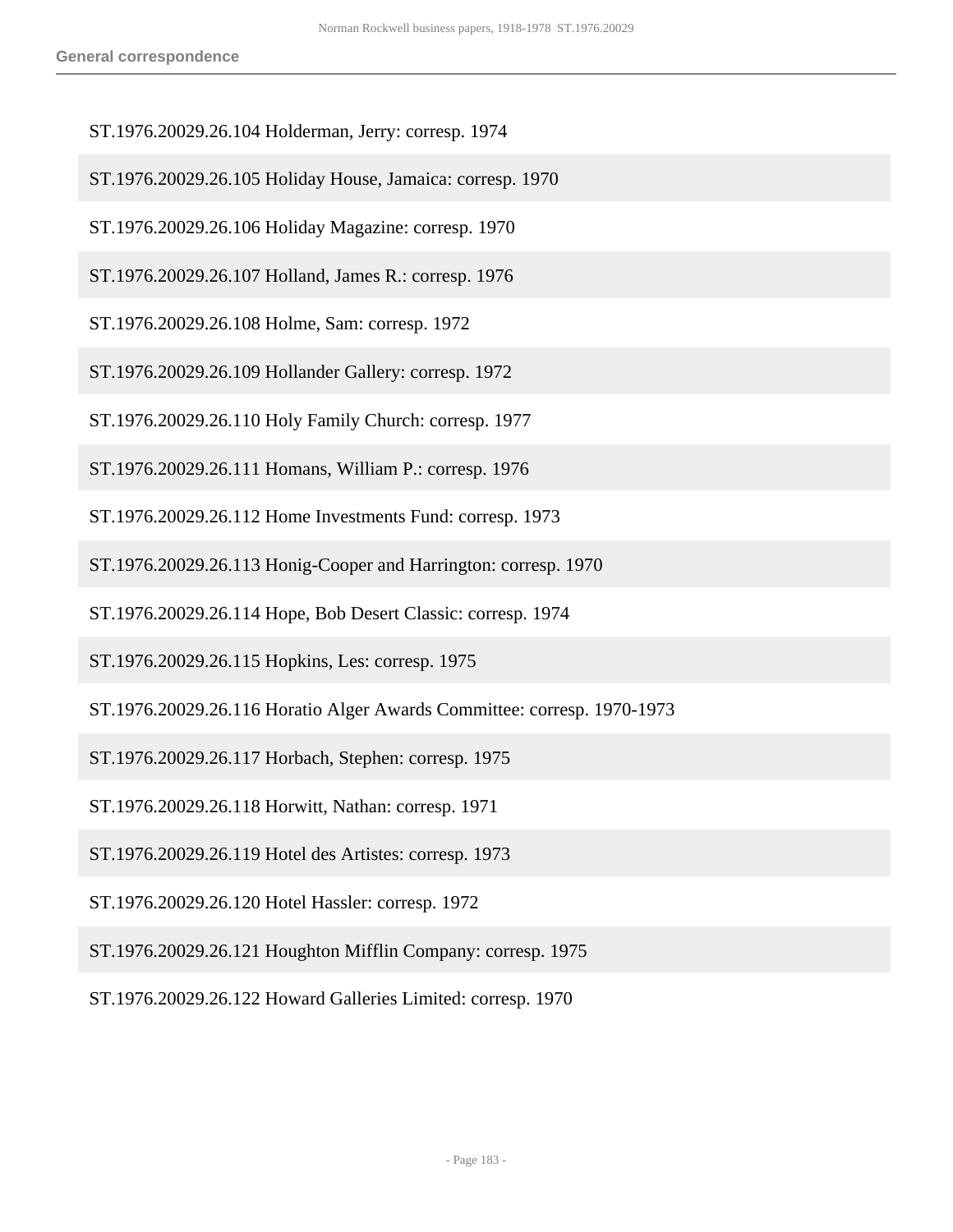- ST.1976.20029.26.123 Howard Johnson's : corresp. 1973
- ST.1976.20029.26.124 Howe, Bob: corresp. 1973-1977
- ST.1976.20029.26.125 Hubbard, S. Jackson: corresp. 1970
- ST.1976.20029.26.126 Hudson Valley Publications: corresp. 1973
- ST.1976.20029.26.127 Hudwick, Geo: corresp. 1970
- ST.1976.20029.26.128 Huff, Arilla: corresp. 1973
- ST.1976.20029.26.129 Huffman, Neil V.W.: corresp. 1978
- ST.1976.20029.26.130 Hub, Reil: corresp. 1976
- ST.1976.20029.26.131 Hughes, Harold: corresp. 1976
- ST.1976.20029.26.132 Hughes, Robert: corresp. 1970
- ST.1976.20029.26.133 Hunt Valley Inn: corresp. 1976
- ST.1976.20029.26.134 Huntley, Dorothy: corresp. 1971
- ST.1976.20029.26.135 Hume, Robert: corresp. 1975
- ST.1976.20029.26.136 Hundemer, James E. Associates: corresp. 1973
- ST.1976.20029.26.137 Hunn, William: corresp. 1973
- ST.1976.20029.26.138 Hunt, Virgina: corresp. 1971
- ST.1976.20029.26.139 Hunter Publishing Company: corresp. 1970

ST.1976.20029.26.140 Huntley, Dorothy: corresp. 1971-1974

 ST.1976.20029.26.141 Hurlburt, Allen: incoming, outgoing corresp. re: Salmagundi Club Speech on NR 1976-1977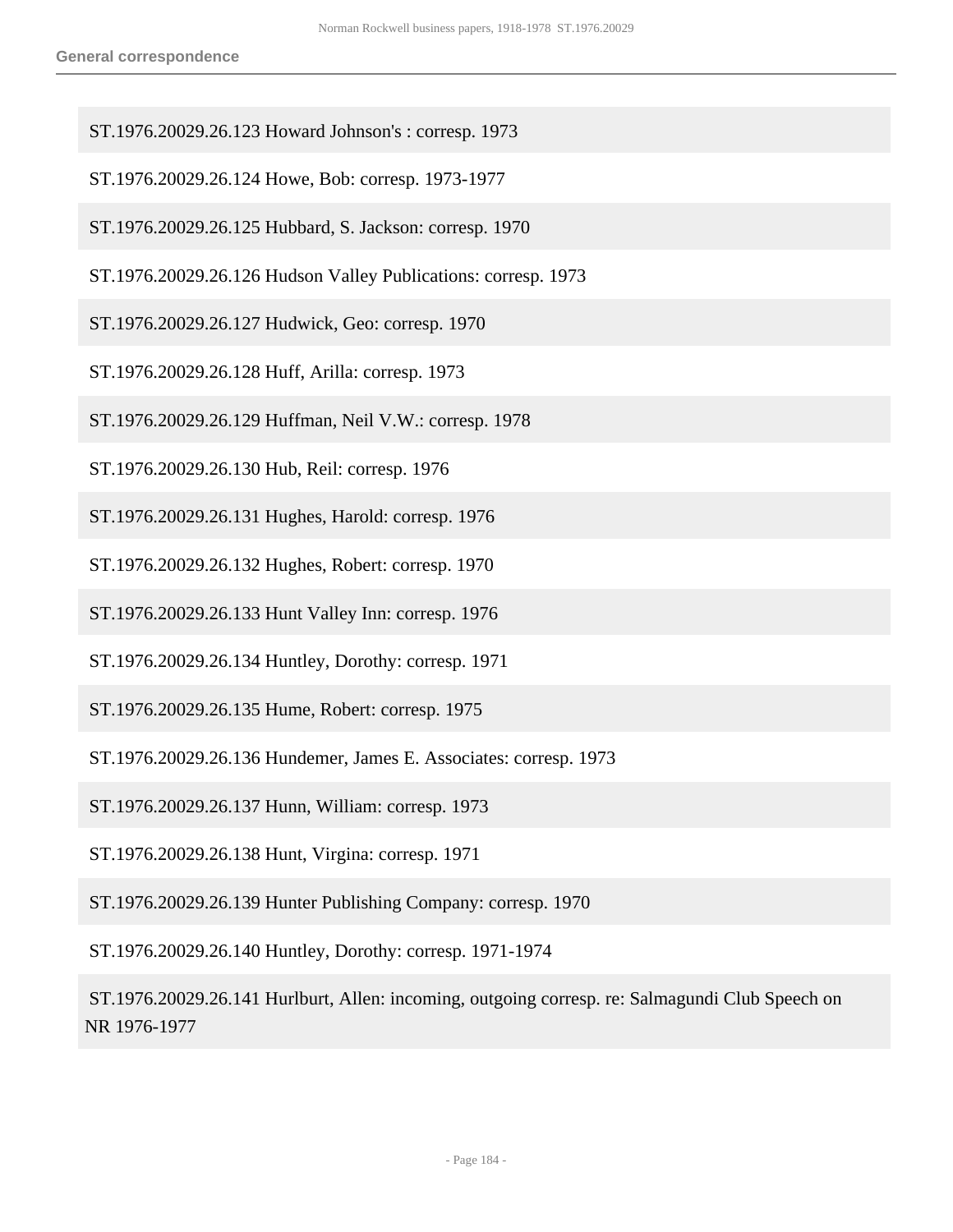| ST.1976.20029.26.142 Hurlburt, Douglas: corresp. 1976                       |            |
|-----------------------------------------------------------------------------|------------|
| ST.1976.20029.26.143 Hutter, Donald: corresp. 1978                          |            |
| ST.1976.20029.26.144 Hyman, Dick: corresp. 1970                             |            |
| ST.1976.20029.26.145 Hodgkins, Franklin: corresp. 1975                      |            |
| ST.1976.20029.26.146 Hoeppler, Hennich: corresp. 1976                       | <b>Box</b> |
| ST.1976.20029.27.1 Idaho State University: corresp. 1975                    | 27         |
| ST.1976.20029.27.2 Ideals Publishing Company: corresp. 1973                 |            |
| ST.1976.20029.27.3 Illinois Art Galleries: corresp. 1972                    |            |
| ST.1976.20029.27.4 Illinois Bell: corresp. 1976                             |            |
| ST.1976.20029.27.5 Image Producers Inc.: corresp. 1970                      |            |
| ST.1976.20029.27.6 Imperial Wallpaper Mill Inc.: corresp. 1973              |            |
| ST.1976.20029.27.7 Indiana Memorial Union: corresp. 1970                    |            |
| ST.1976.20029.27.8 Indiana, State of: corresp. 1972                         |            |
| ST.1976.20029.27.9 Indiana State Police: corresp. 1977                      |            |
| ST.1976.20029.27.10 Indiana University Foundation: corresp. 1970            |            |
| ST.1976.20029.27.11 Indianapolis Museum of Arts: corresp. 1973              |            |
| ST.1976.20029.27.12 Ingalls Associates: corresp. 1972                       |            |
| ST.1976.20029.27.13 Ingle, Douglas: corresp. 1973                           |            |
| ST.1976.20029.27.14 Ingran, Dwight Scott: wedding invitation: corresp. 1976 |            |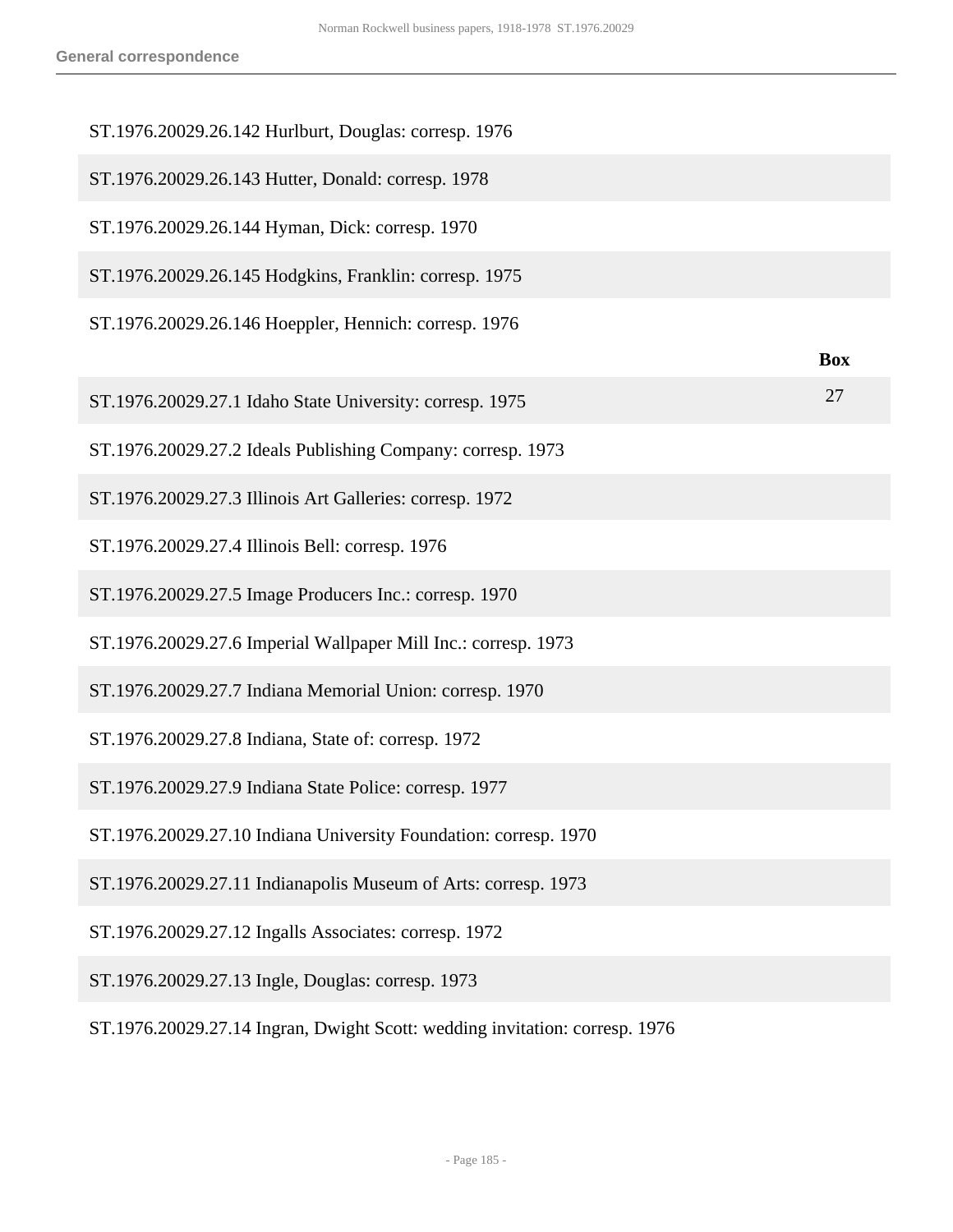- ST.1976.20029.27.15 International Art Manifesto: corresp. 1972
- ST.1976.20029.27.16 International Cultural Exchange: corresp. 1976
- ST.1976.20029.27.17 International Gallery: corresp. 1970
- ST.1976.20029.27.18 International Polygonics: corresp. 1976
- ST.1976.20029.27.19 International Swimming Hall of Fame: corresp. 1976
- ST.1976.20029.27.20 Interstate Drug Exchange: corresp. 1975
- ST.1976.20029.27.21 Iona College: corresp. 1973
- ST.1976.20029.27.22 Isabella Geriatric Center: corresp. 1971
- ST.1976.20029.27.23 Issac, Norman: corresp. 1970
- ST.1976.20029.27.24 Italcambio: corresp. 1976
- ST.1976.20029.27.25 Iverson, Peter Color Graphics: corresp. 1976
- ST.1976.20029.27.26 Izard, Ralph S.: corresp. 1975
- ST.1976.20029.27.27 Jablonka, Paul: corresp. 1974
- ST.1976.20029.27.28 Jackson, Beatrice: corresp. 1975
- ST.1976.20029.27.29 Jackson, David B.: corresp. 1976
- ST.1976.20029.27.30 Jackson Hole News: corresp. 1974
- ST.1976.20029.27.31 Jacobs, Jerry: corresp. 1976
- ST.1976.20029.27.32 Jacquat, Linda: corresp. 1972
- ST.1976.20029.27.33 Jamian Advertising and Publicity: corresp. 1974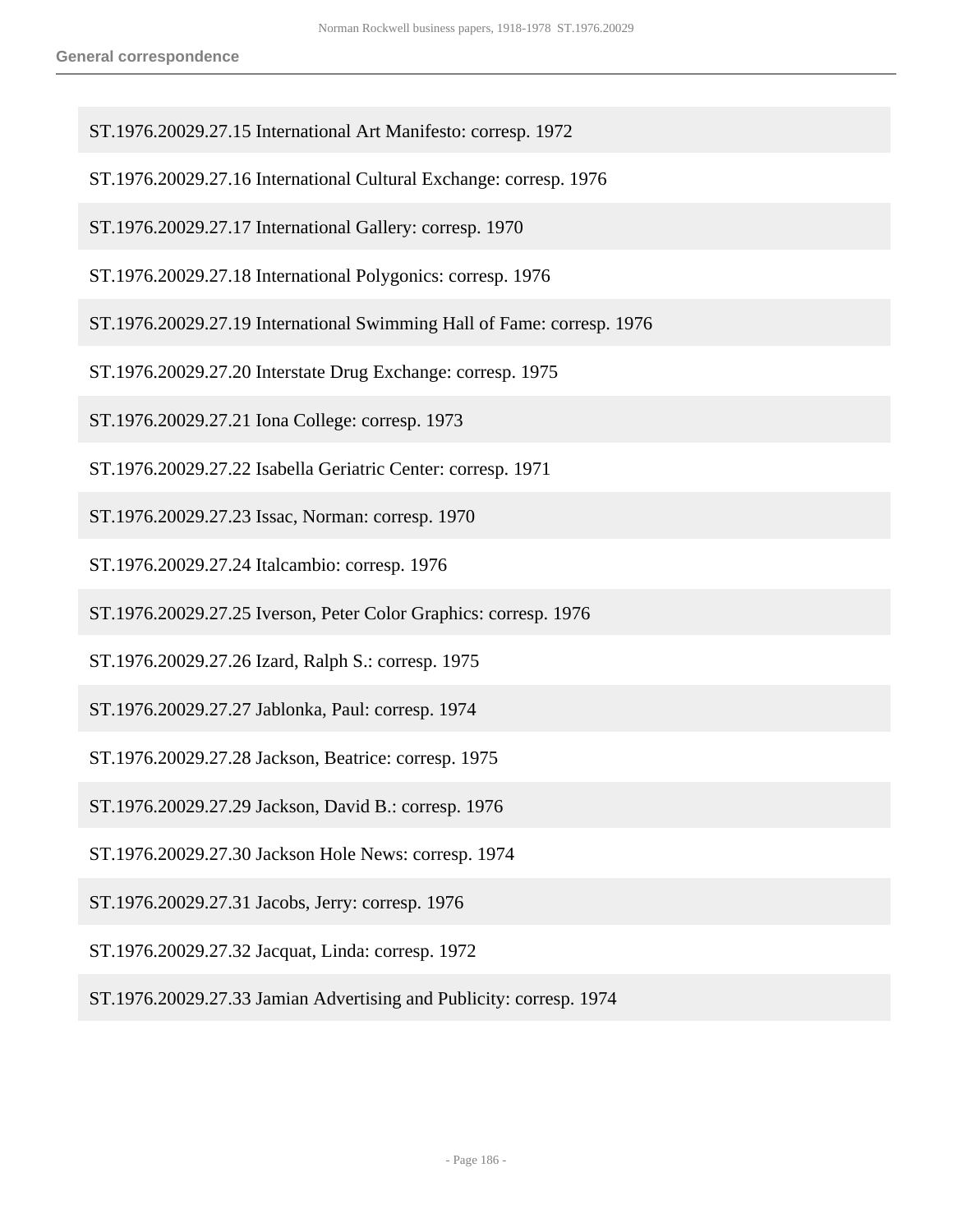- ST.1976.20029.27.34 Janney, Bill: corresp. 1972
- ST.1976.20029.27.35 Janak, Tony: corresp. 1970-1975
- ST.1976.20029.27.36 Jaycee Wives of Independence: corresp. 1976
- ST.1976.20029.27.37 Jayne, Stuart: corresp. 1971
- ST.1976.20029.27.38 Jewelmasters: corresp. 1974
- ST.1976.20029.27.39 Jim's Fairytales: corresp. 1973
- ST.1976.20029.27.40 Johnson, Alice Perry-Liberia: incoming, outgoing corresp. re: Golden Rule 1974
- ST.1976.20029.27.41 Johnson, Bill: corresp. 1971
- ST.1976.20029.27.42 Johnson, William H.: corresp. 1973-1976
- ST.1976.20029.27.43 Jokelson, Paul: corresp. 1971
- ST.1976.20029.27.44 Jonas, Merrill: corresp. 1975
- ST.1976.20029.27.45 Jones, Carroll N.: corresp. 1971
- ST.1976.20029.27.46 Jones, Lowell: corresp. 1976
- ST.1976.20029.27.47 Jones, Nathan: corresp. 1974
- ST.1976.20029.27.48 Jones, Stan T.: corresp. 1973
- ST.1976.20029.27.49 Jordan, Lyndon K.: corresp. 1971
- ST.1976.20029.27.120 Jordan Tourism Office: note re: slides and photos of Christmas in Bethlehem 1970
- ST.1976.20029.27.50 Josephs, John: corresp. 1971

ST.1976.20029.27.51 Josephson, Cuffari and Company: corresp. 1977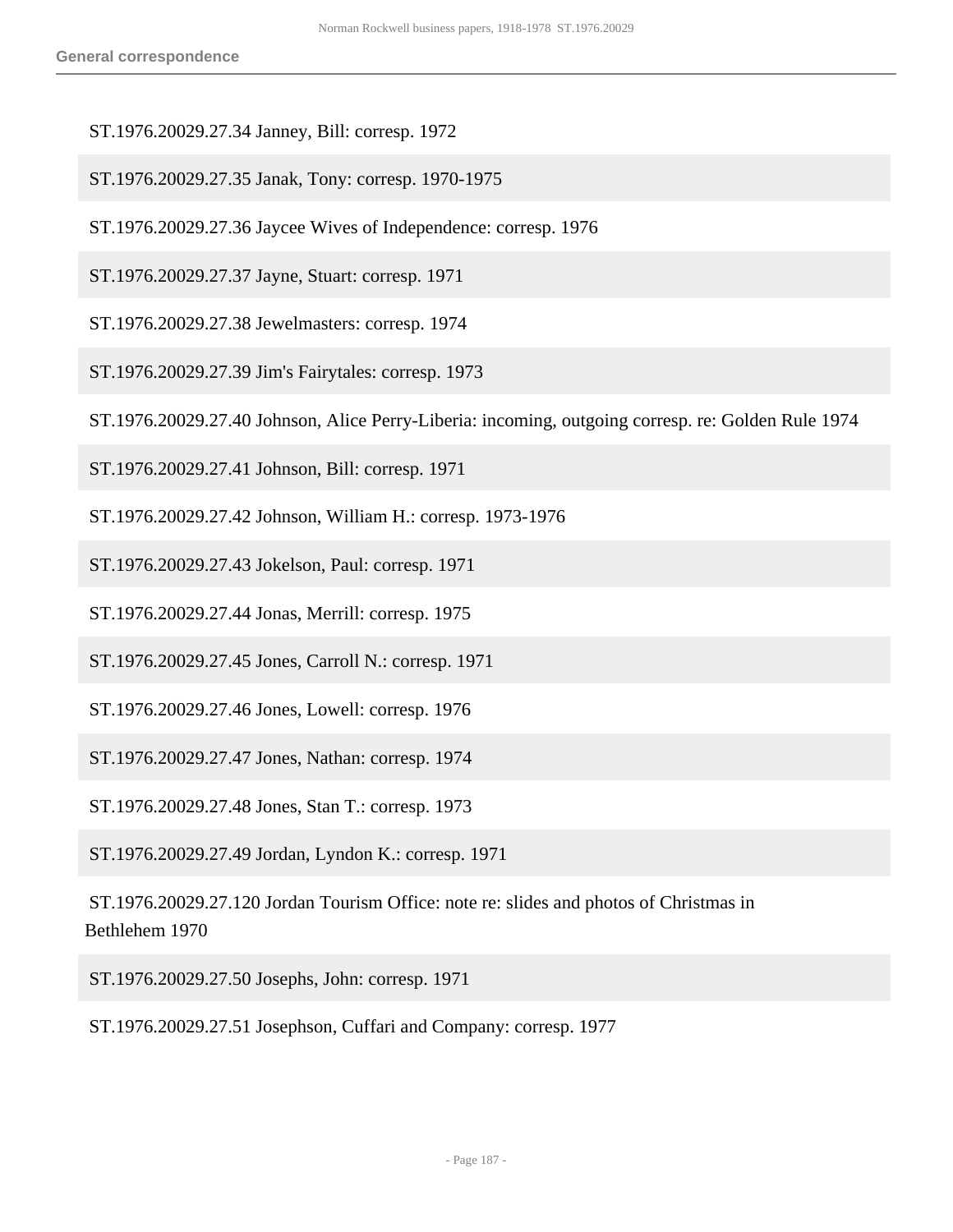ST.1976.20029.27.52 Josephson, Gilbert P.: corresp. 1971

ST.1976.20029.27.53 Josten's: corresp. 1974

ST.1976.20029.27.54 Journal: corresp. 1973

ST.1976.20029.27.55 Joy: corresp. 1974

ST.1976.20029.27.56 Joy's Limited Editions: corresp. 1974

 ST.1976.20029.27.57 Joyce, Don: incoming, outgoing corresp. from Jim Wright; White House re: NR's presidential citation 1971

ST.1976.20029.27.58 Junior Rockville Center League for Mercy Hospital: corresp. 1973

ST.1976.20029.27.59 K and L Color Service: corresp. 1970

ST.1976.20029.27.60 Kahn and Jacobs: corresp. 1972

ST.1976.20029.27.61 Kane, Joseph: corresp. 1970

ST.1976.20029.27.62 Kanne, W.R.: corresp. circa 1971

ST.1976.20029.27.63 Kansas State University: corresp. 1976

ST.1976.20029.27.64 Kanter Studios: corresp. 1970

ST.1976.20029.27.65 Kanter, Sydney R.: corresp. 1972

ST.1976.20029.27.66 Karpel, Craig: corresp. 1973

ST.1976.20029.27.67 Kap Studios: corresp. 1971

ST.1976.20029.27.68 Kaplan, Jay: corresp. 1972

ST.1976.20029.27.69 Kaplan, Leo: corresp. circa 1975

ST.1976.20029.27.70 Kaszuba, Edward: corresp. 1973-1974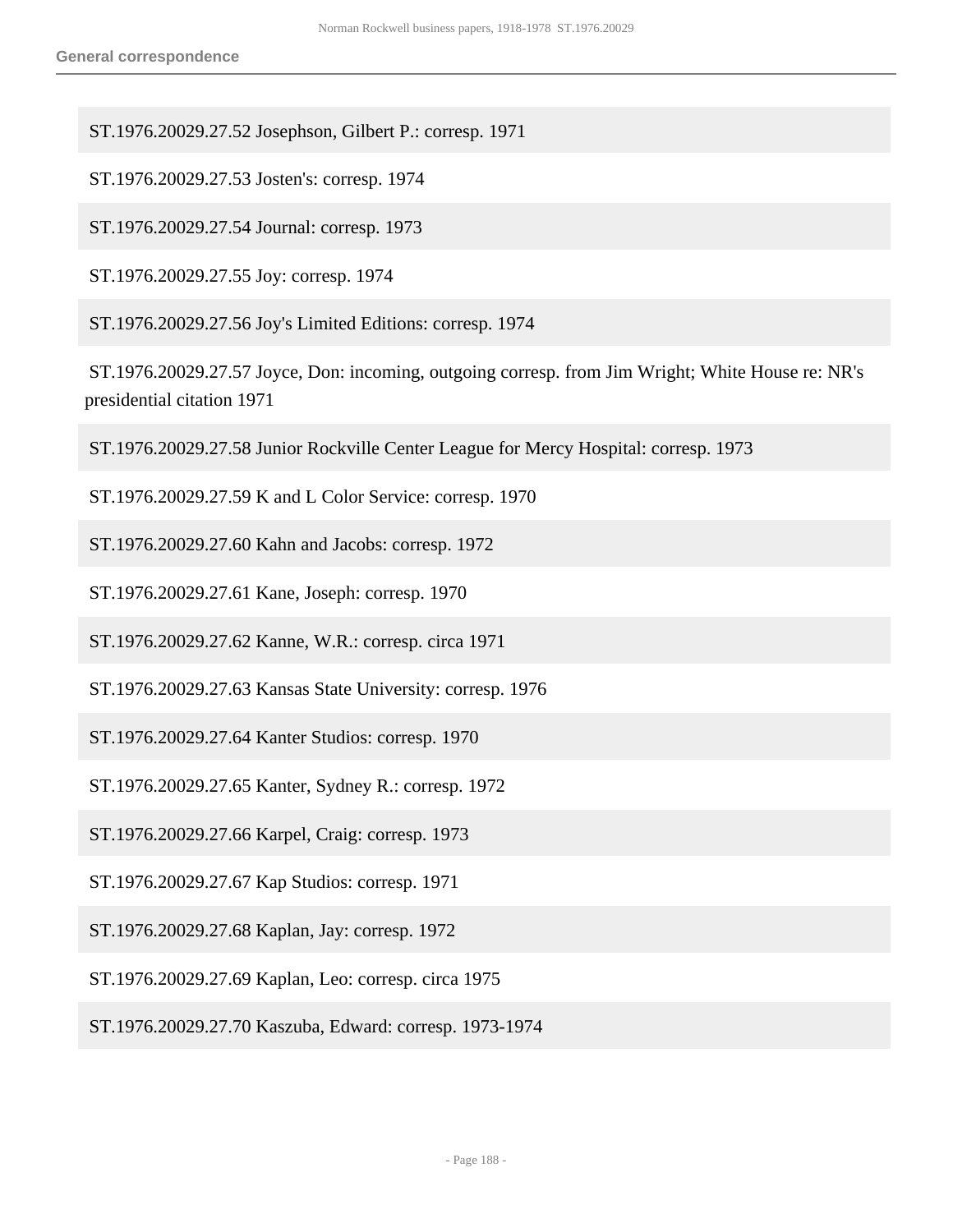ST.1976.20029.27.71 Kaville, Walter: corresp. 1971

ST.1976.20029.27.72 Kellas, Jos N.: corresp. 1977

ST.1976.20029.27.73 Keller Cresecent Company: corresp. 1974

ST.1976.20029.27.74 Kelligan Leo S.: corresp. 1977

ST.1976.20029.27.75 Kennedy Galleries: corresp. 1970-1976

 ST.1976.20029.27.76 Kennedy, John F.: incoming, outgoing corresp. with Thelma Bird re: NR's impressions of JFK Dec 1970

ST.1976.20029.27.77 Kennedy, Robert F. Memorial: corresp. 1977

ST.1976.20029.27.78 Kentucky Fried Chicken: corresp. 1971

ST.1976.20029.27.79 Keuffel and Esser Company: corresp. 1970

ST.1976.20029.27.80 Kenyon Watts Lee: corresp. 1971-1974

ST.1976.20029.27.81 Kerns, U.Wright: corresp. 1973

ST.1976.20029.27.82 Kershner, Robert: corresp. 1973

ST.1976.20029.27.83 Ketchum, Alton: corresp. 1975

ST.1976.20029.27.84 Ketchum MacLeod and Grove: corresp. 1971-1976

ST.1976.20029.27.85 Keystone Motorist: corresp. 1973

ST.1976.20029.27.86 Kimball, Ted P.: corresp. 1974

ST.1976.20029.27.87 King, Lucy: corresp. 1972

ST.1976.20029.27.88 King's Department Store: corresp. 1977

ST.1976.20029.27.89 Kingbay, Keith: corresp. 1970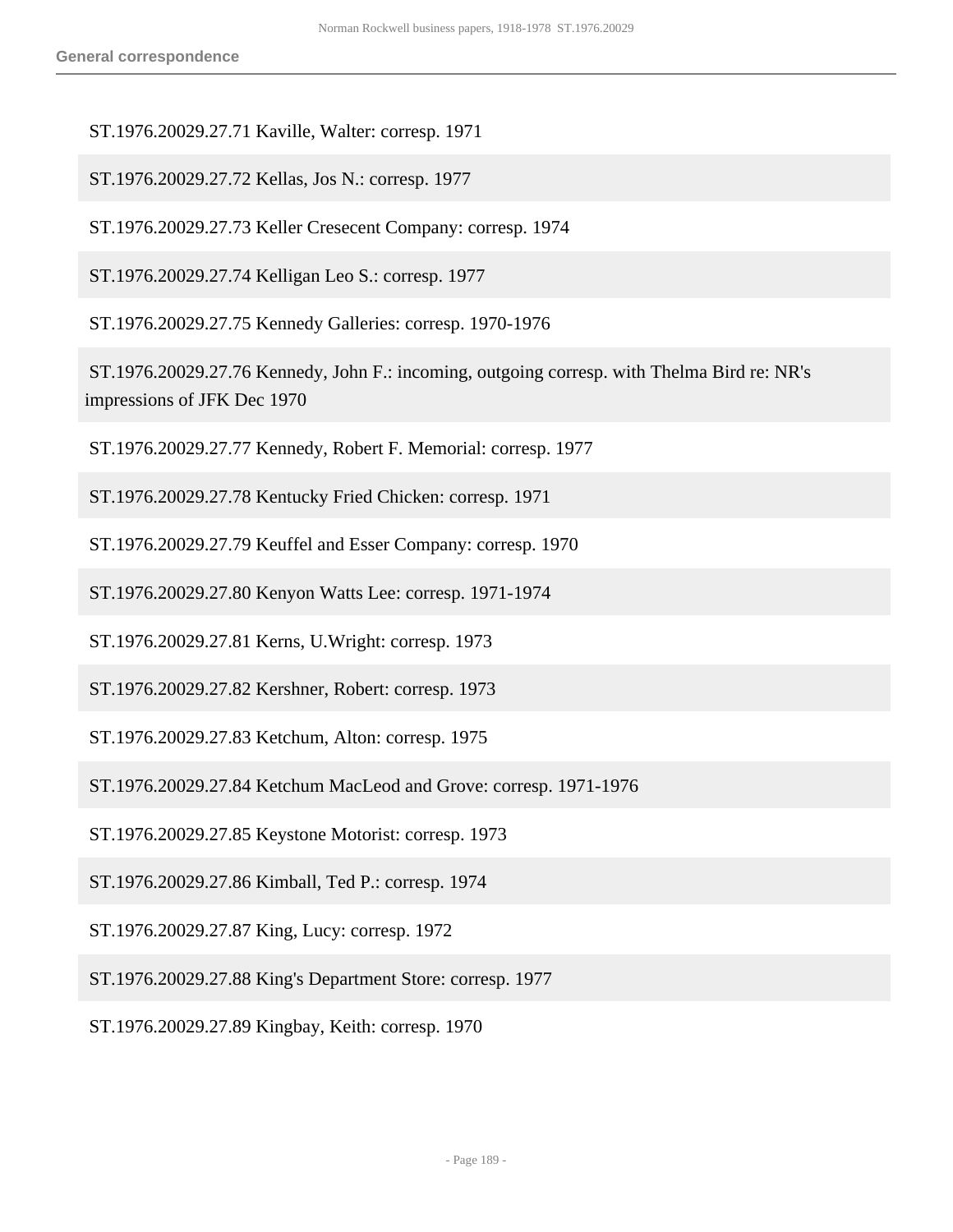- ST.1976.20029.27.90 Kinghan, Charles R.: corresp. 1976
- ST.1976.20029.27.91 Kirkpatrick John E.: corresp. 1971
- ST.1976.20029.27.92 Kirme, George: corresp.; NR notes 1972
- ST.1976.20029.27.93 Knee Theodore: corresp. 1977
- ST.1976.20029.27.94 Knickerbocker News: corresp. 1971
- ST.1976.20029.27.95 Knigge, Robert: corresp. 1974
- ST.1976.20029.27.96 Knight, Vic Jr.: corresp. 1972-1977
- ST.1976.20029.27.97 Knoedler, M. and Company: corresp. 1972-1976
- ST.1976.20029.27.98 Knollwood Publishing: corresp. 1975
- ST.1976.20029.27.99 Kodner, Martin: corresp. 1970
- ST.1976.20029.27.100 Koenig, Harry: corresp. 1975
- ST.1976.20029.27.101 Koenigsberg, Marvin L.: corresp. 1976
- ST.1976.20029.27.102 Kollek, Teddy: corresp. 1970
- ST.1976.20029.27.103 Kolligian, Leo: corresp. 1971
- ST.1976.20029.27.104 Kootstra: corresp. circa 1970
- ST.1976.20029.27.105 Kosco, Nicholas: corresp. 1974
- ST.1976.20029.27.106 Koval, Frank: corresp. 1975
- ST.1976.20029.27.107 Kraft Foods: corresp. circa 1975
- ST.1976.20029.27.108 Kraus, Robert: corresp. 1970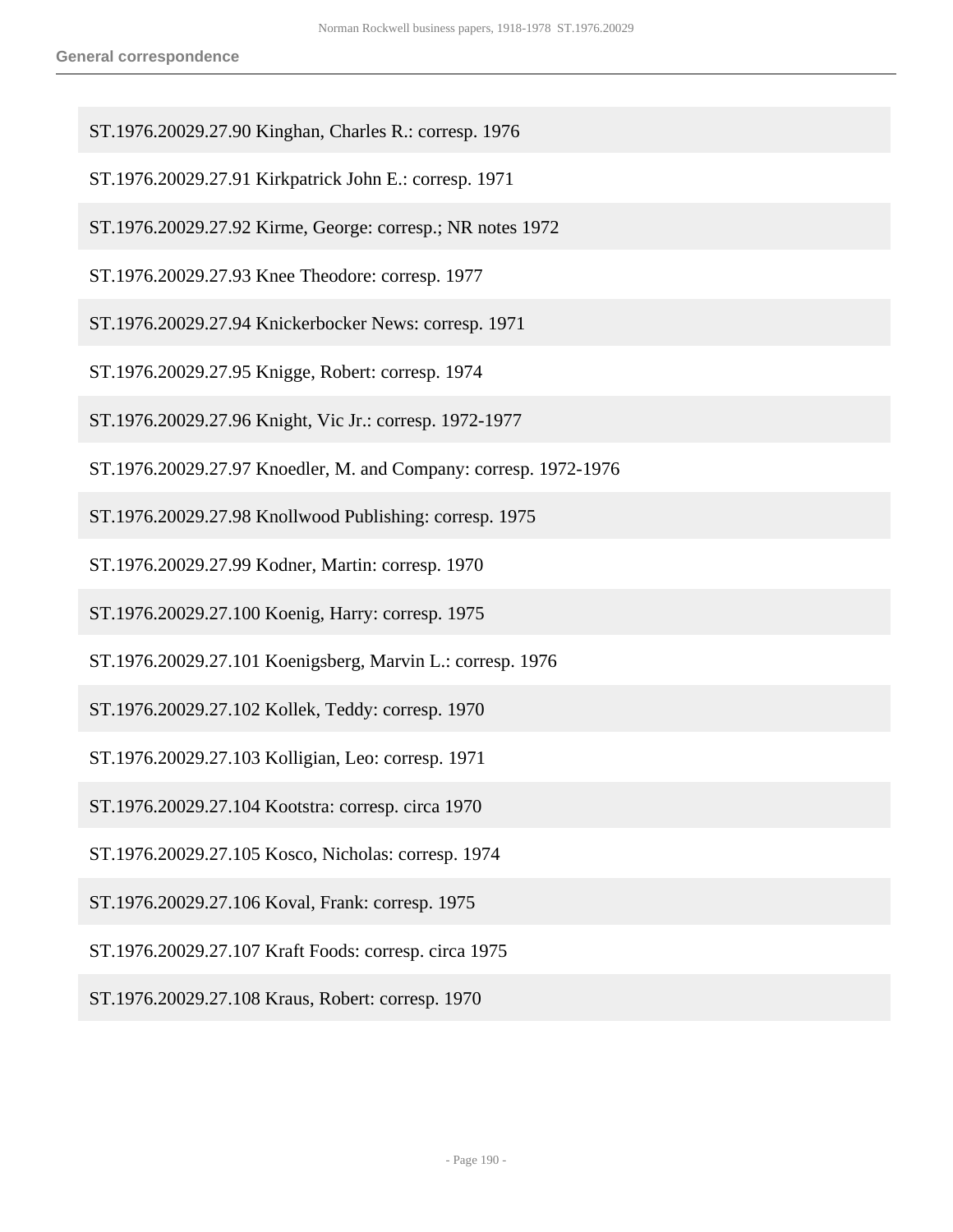| ST.1976.20029.27.109 Krauss, Walt: corresp. 1973           |            |
|------------------------------------------------------------|------------|
| ST.1976.20029.27.110 Kramer, Hazlett: corresp. 1971        |            |
| ST.1976.20029.27.111 Krauss, Walt: corresp. 1973           |            |
| ST.1976.20029.27.112 KRMA-TV: corresp. 1971                |            |
| ST.1976.20029.27.113 Krueger, N.A. Company: corresp. 1974  |            |
| ST.1976.20029.27.114 KTL Color Service: corresp. 1970      |            |
| ST.1976.20029.27.115 Kulks, Stephen: corresp. 1972         |            |
| ST.1976.20029.27.116 Kunstler, Morton: corresp. 1974       |            |
| ST.1976.20029.27.117 Kup's Show: corresp. 1971             |            |
|                                                            |            |
| ST.1976.20029.27.118 Kutner, Morton: corresp. 1977         |            |
| ST.1976.20029.27.119 Kuzmanoff?: corresp. 1975             |            |
|                                                            | <b>Box</b> |
| ST.1976.20029.28.1 L and H Manufacturing: corresp. 1974    | 28         |
| ST.1976.20029.28.2 Lachante, Roy: corresp. 1972            |            |
| ST.1976.20029.28.3 Lachman, Lawrence: corresp. 1974        |            |
| ST.1976.20029.28.4 LaCross Memorials: corresp. 1977        |            |
| ST.1976.20029.28.5 Ladies Home Journal: corresp. 1970-1972 |            |
| ST.1976.20029.28.6 La Galerie Mouffe: corresp. 1975        |            |
| ST.1976.20029.28.7 Lahart, William T.: corresp. 1970       |            |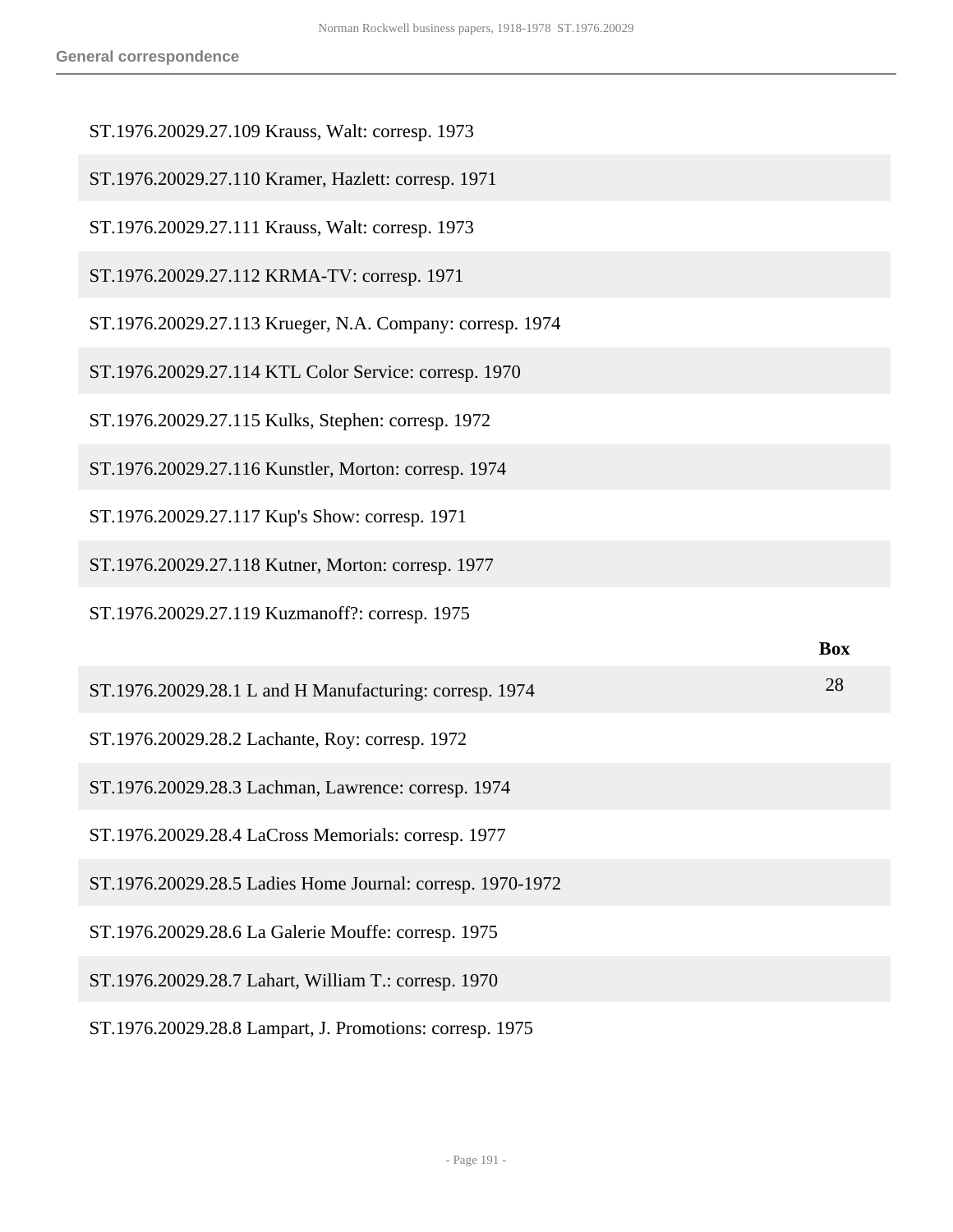- ST.1976.20029.28.9 Lancaster New Era: corresp. 1969
- ST.1976.20029.28.10 Lander, Edward: corresp. 1974
- ST.1976.20029.28.11 Landmark Associates: corresp. 1974
- ST.1976.20029.28.12 Lane, George P.: corresp. 1971
- ST.1976.20029.28.13 Larrson, Mats: corresp. circa 1978
- ST.1976.20029.28.14 Lauk, Chester: corresp. 1976
- ST.1976.20029.28.15 Lawrence, Mary: corresp. 1975
- ST.1976.20029.28.16 Lawrence Lee Museum: corresp. 1970
- ST.1976.20029.28.17 Lawrenson, Charles E.: corresp. 1972
- ST.1976.20029.28.18 League of American Wheelmen: corresp. 1970
- ST.1976.20029.28.19 Leaming, Deryl R.: corresp. 1970-1971
- ST.1976.20029.28.20 Leavitt, Hart: corresp. 1977
- ST.1976.20029.28.21 LeBlanc, Stanley A.: corresp. 1974
- ST.1976.20029.28.22 Lec. Company Limited: corresp. 1973
- ST.1976.20029.28.23 Lee Savings Bank: corresp. 1970
- ST.1976.20029.28.24 Leeper, John Paul: corresp. 1972
- ST.1976.20029.28.25 Le Galeria: corresp. 1977
- ST.1976.20029.28.26 Lenox, C.N. Company: corresp. re: Little League 1968-1970
- ST.1976.20029.28.27 Lenox Town report: corresp. 1970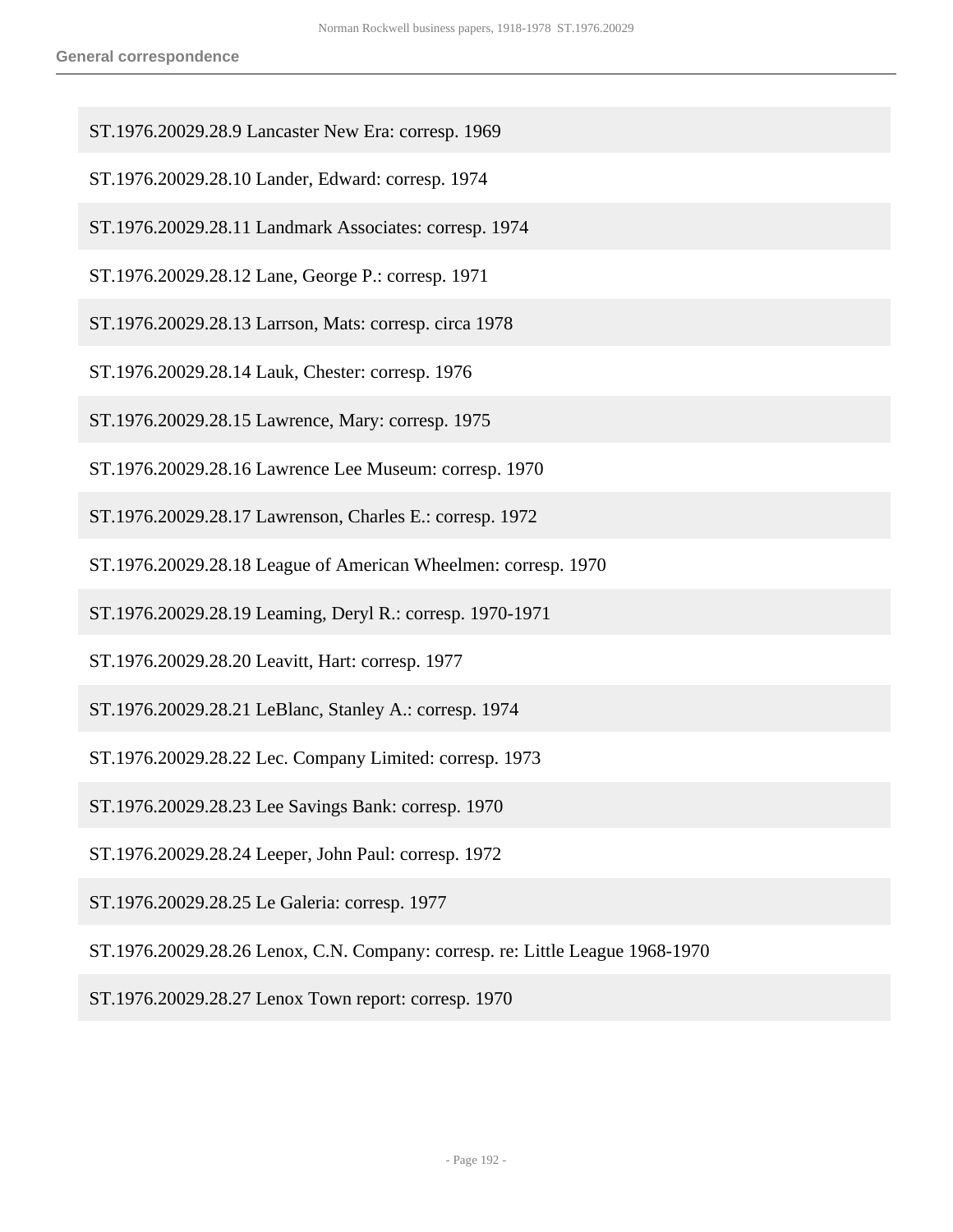- ST.1976.20029.28.28 Lergo Area Historical Society: corresp. 1973
- ST.1976.20029.28.29 Levine, Barry: corresp. 1975
- ST.1976.20029.28.30 Levine, Phillip: corresp. 1972-1973
- ST.1976.20029.28.31 Levine, Sidney: corresp. 1975
- ST.1976.20029.28.32 Levine, Ted: corresp. 1975
- ST.1976.20029.28.33 Levinson Associates: corresp. 1975
- ST.1976.20029.28.34 Levy, Sy: corresp. 1974
- ST.1976.20029.28.35 Levy, William Turner: corresp. 1974
- ST.1976.20029.28.36 Lewis, Michael: corresp. 1975
- ST.1976.20029.28.37 Lewiston, Town of: corresp. 1973
- ST.1976.20029.28.38 Liberty Torch: corresp. 1976
- ST.1976.20029.28.39 Library of Illustration Art: corresp. 1974
- ST.1976.20029.28.40 Lichtman, James F.: corresp. 1972
- ST.1976.20029.28.41 Lincoln First Federal: corresp. 1974
- ST.1976.20029.28.42 Lincoln Hall Merchants Association: corresp. 1975
- ST.1976.20029.28.43 Lincoln Mutual Savings Bank: corresp. 1976
- ST.1976.20029.28.44 Lincoln and Brady: corresp. 1974
- ST.1976.20029.28.45 Lincoln Heritage Trail Foundation: corresp. 1973
- ST.1976.20029.28.46 Lincoln, Robert: corresp. 1971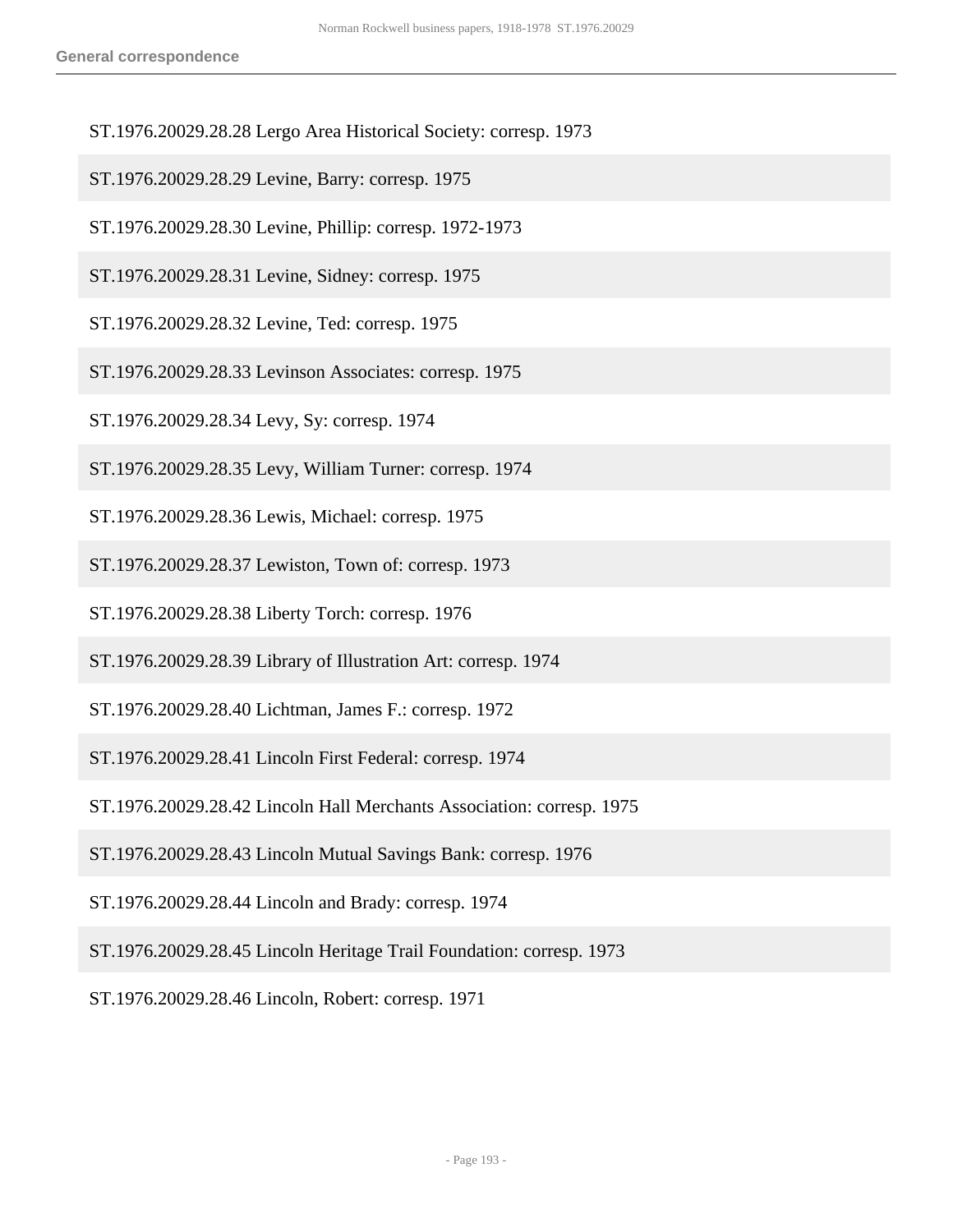- ST.1976.20029.28.47 Lindon, Helen: corresp. 1971
- ST.1976.20029.28.48 Lipinski, Eryk: corresp. 1971
- ST.1976.20029.28.49 Lischke, Frank: corresp. 1970-1975
- ST.1976.20029.28.50 Literary Guild of America Inc.: corresp. 1977
- ST.1976.20029.28.51 Litowitz, Donna: corresp. 1971
- ST.1976.20029.28.52 Little Brown and Company: corresp. 1971
- ST.1976.20029.28.53 Little Dix Bay Hotel Corporation: corresp. 1973
- ST.1976.20029.28.54 Little Traverse Regional Historical Society: corresp. 1971
- ST.1976.20029.28.55 Log Cabin Gift Shop: corresp. 1972
- ST.1976.20029.28.56 Lolio, Albert: corresp. 1976
- ST.1976.20029.28.57 Lomazo, Steven: corresp. 1975-1977
- ST.1976.20029.28.58 Long, Clifford: corresp. 1976
- ST.1976.20029.28.59 Long, Tina Scafer: corresp. 1970
- ST.1976.20029.28.60 Longines Withnauer Watch Company: corresp. 1970
- ST.1976.20029.28.61 Loos, Bill- Evans Adhesive: corresp. 1970-1978
- ST.1976.20029.28.62 Lord Fairfax Community College: corresp. 1970
- ST.1976.20029.28.63 Lord, Sullivan and Yoder: corresp. 1974
- ST.1976.20029.28.64 Lotech, Frank M.
- ST.1976.20029.28.65 Lowe, James M.: corresp. 1976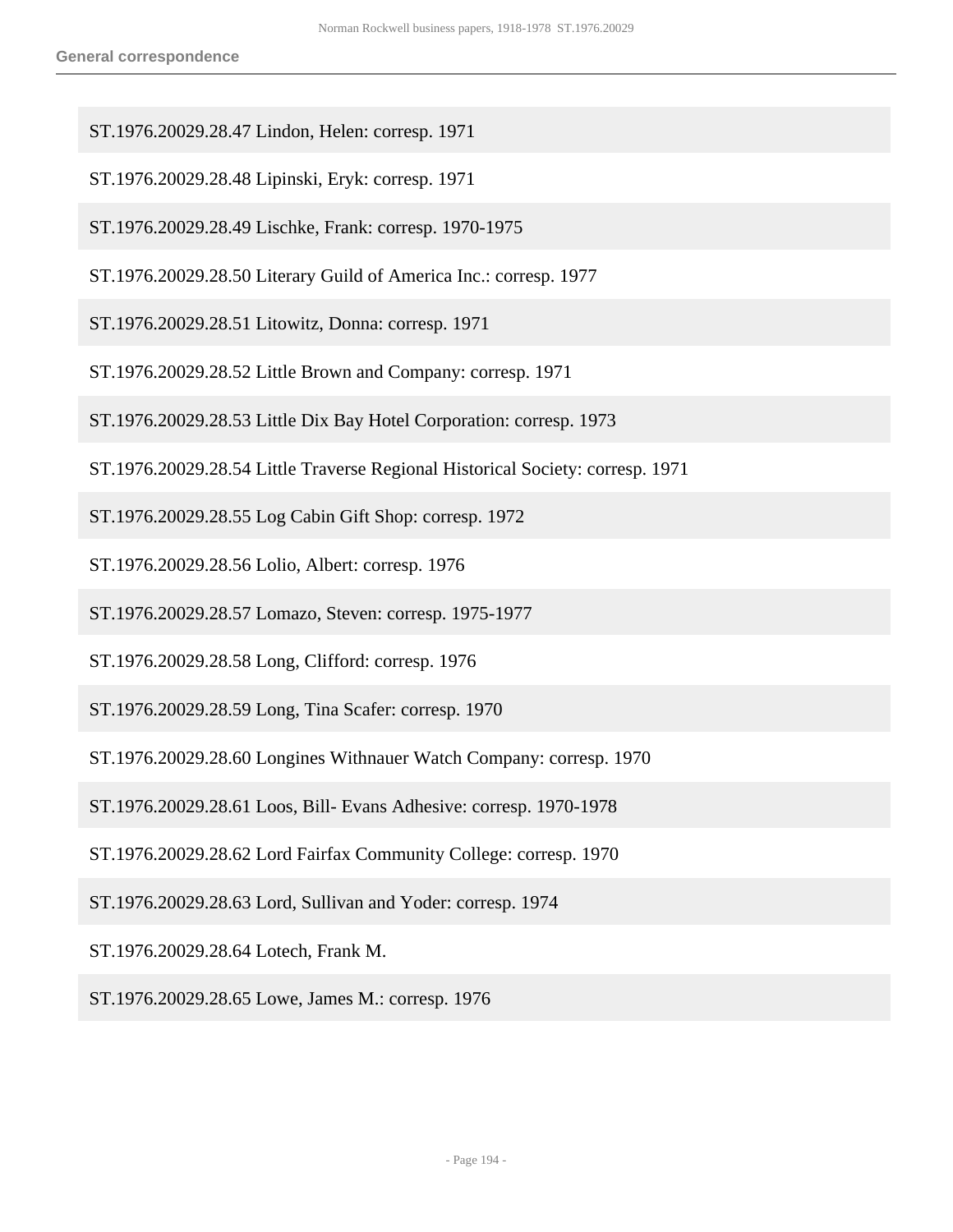| ST.1976.20029.28.66 Lowengard Brotherhood: corresp. 1978                                                                   |            |
|----------------------------------------------------------------------------------------------------------------------------|------------|
| ST.1976.20029.28.67 Luber, Southerd Inc.: corresp. 1975                                                                    |            |
| ST.1976.20029.28.68 Lucas, Lex: corresp. 1971                                                                              |            |
| ST.1976.20029.28.69 Lucas, Mary Ann: corresp. 1977                                                                         |            |
| ST.1976.20029.28.70 Lundberg, Rochelle: incoming, outgoing corresp. re: request of use 1971                                |            |
| ST.1976.20029.28.71 Lyford, Roger: corresp. 1972-1977                                                                      |            |
| ST.1976.20029.28.72 Lyons, Jim: corresp. 1977                                                                              |            |
|                                                                                                                            | <b>Box</b> |
| ST.1976.20029.29.1 M misc.: unidentified corresp. 1971                                                                     | 29         |
| ST.1976.20029.29.2 M misc: corresp. 1970s                                                                                  |            |
| ST.1976.20029.29.3 M misc.: incoming, outgoing corresp. 1971                                                               |            |
| ST.1976.20029.29.4 M misc.: corresp. 1972                                                                                  |            |
| ST.1976.20029.29.5 M: handwritten notes by NR circa 1970                                                                   |            |
| ST.1976.20029.29.6 M., Amy: corresp. 1970-1971                                                                             |            |
| ST.1976.20029.29.7 Mace, Gage: incoming, outgoing corresp. 1970                                                            |            |
| ST.1976.20029.29.8 MacManus, John and Adams Inc.: incoming, outgoing corresp. re: royalties from<br>Brown and Bigelow 1970 |            |
| ST.1976.20029.29.9 Mack, Jerome: corresp. 1976                                                                             |            |
| ST.1976.20029.29.10 Maddock, J.R. Brad: corresp. 1976                                                                      |            |

ST.1976.20029.29.11 Magion, Joe: incoming, outgoing corresp. May 1971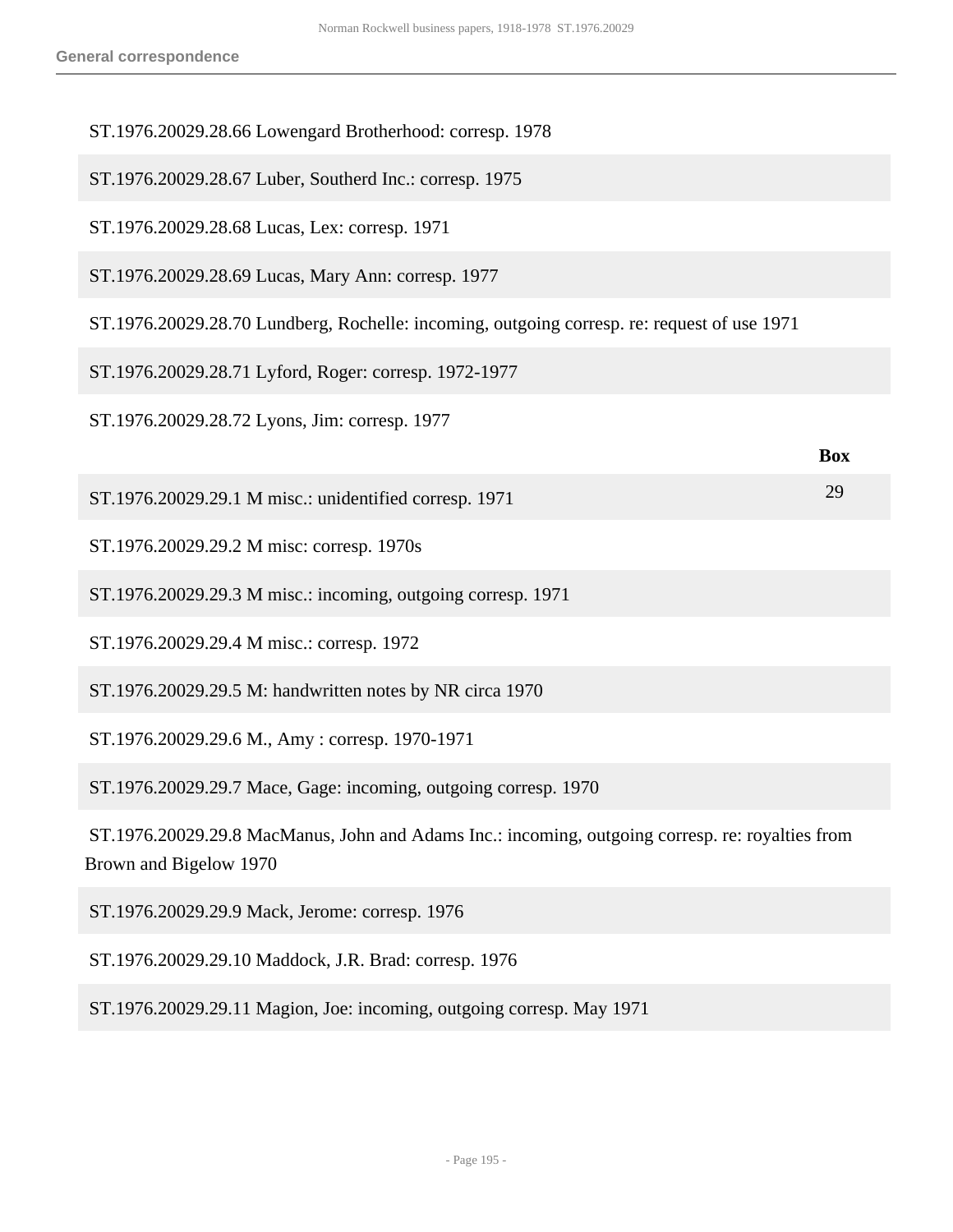- ST.1976.20029.29.12 Magill, David: corresp. 1978
- ST.1976.20029.29.13 Mainman: corresp. 1975
- ST.1976.20029.29.14 Magic Lantern: corresp. 1976
- ST.1976.20029.29.15 Magnussen and Amey: corresp. 1975
- ST.1976.20029.29.16 Malick, George: corresp. 1976
- ST.1976.20029.29.17 Maloney, Robert W.: corresp. 1975
- ST.1976.20029.29.18 Mamaroneck High School: corresp. 1977
- ST.1976.20029.29.19 Mande III, John: corresp. 1976
- ST.1976.20029.29.20 Mandl, Filmore: corresp. with NR note 1970
- ST.1976.20029.29.21 Manges, Horace: corresp. 1970-1975
- ST.1976.20029.29.22 Mann, Charles: corresp. 1971
- ST.1976.20029.29.23 Maples, Connie: incoming, outgoing corresp. May 1973
- ST.1976.20029.29.24 Mar, Timothy T.: corresp. 1973
- ST.1976.20029.29.25 Marasca, Mark: corresp. 1976
- ST.1976.20029.29.26 March of Dimes: corresp. 1976
- ST.1976.20029.29.27 Marian Fathers: incoming, outgoing corresp. 1970-1971
- ST.1976.20029.29.28 Marketing Innovations: corresp. 1974
- ST.1976.20029.29.29 Marks, Ann L.: corresp. 1973
- ST.1976.20029.29.30 Marquis Who's Who Inc.: corresp. 1973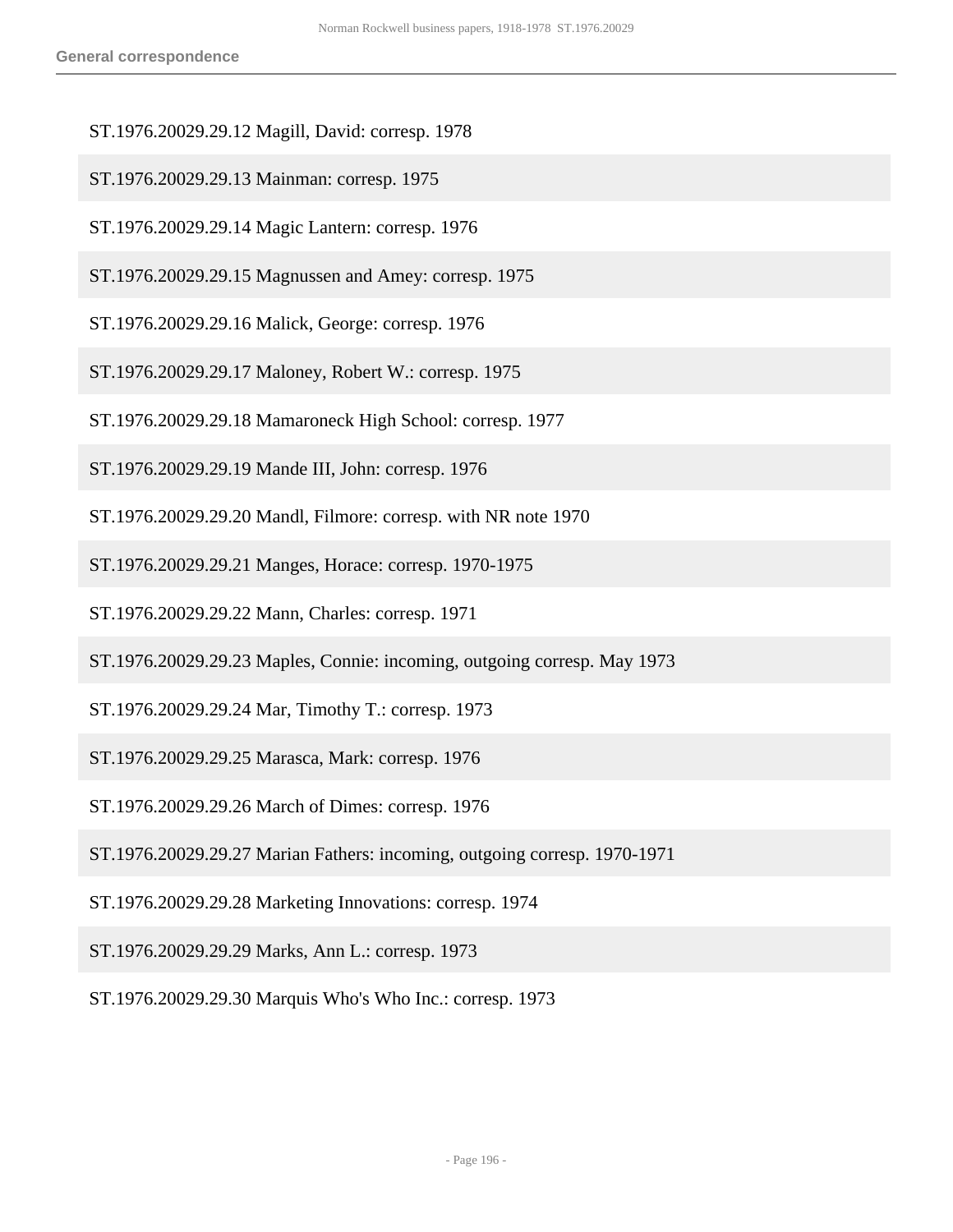ST.1976.20029.29.31 Marsh, Anna May: corresp. 1970

ST.1976.20029.29.32 Martin, David N.: corresp. 1973

ST.1976.20029.29.33 Martin and Woltz Advertising: corresp. 1973

ST.1976.20029.29.34 Maryland Casualty Company: incoming, outgoing corresp. 1970

ST.1976.20029.29.35 Masciale, M.: corresp. 1975

ST.1976.20029.29.36 Martin, Philip: corresp. 1975

ST.1976.20029.29.37 Masons, Supreme Council of the Scottish Rite: corresp. 1973

ST.1976.20029.29.38 Massachusetts Association of Insurance Women's Meeting: corresp. 1970

ST.1976.20029.29.39 Massachusetts Commonwealth of: corresp. 1973

 ST.1976.20029.29.40 Massachusetts, Commonwealth of Executive Department: corresp. re: tourism film Sep 1970

ST.1976.20029.29.41 Massachusetts Department of Commerce and Development: corresp. 1977

ST.1976.20029.29.42 Massachusetts Department of Public Safety: incoming, outgoing corresp. 1970

ST.1976.20029.29.43 Massachusetts Governors Conference: corresp. 1978

 ST.1976.20029.29.44 Massachusetts Mutual Life Insurance Company: incoming, outgoing corresp. 1971-1978

ST.1976.20029.29.45 Massachusetts, State Police of: incoming, outgoing corresp. 1970

ST.1976.20029.29.46 Massachusetts, University of: corresp. 1972-1977

ST.1976.20029.29.47 Matchbox Magazine: corresp. 1975

ST.1976.20029.29.48 Maudlin, Bill: outgoing corresp. 1971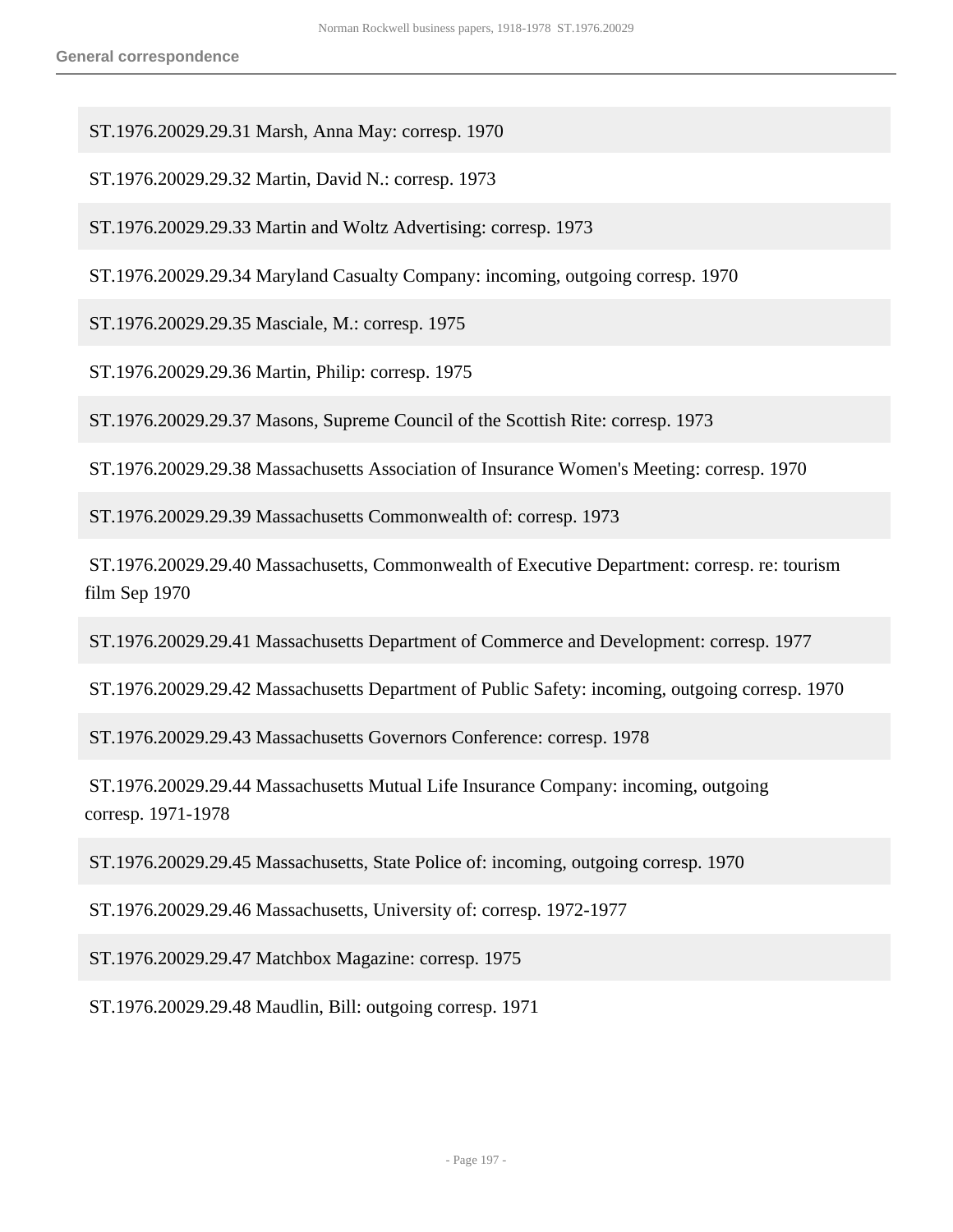- ST.1976.20029.29.49 Matz, Norman: corresp. 1978
- ST.1976.20029.29.50 Mayer, Frank and Associates: corresp. 1974
- ST.1976.20029.29.51 Mayer, Peter A.: corresp. 1975
- ST.1976.20029.29.52 Mayo Clinic: corresp. 1976
- ST.1976.20029.29.53 MBI: corresp. 1975
- ST.1976.20029.29.54 McAnn, Thom: corresp. 1973
- ST.1976.20029.29.55 McCalls: corresp. 1973
- ST.1976.20029.29.56 McCann- Erickson: corresp. 1972-1975
- ST.1976.20029.29.57 McConkey, Hugh: corresp. 1973-1975
- ST.1976.20029.29.58 McCray, Matthew: corresp. 1976
- ST.1976.20029.29.59 McDonough, John J.: corresp. 1972
- ST.1976.20029.29.60 McDowell, John J.: corresp. 1974
- ST.1976.20029.29.61 McGrath, Edward J.: corresp. 1974
- ST.1976.20029.29.62 McGraw Hill Information Systems: corresp. 1978
- ST.1976.20029.29.63 McGregor, Doug: corresp. 1970
- ST.1976.20029.29.64 McKearnan, Robert T.: outgoing corresp.; business card 1971
- ST.1976.20029.29.65 McKeown, Wesley- portrait of McKeown by Rockwell. Advertising: incoming, outgoing corresp. re: "American Observed" 1969-1970
- ST.1976.20029.29.66 McIlharny, Stirling- New York Magazine: outgoing corresp. re: New York Magazine article on NR 1970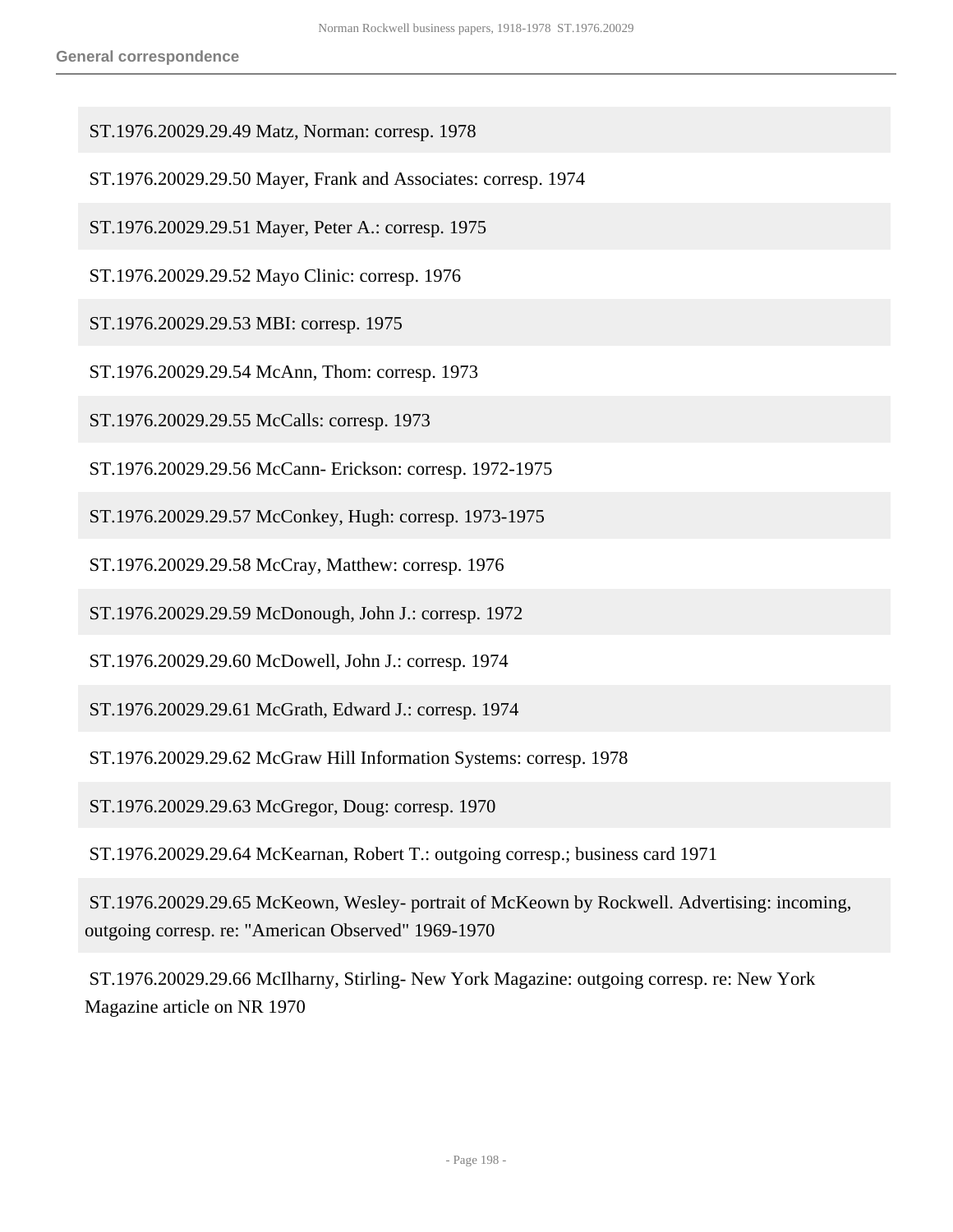- ST.1976.20029.29.67 McQuade, Joe: corresp. 1978
- ST.1976.20029.29.68 McManus, Maureen: corresp. 1972
- ST.1976.20029.29.69 McWilliams- Church: corresp. 1974
- ST.1976.20029.29.70 MedCom: corresp. 1973
- ST.1976.20029.29.71 Media Arts: corresp. 1975
- ST.1976.20029.29.72 Mediators: corresp. 1975
- ST.1976.20029.29.73 Medical Center, Berkshire: bills 1973
- ST.1976.20029.29.74 Medical Economics: corresp. 1973
- ST.1976.20029.29.75 Medicare: corresp. 1973-1977
- ST.1976.20029.29.76 Mednick, Scott: corresp. 1976
- ST.1976.20029.29.77 Meglin, Nick: corresp. 1973
- ST.1976.20029.29.78 Melvin Drug Company: corresp. 1973
- ST.1976.20029.29.79 Mendez Charles: corresp. 1970
- ST.1976.20029.29.80 Mendoza, George: corresp. 1976
- ST.1976.20029.29.81 Merrione, Pat: corresp. 1970
- ST.1976.20029.29.82 Merrit, Stan: corresp. 1975
- ST.1976.20029.29.83 Mesa Public Schools: corresp. 1974
- ST.1976.20029.29.84 Mestre, Medina: corresp. 1973
- ST.1976.20029.29.85 Metroland Associated Services: corresp. 1975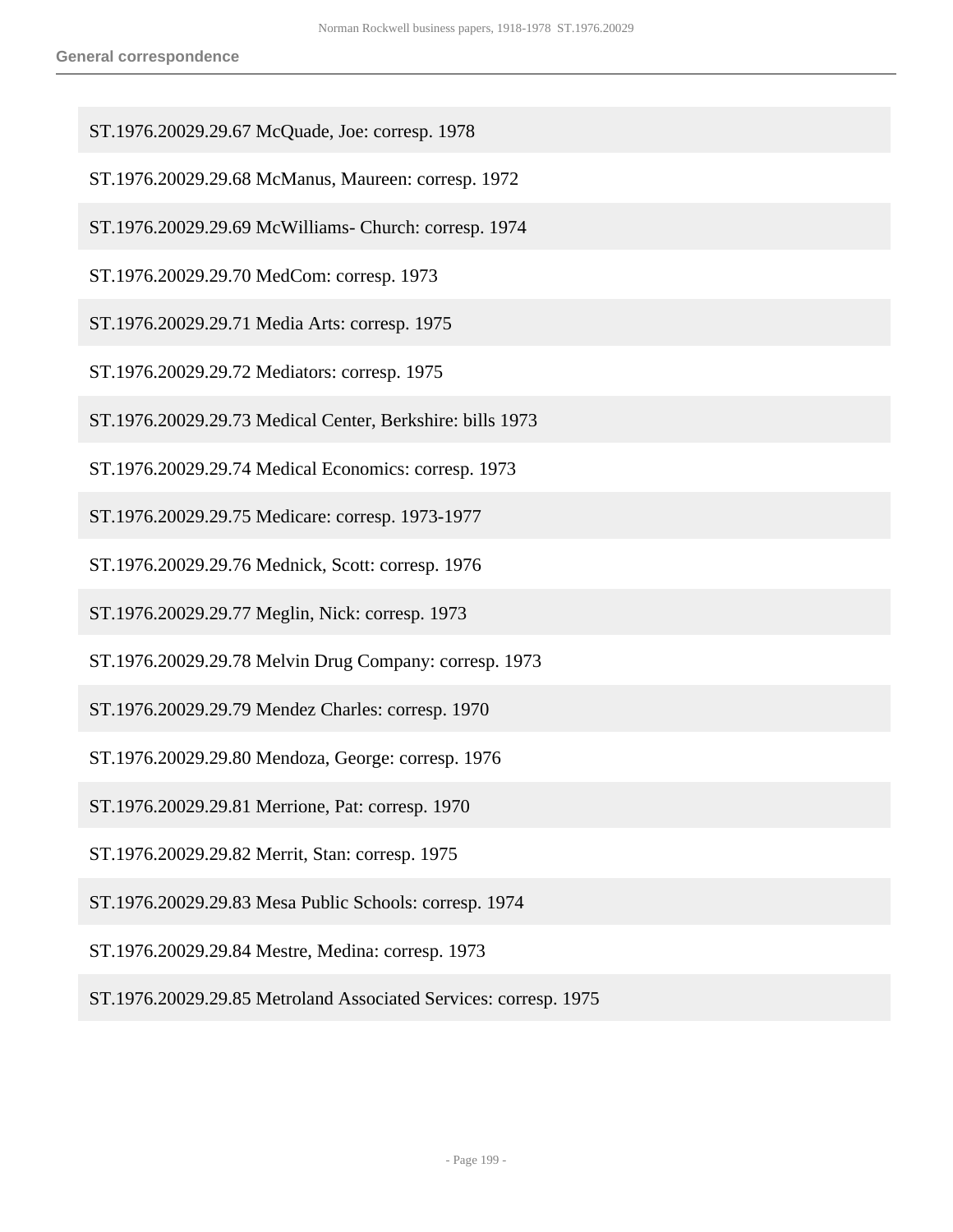ST.1976.20029.29.86 Meyer, Susan- American Artist: corresp. 1975

ST.1976.20029.29.87 Michaels, John- Forbes Magazine: corresp. 1972

ST.1976.20029.29.88 Mickelson Gallery: corresp. 1974

ST.1976.20029.29.89 Midwest Industries: corresp. 1976

ST.1976.20029.29.90 Mile, Billy: corresp. 1974

ST.1976.20029.29.91 Miller, Alden: corresp. 1975

 ST.1976.20029.29.132 Miller, Macdonald, Bush & Ackerman: corresp. re: use of NR name for university in California Oct 30 1978

ST.1976.20029.29.92 Mills Hall Welborn: corresp. 1975

 ST.1976.20029.29.93 Milani, Joe H.: incoming, outgoing corresp. re: Time print of NR's Moon Landing 1970-1971

ST.1976.20029.29.94 Milnor, James: incoming, outgoing corresp. 1971

ST.1976.20029.29.95 Milner, Marian, Moner: corresp. 1971

ST.1976.20029.29.96 Minerra: corresp. 1976

ST.1976.20029.29.97 Miniet Co.: corresp. 1973

 ST.1976.20029.29.98 Mint, Franklin (Dan Walton): outgoing corresp.; receipt for proofs; sketches 1970; 1976

ST.1976.20029.29.99 Mion, Pierre: corresp. 1974-1976

ST.1976.20029.29.100 Miscione, Vincent: corresp. 1975

ST.1976.20029.29.101 Miss Universe: corresp. 1974

ST.1976.20029.29.102 Mississippi Art Association: corresp. 1974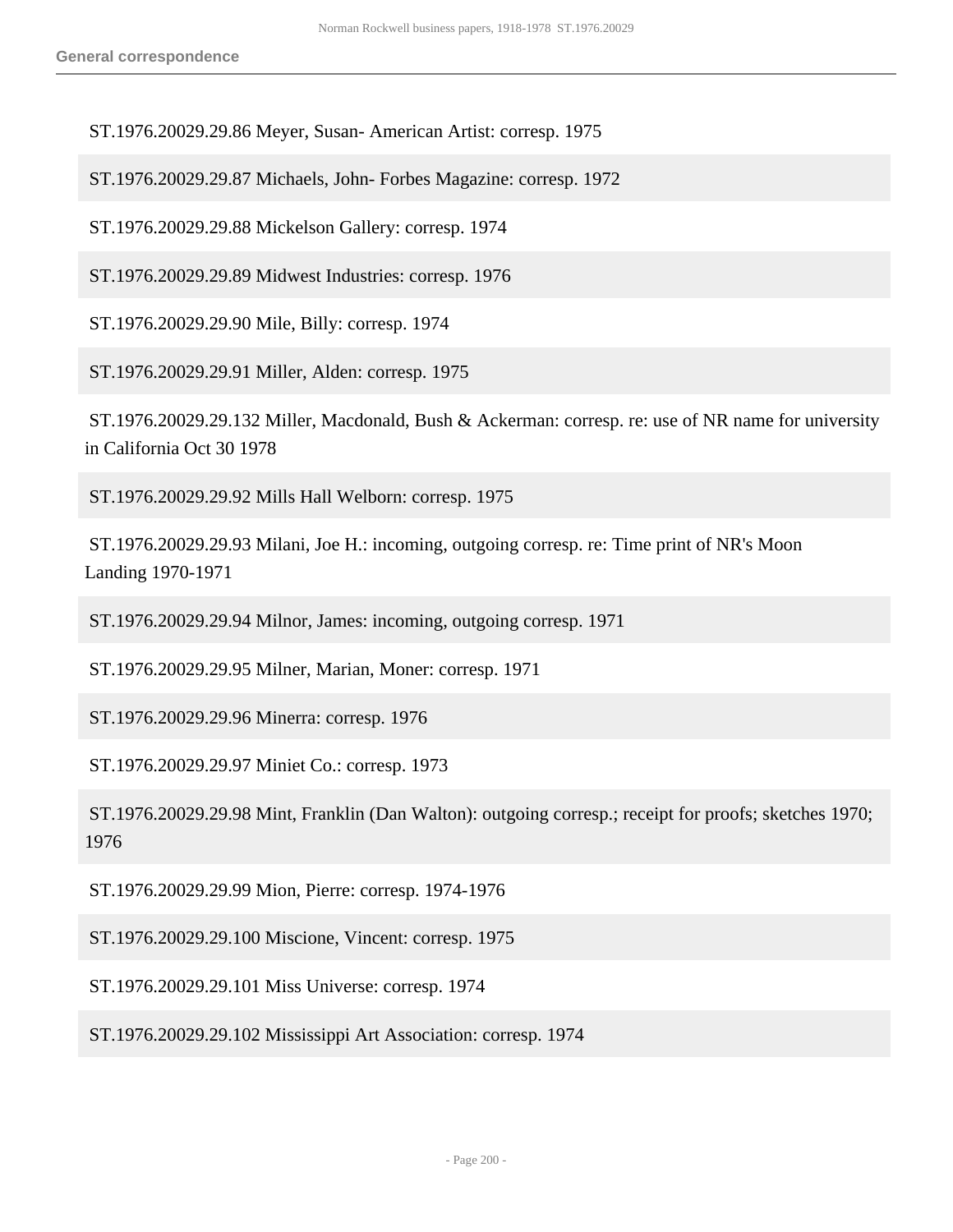## ST.1976.20029.29.103 Mineral Digest: corresp. 1974

ST.1976.20029.29.104 Minor, Robert: corresp. 1974

 ST.1976.20029.29.105 Modern Maturity: incoming, outgoing corresp. re: 1965 article on NR; ms. of article 1965-1970

ST.1976.20029.29.106 Moles, Abraham A.: corresp. 1975

ST.1976.20029.29.107 Moore, Milton: corresp. 1975

ST.1976.20029.29.108 Moore, Thurston Inc.: corresp. 1978

ST.1976.20029.29.109 Moran, John Gedded: corresp. 1977

ST.1976.20029.29.110 Morto, Tom: corresp. 1971

ST.1976.20029.29.111 Morton International: corresp. 1970

ST.1976.20029.29.112 Motivation Research: corresp. 1977

ST.1976.20029.29.113 Motorola: corresp. 1975

ST.1976.20029.29.114 Motyka, Joan: corresp. 1976

ST.1976.20029.29.115 Mountain Bell: corresp. 1975

ST.1976.20029.29.116 Mugiani, Joe- Otis Art Institute 1973

ST.1976.20029.29.117 Mugelston, Mark B.: 1977

ST.1976.20029.29.118 Muhlenberg College: corresp. 1974

ST.1976.20029.29.119 Murr, Helen: corresp. 1970

ST.1976.20029.29.120 Muline, Mary: corresp. 1977

ST.1976.20029.29.121 Murphy, E. James: corresp. 1974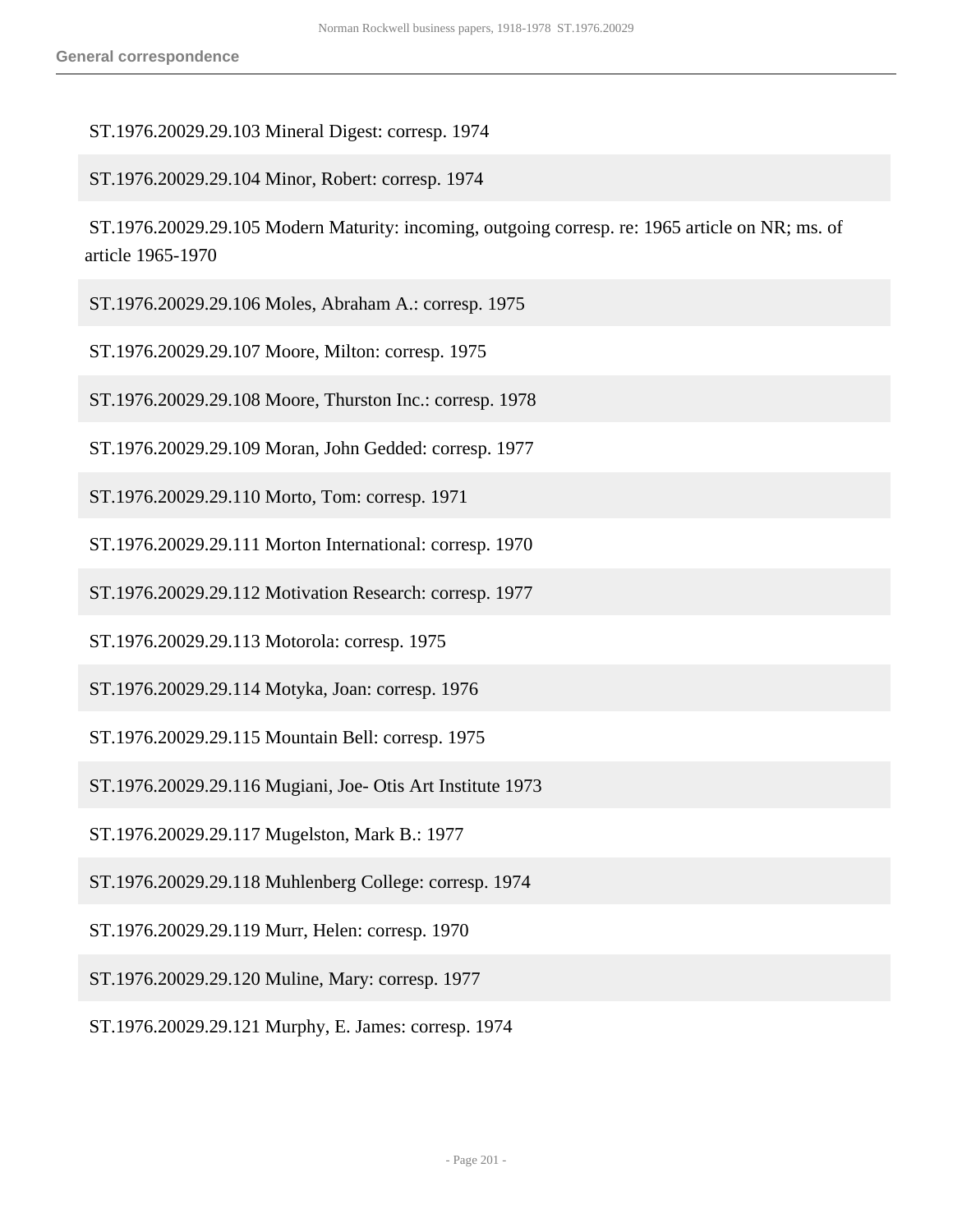| ST.1976.20029.29.122 Murphy, Robert S.: corresp. 1973                                     |            |
|-------------------------------------------------------------------------------------------|------------|
| ST.1976.20029.29.123 Murray, Robert J.: corresp. 1977                                     |            |
| ST.1976.20029.29.124 Museum of Arts and Sciences Florida: corresp. 1976                   |            |
| ST.1976.20029.29.125 Museum of Contemporary Art: corresp. 1975                            |            |
| ST.1976.20029.29.126 Museum of Contemporary Art, Chicago: corresp. 1973                   |            |
| ST.1976.20029.29.127 Museum of Fine Arts Arts Boston: corresp. 1976                       |            |
| ST.1976.20029.29.128 Museum of Natural History, Holyoke: incoming, outgoing corresp. 1970 |            |
| ST.1976.20029.29.129 Mylonas, Thomas: corresp. 1974                                       |            |
| ST.1976.20029.29.130 Myron Manufacturing Corporation: corresp. 1974                       |            |
| ST.1976.20029.29.131 Murray, Robert J.: corresp. 1978                                     |            |
|                                                                                           |            |
|                                                                                           | <b>Box</b> |
| ST.1976.20029.30.1 N misc.: corresp. 1970s                                                | 30         |
| ST.1976.20029.30.2 N.A.A.C.P. Legal Defense Fund: corresp. 1971                           |            |
| ST.1976.20029.30.3 Nabisco Commercial: corresp. 1974                                      |            |
| ST.1976.20029.30.4 Nantucket Stage Company: corresp. 1975                                 |            |
| ST.1976.20029.30.5 Naramore Christian Foundation: corresp. 1971                           |            |
| ST.1976.20029.30.6 NASA: corresp., notes 1971-1975                                        |            |
| ST.1976.20029.30.7 Nassau Art Gallery: corresp. 1970                                      |            |
| ST.1976.20029.30.8 Nathan Hale Ancient File and Drums: corresp. 1974                      |            |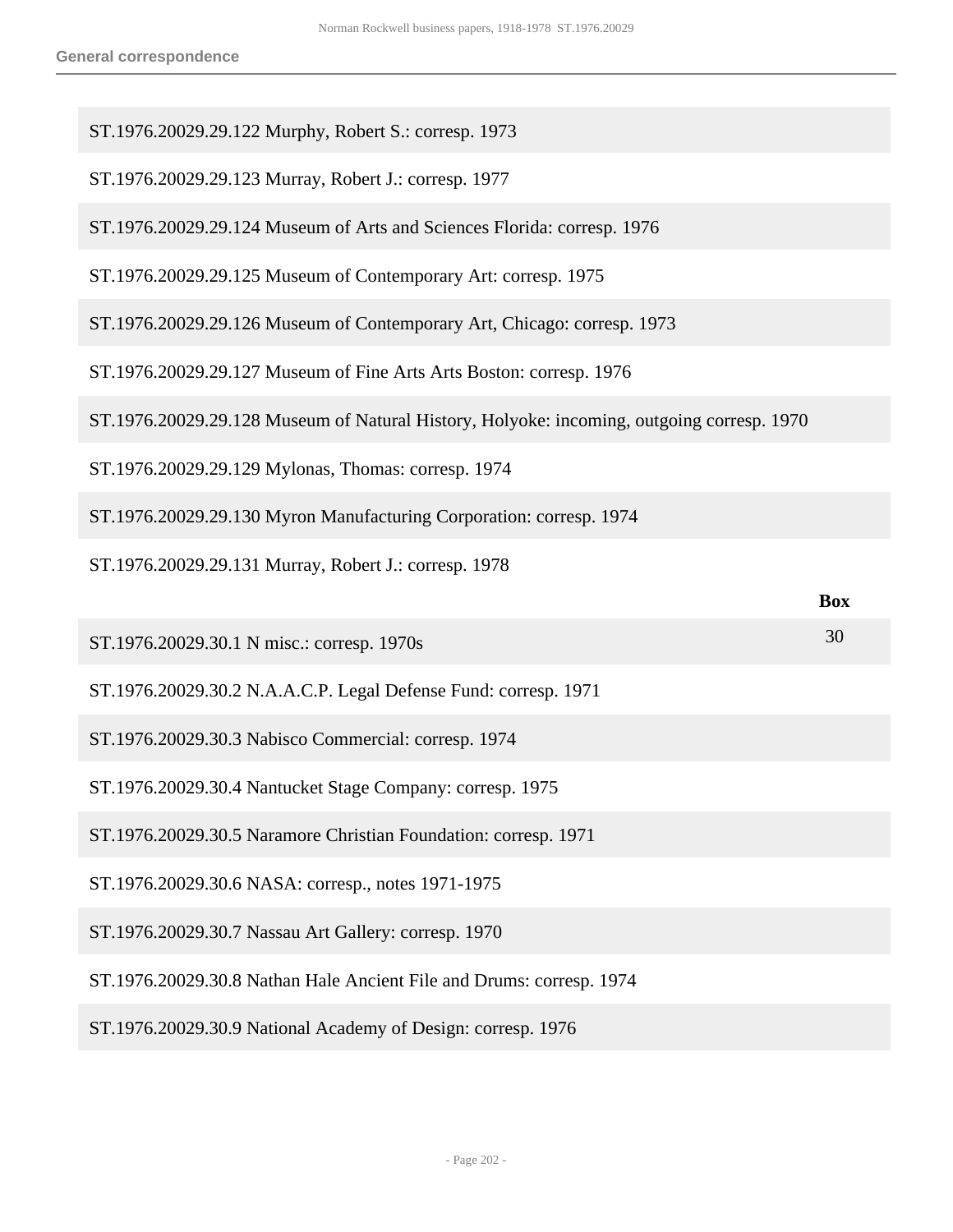ST.1976.20029.30.10 National Aeronautics and Space Administration: corresp. 1972

ST.1976.20029.30.11 National Archives: corresp. 1971

ST.1976.20029.30.12 National Arts Club: corresp. 1976

ST.1976.20029.30.13 National Association of Mutual Savings Banks: corresp. 1972

ST.1976.20029.30.14 National Book Committee: corresp. 1972

ST.1976.20029.30.15 National Committee for Employer Support: corresp. 1973

ST.1976.20029.30.16 National Council on Aging: corresp. 1975

ST.1976.20029.30.17 National Cowboy Hall of Fame: corresp. 1971

ST.1976.20029.30.18 National Flag Foundation: corresp. 1974

ST.1976.20029.30.19 National Geographic Society: corresp. 1970-1971

ST.1976.20029.30.20 National Periodical Publications: corresp. 1972

ST.1976.20029.30.21 National Porcelain Company: corresp. 1973

ST.1976.20029.30.22 National Paint and Coatings Association: corresp. 1974

ST.1976.20029.30.23 National Recreation and Park Association: corresp. 1975

ST.1976.20029.30.24 National Retired Teachers Journal: corresp. 1972

ST.1976.20029.30.25 National Shut In Day Society: corresp. 1975

ST.1976.20029.30.26 National Wildlife Magazine: corresp. 1974

ST.1976.20029.30.27 Navarra Galleries: corresp. 1970

ST.1976.20029.30.28 Navarro, Frank F.: corresp. 1970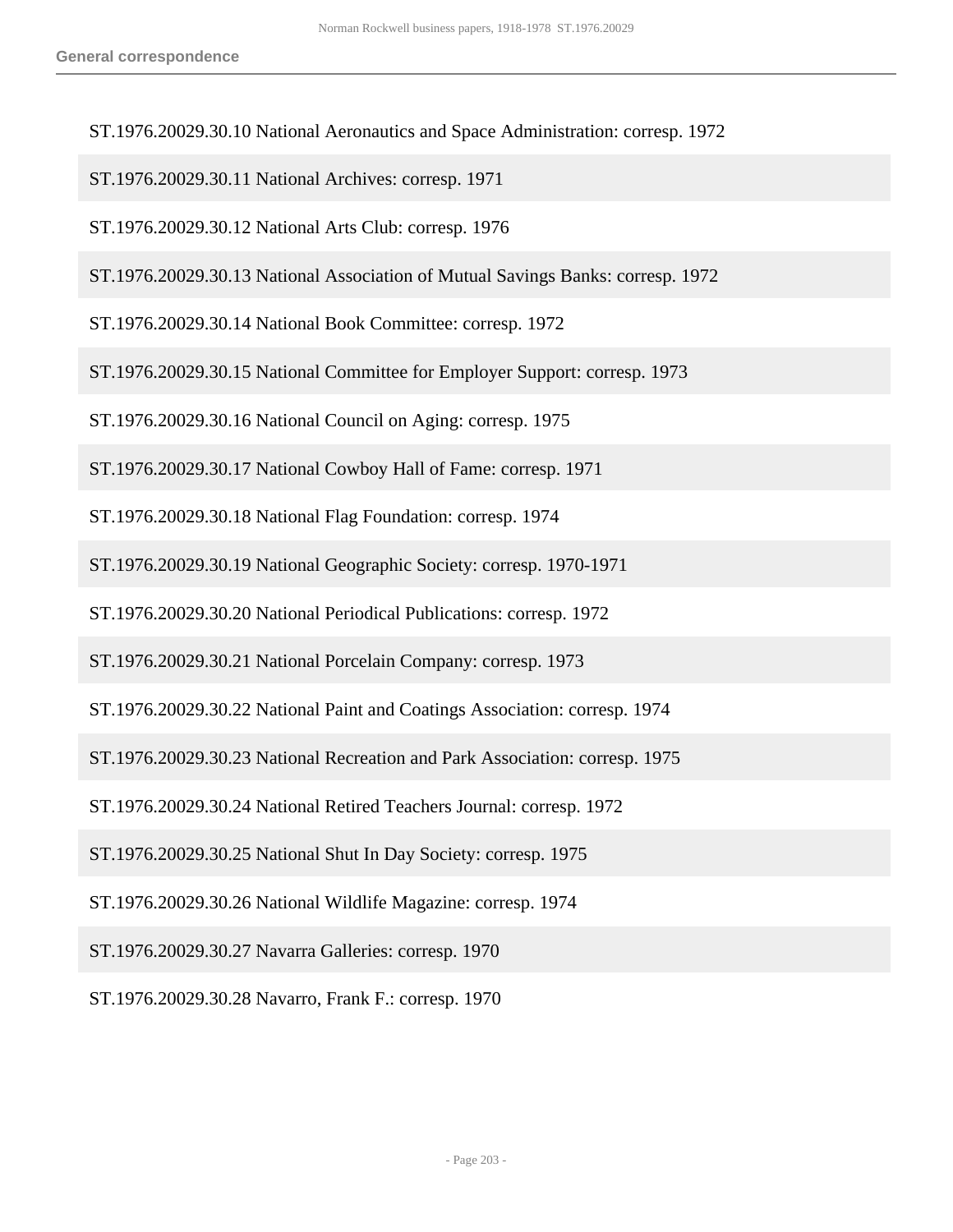- ST.1976.20029.30.29 NBC News: corresp. 1978
- ST.1976.20029.30.30 Needham Harper and Steers: corresp. 1970-1972
- ST.1976.20029.30.31 Neiman Marcus: corresp. 1976
- ST.1976.20029.30.32 Neiman, Mel: corresp. 1976
- ST.1976.20029.30.33 Nelson, Sheffield: corresp. re: Art for Heart 1973
- ST.1976.20029.30.34 Nettleton, Albert- Lee Savings Bank: corresp. 1972
- ST.1976.20029.30.35 New Art, The: corresp. 1971
- ST.1976.20029.30.36 New England Children's Museum of Modern Art: corresp. 1976
- ST.1976.20029.30.37 New England Telephone: corresp. 1975
- ST.1976.20029.30.38 New Hampshire Community Theater Association: corresp. 1974
- ST.1976.20029.30.39 New Jersey Bell: corresp. 1975
- ST.1976.20029.30.40 New Rochelle Hospital Medical Center: corresp. 1975
- ST.1976.20029.30.41 New Rochelle Postmaster: corresp. 1972
- ST.1976.20029.30.42 New Rochelle Public Library: corresp. 1971-1978
- ST.1976.20029.30.43 New York Heart Association and Heart Fund: corresp. 1972
- ST.1976.20029.30.44 New York Magazine: corresp. 1972
- ST.1976.20029.30.45 New York Senate: corresp. 1973
- ST.1976.20029.30.46 New York University: corresp. 1976
- ST.1976.20029.30.47 Newcome, Randy: corresp. 1973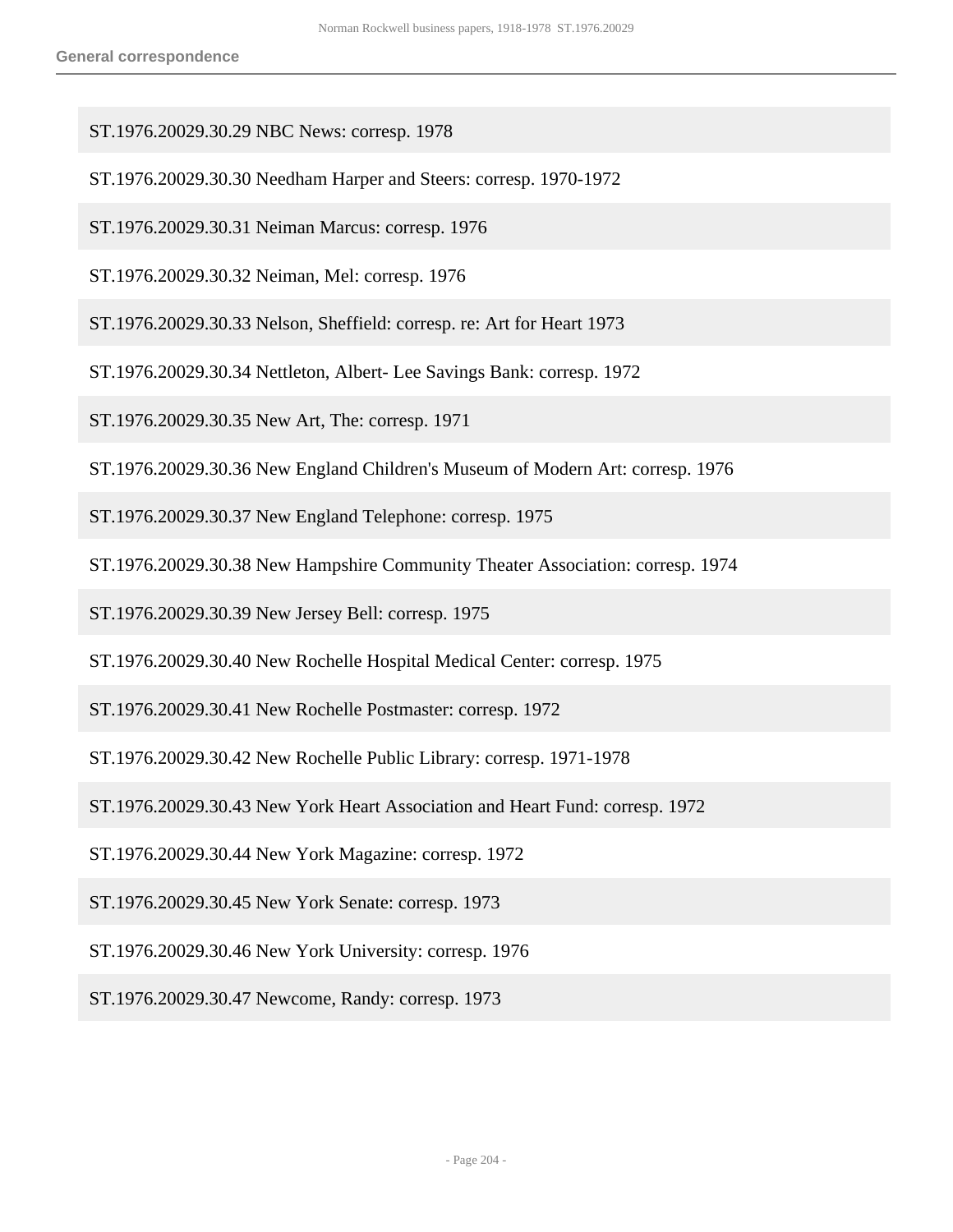- ST.1976.20029.30.48 Newell, Nancy G.: corresp. from model: Right to Know 1972
- ST.1976.20029.30.49 Newman Galleries: corresp. 1970-1974
- ST.1976.20029.30.50 Newman, John E.: corresp. 1973
- ST.1976.20029.30.51 Newsweek: corresp. 1970
- ST.1976.20029.30.52 Newton, David J.: corresp. 1972
- ST.1976.20029.30.53 Newton, Paul: corresp. 1971
- ST.1976.20029.30.54 Niagra Mohawk Power Corporation: corresp. 1971
- ST.1976.20029.30.55 Nicholaou, Nick J.: corresp. 1972
- ST.1976.20029.30.56 Nicholas, Dale: corresp. 1973
- ST.1976.20029.30.57 Nichols, Darcy: corresp. 1973
- ST.1976.20029.30.58 Nedland, Jory: corresp. 1971
- ST.1976.20029.30.59 Noel, Dudley and Margaret: corresp. 1972
- ST.1976.20029.30.60 North Adams State College: corresp. 1972-1974
- ST.1976.20029.30.61 North Carolina Central School: corresp. 1971
- ST.1976.20029.30.62 Northhampton Institution for Savings: corresp. 1974
- ST.1976.20029.30.63 Northampton School Department: corresp. 1972
- ST.1976.20029.30.64 Northland College: corresp. 1971
- ST.1976.20029.30.65 North Light: corresp. 1972
- ST.1976.20029.30.66 Norwalk Historical Society: corresp. 1972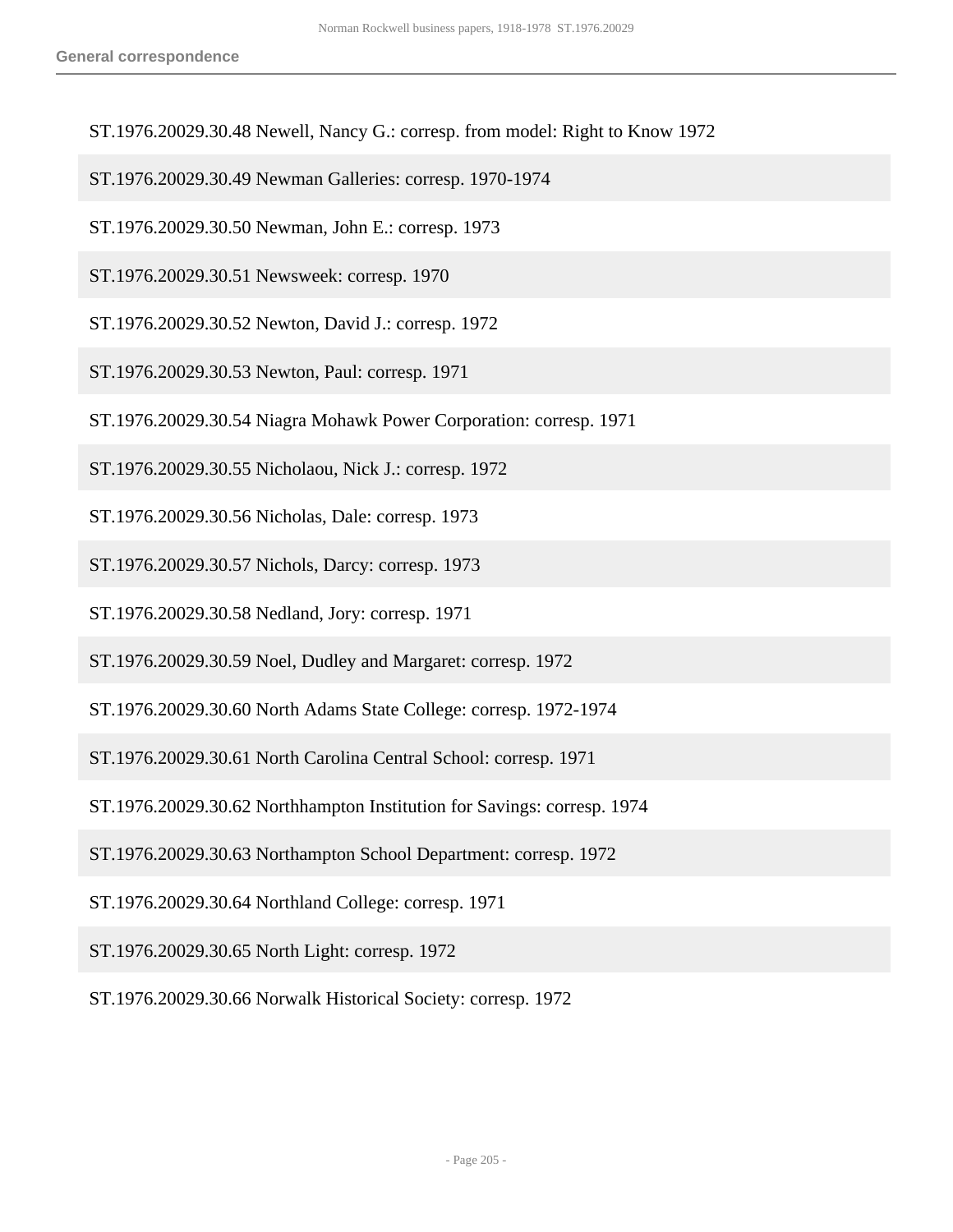- ST.1976.20029.30.67 Northwest Advertising: corresp. 1975
- ST.1976.20029.30.68 Norwich, City of: corresp. 1976
- ST.1976.20029.30.69 Notre Dame Parent Teacher Association: corresp. 1971
- ST.1976.20029.30.70 NSA Productions: corresp. 1976
- ST.1976.20029.30.71 O misc.: corresp. 1970s
- ST.1976.20029.30.72 Oberg, Milton: corresp. 1974
- ST.1976.20029.30.73 O'Connor, Howard: corresp. 1974-1975
- ST.1976.20029.30.74 OEA Staff in Charge of Convention: corresp. 1977
- ST.1976.20029.30.75 Off to College: corresp. 1971
- ST.1976.20029.30.76 Ogilvy and Mather: incoming, outgoing corresp. 1971-1977
- ST.1976.20029.30.77 O'Grady, Jack Communications: corresp. 1975
- ST.1976.20029.30.78 O'Grady, Jack Galleries: corresp. 1977
- ST.1976.20029.30.79 O'Hearn, John: corresp. 1977
- ST.1976.20029.30.80 Ohio Expositions Center: corresp. 1973
- ST.1976.20029.30.81 Ohio Northern University: corresp. 1975
- ST.1976.20029.30.82 O'Hur, John: corresp. 1971
- ST.1976.20029.30.83 Oklahoma Art Center: corresp. 1972
- ST.1976.20029.30.84 Oklahoma Heritage Association: corresp. 1978
- ST.1976.20029.30.85 Oklahoma Museum of Art: corresp. 1970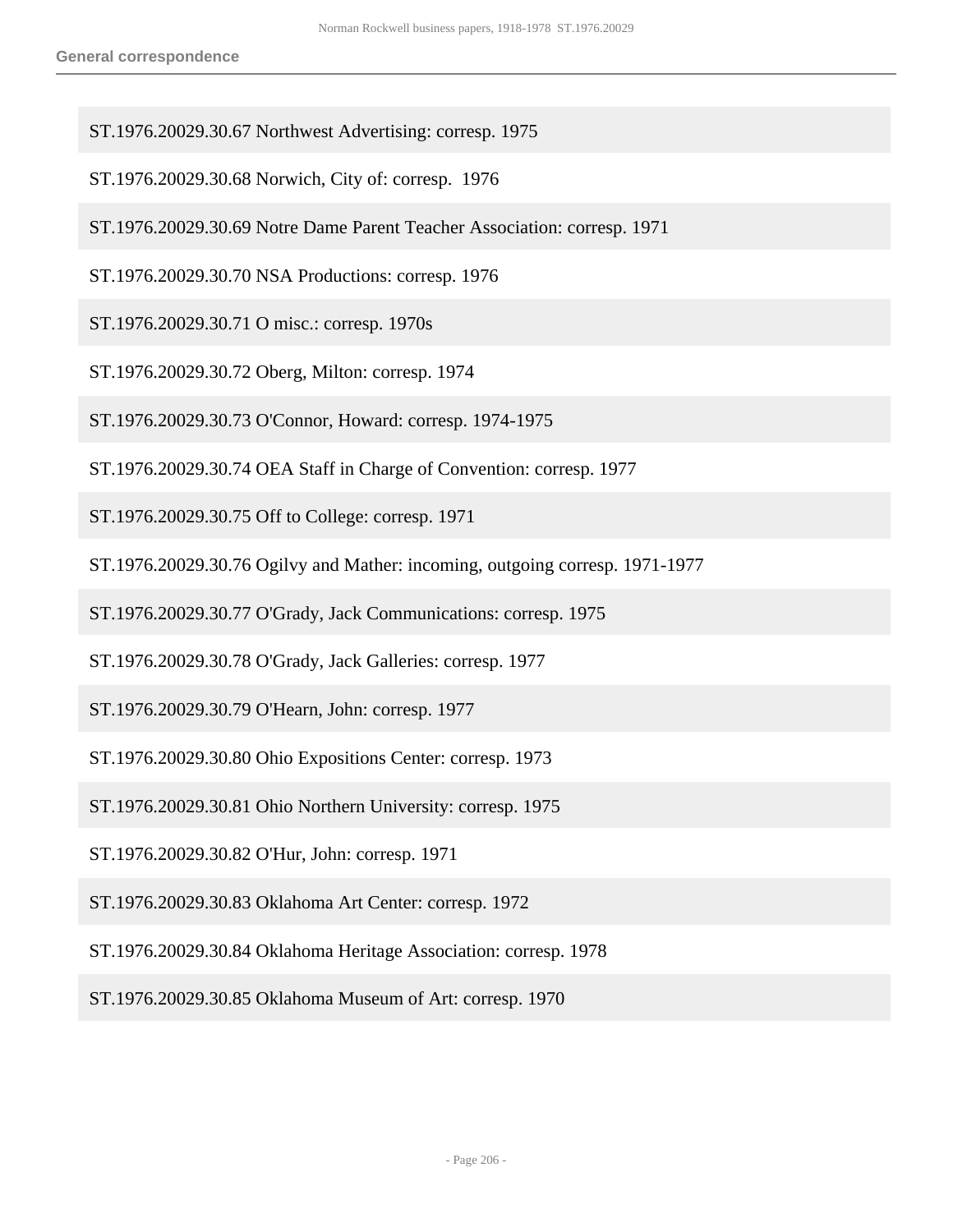ST.1976.20029.30.86 Oklahoma, State of: corresp. 1972

ST.1976.20029.30.87 Okrent, Daniel: corresp. 1973

ST.1976.20029.30.88 Okun, Arsene: corresp. 1975

ST.1976.20029.30.89 Olander, Carl: corresp. 1974

 ST.1976.20029.30.90 Old Corner House: outgoing corresp. re: NR purchase; NR merchandise Apr 21 1971-1975

ST.1976.20029.30.91 Old Town Circle Gallery: corresp. 1978

ST.1976.20029.30.92 Olin: corresp. 1971

ST.1976.20029.30.93 Olive, Alberto: corresp. 1975

ST.1976.20029.30.94 O'Malley, James J.: corresp. 1971-1975

ST.1976.20029.30.95 O'Mara, John C.: corresp. 1972

ST.1976.20029.30.96 Onodaga, Town of: corresp. 1975

ST.1976.20029.30.97 Oppenheimer, Seymour: corresp. 1970

ST.1976.20029.30.98 Optimist International: corresp. 1976

ST.1976.20029.30.99 Oregon Governor, Robert Straub: corresp. 1975

ST.1976.20029.30.100 Oregon, Portland: Mayor Gold Schmidt: corresp. 1978

ST.1976.20029.30.101 Oregon, University of: corresp. 1972

ST.1976.20029.30.102 Orpen, Howard: corresp. 1974

ST.1976.20029.30.103 Orpen, Robert-Reverend: corresp. 1973

ST.1976.20029.30.104 Orpheus Ascending: corresp. 1973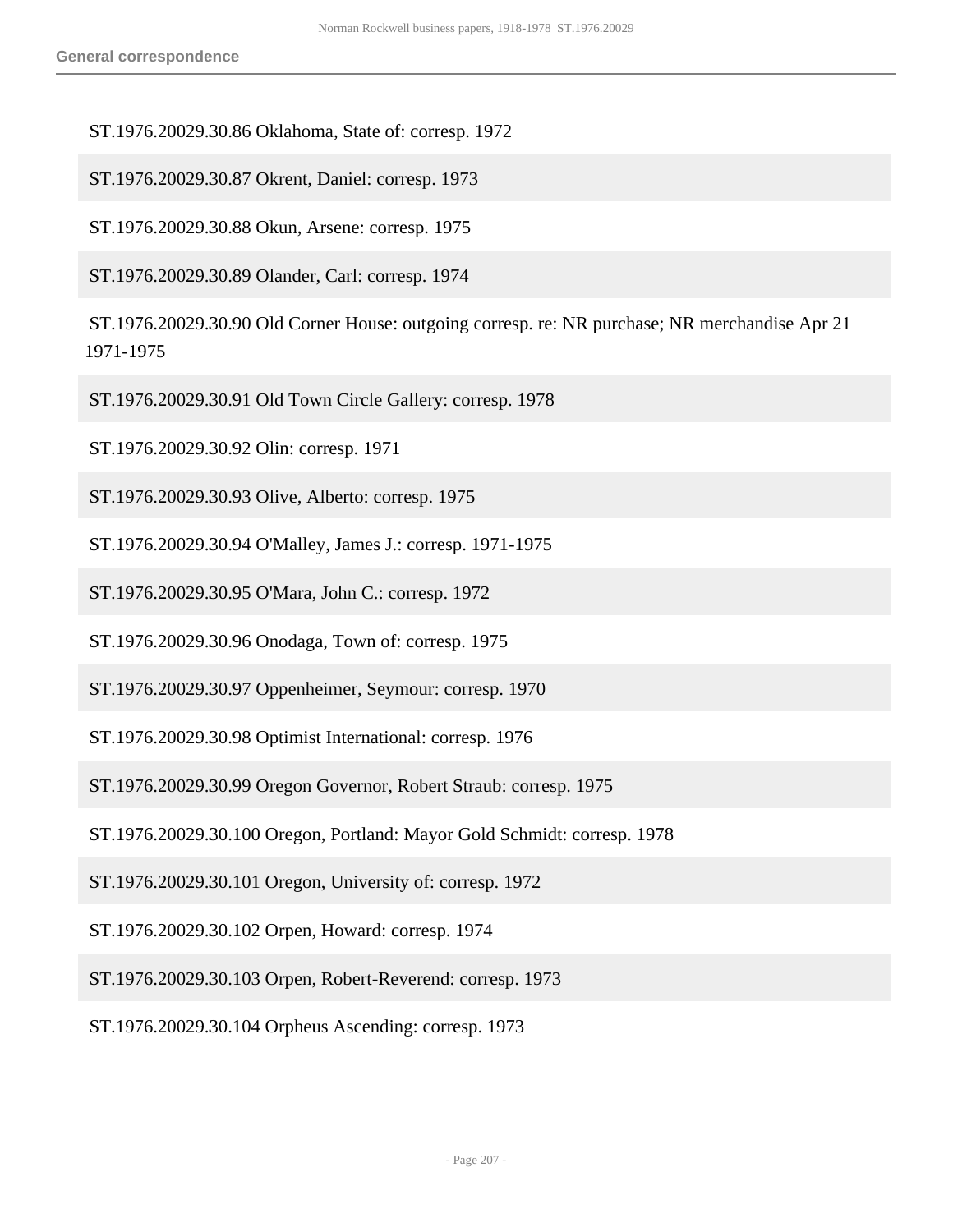| ST.1976.20029.30.105 Osbourne, Alfred E.: corresp. 1971                               |            |
|---------------------------------------------------------------------------------------|------------|
| ST.1976.20029.30.106 Osten, Gar: corresp. 1973                                        |            |
| ST.1976.20029.30.107 Ouachita Parish Public Library: corresp. 1972                    |            |
|                                                                                       | <b>Box</b> |
| ST.1976.20029.31.1 P misc.: corresp. 1970s                                            | 31         |
| ST.1976.20029.31.2 Pace Galleries: corresp. 1970-1971                                 |            |
| ST.1976.20029.31.3 Pace, Chas: NR notes: corresp. 1970                                |            |
| ST.1976.20029.31.4 Padilla, Sarjeant Sullivan and Speer Inc.: corresp.                |            |
| ST.1976.20029.31.5 Paddock, Franklin: corresp. 1970                                   |            |
| ST.1976.20029.31.6 Pagano, Camillo J.: corresp. 1971                                  |            |
| ST.1976.20029.31.7 Paintings of the World: corresp. 1973                              |            |
| ST.1976.20029.31.8 Palma, James Patrick: telegram 1972                                |            |
| ST.1976.20029.31.9 Palmer, Arnold: incoming, outgoing corresp. 1973                   |            |
| ST.1976.20029.31.10 Palmer Square: corresp. 1970                                      |            |
| ST.1976.20029.31.11 Paperback Library: corresp. 1971                                  |            |
| ST.1976.20029.31.12 Parcels, Roy: corresp. 1973                                       |            |
| ST.1976.20029.31.13 Parker Brothers: incoming, Outgoing corresp. 1970-1971            |            |
| ST.1976.20029.31.14 Parkersburg Art Center: corresp. 1978                             |            |
| ST.1976.20029.31.15 Parkerson, Godfrey R.: corresp. 1970                              |            |
| ST.1976.20029.31.16 Parkinson Research Foundation and of Massachusetts: corresp. 1970 |            |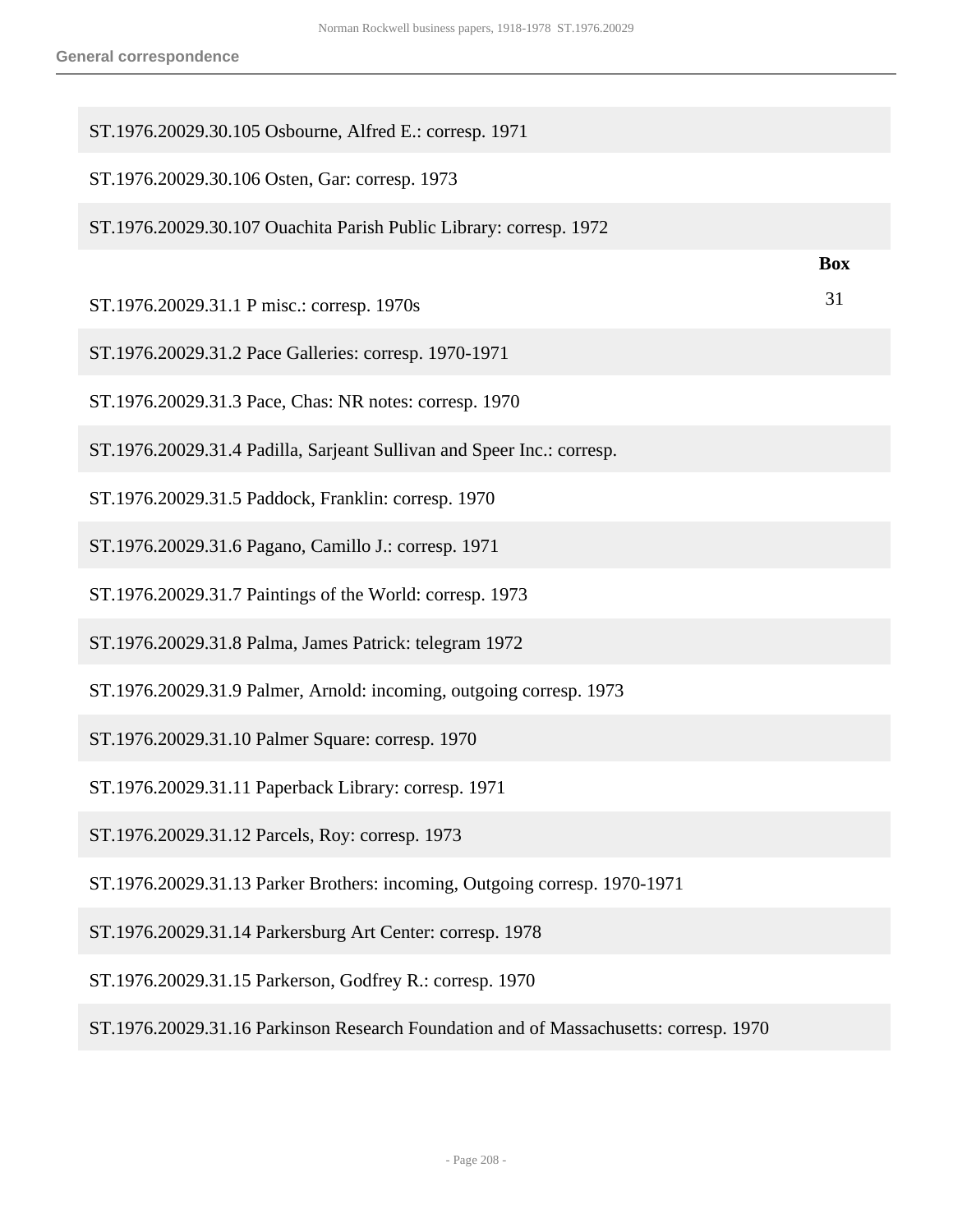- ST.1976.20029.31.17 Parmelee, Dean: incoming, outgoing corresp. 1972-1975
- ST.1976.20029.31.18 Pasamore, John: corresp. 1976
- ST.1976.20029.31.19 Patterson, Robert- Correctional Institution at Huntington 1971
- ST.1976.20029.31.20 Paul, Mrs.: corresp. 1973
- ST.1976.20029.31.21 Pavillion Gallery: corresp. 1976
- ST.1976.20029.31.22 Peabody and Arnold: corresp. 1976
- ST.1976.20029.31.23 Peace Corps (Horan, Laurence P.): corresp. 1966-1971
- ST.1976.20029.31.24 Peacock, Audrey: corresp. 1976
- ST.1976.20029.31.25 Pelkey, Joseph: corresp. 1970
- ST.1976.20029.31.26 Pelton, Thurlow H.: corresp. 1971
- ST.1976.20029.31.27 Penn Mutual Life Insurance: corresp. 1971
- ST.1976.20029.31.28 Penney, Edmund F.: corresp. 1971
- ST.1976.20029.31.29 Penney, J.C. Company: corresp. 1971
- ST.1976.20029.31.30 Pennsylvania State University Museum of Art: corresp. 1974
- ST.1976.20029.31.31 People to People: corresp. 1971
- ST.1976.20029.31.32 Pepe, Elaine: corresp. 1970
- ST.1976.20029.31.33 Perchesky, Jerry: corresp. 1975
- ST.1976.20029.31.34 Perez, Michael A.: corresp. 1974
- ST.1976.20029.31.35 Perfect Home Magazine: corresp. 1974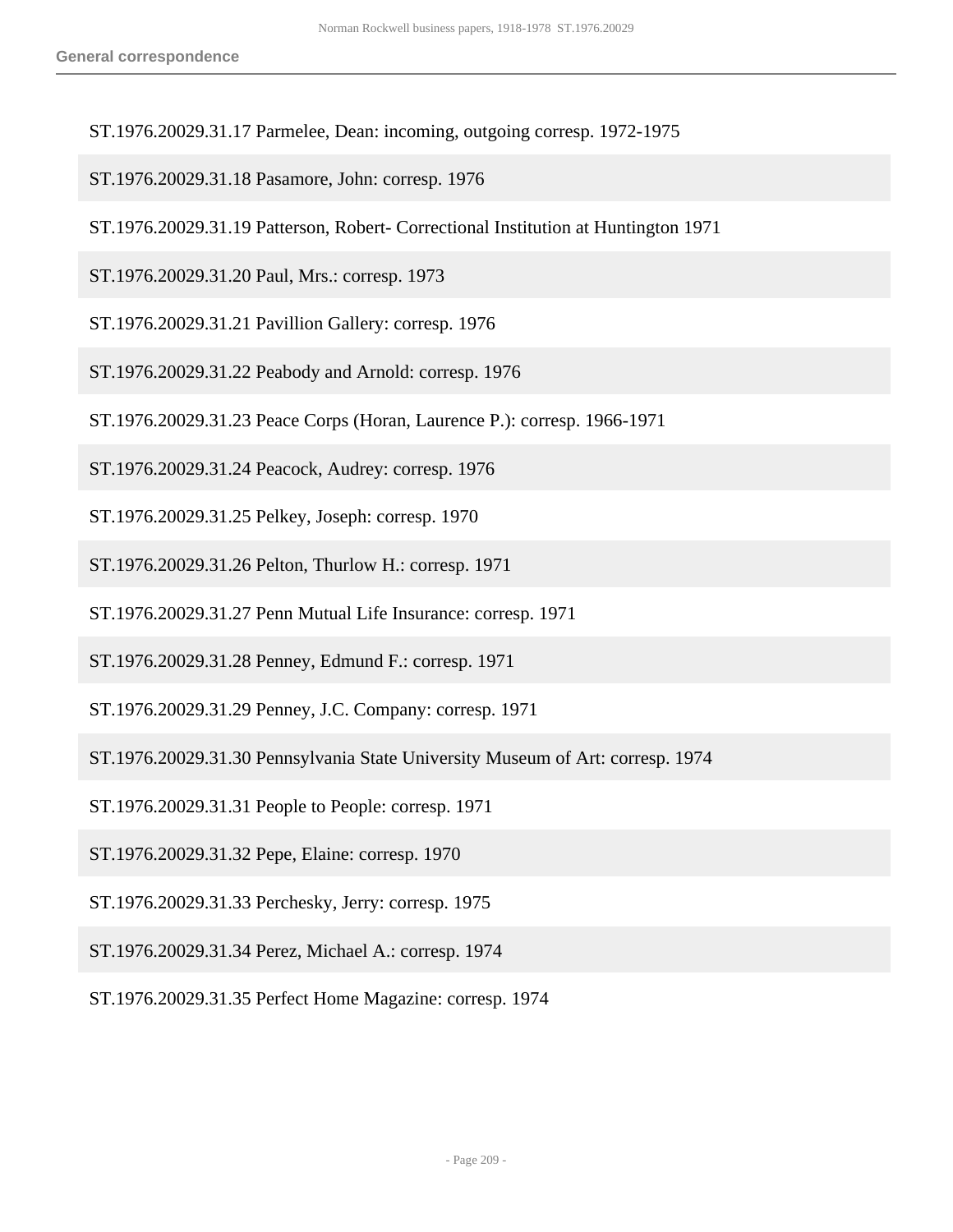- ST.1976.20029.31.36 Pering, Thomas H.: corresp. 1971
- ST.1976.20029.31.37 Perot, H. Ross: corresp. 1971
- ST.1976.20029.31.38 Persuasive Communications: corresp. 1975
- ST.1976.20029.31.39 Peters, C.F.: corresp. 1975
- ST.1976.20029.31.40 Peterson Galleries: corresp. 1976
- ST.1976.20029.31.41 Philadelphia, City of: corresp. 1973
- ST.1976.20029.31.42 Philadelphia College of Textiles and Science: corresp. 1971
- ST.1976.20029.31.43 Philadelphia Manufacturers Mutual Insurance Co.: corresp. 1972
- ST.1976.20029.31.44 Photo Tech Repair Service: corresp. 1972
- ST.1976.20029.31.45 Photomedia: corresp. 1978
- ST.1976.20029.31.46 Pickands Mather and Company 1975
- ST.1976.20029.31.47 Pickwick International: corresp. 1971
- ST.1976.20029.31.48 Pictorial Publications: corresp. 1971
- ST.1976.20029.31.49 Pigott, Chris: corresp. 1976
- ST.1976.20029.31.50 Pills, John: corresp. 1974
- ST.1976.20029.31.51 Pincus Hutner Seeman and Hasen: corresp. 1973
- ST.1976.20029.31.52 Pincus, Newton: corresp. 1970
- ST.1976.20029.31.53 Pineau, Roger: corresp. 1974-1975
- ST.1976.20029.31.54 Pines, Phillip A.: 1971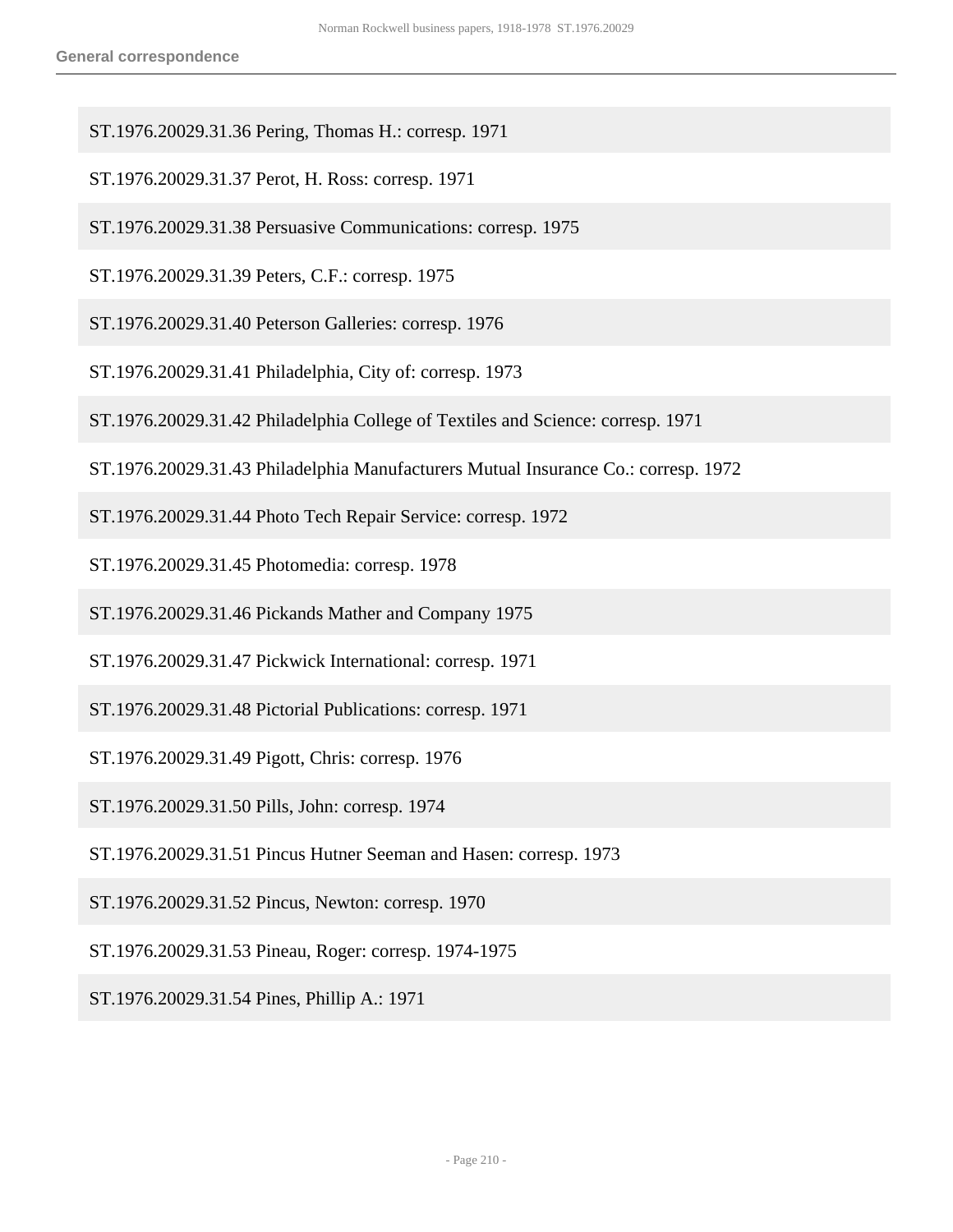ST.1976.20029.31.55 Pinyoun, Harvey F.: corresp.

ST.1976.20029.31.56 Pipe Smoker's Hall of Fame: corresp. 1971-1972

ST.1976.20029.31.57 Plough Advertising Corporation: corresp. 1974

ST.1976.20029.31.58 Point Loma College: corresp. 1975

ST.1976.20029.31.59 Pollack, William G.: corresp. 1977

ST.1976.20029.31.60 Pool, Nelda: corresp. 1975

ST.1976.20029.31.61 Pope, John A.: corresp. 1973

 ST.1976.20029.31.85 Powell Rankin, Gladys: corresp. re: thanks for congratulatory note on Gallery opening Mar 4 1978

ST.1976.20029.31.62 Prestige Insurance: incoming, outgoing corresp. re: Will Rogers portrait circa 1970

ST.1976.20029.31.63 Prescott, M. Alex: corresp. 1975

ST.1976.20029.31.64 Price, Alice: corresp. 1975

ST.1976.20029.31.65 Princeton History Project: corresp. 1976

ST.1976.20029.31.66 PrintWorks: corresp. 1975

ST.1976.20029.31.67 Prince Macaroni Company: corresp. 1974

ST.1976.20029.31.68 Proctor and Gamble: corresp. 1965

ST.1976.20029.31.69 Purdue University: corresp. 1974

ST.1976.20029.31.70 Plunkett, Thomas: corresp. 1971

ST.1976.20029.31.71 Popelka, Robert W.- Advertising: corresp. 1971

ST.1976.20029.31.72 Portland Museum of Art: corresp. 1973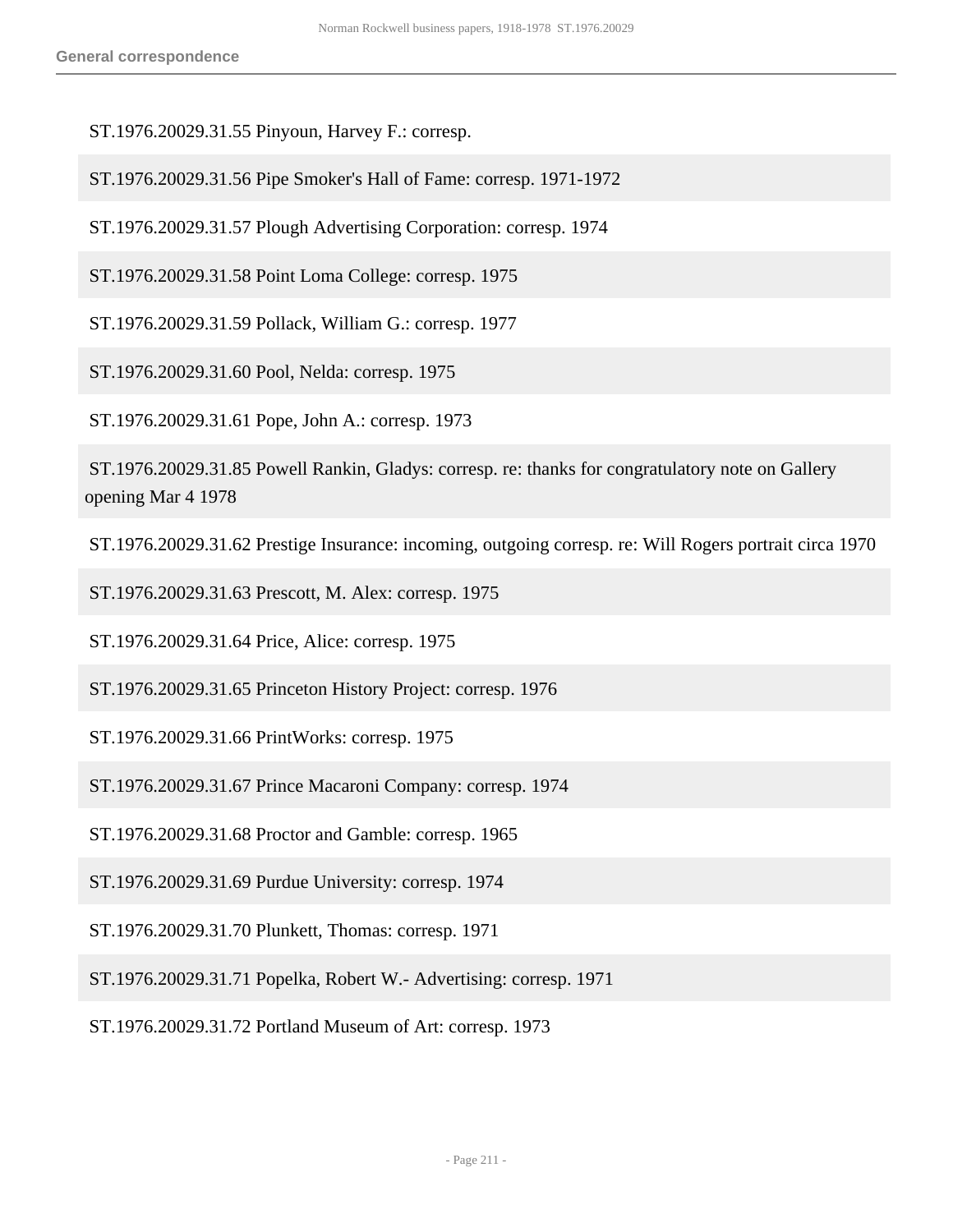ST.1976.20029.31.73 Post, Bill: corresp. 1973

| ST.1976.20029.31.74 Poultry and Egg National Board: corresp.                                    |            |
|-------------------------------------------------------------------------------------------------|------------|
| ST.1976.20029.31.75 Power, Jules: corresp. 1971-1972                                            |            |
| ST.1976.20029.31.76 Preciano, Chalcom: corresp. 1973                                            |            |
| ST.1976.20029.31.77 Price, Robert A.: corresp. 1973                                             |            |
| ST.1976.20029.31.78 Printing Industries: corresp. 1973                                          |            |
| ST.1976.20029.31.79 Printing Week in New York: corresp. 1973                                    |            |
| ST.1976.20029.31.80 Pritchard Gallery: corresp. 1971                                            |            |
| ST.1976.20029.31.81 Providence Journal: corresp. circa 1971                                     |            |
| ST.1976.20029.31.82 Queensboro Society for the Prevention of Cruelty to Children: corresp. 1971 |            |
| ST.1976.20029.31.83 Quechee Lakes Corporation: corresp. 1972                                    |            |
| ST.1976.20029.31.84 Quinn, William: corresp. 1973                                               |            |
|                                                                                                 | <b>Box</b> |
| ST.1976.20029.32.1 R misc.: corresp. 1970s                                                      | 32         |
| ST.1976.20029.32.2 R., Dee and Jerry: corresp. 1972                                             |            |
| ST.1976.20029.32.3 Rackin, Martin: corresp. 1971-1976                                           |            |
| ST.1976.20029.32.4 Rainone, Cherry: corresp. 1972                                               |            |
| ST.1976.20029.32.5 Ralston Purina: corresp. 1973                                                |            |
| ST.1976.20029.32.6 Rambusch, Viggo Bech: corresp. 1971                                          |            |
| ST.1976.20029.32.7 Rand McNally: corresp. 1976-1977                                             |            |
|                                                                                                 |            |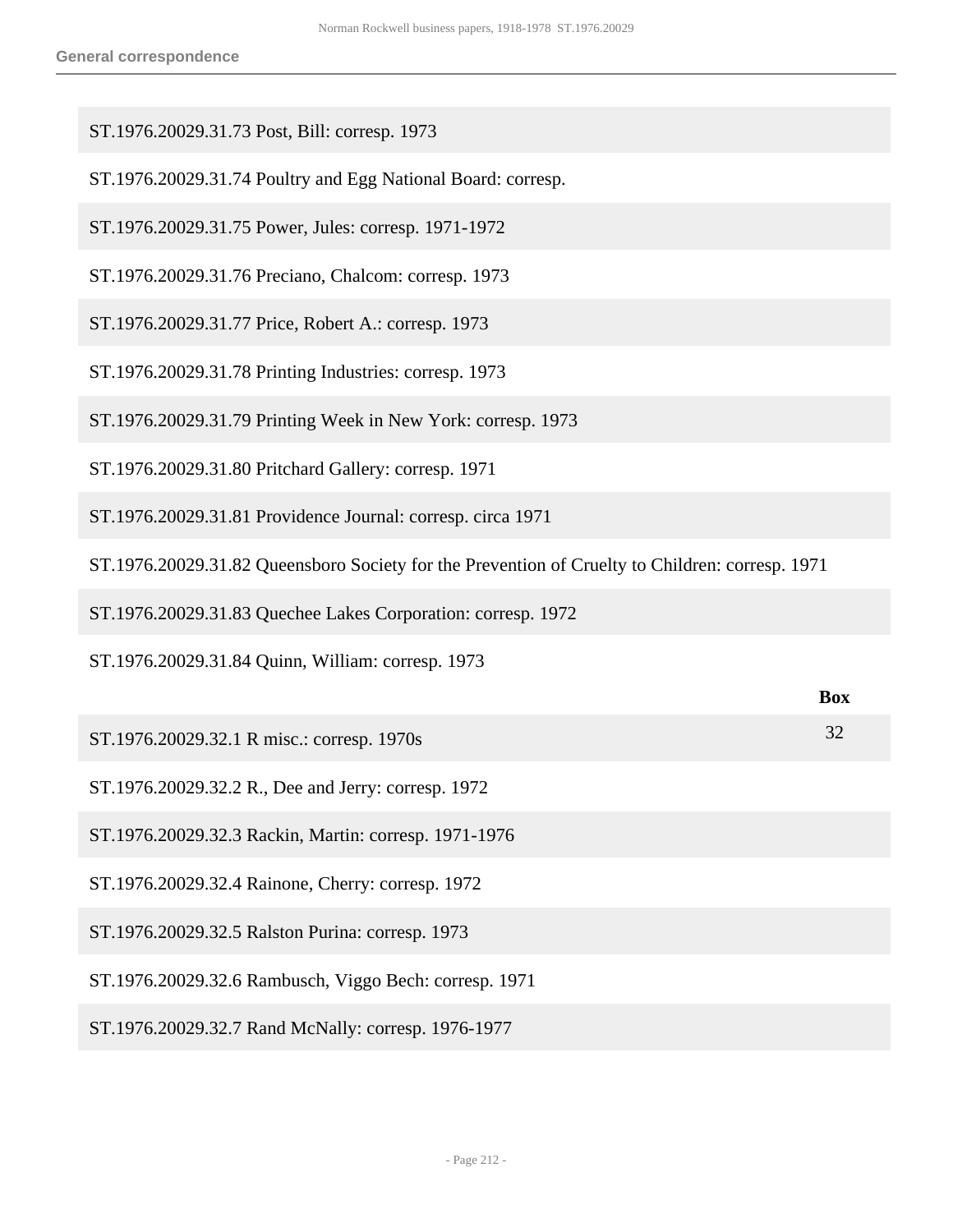- ST.1976.20029.32.8 Randolph, Rebecca Smith: corresp. 1976
- ST.1976.20029.32.9 Random House: incoming, outgoing corresp. 1971-1977
- ST.1976.20029.32.10 Raphel, Murray: corresp. 1972
- ST.1976.20029.32.11 Raskin, Milton: corresp. 1970-1976
- ST.1976.20029.32.12 Rauch, Marsall: corresp. 1975
- ST.1976.20029.32.13 Raymond, James C.: corresp. 1972-1975
- ST.1976.20029.32.14 Raymond and Raymond: incoming, outgoing corresp.; photos; invoices 1970-1974
- ST.1976.20029.32.15 RCA Records: corresp. 1974
- ST.1976.20029.32.16 Reader's Digest: corresp. 1974
- ST.1976.20029.32.17 Reader's Digest-Japan: corresp. 1971
- ST.1976.20029.32.18 Rechnitz, Samuel M.: corresp. 1971
- ST.1976.20029.32.19 Redder, Bruce M.: corresp. 1976
- ST.1976.20029.32.20 Red Wing Shoes: corresp. 1973
- ST.1976.20029.32.21 Reed, Walt: corresp. 1972-1975
- ST.1976.20029.32.22 Reeve, Robert M.: corresp. circa 1972
- ST.1976.20029.32.23 Reid, Ogden: corresp. 1971
- ST.1976.20029.32.24 Reilly, Martin: corresp. 1975-1976
- ST.1976.20029.32.25 Religious Heritage of America: corresp. 1974
- ST.1976.20029.32.26 Rensselaer County Historical Society: corresp. 1973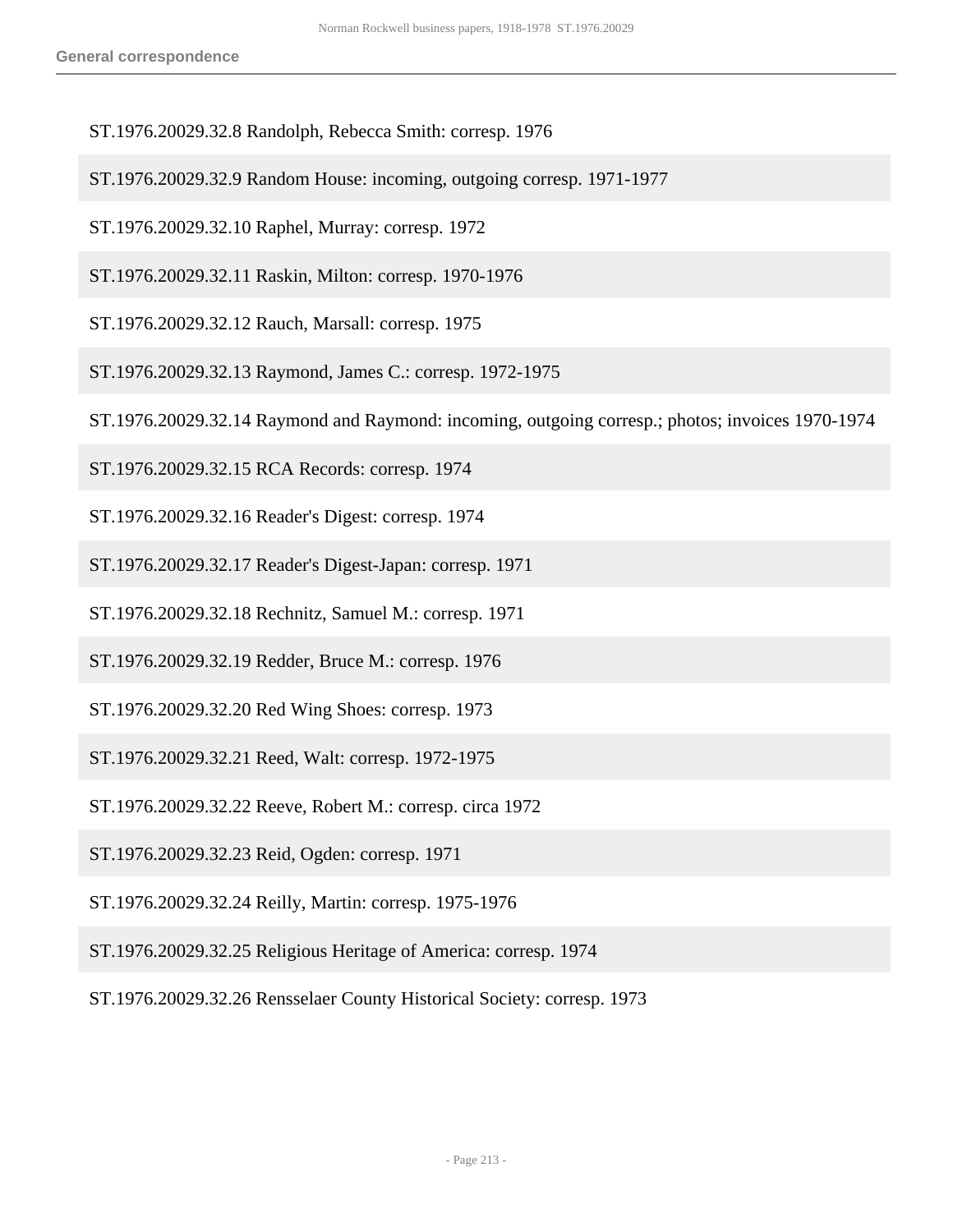- ST.1976.20029.32.27 Reynolds, Nomer: corresp. circa 1970
- ST.1976.20029.32.28 Rhea, Roy: corresp. circa 1970
- ST.1976.20029.32.29 Richmond Art Center: corresp. 1975
- ST.1976.20029.32.30 Richmond, Henry: corresp. 1974
- ST.1976.20029.32.31 Richmond News: corresp. 1973
- ST.1976.20029.32.32 Rie, Robert: corresp. 1973
- ST.1976.20029.32.33 Riggs, Austen Center: corresp. 1973
- ST.1976.20029.32.34 Rising Paper Company: corresp. 1972
- ST.1976.20029.32.35 Rizzuto, Peter: corresp. 1970
- ST.1976.20029.32.36 R.L. Creations: corresp. 1972
- ST.1976.20029.32.37 Robbins, Earle F.: corresp. 1977
- ST.1976.20029.32.38 Roberts, Clyde: corresp. 1976
- ST.1976.20029.32.39 Roberts, Norman L.: corresp. 1973
- ST.1976.20029.32.40 Robinson, G.W.: corresp. 1974
- ST.1976.20029.32.41 Robwood Associates: corresp. 1970
- ST.1976.20029.32.42 Rockford College: corresp. 1977
- ST.1976.20029.32.43 Rockwell Corning Museum: corresp. 1977
- ST.1976.20029.32.44 Rockwell, Houser: corresp. 1976
- ST.1976.20029.32.45 Rockwell, Jarvis-cousin: corresp. 1971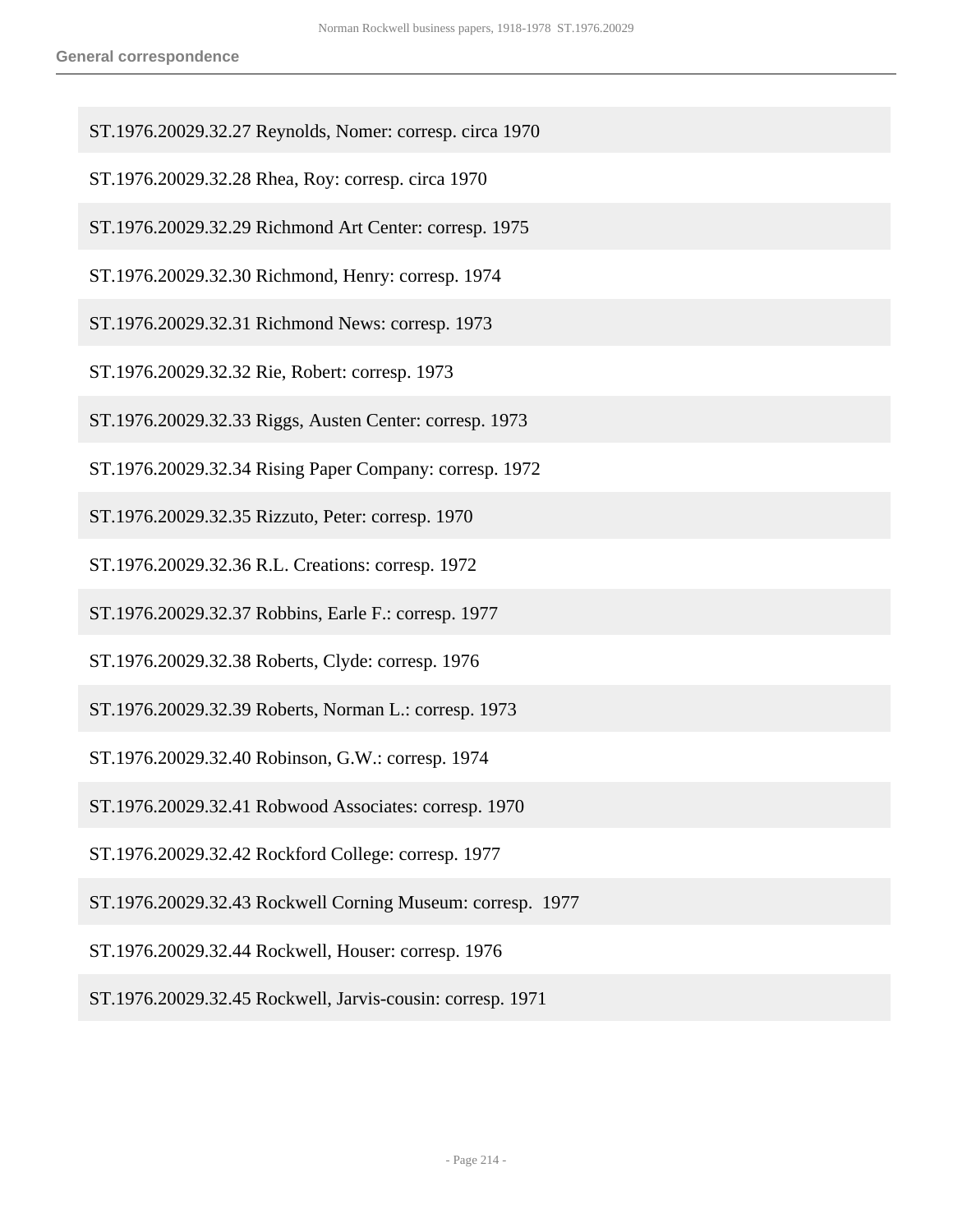- ST.1976.20029.32.46 Rockwell, Jarvis: corresp. 1971
- ST.1976.20029.32.47 Rockwell Jarvis: corresp. corresp. confirming gift of the critic May 1973
- ST.1976.20029.32.48 Rockwell, Jerry N.: corresp. 1971
- ST.1976.20029.32.49 Rockwell, J.W.: corresp. 1972
- ST.1976.20029.32.50 Rockwell, Lorraine: corresp. 1973
- ST.1976.20029.32.51 Rockwell Needlecraft: corresp. 1975
- ST.1976.20029.32.52 Rockwell, Norman K.: corresp. 1975
- ST.1976.20029.32.53 Rockwell, Paul A.: corresp. 1975-1976
- ST.1976.20029.32.54 Rockwell, Peter: outgoing corresp. re: loan Jul 21 1970
- ST.1976.20029.32.55 Rockwell, Peter: outgoing corresp. re: NR's beloved Rembrandts Aug 11 1970
- ST.1976.20029.32.56 Rockwell, Peter: corresp. 1971
- ST.1976.20029.32.57 Rockwell, Peter: corresp. from Daniel Knoebel 1977
- ST.1976.20029.32.58 Rockwell, R.G.: corresp. circa 1973
- ST.1976.20029.32.59 Rockwell, Rosemary: corresp. 1971-1972
- ST.1976.20029.32.60 Rockwell Society: corresp. 1975
- ST.1976.20029.32.61 Rockwell, Tom: corresp. re: painting by Grandfather Hill 1973
- ST.1976.20029.32.62 Rockwell, Tom: corresp. from Arthur Abelman re: Concepts Unlimited 1975
- ST.1976.20029.32.63 Rockwell, Norman- Estate: incoming, outgoing corresp. with Arthur Abelman 1975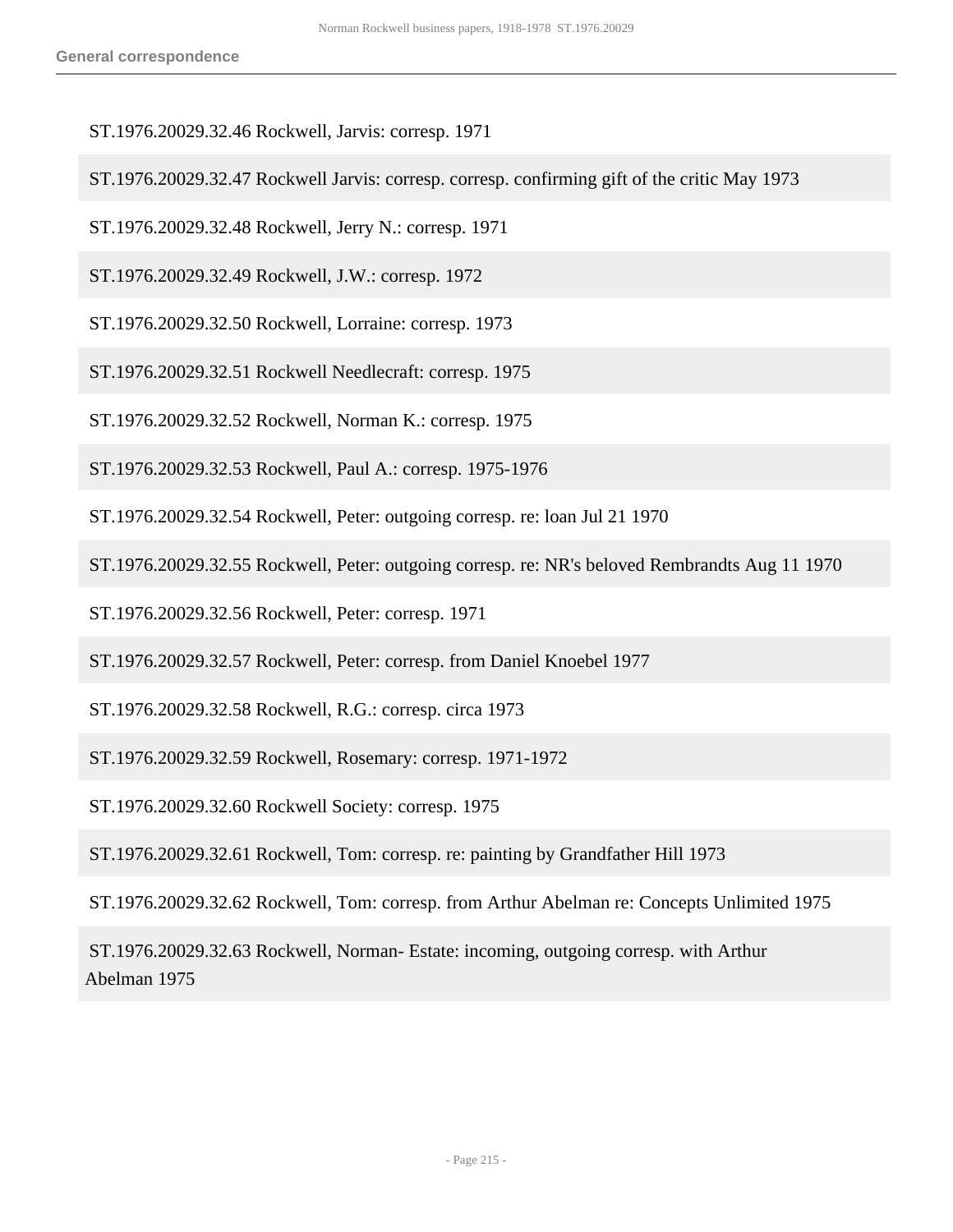ST.1976.20029.32.64 Rockwell, Norman- Estate: incoming, outgoing corresp. with Arthur Abelman 1973

 ST.1976.20029.32.65 Rockwell, Norman- Estate: incoming, outgoing corresp. with Arthur Abelman 1974

 ST.1976.20029.32.66 Rockwell, Norman- Estate: incoming, outgoing corresp. with Arthur Abelman 1976

 ST.1976.20029.32.67 Rockwell, Norman- Estate: incoming, outgoing corresp. with Arthur Abelman 1977

 ST.1976.20029.32.68 Rockwell, Norman- Estate: incoming, outgoing corresp. with Arthur Abelman 1978

 ST.1976.20029.32.69 Rockwell, Norman- Estate: incoming, outgoing corresp. with Arthur Abelman 1979

 ST.1976.20029.32.70 Rockwell, Norman- Estate: incoming, outgoing corresp. with Arthur Abelman 1980

ST.1976.20029.32.71 Rodeo Magazine: corresp. 1971

ST.1976.20029.32.72 Rogers, Cowan and Brenner Public Relations: corresp. 1970-1975

ST.1976.20029.32.73 Rogers National Research: corresp. 1975

ST.1976.20029.32.74 Rolf Werner Rosenthal: corresp. 1975

ST.1976.20029.32.75 Roller Bearing Co. of America: corresp. 1975

ST.1976.20029.32.76 Roosevelt, Franklin D.: corresp. 1971

ST.1976.20029.32.77 Rose, Gilbert: corresp. 1973

ST.1976.20029.32.78 Rose, Milton: corresp. 1970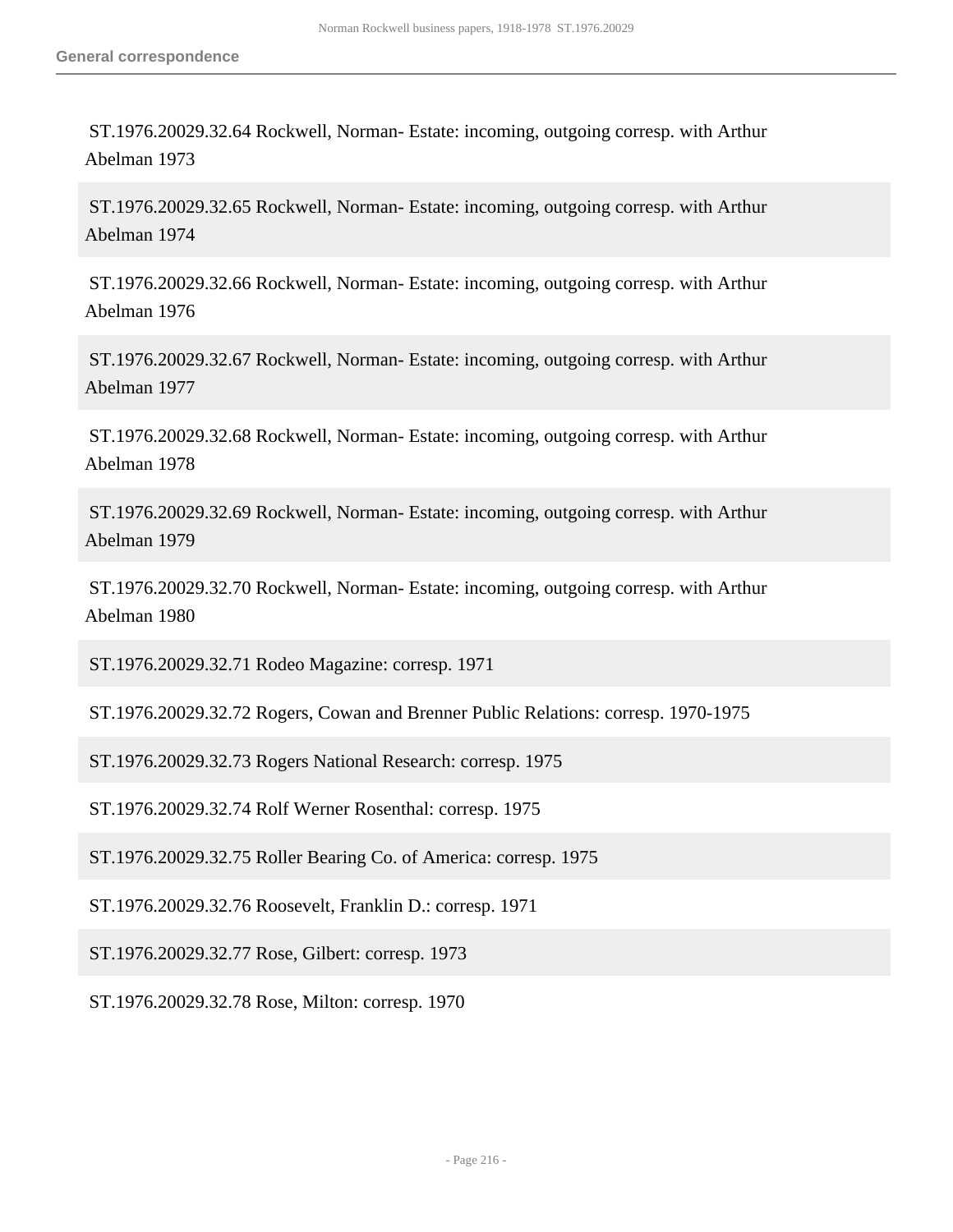| ST.1976.20029.32.79 Rosenkranz, Henry W.: corresp. 1971               |            |
|-----------------------------------------------------------------------|------------|
|                                                                       |            |
| ST.1976.20029.32.80 Rosenthal, Leighton: corresp. 1971                |            |
| ST.1976.20029.32.81 Ross, Jay B.: corresp. 1977                       |            |
| ST.1976.20029.32.82 Rossi, Laurie: corresp. 1976                      |            |
| ST.1976.20029.32.83 Rossin Creative Group: corresp. 1974              |            |
| ST.1976.20029.32.84 Rossin Lester: corresp. 1970                      |            |
| ST.1976.20029.32.85 Rubenstein, Stanley E.: corresp. 1976             |            |
| ST.1976.20029.32.86 Ruder and Finn: corresp. 1970-1973                |            |
| ST.1976.20029.32.87 Rushton Clem Richard: corresp. 1973               |            |
| ST.1976.20029.32.88 Rust, John: corresp. 1973                         |            |
|                                                                       | <b>Box</b> |
|                                                                       |            |
| ST.1976.20029.33.1 S misc.: corresp. 1977-1978                        | 33         |
| ST.1976.20029.33.2 Sabesan, Marvin: corresp. 1975                     |            |
| ST.1976.20029.33.3 Sabring Industries: corresp. 1976                  |            |
| ST.1976.20029.33.4 Sacco, Rudy: corresp. 1972                         |            |
| ST.1976.20029.33.5 Sacred Heart Seminary: corresp. 1976               |            |
| ST.1976.20029.33.6 Sagaloff, Arthur: corresp. 1975                    |            |
| ST.1976.20029.33.7 Saint James Press: corresp. 1972                   |            |
| ST.1976.20029.33.8 Saint Joseph Institute for the Deaf: corresp. 1977 |            |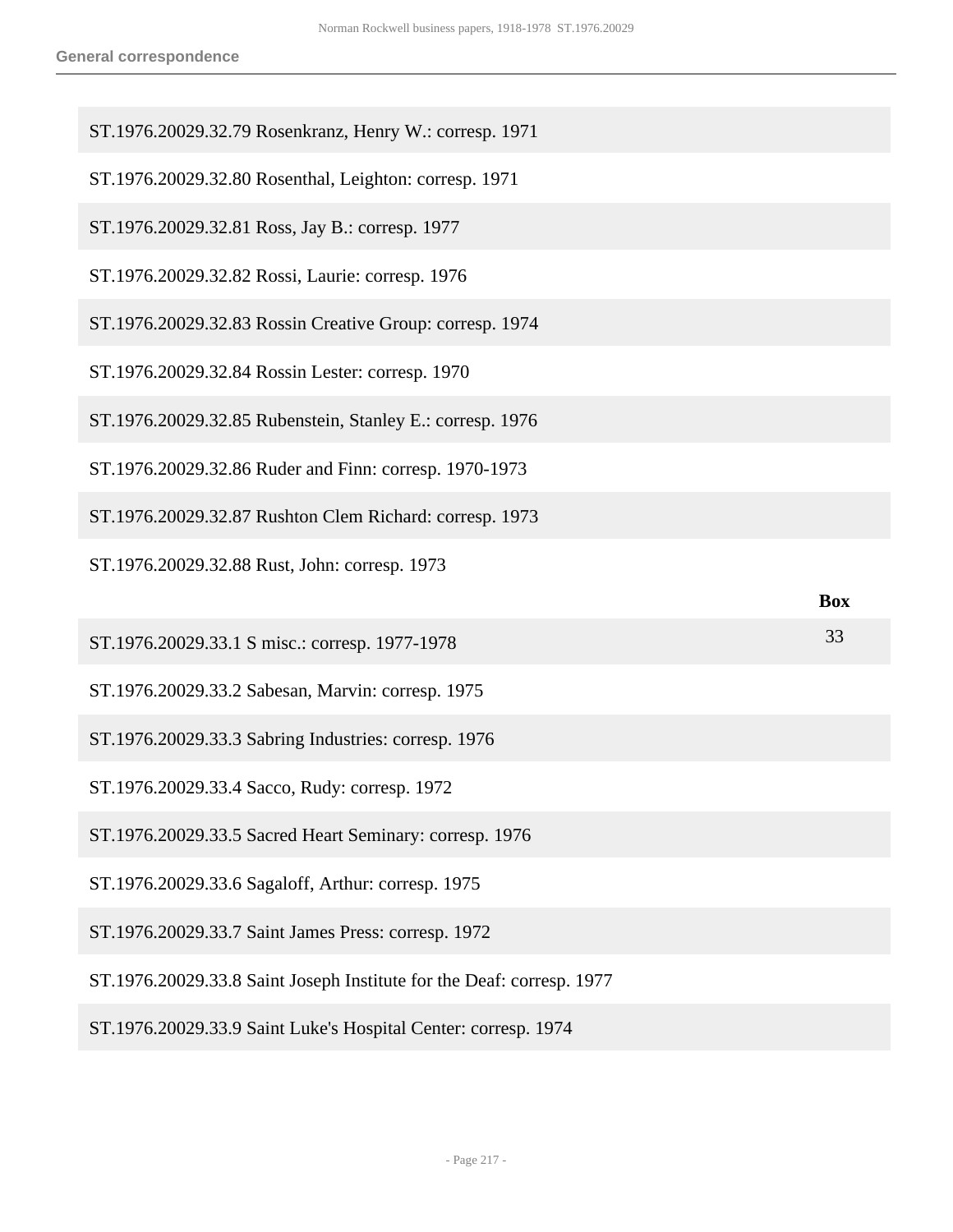ST.1976.20029.33.10 Saint Martins Press: corresp. 1973

ST.1976.20029.33.11 Saint Michaels College: corresp. 1975

ST.1976.20029.33.12 Saffro, Yale L.: corresp. 1976

ST.1976.20029.33.13 Salmagundi Club: corresp. 1974-1978

ST.1976.20029.33.14 Saltonstall, William L.- Senator: corresp. 1973

ST.1976.20029.33.15 Salvation Army: corresp. 1974

ST.1976.20029.33.16 Saltonsfell, Bill: corresp. 1973

ST.1976.20029.33.17 Salzmann, Rabbi Harold: corresp. 1975-1976

ST.1976.20029.33.18 Samuelson, Chief and Associates: corresp. 1974

ST.1976.20029.33.19 Sanden, Howard: corresp. 1973

 ST.1976.20029.33.20 Sanders, Colonel: incoming, outgoing corresp., photos; re: Colonel Sander's portrait 1970-1974

ST.1976.20029.33.21 Sanderson, Russell M.: corresp. 1972

ST.1976.20029.33.22 Sanderson, Stephen R.: corresp. 1977

ST.1976.20029.33.23 Sandilands, Ron: corresp.Sandilands, Ron: corresp. 1970

ST.1976.20029.33.24 SANE: corresp. 1975-1977

ST.1976.20029.33.25 Sanford Leigh Enterprises: corresp. 1972

ST.1976.20029.33.26 Sahnoor, R.A.: corresp. 1972

ST.1976.20029.33.27 Sanford Vocational Technical Center: corresp. 1974

ST.1976.20029.33.28 Sarasota Art Association: corresp. 1974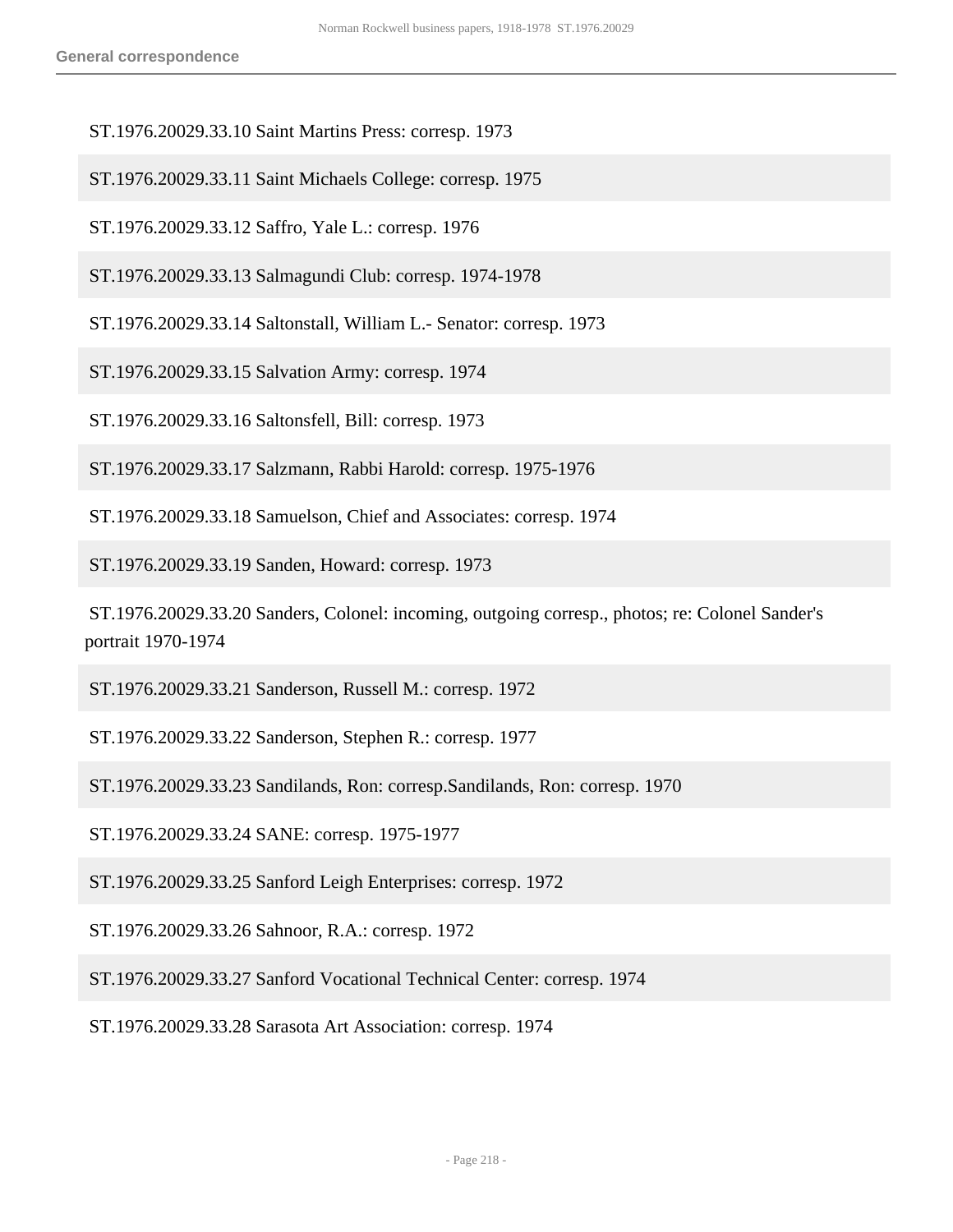- ST.1976.20029.33.29 Sargento, Francis: corresp. 1970-1976
- ST.1976.20029.33.30 Sargent, Mary Gay: corresp. 1977
- ST.1976.20029.33.31 Saturday Review: corresp. 1971
- ST.1976.20029.33.32 Sautal Agency, Louis J.: corresp. 1974
- ST.1976.20029.33.33 Savings Bank Association: corresp. 1970
- ST.1976.20029.33.34 Schau, Michael P.: corresp. 1974
- ST.1976.20029.33.35 Schliechkorn, Raymond: corresp. 1976
- ST.1976.20029.33.36 Schenck, John J.: corresp. 1975
- ST.1976.20029.33.37 Schlatter, George Productions: corresp. 1976
- ST.1976.20029.33.38 Schreiber, Alex Family Enterprises: corresp. 1970
- ST.1976.20029.33.39 Schreiber, Norman: corresp. 1976
- ST.1976.20029.33.40 Schult, Harold S.: corresp. 1971
- ST.1976.20029.33.41 Schultz, William J.: corresp. 1971
- ST.1976.20029.33.42 Schubert, William H.: corresp. 1972
- ST.1976.20029.33.43 Schultz, Paul L.: corresp. 1972-1973
- ST.1976.20029.33.44 Schwartz, George: corresp. 1970
- ST.1976.20029.33.45 Schweitzer, Thomas: corresp. 1973
- ST.1976.20029.33.46 Schwinn Bicycle Company: corresp. 1970-1974
- ST.1976.20029.33.47 Scobee, Maurice C.: corresp. 1974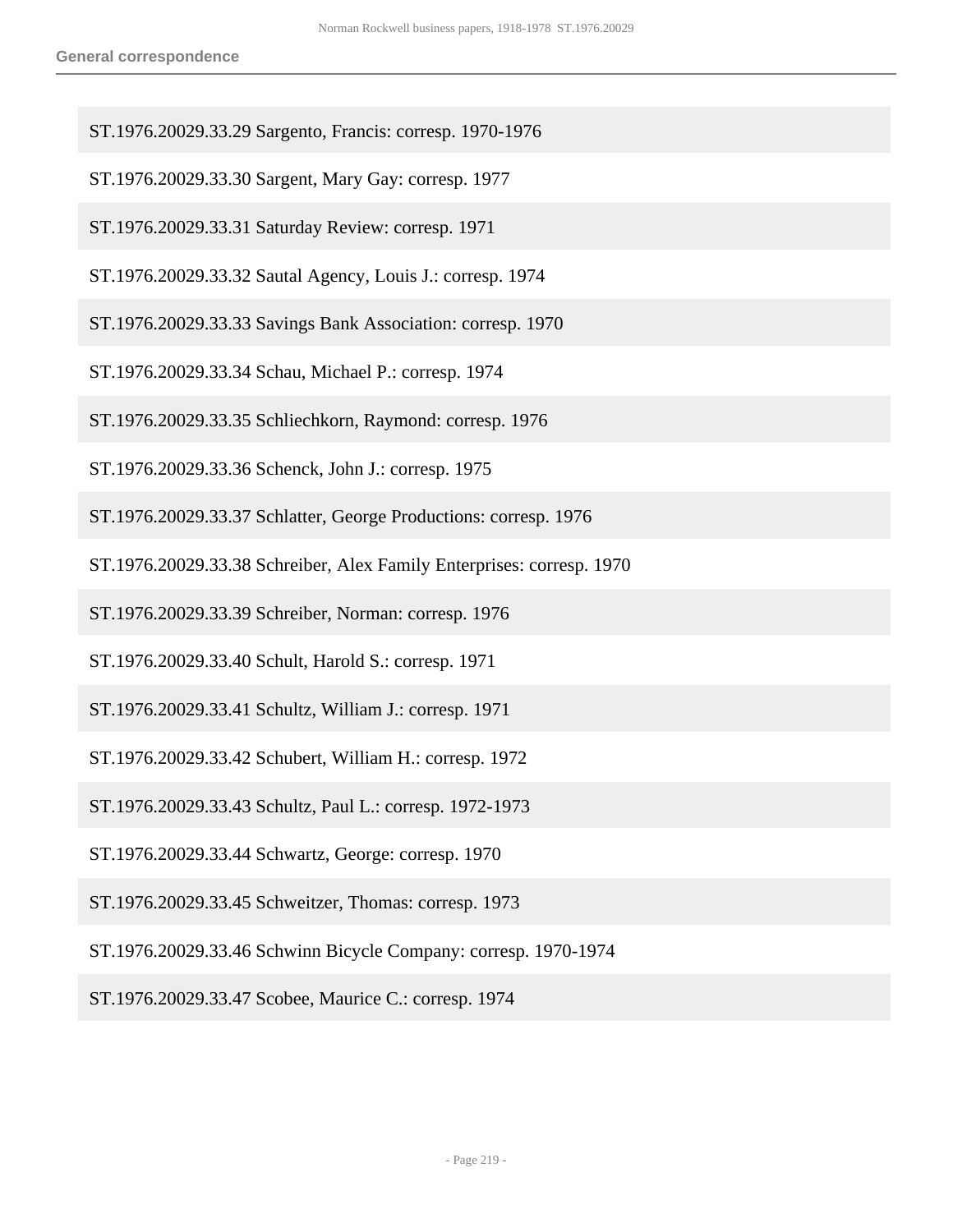- ST.1976.20029.33.48 Scott, Howard: corresp. 1972
- ST.1976.20029.33.49 Scottsdale, Arizona: corresp. 1975
- ST.1976.20029.33.50 Scouting Museum: corresp.
- ST.1976.20029.33.51 Scranton Times: corresp. 1971
- ST.1976.20029.33.52 Screen Actors Guild: pension plan 1972-1976
- ST.1976.20029.33.53 Scott, Foresman and Company: corresp. 1975
- ST.1976.20029.33.54 Seaberg, Gustaf: corresp. 1970
- ST.1976.20029.33.55 Searles, Stephen: corresp. 1972
- ST.1976.20029.33.56 Sears and Roebuck: corresp. 1974
- ST.1976.20029.33.57 Seety-Tres, William Goodman: corresp.
- ST.1976.20029.33.58 Security First National Bank: corresp. 1970
- ST.1976.20029.33.59 Sellick, Florence: corresp. 1971
- ST.1976.20029.33.60 Service Messenger: corresp. 1974
- ST.1976.20029.33.61 Shaker Museum: corresp. 1971
- ST.1976.20029.33.62 Shacklett, Richard C.: corresp. 1977
- ST.1976.20029.33.63 Shalleck, Jaime: corresp. 1970
- ST.1976.20029.33.64 Shama, Sanford: corresp. 1971
- ST.1976.20029.33.65 Shanks, James M.: corresp. 1973
- ST.1976.20029.33.66 Shattuck Roether Advertising: corresp. 1969-1970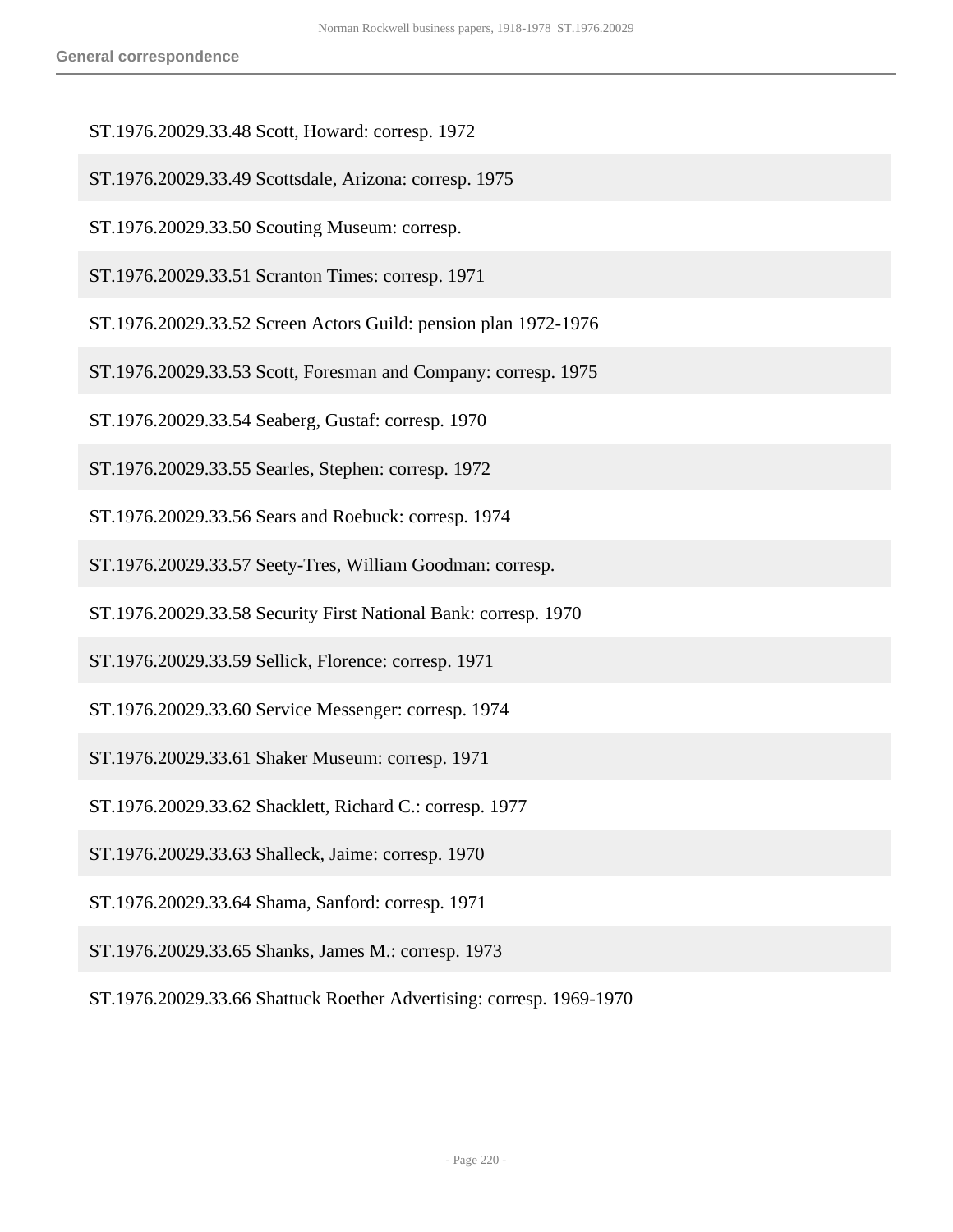- ST.1976.20029.33.67 Sheaffer Eaton: corresp. 1976-1977
- ST.1976.20029.33.68 Shelburne Museum: corresp. 1971
- ST.1976.20029.33.69 Sheldon, George H.: corresp. 1974
- ST.1976.20029.33.70 Shell Oil: corresp. 1976
- ST.1976.20029.33.71 Shelton, Winston L.: corresp. 1974
- ST.1976.20029.33.72 Shenango: corresp. 1976
- ST.1976.20029.33.73 Sherman, David Corporation: corresp. 1976
- ST.1976.20029.33.74 Sherrod, Robert: corresp. 1970-1973
- ST.1976.20029.33.75 Sherry, Edward J.: corresp. 1972
- ST.1976.20029.33.76 Shiva Artist Colors: corresp. 1970-1972
- ST.1976.20029.33.77 Shiverick, David: corresp. 1973
- ST.1976.20029.33.78 Shore Galleries: corresp. 1974
- ST.1976.20029.33.79 Shubert, William: corresp. 1975
- ST.1976.20029.33.80 Shuffleton's Barbershop: corresp. re: signed sketch of Shuffleton's Aug 1973
- ST.1976.20029.33.81 Shorewood Publishers: corresp. 1971
- ST.1976.20029.33.82 Sicilliano, Judy: corresp. 1977
- ST.1976.20029.33.83 Sidney Ascher Syndicate: corresp. 1972
- ST.1976.20029.33.84 Siena College: corresp. 1971
- ST.1976.20029.33.85 Siegfied, Norman J.: corresp. 1976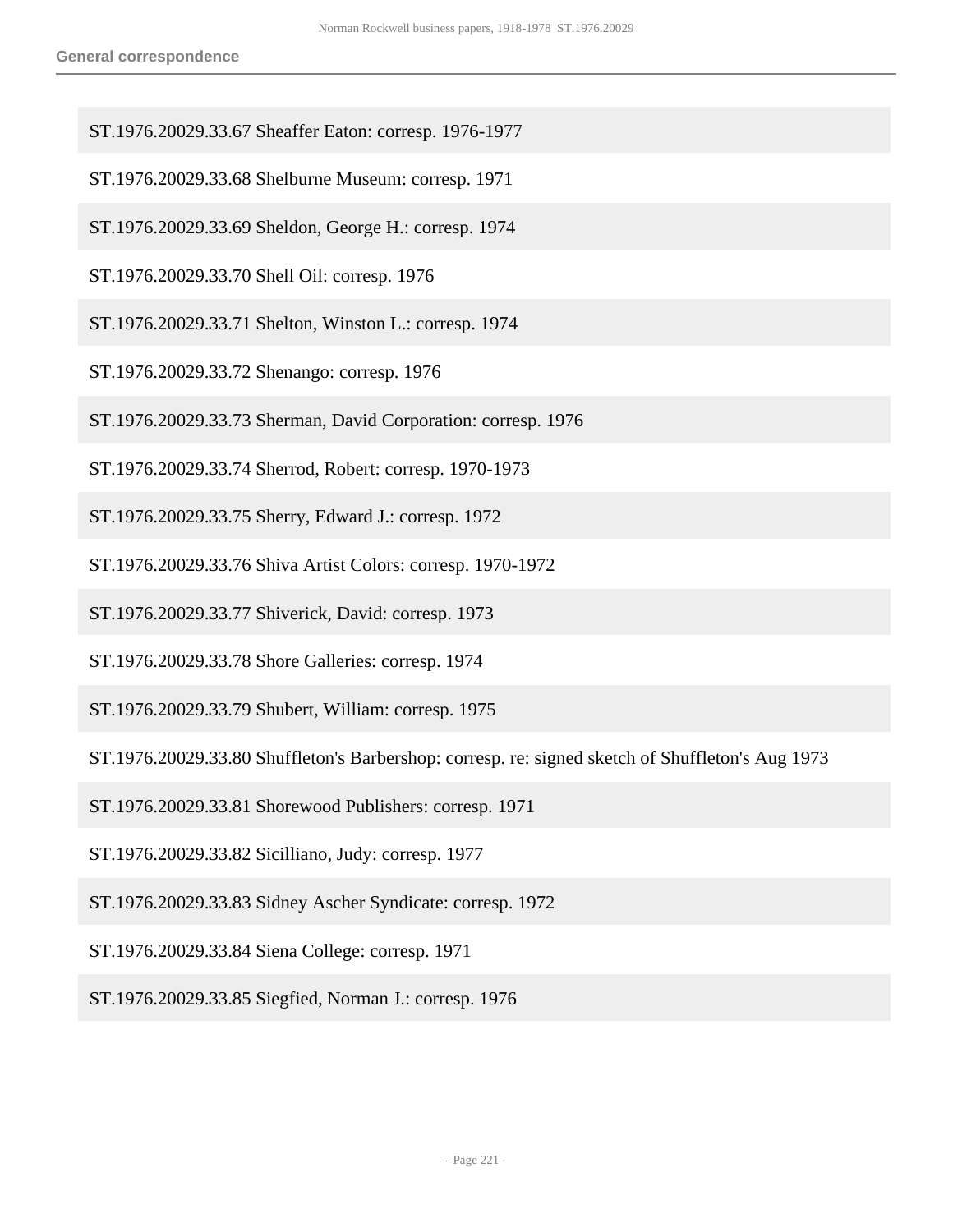- ST.1976.20029.33.86 Silas, Hugh: corresp. 1970
- ST.1976.20029.33.87 Silberkleit, Warren B.: corresp. 1972
- ST.1976.20029.33.88 Silver, Samuel Rabbi: corresp. 1976
- ST.1976.20029.33.89 Simmons, Robert: corresp. 1975
- ST.1976.20029.33.90 Simon, Ronald D.: corresp. 1974
- ST.1976.20029.33.91 Simpson, Norman: corresp. 1971
- ST.1976.20029.33.92 Sinclair, Ken; corresp. 1974
- ST.1976.20029.33.93 Singer, Island Art Gallery: corresp. 1976
- ST.1976.20029.33.94 Siterski, Richard J.: corresp. 1978
- ST.1976.20029.33.95 Sirback, Marcine: corresp. 1977
- ST.1976.20029.33.96 Shook, Willis: corresp. 1970
- ST.1976.20029.33.97 Simon, Walter: corresp. 1970
- ST.1976.20029.33.98 Sirback, George: corresp. 1970
- ST.1976.20029.33.99 Sitzer, Richard: corresp. 1972
- ST.1976.20029.33.100 Skidmore, Fred: corresp. 1976
- ST.1976.20029.33.101 Sloan, Richard: corresp. 1972-1973
- ST.1976.20029.33.102 Smit, Harry M.: corresp. 1976
- ST.1976.20029.33.103 Smith Corona: corresp. 1976
- ST.1976.20029.33.104 Smith, Bradley: corresp. 1970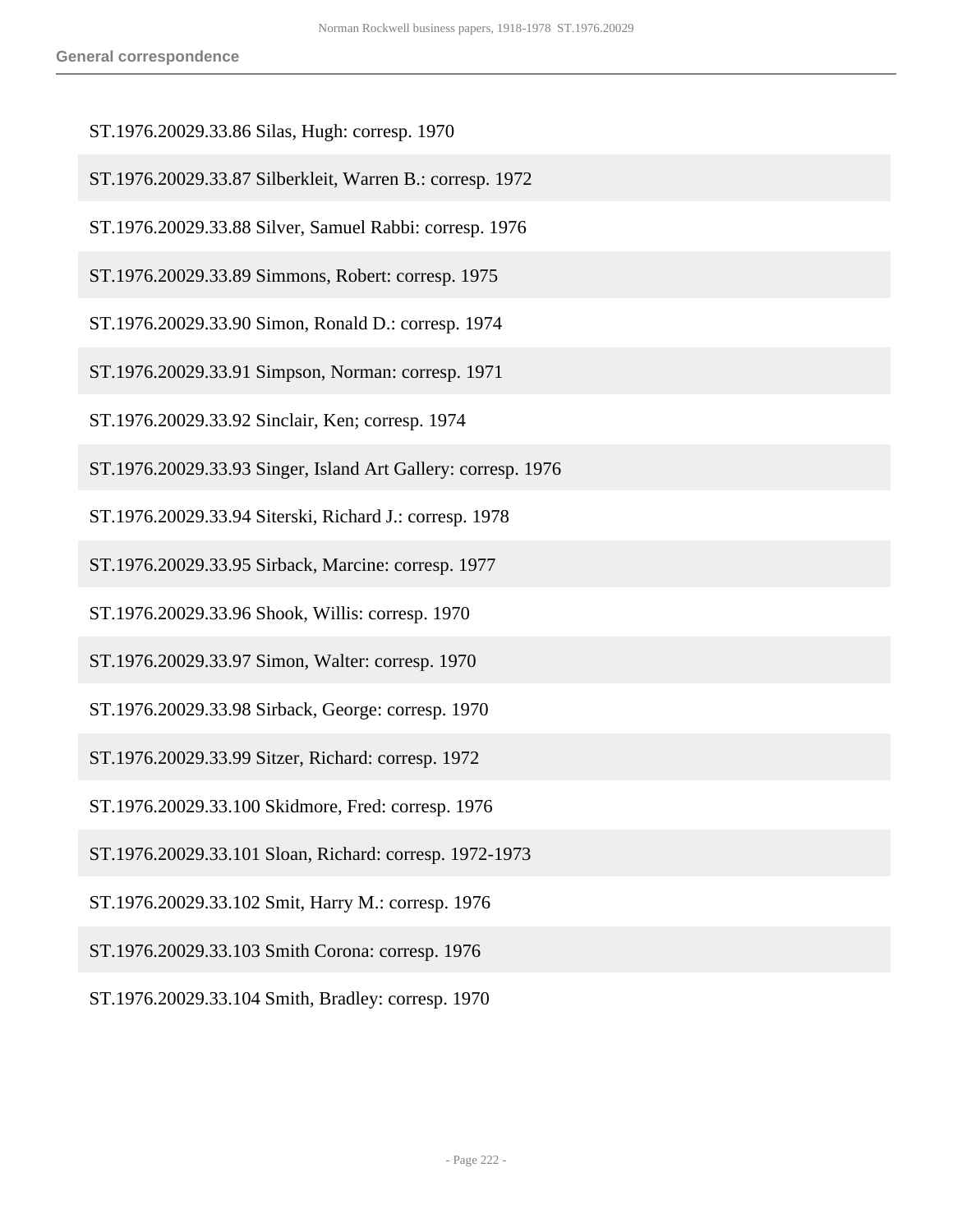- ST.1976.20029.33.105 Smith, Edmund H.: corresp. 1970
- ST.1976.20029.33.106 Smith, Hilan: corresp. 1971
- ST.1976.20029.33.107 Smith, Lloyd: corresp. 1971
- ST.1976.20029.33.108 Smith, Phillip R.: corresp. 1976
- ST.1976.20029.33.109 Smith, Thomas A.: corresp. 1978
- ST.1976.20029.33.110 Smithsonian Air and Space Museum- Durant. F.C.: corresp. 1972
- ST.1976.20029.33.111 Snyder, Phillip: corresp. 1973
- ST.1976.20029.33.112 Social Security: corresp. 1971-1973
- ST.1976.20029.33.113 Society of Illustrators: corresp. 1970-1978
- ST.1976.20029.33.114 Sons of the Revolution: corresp. 1971
- ST.1976.20029.33.115 Solar Energy Systems: corresp. 1977
- ST.1976.20029.33.116 Soldati, Aldo: corresp. 1970
- ST.1976.20029.33.117 Solters and Roskin: corresp. 1977
- ST.1976.20029.33.118 Soule, A. Bradley: corresp. 1971
- ST.1976.20029.33.119 Source Corporation: corresp. 1972
- ST.1976.20029.33.120 Southern New England Conference for 7th Day Adventists: corresp. 1976
- ST.1976.20029.33.121 Southern Vermont Art Center: corresp. 1973
- ST.1976.20029.33.122 Southwest Bancshares: corresp. 1973
- ST.1976.20029.33.123 Souvenir Trays: corresp. 1977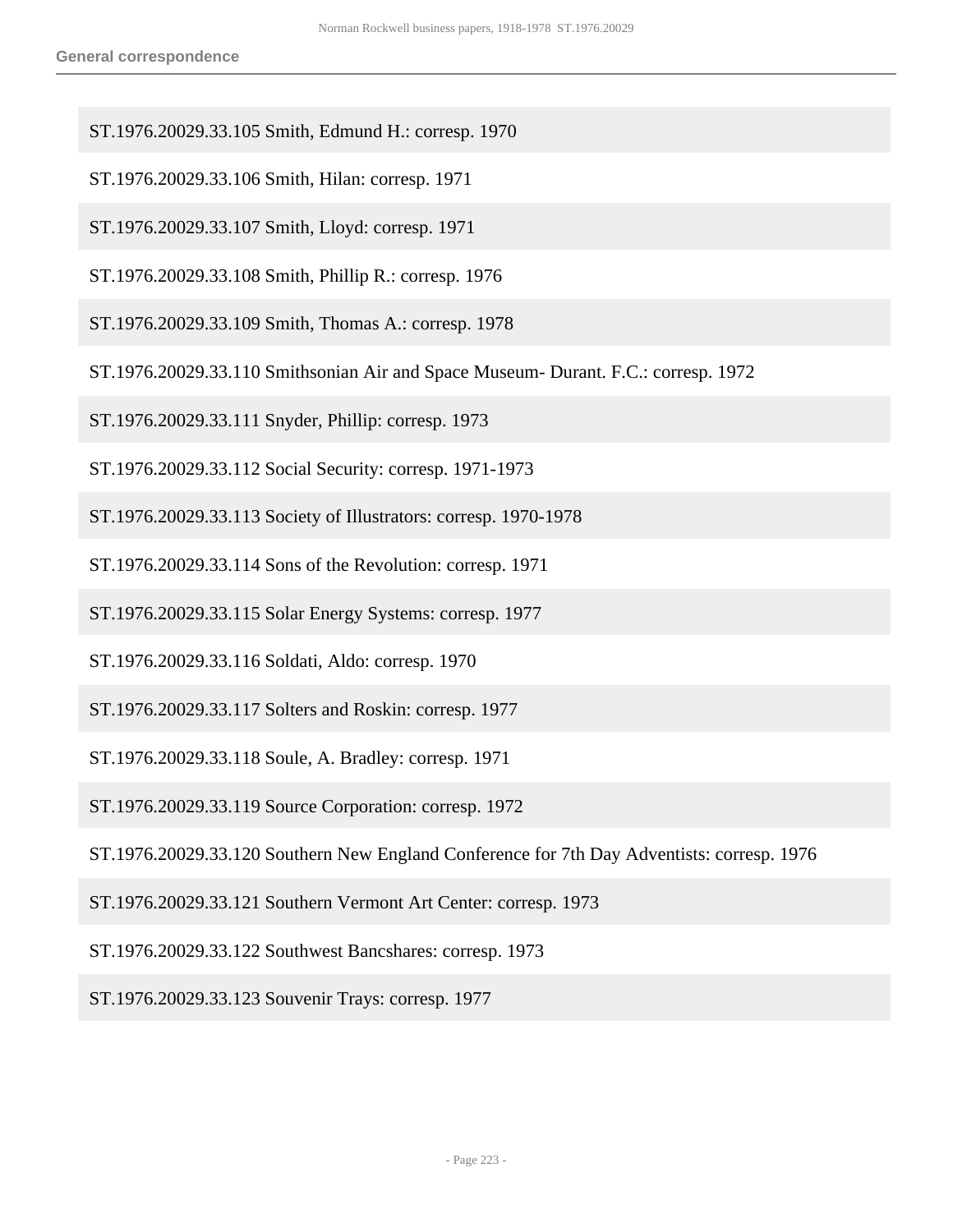- ST.1976.20029.33.124 Spaulding for Children: corresp. 1971
- ST.1976.20029.33.125 Sperry Rand: corresp. 1971
- ST.1976.20029.33.126 Spiegel Neckwear Company: corresp. 1974
- ST.1976.20029.33.127 Spiegel, Richard: corresp. re: History of Paintings 1974
- ST.1976.20029.33.128 Spinls, Johnson: incoming, outgoing corresp. 1973
- ST.1976.20029.33.129 Spinning Wheel: corresp. 1975
- ST.1976.20029.33.130 Sporting News: corresp. 1970-1973
- ST.1976.20029.33.131 Sprauge Electric Company: corresp. 1972
- ST.1976.20029.33.132 Springfield Libraries and Museums: corresp. 1973
- ST.1976.20029.33.133 Springfield Television Broadcasting Company: corresp. 1977
- ST.1976.20029.33.134 Sreslosky, Farrel: corresp. 1975
- ST.1976.20029.33.135 SSC and B: corresp. 1972
- ST.1976.20029.33.136 Stanley, Eleanor Jean: corresp. 1971
- ST.1976.20029.33.137 Stars and Stripes Corporation: corresp. 1970
- ST.1976.20029.33.138 Stallingwerff: corresp. 1975
- ST.1976.20029.33.139 Standard Agency: corresp. 1975
- ST.1976.20029.33.140 Stanford, Bob: corresp. 1975
- ST.1976.20029.33.141 Stanhope, William W.: corresp. 1975
- ST.1976.20029.33.142 Stanton, Donna J.: corresp. 1976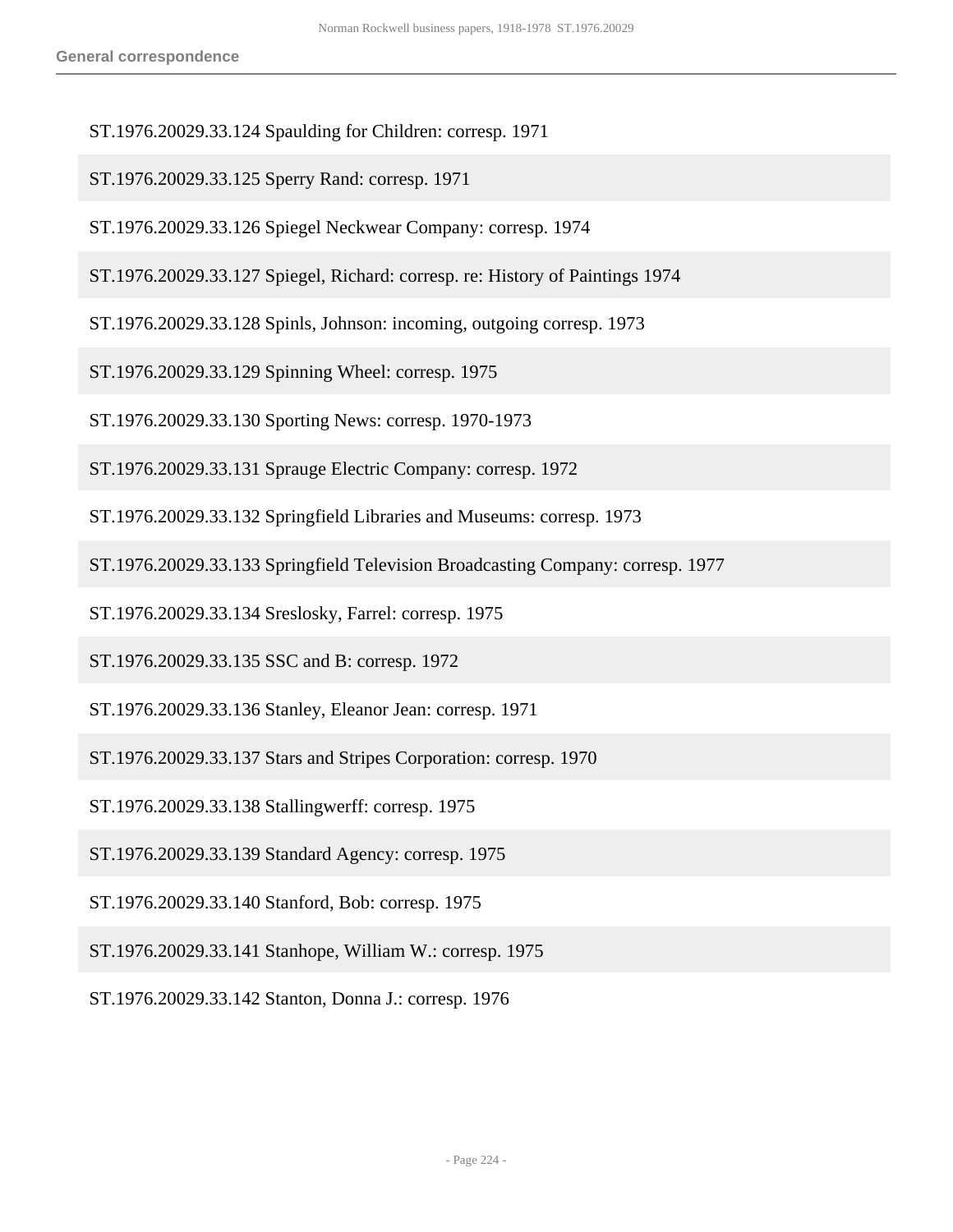- ST.1976.20029.33.143 Stein, Benjamin: corresp. 1971
- ST.1976.20029.33.144 Steig, William: corresp. 1971
- ST.1976.20029.33.145 Stephen Greene Press: corresp 1972
- ST.1976.20029.33.146 Sterling, Lawrence: corresp. 1972
- ST.1976.20029.33.147 Stetson, George: corresp. 1970
- ST.1976.20029.33.148 Stetson, William: corresp. 1970
- ST.1976.20029.33.149 Stevens, JP and Company: corresp. 1974
- ST.1976.20029.33.150 Stevens-Kirkland-Kreer: corresp. 1975
- ST.1976.20029.33.151 Stevens, Martin: corresp. 1973
- ST.1976.20029.33.152 Stevenson, Nancy: corresp. 1970-1972
- ST.1976.20029.33.153 Stahl, Ben: corresp. 1972-1973
- ST.1976.20029.33.154 Stahl, John: corresp. to Nixon re: NR: 1972
- ST.1976.20029.33.155 Stanly, Technical Institute: corresp. 1974
- ST.1976.20029.33.156 Star, Ray: corresp. 1973
- ST.1976.20029.33.157 Stockbridge Selectmen: corresp. 1975-1976
- ST.1976.20029.33.158 Stockbridge, Town of: corresp. 1972
- ST.1976.20029.33.159 Stockton, Leslie V.: corresp. 1973
- ST.1976.20029.33.160 Stoltz, Donald R.: corresp. 1973
- ST.1976.20029.33.161 Stone, Martin: corresp. 1975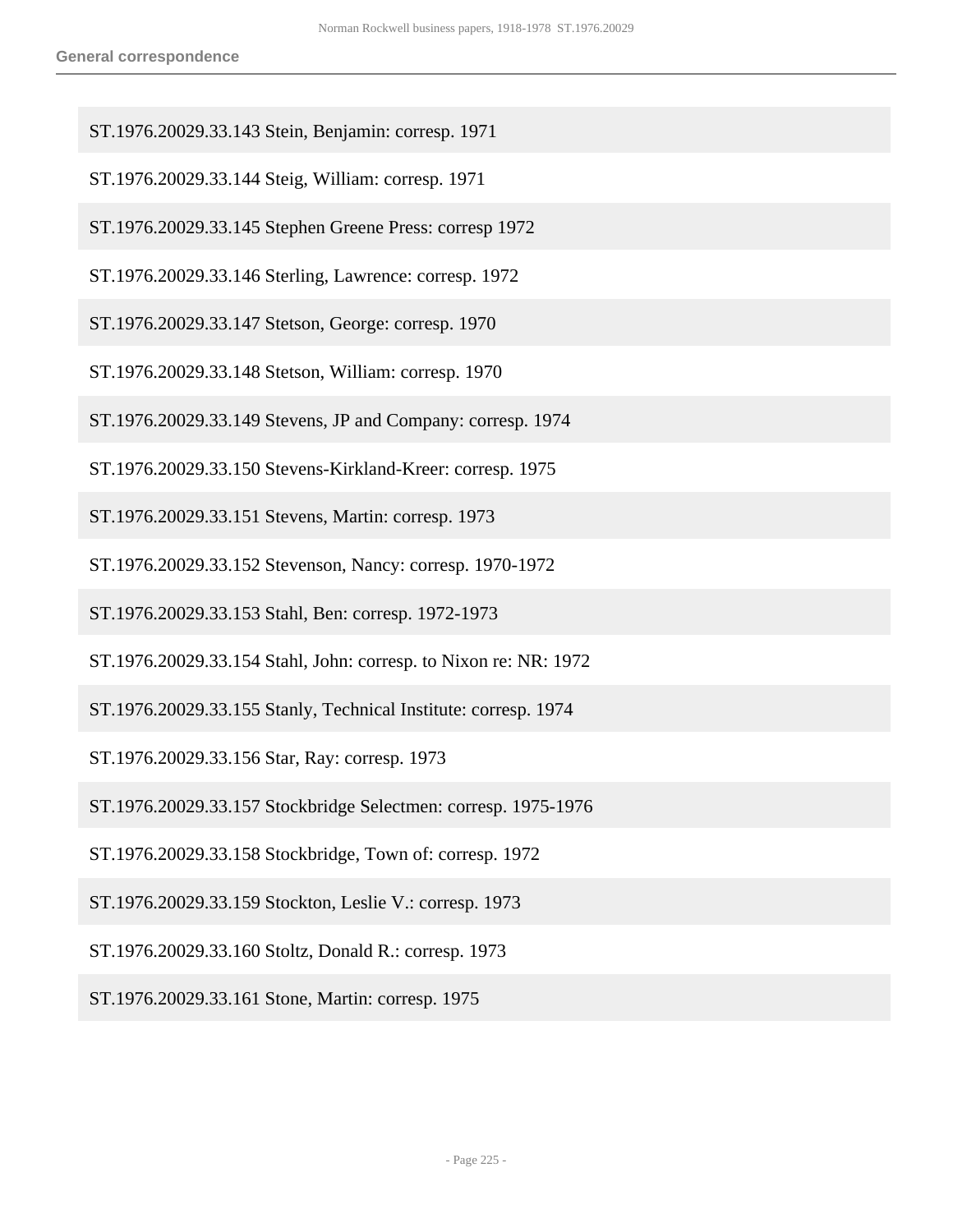- ST.1976.20029.33.162 Storck, Ambrose: corresp. 1971-1972
- ST.1976.20029.33.163 Stow Public Schools: corresp. 1976
- ST.1976.20029.33.164 Stuart, Robert A.: corresp. 1971
- ST.1976.20029.33.165 Strattman, Carl E.: corresp. 1971
- ST.1976.20029.33.166 Strategic Air Command: corresp. 1972
- ST.1976.20029.33.167 Strathmore Paper Company: corresp. 1976
- ST.1976.20029.33.168 Stratton, Ronald A.: corresp. 1975
- ST.1976.20029.33.169 Strausser, W.J.: corresp. 1975
- ST.1976.20029.33.170 Stirnweis, Shannon: corresp.
- ST.1976.20029.33.171 Strathman, Carl E.: corresp. 1972
- ST.1976.20029.33.172 Streetcar Advertising: corresp. 1971
- ST.1976.20029.33.173 Stickland, Earl C.: corresp. 1976
- ST.1976.20029.33.174 Stroheier, Robert F.: corresp. 1970
- ST.1976.20029.33.175 Stuart, Ken: corresp. 1973-1974
- ST.1976.20029.33.176 Stuttgart Arkansas High School: corresp. 1978
- ST.1976.20029.33.177 Sugarman, Joel S.: corresp. 1970
- ST.1976.20029.33.178 Sullivan, Edward T.: corresp. 1971
- ST.1976.20029.33.179 Sullivan, George: corresp. 1973-1977
- ST.1976.20029.33.180 Sullivan, Margaret: corresp. 1972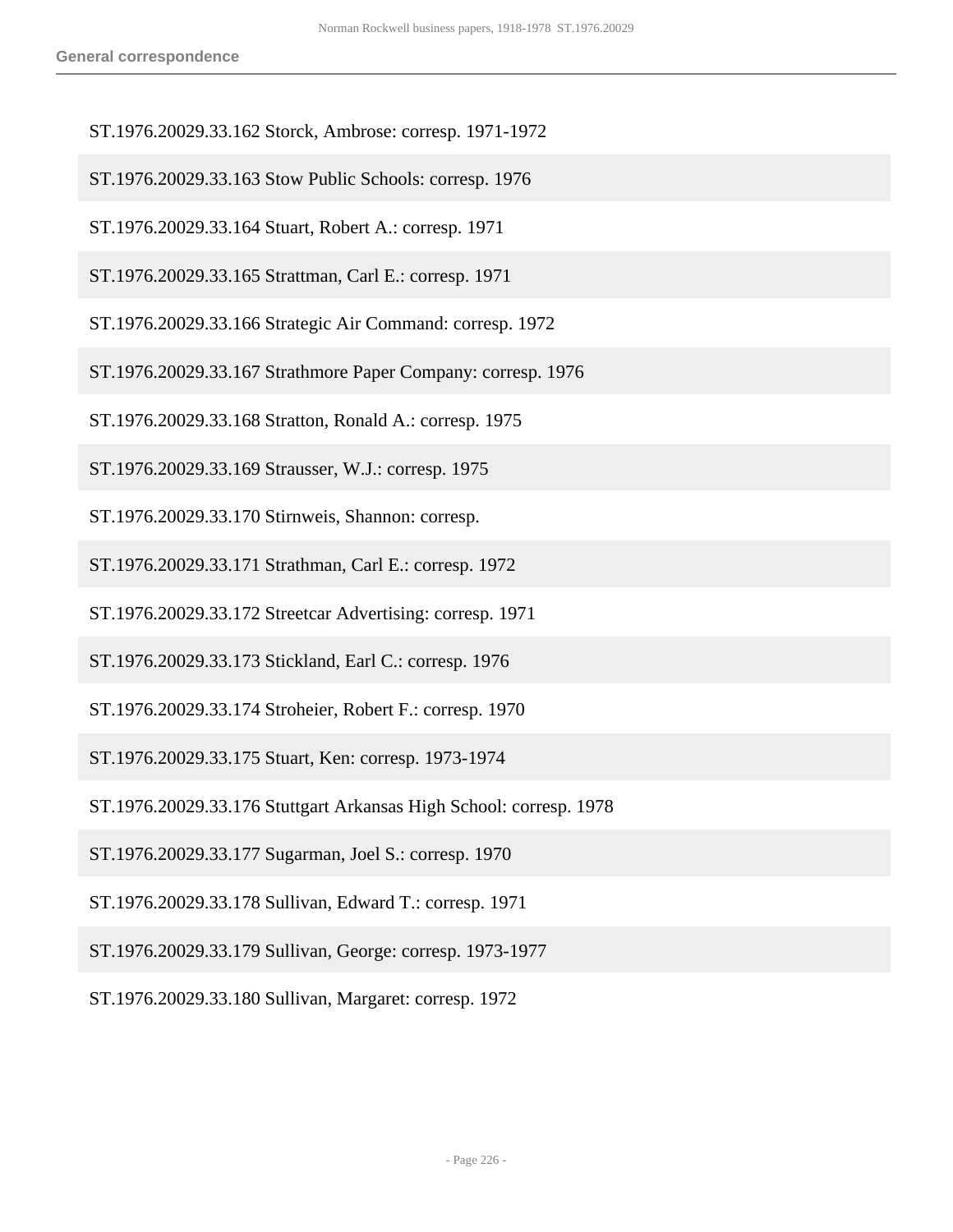- ST.1976.20029.33.181 Sullivan, Martha: corresp. 1970
- ST.1976.20029.33.182 Sullivan and Worcester: corresp. 1975
- ST.1976.20029.33.183 Sullo, Rose: corresp. 1974
- ST.1976.20029.33.184 Sunday Times: corresp. 1973
- ST.1976.20029.33.194 Sundowner Hotel: corresp. re: names of sailboat owners May 19 1970
- ST.1976.20029.33.185 Sunrise Publications: corresp. 1975
- ST.1976.20029.33.186 Surovek, John H.: corresp. 1977
- ST.1976.20029.33.187 Sutton Associates: corresp.
- ST.1976.20029.33.188 Sutton and Sons: corresp. 1973
- ST.1976.20029.33.189 Swenson, Helen: corresp. 1977
- ST.1976.20029.33.190 Symen, Richard: corresp. 1973-1975
- ST.1976.20029.33.191 Symons, William: corresp. 1971
- ST.1976.20029.33.192 Syracuse School District: corresp. 1977
- ST.1976.20029.33.193 Syracuse University: corresp. 1975

|                                                       | <b>Box</b> |
|-------------------------------------------------------|------------|
| ST.1976.20029.34.1 T misc.: corresp. 1970s            | 34         |
| ST.1976.20029.34.2 Taconic High School: corresp. 1970 |            |
| ST.1976.20029.34.3 TAO: corresp. 1975                 |            |
| ST.1976.20029.34.4 Tanis, Richard C.: corresp. 1978   |            |
| ST.1976.20029.34.5 Tatham-Laird Inc.: corresp.        |            |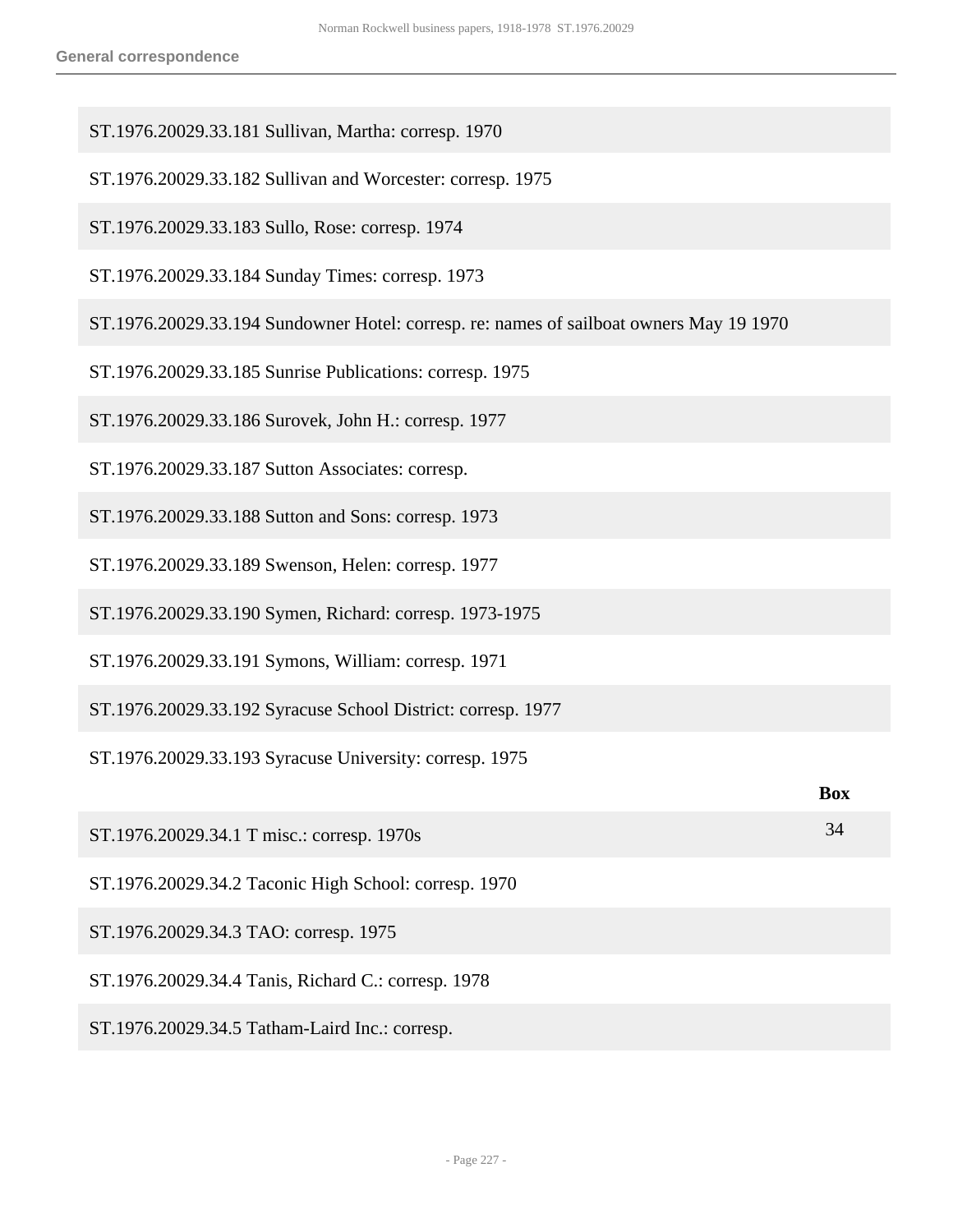- ST.1976.20029.34.6 Taylor, Rex, and Company: corresp. 1972-1973
- ST.1976.20029.34.7 Taylor, Thomas Lord: corresp. 1976
- ST.1976.20029.34.8 Taylor, W.A. and Company: corresp. 1972
- ST.1976.20029.34.9 Taylor, Weston: corresp. 1971-1976
- ST.1976.20029.34.10 Teepak: corresp. 1972
- ST.1976.20029.34.11 Tedesco Thomas: corresp. 1974
- ST.1976.20029.34.12 Temple Israel: corresp. 1970
- ST.1976.20029.34.13 Terwillinger, Jack: corresp. 1975
- ST.1976.20029.34.14 Texaco: corresp. 1970s
- ST.1976.20029.34.15 Texaco: corresp.; statements 1970s
- ST.1976.20029.34.16 Texas, Bank of: corresp. 1971
- ST.1976.20029.34.17 Texas, University of: corresp. 1976
- ST.1976.20029.34.18 Thomas, Paul M.: corresp. 1972
- ST.1976.20029.34.19 Thomas, Gerald E.: corresp. 1975
- ST.1976.20029.34.20 Thomas, J.N.: corresp. 1974
- ST.1976.20029.34.21 Thomas, Lowell: corresp. 1978
- ST.1976.20029.34.22 Thompson, J. Walter: corresp. 1971-1975
- ST.1976.20029.34.23 Tigue, Michael: corresp. 1975
- ST.1976.20029.34.24 Times, Sunday of Great Britain: corresp. 1972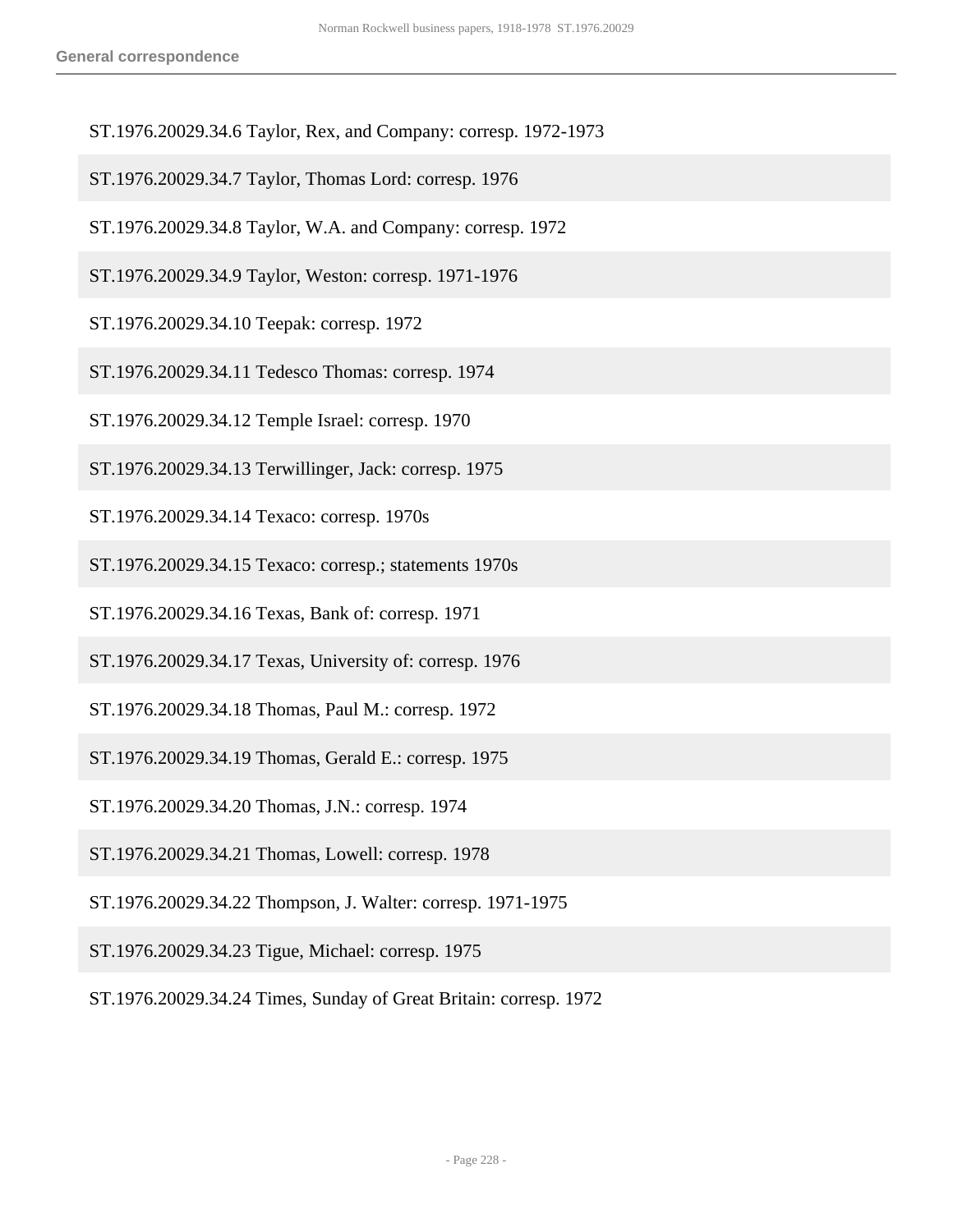- ST.1976.20029.34.25 Toledo Edison Company: corresp. 1972
- ST.1976.20029.34.26 Top Value Enterprises: incoming, outgoing corresp. 1966-1976
- ST.1976.20029.34.27 Top Value Enterprises: incoming, outgoing; slides 1968-1974
- ST.1976.20029.34.28 Torbert, Floyd James: corresp. 1976
- ST.1976.20029.34.29 Torrence, Bruce T.: corresp. 1971-1975
- ST.1976.20029.34.30 Towne East Square: corresp. 1976
- ST.1976.20029.34.31 Townsend, Bill: corresp. 1976-1978
- ST.1976.20029.34.32 Transworld Feature Syndicate: corresp. 1975
- ST.1976.20029.34.33 Tribune, Chicago: corresp. 1975
- ST.1976.20029.34.34 Troy, Bilt: corresp. 1973
- ST.1976.20029.34.35 Truitt, Robert: corresp. 1977
- ST.1976.20029.34.36 Trustees of the Reservations: corresp. 1971-1972
- ST.1976.20029.34.37 TRW: corresp. 1976
- ST.1976.20029.34.38 Tuttle, Day: corresp. 1970-1976
- ST.1976.20029.34.39 TV Guide: corresp. 1970-1978
- ST.1976.20029.34.40 TWA Ambassador Magazine: corresp. 1975
- ST.1976.20029.34.41 Twain, Mark-Home Board: corresp. 1970
- ST.1976.20029.34.42 Tyree, Thomas: corresp. 1977
- ST.1976.20029.34.43 Unangst, Alan: corresp. 1976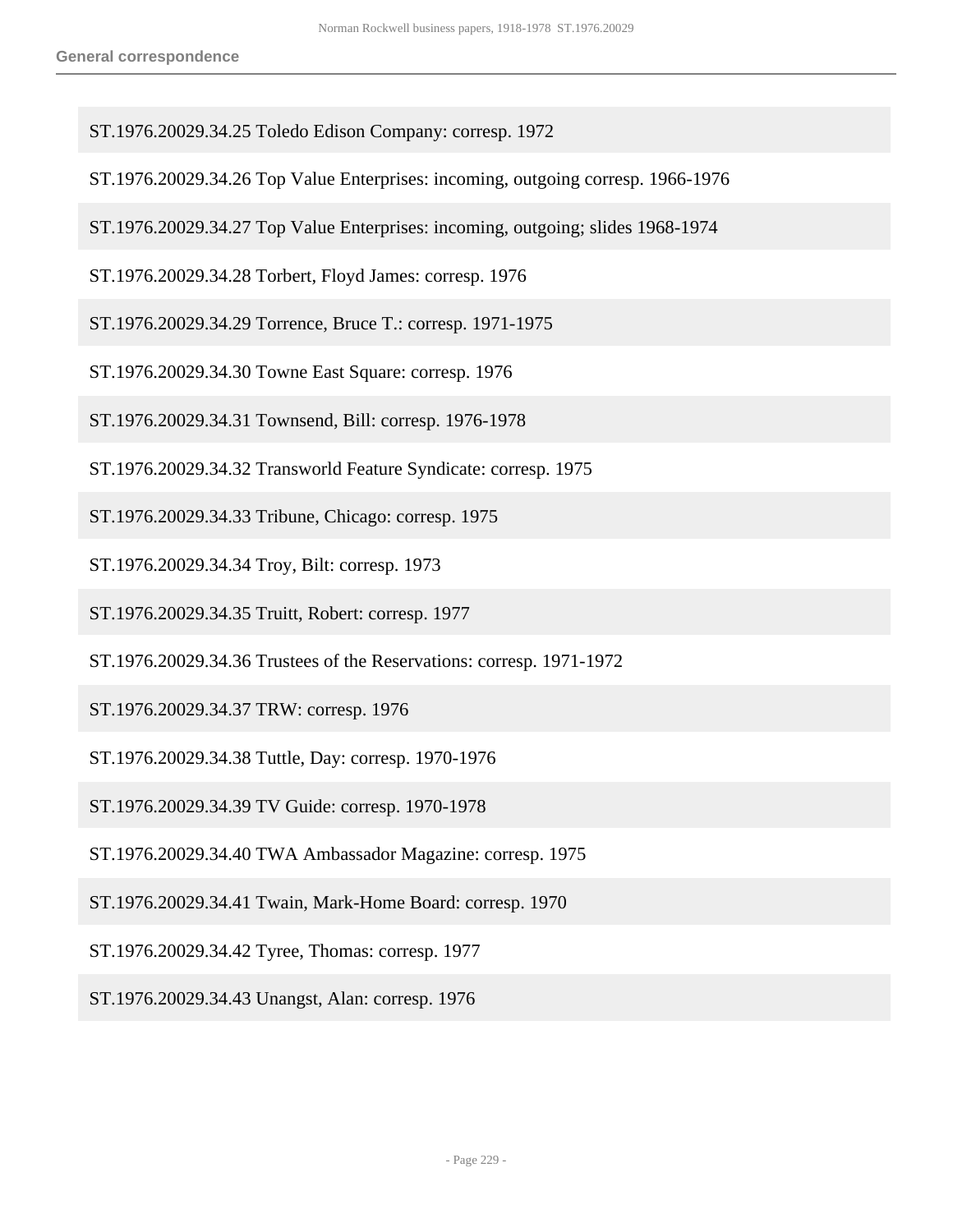ST.1976.20029.34.44 Unigraphic: corresp. 1971

ST.1976.20029.34.45 Union Camp: corresp. 1975

ST.1976.20029.34.46 Union Commerce Bank: corresp. 1976

ST.1976.20029.34.47 United Airlines (Edward E Carlson): corresp. 1972-1973

ST.1976.20029.34.48 United Nations Children's Fund: corresp. 1974

ST.1976.20029.34.49 United Way: corresp. 1977

ST.1976.20029.34.50 United States Accounting Office: corresp. 1972

ST.1976.20029.34.51 U.S. Bicentennial Society: corresp. 1976

ST.1976.20029.34.52 United States Coast Guard Academy: corresp. 1972-1975

 ST.1976.20029.34.53 United States Government: incoming, outgoing corresp. re; Jane Fitzpatrick, bicentennial awards 1973-1974

ST.1976.20029.34.54 Urban Ethics: corresp. 1976

ST.1976.20029.34.55 United States Information Agency: corresp. 1972

ST.1976.20029.34.56 United States Navy Memorial Museum: corresp. 1973

 ST.1976.20029.34.57 United States Navy: incoming, outgoing corresp. re: Sailor and Marine; NR notes 1957

ST.1976.20029.34.58 United States Postal Service: corresp. 1972

ST.1976.20029.34.59 United States Trust Company: corresp. 1973

ST.1976.20029.34.60 United Telecommunications: corresp. 1974

ST.1976.20029.34.61 University Program Council: corresp. 1970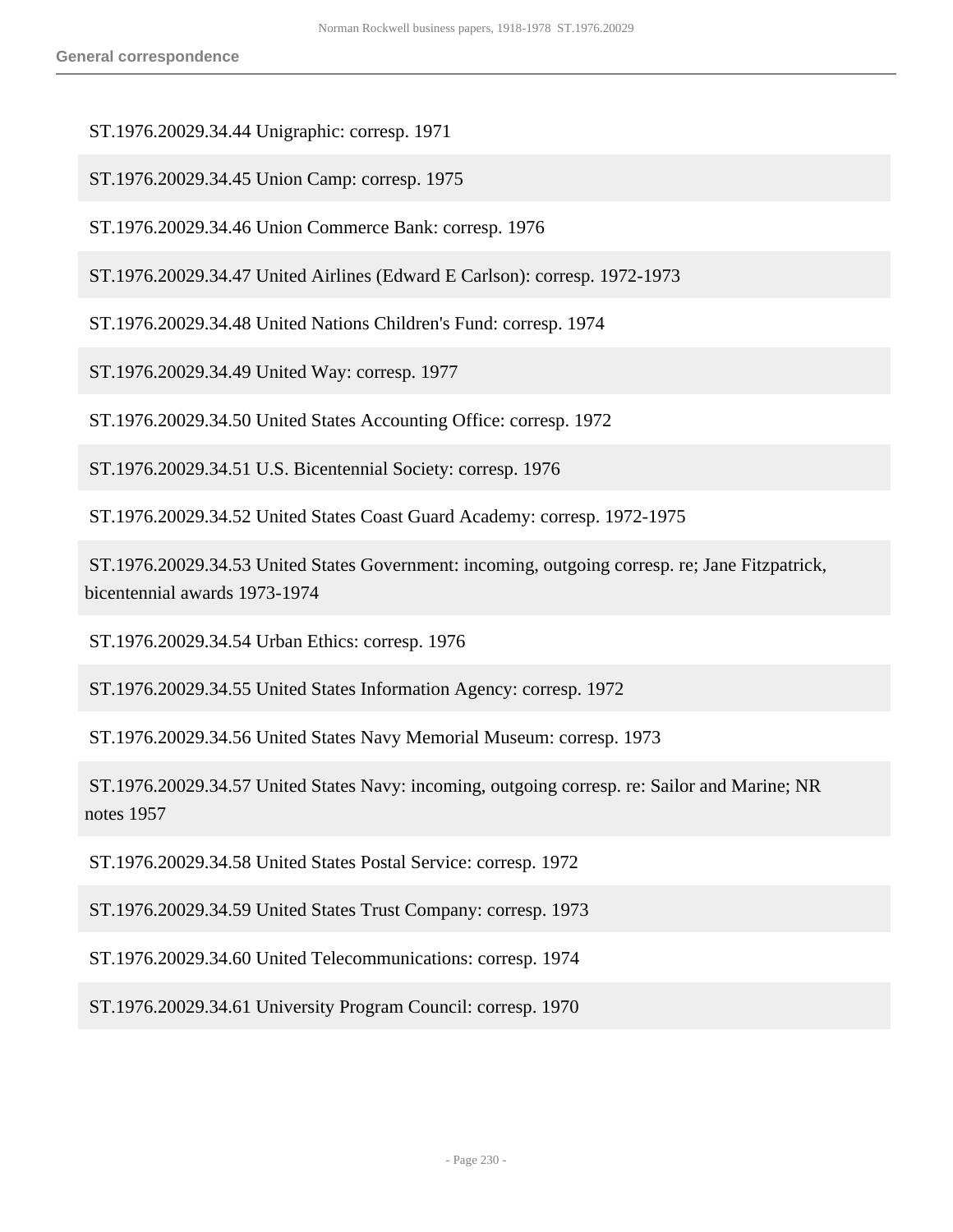| ST.1976.20029.34.62 University Regional Broadcasting Inc.: corresp. 1976 |            |
|--------------------------------------------------------------------------|------------|
| ST.1976.20029.34.63 UNCF- New England: corresp. 1975                     |            |
| ST.1976.20029.34.64 USIA, Special Projects: corresp. 1975                |            |
| ST.1976.20029.34.65 USS Constitution Museum Foundation: corresp. 1974    |            |
| ST.1976.20029.34.66 Uptowne Revival Association: corresp. 1975           |            |
| ST.1976.20029.34.67 Uthant Farewell Tribute: corresp. 1971               |            |
|                                                                          | <b>Box</b> |
| ST.1976.20029.35.1 Valley Cinema: corresp. 1972                          | 35         |
| ST.1976.20029.35.2 VanDevanter, Ann C.: corresp. 1973                    |            |
| ST.1976.20029.35.3 Van Pelt, David Anthony: corresp. 1975                |            |
| ST.1976.20029.35.4 Van Zanten, Albert: corresp. 1975                     |            |
| ST.1976.20029.35.5 Vantrain Advertising: corresp. 1974                   |            |
| ST.1976.20029.35.6 Varsity Housing: corresp. 1972                        |            |
| ST.1976.20029.35.7 Ventres, George Lewis: corresp. 1975                  |            |
| ST.1976.20029.35.8 Vermont Educational Television: corresp. 1970         |            |
| ST.1976.20029.35.9 Vermont Landscape Project: corresp. 1975              |            |
| ST.1976.20029.35.10 Veteran's Administration: corresp. 1971              |            |
| ST.1976.20029.35.11 Victor Advertising: corresp. 1970                    |            |
| ST.1976.20029.35.12 Victor Business Machines Group: corresp. 1970        |            |
| ST.1976.20029.35.13 Vigouroux, George E.: corresp. 1970-1976             |            |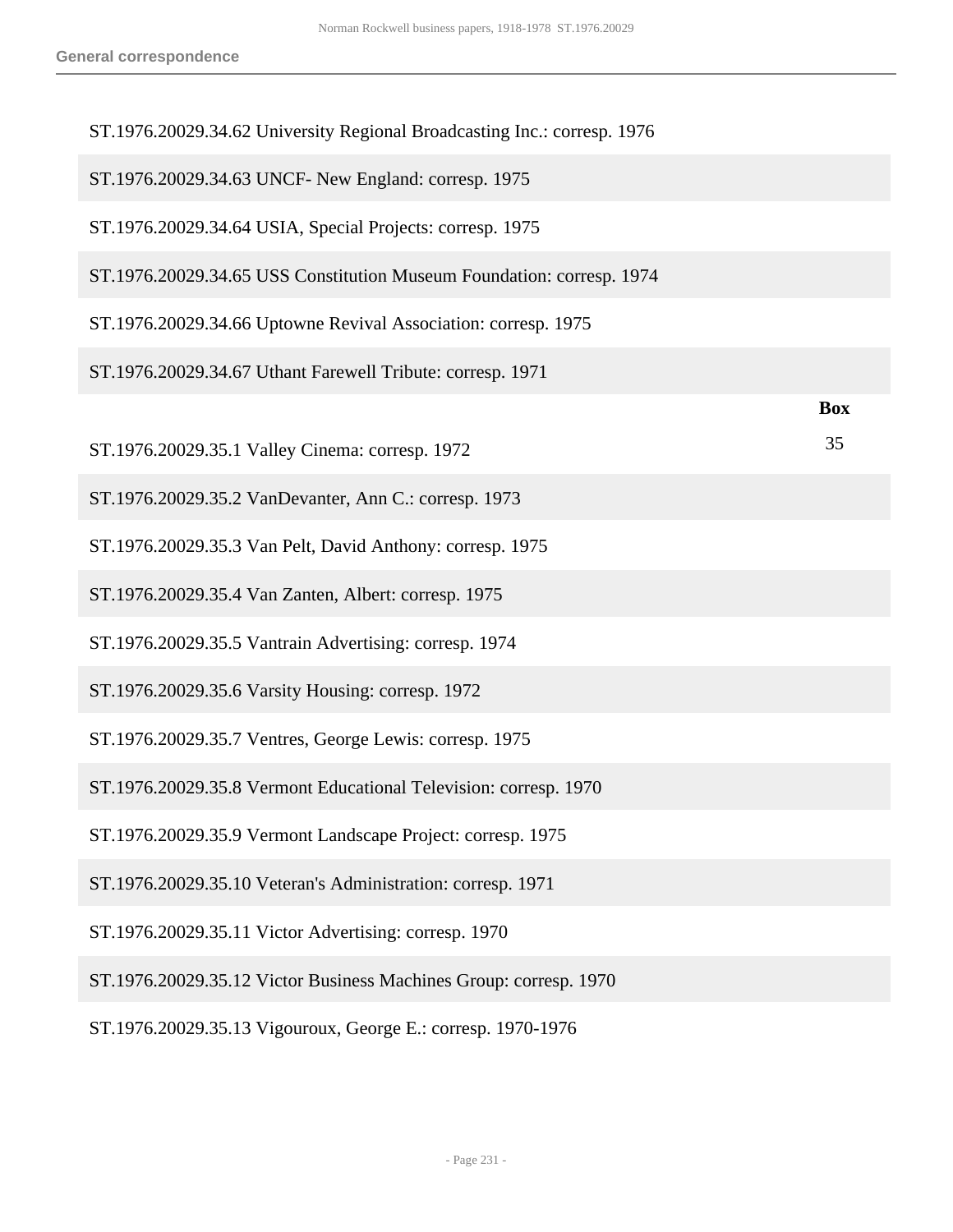- ST.1976.20029.35.14 Village of Park Forest: corresp. 1977
- ST.1976.20029.35.15 Villamil, Nancy: corresp. 1970
- ST.1976.20029.35.16 Virginia Highlands Festival: corresp. 1972
- ST.1976.20029.35.17 Visual Penographics: corresp. 1974
- ST.1976.20029.35.18 Vladimir and Evans: corresp. 1973
- ST.1976.20029.35.19 Vogel, Charles: corresp. 1977
- ST.1976.20029.35.20 Vogt, Edwin: corresp. 1974
- ST.1976.20029.35.21 Vranian. Dick: corresp. 1970
- ST.1976.20029.35.22 W misc.: corresp.
- ST.1976.20029.35.23 Wade Lauer and Katt: corresp. re: George Kinne, E. Ross Adair 1970
- ST.1976.20029.35.24 Weil Gotchal and Manges: corresp. 1972
- ST.1976.20029.35.25 Well, Sam- Zions Book Store: corresp. 1970
- ST.1976.20029.35.26 W.A. Whaley: corresp. 1970
- ST.1976.20029.35.27 Wagner Company: corresp. 1972
- ST.1976.20029.35.28 Wagner, Terry: corresp. 1976
- ST.1976.20029.35.29 Walker and Associates: corresp. 1977
- ST.1976.20029.35.30 Wall Street: corresp. 1976
- ST.1976.20029.35.31 Ward foods: corresp. 1972
- ST.1976.20029.35.32 Warner, Eric: corresp. 1971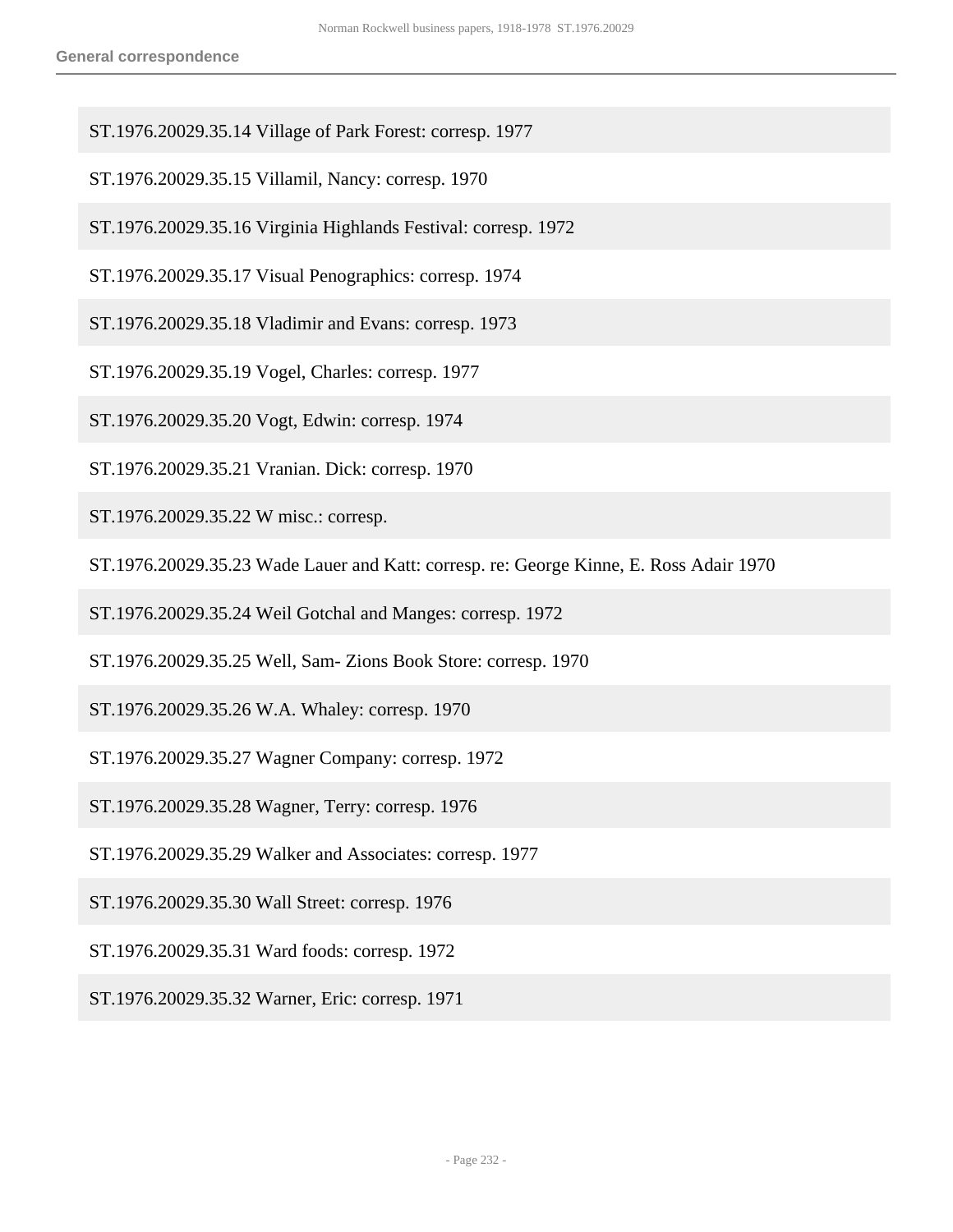- ST.1976.20029.35.33 Washington County Museum of Arts: corresp. 1977
- ST.1976.20029.35.34 Watson's: corresp. 1975
- ST.1976.20029.35.35 Watson Electric Company: corresp. 1972
- ST.1976.20029.35.36 Watson, Gary: corresp. 1978
- ST.1976.20029.35.37 Watson Guptil: corresp. 1970-1972
- ST.1976.20029.35.38 Watts, Ressie: corresp. 1973
- ST.1976.20029.35.39 WBEC: corresp. 1971-1973
- ST.1976.20029.35.40 WCVBTV: corresp. 1972
- ST.1976.20029.35.41 Webb and Athey: Inc. 1976
- ST.1976.20029.35.42 Webb Publishing: corresp. 1972
- ST.1976.20029.35.43 Weber, F. Company: corresp. 1976
- ST.1976.20029.35.44 Weekly Valenti: corresp. 1971
- ST.1976.20029.35.45 Weil Gotshal and Manges: corresp. 1975-1978
- ST.1976.20029.35.46 Weiss, Donald: corresp. 1971-1974
- ST.1976.20029.35.47 Weiss, Edward H.: corresp. 1971
- ST.1976.20029.35.48 Weissan, Howard: corresp. 1976
- ST.1976.20029.35.49 Welcome Home Our Prisoners: corresp. 1972
- ST.1976.20029.35.50 West Virginia, State of: corresp. 1971-1973
- ST.1976.20029.35.51 Westab Inc.: corresp. 1973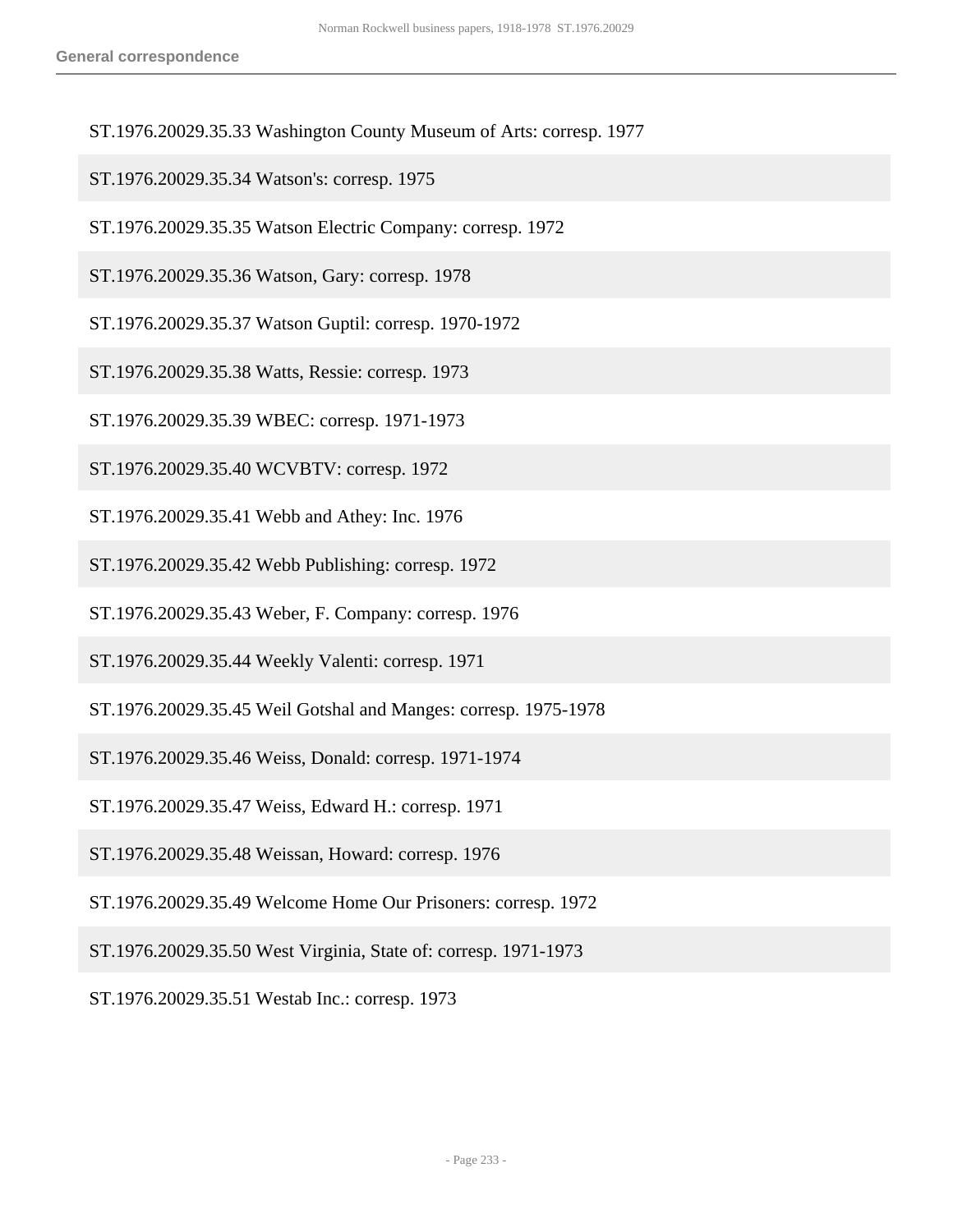- ST.1976.20029.35.52 Westermann, James E.: corresp. 1973
- ST.1976.20029.35.53 Western Electric Co.: corresp. 1976
- ST.1976.20029.35.54 Western Massachusetts Lung Association: corresp. 1976
- ST.1976.20029.35.55 Western Reserve University: corresp. 1971
- ST.1976.20029.35.56 WGBY 57: corresp. 1975
- ST.1976.20029.35.57 WGTE-TV: corresp. 1973
- ST.1976.20029.35.58 Whalen, John L.: corresp. 1971-1972
- ST.1976.20029.35.59 Whirley Industries: corresp. 1973
- ST.1976.20029.35.60 White House Galleries: corresp. 1978
- ST.1976.20029.35.61 White White and Zippler: corresp. 1973
- ST.1976.20029.35.62 Whitehurst Printing and Binding: corresp. 1970
- ST.1976.20029.35.63 Whitmore, Coby: corresp. 1972
- ST.1976.20029.35.64 Who's Who Inc.: corresp. 1970-1973
- ST.1976.20029.35.65 Who's Who in Graphic Art: corresp. 1973
- ST.1976.20029.35.66 Wichita Bicentennial Commission: corresp. 1974
- ST.1976.20029.35.67 Wiehe, Mary E.: corresp. 1973
- ST.1976.20029.35.68 Wiener Deville Walchli Werbeagenturag: corresp. 1976
- ST.1976.20029.35.69 Wigginton, Donald: corresp. 1973
- ST.1976.20029.35.70 Wilber, T.J.: corresp. 1972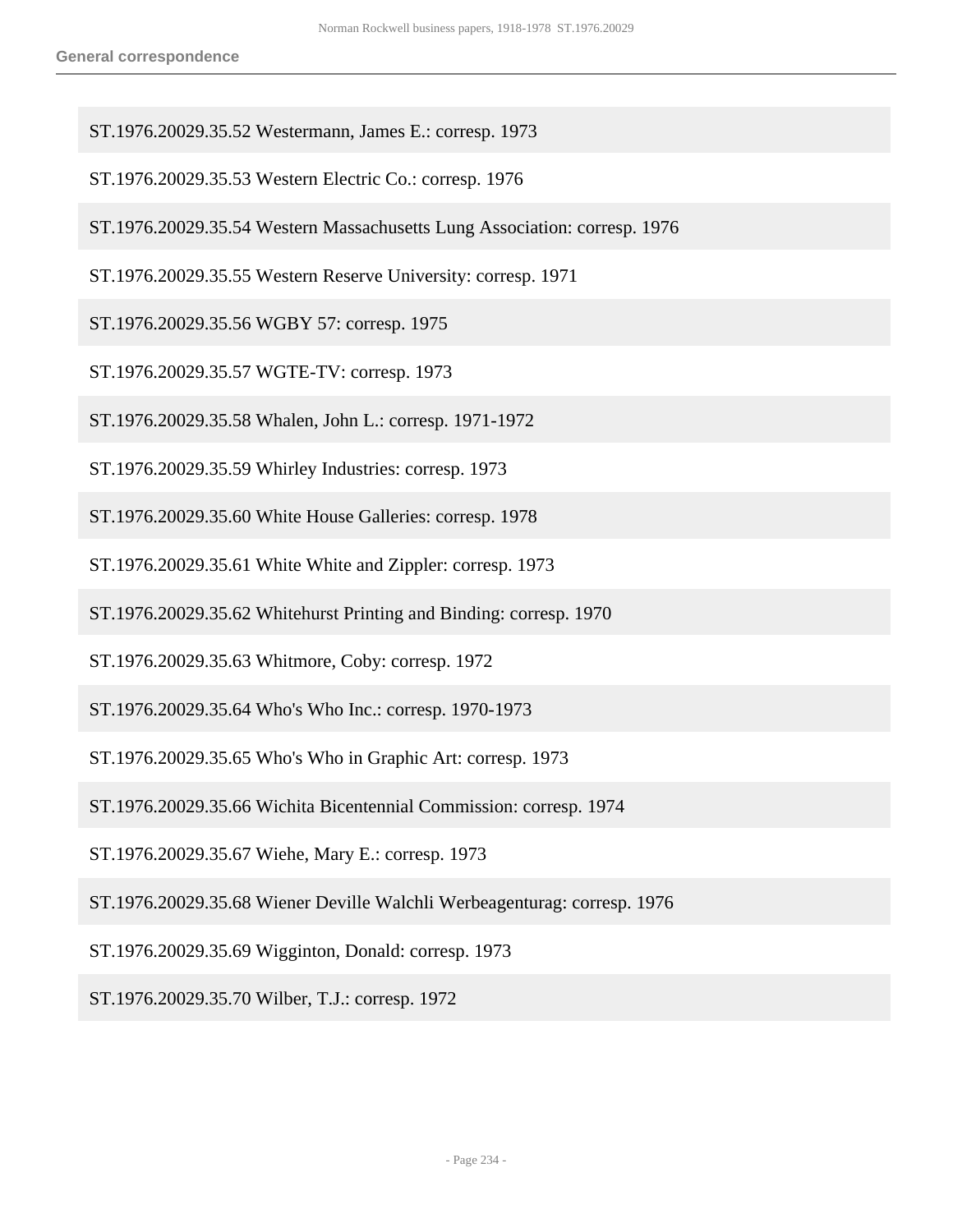- ST.1976.20029.35.71 Will County Cultural Arts Association: corresp. 1976
- ST.1976.20029.35.72 Williamson, Walter: corresp. 1972
- ST.1976.20029.35.73 Wilson, Daniel Productions: corresp. 1974
- ST.1976.20029.35.74 Wilson, David-Phillip: corresp. 1970
- ST.1976.20029.35.75 Wilson Haight Welch Advertising: corresp. 1975
- ST.1976.20029.35.76 Wilson, Pete- San Diego, California: corresp. 1974
- ST.1976.20029.35.77 Wichita State University: corresp. 1972
- ST.1976.20029.35.78 Winchester Western: corresp. 1970
- ST.1976.20029.35.79 Windmill Books: incoming, outgoing corresp. 1970
- ST.1976.20029.35.80 Winkler, Laura: corresp.; NR notes 1970
- ST.1976.20029.35.81 Winters, Jonathan: corresp. 1976
- ST.1976.20029.35.82 Winter Sports Committee: corresp. 1974
- ST.1976.20029.35.83 Winters Digest- School: corresp. 1976
- ST.1976.20029.35.84 WNAC-TV: corresp. 1976
- ST.1976.20029.35.85 Woburn Historical Commision: corresp. 1974
- ST.1976.20029.35.86 Wolf, Ned- Lawyers Commision for Civil Rights: corresp. 1970
- ST.1976.20029.35.87 Wolff Gallery: corresp. 1973
- ST.1976.20029.35.88 Women's Hall of Fame: corresp. 1976
- ST.1976.20029.35.89 Women's Homelife Magazine: corresp. 1973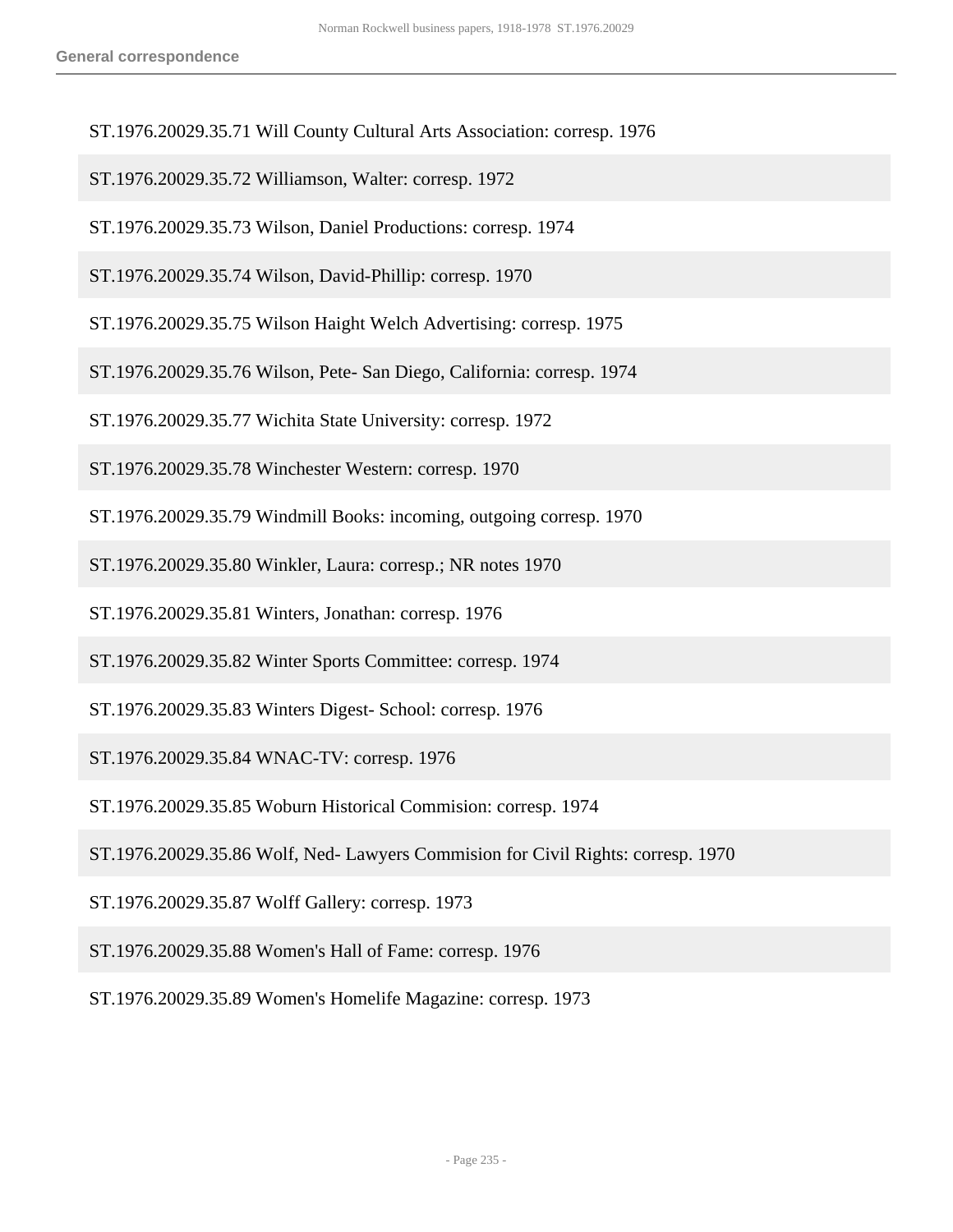- ST.1976.20029.35.90 Wood, Arthur: corresp. 1971
- ST.1976.20029.35.91 Wood, Vernon: corresp. 1972
- ST.1976.20029.35.92 Woodward, Addison E.: corresp. 1975
- ST.1976.20029.35.93 Woolworth, F.W.: outgoing telegram 1976
- ST.1976.20029.35.94 Worcester State College: corresp. 1973
- ST.1976.20029.35.95 World Federation of United Nations Associations: corresp. 1973
- ST.1976.20029.35.96 World Publishing: corresp. 1970
- ST.1976.20029.35.97 World Travelogues: corresp. 1978
- ST.1976.20029.35.98 World Tribune Staff: corresp. 1973
- ST.1976.20029.35.99 Wright, Frank C.: corresp. 1972
- ST.1976.20029.35.100 Winston, Walter B.: corresp. 1974
- ST.1976.20029.35.101 XYZ misc.: corresp. 1970s
- ST.1976.20029.35.102 Xavier School: corresp. 1971
- ST.1976.20029.35.103 Yeamans, Joseph: corresp. 1974
- ST.1976.20029.35.104 Yesteryear Museum: corresp. 1972
- ST.1976.20029.35.105 Young, Cliff: corresp. 1970
- ST.1976.20029.35.106 Yocubian, Al: corresp. 1971
- ST.1976.20029.35.107 Young an Rubicam Advertising: corresp. 1973

ST.1976.20029.35.108 Zimmer McClasky and Lewis Advertising: corresp. 1973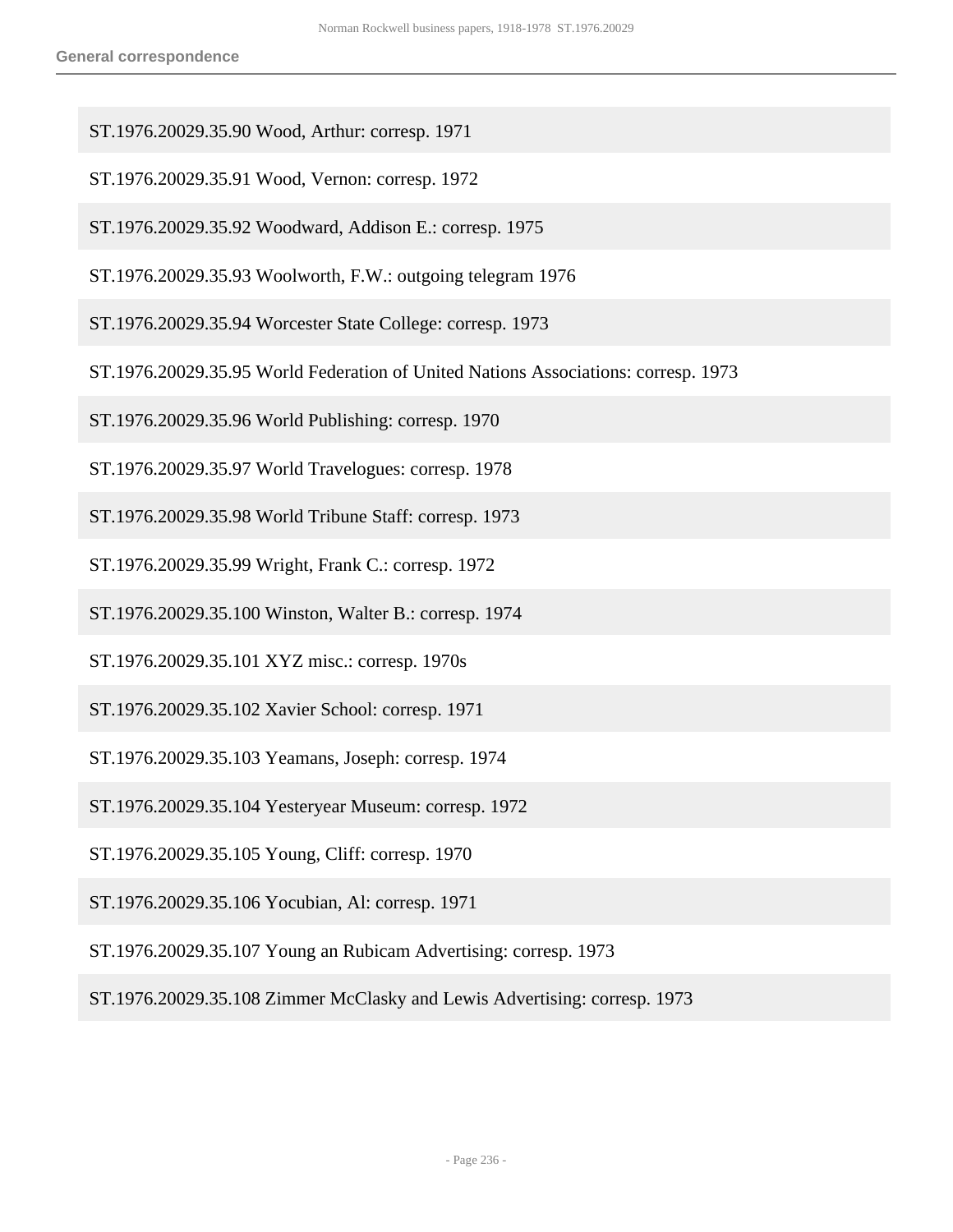| ST.1976.20029.35.109 Zimmerman, Herb: corresp. 1974                                                                    |                  |
|------------------------------------------------------------------------------------------------------------------------|------------------|
| ST.1976.20029.35.110 Zeller, William: corresp. 1972                                                                    |                  |
| ST.1976.20029.35.111 Zinman, Jacques: corresp. 1973                                                                    |                  |
| ST.1976.20029.35.112 Zoercher, Phillip: corresp. 1973                                                                  |                  |
| ST.1976.20029.35.113 misc. corresp. 1970s                                                                              |                  |
| ST.1976.20029.35.114 corresp. re: ownership of NR's paintings 1970s                                                    |                  |
| ST.1976.20029.SERIES2 Curtis Publishing                                                                                | <b>Box</b><br>36 |
|                                                                                                                        | <b>Box</b>       |
| ST.1976.20029.36.1 Saturday Evening Post- Curtis Publishing: corresp. re: E.B.<br>Garnett Oct 8 1941                   | 36               |
| ST.1976.20029.36.2 Saturday Evening Post- Curtis Publishing: corresp. 1945                                             | 36               |
| ST.1976.20029.36.3 Saturday Evening Post- Curtis Publishing: corresp. re: Ben Hibbs to<br>Arlington Aug 5 1946         | 36               |
| ST.1976.20029.36.4 Saturday Evening Post- Curtis Publishing: corresp. re: Olympia<br>Washington; Art Davis May 12 1947 | 36               |
| ST.1976.20029.36.5 Saturday Evening Post- Curtis Publishing: corresp. re: Fuller; painting<br>at low cost Jun 3 1948   | 36               |
| ST.1976.20029.36.6 Saturday Evening Post- Curtis Publishing: outgoing corresp. re: SEP<br>covers Mar 23 1949           | 36               |
| ST.1976.20029.36.7 Saturday Evening Post- Curtis Publishing: corresp. 1951                                             | 36               |
| ST.1976.20029.36.8 Saturday Evening Post- Curtis Publishing: corresp. 1953                                             | 36               |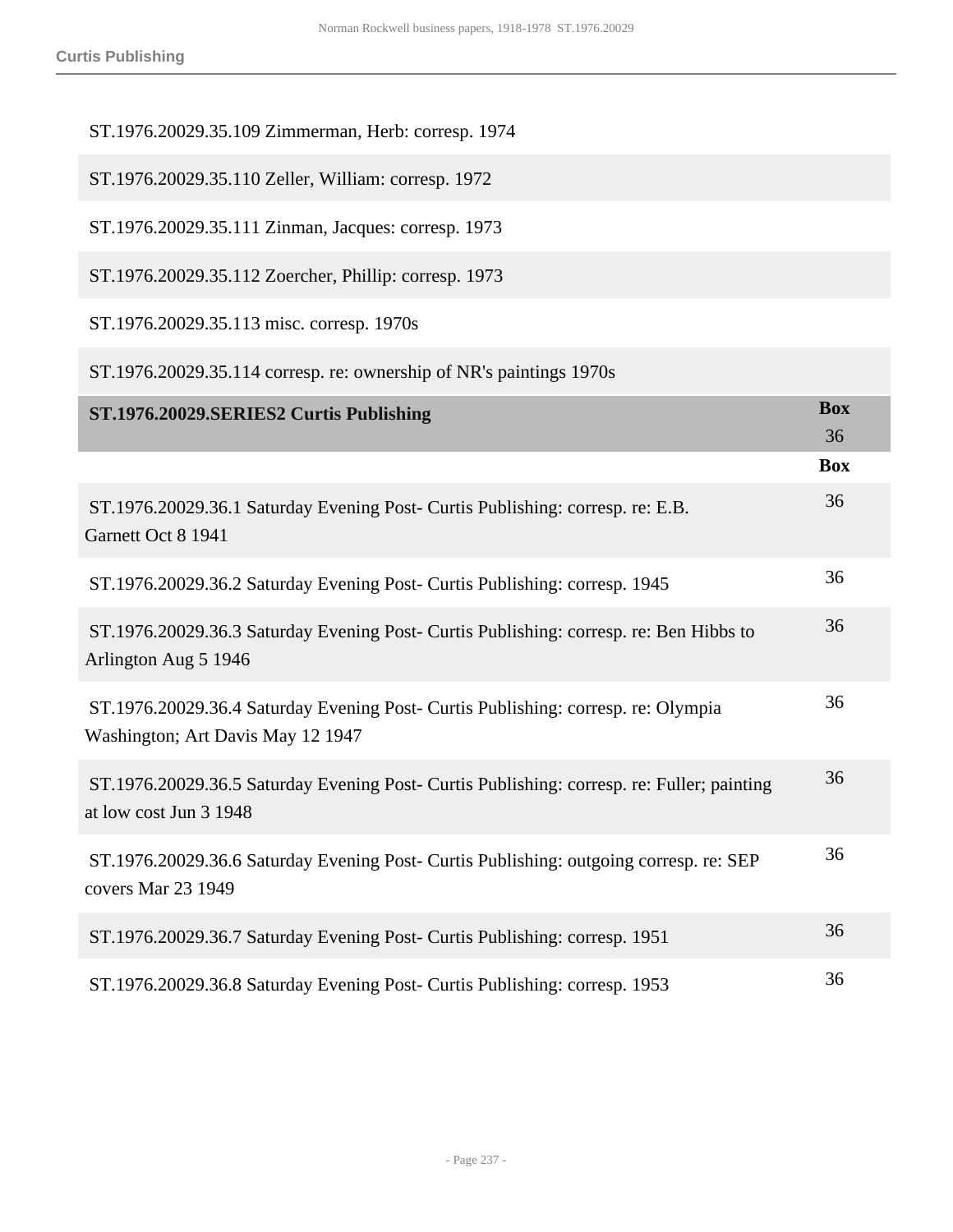| ST.1976.20029.36.9 Saturday Evening Post- Curtis Publishing: corresp. re; Bob Hope<br>show Feb 10 1954                                             | 36 |
|----------------------------------------------------------------------------------------------------------------------------------------------------|----|
| ST.1976.20029.36.10 Saturday Evening Post- Curtis Publishing: notecard 1960                                                                        | 36 |
| ST.1976.20029.36.11 Saturday Evening Post- Curtis Publishing: corresp. re: Arthur<br>Godfrey broadcast Apr 5 1955                                  | 36 |
| ST.1976.20029.36.12 Saturday Evening Post- Curtis Publishing: corresp. re: Daniel<br>Chester French's studio; clippings circa 1955                 | 36 |
| ST.1976.20029.36.13 Saturday Evening Post- Curtis Publishing: corresp. re: statement for<br>potential contributers circa 1958                      | 36 |
| ST.1976.20029.36.14 Saturday Evening Post- Curtis Publishing: corresp. re: "My Life as<br>an Illustrator" Jan 11 1960                              | 36 |
| ST.1976.20029.36.15 Saturday Evening Post- Curtis Publishing: essay re: Society of<br>Illustrators; 1960 show 1960                                 | 36 |
| ST.1976.20029.36.16 Saturday Evening Post- Curtis Publishing: corresp. re: readers<br>poems Dec 20 1961                                            | 36 |
| ST.1976.20029.36.17 Saturday Evening Post- Curtis Publishing: corresp. re: Four<br>Freedoms May 15 1967                                            | 36 |
| ST.1976.20029.36.18 Saturday Evening Post- Curtis Publishing: Alsop, Stewart: corresp.<br>re: advisory board for Famous Artists School May 21 1958 | 36 |
| ST.1976.20029.36.19 Saturday Evening Post- Curtis Publishing: Atkins, Ollie:<br>corresp. 1955-1960                                                 | 36 |
| ST.1976.20029.36.20 Saturday Evening Post- Curtis Publishing: Bok, Cary:<br>corresp. 1953-1958                                                     | 36 |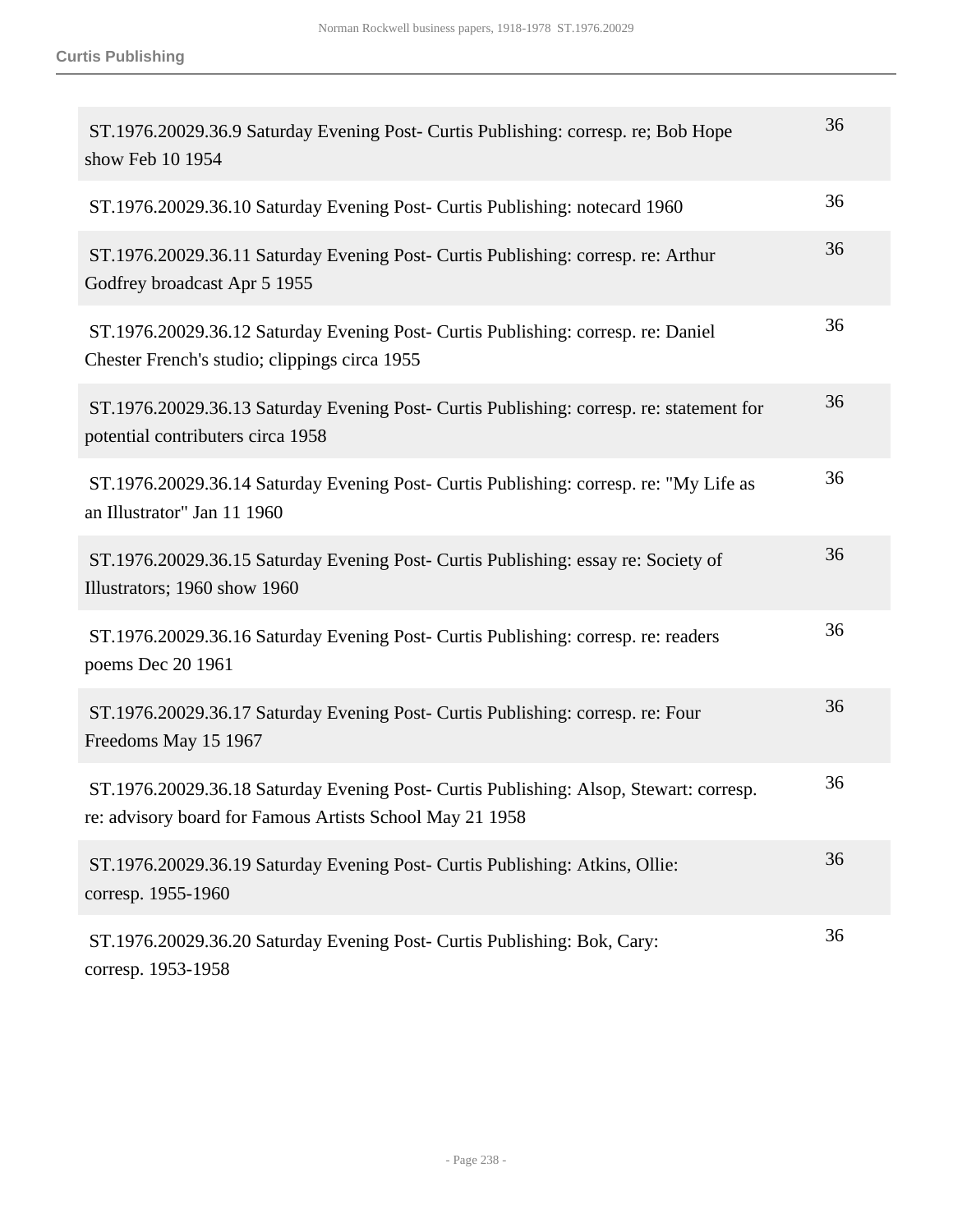| ST.1976.20029.36.21 Saturday Evening Post- Curtis Publishing: Borgstedt, Doug: corresp.<br>re: processing request 1956                               | 36 |
|------------------------------------------------------------------------------------------------------------------------------------------------------|----|
| ST.1976.20029.36.22 Saturday Evening Post- Curtis Publishing: Breisky, Bill:<br>corresp. 1958-1959                                                   | 36 |
| ST.1976.20029.36.23 Saturday Evening Post- Curtis Publishing: Casey, Dick: corresp. re:<br>charcoal drawing of Nov 8 1958 cover Oct 21 1958          | 36 |
| ST.1976.20029.36.24 Saturday Evening Post- Curtis Publishing: Congdon, Thomas:<br>corresp. re: nasty letter Mar 10 1960                              | 36 |
| ST.1976.20029.36.25 Saturday Evening Post- Curtis Publishing: Crowell, Ned E.:<br>corresp. 1949-1950                                                 | 36 |
| ST.1976.20029.36.26 Saturday Evening Post- Curtis Publishing: Gulotta, Peter A.:<br>corresp. 1955                                                    | 36 |
| ST.1976.20029.36.27 Saturday Evening Post- Curtis Publishing: Harrington, Frank G.:<br>corresp. re: Rutland Padio; outline for interview Oct 22 1948 | 36 |
| ST.1976.20029.36.28 Saturday Evening Post- Curtis Publishing: Fuoss, Robert: corresp.<br>re: thank you to NR Feb 8 1960                              | 36 |
| ST.1976.20029.36.29 Saturday Evening Post- Curtis Publishing: Hibbs, Ben:<br>corresp. 1951-1955                                                      | 36 |
| ST.1976.20029.36.30 Saturday Evening Post- Curtis Publishing: corresp. re: "Happy<br>Bottum;" lunch with Norman Jul 22 1946                          | 36 |
| ST.1976.20029.36.31 Saturday Evening Post- Curtis Publishing: Hibbs, Ben:<br>corresp. 1948                                                           | 36 |
| ST.1976.20029.36.32 Saturday Evening Post- Curtis Publishing: Hibbs, Ben: corresp. re:<br>country agent feature in SEP Apr 22 1948                   | 36 |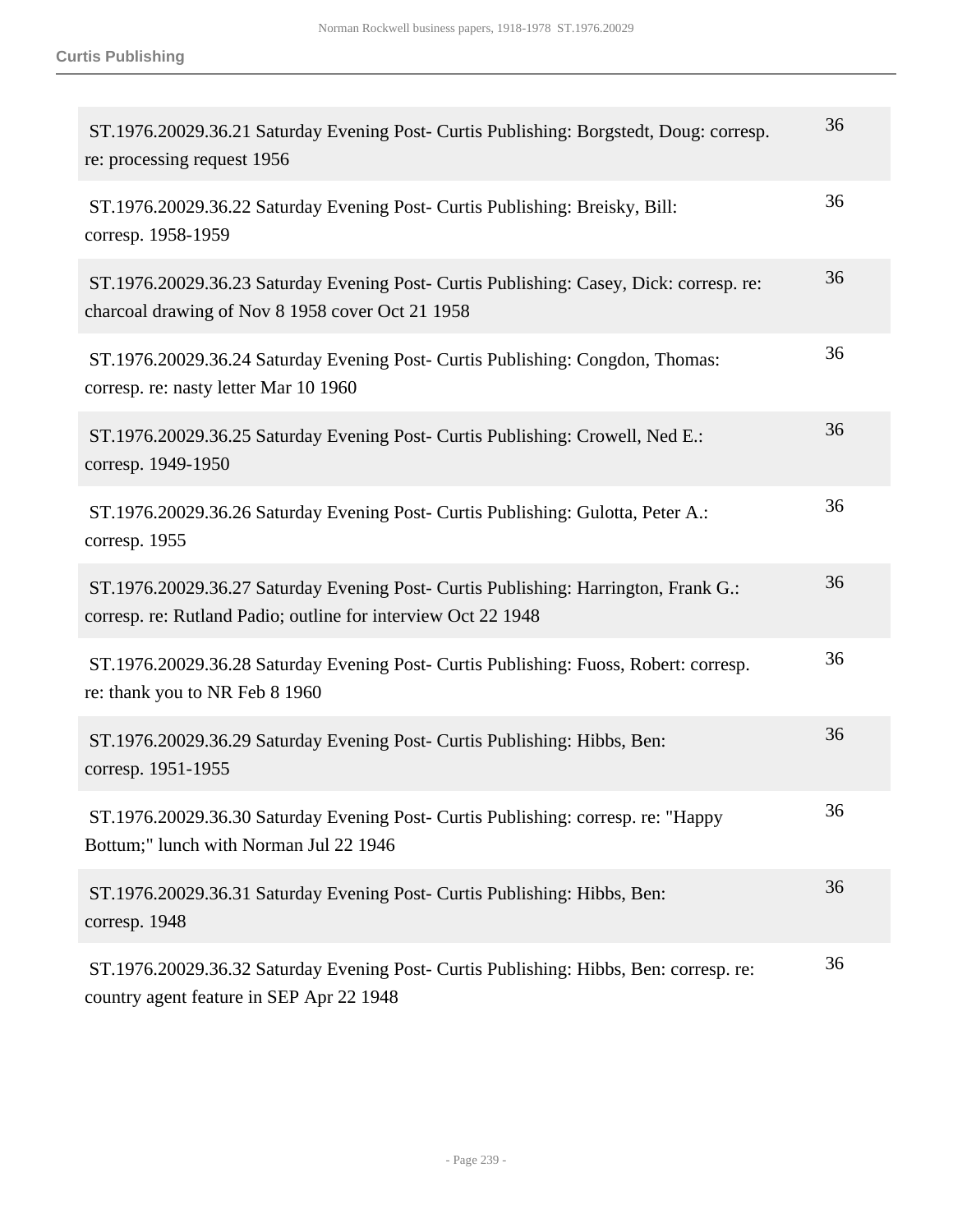| ST.1976.20029.36.33 Saturday Evening Post- Curtis Publishing: Hibbs, Ben: corresp. re:<br>Venice and flowers from NR, Mary May 7 1957       | 36 |
|---------------------------------------------------------------------------------------------------------------------------------------------|----|
| ST.1976.20029.36.34 Saturday Evening Post- Curtis Publishing: Hills, Robert:<br>corresp. 1953-1960                                          | 36 |
| ST.1976.20029.36.35 Saturday Evening Post- Curtis Publishing: Kilker, Frank:<br>corresp. 1954-1965                                          | 36 |
| ST.1976.20029.36.36 Saturday Evening Post- Curtis Publishing: Knight, Ralph 1954                                                            | 36 |
| ST.1976.20029.36.37 Saturday Evening Post- Curtis Publishing: Kohler, Arthur: corresp.<br>re: request from Charles Preston Oct 27 1953      | 36 |
| ST.1976.20029.36.38 Saturday Evening Post- Curtis Publishing: Lucy, Roy B.:<br>corresp. 1958                                                | 36 |
| ST.1976.20029.36.39 Saturday Evening Post- Curtis Publishing: Lynne, Jack: May 1948                                                         | 36 |
| ST.1976.20029.36.40 Saturday Evening Post- Curtis Publishing: Lynne, Jack:<br>corresp. 1953-1954                                            | 36 |
| ST.1976.20029.36.41 Saturday Evening Post- Curtis Publishing: McCombs, G.B.: corresp.<br>re: NR's trip to Albany; offer of visit Dec 7 1956 | 36 |
| ST.1976.20029.36.42 Saturday Evening Post- Curtis Publishing: Morton, Richard H.:<br>corresp. 1957                                          | 36 |
| ST.1976.20029.36.43 Saturday Evening Post- Curtis Publishing: Neall, Adelaide: corresp.<br>re: old man hands Oct 9 1941                     | 36 |
| ST.1976.20029.36.44 Saturday Evening Post- Curtis Publishing: Noeppelli, Elizabeth<br>Ann: corresp. re: People to People Feb 9 1959         | 36 |
| ST.1976.20029.36.45 Saturday Evening Post- Curtis Publishing: Pollack, Merrill:<br>corresp. 1956-1957                                       | 36 |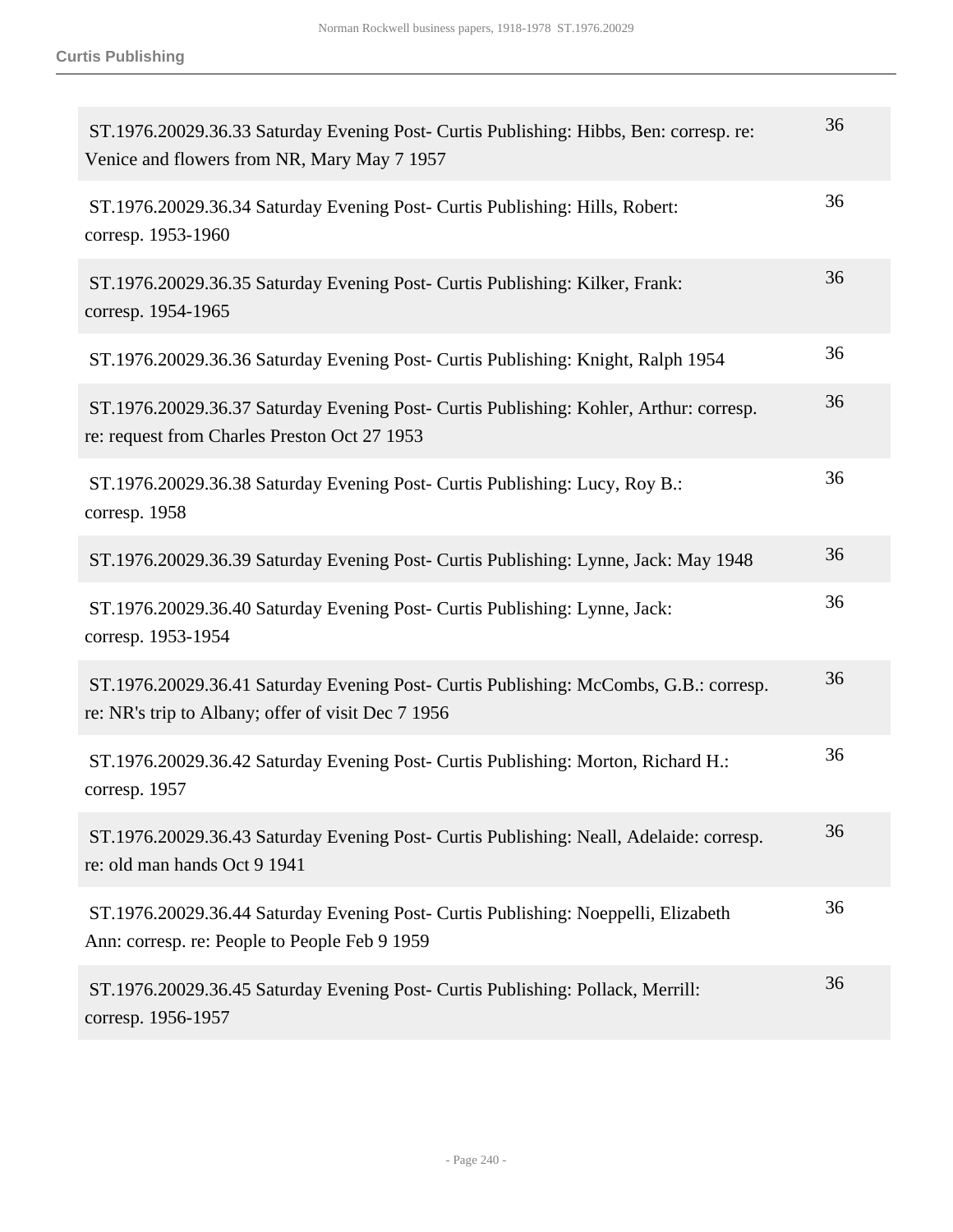| ST.1976.20029.36.46 Saturday Evening Post- Curtis Publishing: Price, Wesley 1959                                                                      | 36 |
|-------------------------------------------------------------------------------------------------------------------------------------------------------|----|
| ST.1976.20029.36.47 Saturday Evening Post- Curtis Publishing: Schmid, David: corresp.<br>re: huntsmen from NR Christmas Card; Gene Pelham Jul 14 1958 | 36 |
| ST.1976.20029.36.48 Saturday Evening Post- Curtis Publishing: Sherrod, Robert: corresp.<br>re: announcement of Sherrod as editor in chief 1963        | 36 |
| ST.1976.20029.36.49 Saturday Evening Post- Curtis Publishing: Smith, Beverly: corresp.<br>re: Gridiron dinner; incident with Senator May 23 1956      | 36 |
| ST.1976.20029.36.50 Saturday Evening Post- Curtis Publishing: Stuart, Ken:<br>corresp. 1948                                                           | 36 |
| ST.1976.20029.36.51 Saturday Evening Post- Curtis Publishing: Stuart, Kenneth:<br>corresp. 1952-1955                                                  | 36 |
| ST.1976.20029.36.52 Saturday Evening Post- Curtis Publishing: Stuart, Ken:<br>corresp. 1953-1960                                                      | 36 |
| ST.1976.20029.36.53 Saturday Evening Post- Curtis Publishing: Stuart, Ken: outgoing<br>corresp. re: Karsh; slides; NR models circa 1959               | 36 |
| ST.1976.20029.36.54 Saturday Evening Post- Curtis Publishing: Stuart, Ken: corresp. re:<br>James Lewicki Nov 11 1959                                  | 36 |
| ST.1976.20029.36.55 Saturday Evening Post- Curtis Publishing: Stuart, Ken:<br>corresp. 1962                                                           | 36 |
| ST.1976.20029.36.56 Saturday Evening Post- Curtis Publishing: Tennant, Don:<br>corresp. 1947                                                          | 36 |
| ST.1976.20029.36.57 Saturday Evening Post- Curtis Publishing: Thompson, John Jr.:<br>corresp. 1953                                                    | 36 |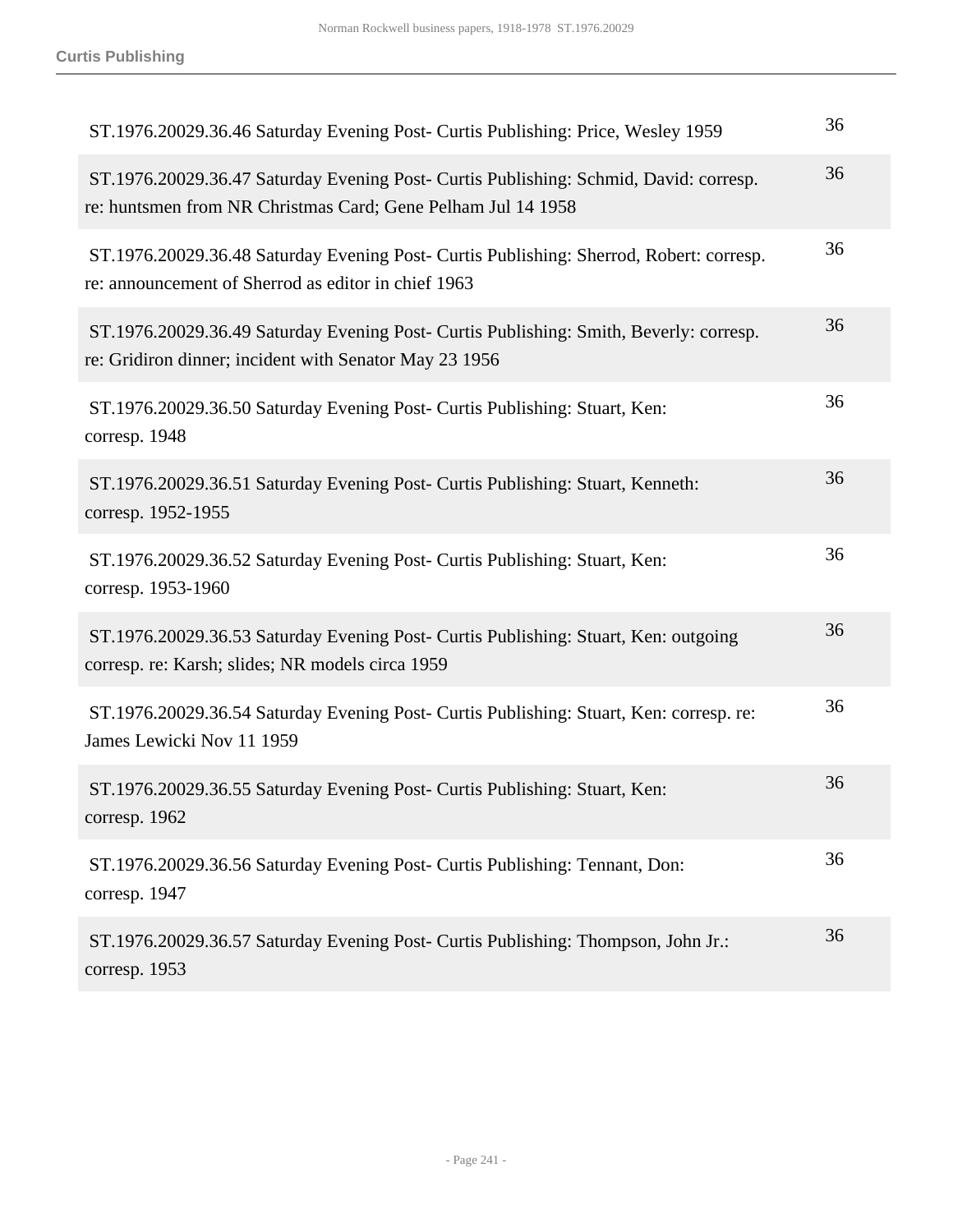| ST.1976.20029.36.58 Saturday Evening Post- Curtis Publishing: Thruelson, Richard:<br>corresp. re: Aug 24 1940 SEP cover Sep 10 1940 | 36               |
|-------------------------------------------------------------------------------------------------------------------------------------|------------------|
| ST.1976.20029.36.59 Saturday Evening Post- Curtis Publishing: Ulrich, Duke: corresp re:<br>Washington NR show Jun 27 1955           | 36               |
| ST.1976.20029.36.60 Saturday Evening Post- Curtis Publishing: Wise, R.E.: corresp re:<br>recent visit; interview Mar 7 1955         | 36               |
| ST.1976.20029.36.61 Saturday Evening Post- Curtis Publishing: Wright, Al:<br>corresp. 1956-1959                                     | 36               |
| ST.1976.20029.36.62 Saturday Evening Post- Curtis Publishing: receipt circa 1950                                                    | 36               |
| ST.1976.20029.SERIES3 Original artwork correspondence                                                                               | <b>Box</b><br>36 |
| ST.1976.20029.36.63 Original Artwork: Burns Photography re: Adlai Stevenson cover; invoice 1956                                     |                  |
|                                                                                                                                     | <b>Box</b>       |
| ST.1976.20029.36.64 Original Artwork: Abrams, David: corresp. re: Four Seasons<br>Calendar Feb 16 1951                              | 36               |
| ST.1976.20029.36.65 Original Artwork: Alexander, Judy: corresp. re: sketch 1945                                                     | 36               |
| ST.1976.20029.36.66 Original Artwork: American Friends of Hebrew University: corresp.<br>re: Israeli helmet sketch 1970             | 36               |
| ST.1976.20029.36.67 Original Artwork: American Leprosy Foundation: corresp. re:<br>reproduction 1956                                | 36               |
| ST.1976.20029.36.68 Original Artwork: Anderson, Delores: corresp. unknown                                                           | 36               |
| ST.1976.20029.36.69 Original Artwork: Arians, Alice: corresp. re: request unknown                                                   | 36               |
|                                                                                                                                     |                  |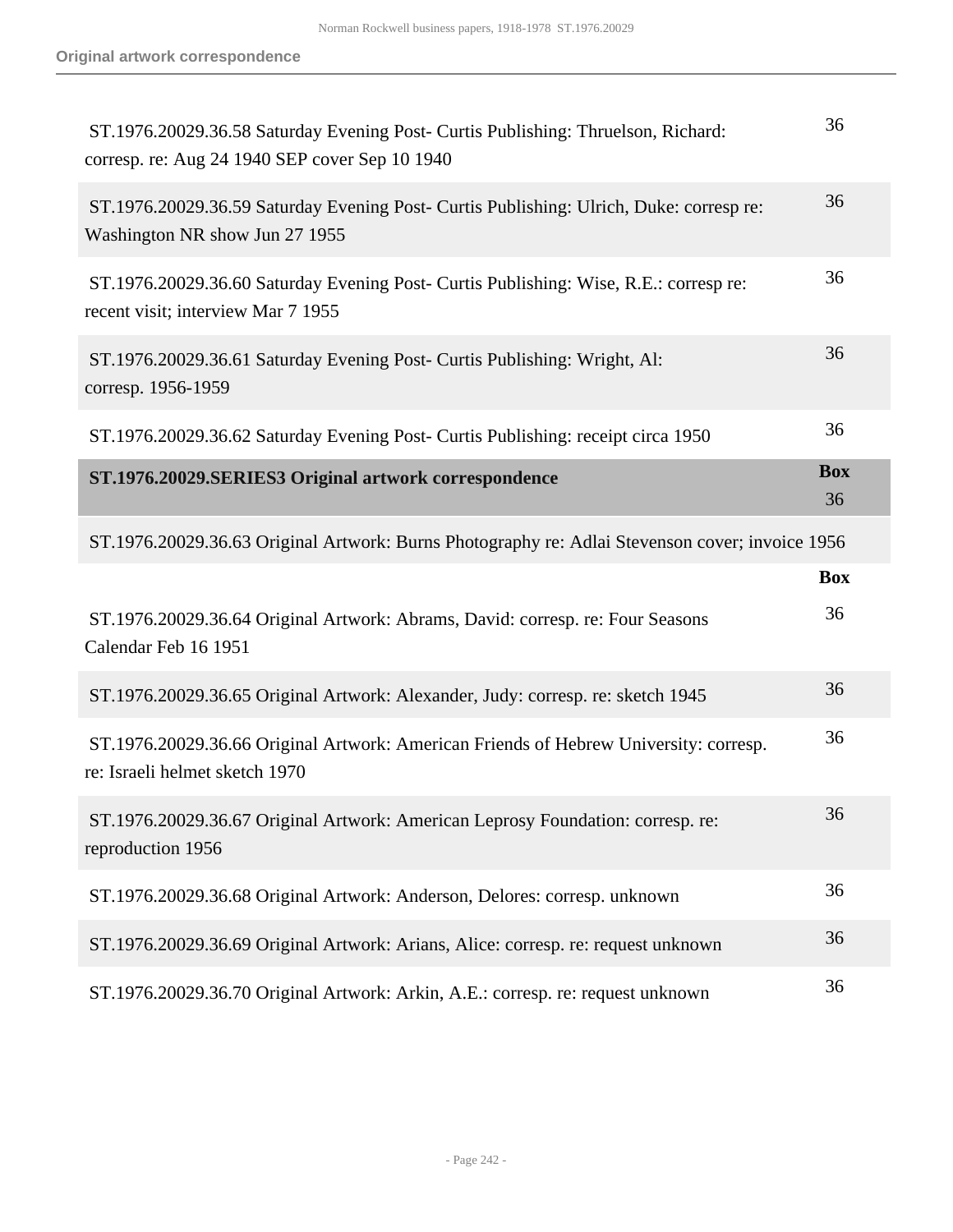| ST.1976.20029.36.71 Original Artwork: Bandon, John: corresp. re: bridge players Nov 23<br>1949                                                   | 36 |
|--------------------------------------------------------------------------------------------------------------------------------------------------|----|
| ST.1976.20029.36.72 Original Artwork: Bank of Southwest: corresp. re: southwest banks<br>1972 annual report Feb 27 1971                          | 36 |
| ST.1976.20029.36.73 Original Artwork: Berkshire Eagle: corresp. re: George Zimmer,<br>model of Arlington Jan 8 1973                              | 36 |
| ST.1976.20029.36.74 Original Artwork: Berkshire Museum: corresp. re: Shuffleton's<br>Barbershop donation; Detroit Historical Jan 23 1958         | 36 |
| ST.1976.20029.36.75 Original Artwork: Bethleham Art Gallery: corresp. re: request for<br>NR show Jan 17 1958                                     | 36 |
| ST.1976.20029.36.76 Original Artwork: Biggar, J.H.: corresp. re: Evald Moller gift of<br>Biggar portrait May 1 1958                              | 36 |
| ST.1976.20029.36.77 Original Artwork: Boston American League Baseball Company:<br>corresp. re: Saturday Evening Post cover; charcoal sketch 1957 | 36 |
| ST.1976.20029.36.78 Original Artwork: Bowman, James: corresp. Sep 25 1944                                                                        | 36 |
| ST.1976.20029.36.79 Original Artwork: Bradley, Clinton Kent Sr.: corresp. Dec 1973                                                               | 36 |
| ST.1976.20029.36.80 Original Artwork: Bray, J.W.: corresp. re: request for painting or<br>sketch Apr 12 1971                                     | 36 |
| ST.1976.20029.36.81 Original Artwork: Brown, Robert: corresp. Jun 1945                                                                           | 36 |
| ST.1976.20029.36.82 Original Artwork: Brown Palace Hotel: corresp. re: George<br>Washington painting Jul 22 1952                                 | 36 |
| ST.1976.20029.36.83 Original Artwork: Butman, Helen M.: corresp. re: charcoal for<br>Brown and Bigelow calendar 1950-1952                        | 36 |
| ST.1976.20029.36.84 Original Artwork: Buttell, Garrett: corresp. 1951-1952                                                                       | 36 |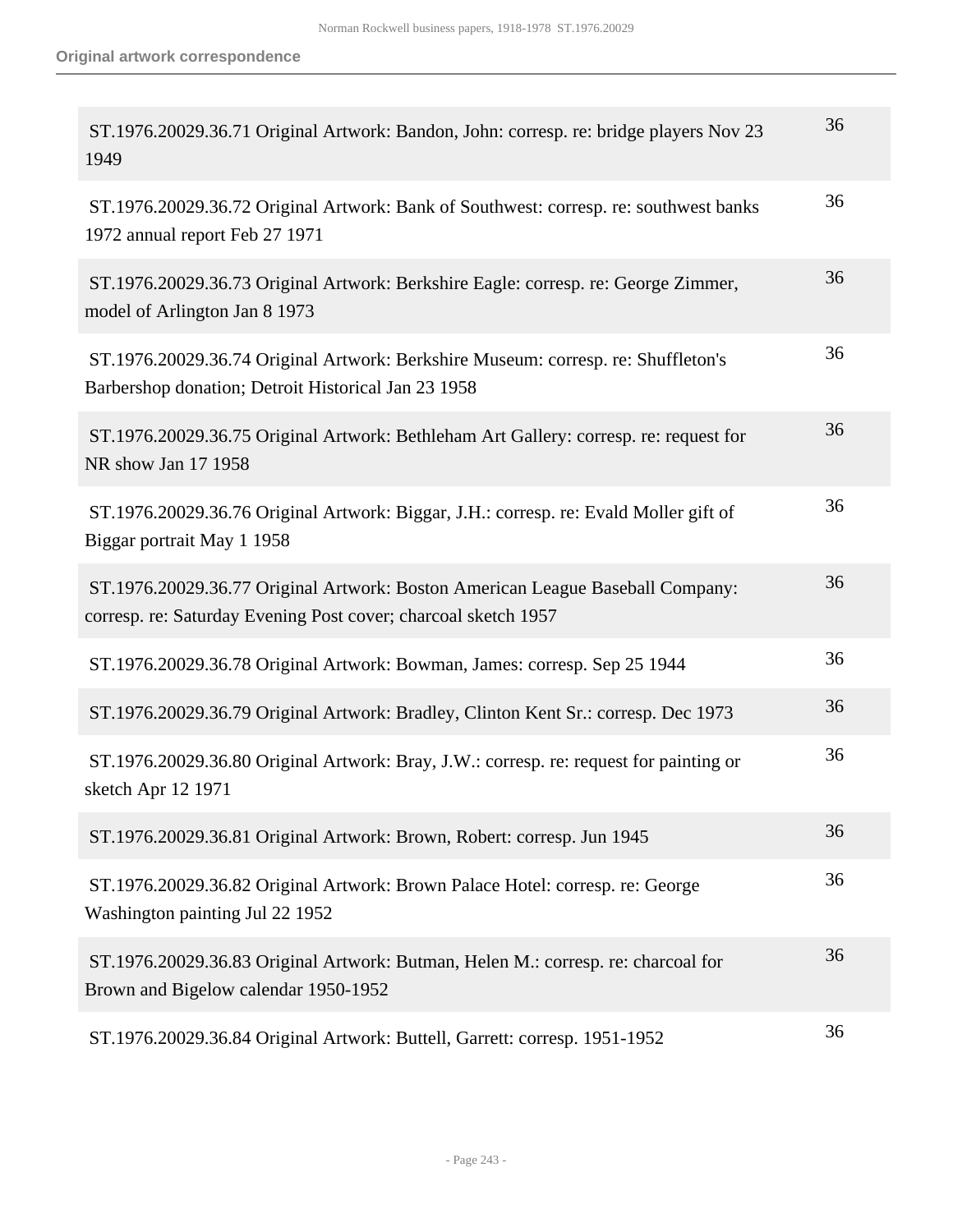| ST.1976.20029.36.85 Original Artwork: Blomquist, Arthur T.: corresp. re: sketches Feb 26<br>1974                                                  | 36 |
|---------------------------------------------------------------------------------------------------------------------------------------------------|----|
| ST.1976.20029.36.86 Original Artwork: Card, Helen: corresp. re: Card's ownership: Tiny<br>Tim; three 1915 paintings; Scouting with Boone Oct 1959 | 36 |
| ST.1976.20029.36.87 Original Artwork: Cardinal Spellman: corresp. re: Spellman and<br>Governer Smith portraits 1969-1970                          | 36 |
| ST.1976.20029.36.88 Original Artwork: Champagne, Henry J.: corresp. re: Trumpet<br>Player Aug 11 1951                                             | 36 |
| ST.1976.20029.36.89 Original Artwork: Champlain Valley Exhibition: corresp. re: loan of<br>NR painting 1950                                       | 36 |
| ST.1976.20029.36.90 Original Artwork: Chicago Cubs: corresp. re: charcoal sketch 1974                                                             | 36 |
| ST.1976.20029.36.91 Original Artwork: Chodorow, Ingram S.: corresp. re: authentication<br>of three NR paintings 1971                              | 36 |
| ST.1976.20029.36.92 Original Artwork: Church of the Redeemer, the: corresp. re:<br>illustration 1955                                              | 36 |
| ST.1976.20029.36.93 Original Artwork: Clark, Anne: corresp. re: NR sketches unknown                                                               | 36 |
| ST.1976.20029.36.94 Original Artwork: Coit, Margaret L.: corresp. re: Four<br>Freedoms 1958                                                       | 36 |
| ST.1976.20029.36.95 Original Artwork: Coplena, Belle: corresp. re: meaning of NR<br>illustration 1951                                             | 36 |
| ST.1976.20029.36.96 Original Artwork: Confer, G.R.: corresp. re: request 1971                                                                     | 36 |
| ST.1976.20029.36.97 Original Artwork: Corcoran Gallery of Art: corresp. Jun 17 1955                                                               | 36 |
| ST.1976.20029.36.98 Original Artwork: Cracker Barrel Bazaar Art Exhibition: corresp. re:<br>Ken Stuart loan 1959                                  | 36 |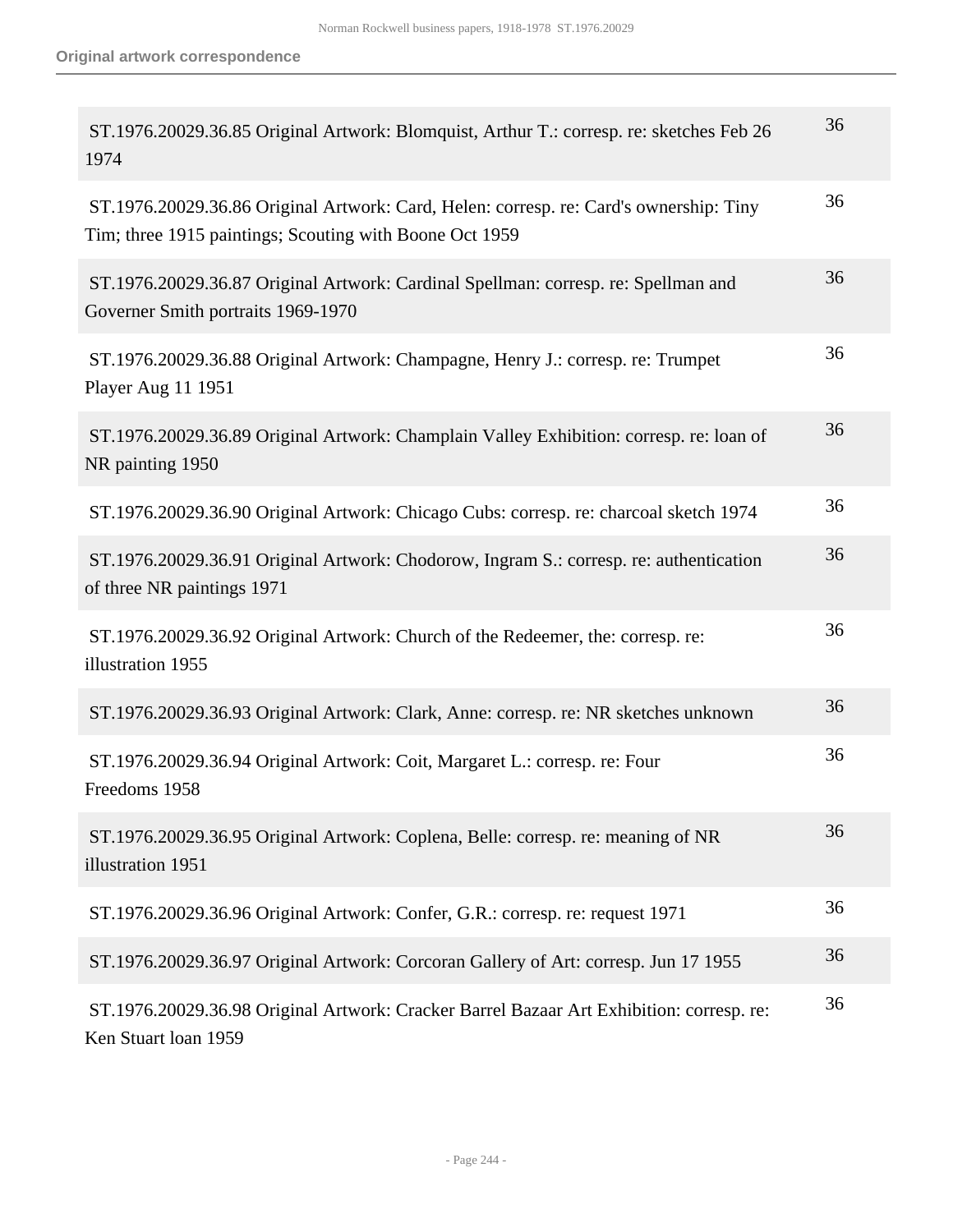| ST.1976.20029.36.99 Original Artwork: Davis, Vachel: corresp. Aug 1951                                                                                 | 36 |
|--------------------------------------------------------------------------------------------------------------------------------------------------------|----|
| ST.1976.20029.36.100 Original Artwork: Detroit, City of: corresp. re: request 1952                                                                     | 36 |
| ST.1976.20029.36.101 Original Artwork: Dickinson, Rose: corresp. re: originals 1951                                                                    | 36 |
| ST.1976.20029.36.102 Original Artwork: Donavan, Richard-Deek: corresp. re: Vet<br>Waiting Room 1952                                                    | 36 |
| ST.1976.20029.36.103 Original Artwork: Duvall, W.M.: corresp. re: copy of Eisenhower<br>SEP cover Jan 1955                                             | 36 |
| ST.1976.20029.36.104 Original Artwork: Elliot, Gertrude Dana: corresp. 1951                                                                            | 36 |
| ST.1976.20029.36.105 Original Artwork: Ellsworth, Ralph O.: corresp. re: size of<br>art 1950                                                           | 36 |
| ST.1976.20029.36.106 Original Artwork: Erbin, George: corresp. re: sketch for Al<br>Parker 1950                                                        | 36 |
| ST.1976.20029.36.107 Original Artwork: Etchison, Bruce: corresp. incoming, outgoing<br>corresp. re: Washington Museum request for NR painting Jun 1957 | 36 |
| ST.1976.20029.36.108 Original Artwork: Evans Adhesives: corresp. re: request for<br>original Oct 17 1958                                               | 36 |
| ST.1976.20029.36.109 Original Artwork: Evans, J.P.: corresp. re: collection of thank you<br>sketches Mar 4 1950                                        | 36 |
| ST.1976.20029.36.110 Original Artwork: Faries, J. Wells; Anne Viwout-Vicay (Model for<br>mermaid) : corresp. re: Mermaid May-Aug 1955                  | 36 |
| ST.1976.20029.36.111 Original Artwork: Farrington Company: corresp. re: arrival of NR<br>painting 1951                                                 | 36 |
| ST.1976.20029.36.112 Original Artwork: Ferargil Galleries: corresp. re: Metropolitan<br>Museum of Art Collection; Bob Hale Mar-Aug 1950                | 36 |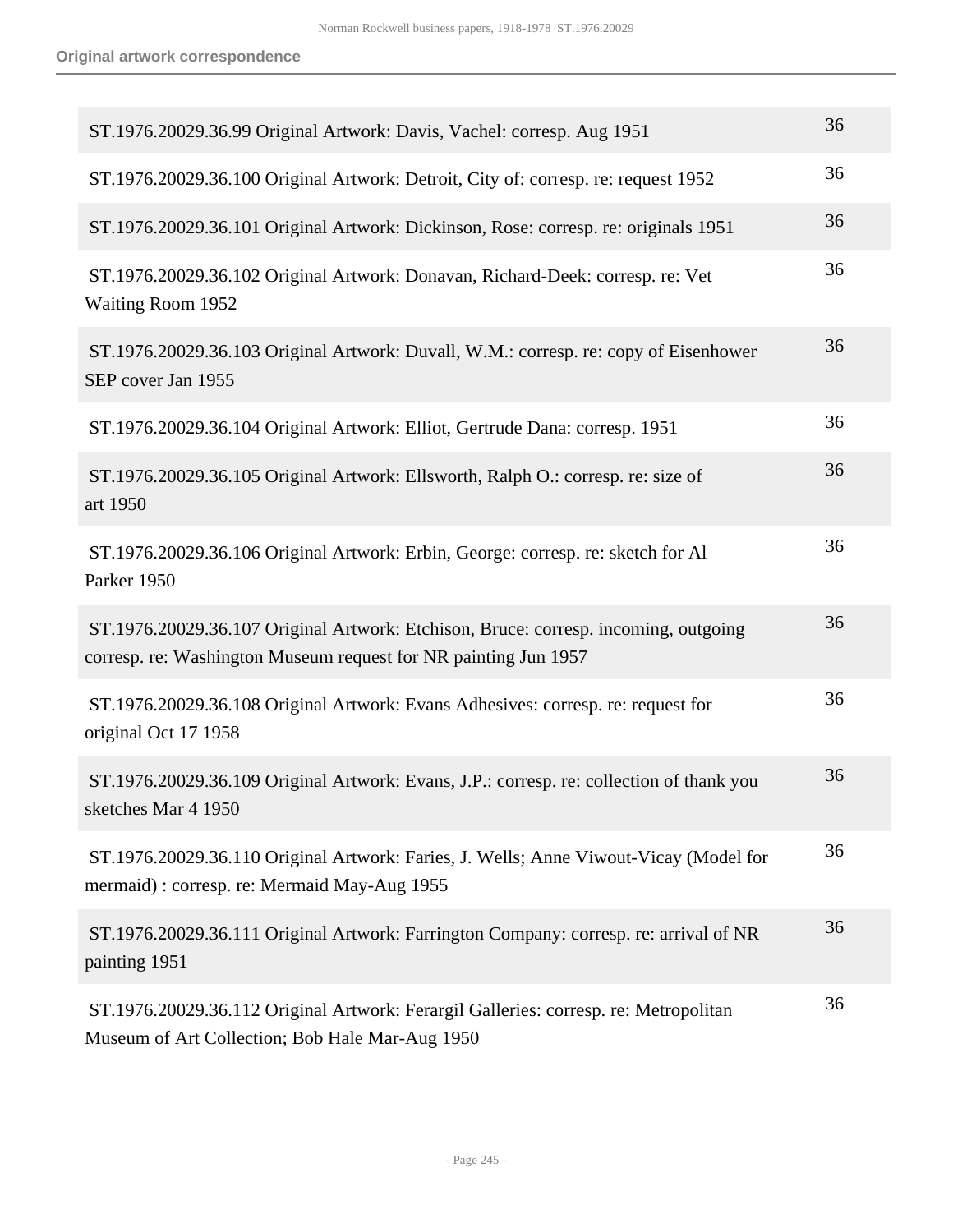| ST.1976.20029.36.113 Original Artwork: Stanley Home Products: corresp. re: painting for<br>Stanley Home Dec 13 1950                      | 36 |
|------------------------------------------------------------------------------------------------------------------------------------------|----|
| ST.1976.20029.36.114 Original Artwork: Beaumont and Hohman Advertising: corresp. re:<br>requests for sketches, Greyhound Bus Aug 28 1953 | 36 |
| ST.1976.20029.36.115 Original Artwork: First Fidelity Company: corresp. re: Saying<br>Grace request for original Nov 21 1951             | 36 |
| ST.1976.20029.36.116 Original Artwork: Fison, Roger: corresp. re: illustrations for Boy's<br>Life Apr 13 1952                            | 36 |
| ST.1976.20029.36.117 Original Artwork: Foliophiles Inc.: corresp. from Alfred W. Stites<br>re: oil painting Feb 16 1968                  | 36 |
| ST.1976.20029.36.118 Original Artwork: Forrer, Edward E.: corresp. re: claim;<br>appraisal 1959                                          | 36 |
| ST.1976.20029.36.119 Original Artwork: Foskett, Barbara: corresp. re: request fro<br>sketch Jul 10 1945                                  | 36 |
| ST.1976.20029.36.120 Original Artwork: Fox, Tom: corresp. re: sent pencil sketch Apr 28<br>1971                                          | 36 |
| ST.1976.20029.36.121 Original Artwork: Furey, Ruth: corresp. re: purchase of NR<br>original Dec 6 1951                                   | 36 |
| ST.1976.20029.36.123 Original Artwork: Gage, W.S.: corresp. re: request for 50 NR<br>paintings; NR note of refusal Jun 1951              | 36 |
| ST.1976.20029.36.124 Original Artwork: Gauss, Mrs. D.: corresp. re: Vermont Horse<br>Show Oct 30 1950                                    | 36 |
| ST.1976.20029.36.125 Original Artwork: Gold, William II: corresp. re: purchase of<br>Country Agent 1957                                  | 36 |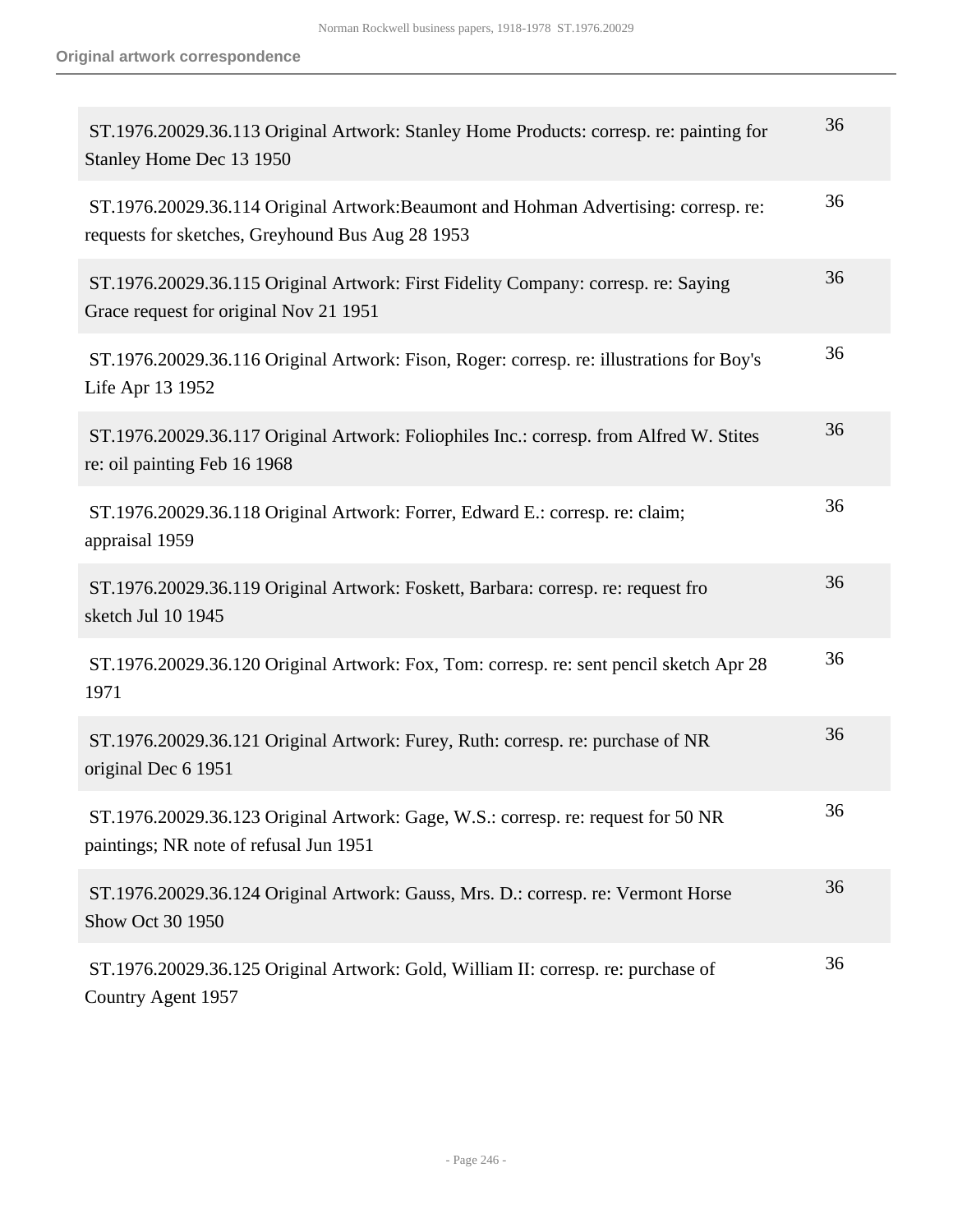| ST.1976.20029.36.126 Original Artwork: Grand Central Art Galleries: corresp. re: Girl at<br>Mirror 1950             | 36 |
|---------------------------------------------------------------------------------------------------------------------|----|
| ST.1976.20029.36.127 Original Artwork: Grant, Danny: corresp. model for Coco Cola;<br>Vic Forsythe 1952             | 36 |
| ST.1976.20029.36.128 Original Artwork: Gross, Ralph: Society of Illustrator interns 1943                            | 36 |
| ST.1976.20029.36.129 Original Artwork: Hahne, Carl: corresp. re: Lion and<br>Monkey 1974                            | 36 |
| ST.1976.20029.36.130 Original Artwork: Hart, Charlene: corresp. re: request to<br>purchase 1971                     | 36 |
| ST.1976.20029.36.131 Original Artwork: Haywood, Warren: corresp. 1955                                               | 36 |
| ST.1976.20029.36.132 Original Artwork: Hess, Douglas-Mrs.: corresp. re: request for<br>illustration of surgeon 1971 | 36 |
| ST.1976.20029.36.133 Original Artwork: Hird, Lawrence E.: corresp. 1957                                             | 36 |
| ST.1976.20029.36.134 Original Artwork: Hill, Ralph- Shelburne Steamboat Company Apr<br>11 1952                      | 36 |
| ST.1976.20029.36.135 Original Artwork: Holmes, A.: corresp. 1959                                                    | 36 |
| ST.1976.20029.36.136 Original Artwork: Holmes, Stacy: corresp. re: purchase of<br>Mermaid Mar 4 1957                | 36 |
| ST.1976.20029.36.137 Original Artwork: Howard, Arthur L.: corresp. re: Four<br>Freedoms Aug 1943                    | 36 |
| ST.1976.20029.36.138 Original Artwork: Howard, Marian P.: corresp. 1952                                             | 36 |
| ST.1976.20029.36.139 Original Artwork: Hoyt, Michael: corresp. re: request for<br>autograph Mar 24 1959             | 36 |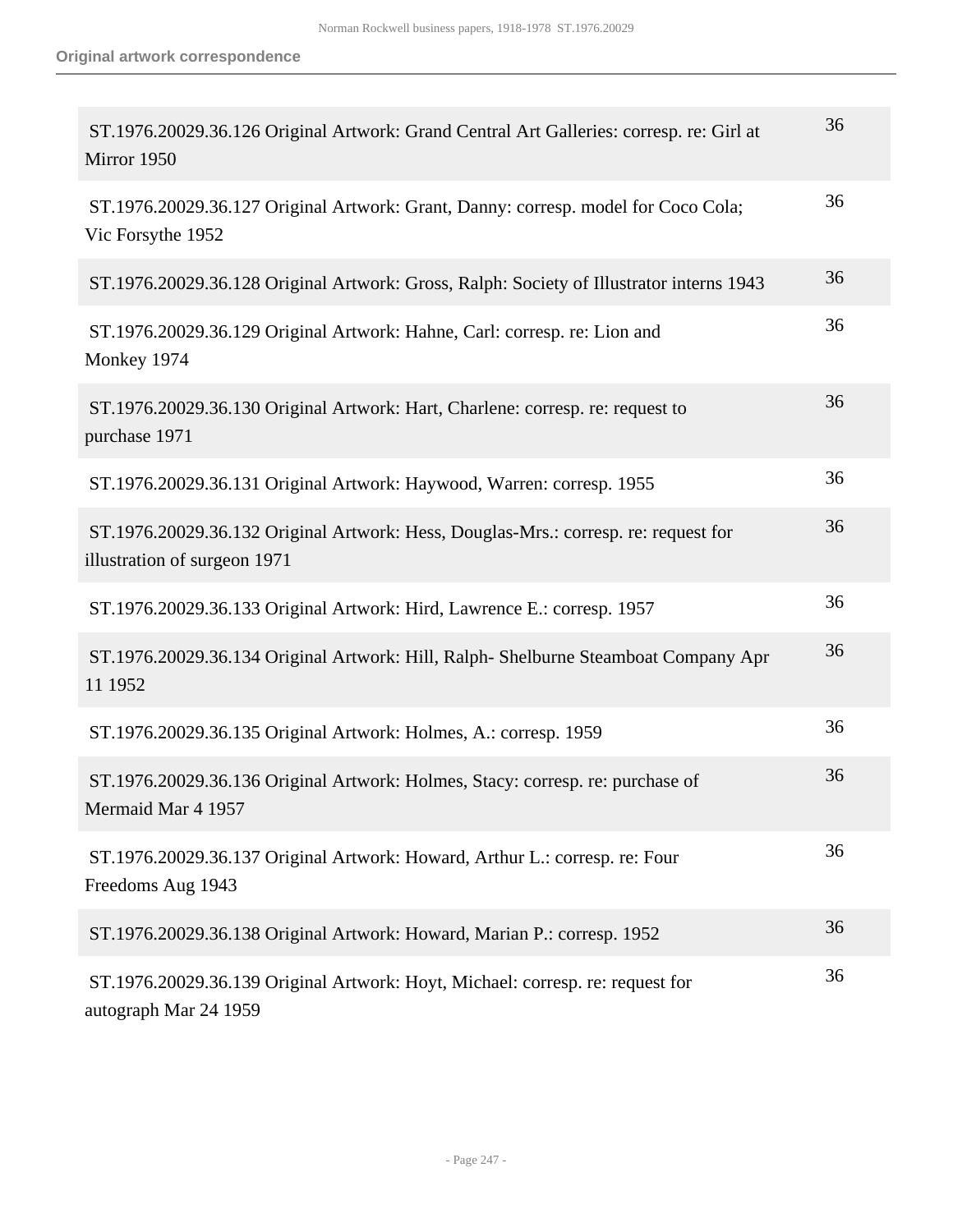| ST.1976.20029.36.140 Original Artwork: Huntington, Kenneth J.: corresp. re: fire;<br>destruction onf NR original Fisherman 1957 | 36 |
|---------------------------------------------------------------------------------------------------------------------------------|----|
| ST.1976.20029.36.141 Original Artwork: Jansen, Richard- University of Vermont:<br>corresp. re: SEP donation 1959                | 36 |
| ST.1976.20029.36.142 Original Artwork: Kantzen, Sydeny: corresp. unknown                                                        | 36 |
| ST.1976.20029.36.143 Original Artwork: Kahn, Sallo: corresp. re: pricing 1950                                                   | 36 |
| ST.1976.20029.36.144 Original Artwork: Karsh, Yousuf: corresp. 1959                                                             | 36 |
| ST.1976.20029.36.145 Original Artwork: Kass, Larry: corresp. re: small sketch 1950                                              | 36 |
| ST.1976.20029.36.146 Original Artwork: Kelley, Roy D.: corresp. re: red and glasses May<br>18 1956                              | 36 |
| ST.1976.20029.36.147 Original Artwork: King, Brian F.: corresp. 1952                                                            | 36 |
| ST.1976.20029.36.148 Original Artwork: Kilker, Frank-Art Director SEP: outgoing<br>corresp. re: Marriage Counselor 1965         | 36 |
| ST.1976.20029.36.149 Original Artwork: Lainson Studios: corresp. re: Lainson Studios Jul<br>1952                                | 36 |
| ST.1976.20029.36.150 Original Artwork: Leary, Alice: corresp. 1974                                                              | 36 |
| ST.1976.20029.36.151 Original Artwork: Lepreau, Frank Jr.: corresp. re: Shuffleton's<br>Barbershop 1958                         | 36 |
| ST.1976.20029.36.152 Original Artwork: Leroy Home Building Association:<br>corresp. 1959                                        | 36 |
| ST.1976.20029.36.153 Original Artwork: Leydiarel, Jack M.: corresp. 1952                                                        | 36 |
| ST.1976.20029.36.154 Original Artwork: Longwell, W.T.: corresp. re: Long Beach Aug<br>27 1951                                   | 36 |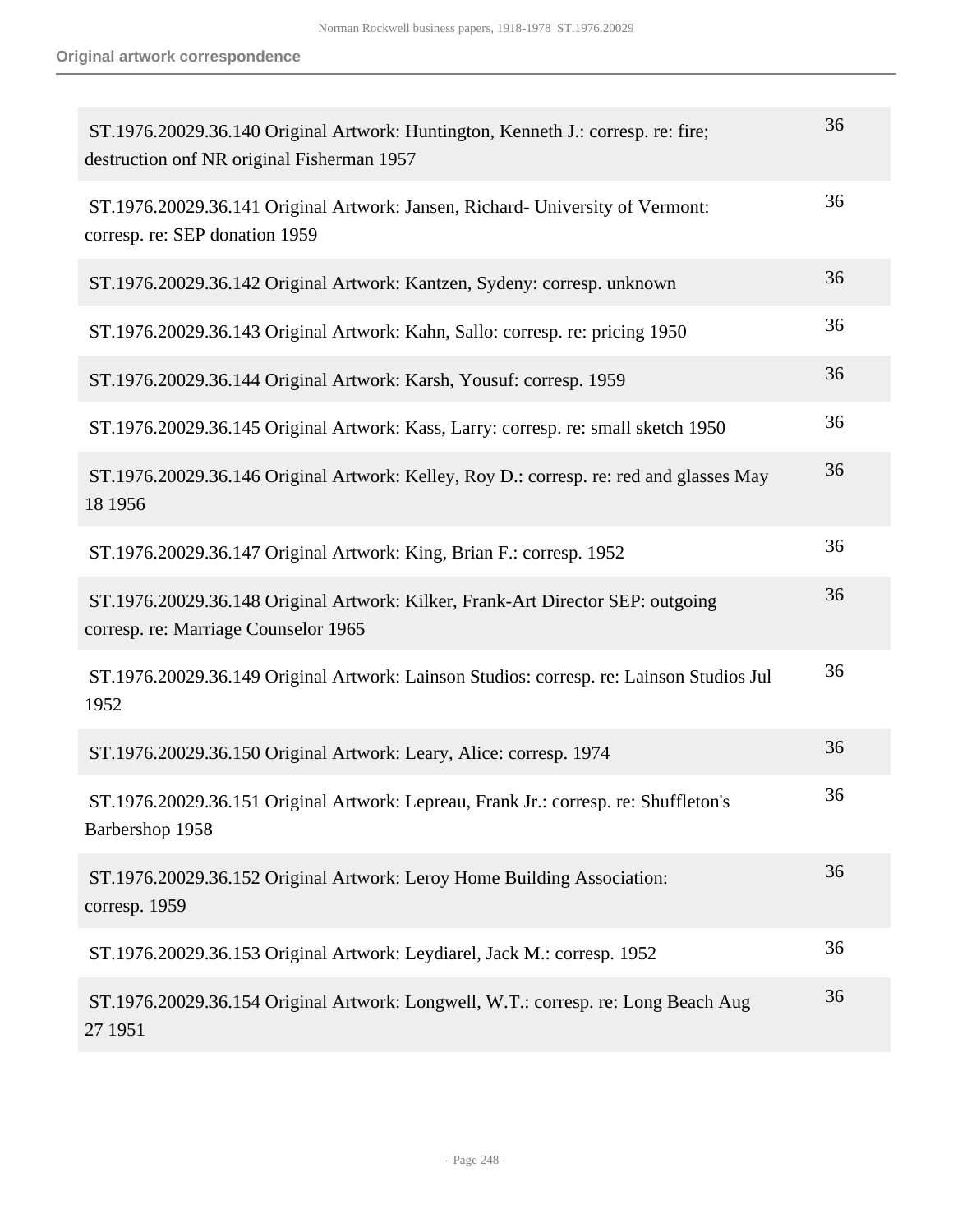| ST.1976.20029.36.155 Original Artwork: Lotham, Mildred: corresp. re: Saying Grace Dec<br>1951                        | 36 |
|----------------------------------------------------------------------------------------------------------------------|----|
| ST.1976.20029.36.156 Original Artwork: Mackie, Florence: corresp. re: Mazda Lamps<br>1921 1974                       | 36 |
| ST.1976.20029.36.157 Original Artwork: Massachusetts, University at Amherst:<br>corresp. 1958                        | 36 |
| ST.1976.20029.36.158 Original Artwork: Meeks, Charles H.: corresp. 1950                                              | 36 |
| ST.1976.20029.36.159 Original Artwork: Miami University Artists Series: corresp. re:<br>reciept of NR paintings 1959 | 36 |
| ST.1976.20029.36.160 Original Artwork: Moller, Evald: corresp. re: NR portrait of John<br>Biggar May 19 1958         | 36 |
|                                                                                                                      |    |

 ST.1976.20029.36.220 Moskin, A. Donald: corresp. re: portraits of Jimmy and Linda Moskin May 17 1971

|                                                                                                                               | <b>Box</b> |
|-------------------------------------------------------------------------------------------------------------------------------|------------|
| ST.1976.20029.36.161 Original Artwork: Mount Holyoke College: corresp. re: Holyoke<br>Canvas by NR? 1955                      | 36         |
| ST.1976.20029.36.162 Original Artwork: Muldowney, Wm.J.: corresp. re: mini<br>gossips 1950                                    | 36         |
| ST.1976.20029.36.163 Original Artwork: Murray, E.C.: corresp. re: portrait unknown                                            | 36         |
| ST.1976.20029.36.164 Original Artwork: National Council to combat blindness: corresp.<br>re: donation of Truman portrait 1950 | 36         |
| ST.1976.20029.36.165 Original Artwork: Newton, R.H.: corresp. re: SEP covers 1952                                             | 36         |
| ST.1976.20029.36.166 Original Artwork: Nolan, Margaret E.: corresp. re: request Oct<br>1973                                   | 36         |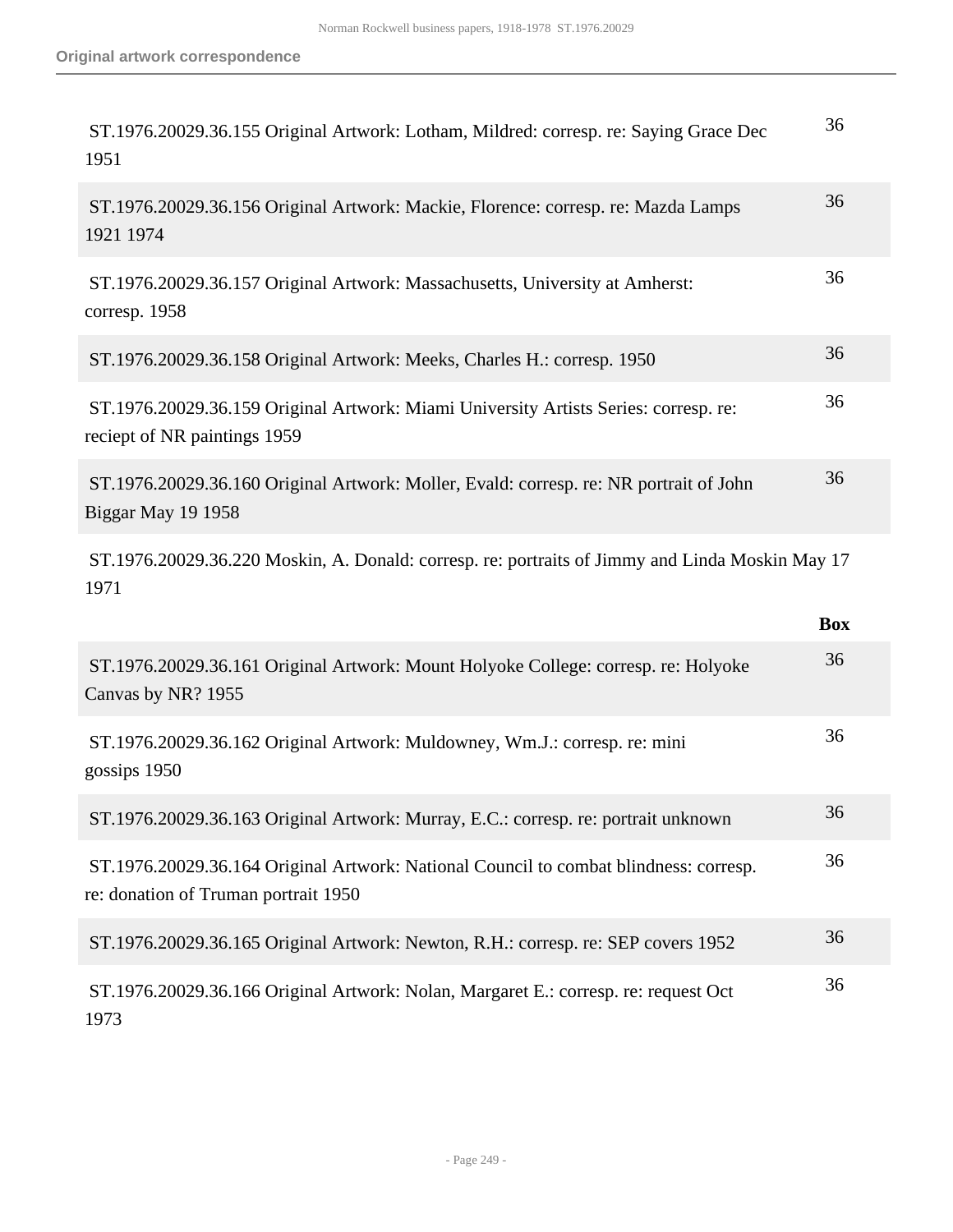| ST.1976.20029.36.167 Original Artwork: Old Town Galleries: pamphlet with prices for<br>Blacksmith, Family Tree, Tom Sawyer 1972        | 36 |
|----------------------------------------------------------------------------------------------------------------------------------------|----|
| ST.1976.20029.36.168 Original Artwork: Perry, Stu: corresp. unknown                                                                    | 36 |
| ST.1976.20029.36.169 Original Artwork: Pinkham, George (Mrs.): corresp. re: Life<br>covers 1971                                        | 36 |
| ST.1976.20029.36.170 Original Artwork: Powell, Ruth L.: corresp. re: request unknown                                                   | 36 |
| ST.1976.20029.36.171 Original Artwork: New Rochelle, Public Library of: corresp. re: art<br>collection 1955                            | 36 |
| ST.1976.20029.36.172 Original Artwork: Ray Nilsons Fine Arts Gallery: corresp. re:<br>request 1953                                     | 36 |
| ST.1976.20029.36.173 Original Artwork: O'Rourke, John-Advertising: corresp. re:<br>request for NR original for ad campaign Jan 21 1951 | 36 |
| ST.1976.20029.36.174 Original Artwork: Paine Art Center: corresp. re: receipt and<br>condition form 1966                               | 36 |
| ST.1976.20029.36.175 Original Artwork: Perry, Stu of WWSR: corresp. re: arrival of<br>painting unknown                                 | 36 |
| ST.1976.20029.36.176 Original Artwork: Pomerantz, A. and Company: corresp. re:<br>request 1951                                         | 36 |
| ST.1976.20029.36.177 Original Artwork: Purdue University: corresp. re: request for<br>sketches, preliminary drawings 1952              | 36 |
| ST.1976.20029.36.178 Original Artwork: Pryber, A.B.: corresp. re: Brown and Bigelow<br>calendars 1951                                  | 36 |
| ST.1976.20029.36.179 Original Artwork: Rasmussen, Ruth: corresp. re: sketch 1952                                                       | 36 |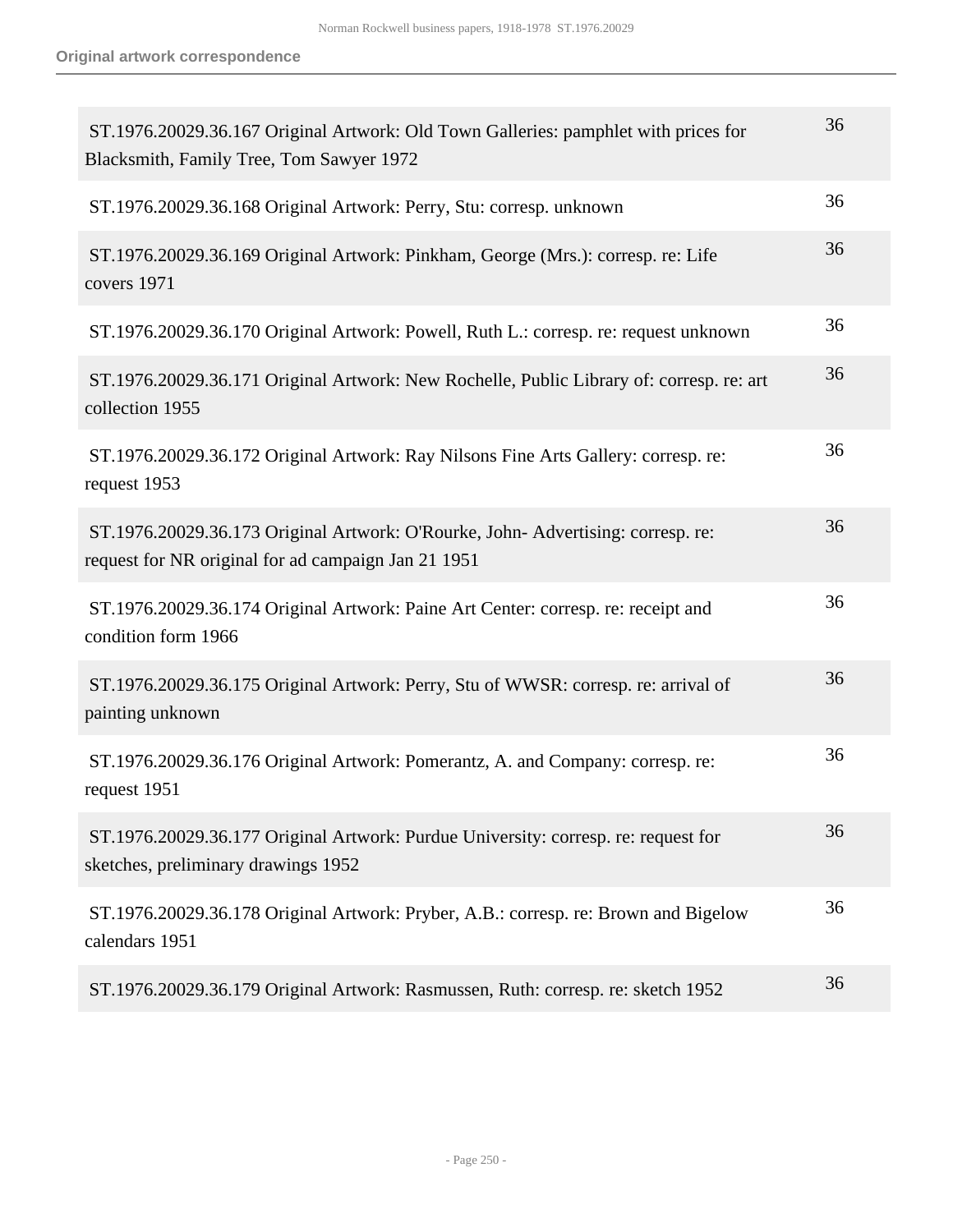| 36<br>ST.1976.20029.36.181 Original Artwork: Rhule, Raymond G. corresp. re: request for<br>trumpet painting- C\$55 Nov 23 1950<br>36<br>ST.1976.20029.36.182 Original Artwork: Redman, Milton N.: corresp. re: request 1959<br>36<br>ST.1976.20029.36.183 Original Artwork: Rivers, Tom: corresp. re; request for<br>sketch 1971<br>36<br>ST.1976.20029.36.184 Original Artwork: Rockwell School of Tuning: corresp. Mar 1952<br>36<br>ST.1976.20029.36.185 Original Artwork: Rockwell, Norman: outgoing corresp re: Gamil<br>Abdul Nasser-President of Arab Republic circa 1960<br>36<br>ST.1976.20029.36.186 Original Artwork: Rockwell Norman: outgoing corresp. re:<br>sketch 1949<br>36<br>ST.1976.20029.36.187 Original Artwork: Rossi, Robert: corresp. re: portrait of Eddie<br>Arcaro 1958<br>36<br>ST.1976.20029.36.188 Original Artwork: Scaritt, Nathan: corresp. re: request unknown<br>36<br>ST.1976.20029.36.189 Original Artwork: Schindler, Marion: corresp. 1945<br>36<br>ST.1976.20029.36.190 Original Artwork: Schneidewind, Jane M.: corresp. re: Family<br>Tree Oct 1959<br>36<br>ST.1976.20029.36.191 Original Artwork: Screckinger, Sy: corresp. re: Willie Was<br>Different Sketch Apr 1975<br>36<br>ST.1976.20029.36.192 Original Artwork: Sharp, Pam: corresp. re: questions about<br>technique Jan 7 1945<br>ST.1976.20029.36.221 Sharp, William: incoming, outgoing corresp. re: portrait 1973-1974 | ST.1976.20029.36.180 Original Artwork: Raymond and Raymond: corresp. re: Stuart<br>Washington 1952 | 36 |
|----------------------------------------------------------------------------------------------------------------------------------------------------------------------------------------------------------------------------------------------------------------------------------------------------------------------------------------------------------------------------------------------------------------------------------------------------------------------------------------------------------------------------------------------------------------------------------------------------------------------------------------------------------------------------------------------------------------------------------------------------------------------------------------------------------------------------------------------------------------------------------------------------------------------------------------------------------------------------------------------------------------------------------------------------------------------------------------------------------------------------------------------------------------------------------------------------------------------------------------------------------------------------------------------------------------------------------------------------------------------------------------------------------------------------------|----------------------------------------------------------------------------------------------------|----|
|                                                                                                                                                                                                                                                                                                                                                                                                                                                                                                                                                                                                                                                                                                                                                                                                                                                                                                                                                                                                                                                                                                                                                                                                                                                                                                                                                                                                                                  |                                                                                                    |    |
|                                                                                                                                                                                                                                                                                                                                                                                                                                                                                                                                                                                                                                                                                                                                                                                                                                                                                                                                                                                                                                                                                                                                                                                                                                                                                                                                                                                                                                  |                                                                                                    |    |
|                                                                                                                                                                                                                                                                                                                                                                                                                                                                                                                                                                                                                                                                                                                                                                                                                                                                                                                                                                                                                                                                                                                                                                                                                                                                                                                                                                                                                                  |                                                                                                    |    |
|                                                                                                                                                                                                                                                                                                                                                                                                                                                                                                                                                                                                                                                                                                                                                                                                                                                                                                                                                                                                                                                                                                                                                                                                                                                                                                                                                                                                                                  |                                                                                                    |    |
|                                                                                                                                                                                                                                                                                                                                                                                                                                                                                                                                                                                                                                                                                                                                                                                                                                                                                                                                                                                                                                                                                                                                                                                                                                                                                                                                                                                                                                  |                                                                                                    |    |
|                                                                                                                                                                                                                                                                                                                                                                                                                                                                                                                                                                                                                                                                                                                                                                                                                                                                                                                                                                                                                                                                                                                                                                                                                                                                                                                                                                                                                                  |                                                                                                    |    |
|                                                                                                                                                                                                                                                                                                                                                                                                                                                                                                                                                                                                                                                                                                                                                                                                                                                                                                                                                                                                                                                                                                                                                                                                                                                                                                                                                                                                                                  |                                                                                                    |    |
|                                                                                                                                                                                                                                                                                                                                                                                                                                                                                                                                                                                                                                                                                                                                                                                                                                                                                                                                                                                                                                                                                                                                                                                                                                                                                                                                                                                                                                  |                                                                                                    |    |
|                                                                                                                                                                                                                                                                                                                                                                                                                                                                                                                                                                                                                                                                                                                                                                                                                                                                                                                                                                                                                                                                                                                                                                                                                                                                                                                                                                                                                                  |                                                                                                    |    |
|                                                                                                                                                                                                                                                                                                                                                                                                                                                                                                                                                                                                                                                                                                                                                                                                                                                                                                                                                                                                                                                                                                                                                                                                                                                                                                                                                                                                                                  |                                                                                                    |    |
|                                                                                                                                                                                                                                                                                                                                                                                                                                                                                                                                                                                                                                                                                                                                                                                                                                                                                                                                                                                                                                                                                                                                                                                                                                                                                                                                                                                                                                  |                                                                                                    |    |
|                                                                                                                                                                                                                                                                                                                                                                                                                                                                                                                                                                                                                                                                                                                                                                                                                                                                                                                                                                                                                                                                                                                                                                                                                                                                                                                                                                                                                                  |                                                                                                    |    |
|                                                                                                                                                                                                                                                                                                                                                                                                                                                                                                                                                                                                                                                                                                                                                                                                                                                                                                                                                                                                                                                                                                                                                                                                                                                                                                                                                                                                                                  |                                                                                                    |    |

**Box**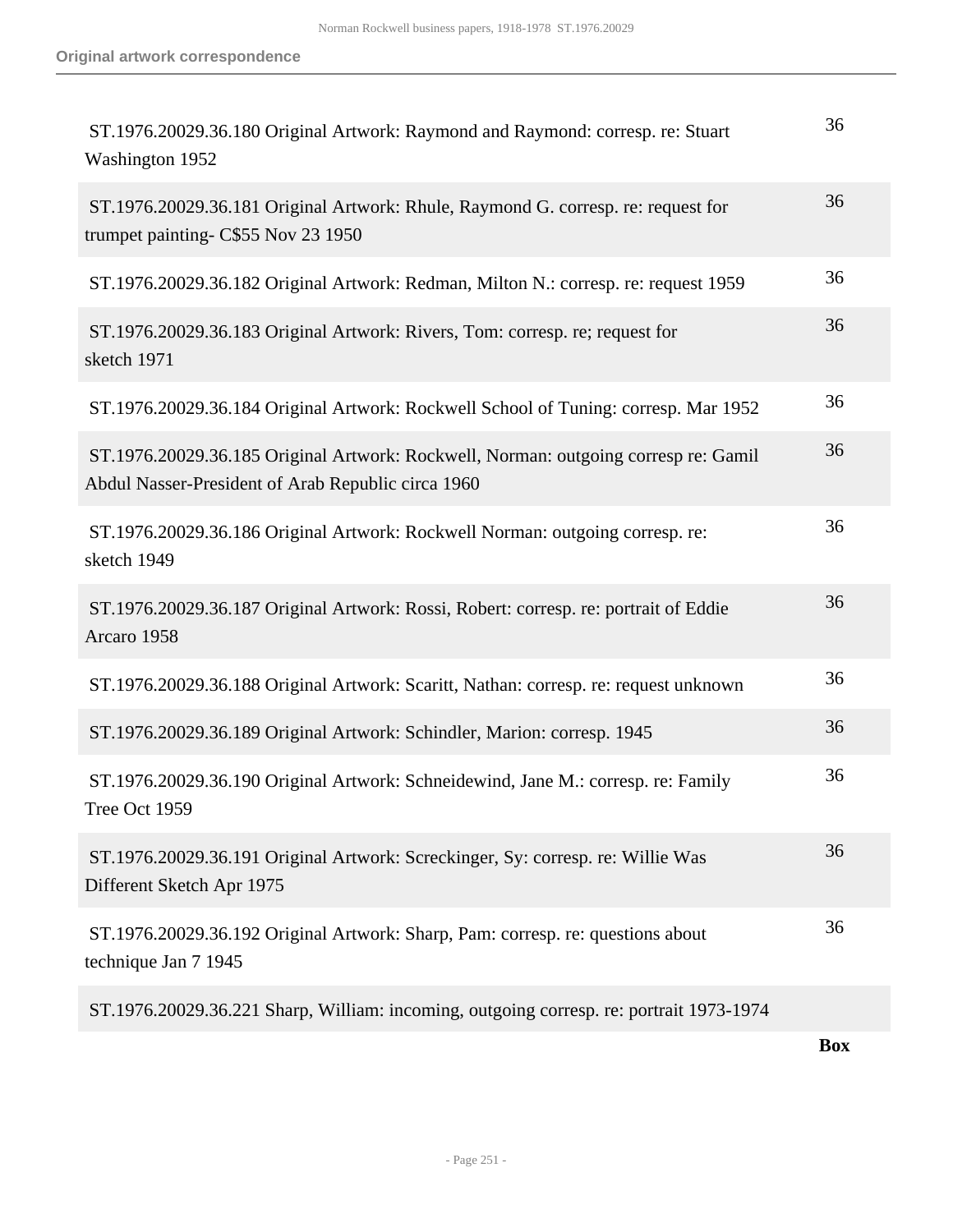| ST.1976.20029.36.193 Original Artwork: Shashban, George: corresp. re: request for<br>Saying Grace unknown                         | 36 |
|-----------------------------------------------------------------------------------------------------------------------------------|----|
| ST.1976.20029.36.194 Original Artwork: Shaskan, Theodora: corresp. 1952                                                           | 36 |
| ST.1976.20029.36.195 Original Artwork: Scher, Eva R.: corresp. re: swapping work Mar 8<br>1965                                    | 36 |
| ST.1976.20029.36.196 Original Artwork: Schroeder, Donald A,: corresp. re: request for<br>sketch 1944                              | 36 |
| ST.1976.20029.36.197 Original Artwork: Smith, Mary Ann: corresp. re: Abe Lincoln<br>model 1974                                    | 36 |
| ST.1976.20029.36.198 Original Artwork: Steppell, Sam: corresp. re: Nancy Barstow<br>Wynkoop 1973                                  | 36 |
| ST.1976.20029.36.199 Original Artwork: Stephens, Thomas- Secretary to Eisenhower:<br>corresp. 1958                                | 36 |
| ST.1976.20029.36.200 Original Artwork: Stevenson, Adlai: corresp. re: Stevenson<br>purchase of NR original 1957                   | 36 |
| ST.1976.20029.36.201 Original Artwork: Stockton, Vard: corresp. re: sketch of<br>grandson 1951                                    | 36 |
| ST.1976.20029.36.202 Original Artwork: Stoddard, Jane: corresp. re: request unknown                                               | 36 |
| ST.1976.20029.36.203 Original Artwork: Terrell, Dan S.: memo re: photo of<br>lions unknown                                        | 36 |
| ST.1976.20029.36.204 Original Artwork: Thoroughbred Racing Association: corresp. re:<br>painting of Man o' War, Tom Fool Feb 1958 | 36 |
| ST.1976.20029.36.205 Original Artwork: Thornton, James H.: corresp. 1971                                                          | 36 |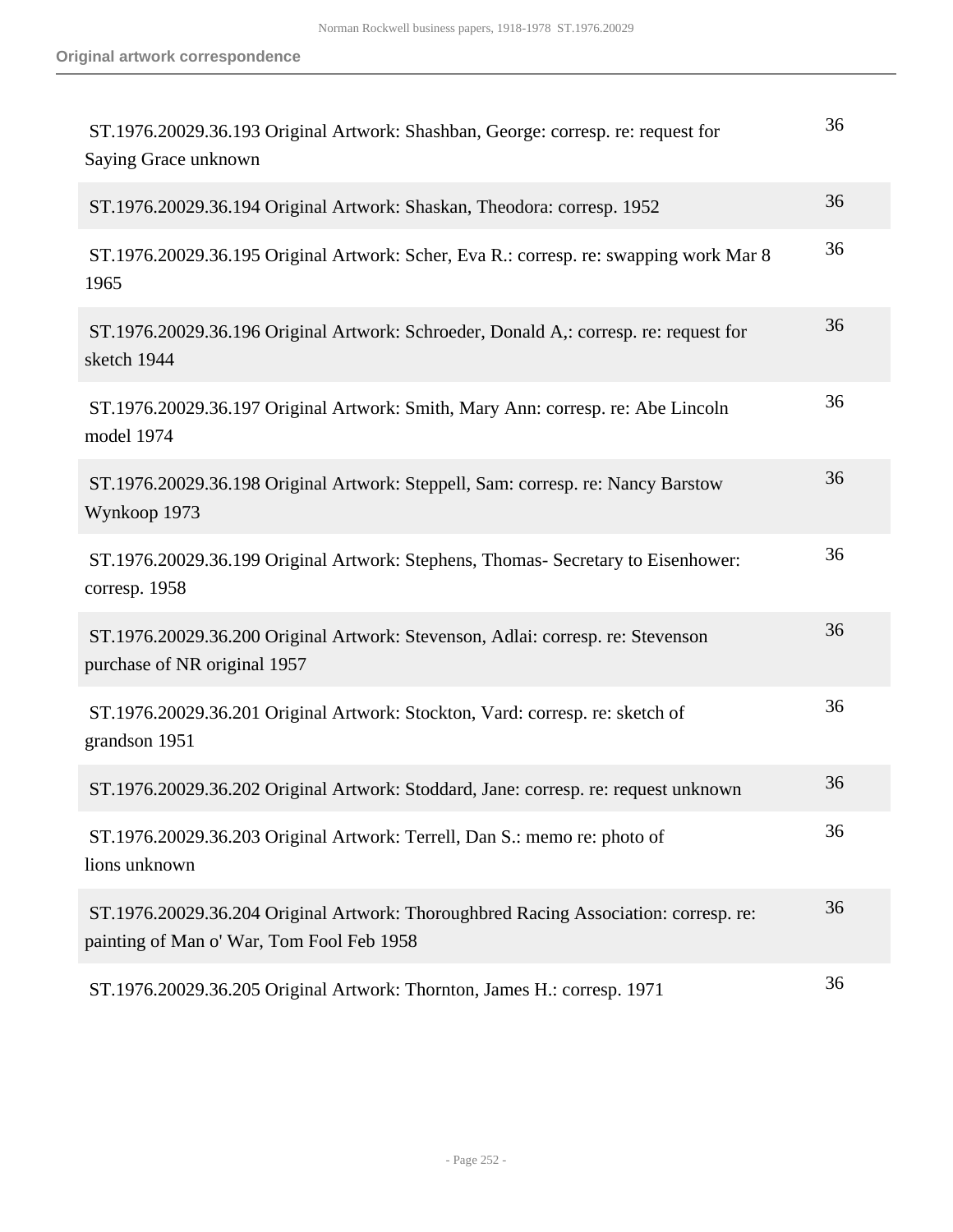| ST.1976.20029.36.206 Original Artwork: Valerio, Patricia: corresp. reL painting of Delhi,<br>NY 1973                      | 36         |
|---------------------------------------------------------------------------------------------------------------------------|------------|
| ST.1976.20029.36.207 Original Artwork: Warren, Ruth: corresp. 1971                                                        | 36         |
| ST.1976.20029.36.208 Original Artwork: Washington County Museum of Arts: corresp.<br>re: exhibition 1957                  | 36         |
| ST.1976.20029.36.209 Original Artwork: Wesson Memorial Hospital: corresp. re:<br>donation 1950                            | 36         |
| ST.1976.20029.36.210 Original Artwork: Western Lithographic Company: corresp. re:<br>Lion Tamer 1955                      | 36         |
| ST.1976.20029.36.222 Williams, H. Richard and Susan: incoming, outgoing corresp. re: portrait of<br>couple Jan - Apr 1972 |            |
| ST.1976.20029.36.223 Winston, John and Virginia: corresp. re: portraits 1970-1972                                         |            |
|                                                                                                                           | <b>Box</b> |
| ST.1976.20029.36.211 Original Artwork: Witkop, Carl J.: corresp. re: Family Tree 1959                                     | 36         |
| ST.1976.20029.36.212 Original Artwork: World Wide Sports: corresp. re: 1957                                               | 36         |
| ST.1976.20029.36.213 Original Artwork: Weiss, Morris: corresp. re: Sheriff<br>painting 1952                               | 36         |
| ST.1976.20029.36.214 Original Artwork: Wright, Norma Jean: corresp. re: request for<br>earlier drawing 1944               | 36         |
| ST.1976.20029.36.215 Original Artwork:: Young, Mildred: corresp. re: sketch of General<br><b>Young 1951</b>               | 36         |
| ST.1976.20029.36.216 Original Artwork: unknown corresp. re: NR paintings arrival 1953                                     | 36         |
| ST.1976.20029.36.217 Original Artwork: addendum unknown                                                                   | 36         |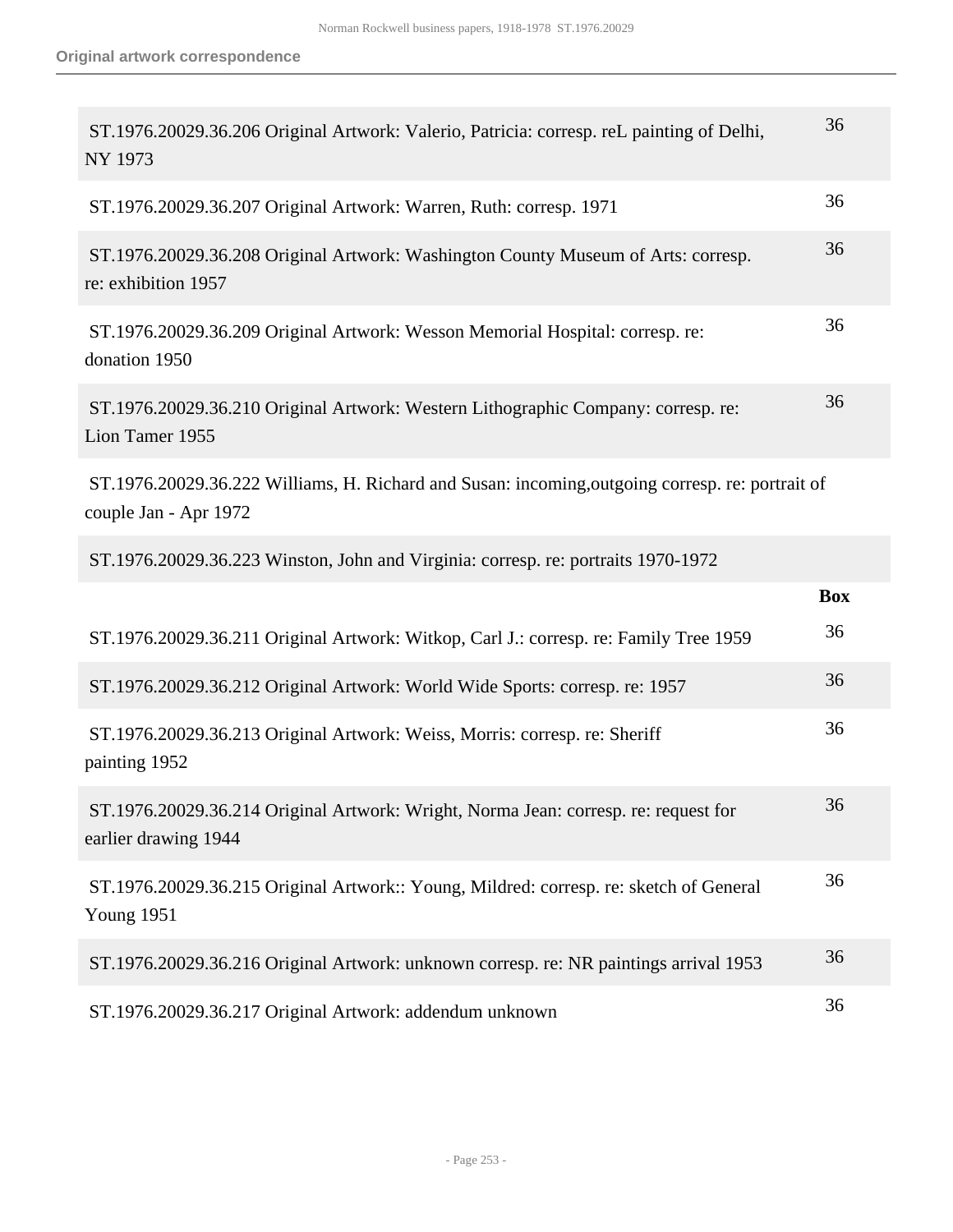| ST.1976.20029.36.218 Original Artwork: Hall, Linda: corresp. re: request for Willie Gillis | 36 |  |
|--------------------------------------------------------------------------------------------|----|--|
| sketch Nov 4 1943                                                                          |    |  |

 ST.1976.20029.36.219 Original artwork: Musselman, George: corresp. re: "Stained Glass Window" and portrait of Musselman. Aug 18 1972

| ST.1976.20029.SERIES4 Famous Artist School correspondence                                                                                     | <b>Box</b><br>37 |
|-----------------------------------------------------------------------------------------------------------------------------------------------|------------------|
| ST.1976.20029.37.1 Famous Artist School: form letter re: NR no date                                                                           |                  |
|                                                                                                                                               | <b>Box</b>       |
| ST.1976.20029.37.2 Famous Artist School: incoming outgoing corresp. 1943-1960                                                                 | 37               |
| ST.1976.20029.37.3 Famous Artist School: incoming outgoing corresp. 1947                                                                      | 37               |
| ST.1976.20029.37.4 Famous Artist School: incoming outgoing corresp. 1948                                                                      | 37               |
| ST.1976.20029.37.5 Famous Artist School: incoming outgoing corresp. re: Mary<br>Rockwell, Jack Lynne, Linda Darnell, lesson schedule Jun 1948 | 37               |
| ST.1976.20029.37.6 Famous Artist School: incoming outgoing corresp. 1949                                                                      | 37               |
| ST.1976.20029.37.7 Famous Artist School: incoming outgoing corresp. 1950                                                                      | 37               |
| ST.1976.20029.37.8 Famous Artist School: incoming outgoing corresp. 1951                                                                      | 37               |
| ST.1976.20029.37.9 Famous Artist School: incoming outgoing corresp. 1952                                                                      | 37               |
| ST.1976.20029.37.10 Famous Artist School: Eberman, Edwin: incoming outgoing<br>corresp. 1952-1957                                             | 37               |
| ST.1976.20029.37.11 Famous Artist School: incoming outgoing corresp. (1 of 2) 1953                                                            | 37               |
| ST.1976.20029.37.12 Famous Artist School: incoming outgoing corresp. (2 of 2) 1953                                                            | 37               |
| ST.1976.20029.37.13 Famous Artist School: incoming outgoing corresp. 1954                                                                     | 37               |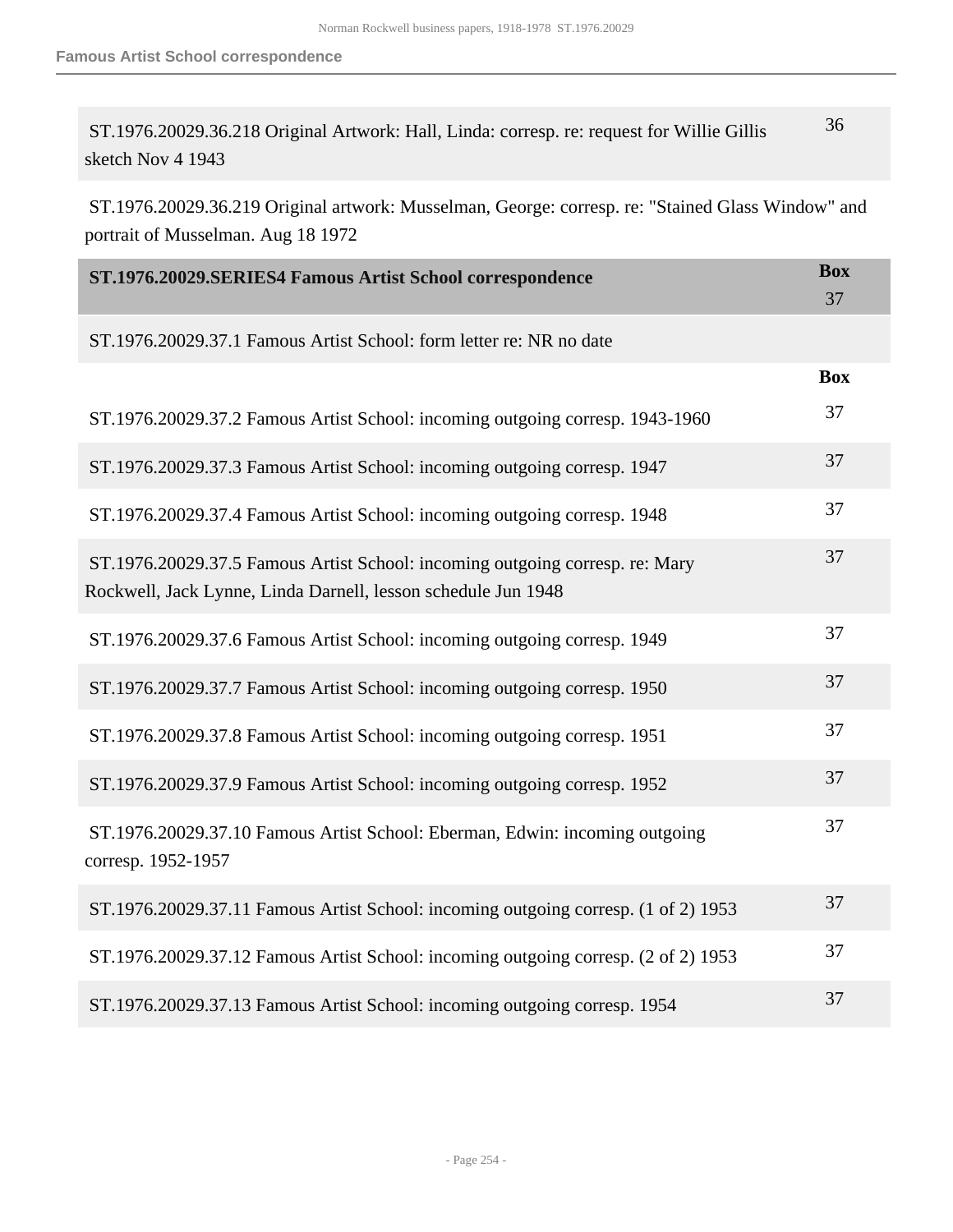| ST.1976.20029.37.14 Famous Artist School: Dorne, Al: incoming outgoing<br>corresp. 1949-1954                                 | 37 |
|------------------------------------------------------------------------------------------------------------------------------|----|
| ST.1976.20029.37.15 Famous Artist School: Institute for Community Art: corresp., lesson<br>plans, memos, pay stubs 1954-1956 | 37 |
| ST.1976.20029.37.16 Famous Artist School: Eberman, Ed: incoming, outgoing corresp. re:<br>Schaefer family 1955               | 37 |
| ST.1976.20029.37.17 Famous Artist School: incoming outgoing corresp. 1955                                                    | 37 |
| ST.1976.20029.37.18 Famous Artist School: assets booklet Sep 30 1955                                                         | 37 |
| ST.1976.20029.37.19 Famous Artist School: incoming outgoing corresp. 1956                                                    | 37 |
| ST.1976.20029.37.20 Famous Artists School: assets booklet Sep 30 1956                                                        | 37 |
| ST.1976.20029.37.21 Famous Artist School: incoming outgoing corresp. 1957                                                    | 37 |
| ST.1976.20029.37.22 Famous Artist School: incoming outgoing corresp. 1958                                                    | 37 |
| ST.1976.20029.37.23 Famous Artist School: photograph of Edmund W.Smith with NR<br>painting 1958                              | 37 |
| ST.1976.20029.37.24 Famous Artist School: corresp. re: letter from Mulvany Nov 12<br>1959                                    | 37 |
| ST.1976.20029.37.25 Famous Artist School: incoming outgoing corresp. (1 of<br>2) 1959-1963                                   | 37 |
| ST.1976.20029.37.26 Famous Artist School: incoming outgoing corresp. (2 of<br>2) 1959-1964                                   | 37 |
| ST.1976.20029.37.27 Famous Artist School: incoming outgoing corresp. 1959                                                    | 37 |
| ST.1976.20029.37.28 Famous Artist School: incoming outgoing corresp. 1960                                                    | 37 |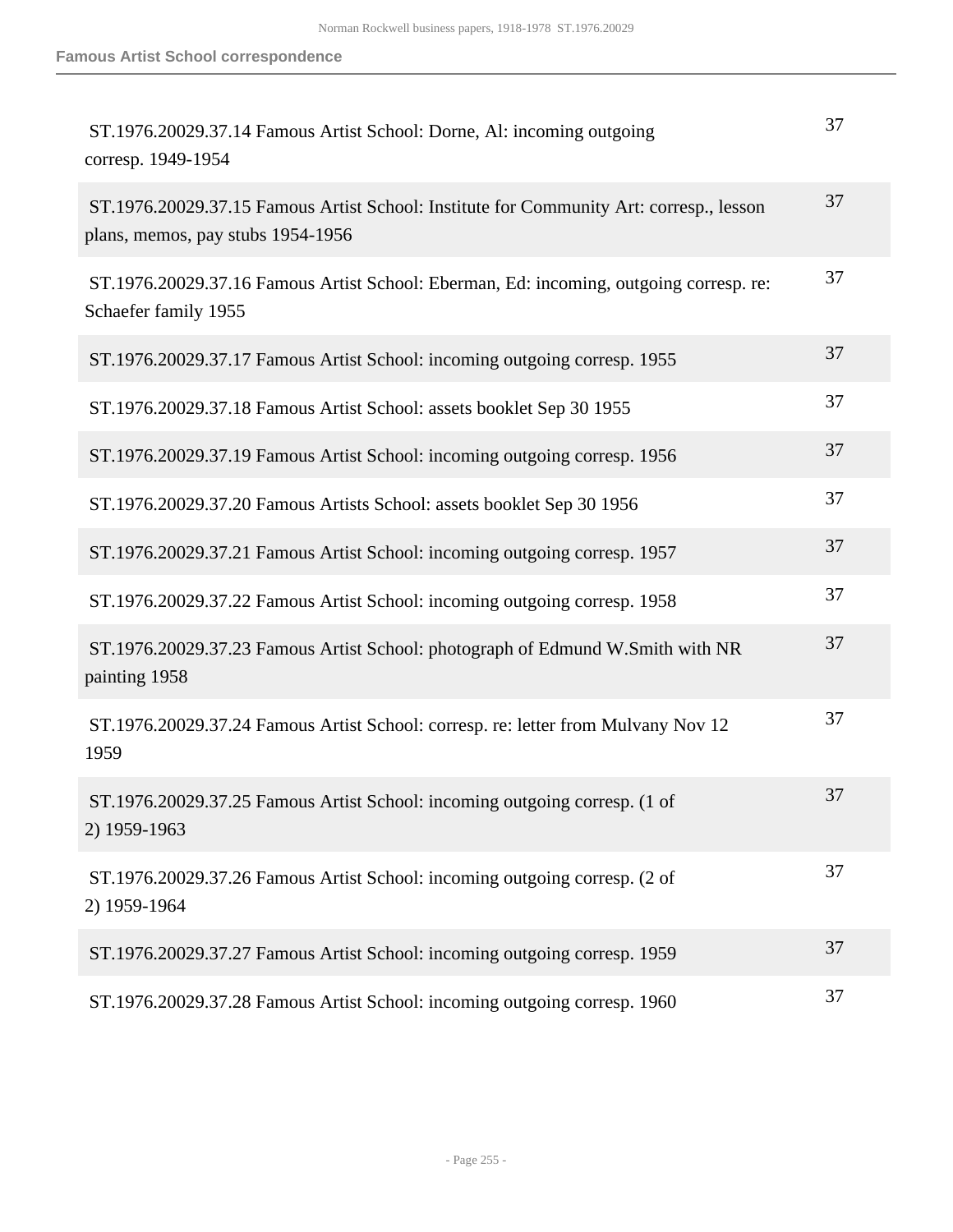| ST.1976.20029.37.29 Famous Artist School: clipping on John Gregg Roberts circa 1965                          | 37               |
|--------------------------------------------------------------------------------------------------------------|------------------|
| ST.1976.20029.37.30 Famous Artist School: annual report 1966                                                 | 37               |
| ST.1976.20029.37.31 Famous Artist School: incoming outgoing corresp. 1965-1966                               | 37               |
| ST.1976.20029.37.32 Famous Artist School: incoming outgoing corresp. 1967                                    | 37               |
| ST.1976.20029.37.33 Famous Artist School: incoming outgoing corresp. 1968                                    | 37               |
| ST.1976.20029.37.34 Famous Artist School: corresp. re: model Connie Adams, blonde<br>cheerleader Aug 28 1969 | 37               |
| ST.1976.20029.37.35 Famous Artist School: incoming outgoing corresp. re: television<br>special Nov 13 1969   | 37               |
| ST.1976.20029.37.36 Famous Artist School: incoming outgoing corresp. 1970                                    | 37               |
| ST.1976.20029.37.37 Famous Artist School: incoming outgoing corresp. 1971-1972                               | 37               |
| ST.1976.20029.37.38 Famous Artist School: incoming outgoing corresp. 1973-1978                               | 37               |
| ST.1976.20029.37.39 Famous Artist School: lesson plans circa 1960                                            | 37               |
| ST.1976.20029.SERIES5 Hallmark correspondence                                                                | <b>Box</b><br>38 |
|                                                                                                              | <b>Box</b>       |
| ST.1976.20029.38.1 Hallmark: corresp.; NR notes re: idea sketches 1948                                       | 38               |
| ST.1976.20029.38.2 Hallmark: corresp. 1949                                                                   | 38               |
| ST.1976.20029.38.3 Hallmark: corresp. 1950                                                                   | 38               |
| ST.1976.20029.38.4 Hallmark: corresp. 1951                                                                   | 38               |
| ST.1976.20029.38.5 Hallmark: corresp. 1952                                                                   | 38               |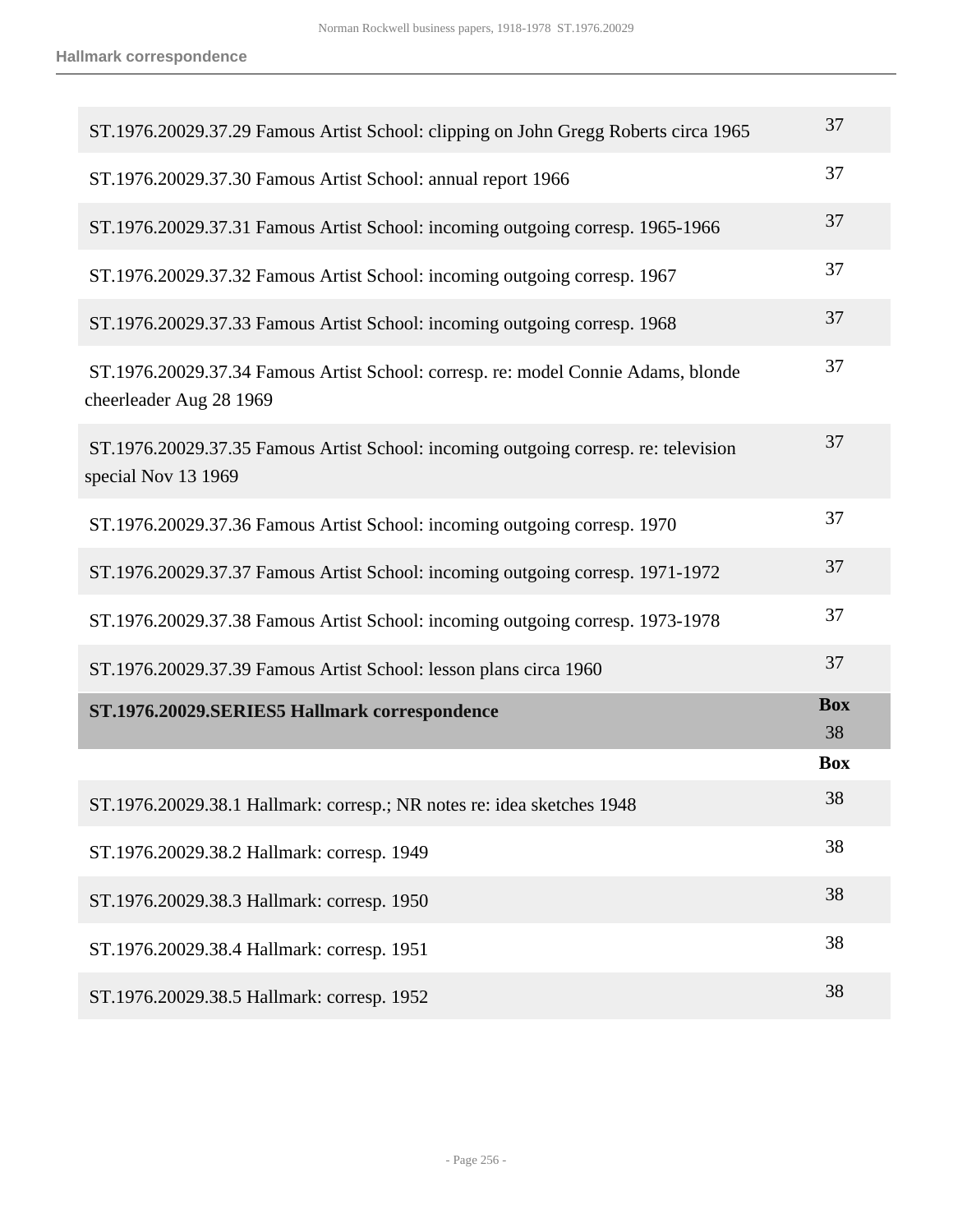| ST.1976.20029.38.6 Hallmark: corresp. 1953  | 38 |
|---------------------------------------------|----|
| ST.1976.20029.38.7 Hallmark: corresp. 1954  | 38 |
| ST.1976.20029.38.8 Hallmark: corresp. 1955  | 38 |
| ST.1976.20029.38.9 Hallmark: corresp. 1956  | 38 |
| ST.1976.20029.38.10 Hallmark: corresp. 1957 | 38 |
| ST.1976.20029.38.11 Hallmark: corresp. 1958 | 38 |
| ST.1976.20029.38.12 Hallmark: corresp. 1959 | 38 |
| ST.1976.20029.38.13 Hallmark: corresp. 1960 | 38 |
| ST.1976.20029.38.14 Hallmark: corresp. 1961 | 38 |
| ST.1976.20029.38.15 Hallmark: corresp. 1962 | 38 |
| ST.1976.20029.38.16 Hallmark: corresp. 1963 | 38 |
| ST.1976.20029.38.17 Hallmark: corresp. 1964 | 38 |
| ST.1976.20029.38.18 Hallmark: corresp. 1965 | 38 |
| ST.1976.20029.38.19 Hallmark: corresp. 1966 | 38 |
| ST.1976.20029.38.20 Hallmark: corresp. 1967 | 38 |
| ST.1976.20029.38.21 Hallmark: corresp. 1968 | 38 |
| ST.1976.20029.38.24 Hallmark: corresp. 1973 | 38 |
| ST.1976.20029.38.25 Hallmark: corresp. 1974 | 38 |
| ST.1976.20029.38.26 Hallmark: corresp. 1981 | 38 |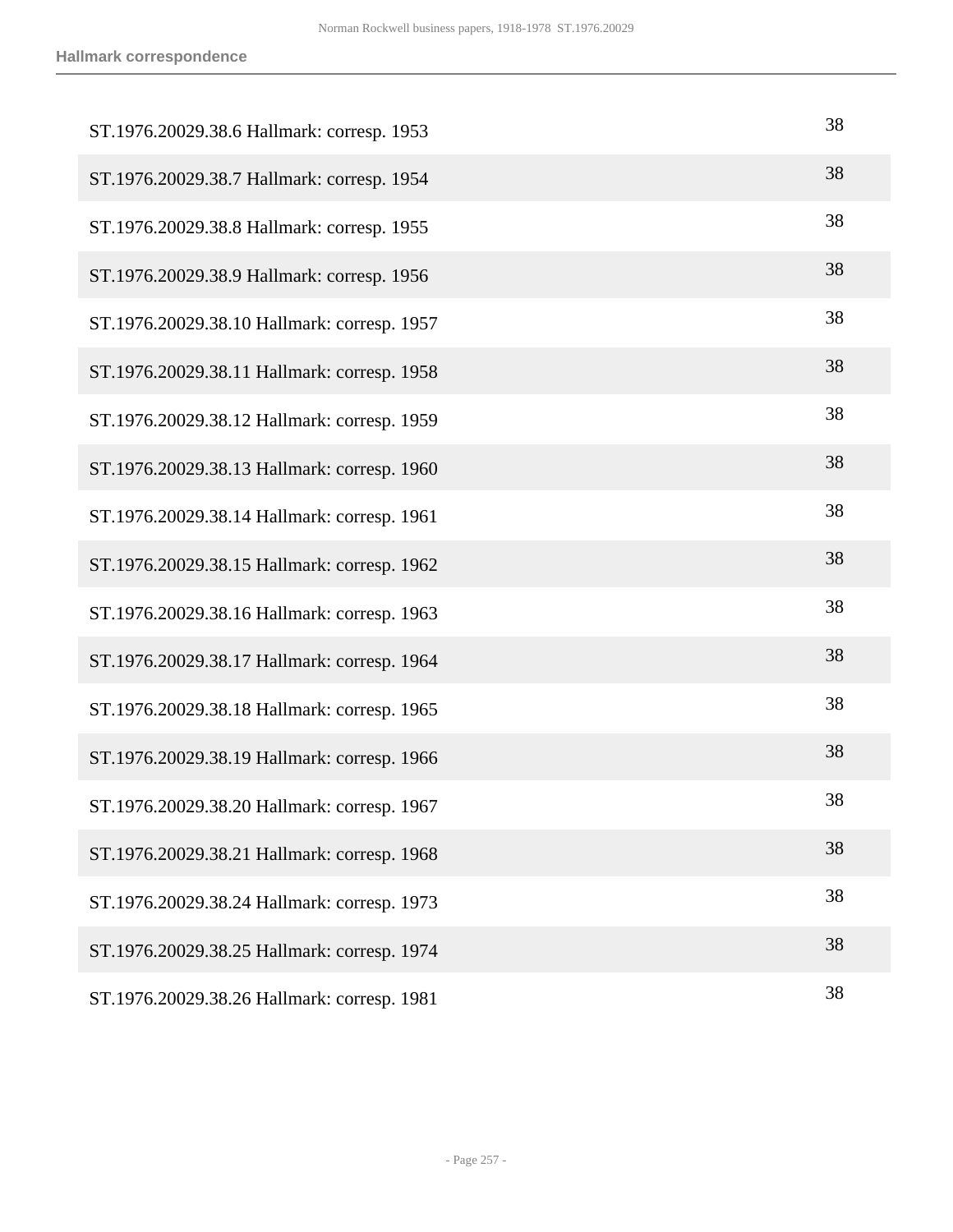| ST.1976.20029.38.27 Hallmark: clipping re: obiturary of Joyce Hall, Hallmark<br>founder Oct 30 1982 | 38  |
|-----------------------------------------------------------------------------------------------------|-----|
| ST.1976.20029.38.22 Hallmark: corresp. 1969                                                         | 38  |
| ST.1976.20029.38.23 Hallmark: corresp. 1972                                                         | 38  |
| ST.1976.20029.SERIES6 Financials                                                                    |     |
|                                                                                                     | Roy |

| ST.1976.20029.39 Bills, invoices, receipts 1936-1941; 1950 1.0 Linear feet | $\mathbf{1}$   |
|----------------------------------------------------------------------------|----------------|
| ST.1976.20029.40 Bills, invoices, receipts 1940-1945 1.0 Linear feet       | $\overline{2}$ |
| ST.1976.20029.41 Bills, invoices, receipts 1947-1956 1.0 Linear feet       | 3              |
| ST.1976.20029.42 Bills, invoices, receipts 1957-1959 1.0 Linear feet       | $\overline{4}$ |
| ST.1976.20029.43 Bills, invoices, receipts 1959-1963 1.0 Linear feet       | 5              |
| ST.1976.20029.44 Bills, invoices, receipts 1963-1967 1.0 Linear feet       | 6              |
| ST.1976.20029.45 Bills, invoices, receipts 1967-1969 1.0 Linear feet       | $\overline{7}$ |
| ST.1976.20029.46 Bills, invoices, receipts 1970-1973 1.0 Linear feet       | 8              |
| ST.1976.20029.47 Bills, invoices, receipts 1973-1976 1.0 Linear feet       | 9              |
| ST.1976.20029.48 Bills, invoices, receipts 1971-1978 1.0 Linear feet       | 10             |
| ST.1976.20029.49 Taxes; deposits 1948-1978 1.0 Linear feet                 | 11             |
| ST.1976.20029.50 Income tax 1951-1960 1.0 Linear feet                      | 12             |
| ST.1976.20029.51 Insurance 1952-1973 1.0 Linear feet                       | 13             |
| ST.1976.20029.52 Checks 1939-1940 1.0 Linear feet                          | 14             |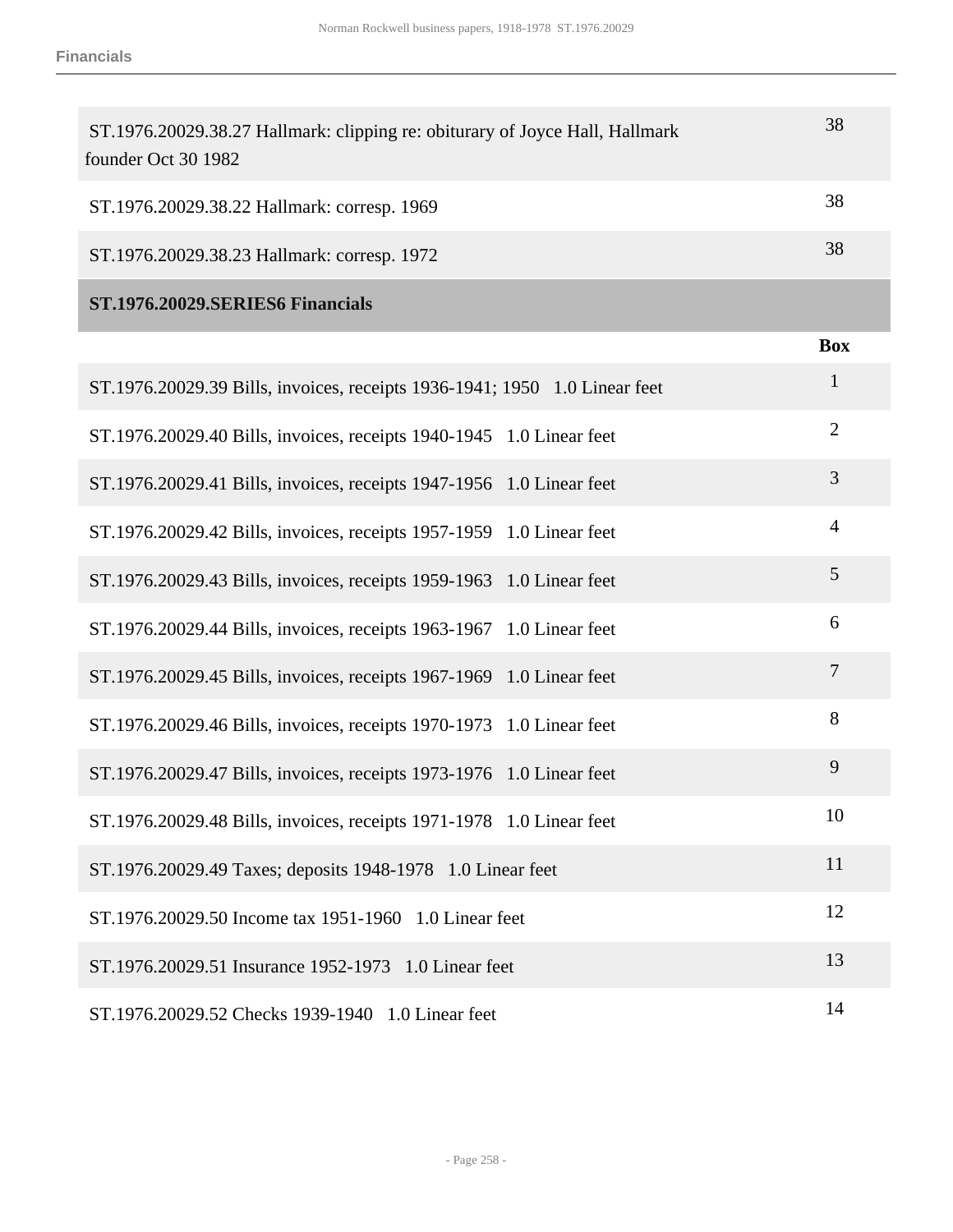| ST.1976.20029.53 Checks 1941-1949 1.0 Linear feet            | 15 |
|--------------------------------------------------------------|----|
| ST.1976.20029.54 Checks 1940-1947 1.0 Linear feet            | 16 |
| ST.1976.20029.55 Checks 1948-1949 1.0 Linear feet            | 17 |
| ST.1976.20029.56 Checks 1954-1966 1.0 Linear feet            | 18 |
| ST.1976.20029.57 Checks 1954-1960 1.0 Linear feet            | 19 |
| ST.1976.20029.58 Checks 1956-1957 1.0 Linear feet            | 20 |
| ST.1976.20029.59 Checks 1957-1958 1.0 Linear feet            | 21 |
| ST.1976.20029.60 Checks 1958-1959 1.0 Linear feet            | 22 |
| ST.1976.20029.62 Checks 1.0 Linear feet                      | 23 |
| ST.1976.20029.63 Checks 1.0 Linear feet                      | 25 |
| ST.1976.20029.64 Checks 1963-1964                            | 26 |
| ST.1976.20029.65 Checks 1965-1966 1.0 Linear feet            | 27 |
| ST.1976.20029.66 Checks 1967 1.0 Linear feet                 | 28 |
| ST.1976.20029.67 Checks 1968-1969 1.0 Linear feet            | 29 |
| ST.1976.20029.68 Checks 1970                                 | 30 |
| ST.1976.20029.69 Checks 1961-1964; 1972-1977 1.0 Linear feet | 31 |
| ST.1976.20029.70 Checks 1971-1972 1.0 Linear feet            | 32 |
| ST.1976.20029.71 Checks 1973-1974 1.0 Linear feet            | 33 |
| ST.1976.20029.72 Checks 1975-1976 1.0 Linear feet            | 34 |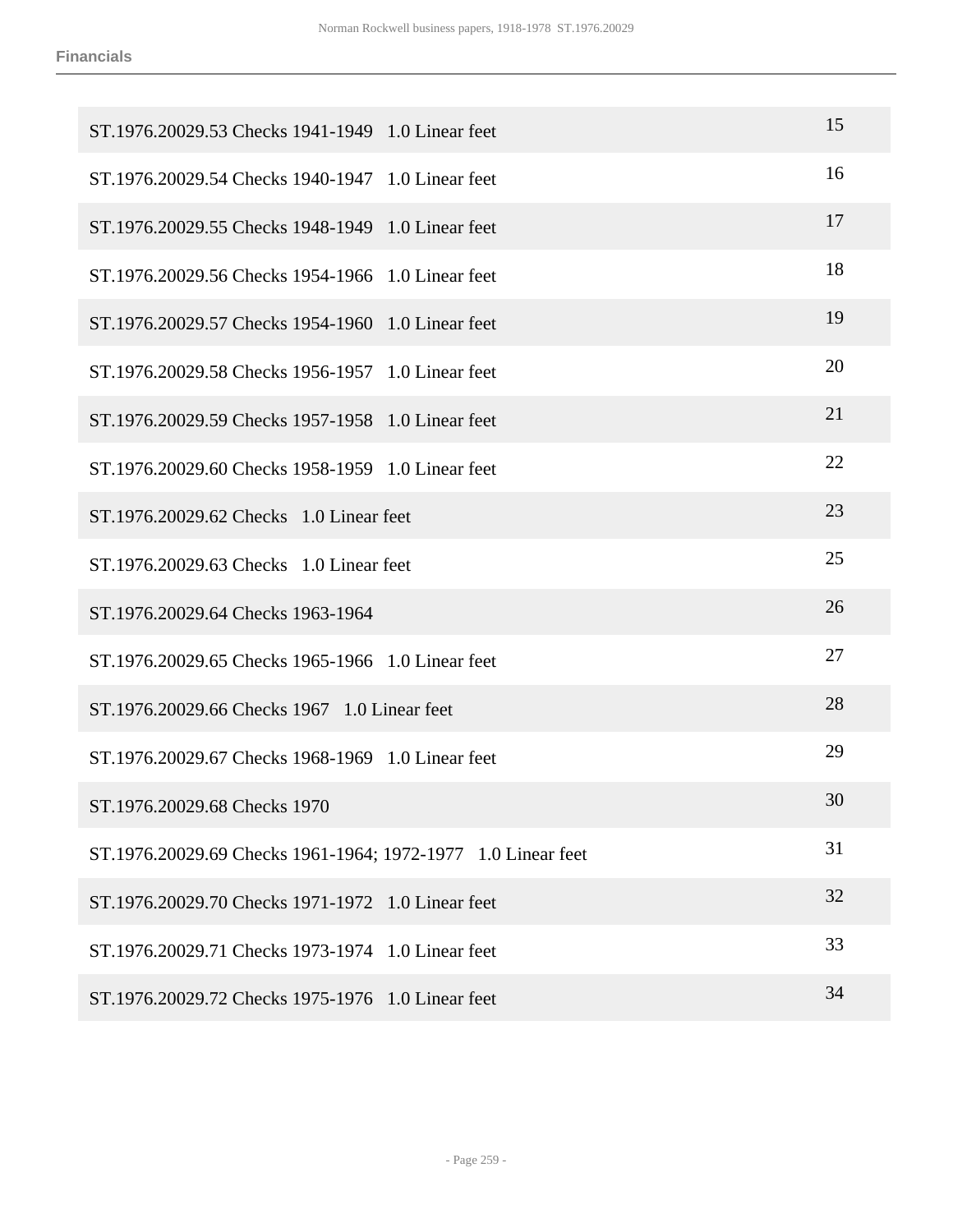| ST.1976.20029.73 Checks 1973; 1976-1977 1.0 Linear feet      | 35 |
|--------------------------------------------------------------|----|
| ST.1976.20029.74 Checks 1977-1978 1.0 Linear feet            | 36 |
| ST.1976.20029.75 Taxes; deposits 1970-1978 1.0 Linear feet   | 37 |
| ST.1976.20029.76 Taxes; deposits 1959-1973 1.0 Linear feet   | 38 |
| ST.1976.20029.77 Register 1939-1954                          | 39 |
| ST.1976.20029.78 Register 1954-1959 1.0 Linear feet          | 40 |
| ST.1976.20029.79 Register 1957-1960 1.0 Linear feet          | 41 |
| ST.1976.20029.80 Register 1960-1964 1.0 Linear feet          | 42 |
| ST.1976.20029.81 Register 1964-1967 1.0 Linear feet          | 43 |
| ST.1976.20029.82 Register 1967-1974 1.0 Linear feet          | 44 |
| ST.1976.20029.83 Register 1974-1978 1.0 Linear feet          | 45 |
| ST.1976.20029.84 Ledger 1938; 1966-1976 1.0 Linear feet      | 46 |
| ST.1976.20029.85 Ledger 1963-1978 1.0 Linear feet            | 47 |
| ST.1976.20029.86 Ledger 1951-1962 1.0 Linear feet            | 48 |
| ST.1976.20029.87 Ledger 1964-1972 1.0 Linear feet            | 49 |
| ST.1976.20029.88 Ledger 1973-1978 1.0 Linear feet            | 50 |
| ST.1976.20029.89 Ledger 1951-1963 1.0 Linear feet            | 51 |
| ST.1976.20029.90 Ledger 1939-1941; 1950 1.0 Linear feet      | 52 |
| ST.1976.20029.91 Ledger 1941-1944; 1945-1947 1.0 Linear feet | 53 |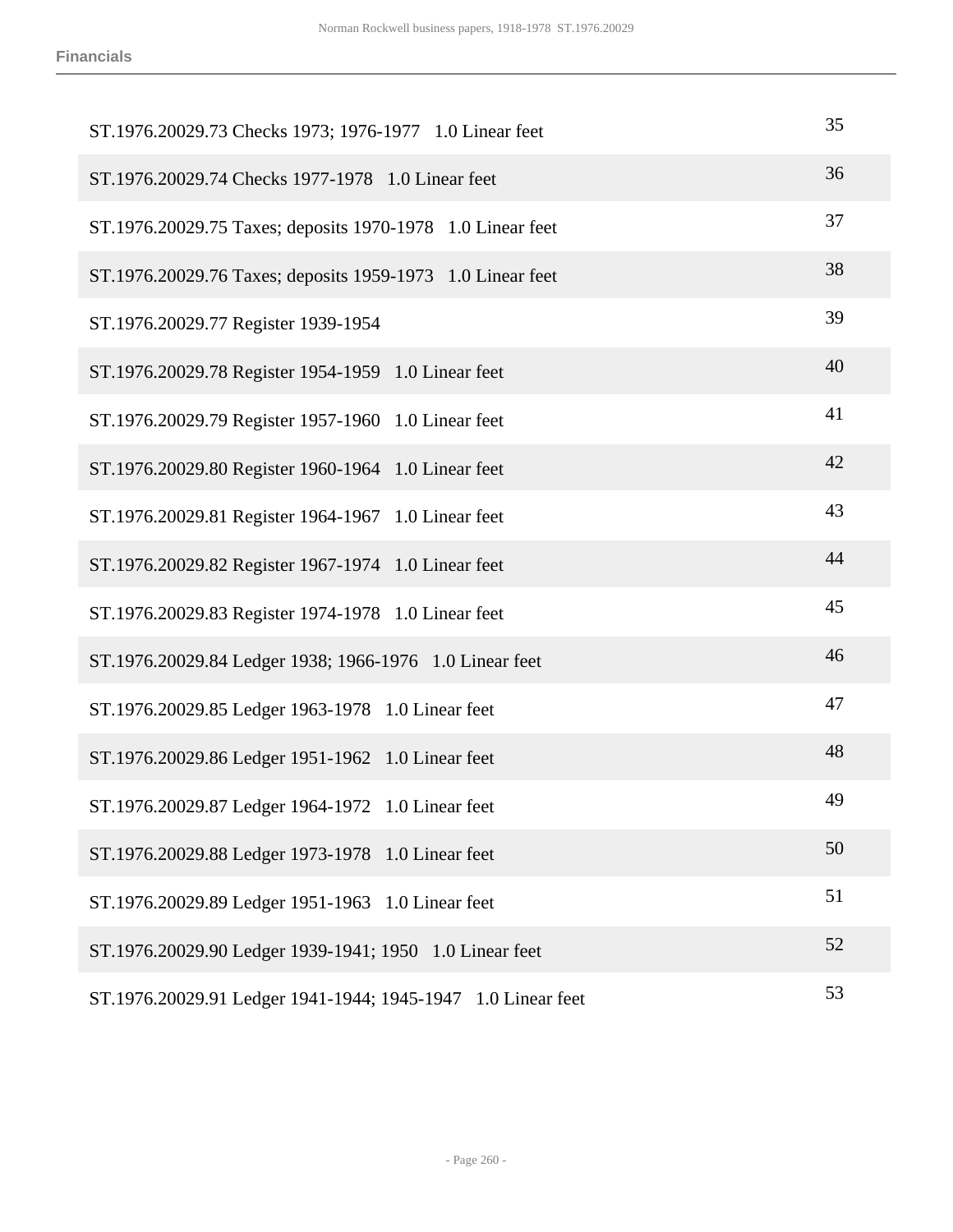## **ST.1976.20029.SERIES7 Periodicals**

|                                                                                             | <b>Box</b>     |
|---------------------------------------------------------------------------------------------|----------------|
| ST.1976.20029.98 Periodicals: A-I 1923-1973 1.0 Linear feet                                 | 1              |
| ST.1976.20029.99 Periodicals: L-V 1947-1974 1.0 Linear feet                                 | $\overline{2}$ |
| ST.1976.20029.100 Periodicals: American Artist 1943-1952 1.0 Linear feet                    | 3              |
| ST.1976.20029.101 Periodicals: American Artist 1953-1962                                    | $\overline{4}$ |
| ST.1976.20029.102 Periodicals: American Artist 1963-1976 1.0 Linear feet                    | 5              |
| ST.1976.20029.103 Periodicals: Saturday Evening Post 1906-1959 1.0 Linear feet              | 6              |
| ST.1976.20029.104 Periodicals: Saturday Evening Post 1963-1976 1.0 Linear feet              | $\overline{7}$ |
| ST.1976.20029.105 Periodicals: Rockwell mentions 1954-1975 1.0 Linear feet                  | 8              |
| ST.1976.20029.106 Periodicals: miscellaneous 1948-1976 1.0 Linear feet                      | 9              |
| ST.1976.20029.107 Periodicals-Oversize: Globe; Look 1929-1972 3.0 Linear feet               | 10             |
| ST.1976.20029.108 Periodicals-Oversize: McCalls; International 1949-1971 3.0 Linear<br>feet | 11             |
| ST.1976.20029.109 Periodicals-Oversize: Saturday Evening Post 1921-1965 3.0 Linear<br>feet  | 12             |
| ST.1976.20029.SERIES8 Tearsheets and covers                                                 |                |
|                                                                                             | <b>Box</b>     |

| ST.1976.20029.110 Tearsheets: general 1918-1978 1.0 Linear feet                      |  |
|--------------------------------------------------------------------------------------|--|
| ST.1976.20029.111 Tearsheets: assorted calendars; miscellaneous 1918-1978 1.0 Linear |  |
| feet                                                                                 |  |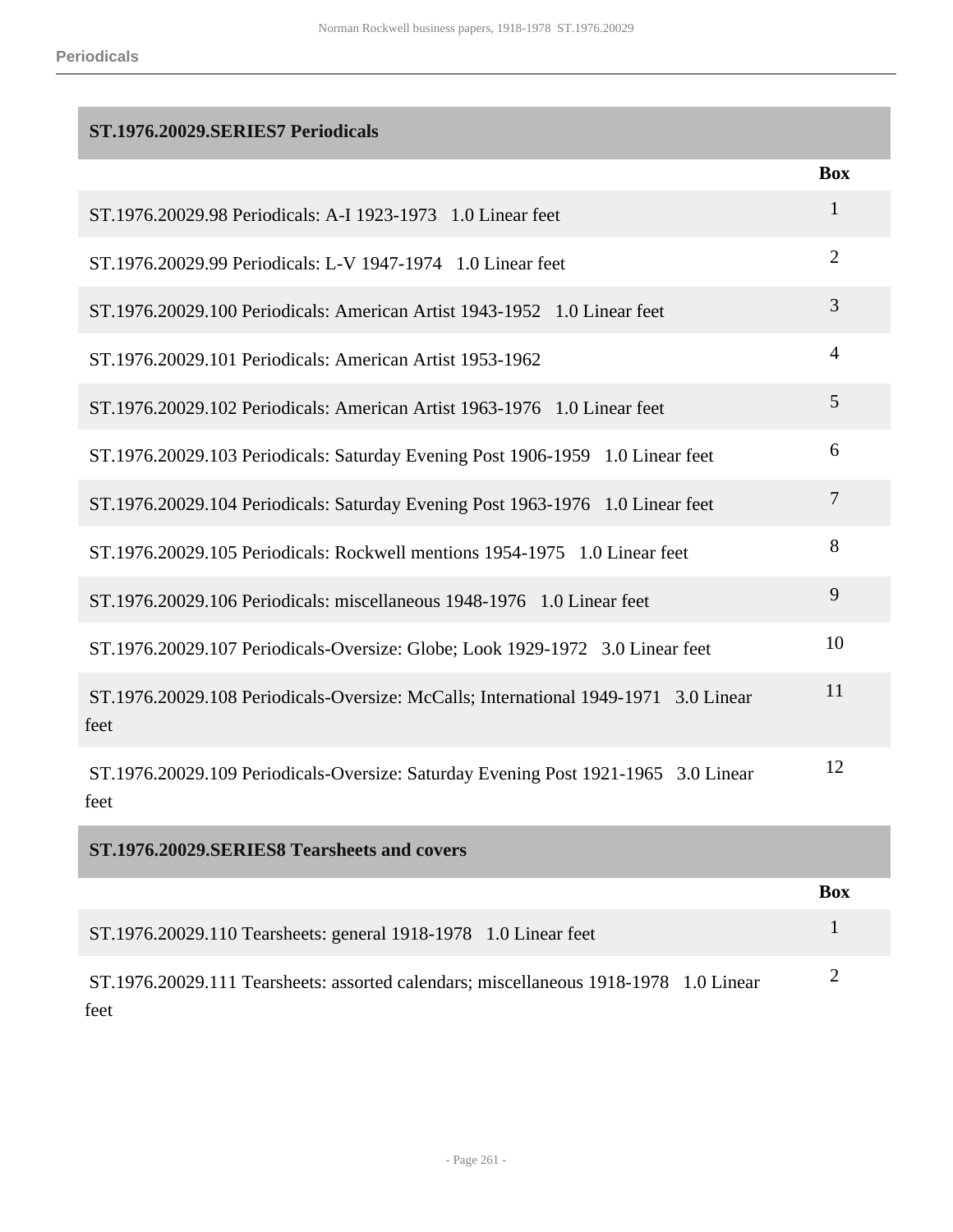| ST.1976.20029.112 Tearsheets: Leyendecker 1903-1967 1.0 Linear feet                                | 3              |
|----------------------------------------------------------------------------------------------------|----------------|
| ST.1976.20029.113 Tearsheets: Saturday Evening Post covers 1919-1939 1.0 Linear feet               | $\overline{4}$ |
| ST.1976.20029.114 Tearsheets: Saturday Evening Post covers 1940-1963 1.0 Linear feet               | $\mathfrak{S}$ |
| ST.1976.20029.115 Tearsheets-oversize: various 1918-1978 3.0 Linear feet                           | 6              |
| ST.1976.20029.SERIES9 Addendum                                                                     |                |
|                                                                                                    | <b>Box</b>     |
| ST.1976.20029.116 Addendum: books 1918-1978 1.0 Linear feet                                        | $\mathbf{1}$   |
| ST.1976.20029.117 Addendum: books, misc. 19181-1978  1.0 Linear feet                               | $\overline{2}$ |
| ST.1976.20029.118 Addendum: pamphlets, booklets, newsletters 1918-1978 1.0 Linear<br>feet          | $\mathfrak{Z}$ |
| ST.1976.20029.119 Addendum: pamphlets, booklets, newsletters 1918-1978 1.0 Linear<br>feet          | $\overline{4}$ |
| ST.1976.20029.120 Addendum: pamphlets, booklets, newsletters 1918-1978 1.0 Linear<br>feet          | 5              |
| ST.1976.20029.121 Addendum: pamphlets, booklets, newsletters 1918-1978 1.0 Linear<br>feet          | 6              |
| ST.1976.20029.122 Addendum-oversize: pamphlets, booklets, newsletters 1918-1978 3.0<br>Linear feet | 7              |
| ST.1976.20029.123 Addendum: certificates, awards, miscellaneous 1918-1978 1.0 Linear<br>feet       | 8              |
| ST.1976.20029.124 Addendum: objects, ephemera 1918-1978 1.0 Linear feet                            | 9              |
| ST.1976.20029.125 Addendum: objects, ephemera 1918-1978 1.0 Linear feet                            | 10             |